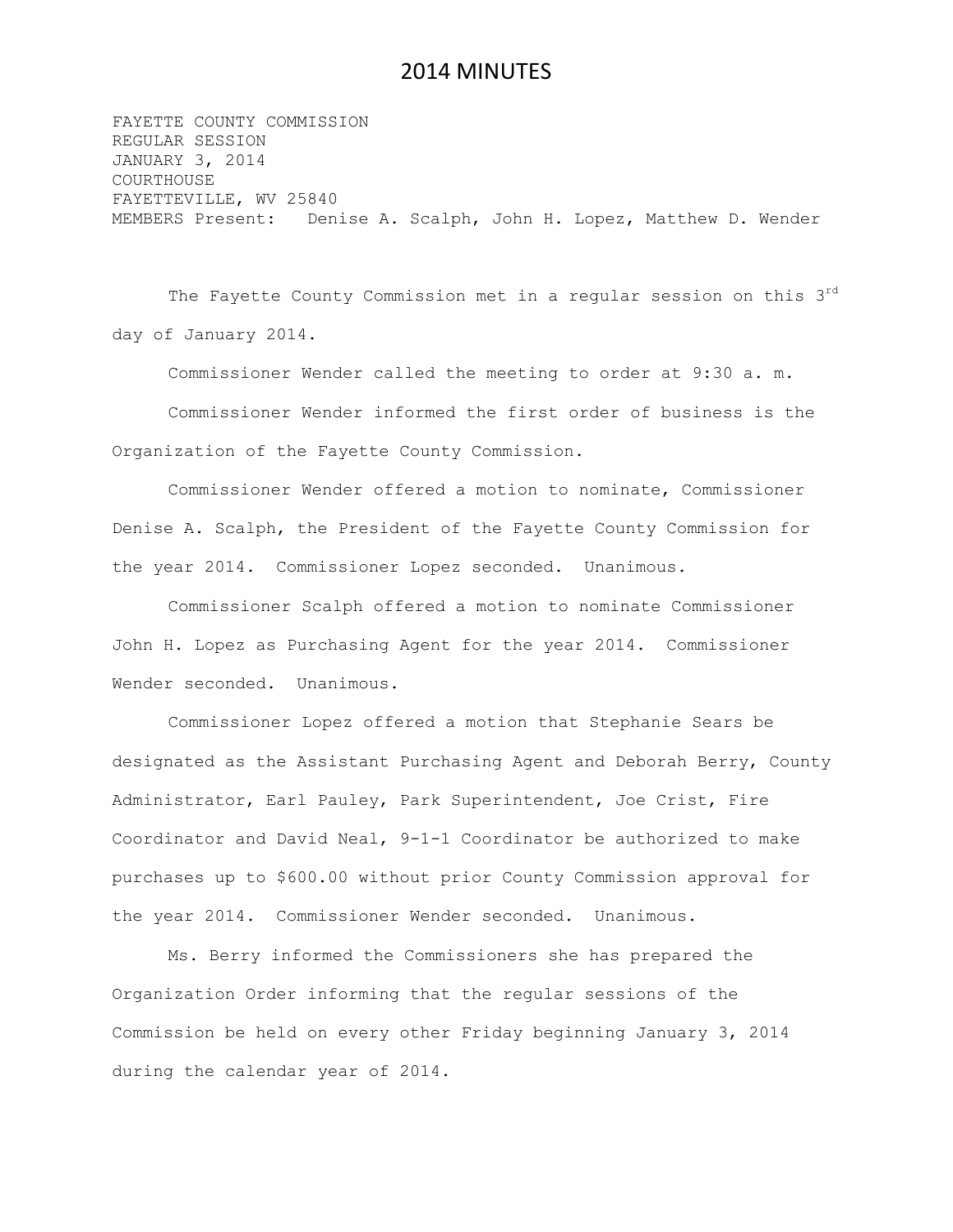Commissioner Wender offered a motion to adopt the Organization Order and the other items for the calendar year of 2014. Commissioner Scalph seconded. Unanimous.

Eddie Young, Assessor presented exonerations to be approved and signed to the Commissioners.

Commissioner Wender offered a motion to approve and sign real property tickets for Omar Amy and Neil Lewis and Minnie Higginbotham. Commissioner Lopez seconded. Unanimous.

Commissioner Lopez offered a motion to approve and sign a refund for Minnie Higginbotham (\$15.52). Commissioner Wender seconded. Unanimous.

Commissioner Lopez offered a motion to approve vouchers and invoices, checks to be released today and approved  $1<sup>st</sup>$  half payrolls, checks to be released January 15, 2014. Commissioner Wender seconded. Unanimous.

Commissioner Scalph offered a motion to approve prior minutes for November 22 and December 6, 2013. Commissioner Lopez seconded. Unanimous.

Ms. Berry presented bank forms for Commissioner Scalph to sign removing Commissioner Wender as President and adding Denise Scalph as President.

Commissioner Wender offered a motion to recess the County Commission at 9:50 a.m. Commissioner Lopez seconded. Unanimous.

The Commissioners reconvened the Commission meeting at 10:20 a. m.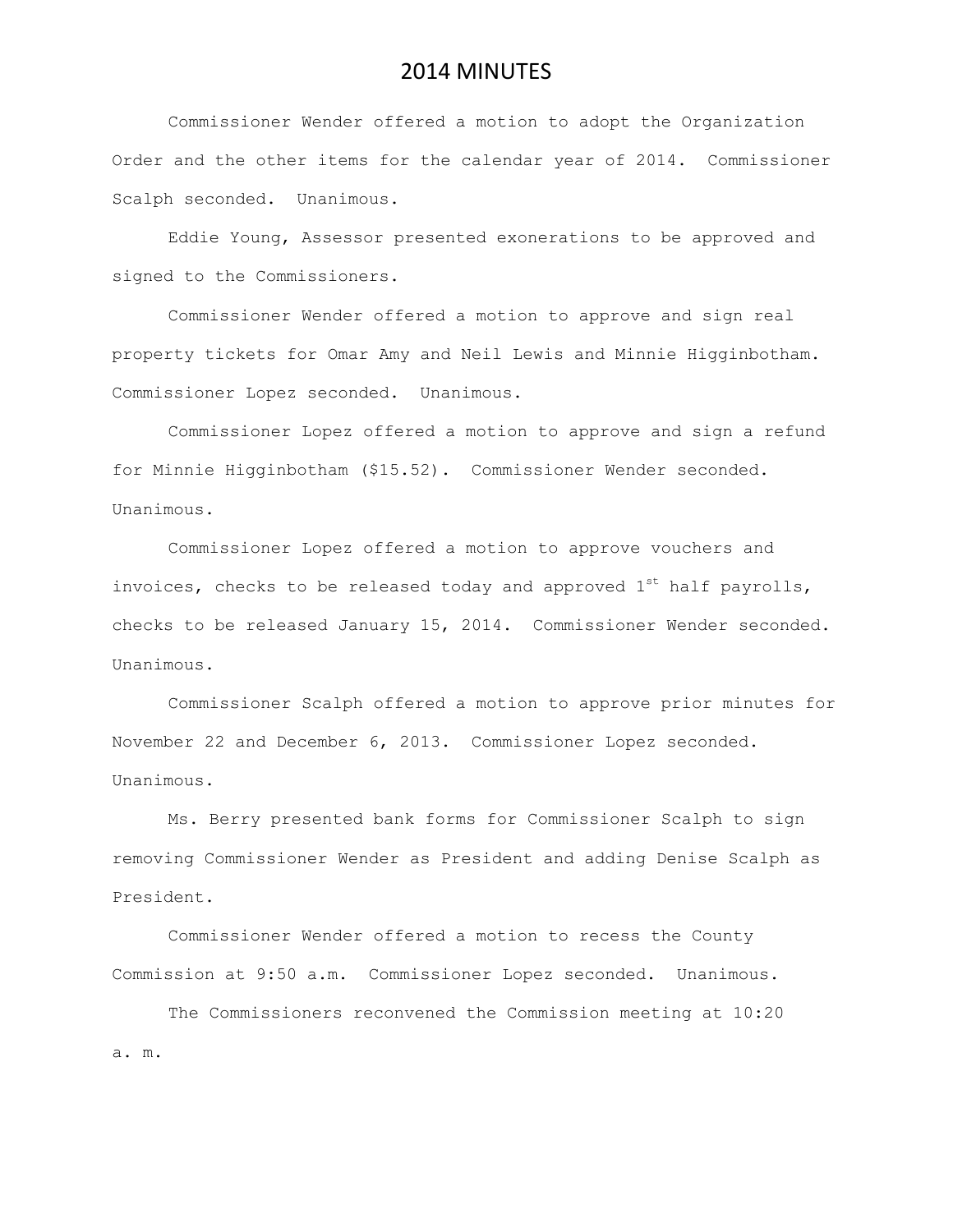Ms. Berry presented to the Commissioners a letter she received from April Newell Storm, Chairman of the Fayette County Green Advisory Team requesting permission to use the Courthouse grounds for vendors and other activities for their Earth Day Event being held Saturday, April 19, 2014 and requesting permission to use the Fayette County Memorial Building as a back-up plan in case of inclement weather.

Commissioner Lopez offered a motion to approve the request of the Fayette County Green Advisory Team to use the Courthouse grounds for vendors and other activities for their Earth Day Event and approved use of the Fayette County Memorial Building as a back-up plan in case of inclement weather. Commissioner Wender seconded. Unanimous.

Ms. Berry told the Commissioners the Board of Equalization and Review has scheduled their mineral hearings for January 31, 2014 at 9:00 a. m. and has scheduled their industrial hearings for February 10, 2014 at 9:00 a. m.

The Commissioners planned the following dates and time for the purpose of reviewing and equalizing the assessments of the County:

| January 31, 2014  | Friday    | $9:30 A.M.$ (Mineral)  |
|-------------------|-----------|------------------------|
| February 5, 2014  | Wednesday | 9:00 A.M.              |
| February 10, 2014 | Monday    | 9:00 A.M. (Industrial) |
| February 14, 2014 | Friday    | $1:00$ $P.M.$          |
| February 19, 2014 | Wednesday | 9:00 A.M.              |
| February 21, 2014 | Friday    | 9:00 A.M.              |

Ms. Berry presented letters to Carl Harris, Prosecuting Attorney and Eddie Young, Assessor informing them of the dates and time of the Board of Equalization and Review hearings for the Commissioners to sign.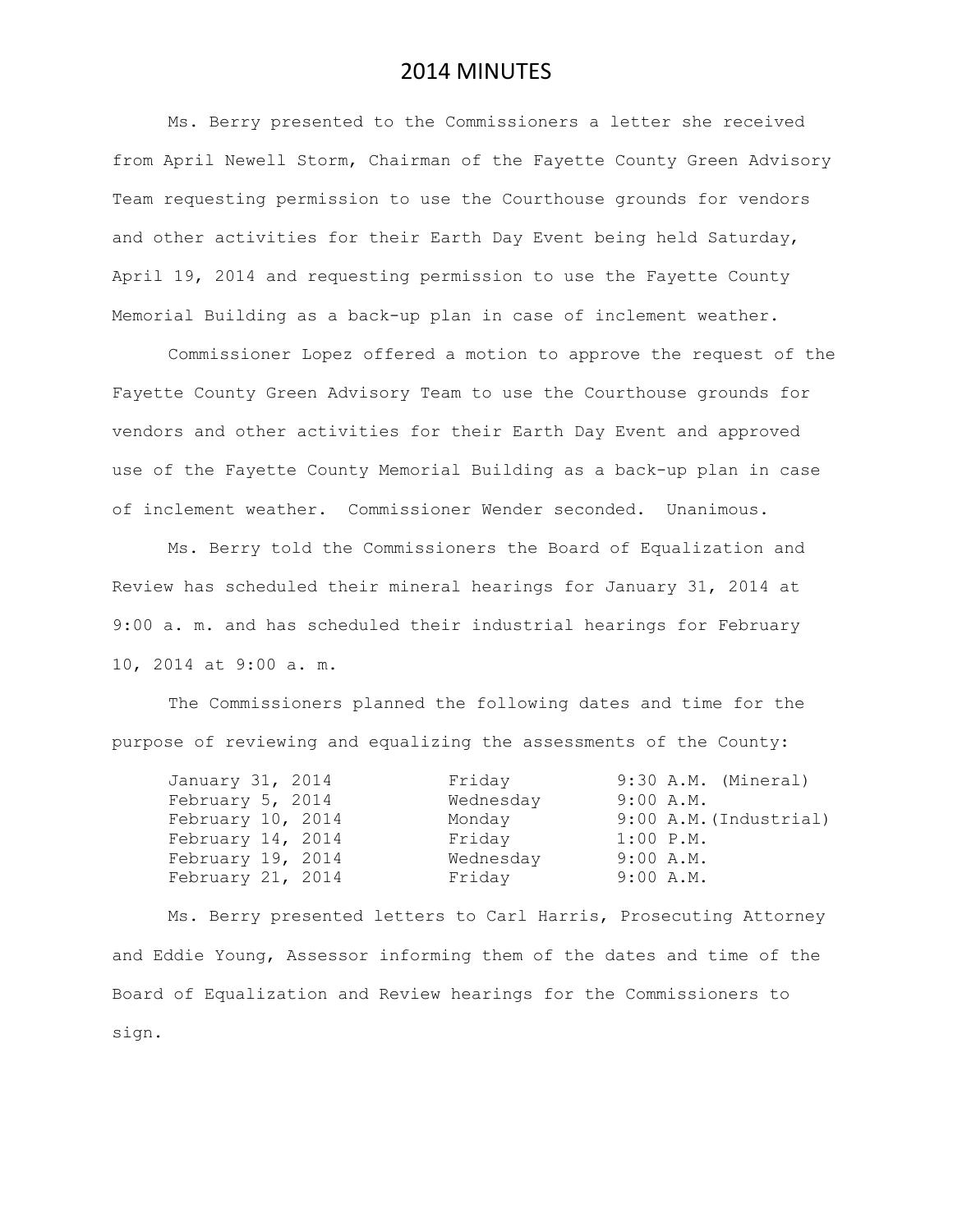Commissioner Lopez offered a motion to approve the scheduled dates and time for the Board of Equalization and Review hearings. Commissioner Wender seconded. Unanimous.

Ms. Berry presented a Local Energy Efficiency Grant Program document for the Commissioners to sign.

Ms. Berry told the Commissioners they had signed documents requesting \$10,000.00 and John David became aware that he could apply for additional money.

Ms. Berry presented grant approval documents in the amount of \$18,000.00 for the Commissioners to sign.

Commissioner Wender offered a motion to edit the paperwork on the Local Energy Efficiency Grant application, an increase the amount from \$10,000.00 to \$18,000.00. Commissioner Lopez seconded. Unanimous.

Ms. Berry presented a Public Notice from Tim Richardson, Zoning Officer, for an approval for a Public Hearing on proposed Amendments to the Fayette County Unified Development Code.

Commissioner Lopez offered a motion to approve the proposed Amendments for the Fayette County Unified Development Code. Commissioner Wender seconded. Unanimous.

Ms. Berry informed the Commissioners she received a response from J. Dan Snead and Associates, Inc. regarding the letter dated December 18, 2013 relating to their recent invoice for design fees concerning the 911 storage building.

Ms. Berry told the Commissioners that Mr. Snead informed her that since their invoice for this work raised questions, even though it was based on a fair market value for the storage building. Since it is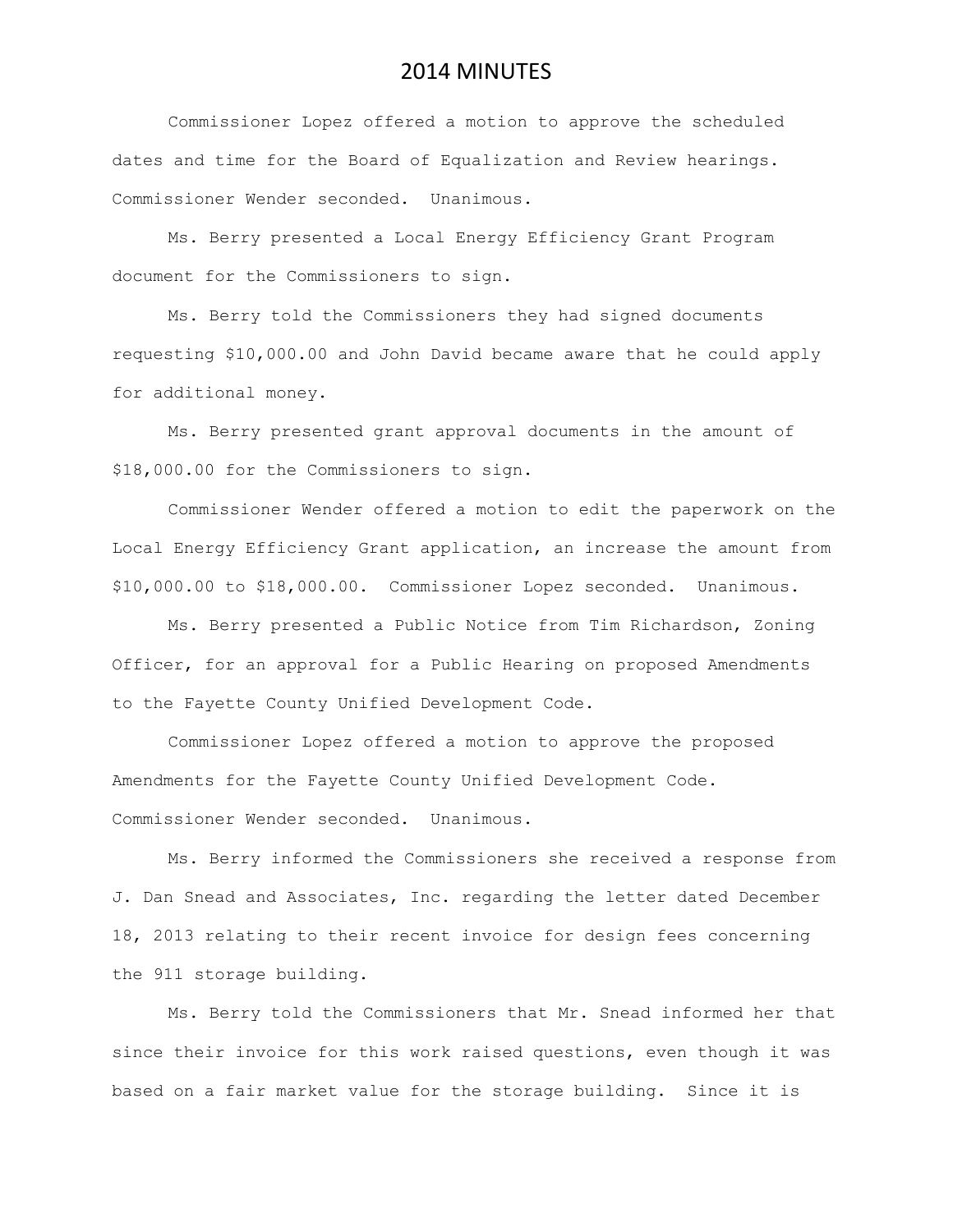his desire to maintain a good relationship with Fayette County, he is willing to revise his invoice as suggested by the Commissioners and base it on the contractor give-back amount of \$130,000.00. Total amount \$8,320.00.

Commissioner Wender offered a motion to approve the settlement of J. Dan Snead and Associates, Inc. for the 911 storage building in the amount of \$8,320.00. Commissioner Lopez seconded. Unanimous.

Discussion was held regarding Dave Pollard, Fayette County Resource Coordinator proposal and plans for the Fayette County Urban Renewal Authority.

The Commission asks that he be scheduled to discuss at the next County Commission meeting being held January 17, 2014.

Fayette County Commission met with Stephanie Sears, Staff Accountant to discuss the budget preparations for March 2014 and her maternity leave.

Ms. Sears informed the Commission that she plans to prepare the Fiscal Year 2014-2015 Budget.

Ms. Sears request to the Commission is that she be allowed to take the six weeks for Maternity Leave.

Ms. Sears informed the Commission that while on this leave she will be working some hours at home on the Budget and request to add these hours as Comp. Time.

The Commission approved and instructed Stephanie Sears to keep these hours documented and give to Debbie Berry, County Administrator.

The Commission approved this one time working from home comp. hours and requested Ms. Sears to prepare budget figures for the last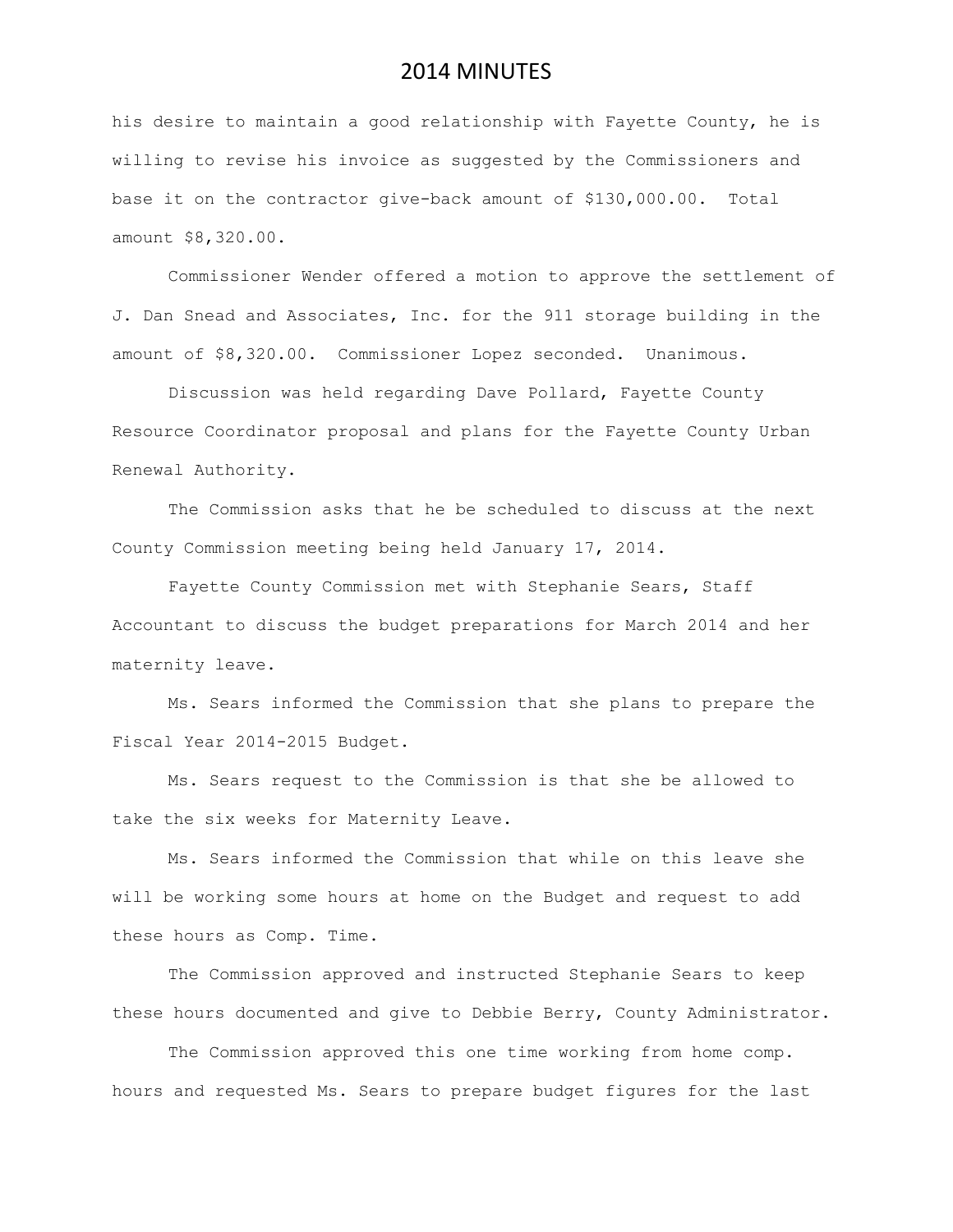three (3) years for the Fayette County Commission to review for discussion on January 17, 2014. The Commission requested to allow 2 hours for this discussion.

The Commissioners received and reviewed a letter from the Department of Health and Human Resources enclosing an Administrative Order EE-13-24 (without penalty) regarding the Kanawha Falls Community Water System.

The Commissioners received and reviewed a letter from the Office of the State Treasurer informing that the funds due for the November Limited Video Lottery will be directly deposited on December 26, 2013, amount \$5,883.58

The Commissioners received and reviewed a letter from Brookfield Renewable Energy Group regarding the Hawks Nest Hydroelectric Project (FERC No. 2512), Glen Ferris Hydroelectric Project (FERC No. 14439) and Integrated Licensing Process Study Progress Report #3.

The Commissioners received and reviewed checks for 911 Fees from Lumos Network, amount \$654.61, Compliance Solutions, Inc., amount \$280.00, Public Service Commission, amount \$179,105.04 and a check from the West Virginia Development Office for Fayette County Park Improvements, amount \$5,000.00.

The meeting was adjourned at 11:30 a. m. The next scheduled meeting is January 17, 2014.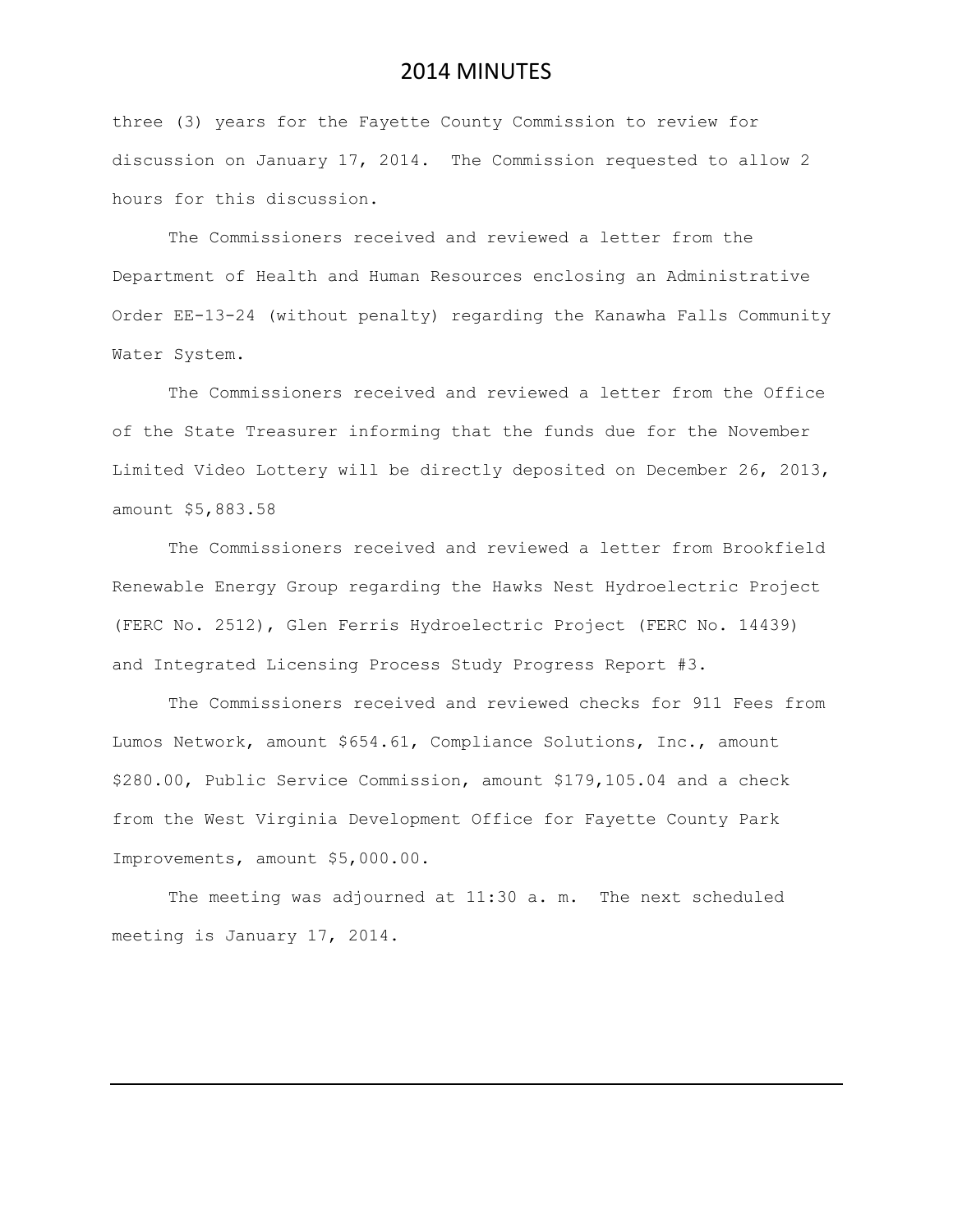FAYETTE COUNTY COMMISSION REGULAR SESSION JANUARY 17, 2014 COURTHOUSE FAYETTEVILLE, WV 25840 MEMBERS Present: Denise A. Scalph, John H. Lopez, Matthew D. Wender

The Fayette County Commission met in a regular session on this 17<sup>th</sup> day of January 2014.

Commissioner Scalph called the meeting to order at 9:08 a. m. Steve Fox from the Assessor's Office presented exonerations to be approved and signed to the Commissioners.

Commissioner Wender offered a motion to approve and sign real property tickets for Robert Larry and Glenna Bragg. Commissioner Scalph seconded. Unanimous.

Commissioner Wender offered a motion to approve and sign personal property tickets for Ronald and Cecily Williams, Kimberly Pettry Moore, Alexander L. and Christina A. Louisos, Scott or Melissa Washington, Jamison Scott and Jamie Arbogast, Charles E. Mullins, Colton J. Hughart, Joey D. or Tina L. Baughman, Glen Large, Paul or Alice Dehart, Mark A. or Patricia L. Dick, Garry Dale Morris, and Steven B. and Rebecca Harding. Commissioner Scalph seconded. Unanimous.

Commissioner Wender offered a motion to approve and sign refund for Robert Larry Bragg (\$314.63). Commissioner Scalph seconded. Unanimous.

Commissioner Scalph offered a motion to approve minutes of December 18, 2013 Commissioner Wender seconded. Unanimous.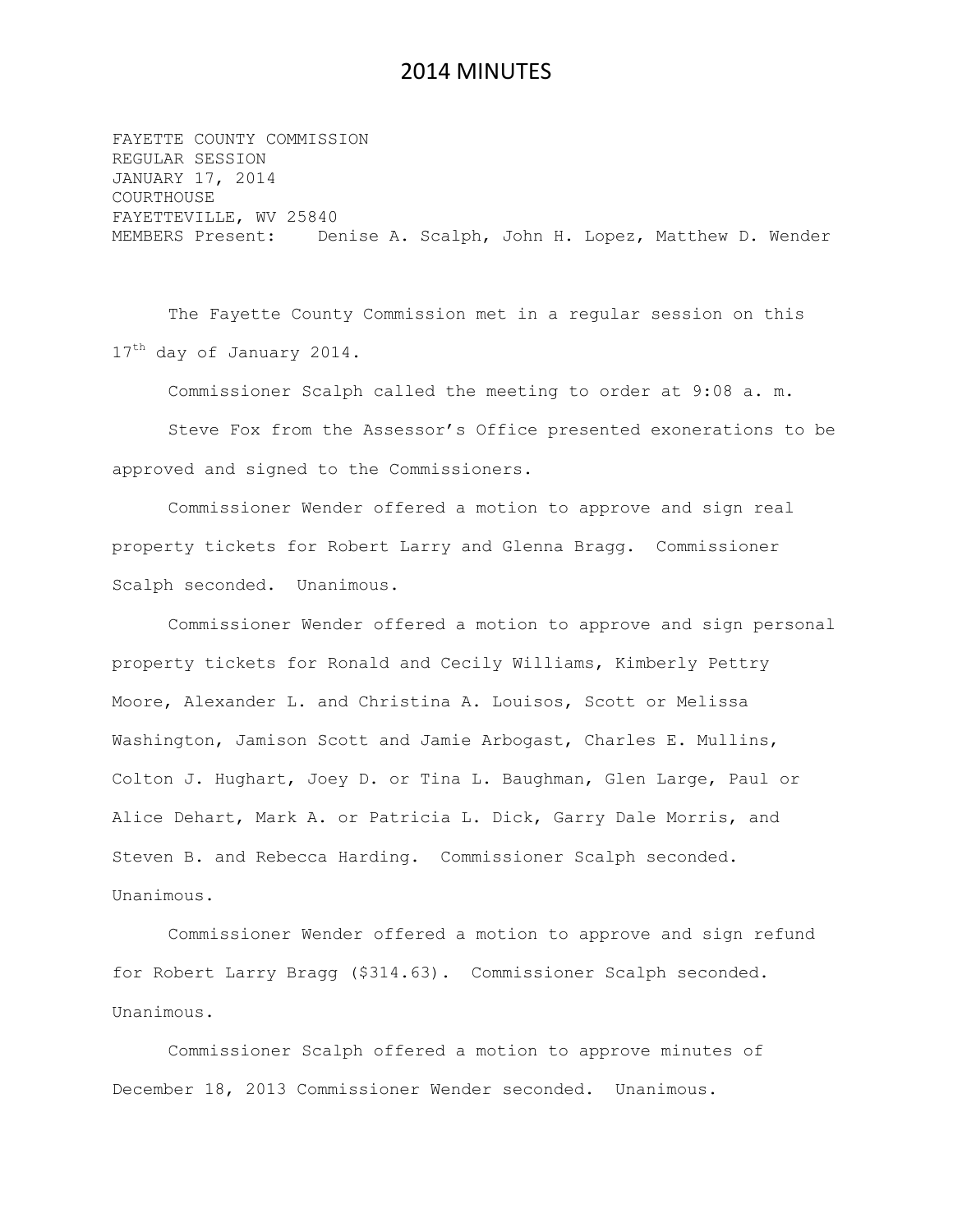Commissioner Wender offered a motion to approve vouchers and invoices, checks to be released today and approved  $2^{nd}$  half payrolls, checks to be released January 30, 2014. Commissioner Scalph seconded. Unanimous.

Dave Pollard, Fayette County Resource Coordinator appeared before the Commission to discuss the proposal of the Fayette County Urban Renewal Authority and his retirement plans.

Mr. Pollard presented the proposal to the Commissioners and gave a brief summary of what work he would be doing.

Mr. Pollard told the Commissioners that Rachel Davis would be responsible for the Fayette County Solid Waste Authority and the Water Projects.

Mr. Pollard told the Commissioners he would be working as a consultant for the Fayette County Urban Renewal Authority and he would be working at home.

Discussion was held regarding Fayette County preparedness for the next disaster. Present for the discussion were Dave Pollard, Theresa White, Shawn Wolford, Joe Crist and Mike Fridley.

Commissioner Wender asked if Fayette County prepared for the next disaster.

It was suggested that Fayette County Park have some kind of emergency plan. Andrea Mender, 4-H and Youth Agent with the WVU Extension Office informed the Commissioners she is willing to work with the Fayette County Park and Shawn Wolford, OEM Director to come up with an emergency plan.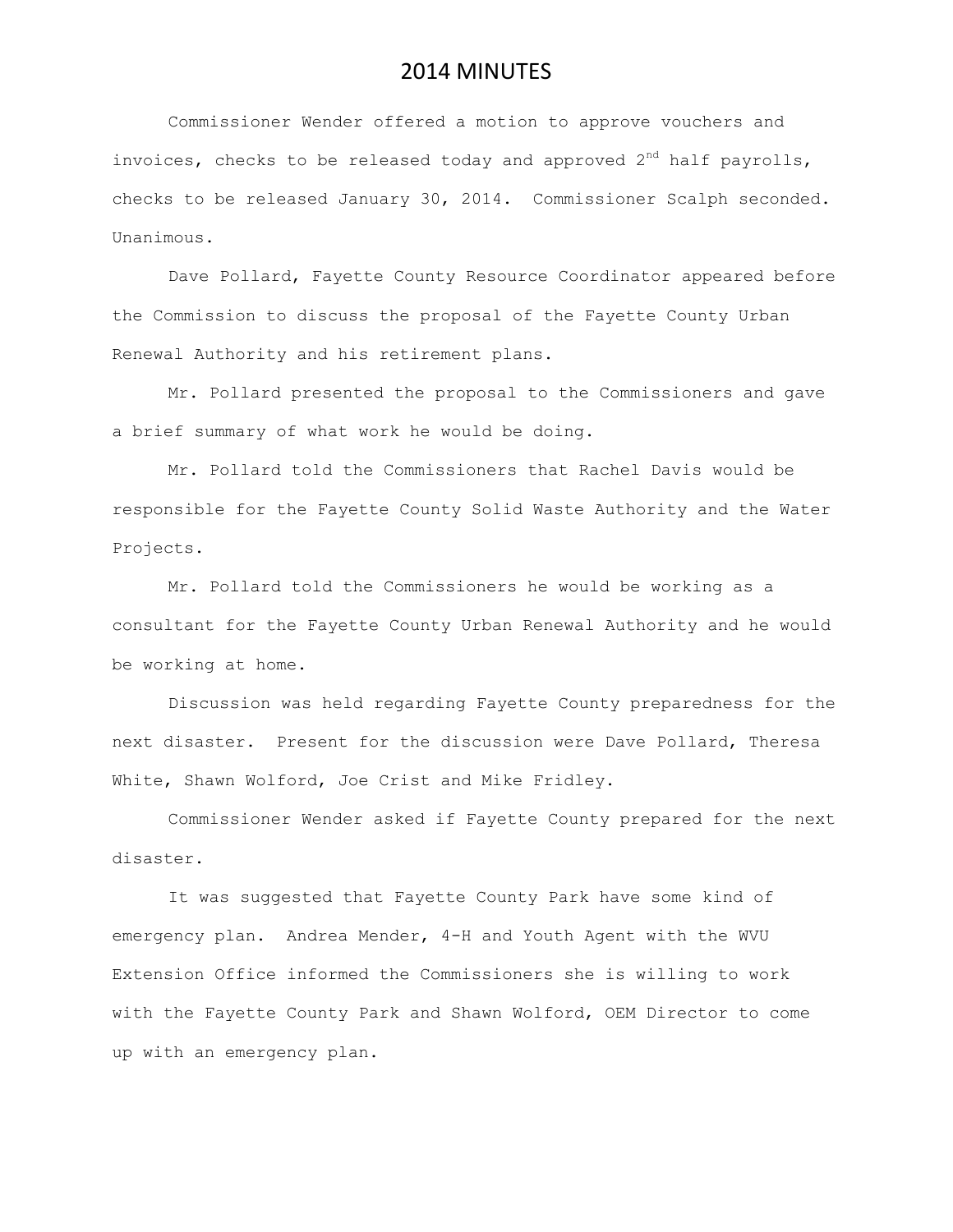Commissioner Wender suggested forming a committee and get with the Fayette County Park and get on the Agenda for some time in March.

The Commission asked Debbie Berry to get with Fayette County Park to discuss an Emergency Plan. Carl Harris, Prosecuting Attorney suggested to the Commission to ask the Fayette County Park to submit an Emergency Plan.

Dave Pollard suggested that a contact list be established. Need more communication with Armstrong Public Service District, West Virginia American Water and the Kanawha Falls Public Service District.

Discussion was held regarding the water buffalo, Shawn Wolford having a conversation with CSX and West Virginia American Water and an Emergency Plan for Fayette County Park, generator requirements for cell towers.

Commissioner Wender suggested scheduling March 11, 2013 for further discussion.

The Commission recessed the Commission meeting at 10:50 a. m.

The Commission reconvened the Commission meeting at 11:05 a. m. Angela Gerald, Dilapidated Program Manager appeared before the Commission to give them a report on Patricia Brown and Nancy Ratliff properties and give an update on the Dilapidated Housing Program.

Ms. Gerald told the Commissioners that Patricia Brown was here earlier but she had to leave for an appointment at 11:00.

Ms. Gerald told the Commissioners that Ms. Brown is requesting a 90-day extension to clean up her property.

Commissioner Wender offered a motion to send a letter to Ms. Brown informing her that the Commission has approved the 90-day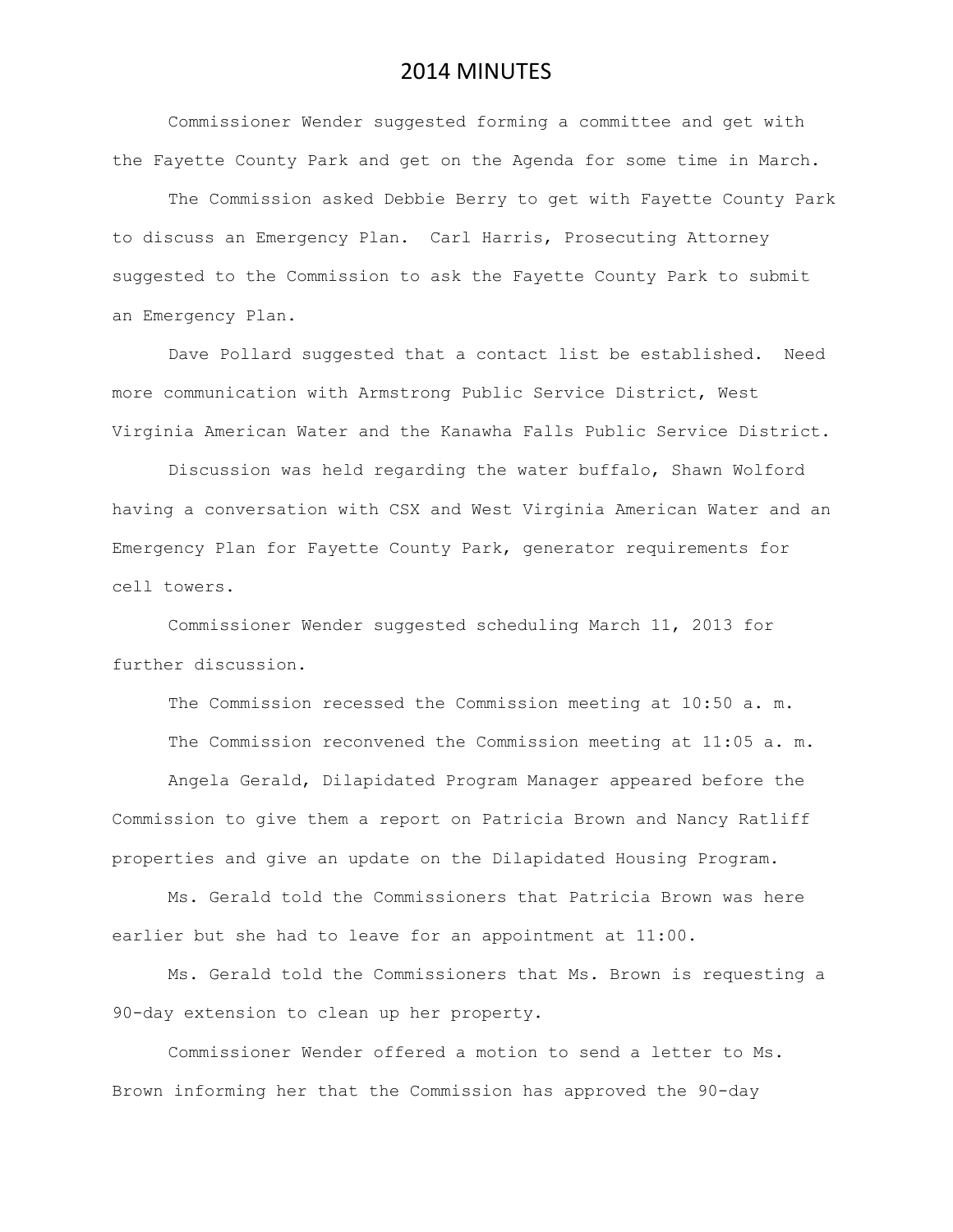extension for her to clean up her property. Commissioner Lopez seconded. Unanimous.

Ms. Gerald informed the Commission that Nancy Ratliff is a no show.

Commissioner Wender offered a motion to proceed with taking down Nancy Ratliff building. Commissioner Lopez seconded. Unanimous.

Ms. Gerald presented pictures of the cleanup of Thomas Miller and James Kincaid properties to the Commissioners.

Mike Bone, Camp Director and Kelly Murdock, President Fayette County volunteers appeared before the Commission to present a budget for Camp Kismet.

Mr. Bone told the Commissioners Camp is from June 16<sup>th</sup> to June  $20^{th}$ , 2014.

After reviewing the budget, Commissioner Wender offered a motion that Fayette County Commission makes an allocation of \$5,000.00 to Camp Kismet for the purpose of providing recreational and education benefits for Camp Kismet. This is to be paid out of this year current budget. Commissioner Lopez seconded. Unanimous.

Tyler Bragg, GISP Specialist for the Assessor's Office presented an Agreement for the Broadband Technical Assistance Grants Program for President Scalph to sign. President Scalph signed the Agreement.

Mr. Bragg told the Commissioners the grant is for \$26,694.00. Plans to fly are scheduled for March.

The Commission recessed the Commission meeting to go into an Executive Session at 11:50 a. m.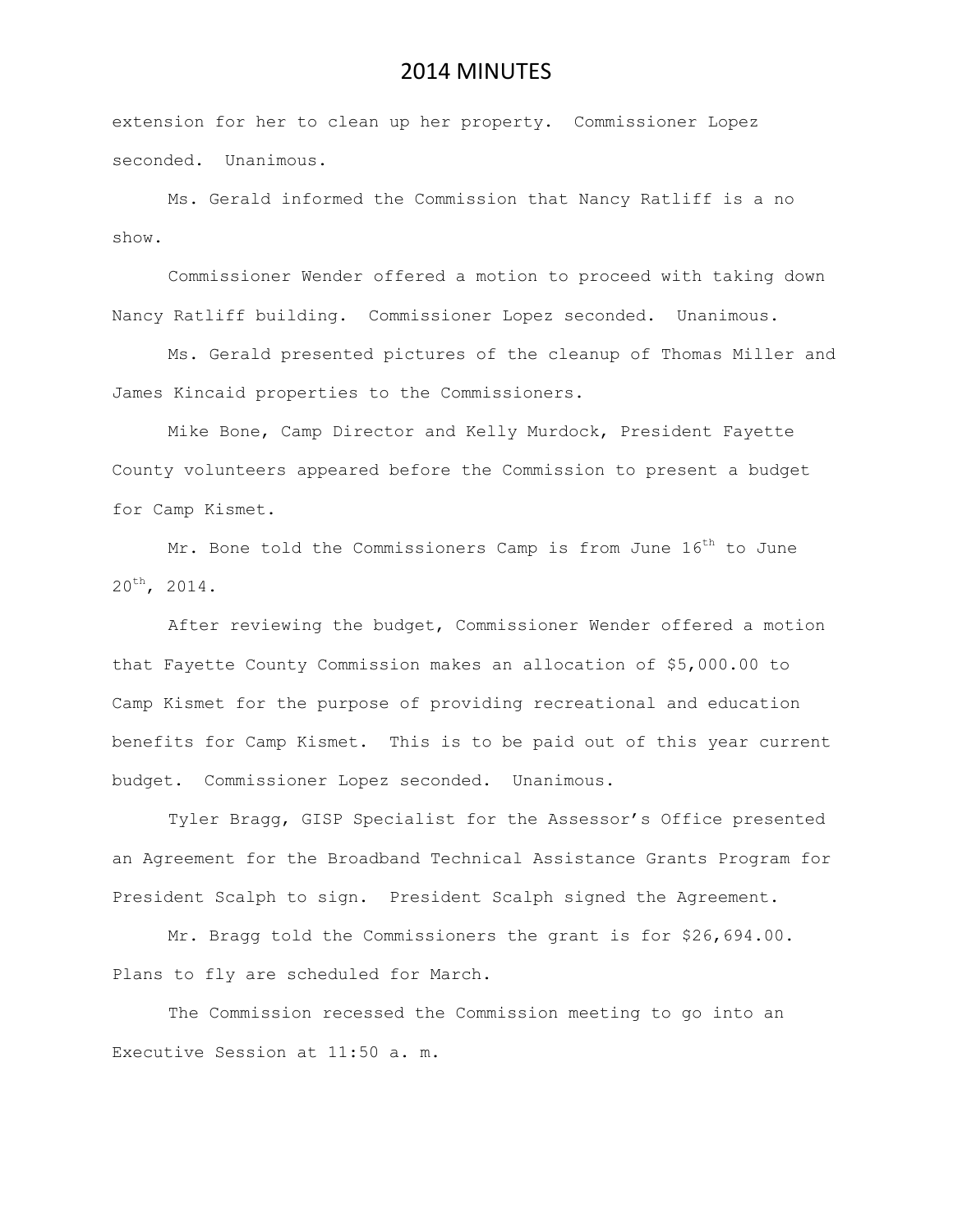Upon reconvening the Commission meeting at 12:15 a.m., Commissioner Scalph informed the Executive Session was held to discuss a personal matter, no decision was made.

The Commissioners met with Stephanie Sears, Staff Accountant to discuss the preparations for March Fiscal Year 2014-2015 Budget.

Ms. Sears presented copies of the spreadsheets of budget figures for the last three (3) years to the Commissioners for discussion. (See Attached)

 Ms. Berry presented Consumer Sales Tax Report for Commissioner Scalph to sign for the Fayette County Park.

Commissioner Wender offered a motion for Commissioner Scalph to sign the Consumer Sales Tax Report for the Fayette County Park. Commissioner Lopez seconded. Unanimous.

Ms. Berry presented a letter and an Order to sign, reappointing Mary Sue Gray, a Commissioner on the Gauley River Public Service District.

Commissioner Lopez offered a motion to approve and sign letter and Order to reappoint, Mary Sue Gray a Commissioner on the Gauley River Public Service District. Commissioner Wender seconded. Unanimous.

Ms. Berry presented a letter and an Order to sign, reappointing Alfred J. Gannon, a Commissioner on the White Oak Public Service District.

Commissioner Lopez offered a motion to approve and sign letter and Order reappoint, Alfred J. Gannon a Commissioner on the White Oak Public Service District. Commissioner Wender seconded. Unanimous.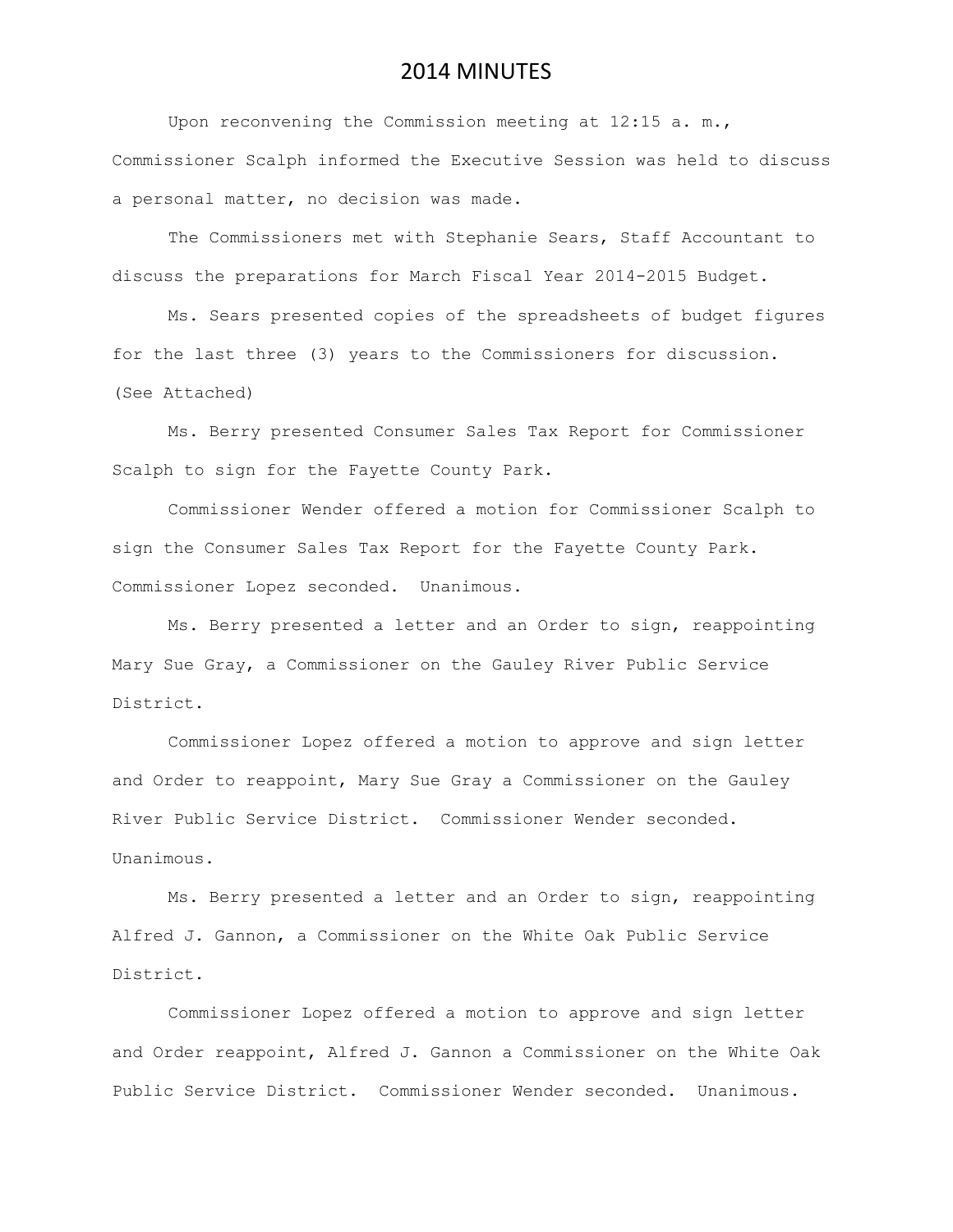Ms. Berry presented a drawdown request in the amount of \$7,445.82 for the Kanawha Falls Public Service District/Boonesborough Water Line Extension Project.

Commissioner Lopez offered a motion to approve drawdown request in the amount \$7,445.82 for the Kanawha Falls Public Service District/Boonesborough Water Line Extension Project. Commissioner Wender seconded. Unanimous.

Ms. Berry presented a letter to Christy Bailey, Executive Director, National Coal Heritage Area Authority supporting a grant application for the Paint Creek Scenic Trail Association for the Commissioners to sign.

Commissioner Wender offered a motion to approve signing a letter of support for the grant application for the Paint Creek Scenic Trail Association. Commissioner Lopez seconded. Unanimous.

Ms. Berry presented letters to Esther Morey in support of Grant Applications for CODA Mountain Music Academy for the Commissioners to sign. The Commissioners approved to sign letters.

Ms. Berry presented Change Order No. 1 in the amount of \$19,590.00 for Phase III of the Electrical Upgrade from Advanced Electrical Services, Inc. for the Commissioners to approve and signed.

Commissioner Lopez offered a motion to approve and sign Change Order No. 1 in the amount of \$19,590.00 for Phase III of the Electrical Upgrade from Advanced Electrical Services, Inc. Commissioner Wender seconded. Unanimous.

Melvin Withrow appeared before the Commission to discuss funds needed to pay utilities for the Animal Shelter.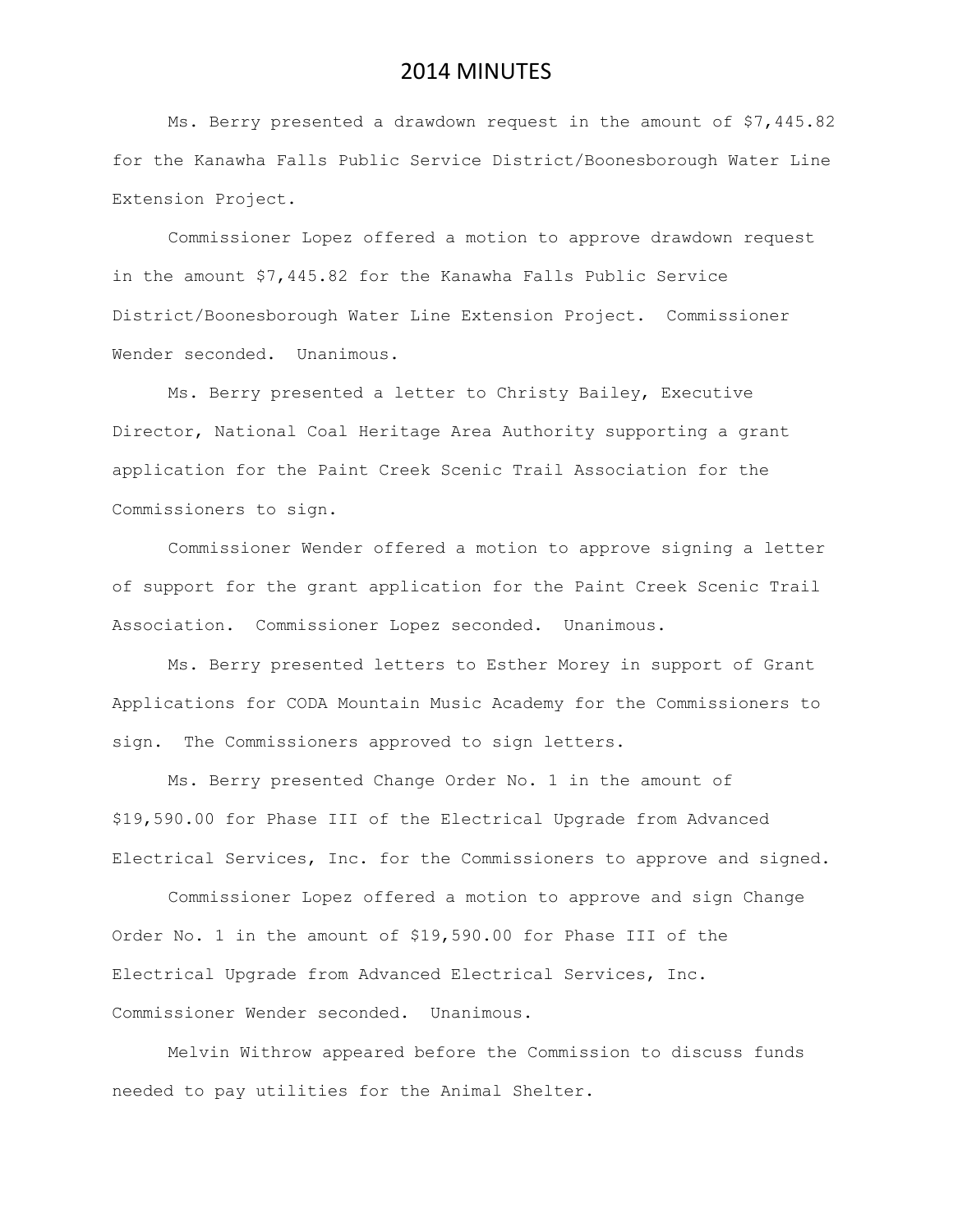Mr. Withrow informed the Commissioners that all the heat at the Animal Shelter was going through the top of the building where rats have chewed through the duct work.

The Commissioners authorized Mr. Withrow to call Camco to give an estimate on repairs and give the Shelter a list of energy conservation measures they should take.

Commissioner Wender offered a motion. Commissioner Lopez seconded. All approved. The Commission authorized to spend up to \$1,000.00 and if over to call Commissioner Lopez for approval.

The Commissioners also discussed the water heater problem at the Animal Shelter.

Mr. Withrow explained to the Commissioners that they really needed two (2) water heaters. The workers using the water were not giving the tank enough time to heat. They were using consistently which would not allow water to heat.

The Commissioners requested that Melvin Withrow prepare a proposal for the two (2) water heaters for the Commission to review.

Ms. Berry presented to the Commissioners an estimate she received from Chief Deputy Mike Fridley for the cost of a camera for downstairs front of the Courthouse Building. The estimate is from American Micro Tech, amount \$1,249.00. The Commission did not approve at this time.

Ms. Berry presented Petitions to Combine or Divide and Segregate Land for the Commissioners to approve and sign.

Commissioner Wender offered a motion to approve and sign Petitions to Combine or Divide and segregate Land for Thomas Graham and Janette Neal etal. Commissioner Lopez seconded. Unanimous.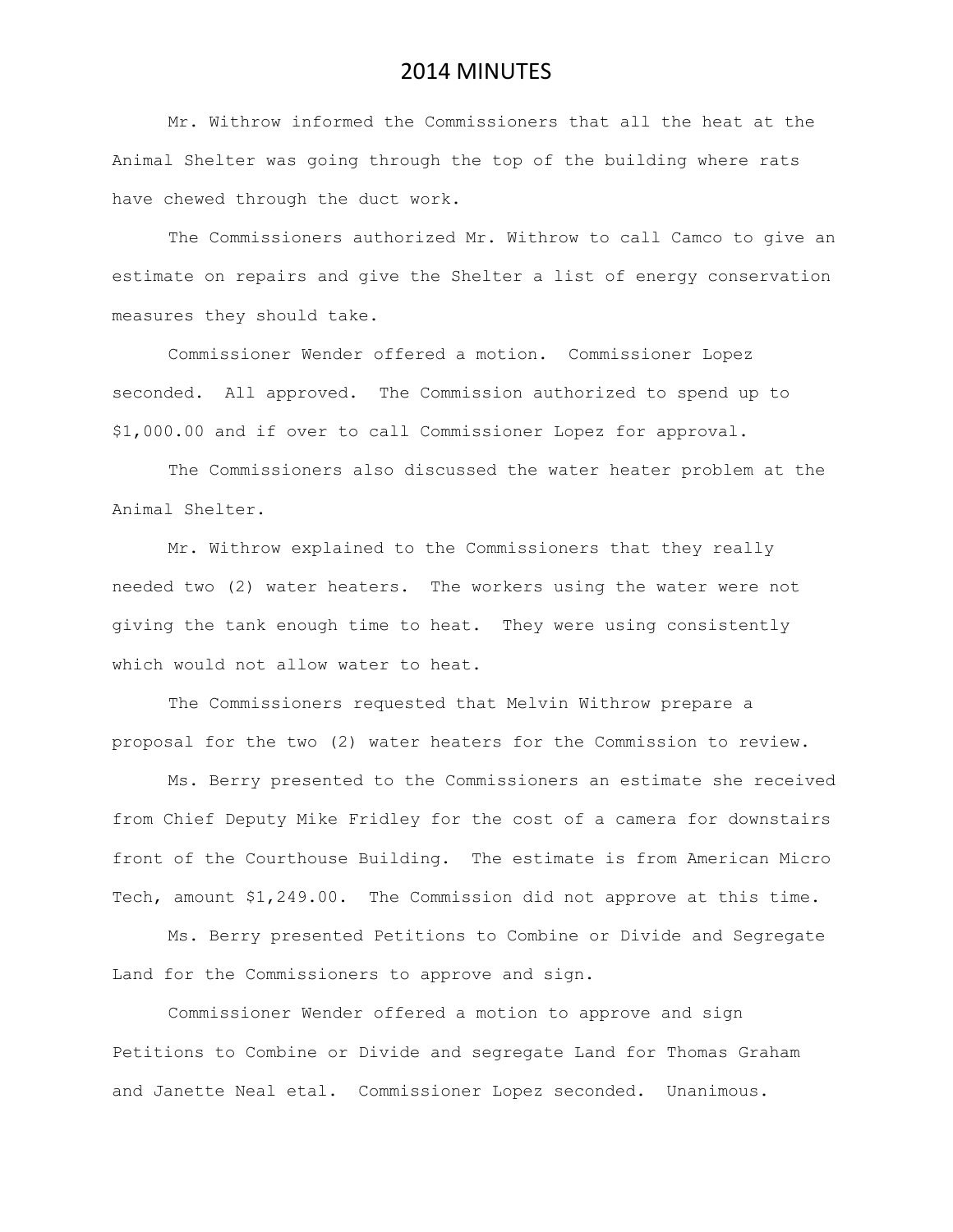The Commissioners received and reviewed a notice of hearing from the WorkForce West Virginia that Loralie N. Shahan (Claimant) has appealed from the decision of Tiffany A. Brown, Deputy Commissioner of WorkForce West Virginia, the hearing will be held on the appeal on Tuesday, January 14, 2014 at 9:40 a. m. at the Charleston Office, Room 101, 1321 Plaza East Shopping Center, Charleston, West Virginia.

The Commissioners received and reviewed a letter from Hendrickson and Long PLLC regarding Holley v. Central West Virginia Drug Force, et al Nicholas County Circuit Court Civil Action #13-C-714.

The Commissioners received and reviewed an e-mail from Esther Morey, Director of CODA Mountain Academy of Music requesting the allocation of \$4,000.00 the Commission approved for Fiscal Year 2013- 2014.

The Commissioners received and reviewed an e-mail Pam Yost, Watershed Economist with the West Virginia NRCS attaching a copy of the Dunloup Creek Teleconference Agenda being held January 9, 2014 at 1:00 p. m.

The Commissioners received and reviewed a copy of a letter from Chief Deputy Mike Fridley to Deborah Aliff, Payroll Clerk informing that effective January 10, 2014 Glenn A. Chapman will resign from employment as a Deputy Sheriff with the Fayette County Sheriff's Department.

The Commissioners received and reviewed a letter from the West Virginia Development Office confirming that Fayette County Commission-Kanawha Falls PSD Boonesborough Water Extension use of CDBG-Small Cities Block Grant funding has received an Approval of Evidentiary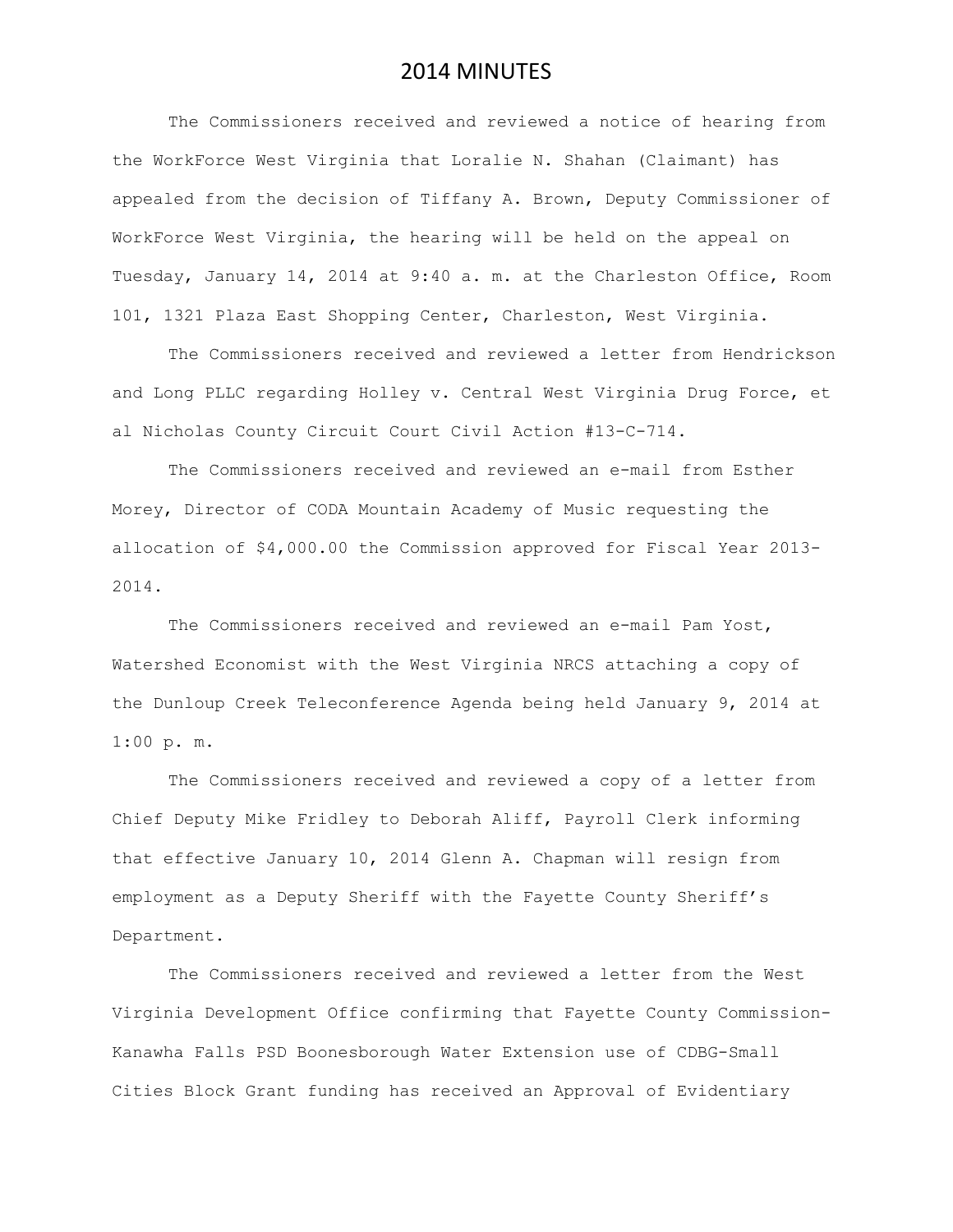Materials and has been granted a Notice to Proceed on Exempt/Categorically Excluded activities in accordance with the U. S. Department of Housing and Urban Development (HUD) Environmental Review Procedures for Entities Assuming HUD Environmental Responsibilities, in accordance with 24 CFR Part 58.

The Commissioners received and reviewed a letter from the West Virginia Development Office thanking the Fayette County Commission for submitting their 2013 Small Cities Block Grant (SCBG) application for the Fayette County Commission-Deep Water and Powellton Water Distribution Upgrade Project and informing that they are unable to accommodate the request from the 2013 allocation.

The Commissioners received and reviewed letters from the Office of the State Treasurer informing that the wine, liquor and private club taxes will be directly deposited on or before January 14, 2014, amount \$1,408.88, informing that the funds due for the coal county reallocation severance tax will be directly deposited on or before January 17, 2014, amount \$37,386.81, informing that the 75% of the coal severance tax will be directly deposited on or before January 16, 2014, amount \$127,871.98, informing that the 25% of the coal severance tax will be directly deposited on or before January 16, 2014, amount \$28,034.03.

The Commissioners received and reviewed a Pledge Statement from the SunTrust Bank giving a list that represents securities pledged to the Fayette County Commission as of December 31, 2013.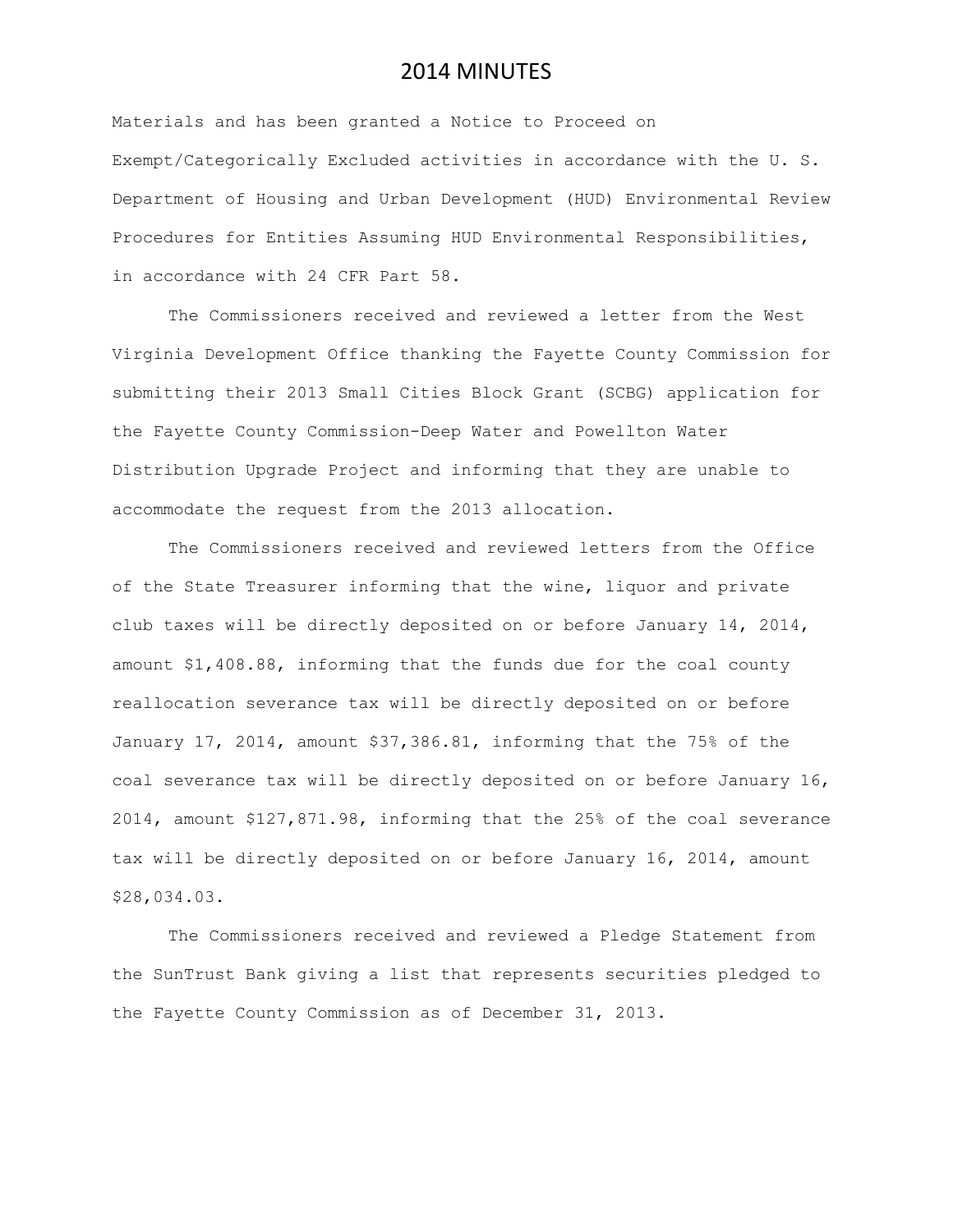The Commissioners received and reviewed an Account Statement from the Bank of New York Mellon for the period of October 1, 2013 through December 31, 2013 and for the period December 1, 2013 to December 31, 2013.

The Commissioners received and reviewed a letter from the Workers' Compensation Office of Judges informing that Nancy L. Carr, Claimant has elected to participate in the expedited process on the protest to the Claims Administrator's order of October 14, 2013 regarding Rejection of Claim, an expedited hearing is scheduled for January 30, 2014 at 1:00 p. m. at Beckley, 109 East Main Street, Beckley, WV.

The Commissioners received and reviewed a letter from the Town of Fayetteville requesting a grant request for the 2015 Budget of Fayette County Commission for a Storm Water Project Funding Request for the Town of Fayetteville in the amount of \$21,000.00 for the replacement and installation of a Box Culvert Piping, Class I stone Aggregate for Storm Water Control and pavement replacement for Storm-Water Control on Heslep Avenue and Wiseman Avenue.

The Commissioners received and reviewed a notice from the Fayette/Raleigh Metropolitan Planning Organization a reminder for planning purposes only when preparing the 2014-2015 budget a statement regarding the Fiscal Year 2014-2015 Assessments, amount \$4,101.00.

The Commissioners received and reviewed a notice from Region 4 Planning and Development Council a reminder for planning purposes only when preparing the 2014-2015 budget a statement regarding the Fiscal Year 2014-2015 Assessments, amount \$46,039.00.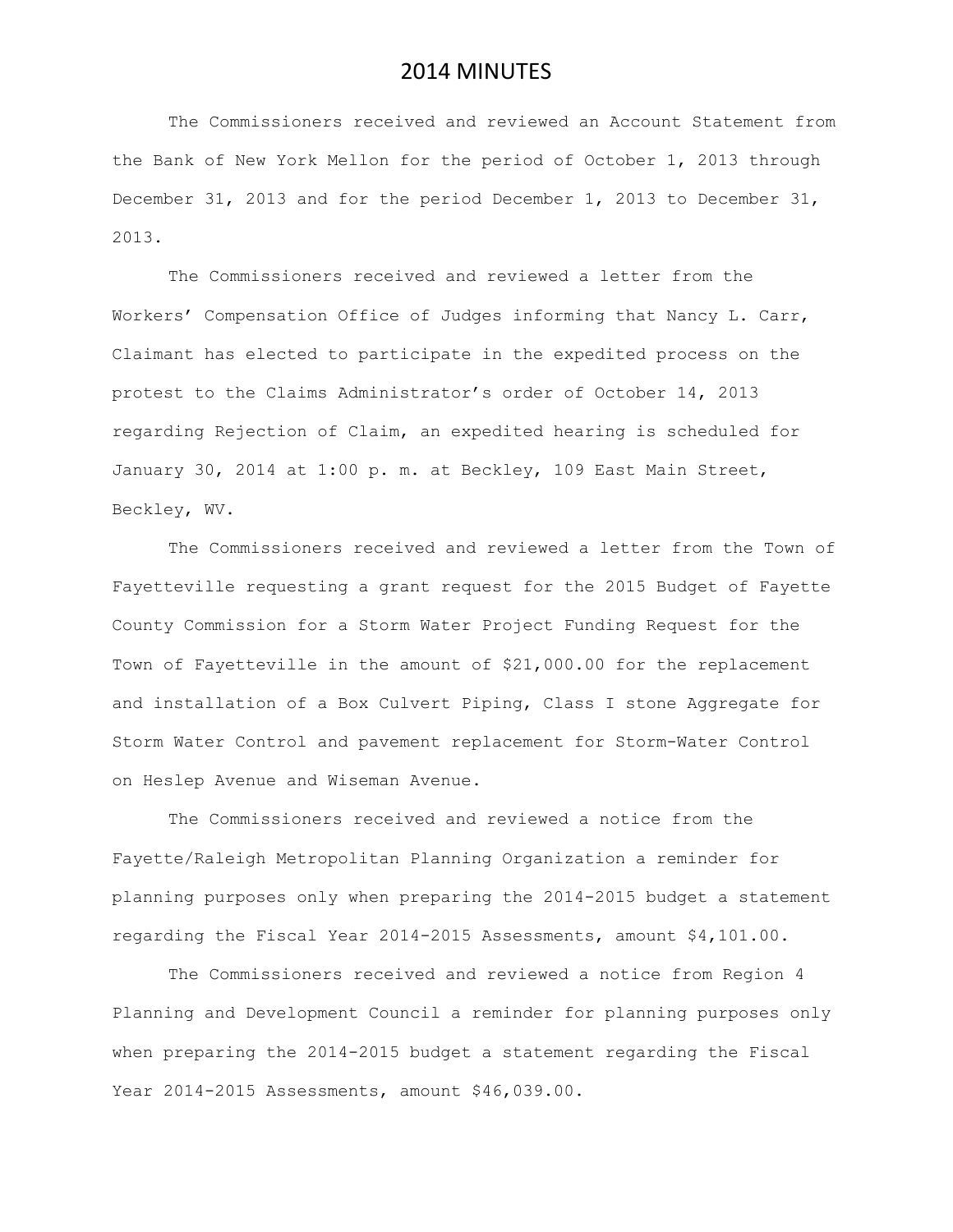The Commissioners received and reviewed a letter from Kelvin E. Holliday, County Clerk naming Larry Dotson, Democrat and Richard Meadows, Republican WV Ballot Commissioners for Fayette County for 2014-2015.

The meeting was adjourned at 2:30 p.m. The next scheduled meeting is January 31, 2014.

FAYETTE COUNTY COMMISSION SPECIAL SESSION AND BOARD OF EQUALIZATION AND REVIEW JANUARY 31, 2014 COURTHOUSE FAYETTEVILLE, WV 25840 MEMBERS Present: Denise A. Scalph, John H. Lopez, Matthew D. Wender

The Fayette County Commission met in a special session on this 31<sup>st</sup> day of January 2014.

Commissioner Scalph called the meeting to order at 9:00 a.m.

Eddie Young, Assessor presented exonerations to be approved and signed to the Commissioners.

Commissioner Wender offered a motion to approve and sign real property tickets for Millie Peterson, Larry B. Canterbury, Jr., ANG LLC, Robert L. Lively, Michael Brewer, Bruce L. Casis, Ryan Newell, Michael R. Lao, Dean Workman, Whispering Oaks, Indian Hills Sporting Club LLC and Megan Hamilton. Commissioner Lopez seconded. Unanimous.

Commissioner Lopez offered a motion to approve vouchers and invoices, checks to be released today. Commissioner Wender seconded. Unanimous.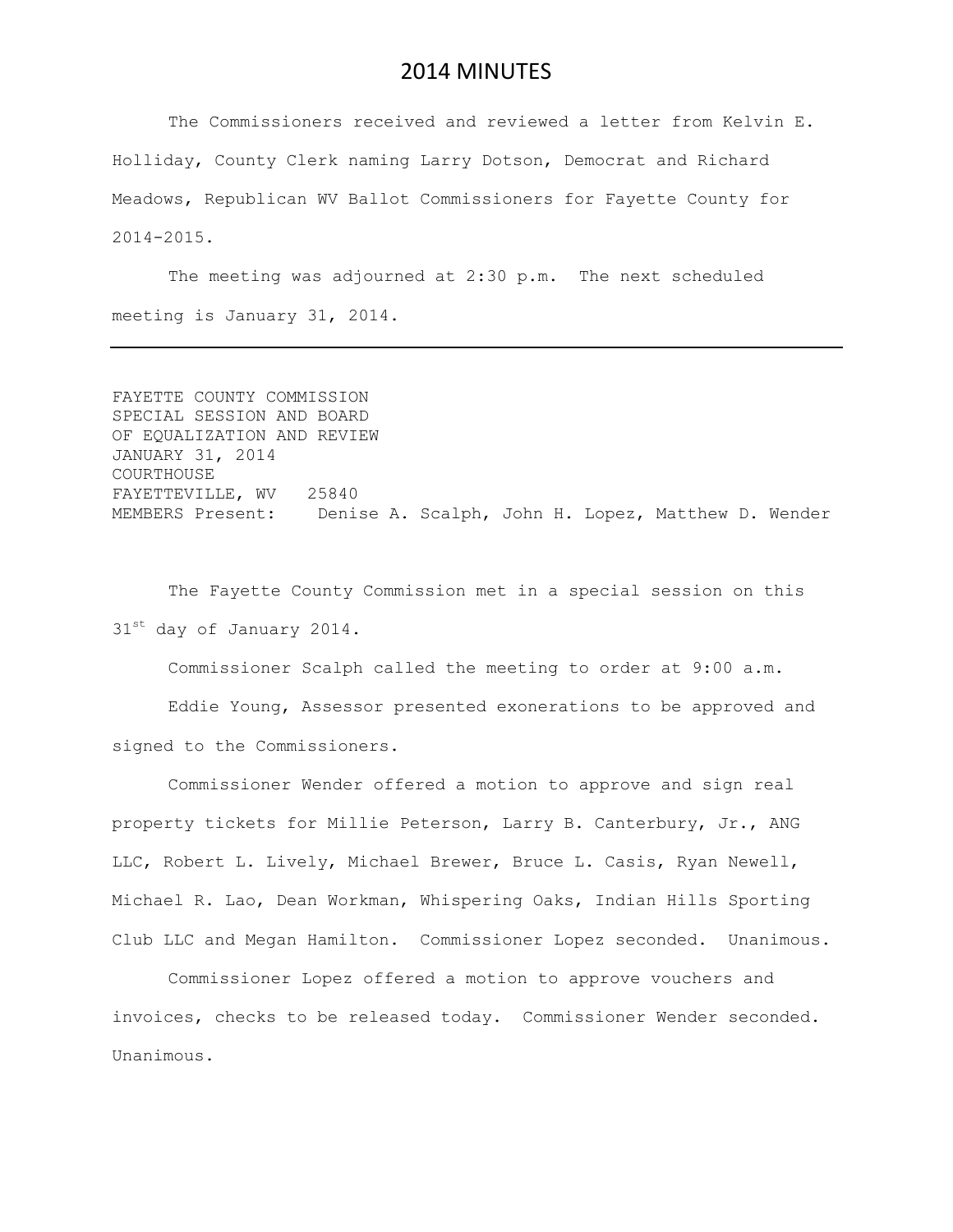Before the Board of Equalization and Review convened Commissioner Wender asked Christopher Farmer, Chief Geologist what's happening to coal valuations and why have they declined so much? Mr. Farmer responded and gave a brief explanation.

The Commissioner convened the Board of Equalization and Review at 9:35 a.m.

Commissioner Scalph swore in Christopher Farmer, Chief Geologist, Rebecca L. Rodak, State's Attorney and Randy Hansford representative for Alpha Natural Resources Boone East Development.

Eddie Young, Assessor informed the Commissioners that Neil Redman had sent in a letter informing he would not be able to attend this schedule hearing.

Mr. Young told the Commissioners that the State had fixed the Sewell Valuation on the property.

Christopher Farmer, Chief Geologist informed the Commissioners they had decreased the Sewell Valuation on the property from a T20 to T40 on January 8, 2014, which caused a decrease in Mr. Redman's Sewell Coal Valuation to decrease from \$50,763 to \$5,076. Mr. Farmer told the Commissioners he doesn't understand why Mr. Redman wanted to further protest value but the State is not interested in decreasing the value from what has already been changed.

Carl Harris, Prosecuting Attorney informed the Commissioners that since Mr. Redman's not here and the change has already been made then there's nothing before the Commission since he's not here, the Commission should move onto the next scheduled appointment.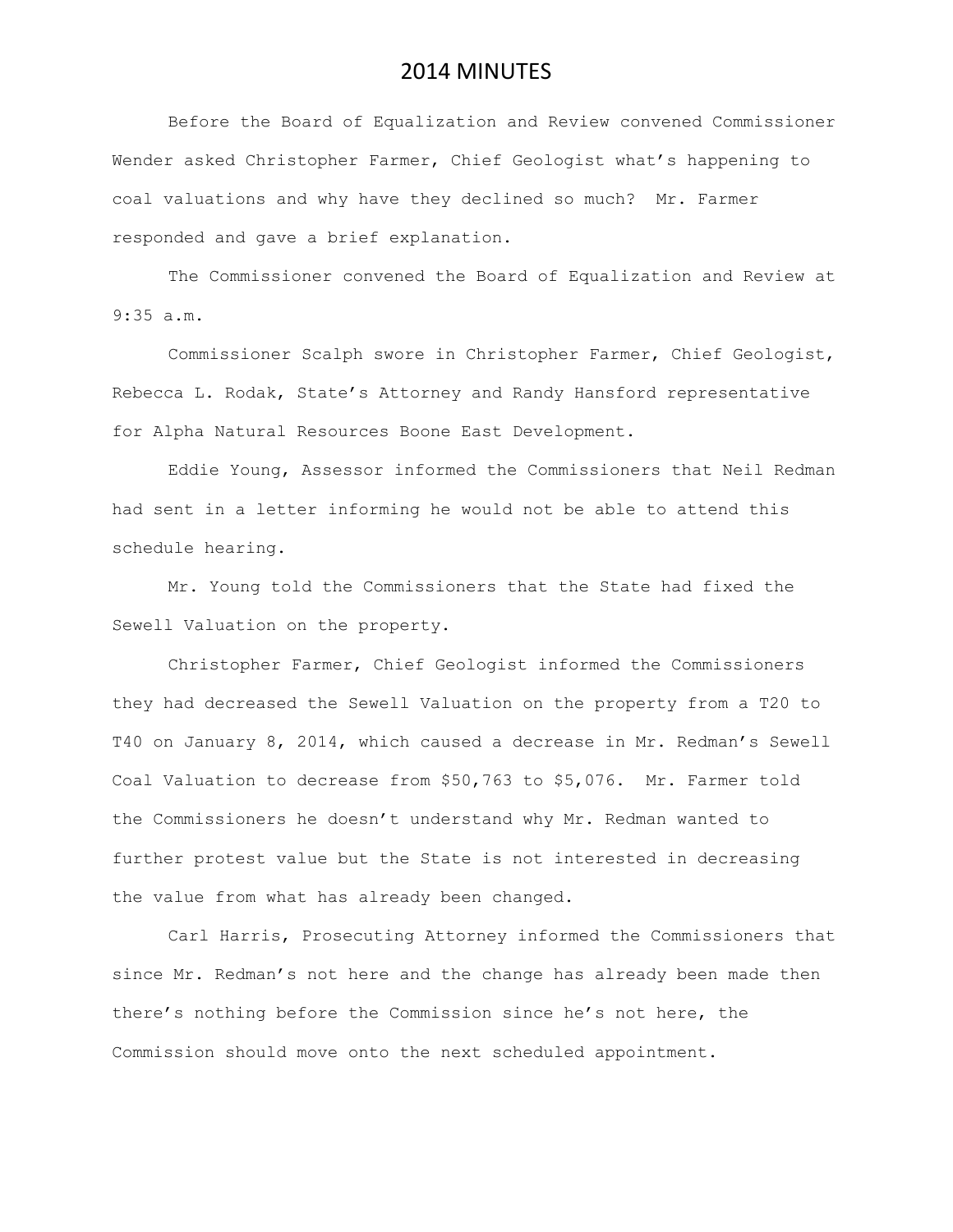The Commission recessed the Board of Equalization and Review hearings at 10:35 a.m.

The Commissioners reconvened the County Commission meeting at 10:35

#### a.m.

Ms. Berry presented a letter and Order to reappoint, Robert Williams, a Commissioner on the Page-Kincaid Public Service District for the Commissioners to sign.

Commissioner Lopez offered a motion that Robert Williams be reappointed to serve as a Commissioner on the Page-Kincaid Public Service District, term to expire October 1, 2019. Commissioner Wender seconded. Unanimous. Order and letter signed.

Ms. Berry presented a Small Cities Block Grant (SCBG) Contract Agreement in the amount of \$559,900.00 for the Kanawha Falls /Boonesborough Water Line Extension. The amended Grant Agreement will be combined with the \$200,000.00 awarded in Fiscal Year 2011 and the \$700,000.00 awarded in Fiscal Year 2012, for a total investment of \$1,459,900.00 in this project to the Commissioners.

Commissioner Lopez offered a motion to approve and sign the Small Cities Block Grant (SCBG) Contact Agreement in the amount of \$559,900.00 for the Kanawha Falls/Boonesborough Water Line Extension. Commissioner Wender seconded. Unanimous.

Ms. Berry presented a letter to the Elected Officials and Department Heads requesting that each submit their detailed Budget request prior to March 1, 2014 to the Commissioners. The Commissioners approved and signed.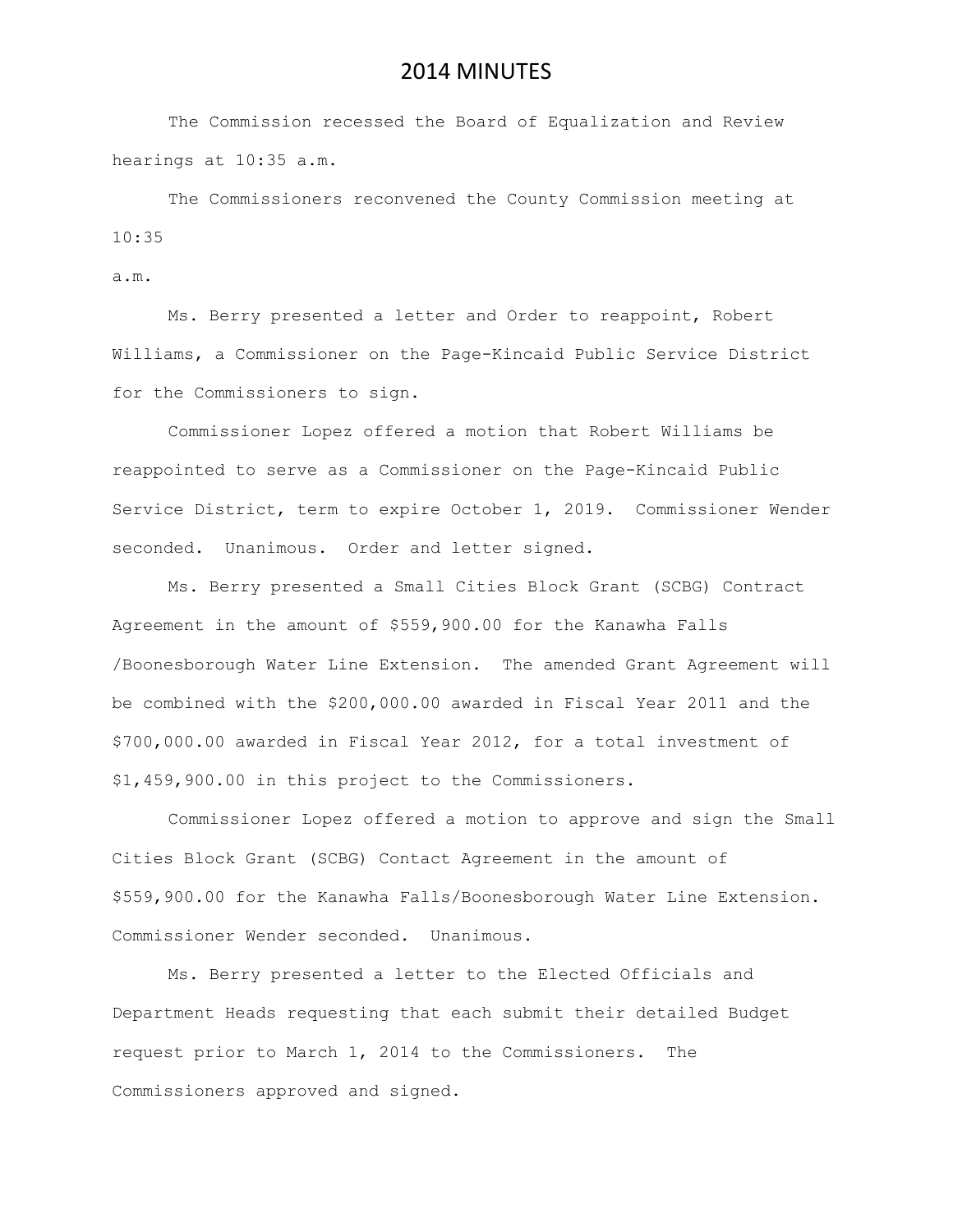Ms. Berry presented an Order to be signed designating that for the Primary Election to be held on May 13, 2014 the total number and type of Election Boards for the various Precincts to the Commissioners.

Ms. Berry told the Commissioners the County Executive Committees of the Democrat and Republican Parties are notified of the number of nominations for each party which may be Poll Clerks, Election Commissioners, Alternates, and Emergency Absentee Ballot Commissioners. A list of those persons nominated and the positions for which they are designated shall be filed in writing with the County Commission by February 20, 2014.

Ms. Berry told the Commissioners she sent out surveys related to the maintenance and improvements for the Courthouse and facilities.

Ms. Berry told the Commissioners that she and Dickie Smith, Maintenance Supervisor needs to sit down and discuss.

Ms. Berry gave copies of the surveys she received to the Commissioners.

Ms. Berry presented a Governor's Community Participation Grant drawdown request in the amount of \$250.00 for the African Heritage Educational Museum for Commissioner Scalph signature.

The Commissioners approved and Commissioner Scalph signed the drawdown request in the amount of \$250.00 for the African Heritage Educational Museum.

William Thornton, PE, PS, Vice President, Fayette County Region Terradon Corporation and Jim Downey, Vice President, Civil Engineering Terradon Corporation, Mayor Pete Hobbs of Ansted, Jeff Proctor and Kim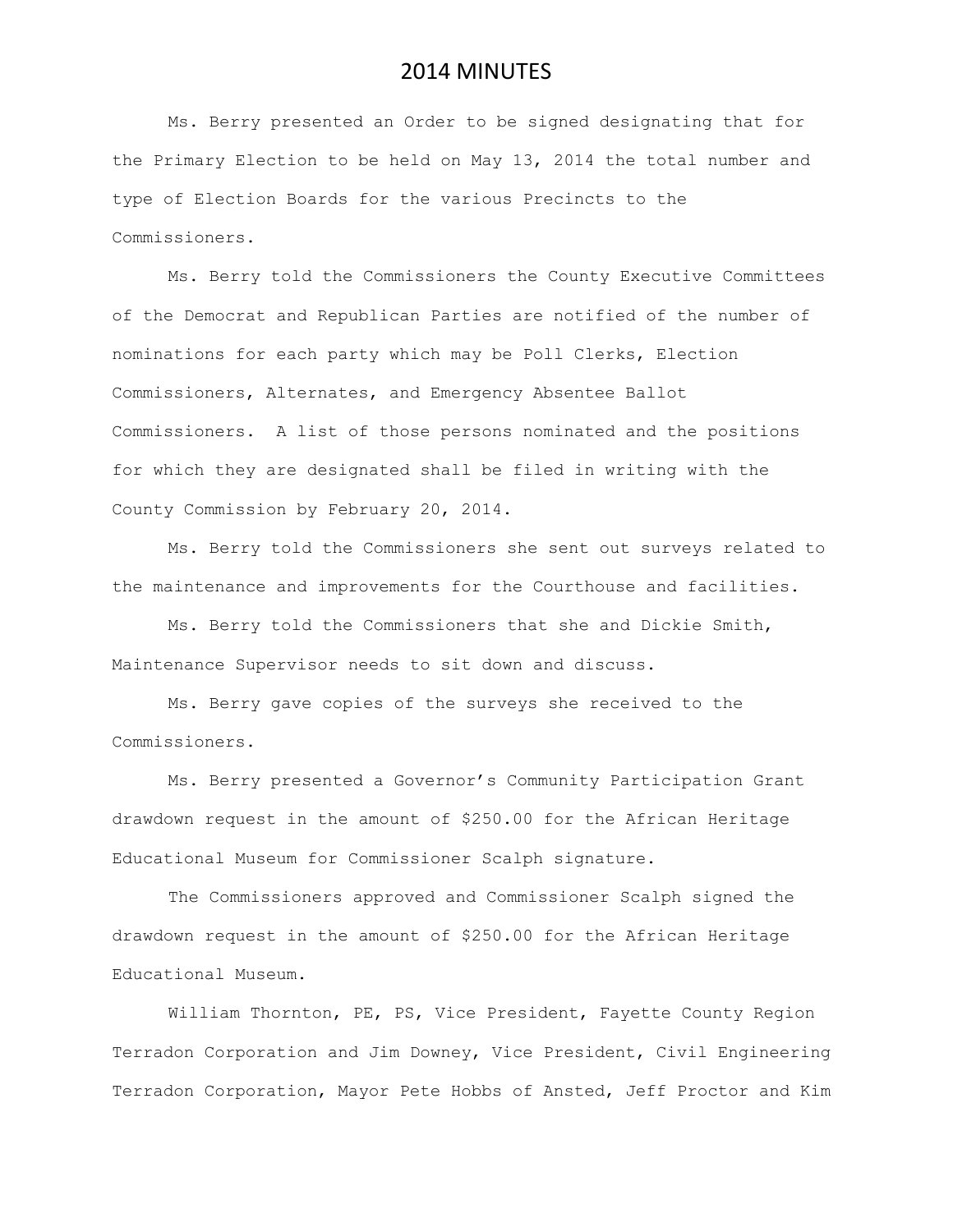Gross from the Governor's Office appeared before the Commission to present the Ansted Sewer Study.

Mr. Thornton and Mr. Downey gave brief summaries of the plans and presented spreadsheets to the Commission on the Ansted Sewer Study.

After the brief discussion, Commissioner Wender asked if they could trim the cost down.

Commissioner Wender suggested to Mr. Thornton to go in and do their trim and come back to the Commission.

Commissioner Wender also suggested that they talk with Dave Pollard, County Resource Coordinator and John Tuggle, Executive Director with Region 4 Planning and Development Council before they met with Chris Jarrett.

Commissioner Wender asked Mr. Thornton to lay out plan step by step.

The Commission recessed the County Commission meeting at 10:55 a.m.

Commissioner Scalph reconvened as the Board of Equalization and review at 10:58 a.m. The first hearing is for Boone East Development.

Chris Farmer, Chief Geologist informed they had three (3) protest on the Boone East Development property (1)-District 01-9999-0622-7852- 0000-1.814.00 acres soil and gas. Last year legal description was transposed into our data base wrong it reflected that all they owned was the sewell seam when in fact they owned everything else but the sewell seam. So last year they were valued at \$1.00 an acre for mined out or barren. The legal description in the data base was fixed to reflect that they had everything except the sewell seam which the only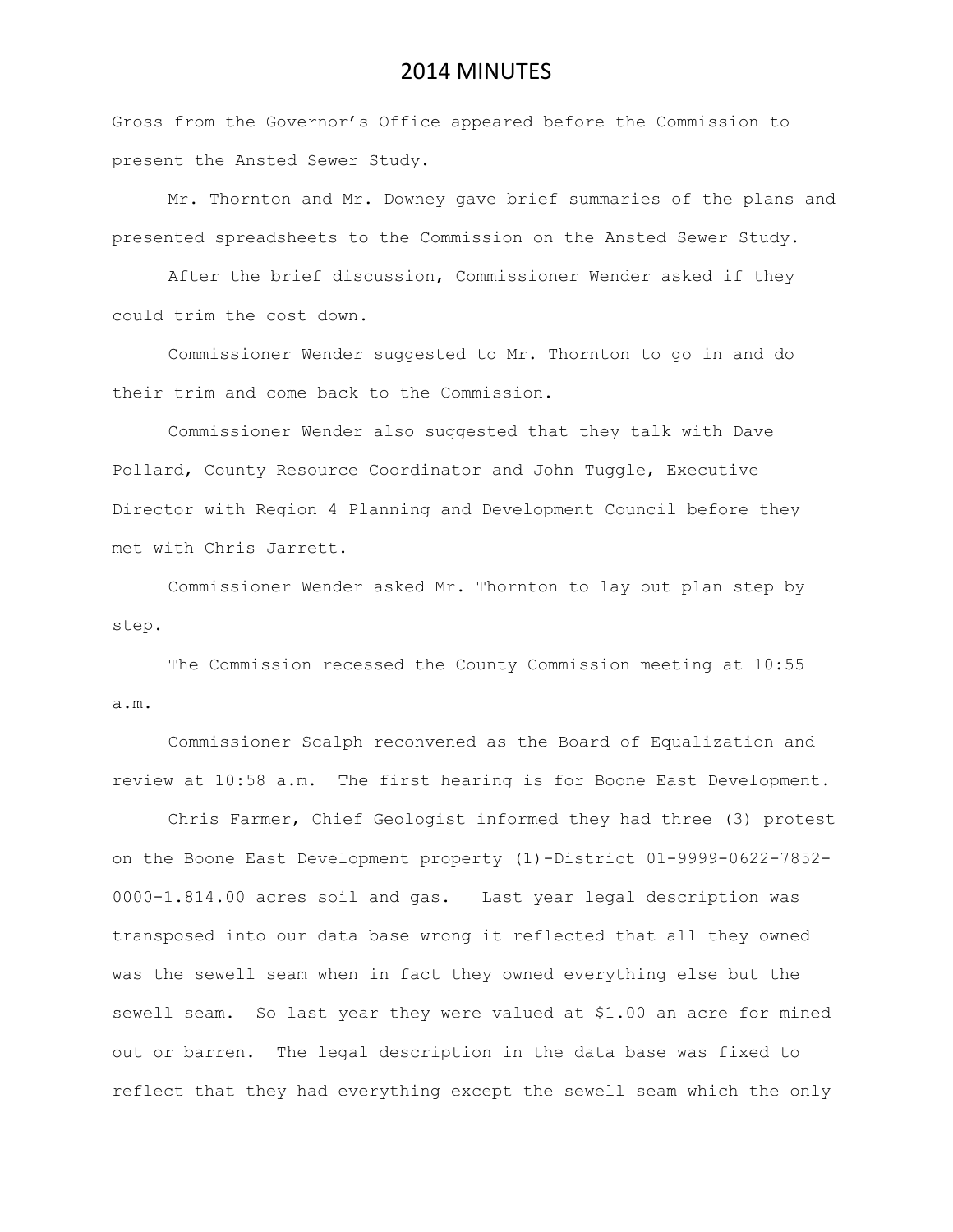other seam on that property was unmineable Beckley seam. So for 2014 they were valued at \$5.00 an acre unmineable. So they went from \$1.00 to \$5.00 an acre. Boone East Development was questioning why.

Mr. Farmer informed the Commissioners it was transposed in their system wrong. So there was no change on this protest on this tract for tax year 2014 because it is correct. Boone East Development is withdrawing their protest.

Mr. Farmer informed the Commissioners the second protest is District 02-9999-0623-0535.0000 as 21.78 acres less oil and gas of sewell seam on Dunloup Creek. The Beckley seam is deep there and the tax payer submitted three (3) new drill holes that the geological survey hadn't thus far been given possession of which changed the valuation from T20 to T40. They submitted new evidence that changed the valuation.

 Mr. Farmer asked Mr. Hansford if he knew the dates the drill holes were done. Mr. Hansford responded he doesn't have the dates in front of him.

Mr. Farmer told the Commissioners this would decrease the value of just the coal from \$8,850.00 to \$800.85.

Mr. Farmer stated for the record that changing T20s to T40s is not something they can program into the computer and this might be a retrained column each and every year. We hope to get this taken care of earlier for now on.

Mr. Farmer presented the third protest to the Commissioners District 02-9999-0635-0281.0000, this was mineral and gas for 620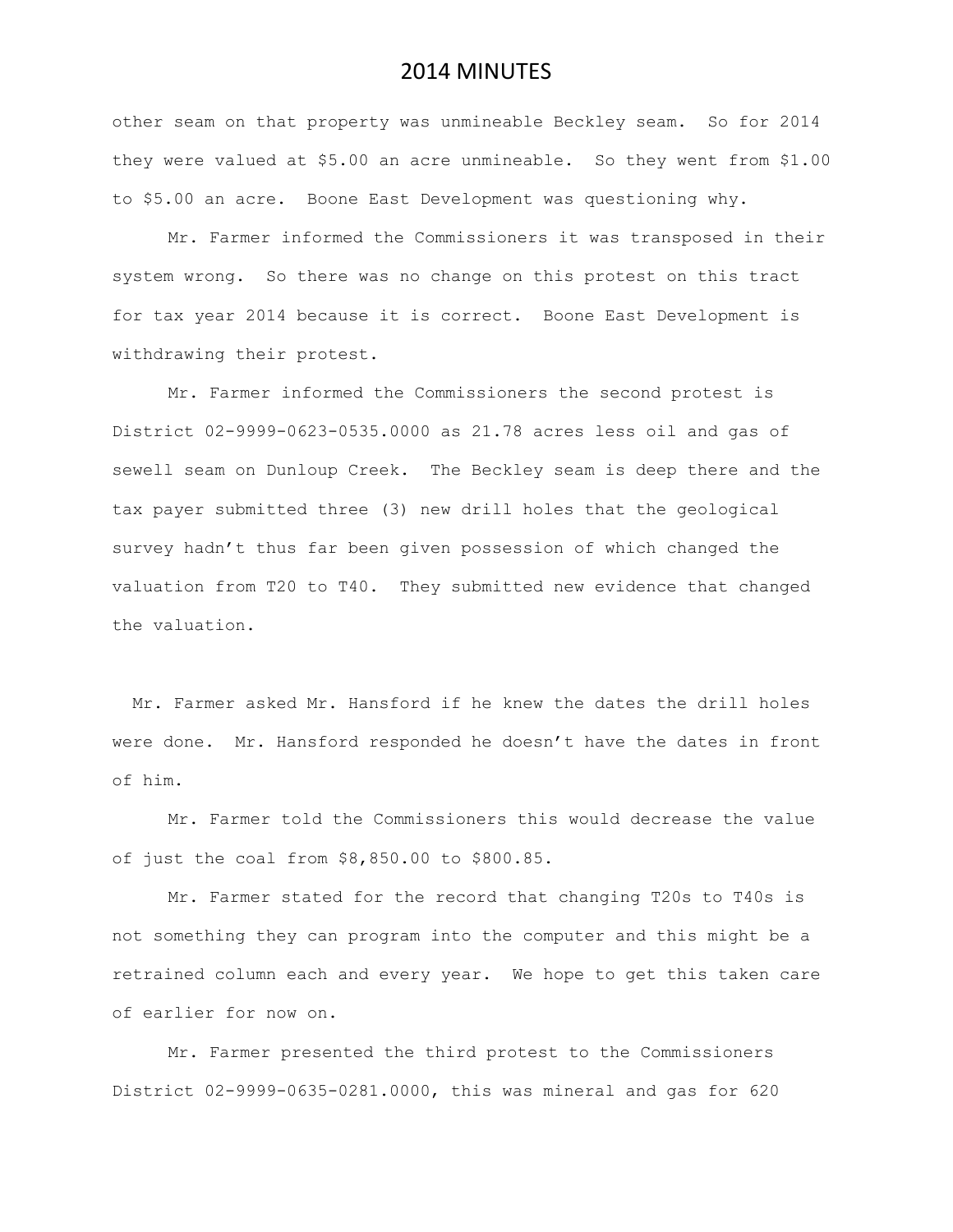acres on Paint Creek again they have seam restriction's problems on this one all that Boone East Development done was Cedar Grove seam and below. This means that on the reserve report the lower Chilton and the fire clay seams belong to someone else. The seam restriction was transposed in their system wrong. They will be repaired for their next tax season, so they had to remove the lower Chilton and the fire clay. Also, the new survey mapping showed fewer acres of coal in the Peerless and Fallton seam. The Peerless and the old mapping for tax year 2013 showed 66.76 acres the Peerless for this year 2014 only showed 31.06 acres, so they had to reduce the acres in the Peerless seam. In the Powellton the old contour showed 77.06 acres the new survey contour they used for tax year 2014 valuation only showed 67.35 acres, so they had to reduce the acres on both of those seams. There is a T20 on this reserve property called the Glen Alum Tunnel and again the survey map shows fewer acres then previously shown. They had to reduce it from 113.51 acres to 66.5 acres but they did leave as a T20. They did reduce the acres on those three (3) seams.

Mr. Farmer told the Commissioners that Peerless is now T40 they only have one T20. They did not change the acre value on any of the seams, just changed the amount on the sewell seams, for the reserve coal \$62,887.00 because of the seam restriction there are active mines on that property, at the Cedar Grove and what's below it and any active producing values should have gone to someone else. So they had to remove the active values for the producer New Land Leasing.

Mr. Farmer told the Commissioners this would drop the actual value on this tract from \$640,242.00 to \$536,844.00.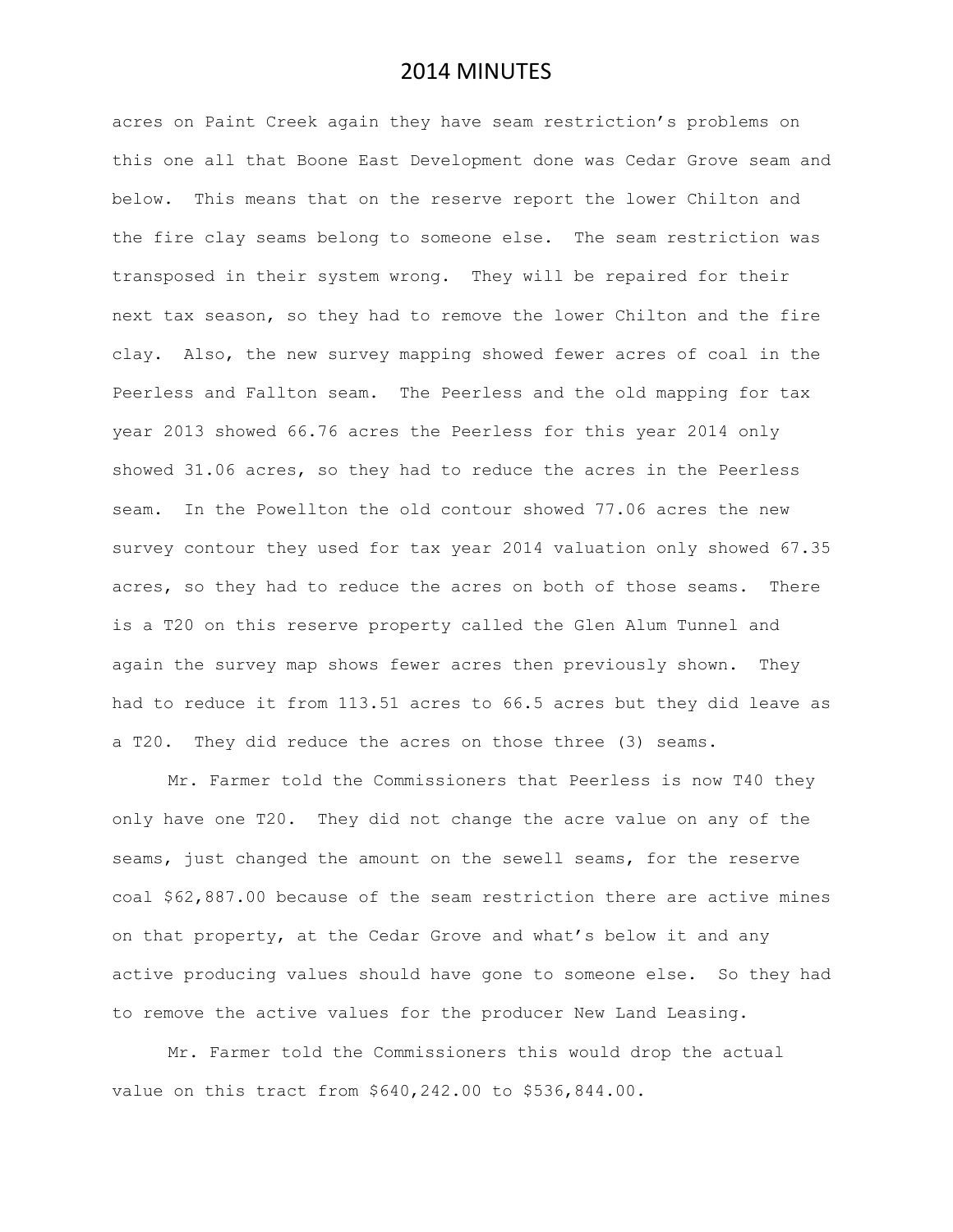Commissioner Scalph informed the Commission would take this evidence into consideration and makes a decision by February 21, 2014.

For further information please review the recorded tape of this hearing.

Ms. Berry presented to the Commissioners an Order giving the Assessor permission to make corrections to the initial assessment roll and that any errors created by the West Virginia Department of Tax and Revenue or by the Assessor of Fayette County be corrected before the 21<sup>st</sup> day of February 2014.

Commissioner Wender offered a motion that the Assessor make corrections to the initial assessment roll and that any errors created by the West Virginia Department of Tax and Revenue or by the Assessor of Fayette County be corrected before the  $21^{st}$  day of February 2014. Commissioner Lopez seconded. Unanimous. Order signed.

The Commission recessed the Board of Equalization and Review hearings at 11:15 a.m. and reconvened the County Commission meeting at 11:15 a. m.

The Commission recessed the County Commission meeting to go into an Executive Session at 11:17 a.m.

Upon reconvening the County Commission meeting at  $12:15$  p.m., Commissioner Scalph informed the Executive Session was held to discuss a personal matter no decision was made.

The Commission recessed the County Commission meeting at 12:17 p.m. to reconvene as the Board of Equalization and review.

Chris Downey with the State Tax Department presented to the Commissioners four (4) protests on the H3LLC property District 01-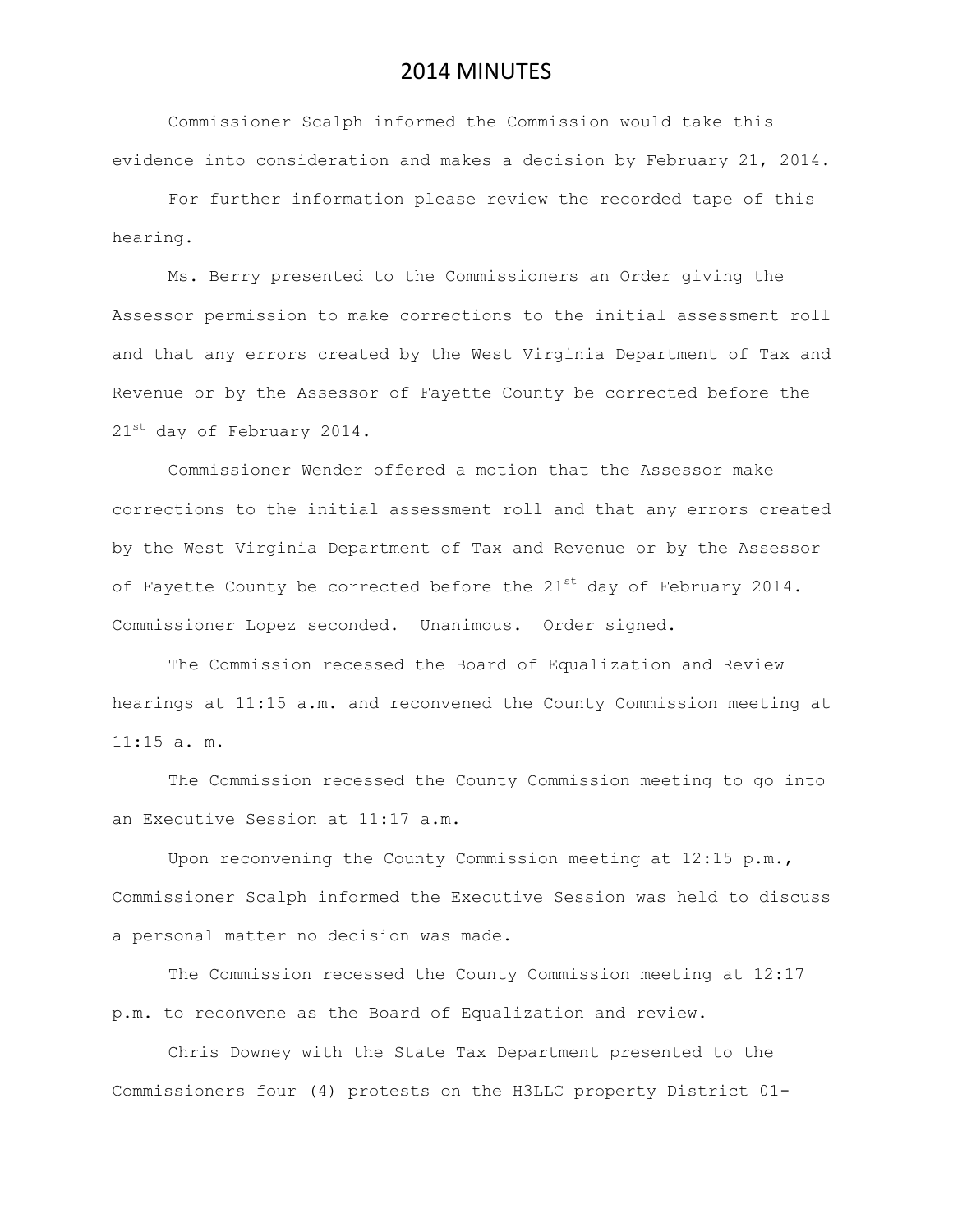9999-0619-9954.0000, 301.48 acres Locust Grove upper seam no change in value, District 01-9999-0601-8123.0000, 331.45 acres on the Turnpike no change in value, District 01-9999-0601-1576.0000 upgraded to T40 removed the #2 gas seam, changed coal values from \$42,331.00 to \$33,457.00 seams weren't there and District 03-9999-0629-3833.0000, 22.60 acres on Mossey Creek this property was decreased from \$16,878.00 to \$113.00.

Commissioner Scalph informed if there are no other comments the Commission would take this evidence into consideration and makes a decision by February 21, 2014.

The Commission recessed the Board of Equalization and Review at 12:30 p.m. until February 5, 2014.

The Commission reconvened the County Commission meeting at 12:33 p.m.

Ms. Berry presented Petitions to Combine or Divide and Segregate Land to the Commissioners to sign.

Commissioner Wender offered a motion to approve and sign Petitions to Combine or Divide and Segregate Land for Robert M. and Terri L. Harvey and Troy Eugene and Barbara Smith. Commissioner Lopez seconded. Unanimous.

The Commission signed a letter to Governor Earl Ray Tomblin expressing their concerns about correspondences that were sent to his office relating to matters that are of an importance to them and their constituents in Fayette County to which he has failed to acknowledge and respond.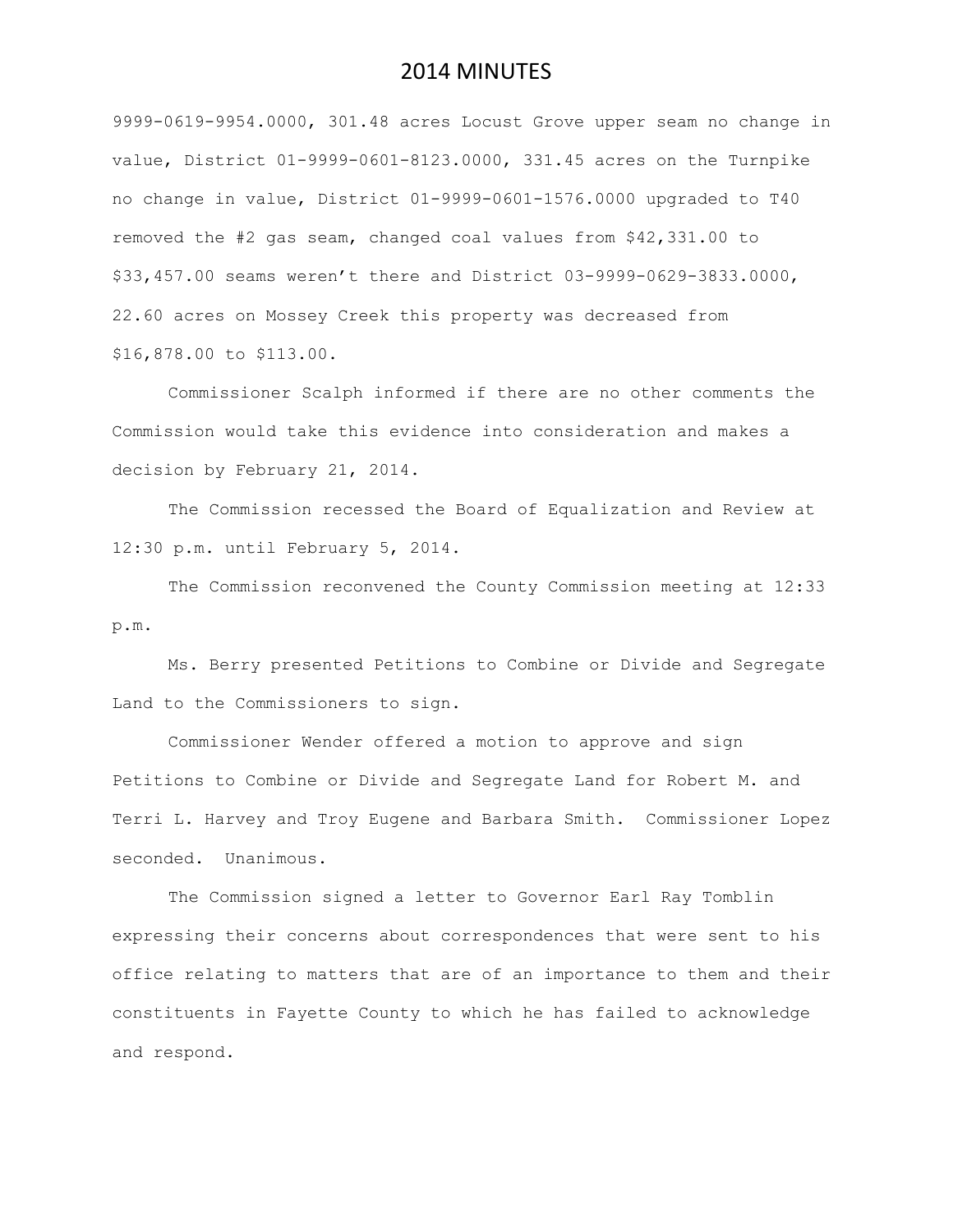The Commissioners received from Stephanie Sears, Staff Accountant copies of General County Fund Taxes figures for the last three years for the Commission to review.

Commissioner Scalph signed the Management Representation Letter to the West Virginia State Auditor's Office for Fiscal Year June 2013.

The Commissioners received and reviewed from the United States of America Federal Energy Regulatory Commission an Order Certifying Incremental Hydropower Generation for Production Tax Credit for Hawks Nest Hydro, LLC, Project #2512-073.

The Commissioners received and reviewed a copy of a letter to Debbie Aliff, Payroll Clerk informing that William McGraw effective date of retirement is Friday, January 31, 2014.

The Commissioners received and reviewed a letter from the Division of Public Transit informing that as a result of their 2010 census and the designation of portions of Fayette-Raleigh counties as an urbanized area, portions of Fayette County are no longer eligible to receive 5311 funding.

The Commissioners received and reviewed a letter from Fayette County Park that Jake Spearin has given them his two-week notice effective January 31, 2014.

The Commissioners received and reviewed a letter from the WV Department of Environmental Protection regarding the EPA Brownfields Community-Wide Assessment Grant Application.

The Commissioners received and reviewed a copy of a letter from Eddie Young, Assessor to Debbie Aliff, Payroll Clerk informing that Keith C. Dempsey will be working part time in his office at \$9.50 per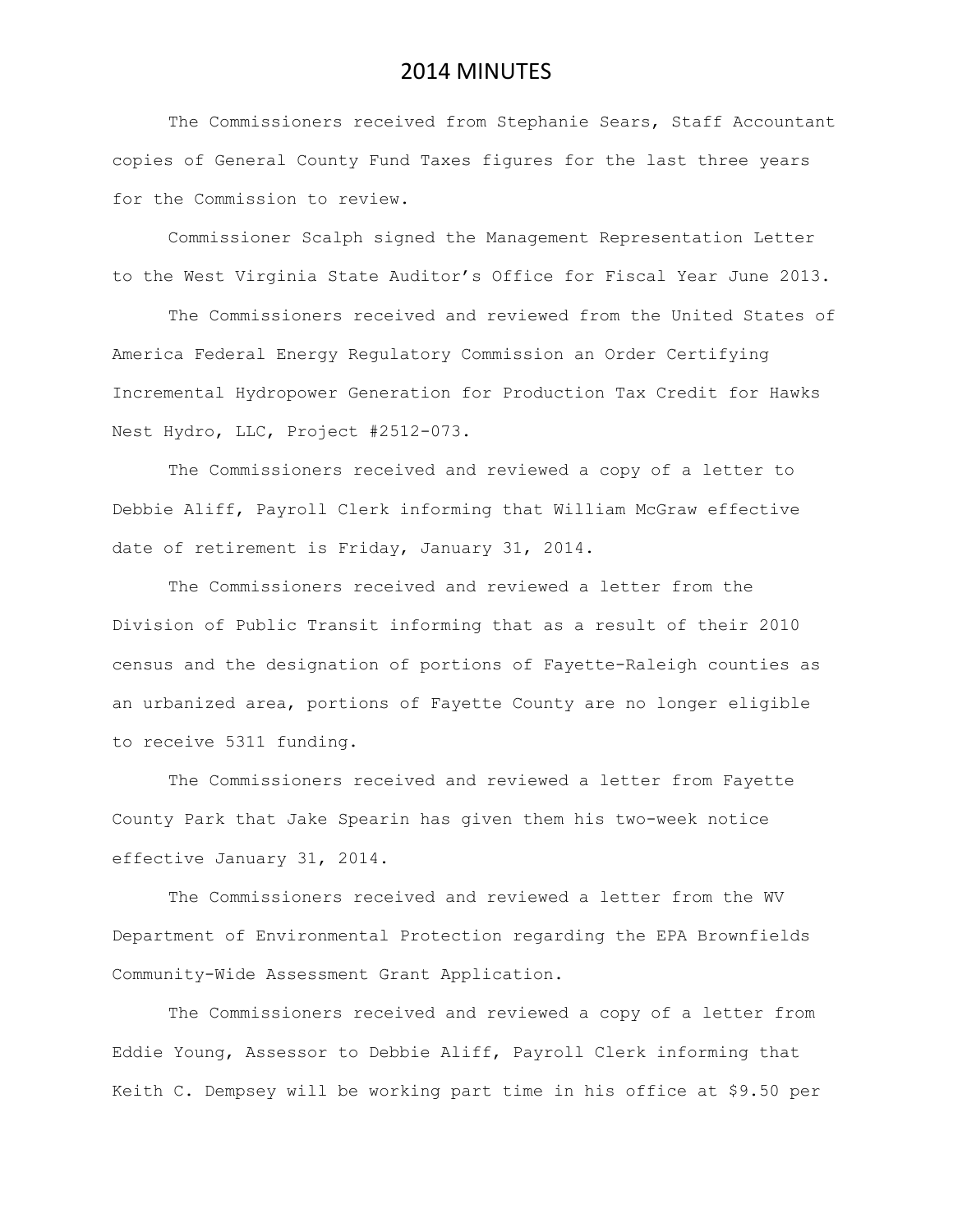hour. He will be paid out of the PVC Fund and increase Darrell O'Dell pay to \$10.75 per hour and Herman Hundley to \$10.00 per hour. Both are paid from the PVC Fund.

The Commissioners received and reviewed a letter from the Workers' Compensation Office Judges, an Order Cancelling Hearing and Extending Time Frame in the matter of Nancy L. Carr, Claimant.

The Commissioners received and reviewed an Account Statement from Bank of New York for the period December 1, 2013 to December 31, 2013.

The Commissioners received and reviewed letters from the Office of the State Treasurer informing funds due for the December 2013 Table Games Tax will be deposited on January 16, 2014, amount \$5,092.93, funds due for the December 2013 Greenbrier Table Games Tax will be deposited January 16, 2014, amount \$180.85 and funds due for the December 2013 Limited Video Lottery will be directly deposited on January 27, 2014, amount \$5,325.14.

The Commissioners received and reviewed checks for 911 Fees from Lumos, amount \$654.61, BullsEye Telecom, Inc., amount \$392.00, Frontier, amount \$64.50, AT&T Corp., amount \$304.50. Granite Telecommunications, LLC, amount \$612.50, Level 3 Communications LLC, amount \$112.00, IDT Corporation, amount \$7.00, MetTel, amount \$818.19, ProCom, amount \$34.30, Lingo Inc., amount \$7.00 and Y Max Communications Corp., amount \$7.00; a check for Franchise Fee from Shentel Telecommunication Co., \$6,685.58; and a reimbursement from FCSWA, amount \$798.15.

The meeting was adjourned at 1:55 p.m. The next scheduled meeting is February 5, 2014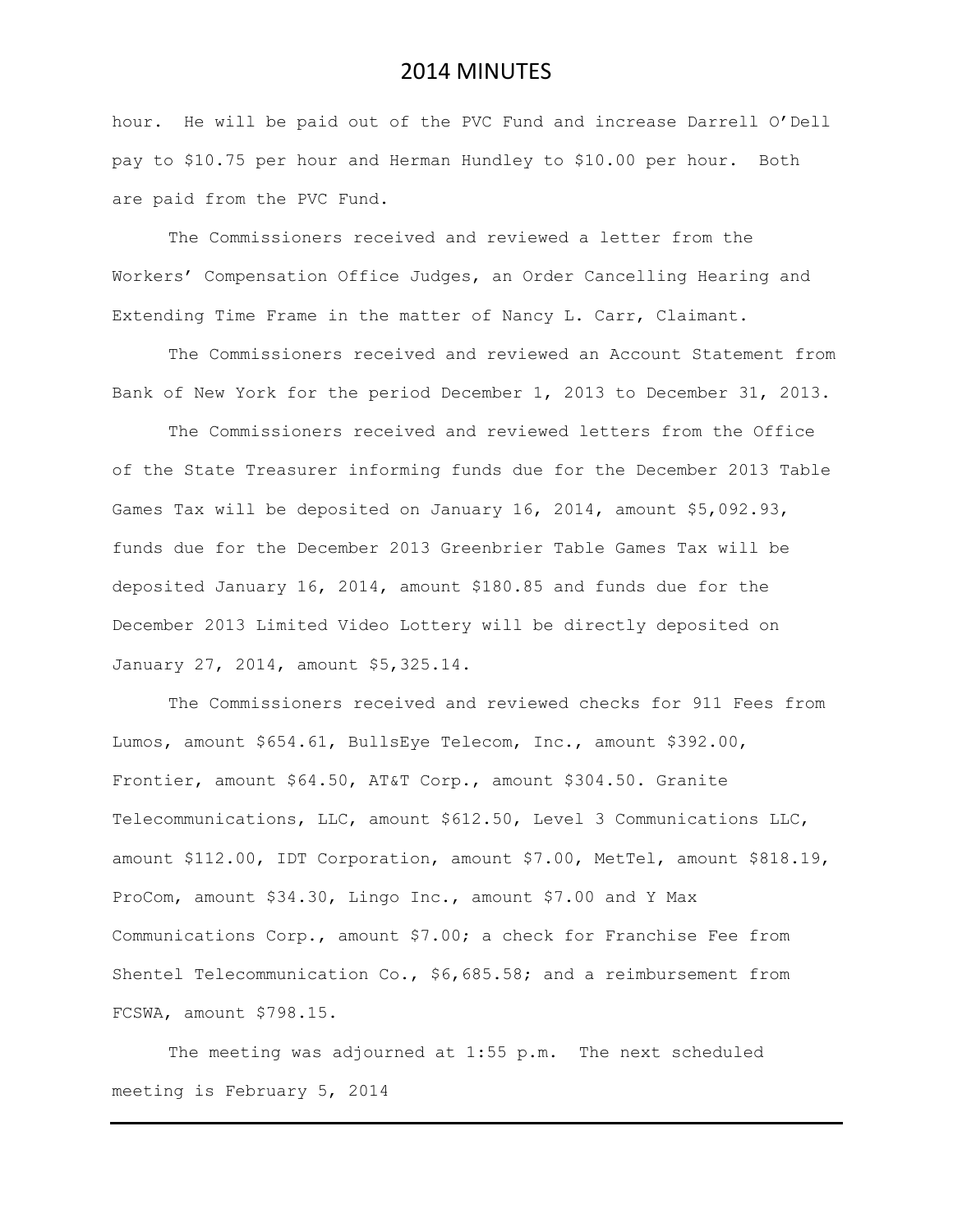FAYETTE COUNTY COMMISSION SPECIAL SESSION AND BOARD OF EQUALIZATION AND REVIEW FEBRUARY 10, 2014 COURTHOUSE FAYETTEVILLE, WV 25840 MEMBERS Present: Denise A. Scalph, John H. Lopez, Matthew D. Wender

The Fayette County Commission met in a special session on this 10<sup>th</sup> day of February 2014.

Commissioner Scalph reconvened as the Board of Equalization and Review for the Industrial Hearings.

Commissioner Scalph swore in Deanna Wilson, State Tax Department, Tim Waggoner, Attorney for the State Tax Department, Steve Fox, Chief Deputy from the Assessor's Office and Jay Belinfante representative for Georgia-Pacific.

Mr. Belinfante gave a brief summary on the Georgia-Pacific building. Presented to the Commission a letter of a chart prepared by the Census Bureau which reflects the continued slowdown in new housing construction starts and a Producers Price Index chart that reflect the impact the decrease in housing starts has had on the sales price of lumber manufacturers' products (See attached copy of the letter).

Mr. Belinfante told the Commission they are requesting a 50% obsolescence adjustment be applied to the plant's spare parts production equipment, and a 10% obsolescence adjustment be applied to the facilities' real property assessment.

After a brief discussion, Commissioner Wender offered a motion that Fayette County Commission grants the request of Georgia-Pacific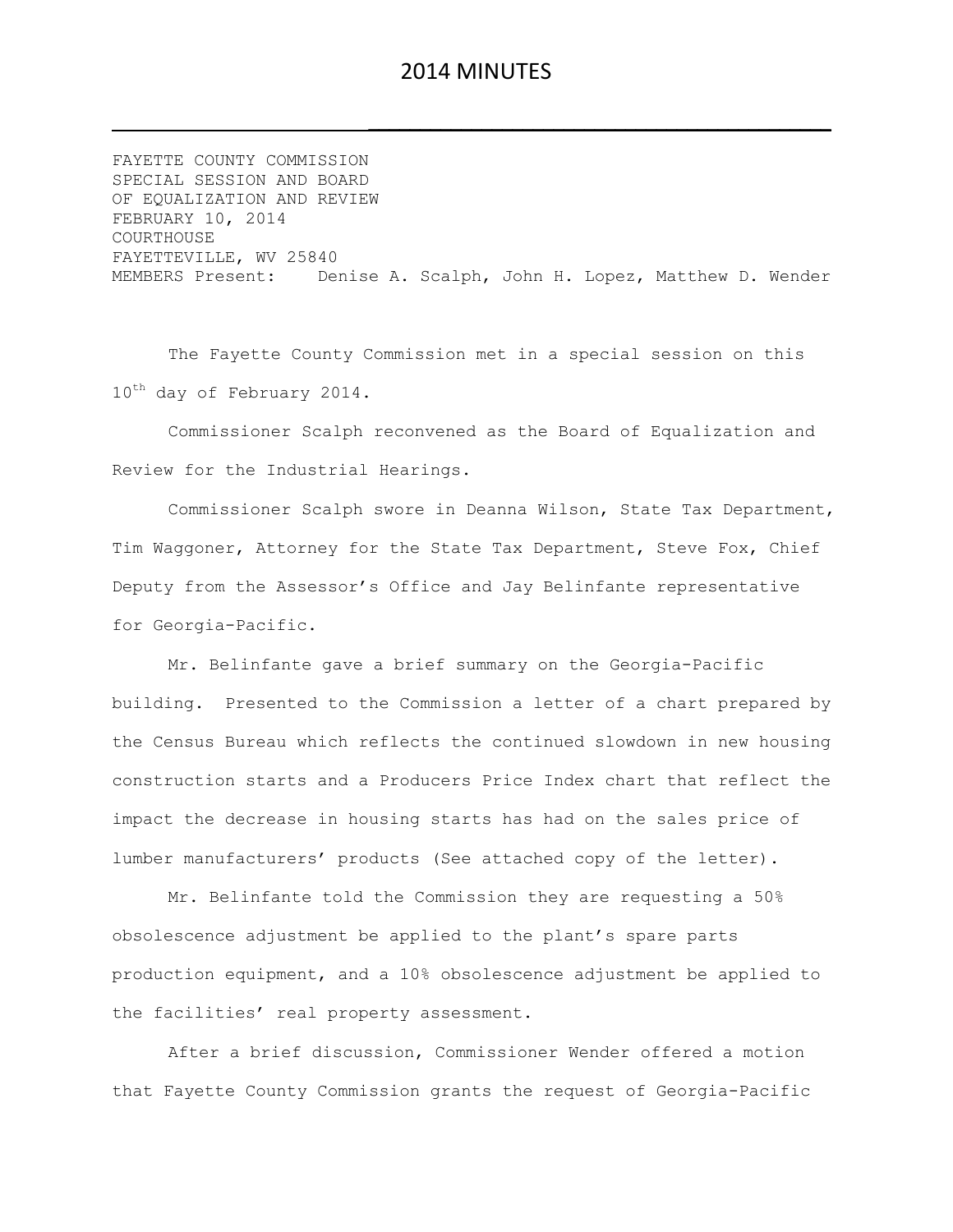to reduce the cost on their real and personal property as presented by the taxpayer. Commissioner Lopez second. Unanimous. (For more details of this hearing a recorded tape is available for review)

Commissioner Scalph informed they will recess the Board of Equalization and Review at 9:25 a. m. and will reconvene the Board of Equalization and Review on February 14, 2014.

Commissioner Scalph reconvened the County Commission meeting at 9:30 a. m.

Commissioner Lopez offered a motion to approve vouchers and invoices, checks to be released today. Commissioner Wender seconded. Unanimous.

The Commissioners received and reviewed the Emergency Absentee Policy request from Kelvin Holliday, County Clerk for the Commission to approve and sign.

Commissioner Wender offered a motion to accept and approve the Emergency Absentee Voting Policy as presented by the County Clerk. Commissioner Lopez seconded. Unanimous.

Ms. Berry presented a West Virginia Geological and Economic Survey Grant Agreement in the amount of \$6,500.00 to implement on-line filing of personal property to the Commission to approve.

Commissioner Wender offered a motion to approve and sign the West Virginia Geological and Economic Survey Grant Agreement in the amount of \$6,500.00 to implement on-line filing of personal property. Commissioner Lopez seconded. Unanimous.

Ms. Berry presented a letter to Steve P. McGowan, General Counsel for the Boy Scouts of America for the Commissioners to sign informing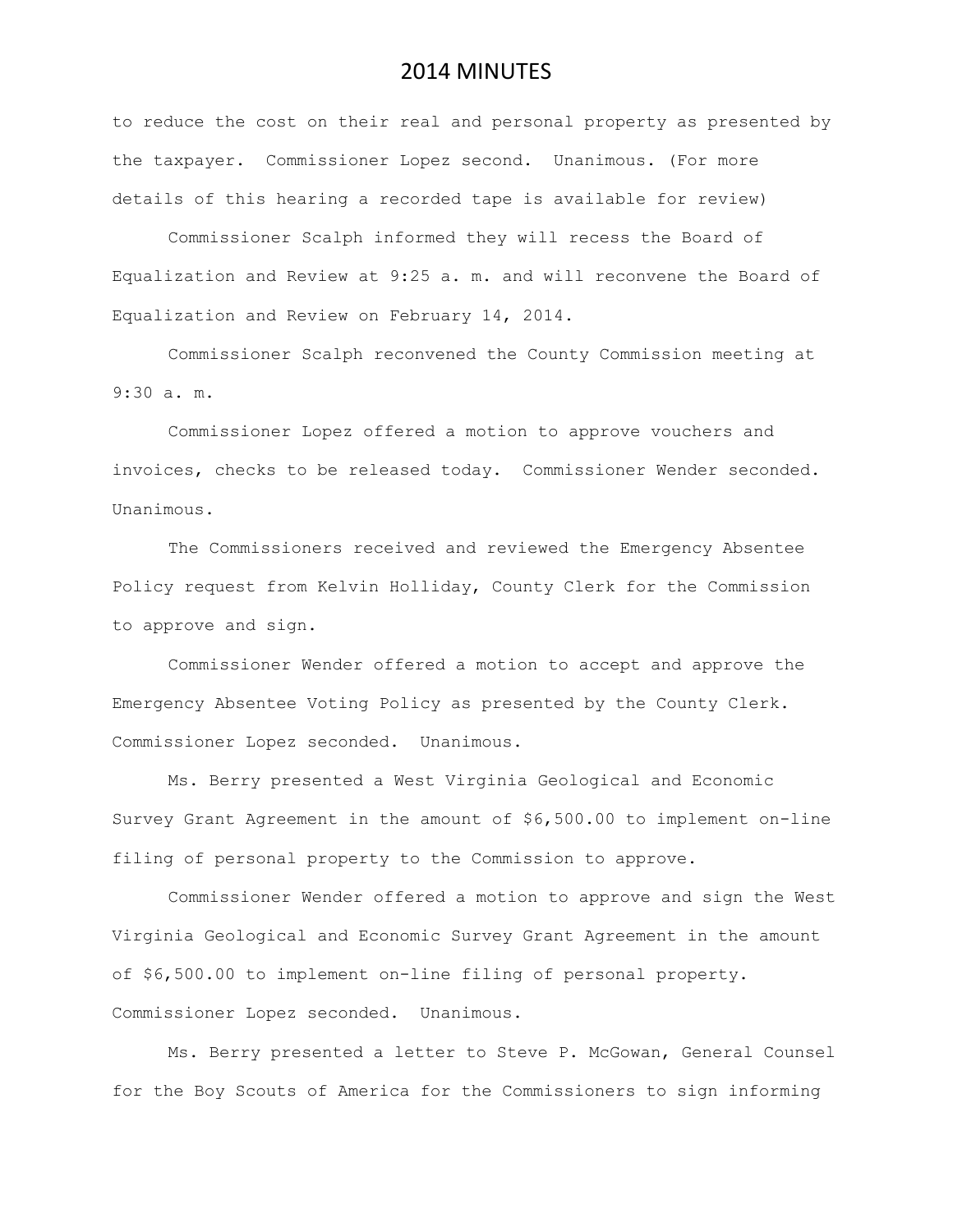the Commission has reviewed the email containing the proposed West Virginia Constitutional Amendment and upon review and discussion the Commission did not pass a resolution to endorse the amendment.

Ms. Berry presented a letter from Bill Lanham, Town Superintendent for the Town of Fayetteville requesting to be scheduled on the next Fayette County Commission agenda to discuss the possibility of a Community Wide Cleanup Day.

Commissioner Wender offered a motion to adjourn. Commissioner Scalph seconded. Unanimous.

The meeting was adjourned at 9:40 a. m. The next scheduled meeting is February 14, 2014.

FAYETTE COUNTY COMMISSION REGULAR SESSION AND BOARD OF EQUALIZATION AND REVIEW **FEBRUARY 14, 2014** COURTHOUSE FAYETTEVILLE, WV 25840 MEMBERS Present: Denise A. Scalph, John H. Lopez, Matthew D. Wender

The Fayette County Commission met in a regular session on this 14<sup>th</sup> day of February 2014.

Commissioner Scalph called the meeting to order at 9:20 a. m.

Eddie Young, Assessor presented exonerations and eight (8)

refunds to be approved and signed to the Commissioners.

Commissioner Wender offered a motion to approve and sign real property tax ticket for Leslie J. and James R. Bowles. Commissioner Lopez seconded. Unanimous.

Commissioner Wender offered a motion to approve and sign eight (8) refunds for Michael R. Lao (\$492.50), Dean Workman (\$381.70),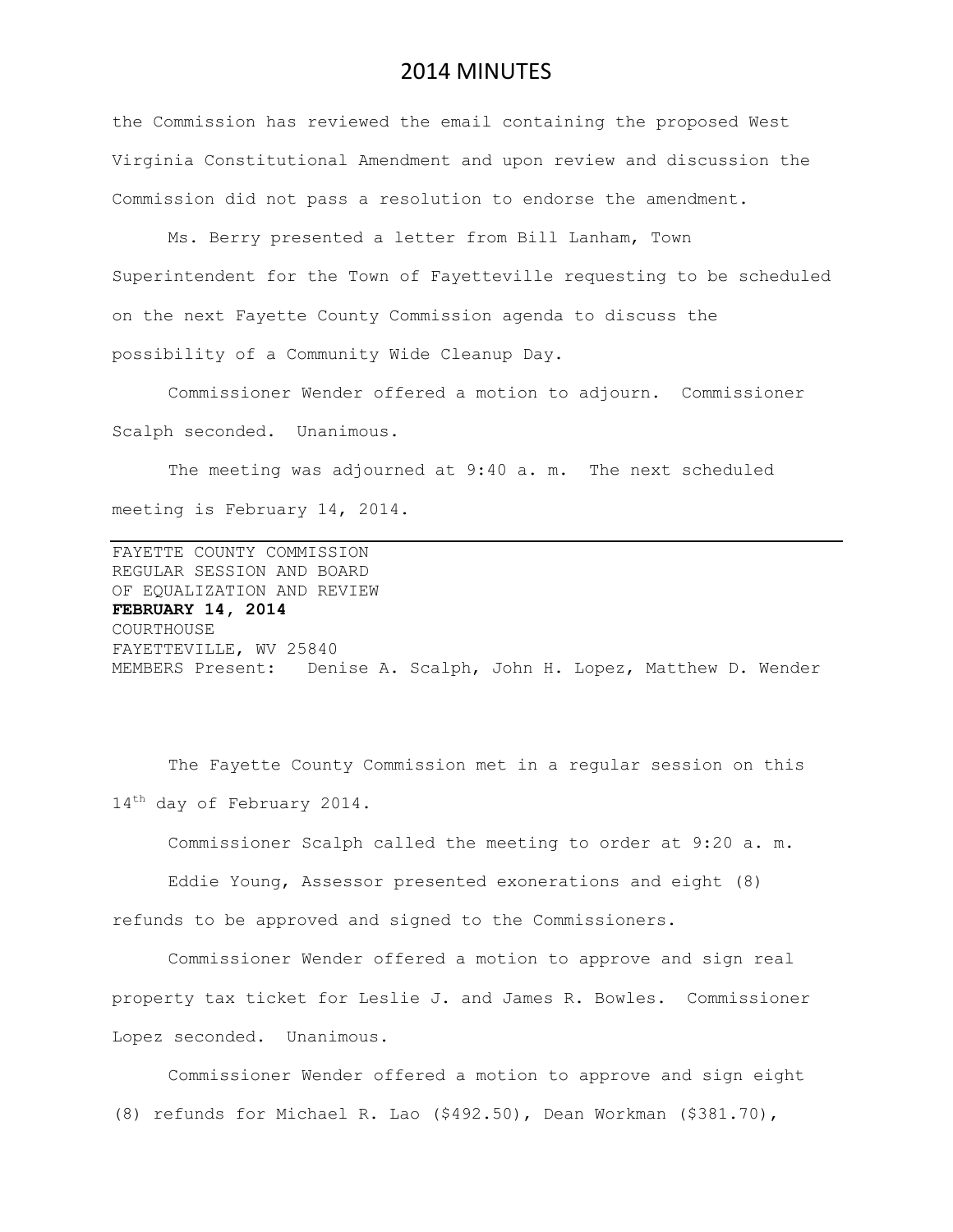Michael Brewer (\$430.68), Bruce L. Cassis (\$102.91), ANG LLC (\$428.10), Robert L. Lively (\$404.16), Millie Petersen (\$214.04) and Larry B. Canterbury (\$211.06). Commissioner Lopez seconded. Unanimous.

Commissioner Lopez offered a motion to approve  $1^{st}$  half payrolls, checks to be released today. Commissioner Wender seconded. Unanimous.

Commissioner Wender offered a motion to approve vouchers and invoices, checks to be released today. Commissioner Lopez seconded.

Commissioner Scalph offered a motion to approve minutes of January 17 and January 31, 2014. Commissioner Lopez seconded. Unanimous.

Ms. Berry presented a drawdown request to the West Virginia Development Office in the amount of \$18,725.65 for the Kanawha Falls/Boonesborough Water Line Extension Project to the Commissioners.

Commissioner Lopez offered a motion to approve and sign drawdown request to the West Virginia Development Office in the amount of \$18,725.65 for the Kanawha Falls/Boonesborough Water Line Extension Project. Commissioner Wender seconded. Unanimous.

Ms. Berry presented a Federal Financial Accountability and Transparency Act (FFATA) Form and Resolution for the amended Grant Agreement for the Small Cities Block Grant Program for President Scalph to sign.

Commissioner Wender offered a motion to approve and sign the Federal Financial Accountability and Transparency Act (FFATA) Form and Resolution for the amended Grant Agreement for the Small Cities Block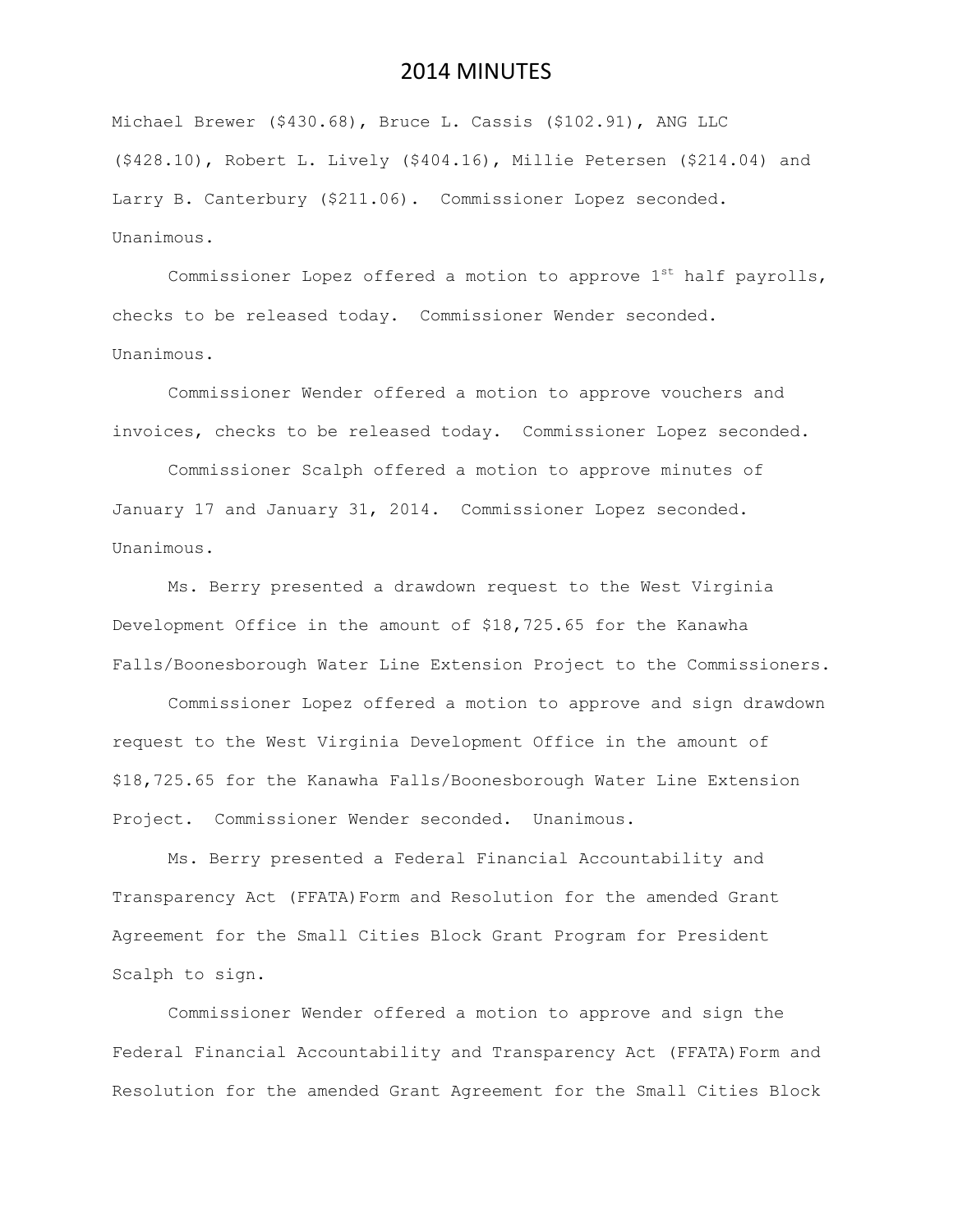Grant Program for Kanawha Falls/Boonesborough Water Line Extension Project. Commissioner Lopez seconded. Unanimous.

Ms. Berry presented change order number 2 from Advanced Electrical Services, Inc. in the amount of \$2,393.00 for the Courthouse Facility Improvement Authority Grant to provide and install 3-way lighting in secretary's office, paint wire mold in Judge's and secretary's offices, install new conduit, wire and breaker for the  $3<sup>rd</sup>$ floor baseboard heater to the Commissioners.

Commissioner Wender offered a motion to approve change order number 2 from Advanced Electrical Services, Inc. in the amount of \$2,393.00 for the Courthouse Facilities Improvement Authority Grant to provide and install 3-way lighting in secretary's office, paint wire mold in Judge's and secretary's offices, install new conduit, wire and breaker for the 3<sup>rd</sup> floor baseboard heater provided Dan Snead gives an explanation for the change order. Commissioner Lopez seconded. Unanimous.

Ms. Berry presented a drawdown request for the Courthouse Facility Improvement Authority Grant in the amount of \$61,168.00 for the Courthouse Electrical Upgrade.

Commissioner Lopez offered a motion to approve the drawdown request for the Courthouse Facility Improvement Authority Grant in the amount of \$61,168.00 for the Courthouse Electrical Upgrade. Commissioner Wender seconded. Unanimous.

Ms. Berry presented a letter to Charity Sayre, Family Law Judge requesting reimbursement for rent in the amount of \$5,400.00 for the months of February and March.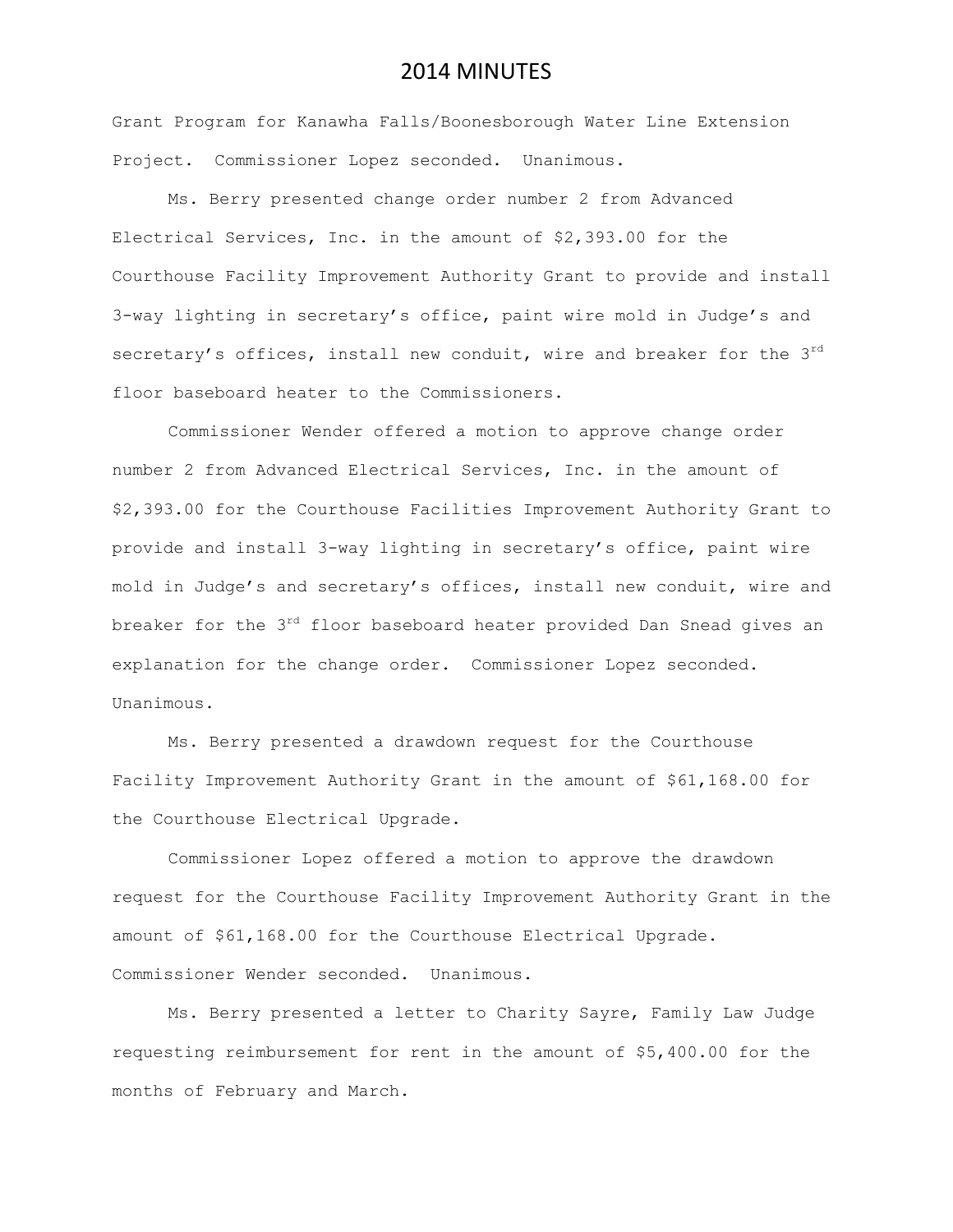Commissioner Lopez offered a motion to approve and sign a letter to Charity Sayre, Family Law Judge requesting reimbursement for rent in the amount of \$5,400.00 for the months of February and March. Commissioner Wender seconded. Unanimous.

Ms. Berry told the Commissioners she received an appraisal from R. C. Toler for the parking lot by James Blankenship's Office. Ms. Berry told the Commissioners the cost would be \$1,000.00 to \$1,250.00. The Commissioners approved.

Ms. Berry presented a letter from the Fayette County Public Library requesting that Roberta (Robin) Sifers of Meadow Bridge be appointed a member of the Fayette County Public Library Board due to the resignation of Randall Patterson to the Commissioners.

Commissioner Lopez offered a motion to approve appointing Roberta (Robin) Sifers a member of the Fayette County Public Library Board due to the resignation of Randall Patterson. Commissioner Wender seconded. Unanimous. Order and a letter of appointment to serve signed.

Ms. Berry presented a request from the Fayette County Park to apply for a Business Membership to Sam's Club to purchase canteen and park supplies to the Commissioners.

Discussion was held the Commissioners asked Ms. Berry to check.

Ms. Berry presented an Order for the Commissioners to sign decreasing mileage reimbursement to fifty-six cents (\$.56) as of January 1, 2014.

Commissioner Lopez offered a motion to decrease the mileage from fifty-six and a half cent (\$56.5) to fifty-six cents (\$.56) as of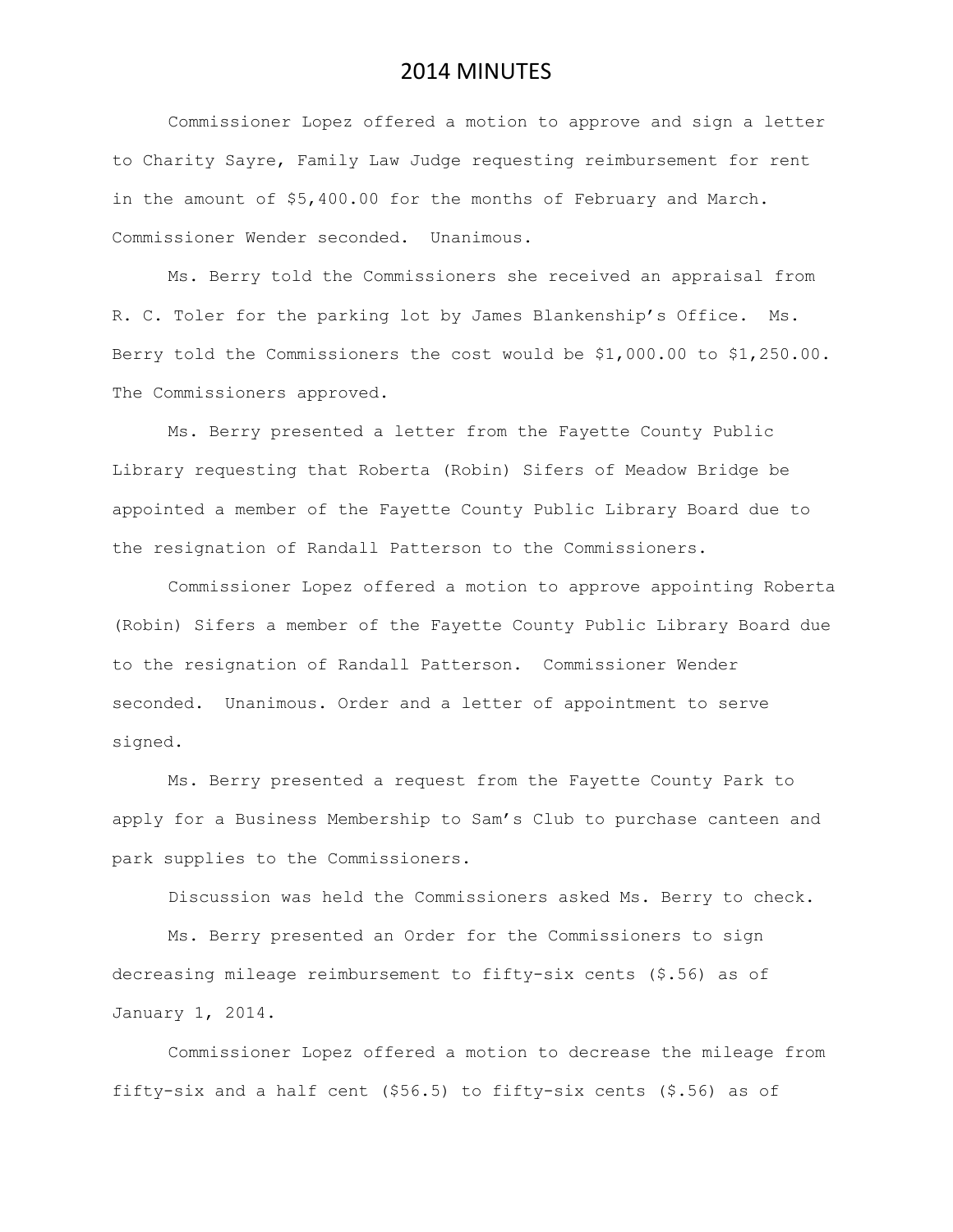January 1, 2014. Commissioner Wender seconded. Unanimous. Order signed.

Ms. Berry presented a letter from Sheriff Steve Kessler requesting that the Commission sign a Federal Equitable Sharing Agreement and Certification form to enable the Sheriff's Office to be eligible to receive asset Forfeiture Funds from money and property seized and forfeited in the U. S. District Court.

Commissioner Wender offered a motion to sign the Federal Equitable Sharing Agreement and Certification form giving Sheriff Steve Kessler approval to be eligible to receive asset Forfeiture Funds from money and property seized and forfeited in the U. S. District Court. Commissioner Lopez seconded. Unanimous.

The Commissioners recessed the County Commission meeting at 10:15 a. m. to go into an Executive Session.

Upon reconvening the Commission meeting at 10:40 a.m., Commissioner Scalph informed no decisions were made.

Steve Slockett, owner of the New River Antique Mall in Fayetteville appeared before the Commission to discuss the 9-1-1 Alarm System issue during the break-in of his store.

Discussion was held regarding why this happened.

David Neal, E911 Coordinator reported that there was an error in the system.

Mr. Slockett asked the Commission if they would file an insurance claim.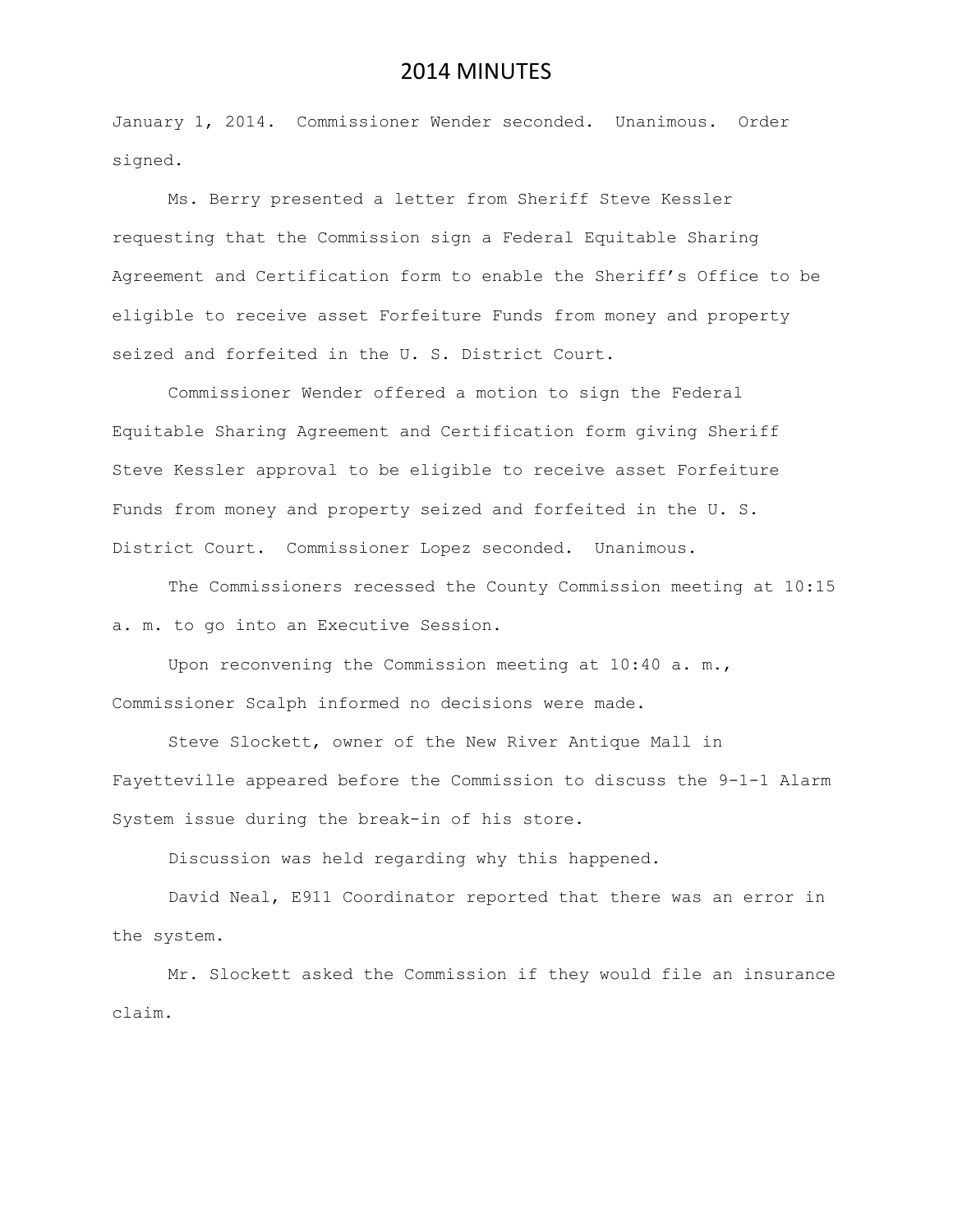Commissioner Scalph offered a motion to take matter under advisement with Counsel and move forward with matter. Commissioner Lopez seconded.

Janie Hutchinson appeared before the Commission to discuss issues regarding the Estate of Harry Coleman, Jr.

Larry Harrah, Assistant Prosecuting Attorney told the Commissioners he had talked with Ms. Hutchinson and informed her that she would have to give notice to the people involved and suggested to her to seek Counsel.

Ms. Hutchinson informed the Commissioners that she has hired Anthony Ciliberti as her attorney and she will call to reschedule the appointment.

The County Commission meeting was adjourned at 11:15 a. m.

Commissioner Wender called the Board of Equalization and Review meeting to order at 1:00 p.m.

Since there were no hearings scheduled, Commissioner Wender offered a motion that the Commission adjourns the Board of Equalization and Review. The next Board of Equalization and Review hearing is scheduled for February 19, 2014.

The Board of Equalization and Review was adjourned at 1:10 p. m. The next scheduled meeting is February 19, 2014

FAYETTE COUNTY COMMISSION SPECIAL SESSION AND BOARD OF EQUALIZATION AND REVIEW FEBRUARY 19, 2014 COURTHOUSE FAYETTEVILLE, WV 25840 MEMBERS Present: Denise A. Scalph, Matthew D. Wender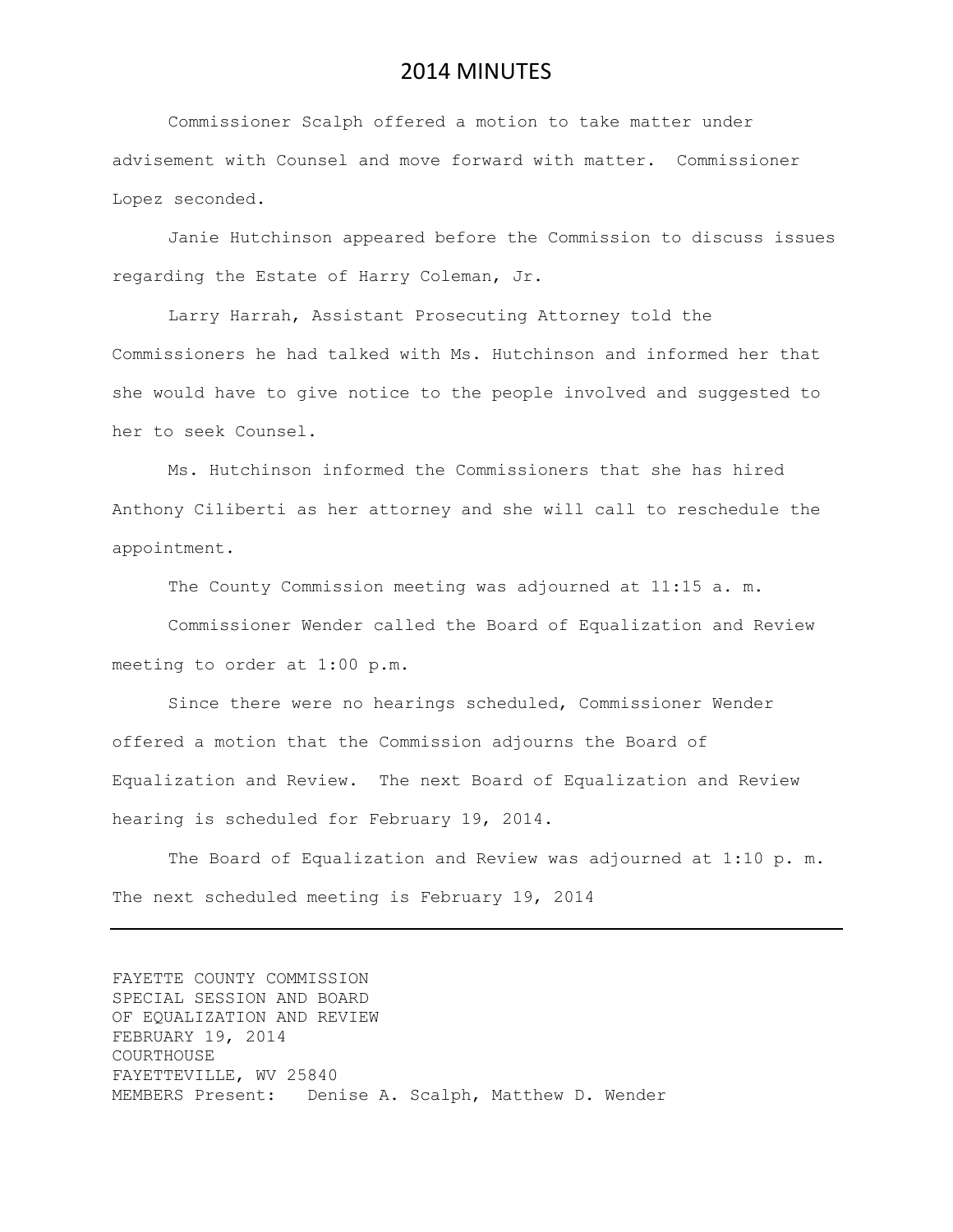The Fayette County Commission met in a special session on this 19<sup>th</sup> day of February 2014.

Commissioner Scalph reconvened as the Board of Equalization and Review at 9:20 a. m.

Commissioner Scalph swore in Mark Hoban representative for the Oak Hill Hospital Corp. and Eddie Young, Assessor.

Mark Hoban, Property Valuation Services representative for the Oak Hill Hospital Corp. appeared before the Commission to present his application for review of property assessment.

Mr. Hoban told the Commissioners they have been representing the hospital since 2000.

Mr. Hoban presented a list of the immediate repairs and the cost to replace the repairs.

Mr. Hoban told the Commissioners they have foundation problems, boiler problems and cracks in the exterior and plumbing issues.

Eddie Young, Assessor explained to the Commissioners why he would leave the value as is. Mr. Young presented three (3) Exhibits to the Commissioners to review.

Mr. Hoban objected to the use of the Summersville Hospital Exhibit.

For further information a tape of this hearing was recorded.

Commissioner Scalph asked if there were any other comments. The Commission will take this under advisement a decision would be made by February 21, 2014.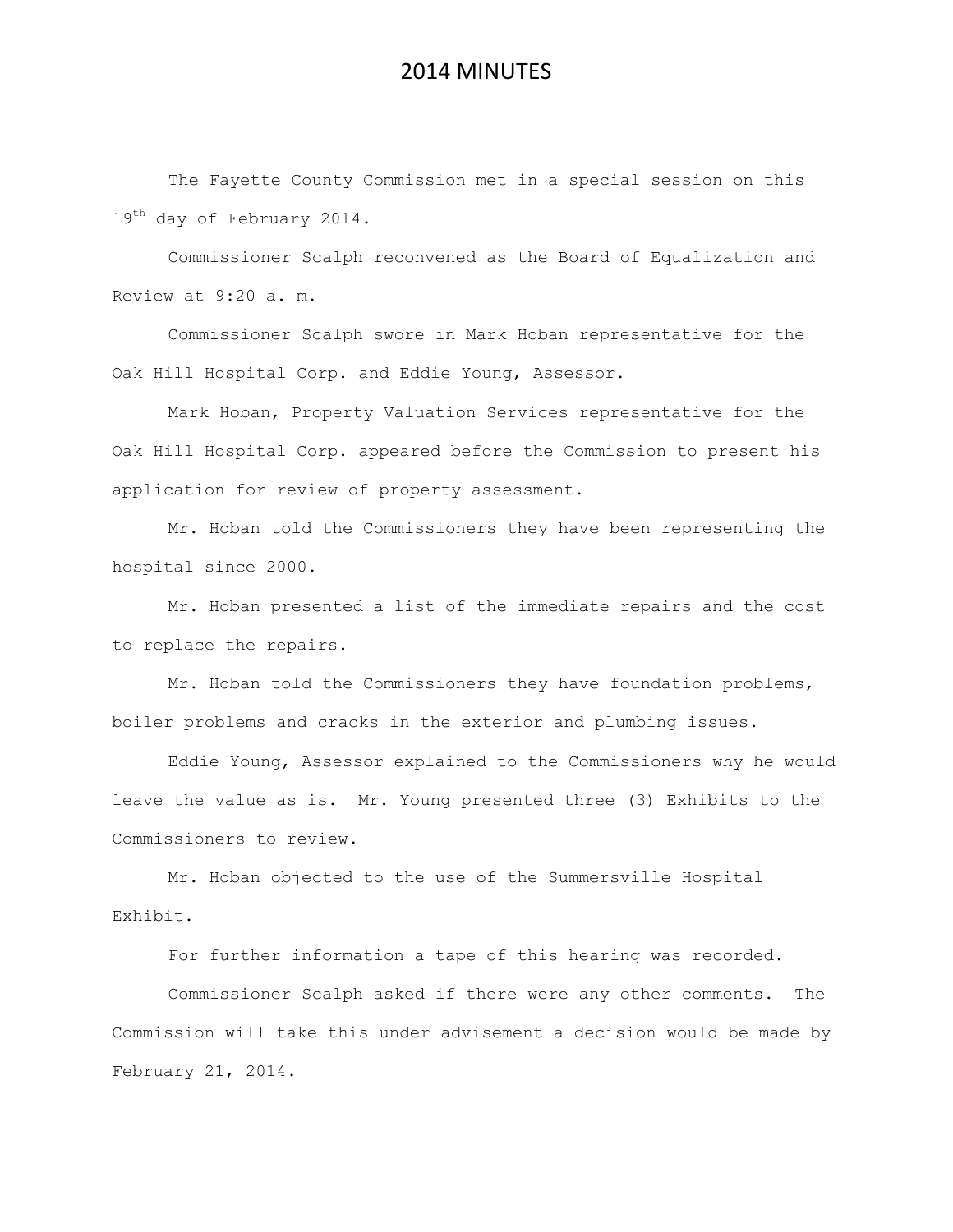Since there were no further hearings scheduled, the Board of Equalization and Review was adjourned at 10:15 a. m. The next Board of Equalization and Reviewed is scheduled for February 21, 2014.

FAYETTE COUNTY COMMISSION SPECIAL SESSION AND BOARD OF EQUALIZATION AND REVIEW FEBRUARY 19, 2014 COURTHOUSE FAYETTEVILLE, WV 25840 MEMBERS Present: Denise A. Scalph, Matthew D. Wender

The Fayette County Commission met in a special session on this 19<sup>th</sup> day of February 2014.

Commissioner Scalph reconvened as the Board of Equalization and Review at 9:20 a. m.

Commissioner Scalph swore in Mark Hoban representative for the Oak Hill Hospital Corp. and Eddie Young, Assessor.

Mark Hoban, Property Valuation Services representative for the Oak Hill Hospital Corp. appeared before the Commission to present his application for review of property assessment.

Mr. Hoban told the Commissioners they have been representing the hospital since 2000.

Mr. Hoban presented a list of the immediate repairs and the cost to replace the repairs.

Mr. Hoban told the Commissioners they have foundation problems, boiler problems and cracks in the exterior and plumbing issues.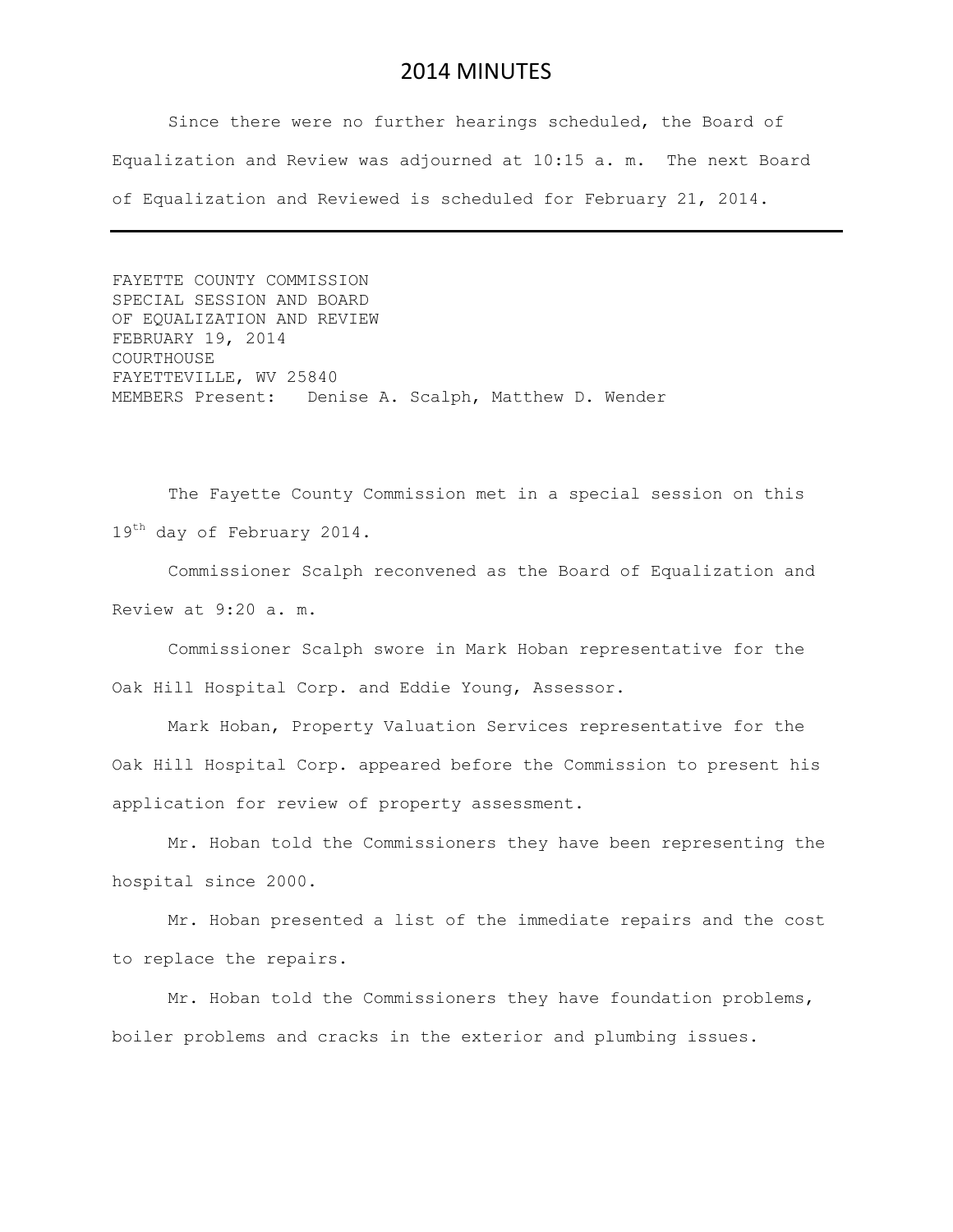Eddie Young, Assessor explained to the Commissioners why he would leave the value as is. Mr. Young presented three (3) Exhibits to the Commissioners to review.

Mr. Hoban objected to the use of the Summersville Hospital Exhibit.

For further information a tape of this hearing was recorded.

Commissioner Scalph asked if there were any other comments. The Commission will take this under advisement a decision would be made by February 21, 2014.

Since there were no further hearings scheduled, the Board of Equalization and Review was adjourned at 10:15 a. m. The next Board of Equalization and Reviewed is scheduled for February 21, 2014.

FAYETTE COUNTY COMMISSION REGULAR SESSION AND BOARD OF EQUALIZATION AND REVIEW FEBRUARY 21, 2014 COURTHOUSE FAYETTEVILLE, WV 25840 MEMBERS Present: Denise A. Scalph, John H. Lopez, Matthew D. Wender

The Fayette County Commission met in a regular session on this 21<sup>st</sup> day of February 2014.

Commissioner Scalph called the meeting to order at 9:05 a. m. for the Board of Equalization and Review.

Commissioner Scalph informed the Fayette County Commission is sitting as Board of Equalization and Review this morning Friday, February 21, 2014. This is the last scheduled day for hearings for the Board of Equalization and Review for the upcoming fiscal year.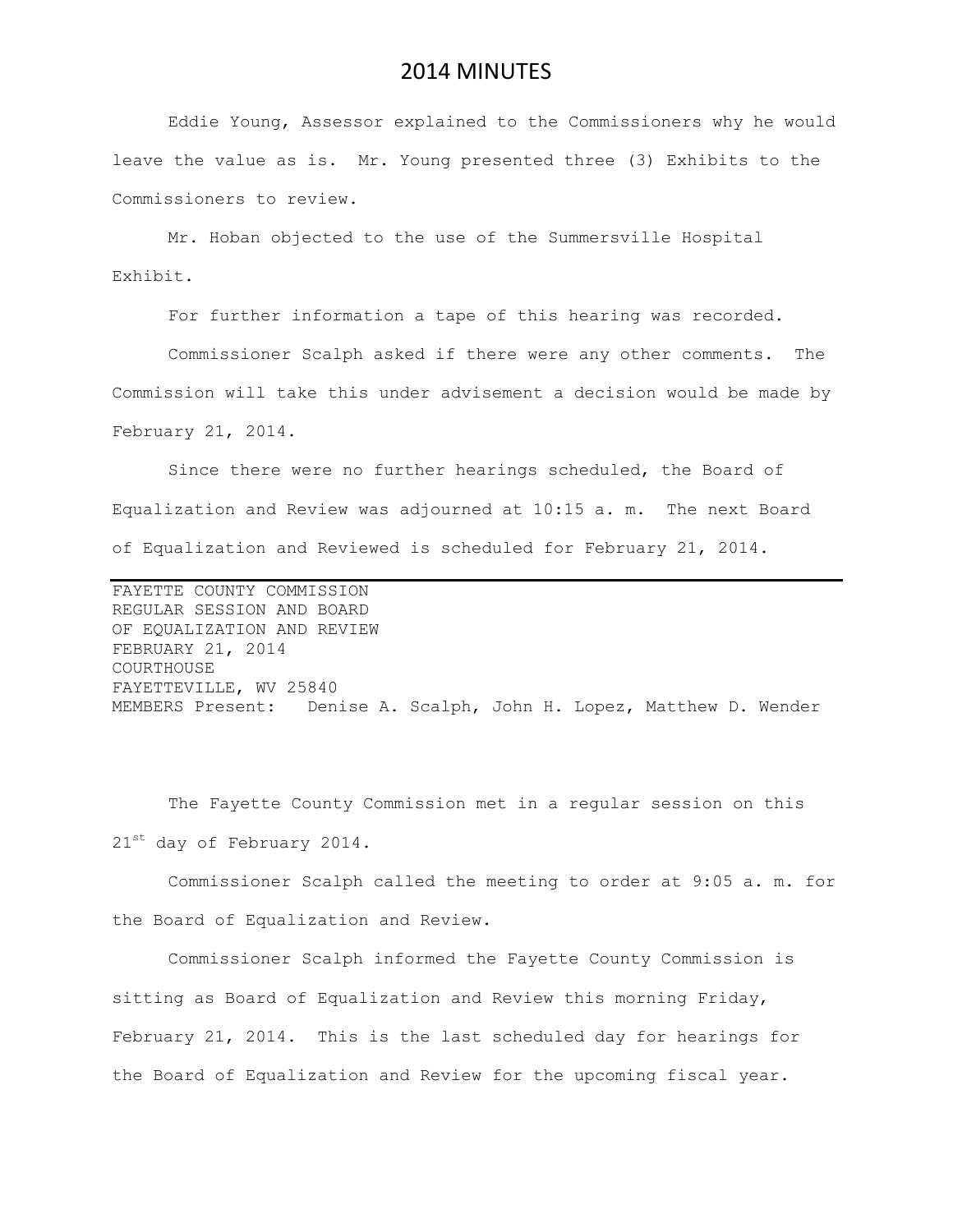Ms. Berry presented the Order certifying the Board of Equalization and Review.

The Commissioners asked Ms. Berry to read the Order.

Commissioner Wender offered a motion that Fayette County Commission declines any valuation changes as made and requested on behalf of Oak Hill Hospital in hearing the testimony that was brought before the Commission earlier, we haven't heard anything from any witnesses that would qualify to weigh in on the value of that property and don't know of anything that our Assessor's Office did that would have been outside the procedures that they would follow in determining the valuation of that property so he would like to make a motion that the assessment and the property taxes be as previously set. Commissioner Lopez seconded. Unanimous.

Commissioner Scalph informed today we have nobody scheduled to discuss with the Board of Equalization and Review their tax assessment and this being the last day of the Board of Equalization and Review we will adjourn. However, Commissioner Scalph informed they have five (5) letters to sign to those mineral owners and industrial owners regarding the Commission response to their request of their property taxes.

The Commission signed letters to H3LLC, Boone East Development, Oak Hill Hospital, Inc., Neil Redman, and Georgia-Pacific.

The Chair would entertain a motion that we adjourn as Board of Equalization and Review for this fiscal year.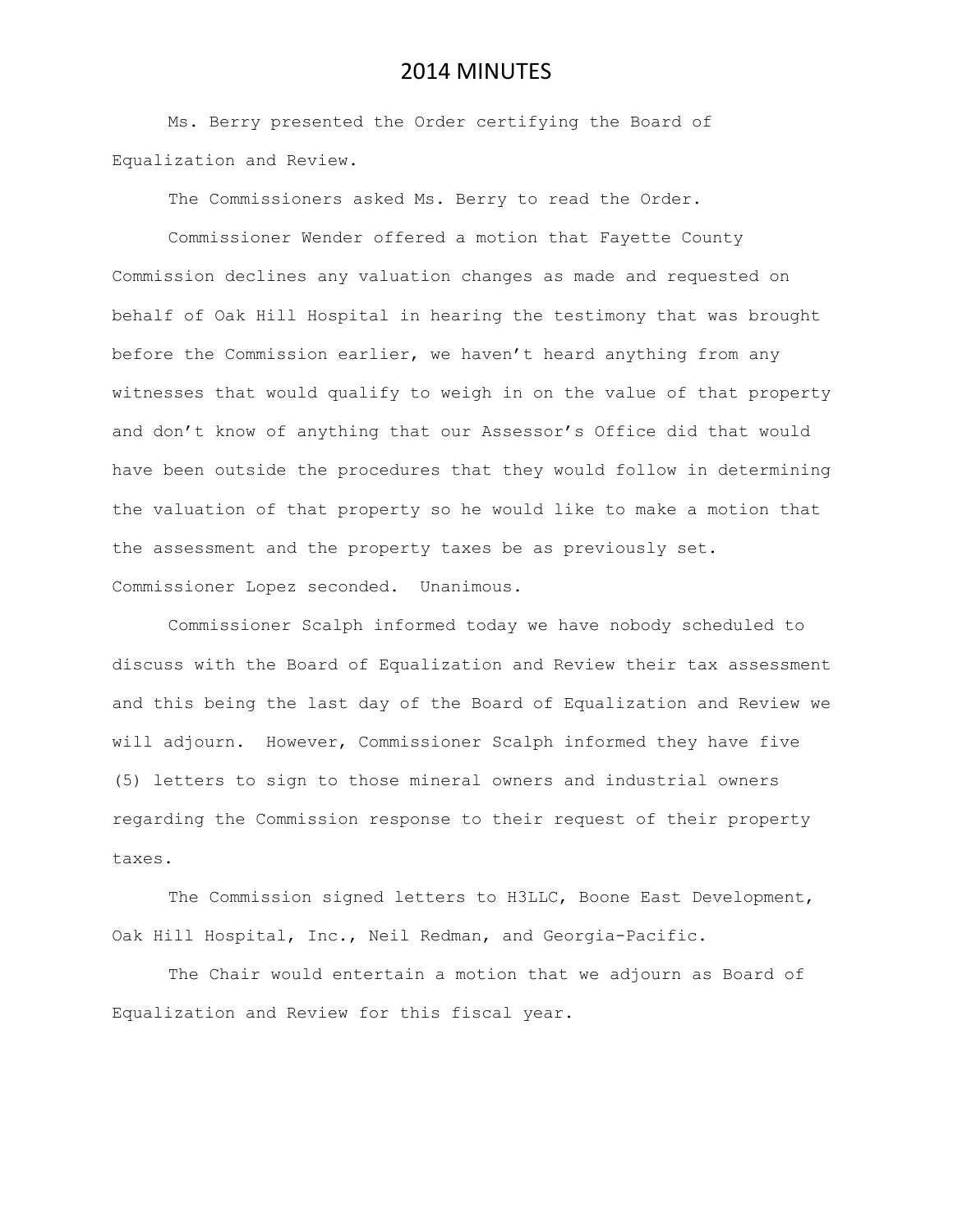Commissioner Wender offered a motion that since no additional matters came before the Commission today we would adjourn sine die as the Board of Equalization and Review. Commissioner Lopez seconded.

The Board of Equalization and Review was adjourned at 9:20 a. m.

The Commission reconvened the County Commission meeting at 9:20 a. m.

Ms. Berry presented a grant application and resolution for approval for a Governor's Community Participation Program for the Lillian James Learning Center in the amount of \$3,000.00 to purchase wood and refinishing supplies for the woodshop, as well as printed promotional materials for the Center.

Commissioner Wender offered a motion to approve and sign grant application and resolution for a Governor's Community Participation Program for the Lillian James Learning Center in the amount of \$3,000.00 to purchase wood and refinishing supplies for the woodshop, as well as printed promotional materials for the Center. Commissioner Lopez seconded. Unanimous.

Ms. Berry presented a grant application and resolution for approval for a Governor's Community Participation Program for the Fayette County Public Library in the amount of \$4,000.00 to purchase books for the Bookmobile.

Commissioner Wender offered a motion to approve and sign grant application and resolution for a Governor's Community Participation Program for the Fayette County Public Library in the amount of \$4,000.00 to purchase books for the Bookmobile. Commissioner Lopez seconded. Unanimous.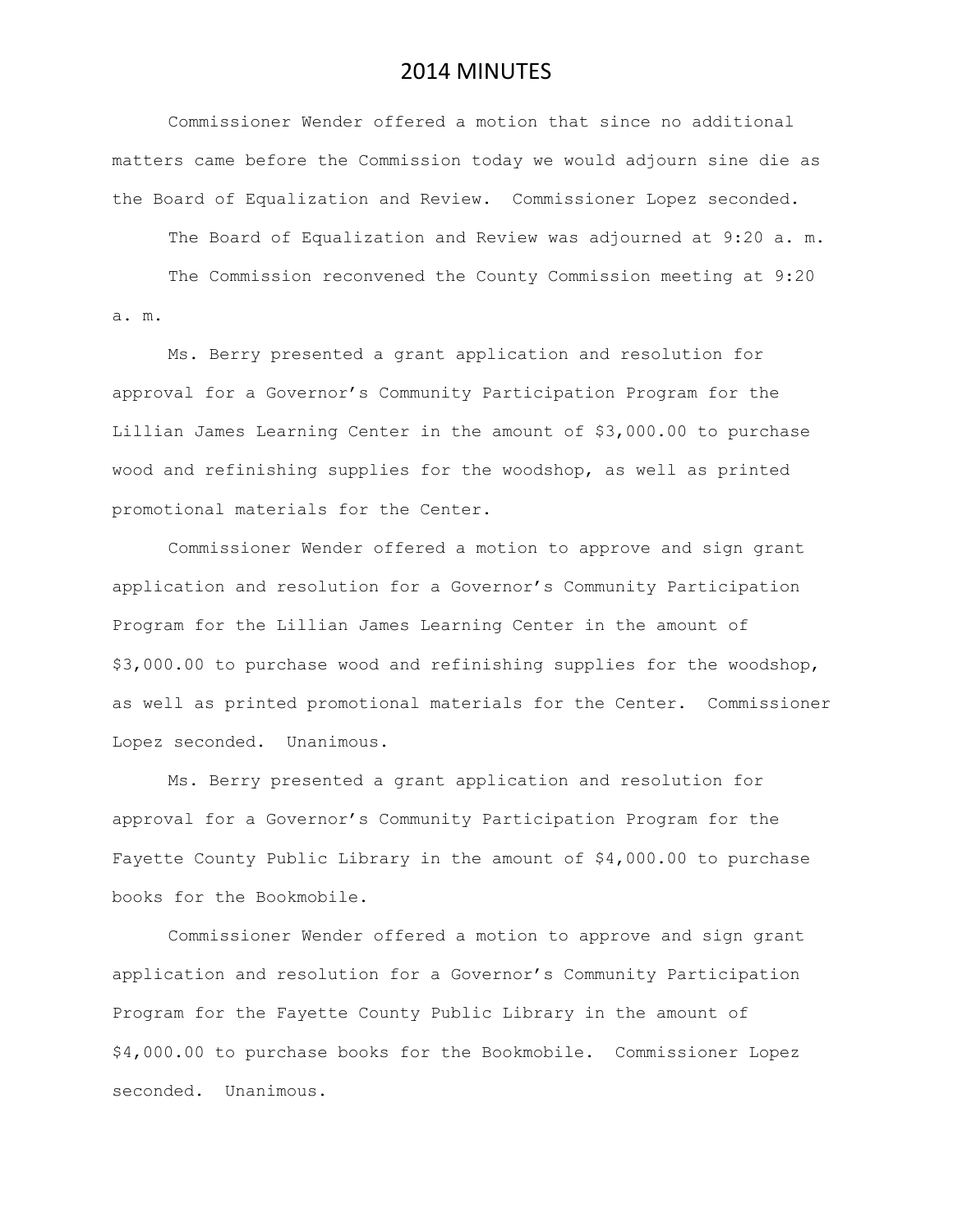Ms. Berry presented a Resolution legally authorizing Carl Harris, Prosecuting Attorney to execute agreements and legal documents with Wells Fargo Home Mortgage for property at 412 Highlawn Avenue, Oak Hill, WV for Southern Appalachian Labor School (SALS).

Commissioner Wender offered a motion that Fayette County Commission sign Resolution authorizing Carl Harris, Prosecuting Attorney to execute agreements and legal documents with Wells Fargo Home Mortgage for property at 412 Highlawn Avenue, Oak Hill, WV for Southern Appalachian Labor School (SALS). Commissioner Lopez seconded. Unanimous.

Ms. Berry informed the Commissioners she received from the Chairman of the Democratic Executive Committee and the Chairman of the Republican Executive Committee the list of Election Officials they desire to have appointed for holding the Primary Election on May 13, 2014.

Ms. Berry told the Commissioners she has prepared an Order for them to sign.

Commissioner Lopez offered a motion that the Fayette County Commission approve and sign Order appointing the Election Officials to hold the upcoming May 13, 2014 Primary Election. Commissioner Wender seconded. Unanimous.

Ms. Berry presented letters of support for the Commissioners to sign for Page-Kincaid Public Service District to Governor Earl Ray Tomblin and James Bush with the West Virginia Development Office for Appalachian Regional Community/Request for funding for the Robson/Mulberry Project.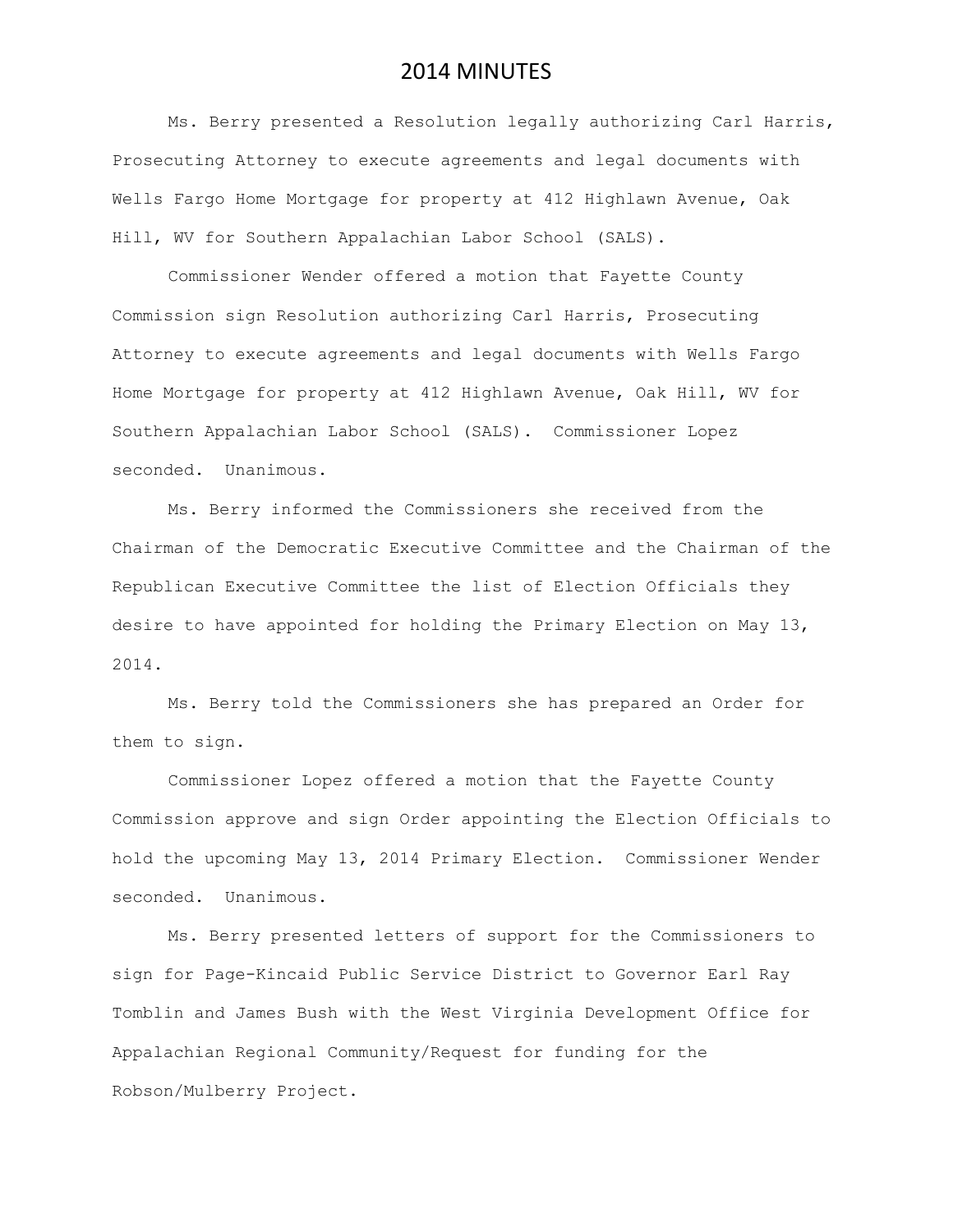Commissioner Wender offered a motion that Fayette County Commission sign letters of support to Governor Earl Ray Tomblin and James Bush with the West Virginia Development Office for the Appalachian Regional Community/Request for Funding for the Robson/Mulberry Project. Commissioner Lopez seconded. Unanimous.

The Commissioners approved and signed Gas County Reallocated Severance Tax Fund Resolution.

Ms. Berry presented a request from Kelvin Holliday, County Clerk for five (5) new computers at a cost of \$7,594.73.

The Commission asked Ms. Berry to hold for Budget Session.

Ms. Berry presented a letter from Eddie Young, Assessor requesting that Karen Crist be given tax relief for tax year 2010, 2011 and 2012 in the total amount of \$1,646.40 in the form of a credit against taxes owing for the following year or years.

Commissioner Wender offered a motion to approve the request of Eddie Young, Assessor that Karen Crist be given tax relief for tax year 2010, 2011 and 2012 in the total amount of \$1,646.40 in the form of a credit against taxes owing for the following year or years with said tax relief being spread over the year or years until the debt is paid. Commissioner Lopez seconded. Unanimous.

Ms. Berry presented to the Commissioners three (3) quotes she received for water heaters for the Animal Shelter.

The Commission asked Ms. Berry to hold until the next Commission meeting.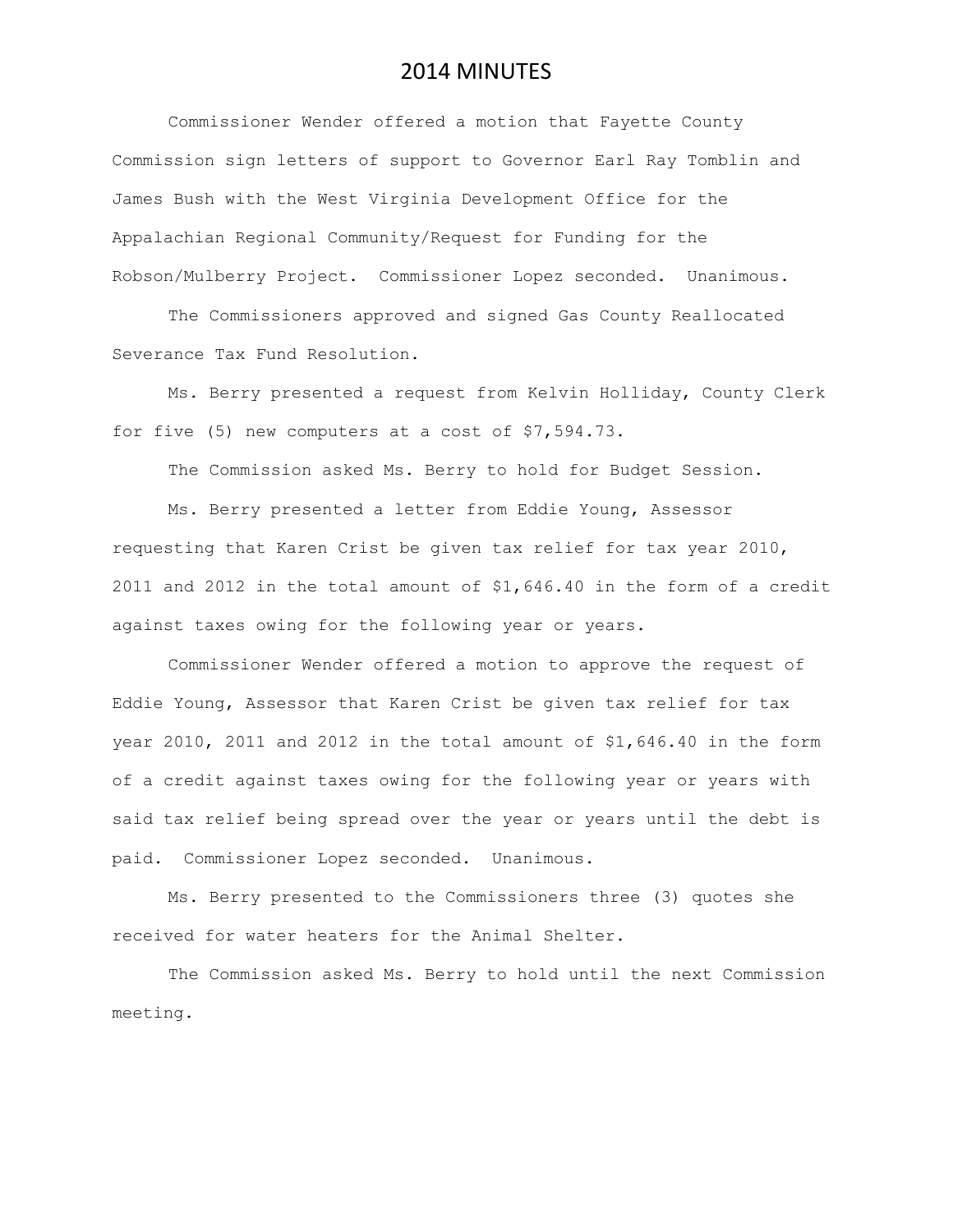Shawn Wolford, Joe Crist, Dave Pollard, Mike Fridley, Tim Richardson appeared before the Commission to give a brief summary on the Fayette County Preparedness for the next disaster.

Tim Richardson gave an update on the Cell Tower generators.

Peggy Bennett and Susan Dufour appeared before the Commission to present the Fayette County Park Camp Rental Agreement for the Commission to review and approve.

Discussion was held regarding increasing the Camp Rental Fees for the next year.

Dave Pollard, Jim Criniti, William Thornton, Guy Dooley, Jr. members of the Fayette County Urban Renewal Authority and Kathy Calhoun member of the New River Gorge Regional Development Authority and a member of the Fayette County Urban Renewal Authority, Adam Hodges, Fayette County Extension Agent and in partnership with the New River Gorge Regional Development Authority, Tom Cochran with Raleigh County Airport Authority, Scott Worley, New River Gorge Regional Development Authority appeared before the Commission to discuss the development of the Wolf Creek Park. (Sign up sheet attached)

Kathy Calhoun told the Commission that Wolf Creek Park needs to develop a Shell Building Program.

Tom Cochran gave a brief update of the shell buildings he has developed and told the Commissioners that the Development Office helped to build the buildings.

Mr. Cochran told the Commissioners that the State may reinstate the Shell Building Program.

Scott Worley voiced his opinion on the Shell Buildings.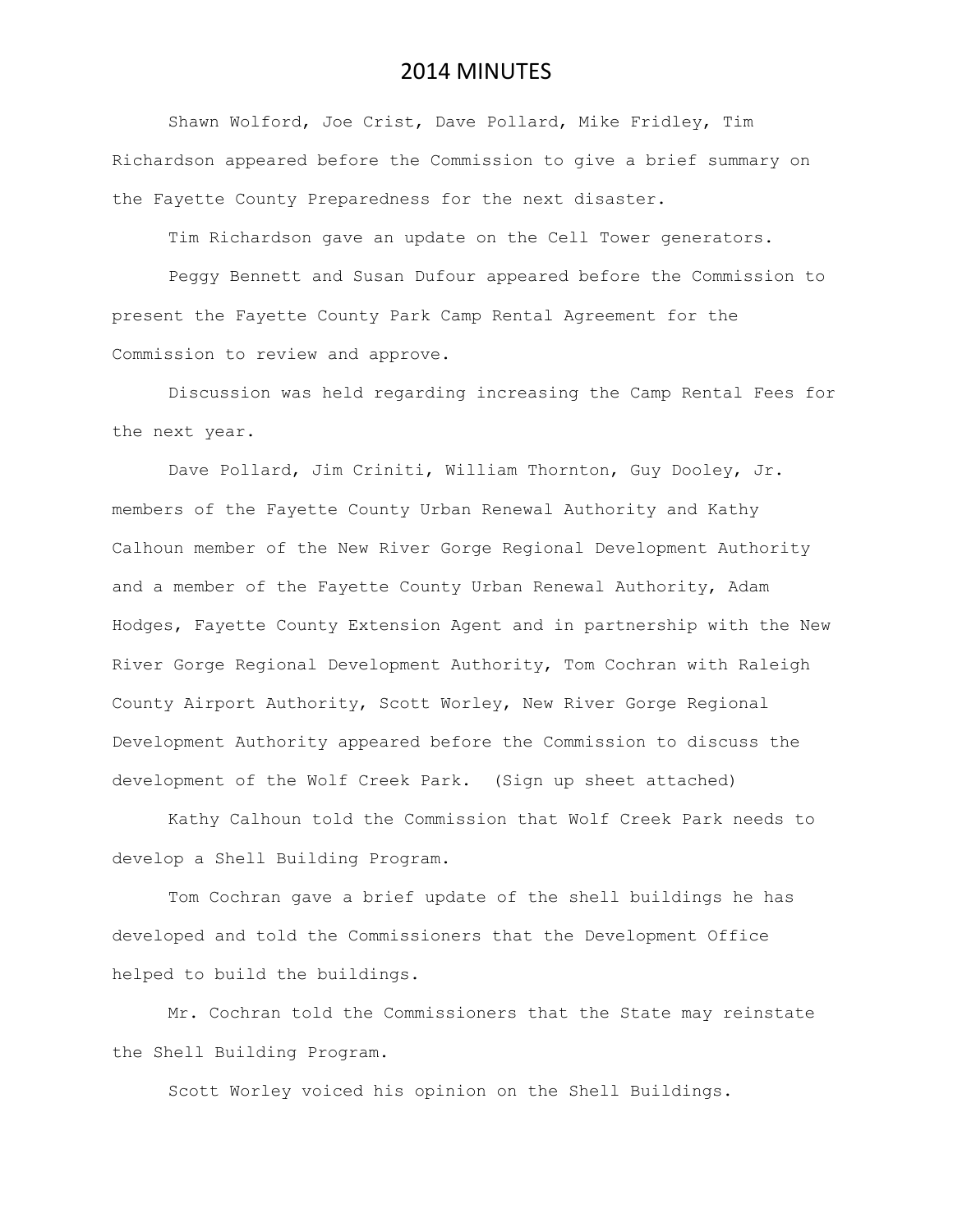Commissioner Wender discussed getting Dave Pollard to make an application for making an industrial access road for Wolf Creek Park.

After the discussion, Guy Dooley suggested getting the infrastructure in place.

 The Commissioners asked Dave Pollard to get some figures to them for their Budget Session.

Bill Lanham, Superintendent for the Town of Fayetteville appeared before the Commission to discuss having a Community Wide Cleanup Day for the surrounding communities.

Mr. Lanham told the Commissioners he would like the Commission and the Fayette County Solid Waste Authority to help sponsor the event by paying the landfill fees and the hauling charges for the Roll-off Dumpsters needed for the event.

Mr. Lanham told the Commissioners the Town of Fayetteville could use their equipment and employees in the helping of residents of Fayetteville and Fayette County to unload and transfer litter, trash and cleanup debris from their pickup trucks into the dumpsters.

Commissioner Scalph informed the Commission would take under consideration and asked Mr. Lanham to get figures of the cost for this program for their budget.

The Commission suggested that Adam Hodges get with Bill Lanham and get figures together.

The Commissioners received and reviewed a letter Shawn Wolford, Director of Emergency Management to Deborah Aliff, Payroll Clerk informing of the following personnel changes: James Bennett Telecommunicator to Telecommunication Supervisor rate change to \$13.82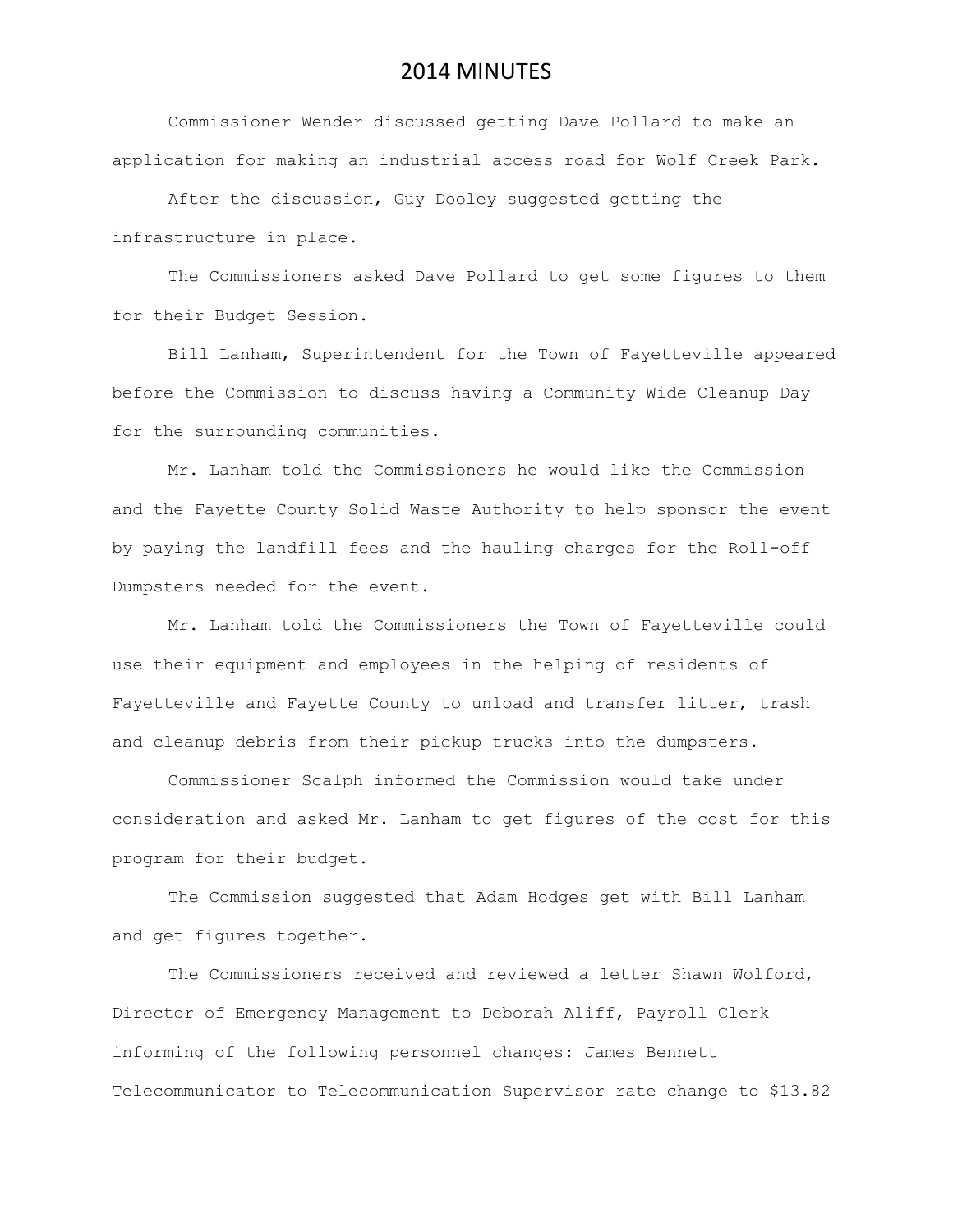an hour and Charles Bickford to full-time Telecommunicator at current pay rate of \$10.50 an hour and Charles Williams to full-time Telecommunicator pay rate change to \$10.50 an hour to reflect completion of training classes.

The Commissioners received and reviewed a memo from Carl Harris, Prosecuting Attorney regarding an Ordinance to ban waste from "fracking" being dumped in the County.

The Commissioners received and reviewed a thank-you note from the Family of Eddie Long.

The Commissioners received and reviewed a letter from Senator Joe Manchin, III informing that the U. S. Senate passed the *Homeowner Flood Insurance Affordability Act.*

The Commissioners received and reviewed an e-mail from Adam Hodges regarding an update on a potential meeting with the Division of Highways.

The Commissioners received and reviewed a check for 911 Fees from Frontier, amount \$26,390.52.

The meeting was adjourned at 12:30 p. m. The next scheduled meeting is March 11, 2014.

FAYETTE COUNTY COMMISSION SPECIAL SESSION MARCH 11, 2014 COURTHOUSE FAYETTEVILLE, WV 25840 MEMBERS Present: Denise A. Scalph, John H. Lopez, Matthew D. Wender

The Fayette County Commission met in a special session on this 11<sup>th</sup> day of March 2014.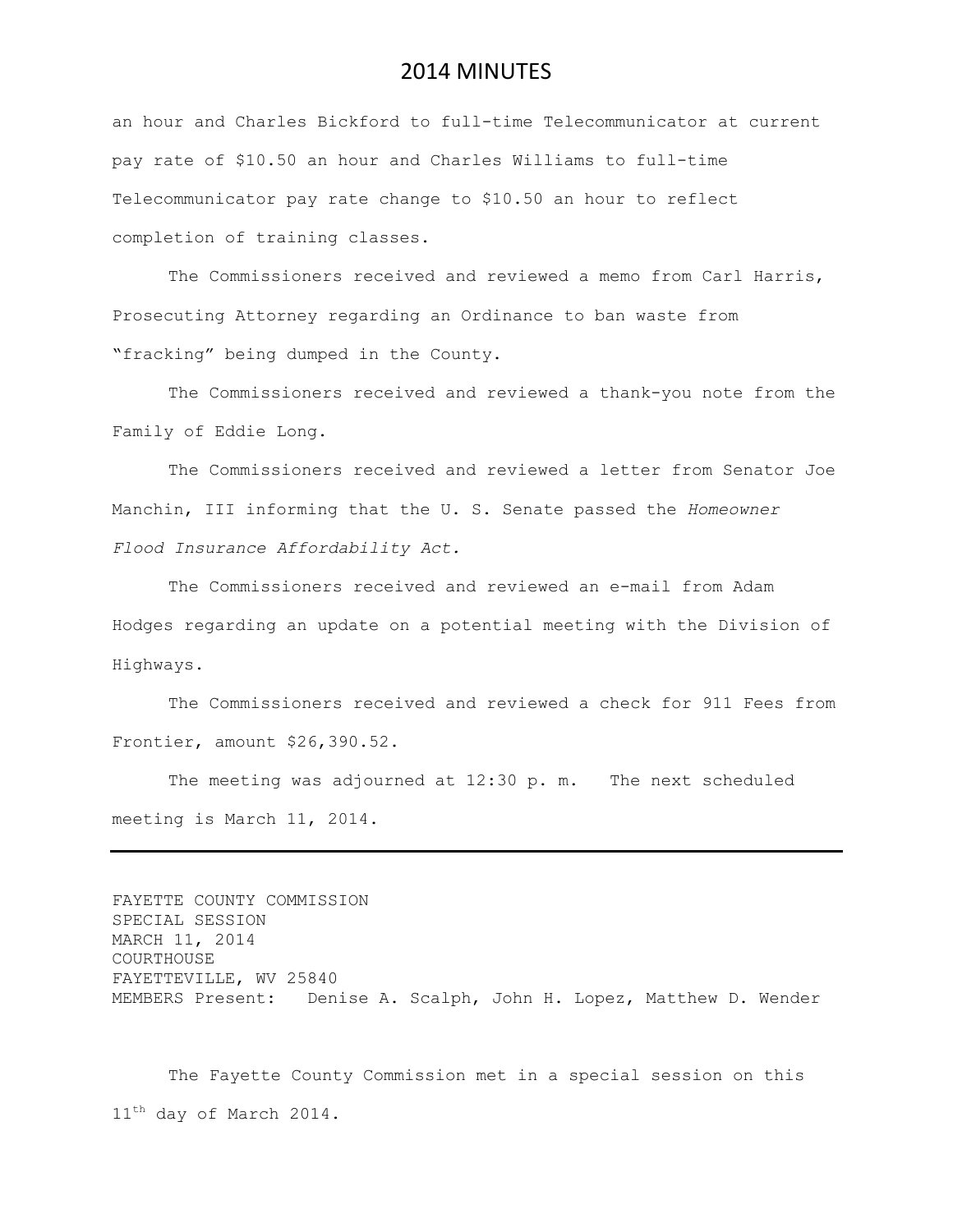Commissioner Scalph called the meeting to order at 9:05 a. m. Eddie Young, Assessor appeared before the Commission to inform them that he has no exonerations to present today but would like to discuss his Budget for Fiscal Year 2014-2015.

Mr. Young is requesting a \$150.00 raise for each of his employees. Everything remains the same.

Mr. Young told the Commissioners that as of right now Bob Blackburn would be working as a part time employee, to be paid out of the General County Fund.

Mr. Young told the Commissioners he is not going to fill Bob Blackburn's position.

Commissioner Lopez offered a motion to approve vouchers and invoices, checks to be released today and approved  $1^{st}$  half payrolls, checks to be released March 14, 2014. Commissioner Wender seconded. Unanimous.

Commissioner Scalph offered a motion to approve minutes of January 31, 2014. Commissioner Wender seconded. Unanimous.

Ms. Berry presented a grant application and resolution for approval for a Governor's Community Participation Grant Program for the Gauneka Ruritan Club in the amount of \$6,000.00 to purchase a security system, tree trimming around the playground and table and chairs for the Center to the Commissioners.

Commissioner Wender offered a motion to approve the grant application and resolution for approval for a Governor's Community Participation Grant Program for the Gauneka Ruritan Club in the amount of \$6,000.00 to purchase a security system, tree trimming around the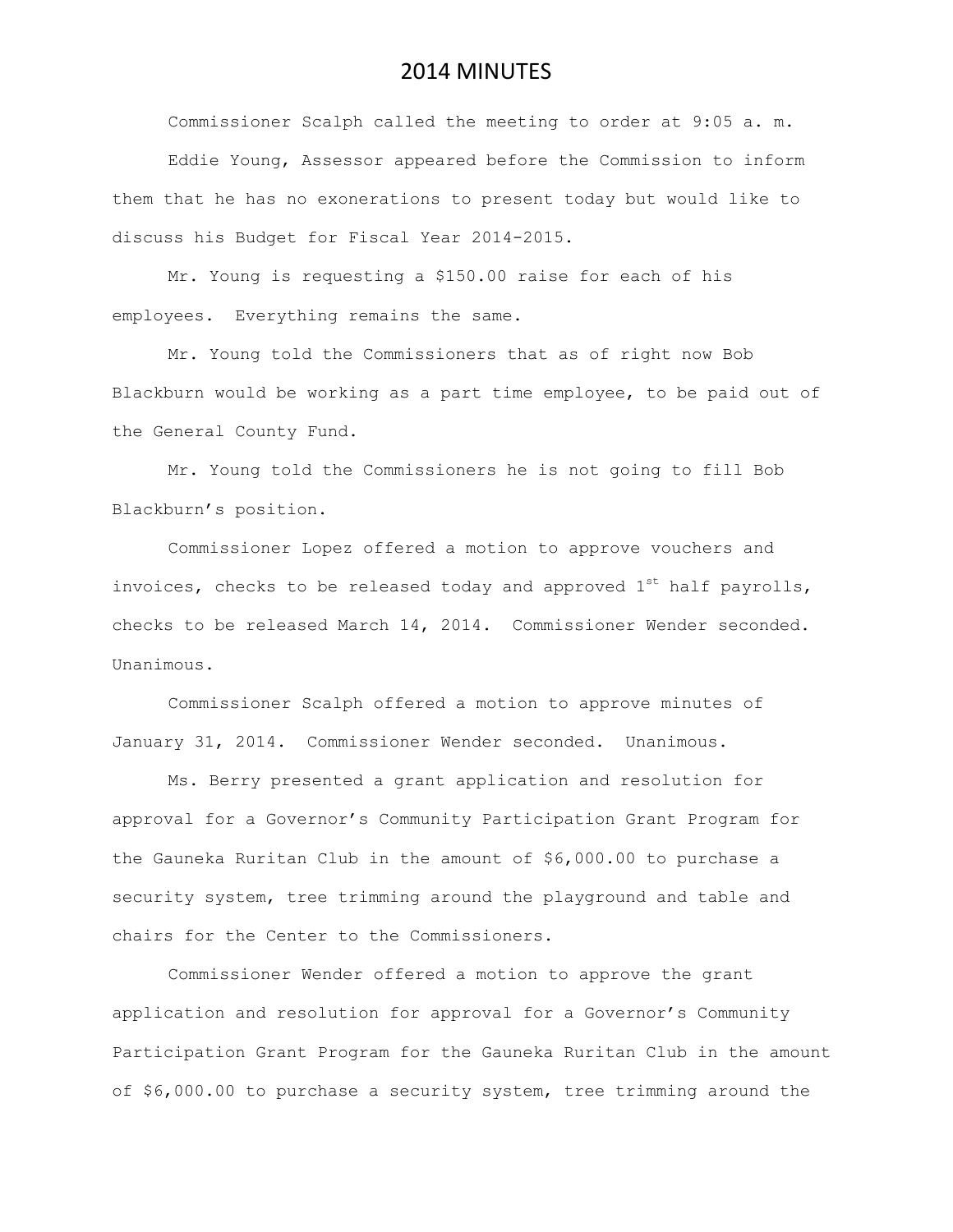playground and table and chairs for the Center. Commissioner Lopez seconded. Unanimous.

Tom Syner representative for WQAZ Radio 98.5 appeared before the Commission with a proposal to use the old 911 Center as a television studio. Mr. Syner told the Commissioners he has applied for a license for Nicholes, Webster, Braxton and Clay Counties.

Mr. Syner told the Commissioners he would pay rent.

After a brief discussion, Commissioner Wender asked Carl Harris, Prosecuting Attorney if the County can charge rent for the use of the building.

Mr. Harris told the Commissioners he would check into this.

Ms. Berry presented for approval and signature a letter to the West Virginia Courthouse Facilities Improvement Authority requesting a 3-month extension on the grant for the Fayette County Courthouse Phase 3 Electrical Upgrade.

Commissioner Wender offered a motion to approve and sign letter to the West Virginia Courthouse Facilities Improvement Authority requesting a 3-month extension on the grant for the Fayette County Courthouse Phase 3 Electrical Upgrade. Commissioner Lopez seconded. Unanimous.

Ms. Berry presented an Appraisal Contract from Toler Appraisal Group, LLC for the parking lot and Family Dollar Store. The appraisal cost \$850.00.

Commissioner Lopez offered a motion to approve the appraisal cost for the parking lot and Family Dollar Store in the amount of \$850.00. Commissioner Wender seconded. Unanimous.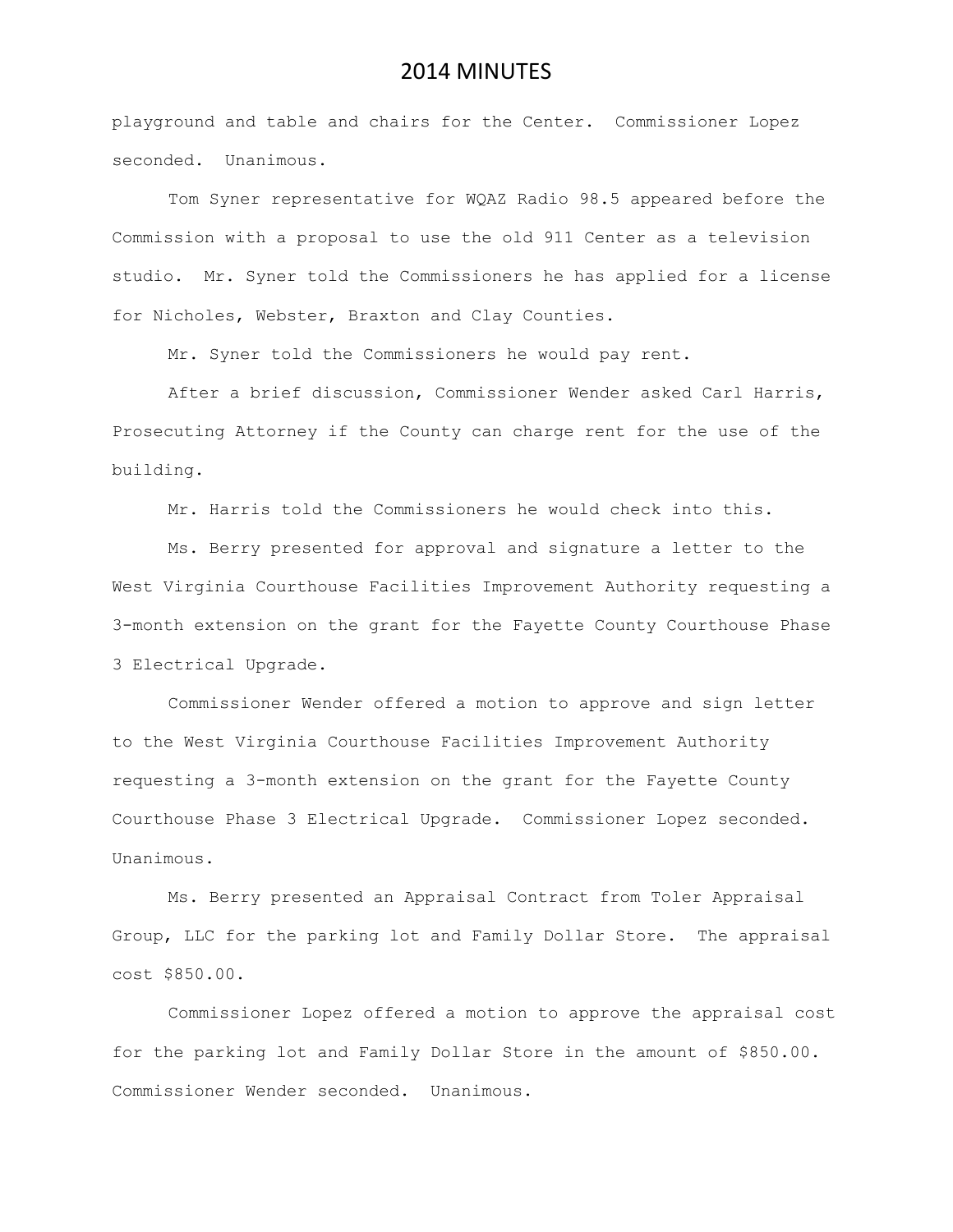Ms. Berry presented a letter from Attorney James Blankenship resigning as Fiduciary Commissioner in the Estate of George Amos because of a conflict of interest to the Commissioners.

Ms. Berry presented an Order informing the Commissioners they would have to make a motion to appoint Phillip Tissue to serve as the Fiduciary Commissioners in the Estate of George Amos.

Commissioner Lopez offered a motion that Phillip Tissue be approved as the Fiduciary Commissioner in the Estate of George Amos due the resignation of James Blankenship because of a conflict of interest. Commissioner Wender seconded. Unanimous.

Ms. Berry presented an Order and a letter reappointing Stephen Pridemore a member of the Fayette County Building Commission.

Commissioner Lopez offered a motion to reappoint Stephen Pridemore, a member of the Fayette County Building Commission. Commissioner Wender seconded. Unanimous. A Letter to serve and an Order signed.

Ms. Berry presented letters to be signed by the Commissioners to Senators John D. Rockefeller and Joe Manchin, II and Congressman Nick Rahall related to the support for Birthplace of Rivers National Monument.

Commissioner Wender offered a motion to sign letters to Senators John D. Rockefeller and Joe Manchin, II and Congressman Nick Rahall related to the support for Birthplace of Rivers National Monument. Commissioner Lopez seconded. Unanimous.

Tim Richardson, Zoning Officer appeared before the Commission for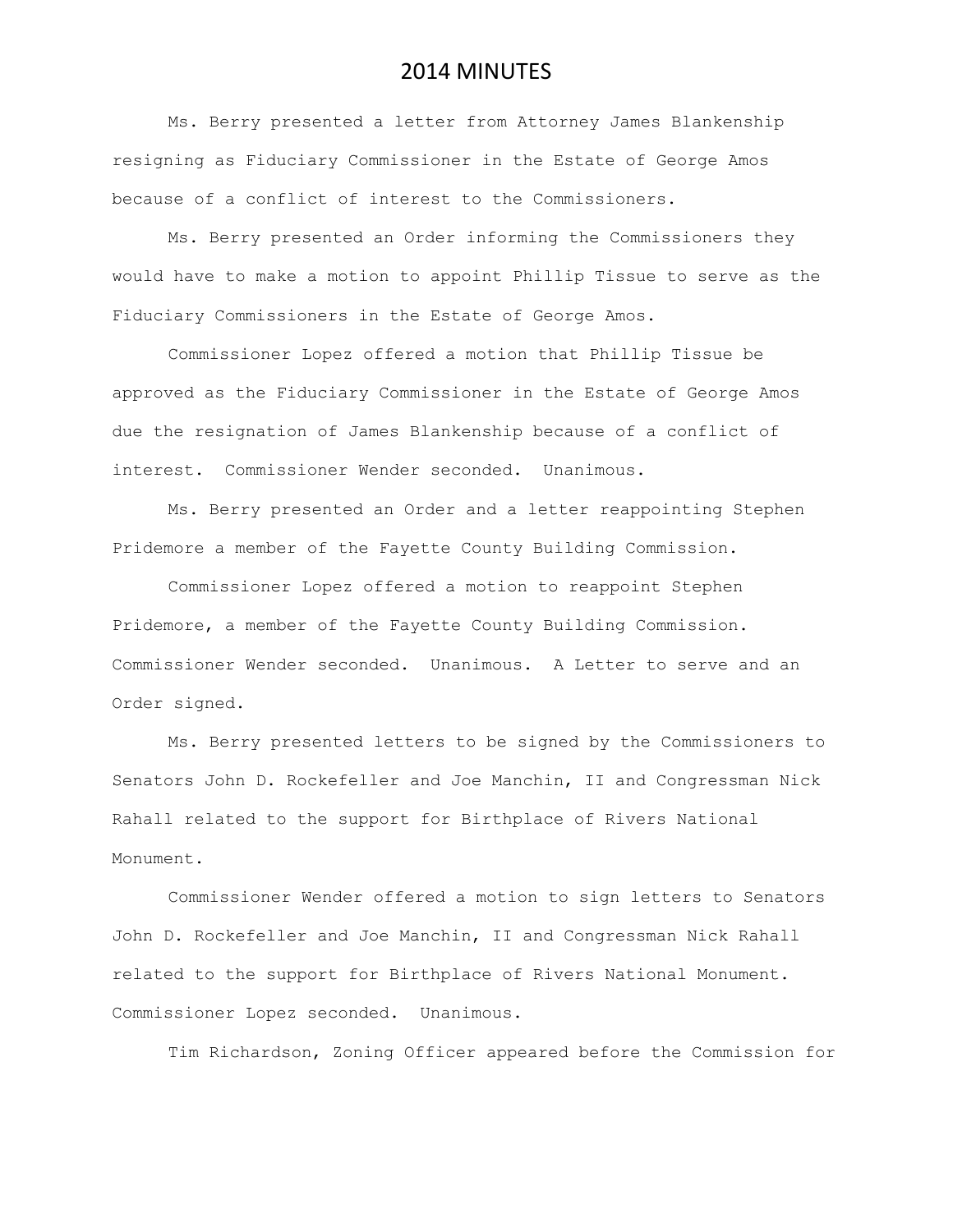a Public Hearing on the following proposed amendments to the Fayette County Unified Development Code:

> Fayette County Unified Development Code, Article 1008 Board of Zoning Appeals, IX Public Hearings A, 1, "Publication in a general circulation newspaper of a Class I legal advertisement (one time) at least (30) days prior to the date of hearing";

Change (30) days to (15) days.

Fayette County Unified Development Code, Article 1008 Board of Zoning Appeals, IX, A, 4, "Both the legal advertisements and the mailed notices discussed in subsection XI, A,3.a. above shall include the time and place of the hearing and the action to be considered."

Change subsection XI to IX.

Mr. Richardson read the amendments, no one appeared to oppose the change.

Commissioner Wender offered a motion to change the Fayette County Unified Development Code, Article 1008 Board of Zoning Appeals, IX Public Hearings A, 1, "Publication in a general circulation newspaper of a Class I legal advertisement (one time) at least (30) days prior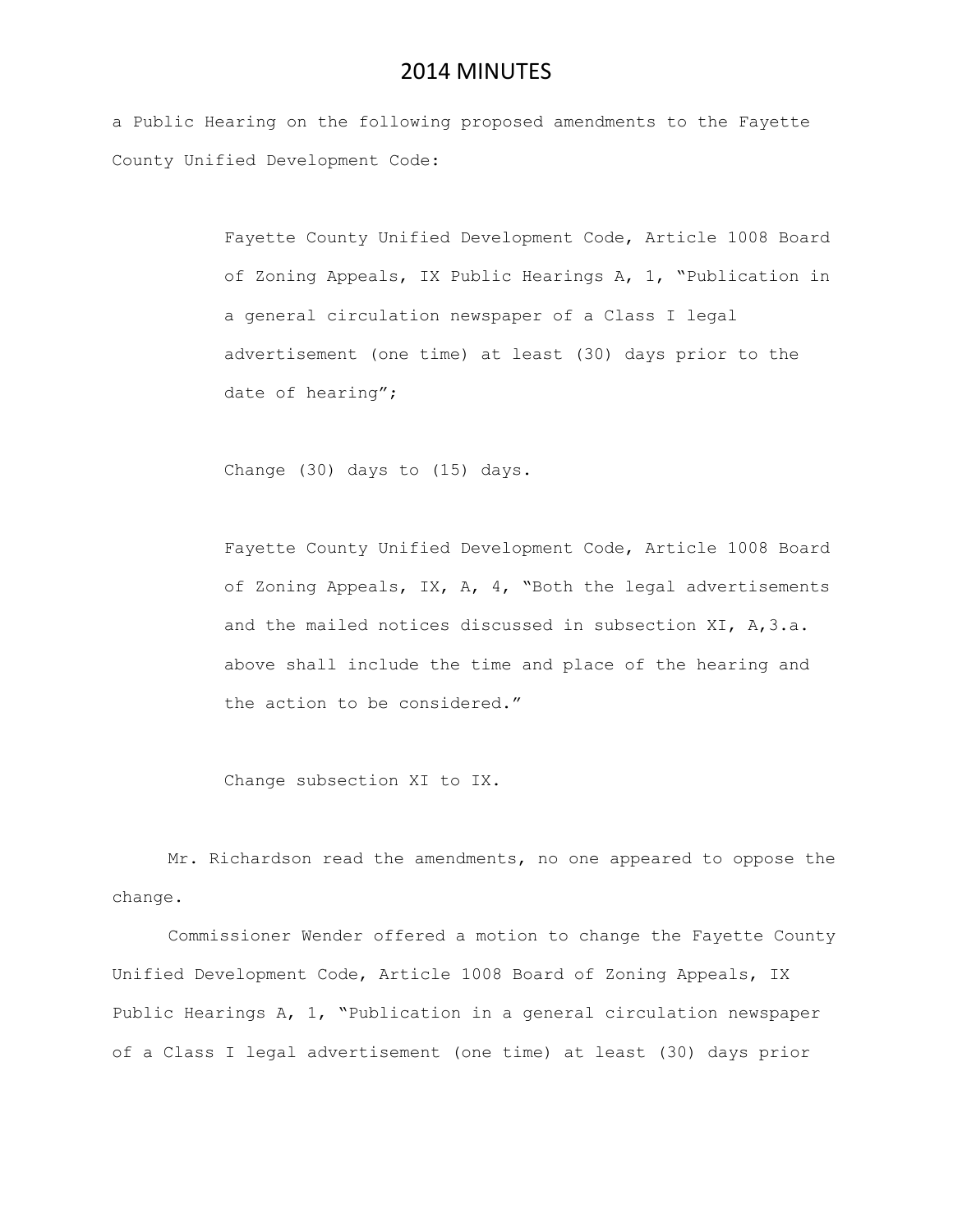to the date of hearing," to Change (30) days to (15) days. Commissioner Lopez seconded. Unanimous.

Commissioner Wender offered a motion to change the Fayette County Unified Development Code, Article 1008 Board of Zoning Appeals, IX, A, 4, "Both the legal advertisements and the mailed notices discussed in subsection XI, A,3.a. above shall include the time and place of the hearing and the action to be considered," to change subsection XI to IX. Commissioner Lopez seconded. Unanimous.

Angela Gerald, Project Director with the Fayette County Beautification Committee appeared before the Commission to inform that she has three (3) houses to report on: Case #101903-Vanessa Shuler-15 Quinton Branch Road, Case #103331-Margaret Taylor-82 Boomer Hill Road and Case #103240-Maureen Clemons-162 Boomer Hill Road.

Ms. Gerald told the Commissioners that letters have been sent to the property owners and as of this date no changes have been made to the properties.

Ms. Gerald presented pictures of each of the properties.

Ms. Gerald reported they did check for asbestos on Vanessa Shuler house, the house has lots of mold.

Ms. Gerald told the Commissioners she is here today to request that the Commission approve for the Prosecuting Attorney's Office to send letters to Ms. Vanessa Shuler, Margaret Taylor and Maureen Clemons, requesting that they schedule a meeting with the Commission to discuss their plans.

Commissioner Wender offered a motion that Fayette County Commission approves the request of Ms. Gerald that in the matter of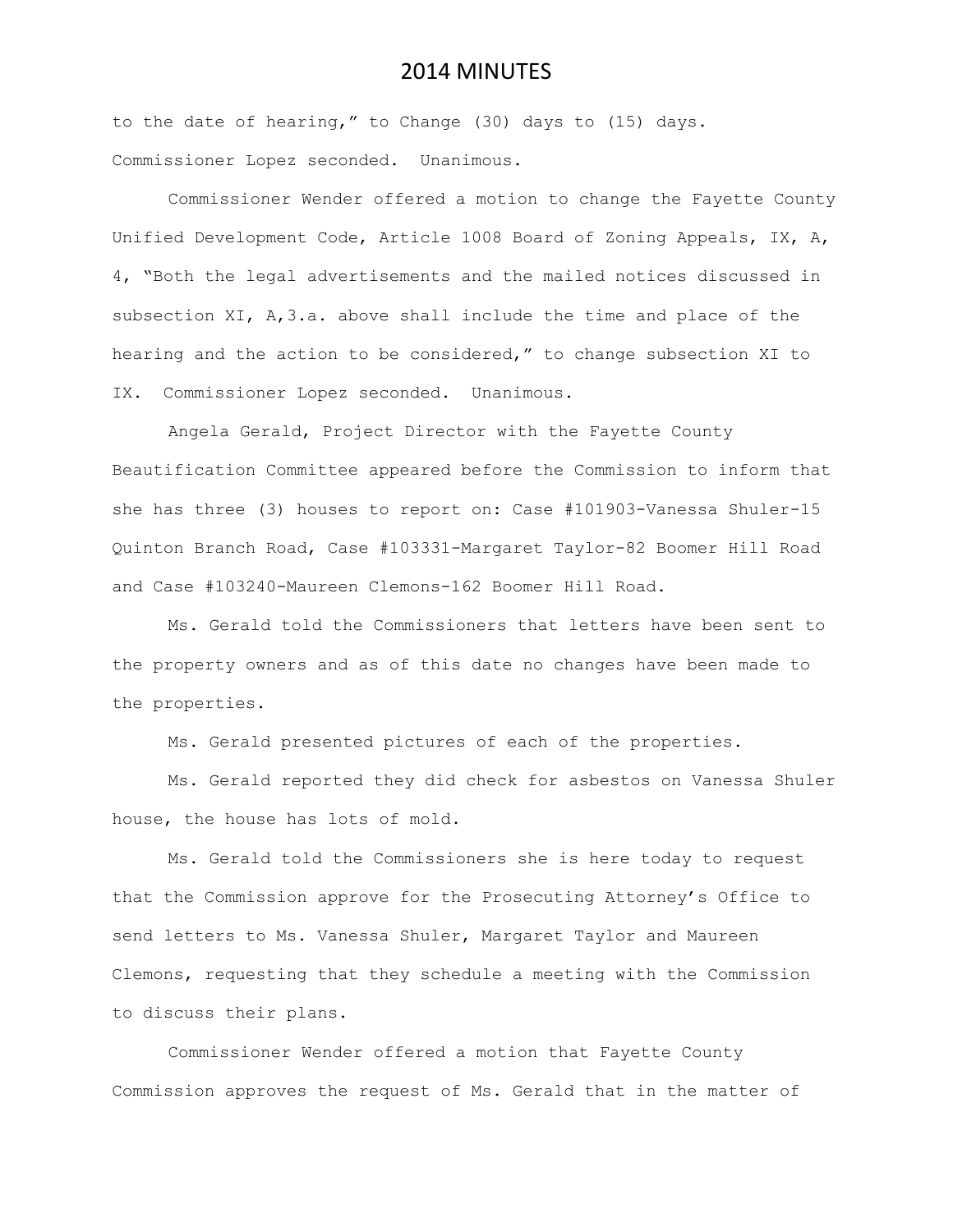Vanessa Shuler that Ms. Gerald and the Prosecuting Attorney's Office send a letter to Ms. Shuler requesting that she schedule a hearing to appear before the Commission to discuss her plans. Commissioner Lopez seconded. Unanimous.

Ms. Gerald told the Commissioners that Ms. Taylor's house is beyond repair letters have been sent.

Commissioner Wender offered a motion that Fayette County Commission approves the request of Ms. Gerald that in the matter of Margaret Taylor that Ms. Gerald and the Prosecuting Attorney's Office send a letter to Ms. Taylor requesting that she schedule a hearing to appear before the Commission to discuss her plans. Commissioner Lopez seconded. Unanimous.

Ms. Gerald told the Commissioners there is no power in Ms. Clemons house. Ms Gerald told the Commissioners she was told by Ms. Clemons that she was going to burn the debris.

Commissioner Wender offered a motion that Fayette County Commission approves the request of Ms. Gerald that in the matter of Maureen Clemons that Ms. Gerald and the Prosecuting Attorney's Office send a letter to Ms. Clemons requesting that she schedule a hearing to appear before the Commission to discuss her plans. Commissioner Lopez seconded. Unanimous.

The Commission recessed the County Commission meeting at 10:40 a.m.

The Commission reconvened the County Commission meeting at 10:47 a.m.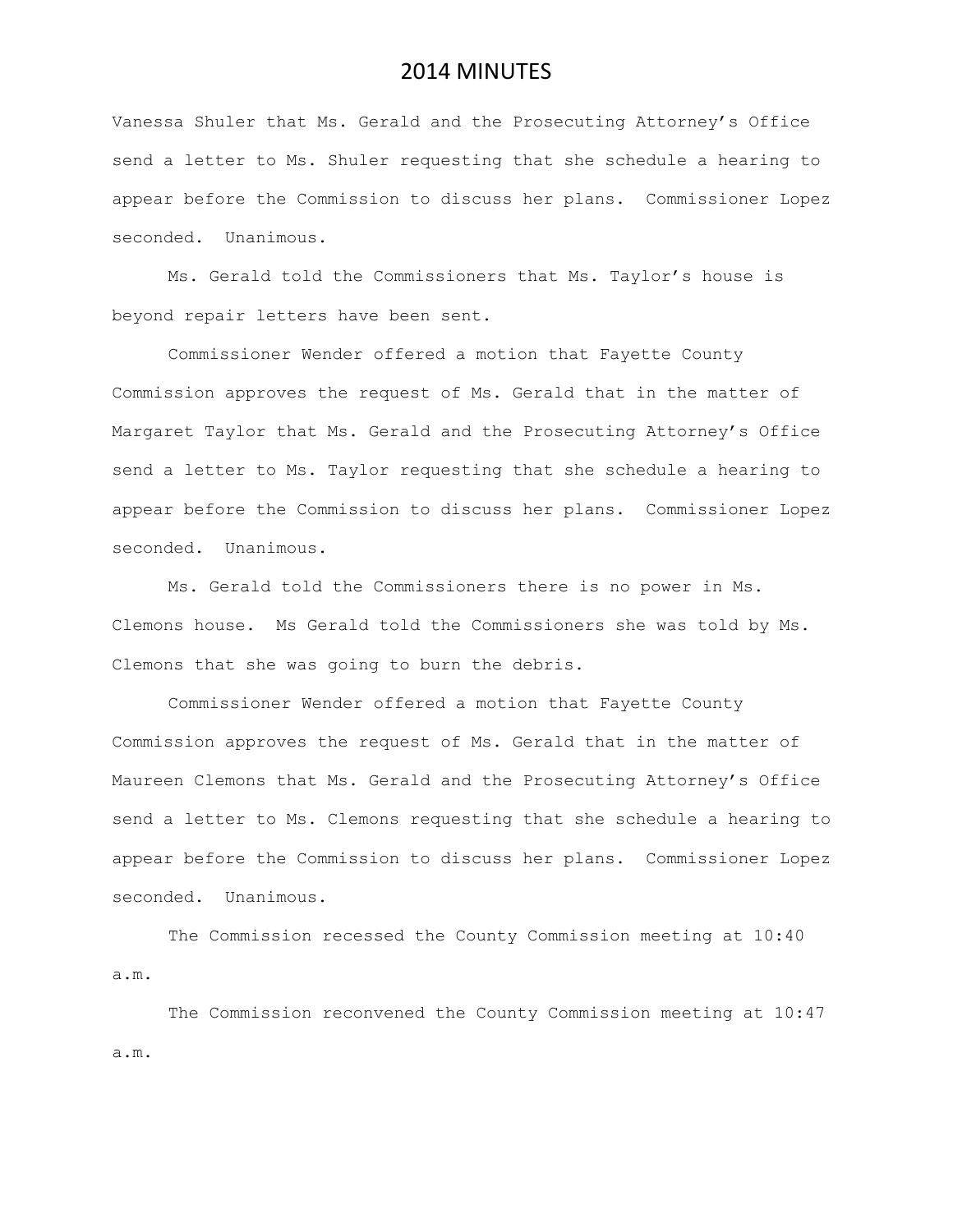Brian Sparks, Agriculture Agent with WVU Extension Office appeared before the Commission to discuss his Budget for Fiscal Year 2014-2015.

Mr. Sparks told the Commissioners no change from the prior year, but there is an increase in fringe benefits.

Mr. Sparks is requesting a raise in salary.

Mr. Sparks told the Commissioners that the roof needs to be looked at again.

Commissioners Wender asked Mr. Sparks if he had prepared a to do list like he presented last year. Mr. Sparks replied no.

Ms. Berry told the Commissioners she would get a copy of the list he presented last year and let Mr. Sparks review.

Steve Kessler, Sheriff appeared before the Commission to discuss his upcoming FY 2014-2015 budget.

Sheriff Kessler told the Commission he included the decrease in the PERS.

Sheriff Kessler told the Commission he would like an increase for the Tax Office and the Office of the Treasury and a longevity increase for the Deputies. He also requested an increase for the Forensic Specialist, Excess Levy Fund longevity increase and a service process longevity increase.

Sheriff Kessler did not ask for an increase for the Dog Warden, overtime, uniform allowances or training and education.

Sheriff Kessler used the same figures from last year for Community Corrections, and requested six vehicles. Three 2014 Ford at \$24,099.99 each, and three 2014 Ford Utility at \$25,668.00 each.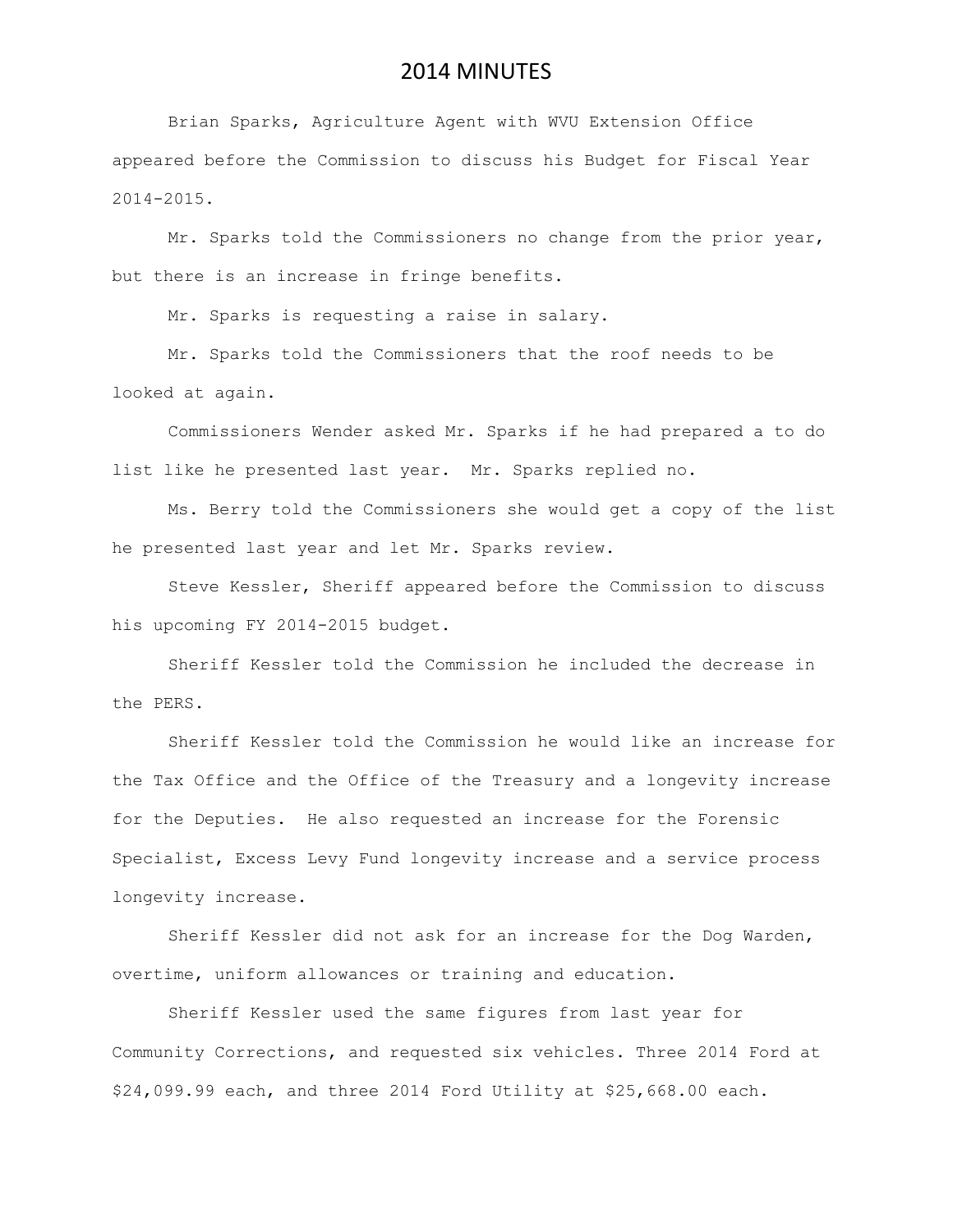Requested an upgrade on radios, \$25,260.00 for sirens and lights on new vehicles.

The Commission told Sheriff Kessler they would review his budget requests and respond at a later date regarding their decision. Carl Harris, Prosecuting Attorney appeared before the Commission to discuss his upcoming FY 2014-2015 budget.

Mr. Harris gave a brief summary of his budget to the Commission. Informed the Commission he had hired Allison Taylor in January at a salary \$50,000.00.

Mr. Harris told the Commission his budget is actually less than last year.

The Commission told Mr. Harris they would review his budget requests and respond at a later date regarding their decision.

The Commission recessed the meeting at 12:04.

The meeting reconvened at 1:10pm

Earl Pauley, Park Superintendant, Peggy Bennett and Susan Dufour appeared before the Commission to discuss the upcoming FY 2014-2015 park budget.

Susan Dufour appeared to discuss the Fayette County Park Maintenance Garage budget. Ms. Dufour is requesting an increase in salaries, maintenance and repair request of \$25,000 and an increase in auto supplies to \$125,000. A list of all the police vehicles was presented to the Commission.

Peggy Bennett appeared before the Commission. Ms. Bennett told the Commission she is requesting repairs to the house where Mr. Pauley resides. The roof needs to be repaired and a new heater is needed.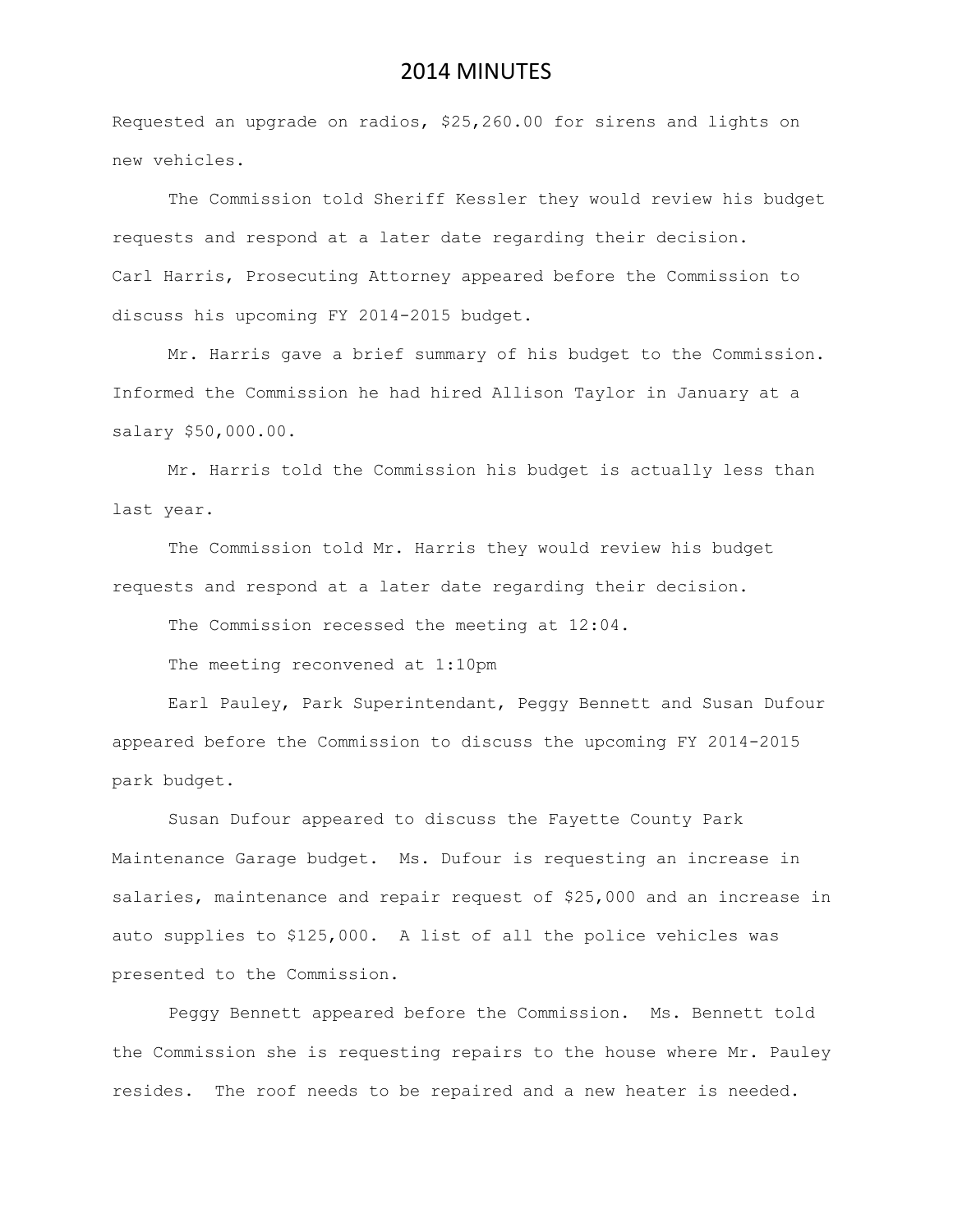Ms. Bennett presented two quotes for the new heater. She also told the Commission she would like to replace the screens with windows.

Ms. Bennett told the Commission she would like to divide Kristin King's salary (who left employment) between the other employees and requested an increase in maintenance supplies to \$5,000.

The Commission told Earl Pauley they would review his budget requests and respond at a later date regarding their decision.

Shawn Wolford, OEM director, appeared before the Commission to discuss the 911 center budget for FY 2014-2015.

Mr. Wolford requested salary increases, requested a generator (doesn't have the transfer switches in place.) He also requested a 10x12 trailer to hold up to 50 people and he would get a precise price on the trailer.

Mr. Wolford told the commission he's trying to get something long-term for storing supplies. Requested \$5,000 for emergency supplies.

Joe Crist, Fire Coordinator, told the Commission he used last year's budget. He bought new badges. Mr. Crist told the Commission he doesn't have any big items for this year. Mr. Crist is operating within the budget. He also requested salary increases.

David Neal, 911 Coordinator, requested increases in salaries, plugged in the decrease for PERS and increase for PEIA. Requested increase in overtime, requested an increase in computers to \$42,000. No change for training and education. Mr. Neal requested a \$500 increase for dues and subscriptions and an increase to \$150,000 for contracted services. Requested service and maintenance contracts for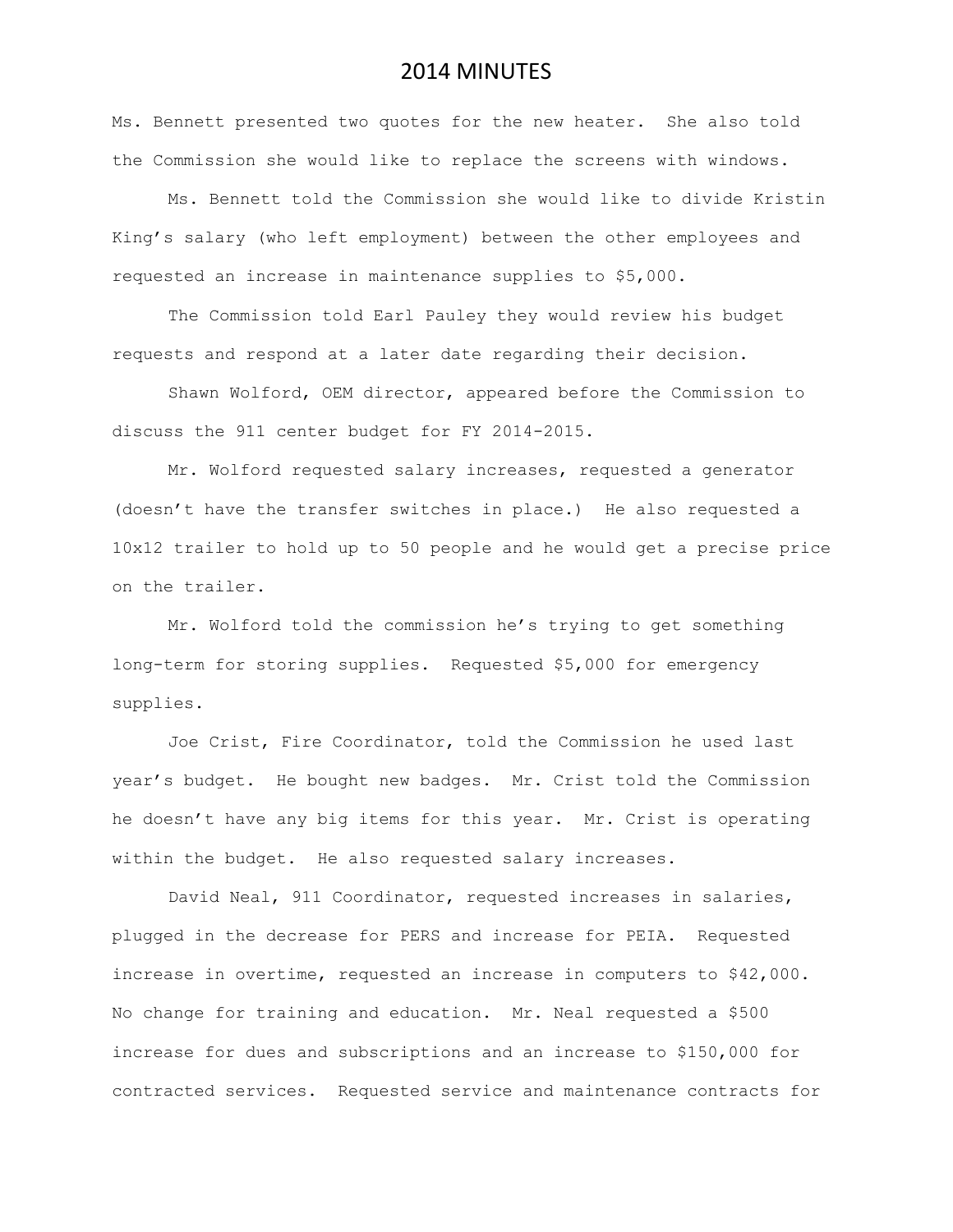all additional equipment and services. Requested a decrease for materials and supplies and no change for contract other funds. Mr. Neal requested an increase in capital outlay and equipment to \$50,000 to purchase a new alarm monitoring system.

Mr. Neal also requested \$12,000 for a trailer mount, a 50kw generator, \$25,000 mountain top tower site security camera system for 6 sites. \$40,000 was requested for a top coat of asphalt for the 911 center parking lot. He requested to carry over \$20,000 from last year and reported that a  $5<sup>th</sup>$  dispatch position hasn't been filled.

The Commission informed the OEM director, Fire and 911 coordinators that they would review their budget requests and respond at a later date regarding their decision.

Discussion was held regarding a full time IT position for the County. No decision was made

Deborah Berry, County Administrator, presented a request from Daniel Wright, Circuit Clerk, to have a graduate student for his office from May 19, 2014 to August 9, 2014.

Commissioner Wender offered a motion that the Fayette County Commission approve for Daniel Wright, Circuit Clerk, to have a graduate student for his office from may 19, 2014 to August 9, 2014 at the same rate paid last year. President Scalph seconded. Unanimous.

Ms. Berry presented a request from Samuel Parsons, Chief Magistrate, requesting a new microwave and compact wall oven for the Magistrate Court employee's kitchen.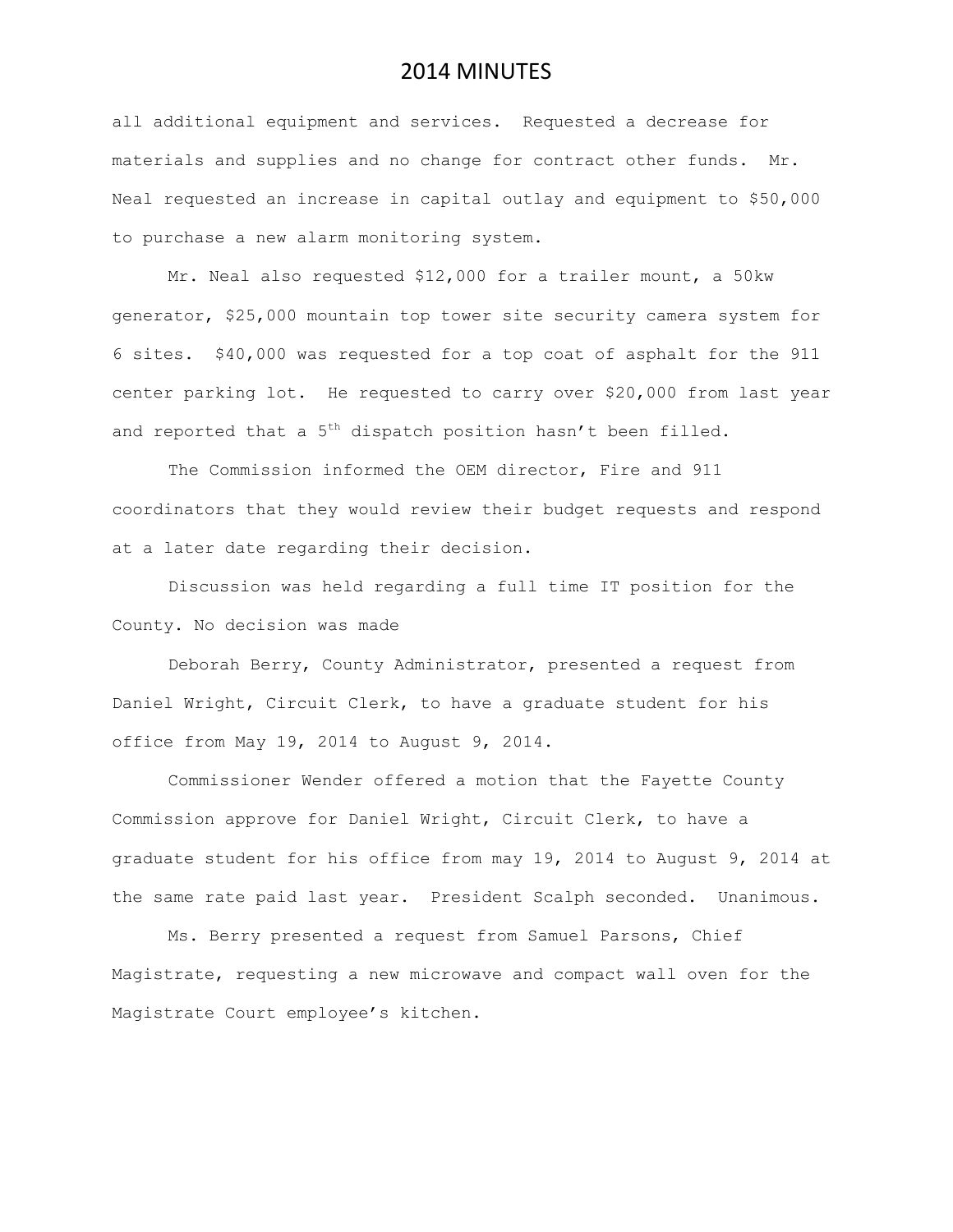The Commission approved Chief Magistrate Parson's request to purchase a microwave and compact wall oven for the Magistrate Court employee's kitchen.

The Commission read and reviewed Dunloup Creek Teleconference Agenda for March 6, 2014.

The Commission read and reviewed a statement from WesBanco regarding the Fayette County Building Commission (West Virginia) Lease Revenue Bonds, Series 2011 Debt Service Payment #1085005933, interest due March 15, 2014 (for payment due April 1, 2014) amount \$47,500.

The Commission read and reviewed Notice of Grant Award Change from the Division of Justice and Community Service for the Fayette County Juvenile Truancy Division Project, amount \$80,697.75.

The Commission read and reviewed a copy of a letter from Senator Joe Manchin III informing the U.S. Senate passed the Homeowner Flood Insurance Affordable Act.

The Commission read and reviewed a copy of a letter from Eddie Young; Assessor to Debbie Aliff, Payroll Clerk, informing Bob Blackburn will be retiring on February 28, 2014 due to a family illness. Beginning March 1, 2014 he will be working part-time to be paid out of the regular County budget at an hourly rate of \$15.00 per hour.

The Commission read and reviewed a letter to Shawn Wolford, OEM Director, informing they received a response from the West Virginia Ethics Commission concerning certain emergency service employees being exempt from reporting mileage for personal vehicle use as a taxable fringe benefit.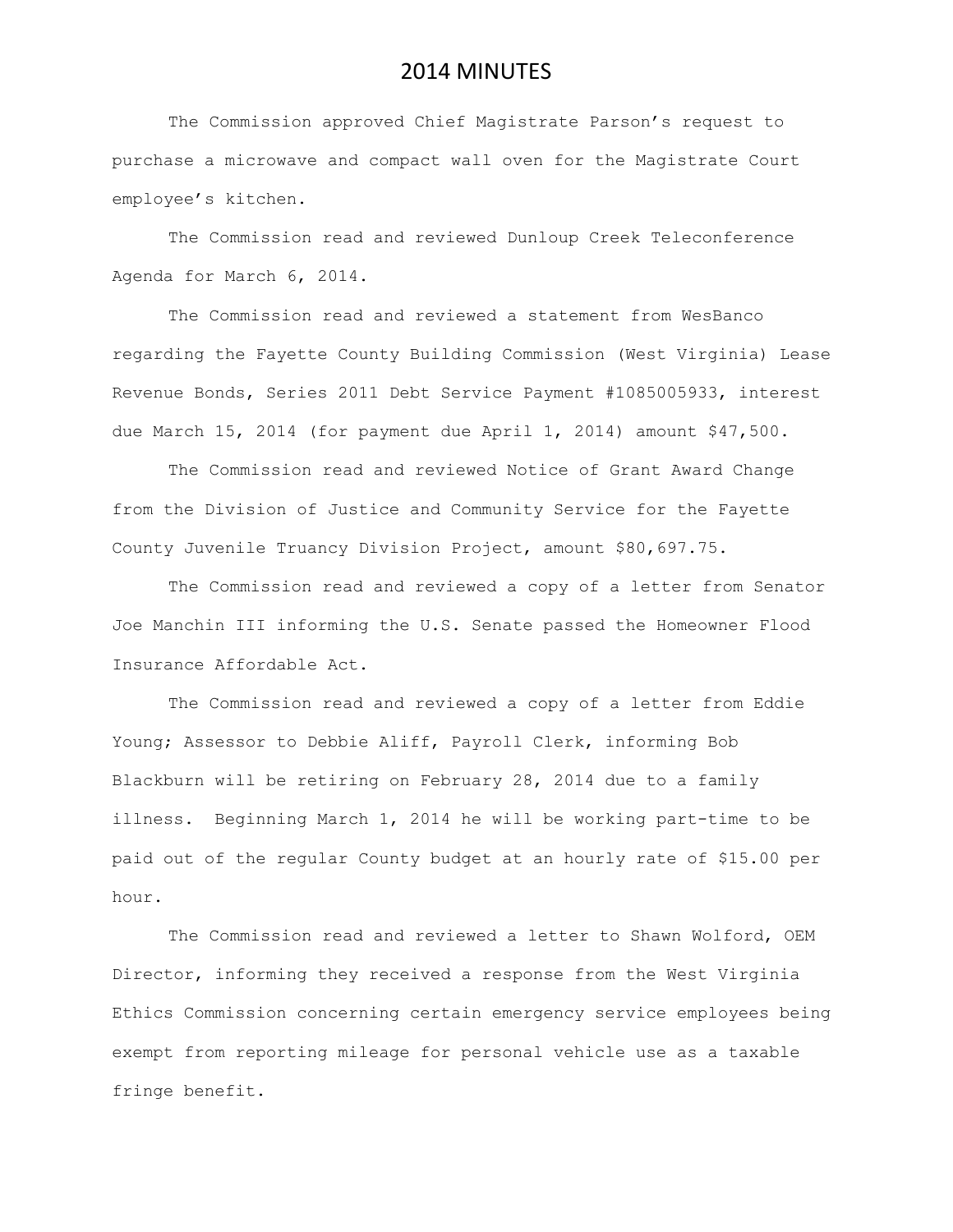The Commission read and reviewed as e-mail from the NACo (National Association of Counties) informing of the 2014 Legislative Conference at the Washington Hilton Hotel March 1-5, 2014 in Washington, D.C.

The Commission read and reviewed an e-mail from NACo urging our U.S. House Members to vote "yes" on the Homeowners Flood Insurance Affordable Act of 2014.

The meeting was adjourned at 5:00 p.m.

FAYETTE COUNTY COMMISSION SPECIAL SESSION MARCH 14, 2014 COURTHOUSE FAYETTEVILLE, WV 25840 MEMBERS Present: Denise A. Scalph, John H. Lopez, Matthew D. Wender

FAYETTE COUNTY COMMISSION REGULAR SESSION MARCH 21, 2014 COURTHOUSE FAYETTEVILLE, WV 25840 MEMBERS Present: Denise A. Scalph, John H. Lopez, Matthew D. Wender

The Fayette County Commission met in a regular session on this 21<sup>st</sup> day of March 2014.

President Scalph called the meeting to order at 9:20 a. m.

President Scalph offered a motion to approve minutes from February 5, 2014, February 10, 2014, February 14, 2014 February 19, 2014 and February 21, 2014. Commissioner Wender seconded. Unanimous.

Commissioner Wender motioned to approve the minutes from the special meeting on February 27, 2014. Commissioner Lopez seconded. Unanimous.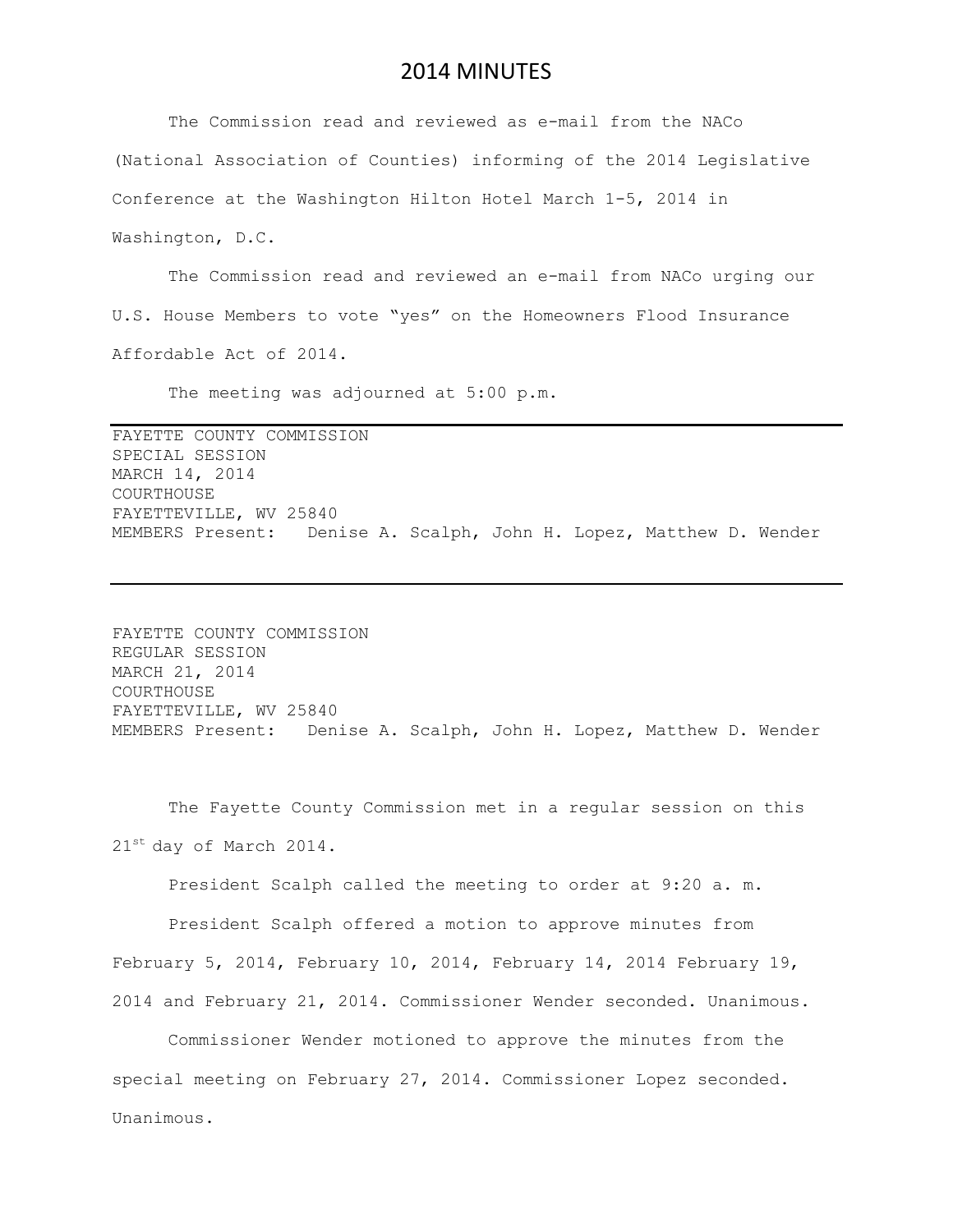Commissioner Lopez motioned to approve vouchers and authorize the release of checks. Commissioner Wender seconded. Unanimous.

Commissioner Lopez offered a motion to approve  $2<sup>nd</sup>$  half payroll and release checks on March 28, 2014. Commissioner Wender seconded. Unanimous.

Attorney James Blankenship appeared before the Commission and presented a Report of Claims dated February 24, 2014 for the Estate of Lester D. Hanshew, Ivan D. Hanshew, executor. Commissioner Wender offered a motion to approve order confirming report of Fiduciary Commissioner. Commissioner Lopez seconded. Unanimous.

Congressman Nick Joe Rahall appeared before the Commission reporting a wastewater treatment system will soon serve more than 100 people residing in Winona. Others in attendance: Roma M. Lively, Joe Massie, Adam Hodges, Mark Ehrnschwender, James Blankenship, Kenneth Hayes, Carl Frischkorn, Dave Arnold, Carl. L. Harris, Dave Pollard, Lesley Taylor, John Tuggle, Trish Kicklighter, Christopher Perdue, Eula Ewing.

Dave Pollard, Fayette County Resource Coordinator gave a history of the project and how local leaders banded together to collect data revealing dangerous levels of fecal coliform in creeks running through Fayette County and into the New River.

In February 2013, New Haven PSD closed the West Virginia Department of Environmental Protection financing to complete a more than \$3 million wastewater management project. The funds came from the DEP's Green Infrastructure Program.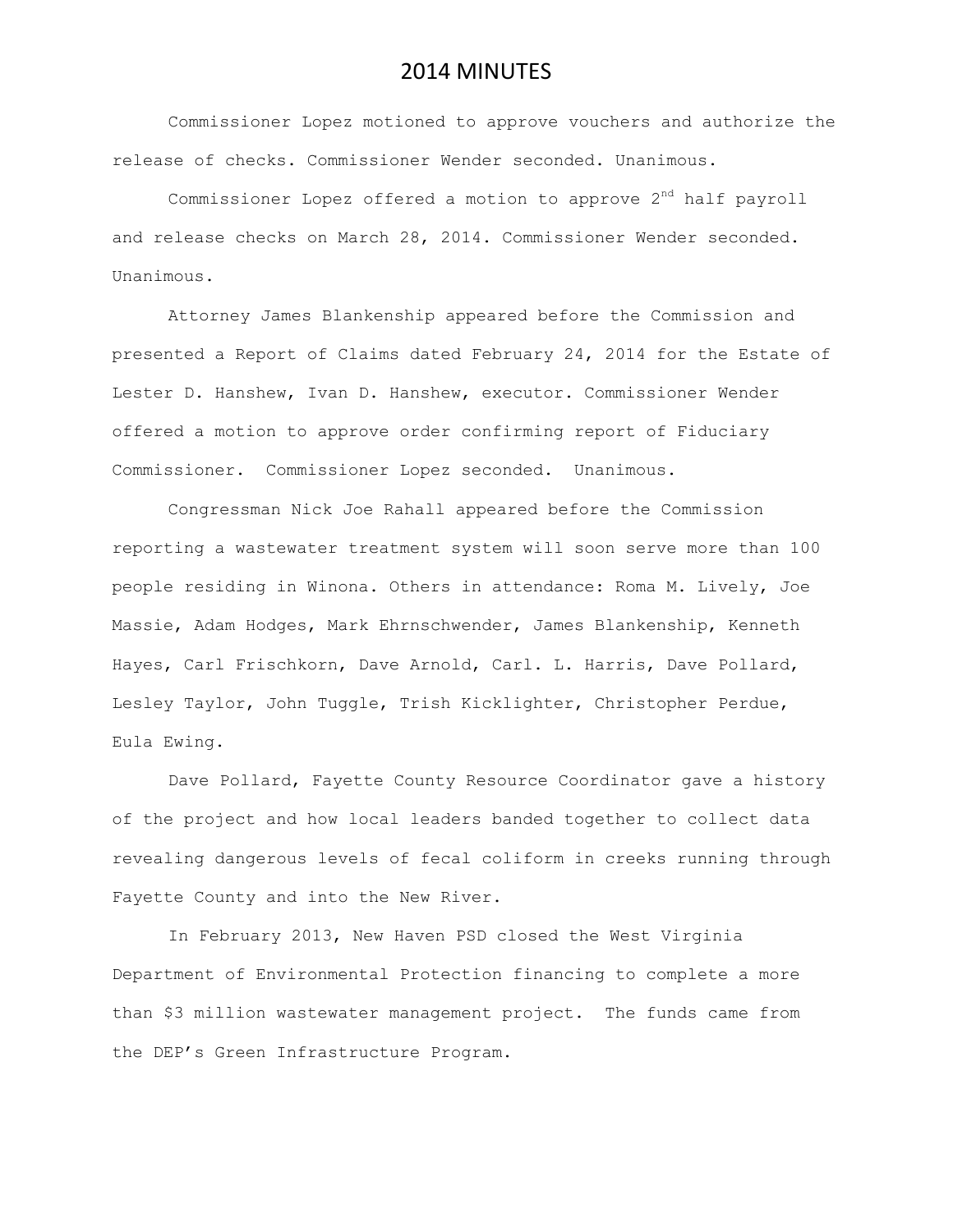Fayette County Commission was responsible for \$125,000 of funding for the project.

President Scalph, Commissioner Wender and Commissioner Lopez thanked Congressman Rahall, Dave Pollard, Kenny Hayes with the New Haven PSD, and John Tuggle with Region IV Planning & Development Council, for working together to make this happen.

The Commissioners discussed a request from City of Smithers for an allocation to help with a sewer main collapse emergency repairs. The estimated costs of labor and repair was \$12,000.00. Commissioner Wender offered a motion to approve \$6,000.00. Commissioner Lopez seconded. Unanimous.

The Commissioners discussed Boomer Ballfield and Commissioner Wender offered a motion to authorize allocation in the amount of \$500.00 for Mike Scarbrough who takes care of the field for maintenance during the 2014 season. Commissioner Lopez seconded. Unanimous.

The Commissioners discussed the property adjacent to the Courthouse Annex owned by Attorney Anthony Ciliberti. Discussions were held to check if he would be willing to sell the property to the county. Prosecuting Attorney Carl Harris informed he had a conversation with Attorney Ciliberti and he informed he would consider and would respond to the Commission to let them know his decision.

Adam Hodges appeared before the Commission with a request to display a traveling exhibition by PAWV Preservation Alliance of West Virginia. The Traveling exhibition focuses on how historic preservation is beneficial to West Virginia. The display would be in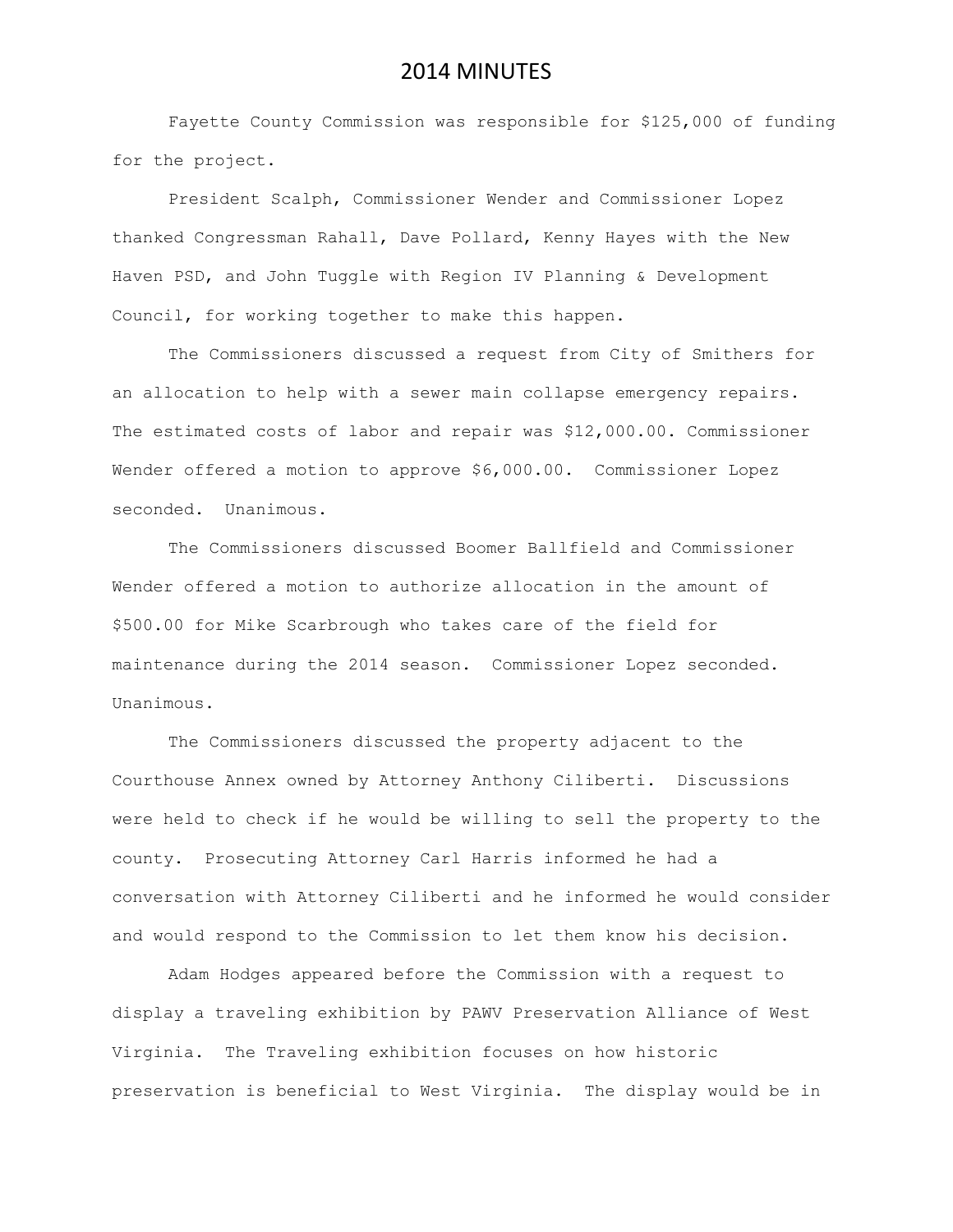the Courthouse the week of June 21, 2014. Adam will let the Commission know when they have the public announcement of the project.

Commissioner Wender offered a motion to approve. Commissioner Lopez seconded. Unanimous.

Adam also gave a report on projects he has been involved with. List attached.

Peggy Bennett with the Fayette County Park appeared to discuss the Fayette County Pool. Ms. Bennett gave a report on the pool and presented cost from Rollie Robinson with East Coast Pools.

The Commission felt the pool should be inspected first to determine exact areas and cost.

Commissioner Wender offered a motion to authorize \$1,500.00 for inspection. Peggy will contact East Coast Pools and get estimate. Commissioner Lopez seconded. Unanimous.

Peggy also reported that Phil Perone with the Fayette County Health Department had informed last year they would need a second lift to be ADA compliant and they would need to paint the pool.

The Commission authorized to get estimate on repairs before approving this request.

County Administrator Debbie Berry presented items to be approved.

Correction for order approving Early Voting sites. Order signed March 14, 2014 stated Danese Elementary. The legal posted read Danese Community Center. Commissioner Wender offered a motion to correct the order to Danese Community Center. Commissioner Lopez seconded. Unanimous.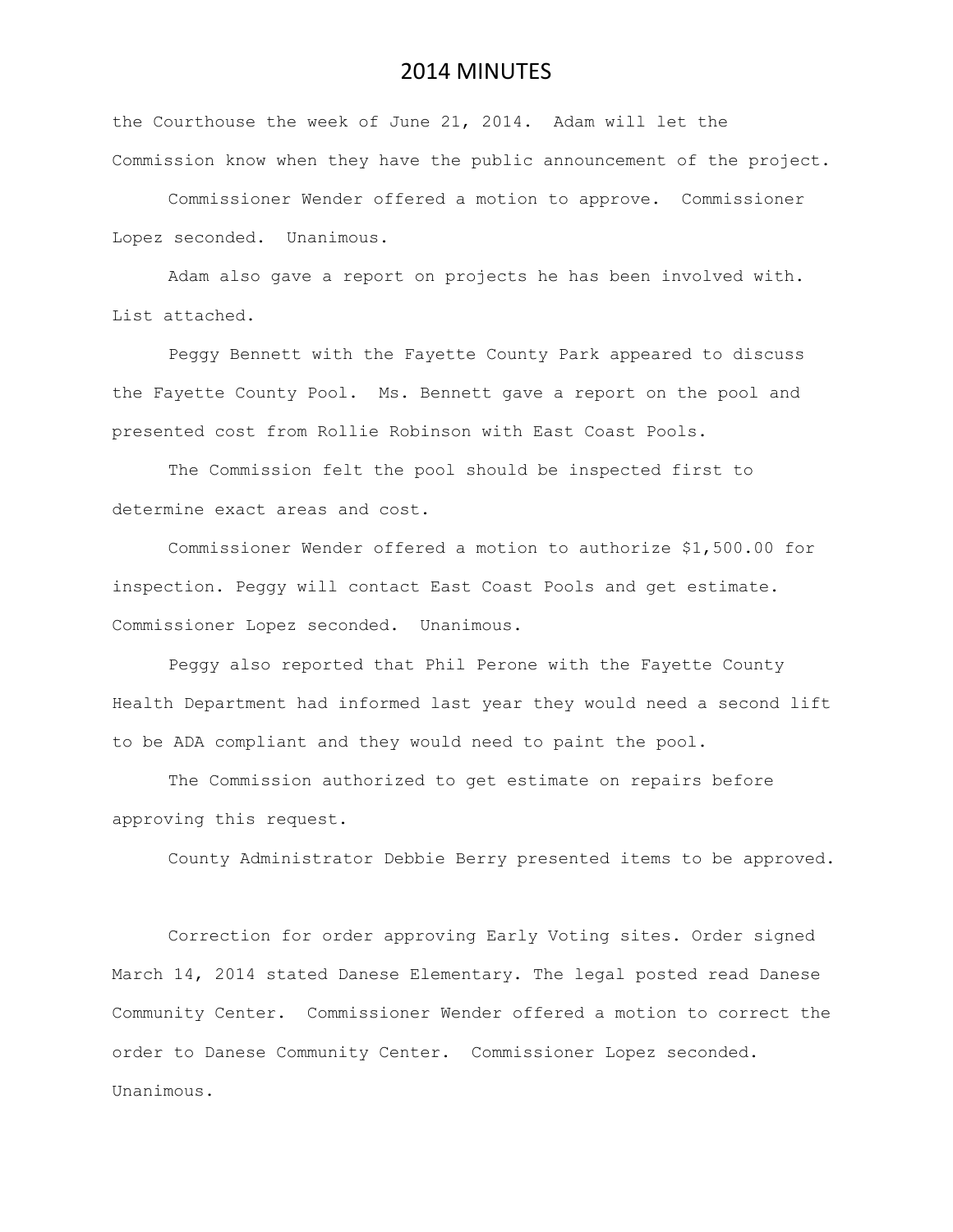Ms. Berry presented a letter of support from John David with SALS for Housing Counseling Assistance. Commissioner Lopez offered a motion to approve. Commissioner Wender seconded. Unanimous.

Ms. Berry presented a proclamation request to support the American Cancer Fund for Children and Kids Cancer Awareness Week for April  $13<sup>th</sup> - 19<sup>th</sup>$ , 2014. Commissioner Wender motioned to approve and sign proclamation. Commissioner Lopez seconded. Unanimous. Copy attached.

Ms. Berry presented a resolution for adoption naming April as Fair Housing Month. Commissioner Wender motioned to approve and sign the resolution. Commissioner Lopez seconded. Unanimous. Copy attached.

Ms. Berry presented a memo from Chief Judge John, Hatcher concerning courthouse security. The Commission acknowledged said memo.

The Commission read and reviewed a letter from Greg Stone, Dunloup Creek Watershed Project Manager, asking for input on additional buyouts and utilities compensation. Commissioner Wender did not approve the request. A letter will be drafted.

Ms. Berry presented a letter from Town of Fayetteville Superintendant Bill Lanham requesting the Solid Waste Authority and Commission to sponsor a community Clean up Day before the Annual Earth Day Celebration on April 19, 2014. The estimated portion for the Commission is \$850.00. There was discussion that other areas would request assistance and that this will only benefit the Town of Fayetteville. Commissioner Wender offered a motion to approve,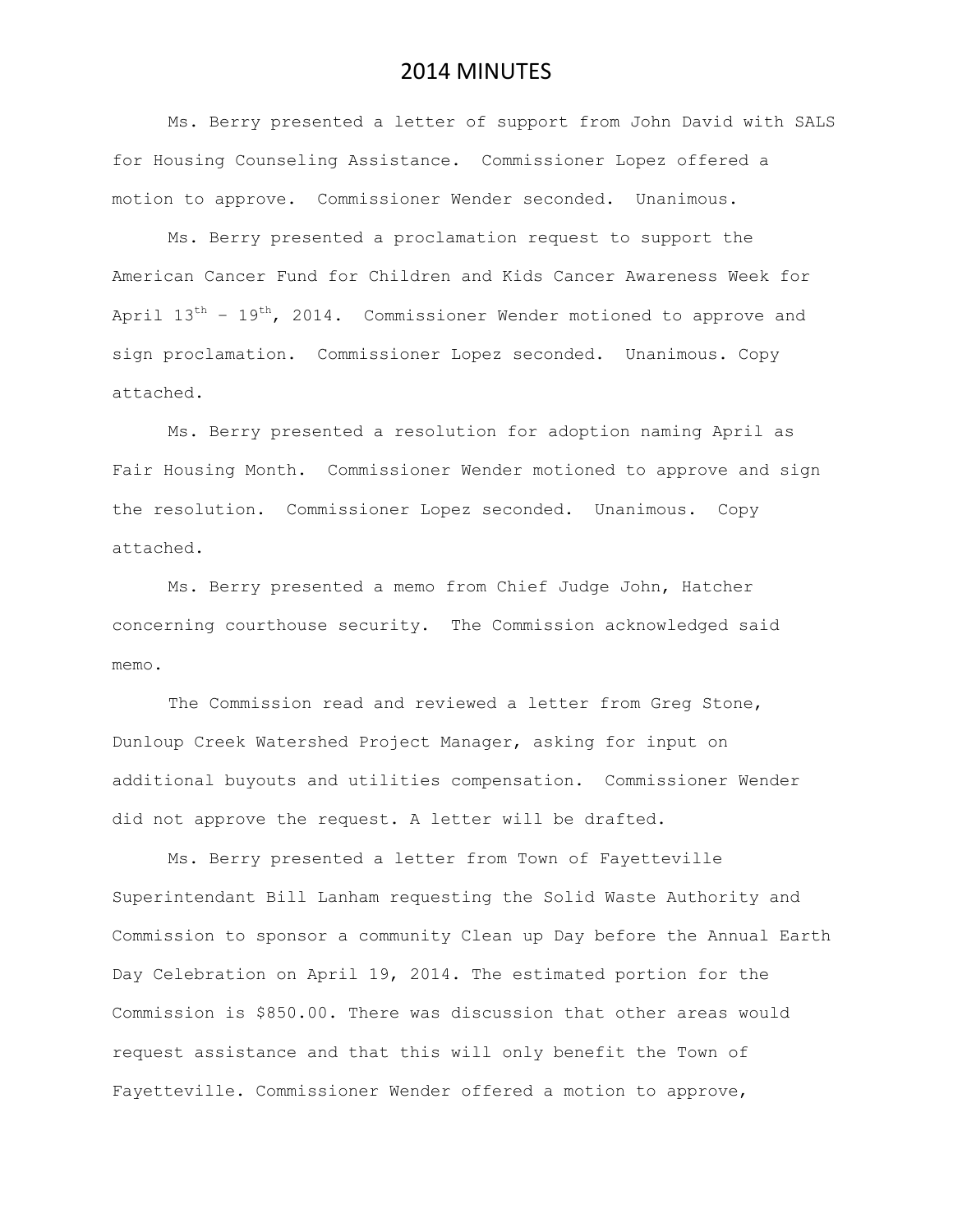supporting the Town of Fayetteville with a cost of \$850.00. Commissioner Lopez seconded. Unanimous.

Ms. Berry presented an agreement from Architect Dan Snead for the Fayette County Courthouse roof replacement project. Payment to the architect would be nine (9%) of the actual construction cost. Grant \$96,000.00. Commissioner Lopez motioned to approve. Commissioner Wender seconded. Unanimous.

The Commissioners reviewed the Fiscal Year 2014/2015 budget with Staff Accountant Stephanie Sears. The Commissioners reviewed reasons for increase of last year's previous General Fund Budget and the difference in the beginning budget.

Coal Severance allocations were also reviewed.

After a discussion, Commissioner Wender offered a motion to approve the budget. Commissioner Lopez seconded. Unanimous.

FAYETTE COUNTY COMMISSION April 11, 2014 COURTHOUSE FAYETTEVILLE, WV 25840 MEMBERS Present: Denise A. Scalph, John H. Lopez, Matthew D. Wender

The Fayette County Commission met in a regular meeting on this 11<sup>th</sup> day of April 2014.

Commissioner Scalph called the meeting to order at 9:10 a. m.

Norma Williams and Deloris Nelson appeared before Commission to present the Early Voting keys to the Commission and Kelvin Holiday for the ballot cans.

Eddie Young, Assessor appeared before the Commission to present exonerations for real property. Three refunds for Ronald Yellots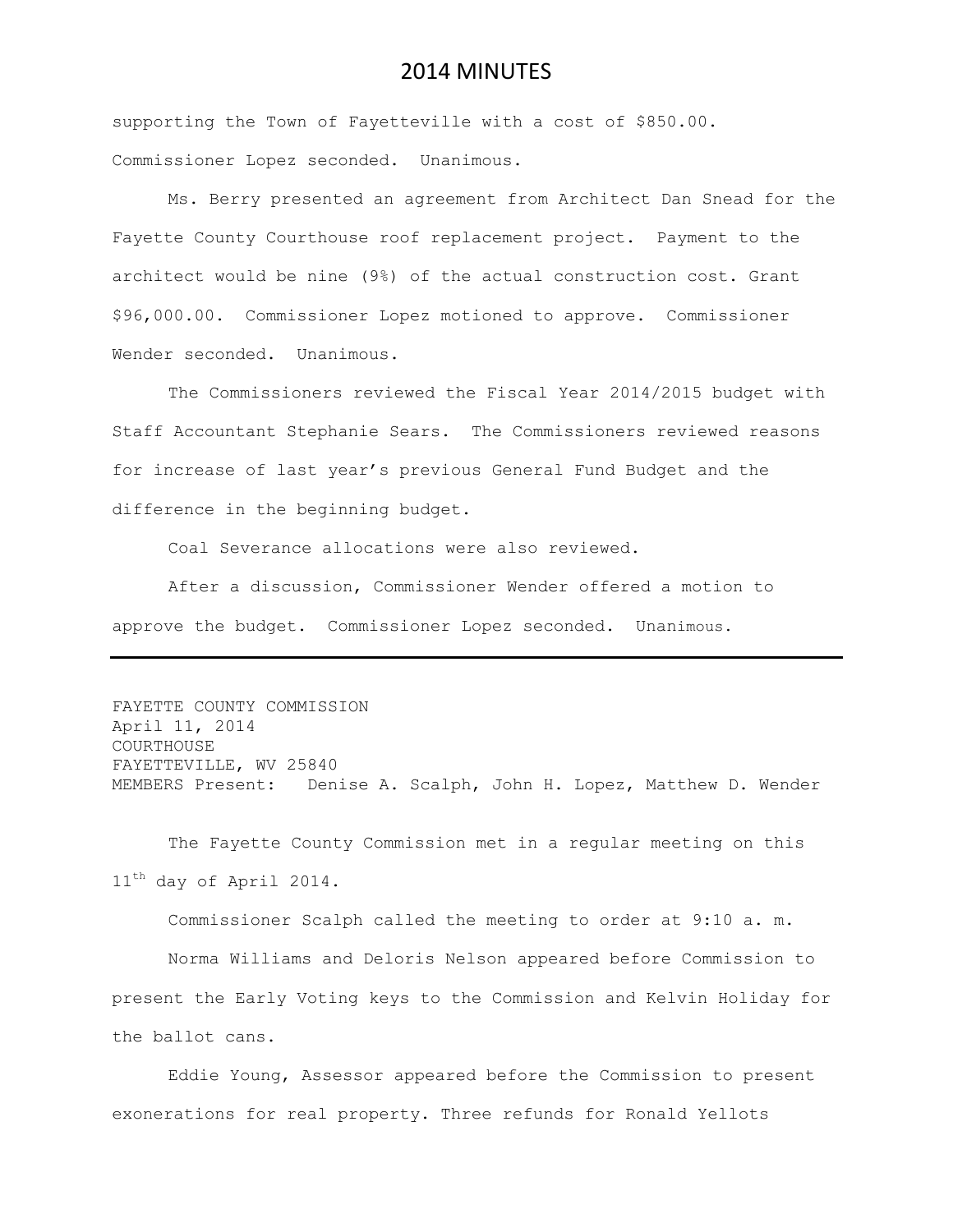\$567.66, Ronald Yellets \$541.43 and Karen Crist \$562.48. Commissioner Wender offered a motion to approve exonerations and Commissioner Lopez seconded. Unanimous decision.

Commissioner Lopez offered a motion to approve vouchers and invoices. Checks to be released today. Approved  $1^{st}$  half payrolls, checks to be released April 15, 2014. Commissioner Wender seconded. Unanimous decision.

Commissioner Scalph offered a motion to approve minutes of March 14, 2014. Commissioner Lopez seconded. Unanimous decision.

Eddie Young, Assessor presented an order to combine or divide and segregate land for Franklin W. Berry and Larry Dale Ewing. President Scalph signed orders.

Several guest appeared before Commission to view their opinion on the incident at the animal shelter. List attached.

Commissioner Wender asks Debbie Berry to draft a letter to the Sheriff to see if they can conduct a meeting with everyone to move forward in this matter.

Angela Gerald, Project Director with the Fayette County Beautification Committee appeared before the Commission to inform that she had three(3) houses to report but two(2) had burned down. The other was for Yevette Brown, Lot 37 Thurmond Rd. Ms. Gerald told Fayette County Commission they had contacted owners but no response.

Ms. Gerald presented pictures of the property.

Ms. Gerald told Commissioners she was here today to request the Commission approve for the Prosecuting Attorney's Office to proceed with legal complaint.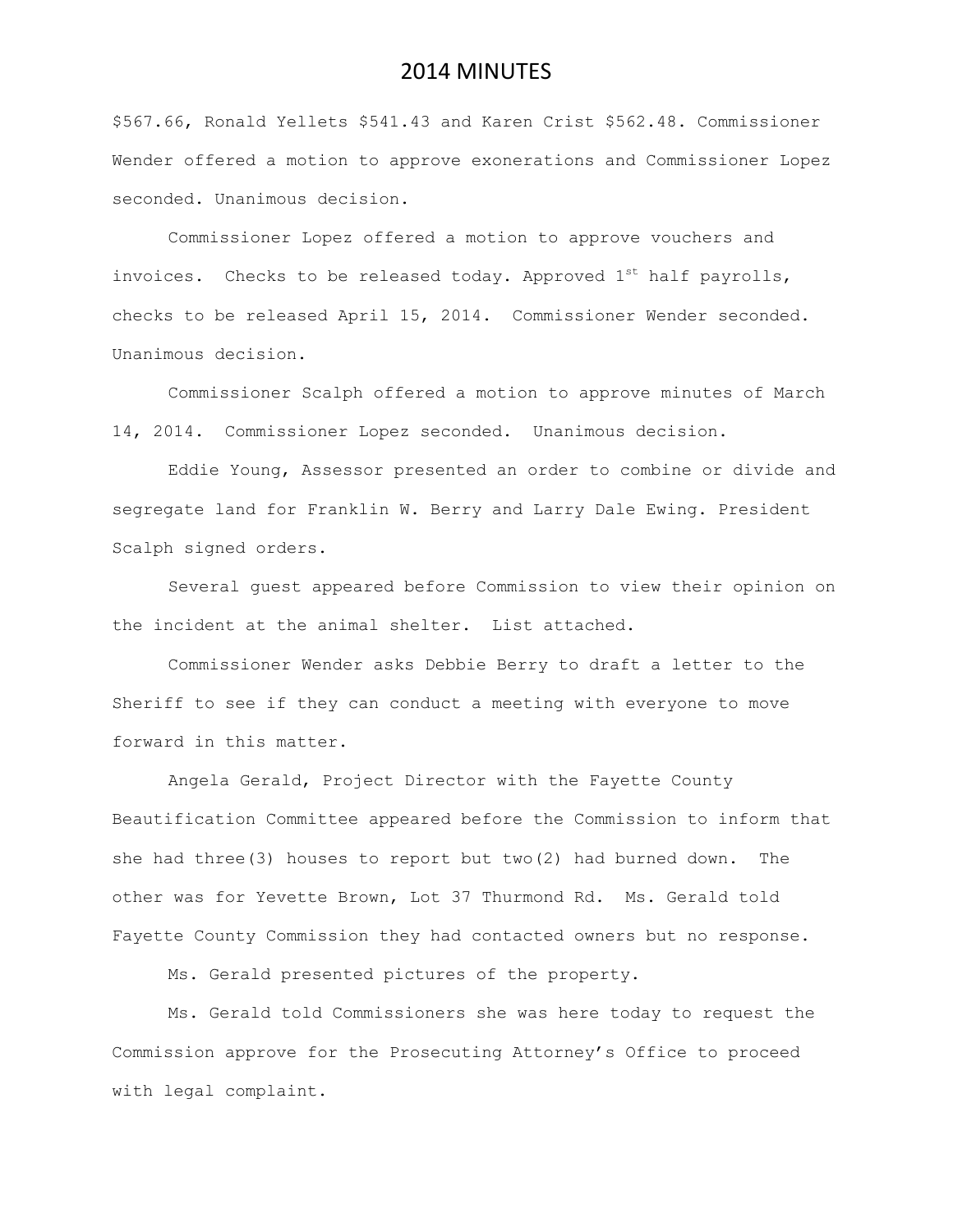Commissioner Wender offered motion to approve request and Commissioner Lopez seconded. Unanimous decision.

James Blankenship presented order to recommend approval of fiduciary order for the estate of William Lynch. Commissioner Wender offered motion to approve the order to dismiss claim from Bank of America. Commissioner Lopez seconded. Unanimous decision.

Levi Rose appeared before Commissioners to discuss the Henry St. Project and Septic Tank Onsite Database. For informational purposes he updated Commission on the projects. Commissioner Wender asked him to provide a letter of what the project would show of the enhancements.

Tom Fast appeared before the Commission to ask for removal of Susan Epperly as Executrix for the estate of Sarah Hambrick. He asked that Edwin E. Hambrick be named as Executor. Commissioner Wender offered motion to approve and Commissioner Lopez seconded. Unanimous decision.

Bill Light and Michael Bolt from Division of Highways appeared to ask Commission of their approval and support for their salvage yard project. They will need the support of a deputy to go with them. The Commission supports the program.

Ms. Berry presented a draw down request for Governor's Community Participation Grant for Ansted Community Park Power Project in the amount of \$2,500.00.

Commissioner Wender offered motion to approve draw down request for Governor's Community Participation Grant for Ansted Community Park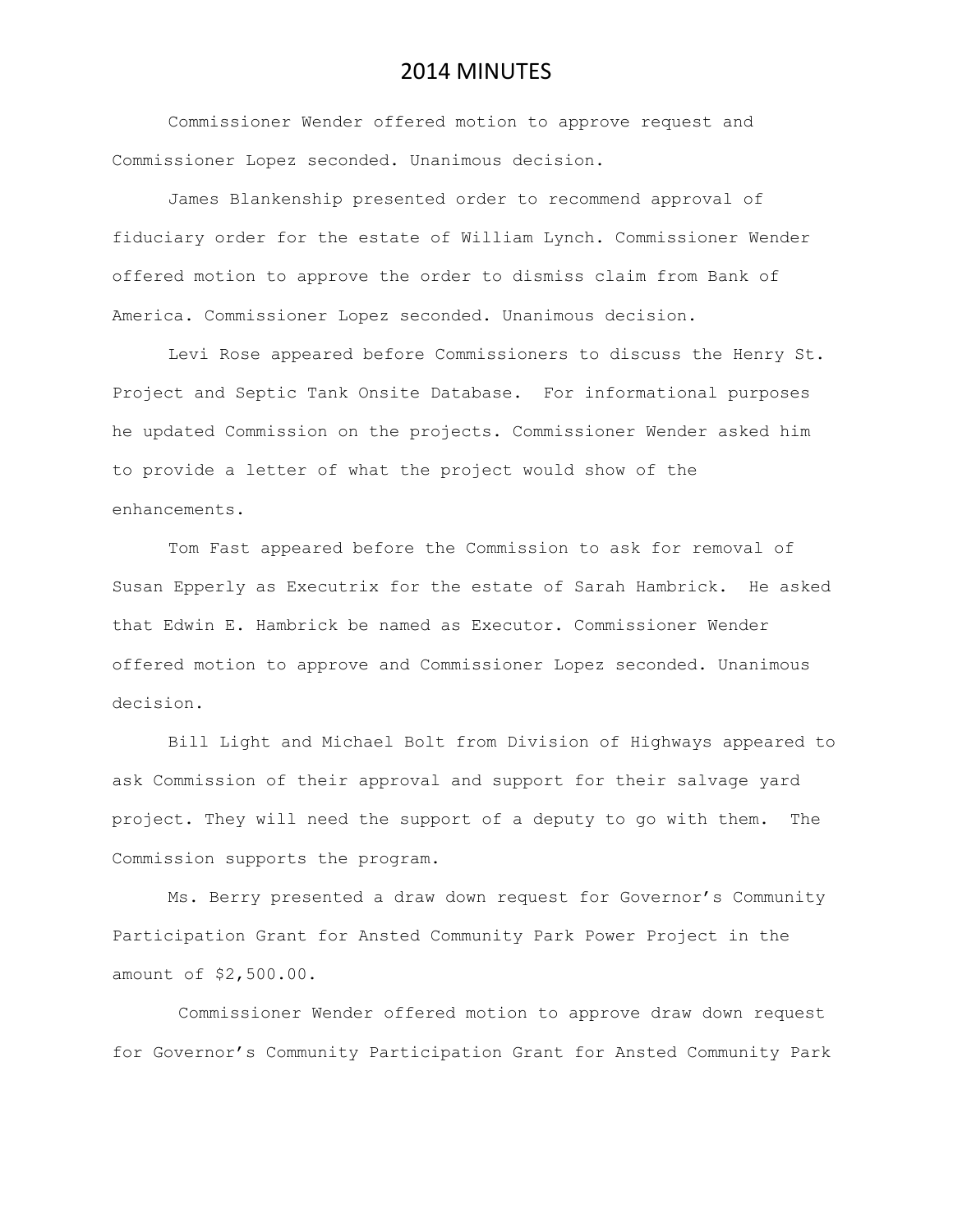Power Project in the amount of \$2,500.00. Commissioner Lopez seconded. Unanimous decision.

Ms. Berry summited a letter to Mr. McMinn with the WV Office of Technology with the authorization to set up WV.GOV email accounts for county employees. Cost will be \$4.95 per month/per user.

Commissioner Wender offered motion to send letter authorizing for email accounts for Fayette County Employees and Fayette County Commission will be responsible for the \$4.95 per month/per user. Commissioner Lopez seconded. Unanimous decision

 Commissioner Scalph signed a letter for approval to Willie C. Taylor, with the U.S. Department of Commerce with notification that the Fayette County Commission is actively involved in the planning processes of the Region 4 Planning and Development Council and the Region 4 Comprehensive Economic Development Strategy (CEDS) adequately serves the requirements of the continuous planning process.

Ms. Berry presented a letter for review to Greg Stone, Dunloup Creek Watershed Project Manager with response from letter dated March 17, 2014 asking the sponsors of the project to provide in writing their input whether the project should pursue additional buyouts or compensation for the affected utilities. The City of Mount Hope has requested approximately \$1.8 million as compensation for water and sewer customer fees lots to the city through actions of this project.

Commissioner Wender offered a motion to send a letter. Commissioner Lopez seconded. Unanimous decision. Letter attached.

Ms. Berry presented discussion related to existing DOH agreement with the NPS concerning the guided tours along the inspection walkway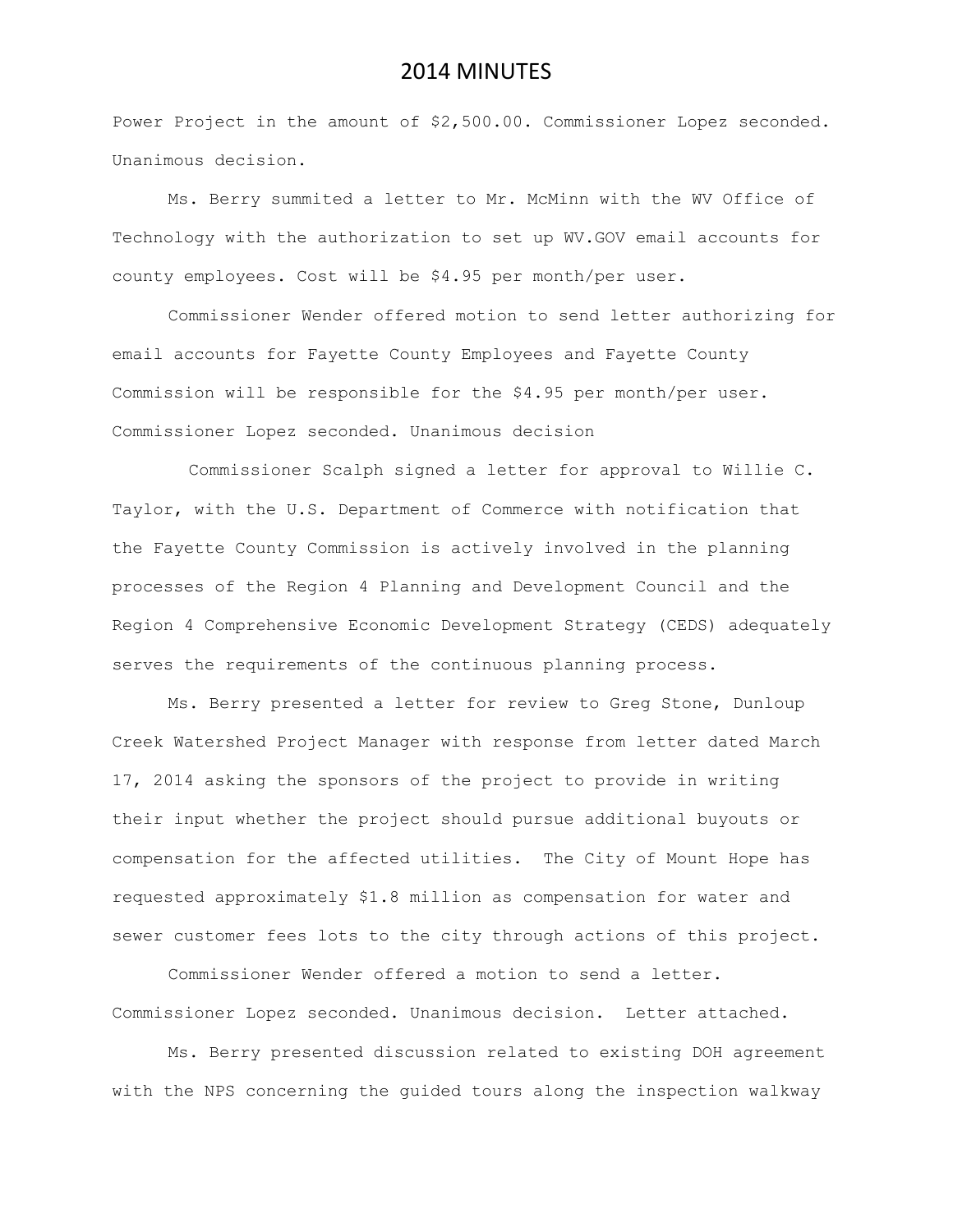for the New River Gorge Bridge. Commissioner Wender asked Ms. Berry to send letter to them asking for more information.

Ms. Berry presented lease agreements for Hazard Mitigation Property for James and Patsy Wills, Gary Acord and Fred Buckley for Commissioner Scalph to sign. Lease agreements were approved and signed.

Ms. Berry presented an allocation request from the Son Rocks Ministries for their summer camp fest that they have every year at Fayette County Park.

Commissioner Lopez offered motion to allocate \$2,000.00 to Son Rock Ministries to offset cost of meals and Commissioner Wender seconded. Unanimous decision.

Ms. Berry presented letters to be signed by elected officials for 2014 pay increase agreement. The Commission and other elected official signed the documents.

Ms. Berry presented request from Kelvin Holliday for new copier \$5,921.00.

Commissioner Lopez offered motion to approve request for copier \$5,921.00 and Commissioner Scalph seconded. Unanimous decision

Ms. Berry presented order to appoint Mary Hoke to the local Criminal Justice Board pursuant to 62-11C-6(d)(7) which states One member with a background in substance abuse treatment and services to be appointed by the Commission or Commission of the County or Counties represented by the Board.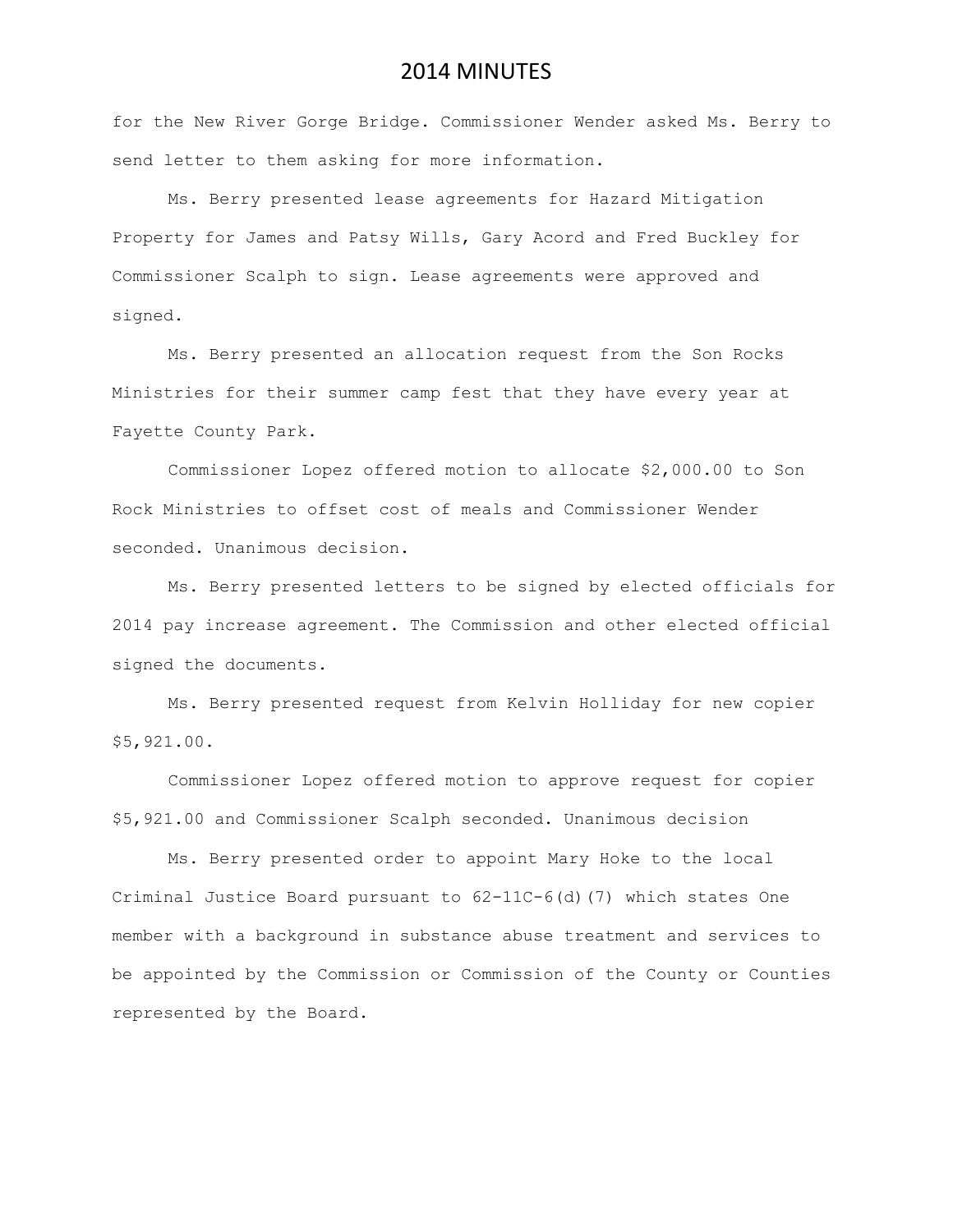Commissioner Lopez offered motion to approve Mary Hoke to the local Criminal Justice Board and Commissioner Scalph seconded. Unanimous decision.

Ms. Berry presented order granting credit on future taxes in the amount of \$2,615.95 to Orval F. and Mary Ellen Coffey due to improper classification of property (10-02-0028.000(surf15 Wolf Creek and Craigs Br).

Commissioner Lopez offered motion to approve and sign order granting credit on future taxes in the amount of \$2,615.95 to Orval F. and Mary Ellen Coffey due to improper classification of property and Commissioner Denise Scalph seconded. Unanimous decision.

Ms. Berry presented request from Phil Samples to use Soldiers and Sailors Memorial Building for the AAU (Amateur Athletic Union) for basketball practices for the next six (6) months.

Commissioner Lopez offered motion to approve Phil Samples use of Soldiers and Sailors Memorial Building for the AAU (Amateur Athletic Union) for the basketball practices for the six (6) months and Commissioner Wender seconded. Unanimous decision.

Ms. Berry presented request for permission to use Court House lawn on May 1, 2014 for National Day of Prayer.

Commissioner Lopez offered motion to approve use of Court House lawn on May 1, 2014 for National Day of Prayer and Commissioner Wender seconded. Unanimous decision

Ms. Berry presented a consultant agreement with David Pollard. No decision was made.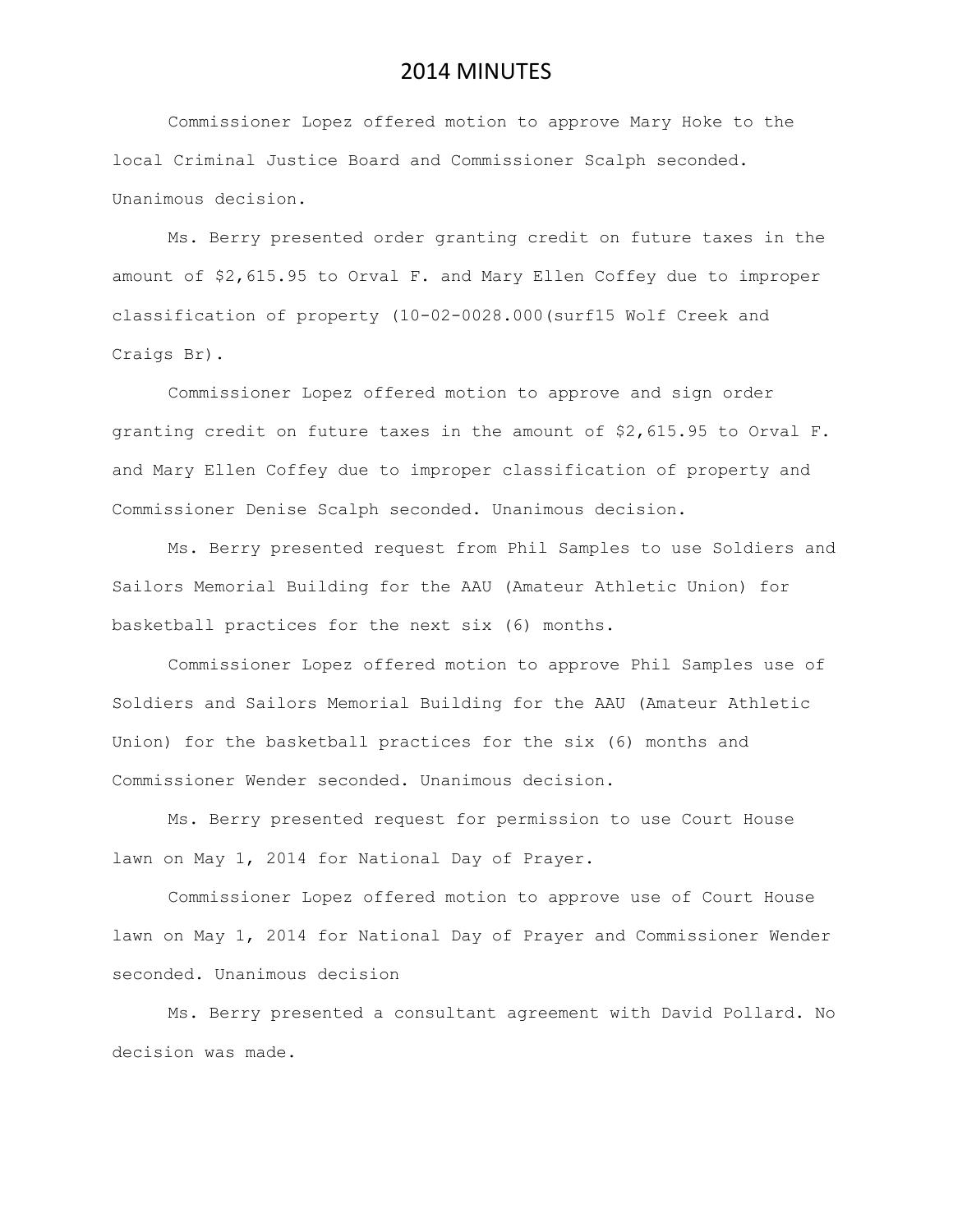Ms. Berry presented a draw down request for SALS for Local Energy Efficiency Grant Program.

Commissioner Wender offered motion for draw down for SALS Local Energy Efficiency Grant Program payments (1) \$2,240.00 and (2) \$2,240.00. Commissioner Lopez seconded. Unanimous decision.

Ms. Berry presented request from John Nick Lopez to use the Fayette County Soldiers and Memorial Building for the 863<sup>rd</sup> Military Police Company Deployment ceremony.

Commissioner Lopez offered motion for John Nick Lopez to use the Fayette County Soldiers and Memorial Building for the 863<sup>rd</sup> Military Police Company Deployment ceremony. Commissioner Wender seconded. Unanimous decision.

Ms. Berry presented an order to appoint Denise A. Scalph to the New River Transit Authority under the Metropolitan Planning Organization.

Commissioner Lopez offered motion to accept order to appoint Denise A. Scalph to the New River Transit Authority under the Metropolitan Planning Organization. Commissioner Scalph seconded. Unanimous decision

Ms. Berry presented request from Cathy Jo Canterbury to place pin wheels in flower bed of the Fayette County Courthouse in recognizing April as National Child Abuse Prevention Month.

Commissioner Wender offered motion to accept request from Cathy Jo Canterbury to place pin wheels in the flower bed of the Fayette County Courthouse recognizing April as National Child Abuse Prevention Month.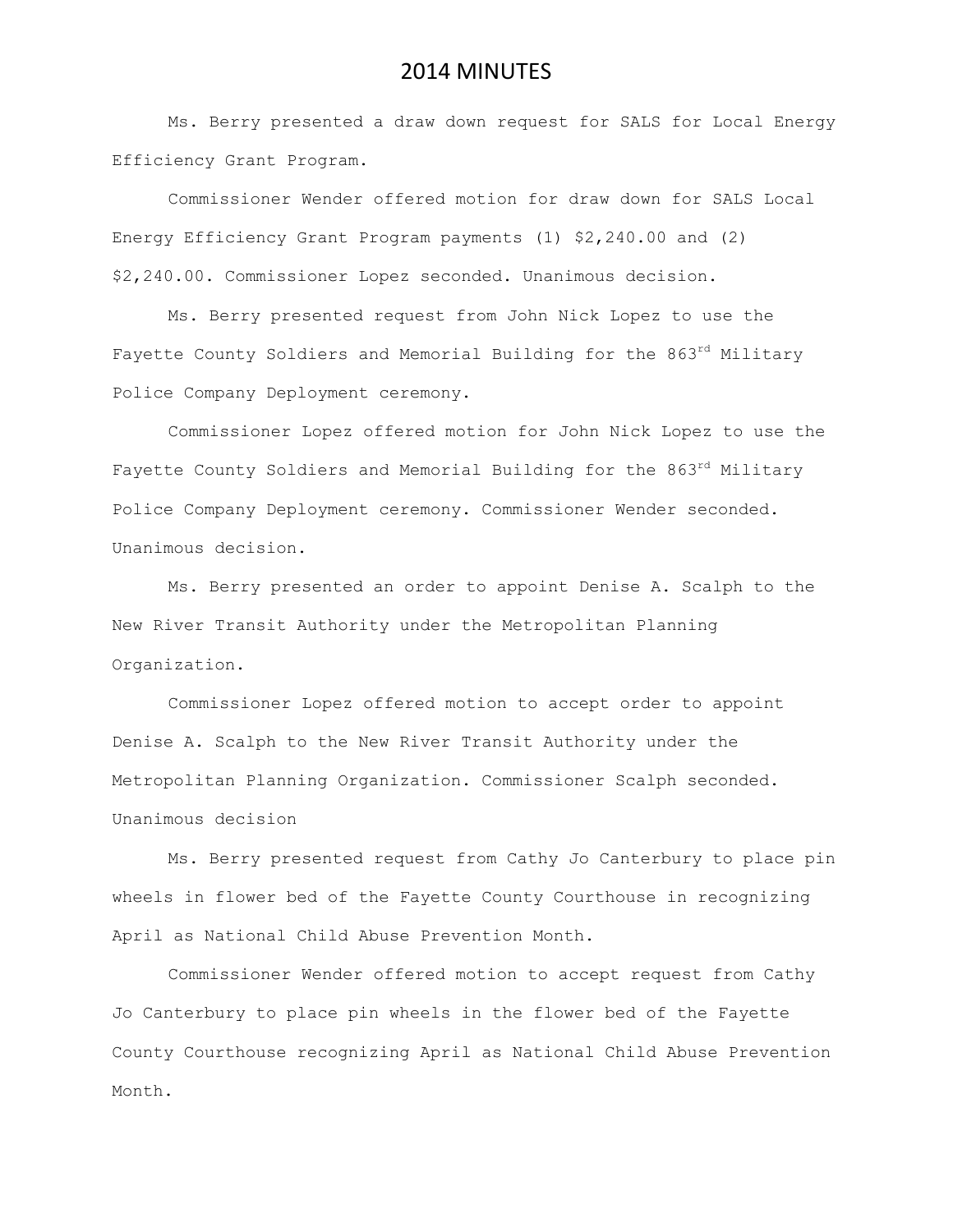Commissioner Scalph called executive meeting at 12:47 p.m. for personnel matter.

Commissioner Wender reconvened the meeting at 2:25 p.m. The meeting was then adjourned.

FAYETTE COUNTY COMMISSION SPECIAL SESSION April 15, 2014 COURTHOUSE FAYETTEVILLE, WV 25840 MEMBERS Present: Denise A. Scalph, John H. Lopez, Matthew D. Wender

The Fayette County Commission met in a special session on this 15<sup>th</sup> day of April 2014.

President Scalph called the meeting to order at 9:15 a. m.

President Scalph read the order stating that pursuant to Chapter 11, Article 8, Section 10A of the Code of the State of West Virginia, as amended, and pursuant to the rates as approved by the State Tax Commissioner, the levy was laid for the fiscal year beginning July 1, 2014.

Commissioner Wender motioned to approve the levy for Fiscal Year 2014-2015. Commissioner Lopez seconded. Unanimous.

The Commission approved and signed letters to the elected officials and outside agency approving budgets and allocations for FY 2014-2015.

The Commission reviewed the consultant agreement with David W. Pollard. DWP Consultants will assist the Commission with ongoing and future projects in Fayette County.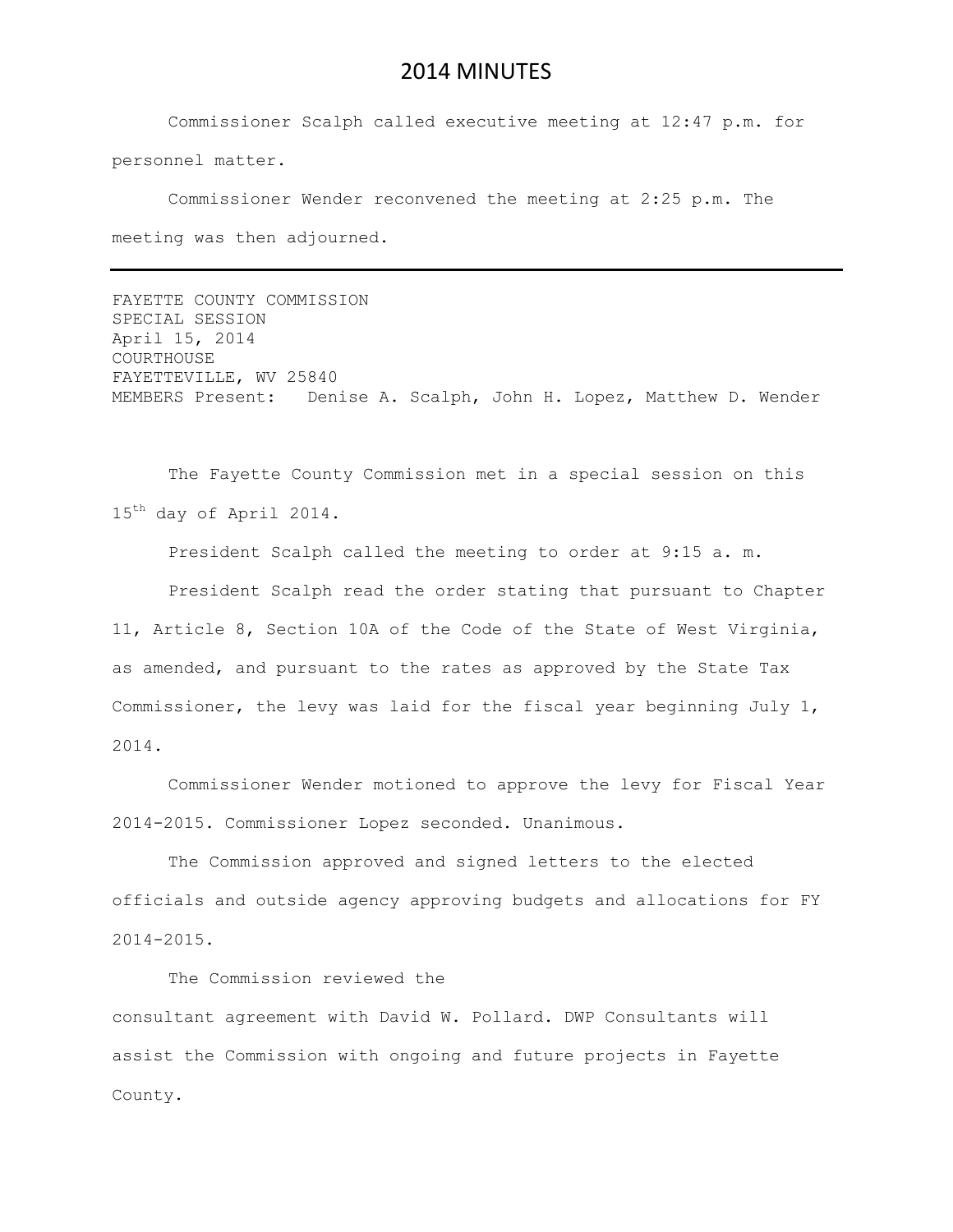Commissioner Wender offered a motion to approve the agreement on a yearly basis, September 1, 2014 – August 31, 2015. Commissioner Lopez seconded. Unanimous.

Commissioner Lopez offered a motion to adjourn the meeting at 10:00am. Commissioner Wender seconded. Unanimous.

FAYETTE COUNTY COMMISSION April 25, 2014 COURTHOUSE FAYETTEVILLE, WV 25840 MEMBERS Present: Denise A. Scalph, John H. Lopez OTHERS: List Attached

The Fayette County Commission met in a regular meeting on this 25<sup>th</sup> day of April 2014.

Commissioner Scalph called the meeting to order at 9:00 a. m. Eddie Young, Assessor appeared before the Commission to present exonerations for real property. Commissioner Lopez offered a motion to approve exonerations and Commissioner Scalph seconded. Unanimous decision

Eddie Young, Assessor presented an order to combine or divide and segregate land for Ruth Ann and David Bennett. The Commission approved and signed the order.

Eddie Young, Assessor presented two (2) refunds in amount of \$249.48 and \$34.48 to Maccl Cook. Commissioner Lopez offered a motion to approve. President Scalph seconded. Unanimous decision.

Commissioner Lopez offered a motion to approve vouchers and invoices. Checks to be released April 25<sup>th</sup> for invoices and approved 2nd half payrolls, checks to be released April 30, 2014. Commissioner Scalph seconded. Unanimous decision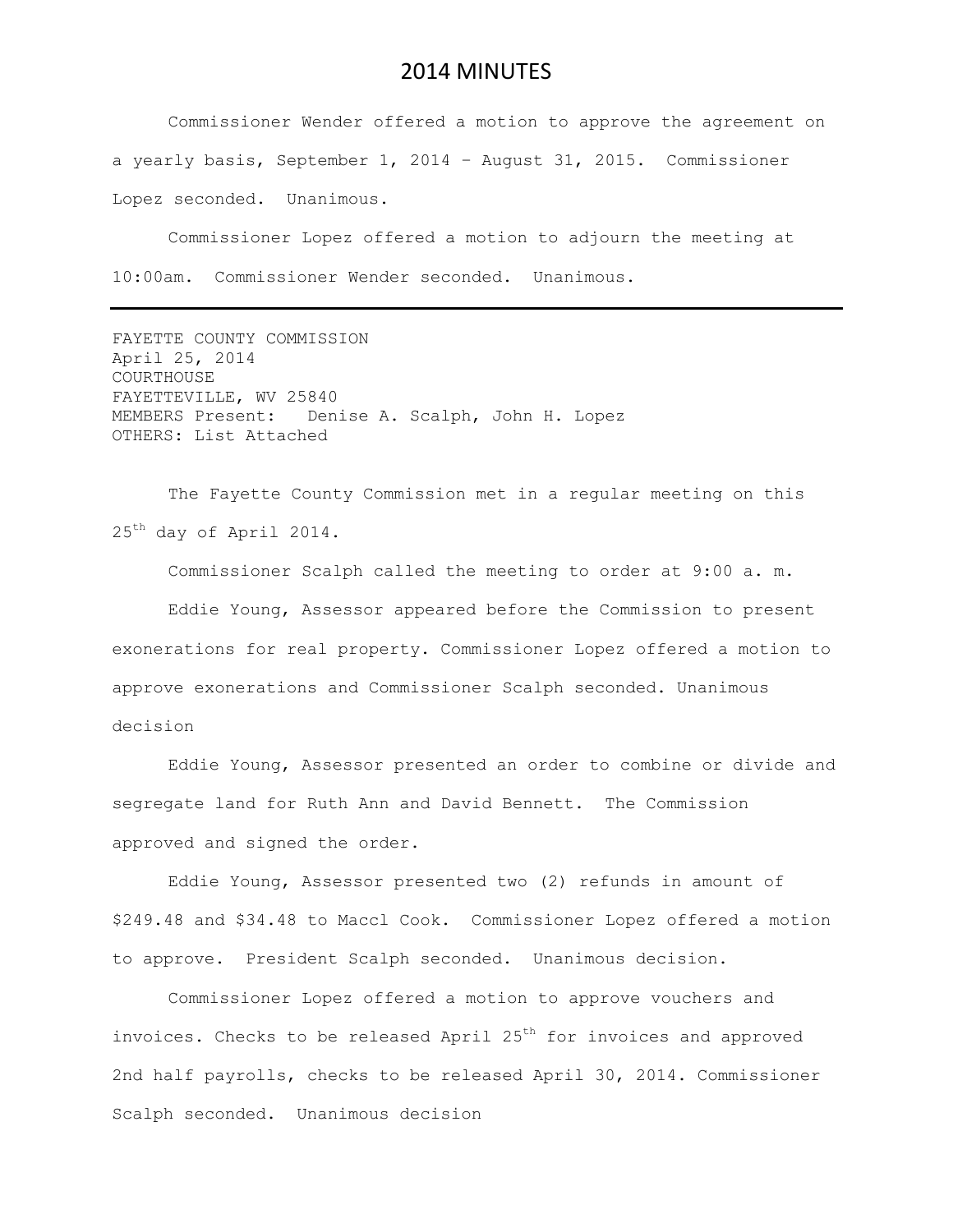Ms. Berry presented a lease agreement for Family Law Judge. Commissioner Lopez made motion to approve and for Commissioner Scalph to sign lease agreement for Family Law Judge. Commissioner Scalph seconded. Unanimous decision

Larry Dotson appeared before Commission to introduce Barbara Harman and Jim Crader with WV Retirement Plus Plan. They explained the plan to the Commission and will come back tentatively May 13, 2014 to talk to employees about plan.

Paul Ryker, Attorney, appeared before the Commission concerning the estate of John T. and Nancy Cashion. Staci Criswell from Dinsmore and Shohl will represent Jane Cashion. Commissioner Lopez offered motion that Phil Tissue, Attorney, be appointed as Fiduciary to conduct hearing. Commissioner Scalph seconded. Unanimous decision.

Carl Harris, Prosecuting Attorney, presented an order for the estate of Lois Bowyer that Earl Bowyer, Regenia Wriston, Terry Palmaroy, Glen Cox and Tim Bowyer be removed as extruix of estate and refered to fiduciary commissioner.

Commissioner Lopez offered motion that James Blankenship is appointed to oversee and make recommendations. Commissioner Scalph seconded. Unanimous decision.

Gene Hogan appeared before Commission concerning Hawks Nest Golf Course Proposal. Commissioner Lopez and Commissioner Scalph stated this needs to be tabled until later date.

Ms. Berry presented a draw down request for SALS for the month of March in amount of \$2240.00.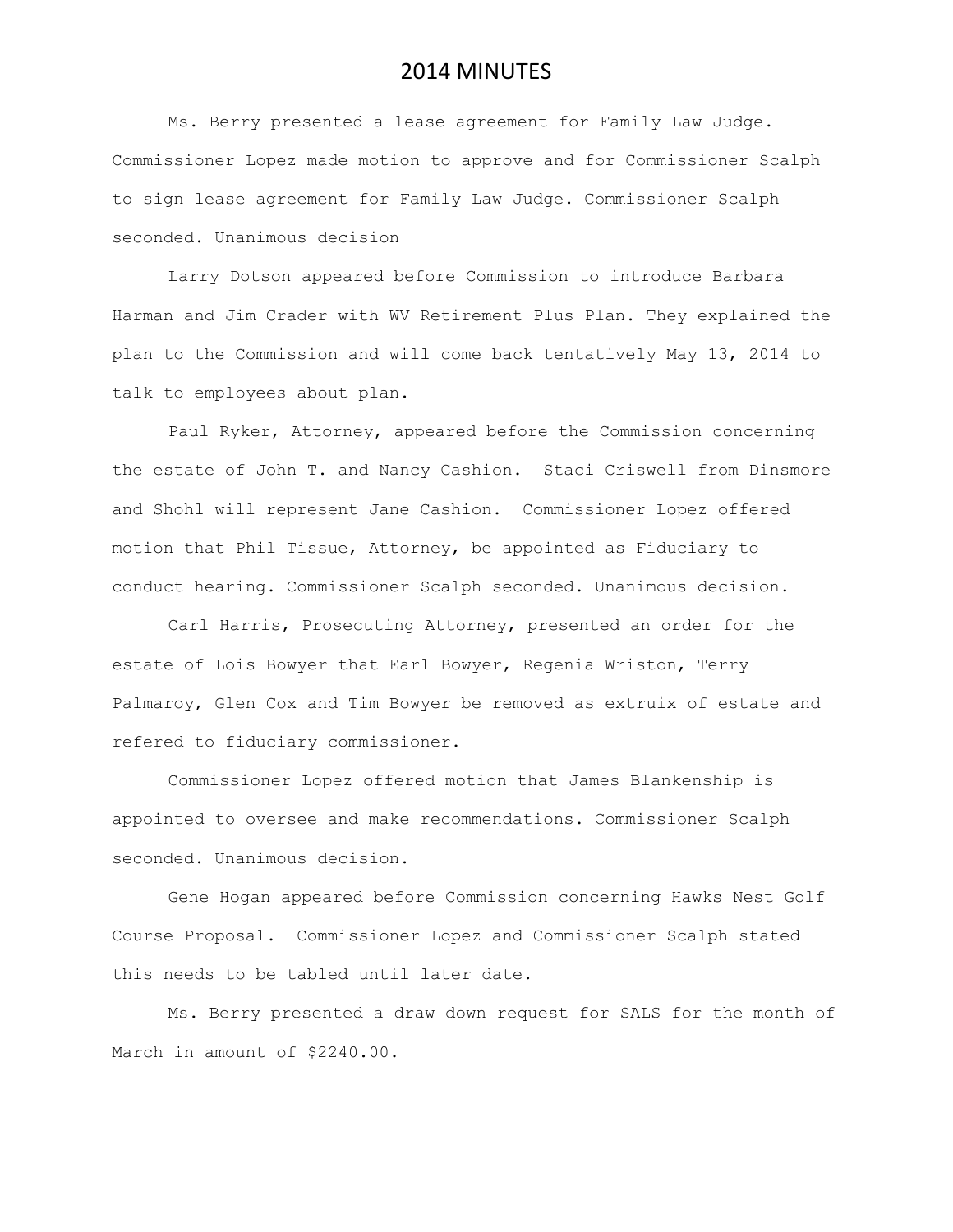Commissioner Lopez made motion to accept draw down for Local Energy Efficiency Grant Program in the amount of \$2,240.00 for SALS for month of March, 2014. Commissioner Scalph seconded. Unanimous decision.

Ms. Berry presented request from David R. Gay for Allocation from Fayette County Commission in the amount of \$200.00 for the Prince Railroad Station Authority. Commissioner Lopez offered motion to approve \$200.00 for the Prince Railroad Station Authority. Commissioner Scalph seconded. Unanimous decision.

Ms. Berry presented request for James A. Rappold for reappointment to Fayette County Health Department. Commissioner Lopez offered motion to reappoint James A. Rappold to Fayette County Health Department. Commissioner Scalph seconded. Unanimous decision.

Ms.Berry presented budget amendment for approval and signature for the Kanawha Falls Public Service District Project. Commissioner Lopez offered motion for approval and signature for the Kanawha Falls Public Service District Project in amount of \$36,000.00 for cost of Phase II Archaeological Study as required by SHPO. Commissioner Scalph seconded. Unanimous decision.

Ms. Berry presented a quote from Advanced Electrical for outdoor flood light replacement. This matter was tabled next meeting.

Ms. Berry presented request from Mayor John S. Kauff for March, 2013 for \$2,500.00 to repair damages from last year wind storm to the tourist information center and historic post office. Commissioner Lopez offered motion for draw down of \$2,500.00 for the Information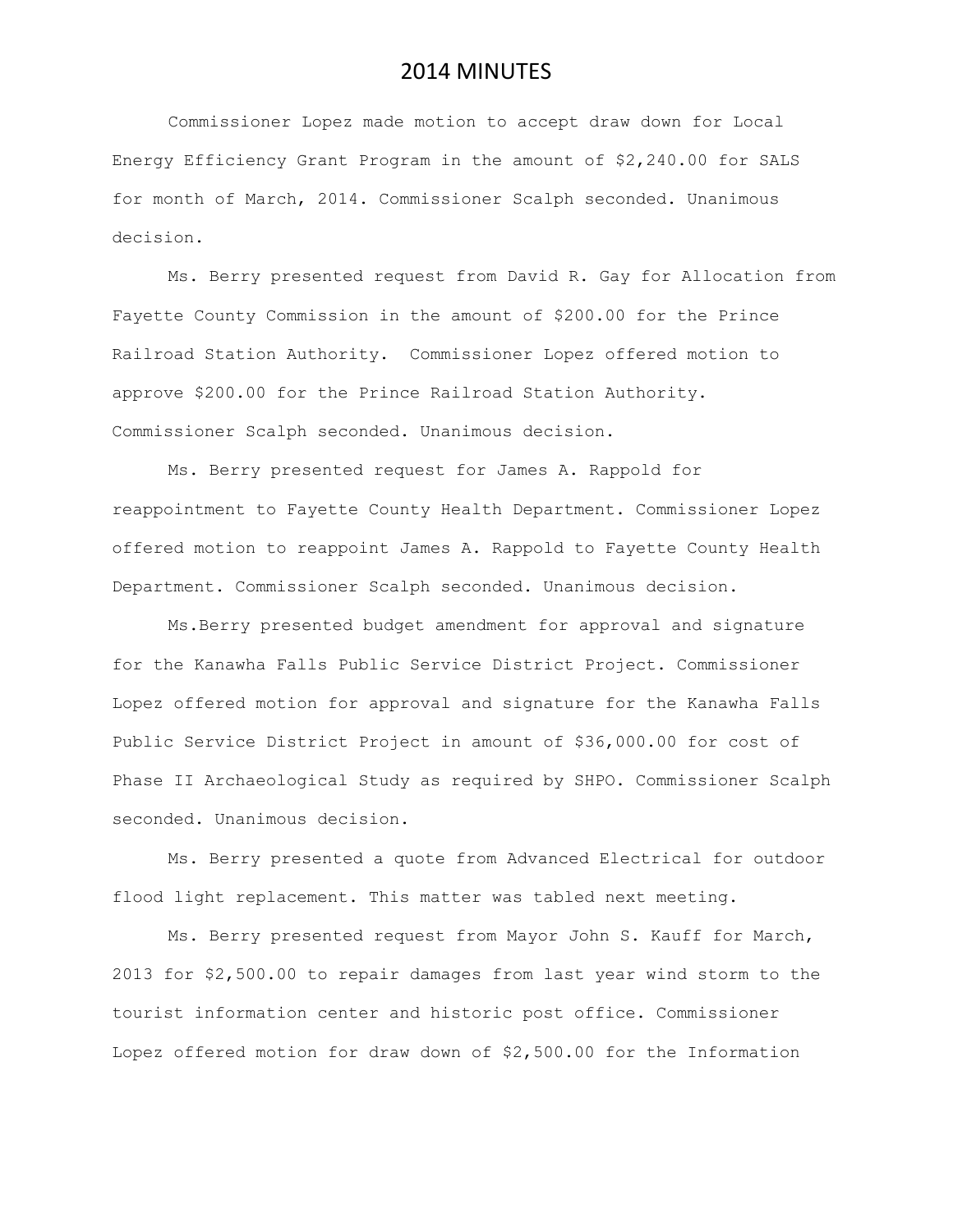Center and Historic Post Office. Commissioner Scalph seconded. Unanimous decision.

Ms. Berry presented request from Fraternal Order of Police Lodge No. 118 to used Courthouse property for Police Officer Memorial on May 15, 2014. Commissioner Lopez offered motion to approve use of Courthouse on May 15, 2014 for Fraternal Order of Police Lodge No. 118. Commissioner Scalph seconded. Unanimous decision.

Ms. Berry presented change order No. 4 in the amount of \$1,009.00 for the Fayette County Courthouse Upgrade-Phase III. Change order was to install arm to security monitor, add four (4) receptacles to wire mold in Karen Martin's office and relocate power pole and add two (2) receptacles. Commissioner Lopez offered motion to accept change order No. 4 in mount of \$1,009.00 for the Fayette County Courthouse Upgrade-Phase III. Commissioner Scalph seconded. Unanimous decision.

Ms. Berry presented a resolution from Theresa White for a grant application to the WV Division of Homeland Security and Emergency Management for signature from President Denise Scalph. Commissioner Lopez offered motion allowing President Denise Scalph sign resolution for grant application to the WV Division of Homeland Security and Emergency Management. Commissioner Scalph seconded. Unanimous decision.

Ms. Berry presented applications from Fayette County Health Department that need President Denise Scalph signatures for:

Permit to operate a food establishment for the Park Permit to operate for Boomer Ball Field Permit to operate for the Fayette County Park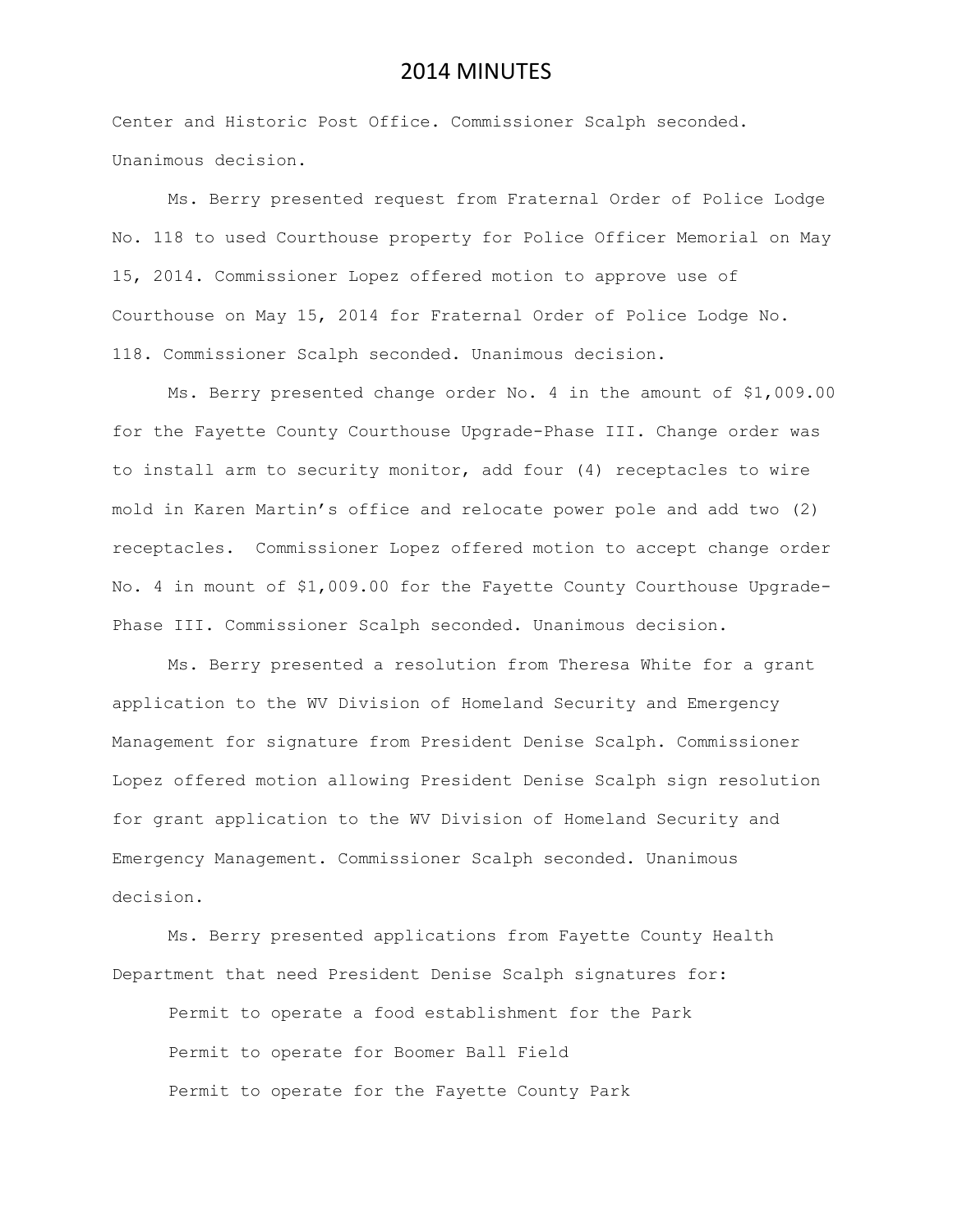Permit to operate for Harlem Heights Park

Commissioner Lopez offered motion for President Scalph signature. Commissioner Scalph seconded. Unanimous decision.

Miscellaneous items reviewed:

House on 206 Church Street Fayetteville, WV 25840.

New River Water Treatment Plant –Source Water Protection Team from Levi Rose.

United Way of Southern WV, Inc. a community Baby Shower on April  $29^{th}$ .

State Treasurer Distribution of Greenbrier Table Games. Letter from Kelvin E. Holliday concerning early voting workers. Copy of check for Fayette County Family Resource Network. Invitation for Greater Kanawha Valley Foundation. Letter from Just For Kids, Inc. for support. Letter from Nick J. Rahall, II for great work done. Copy of the Homeowner Flood Insurance Affordability Act. Copy of code HB4473 Establishing voting precincts. Copy of check from City of Beckley reimbursement. Copy of Fayette County Animal Control Fees collected. Copies of checks from MCIMETRO ACCESS TRANSMISSION SVCS.LLC. Copy letter from AEP RE: Fayette County Area 138KV Transmission Improvement Project.

Letter for Support for New River Parkway John W. Tuggle. The meeting was adjourned at 12:47 p.m. to attend memorial service for the late Robert K. Holliday.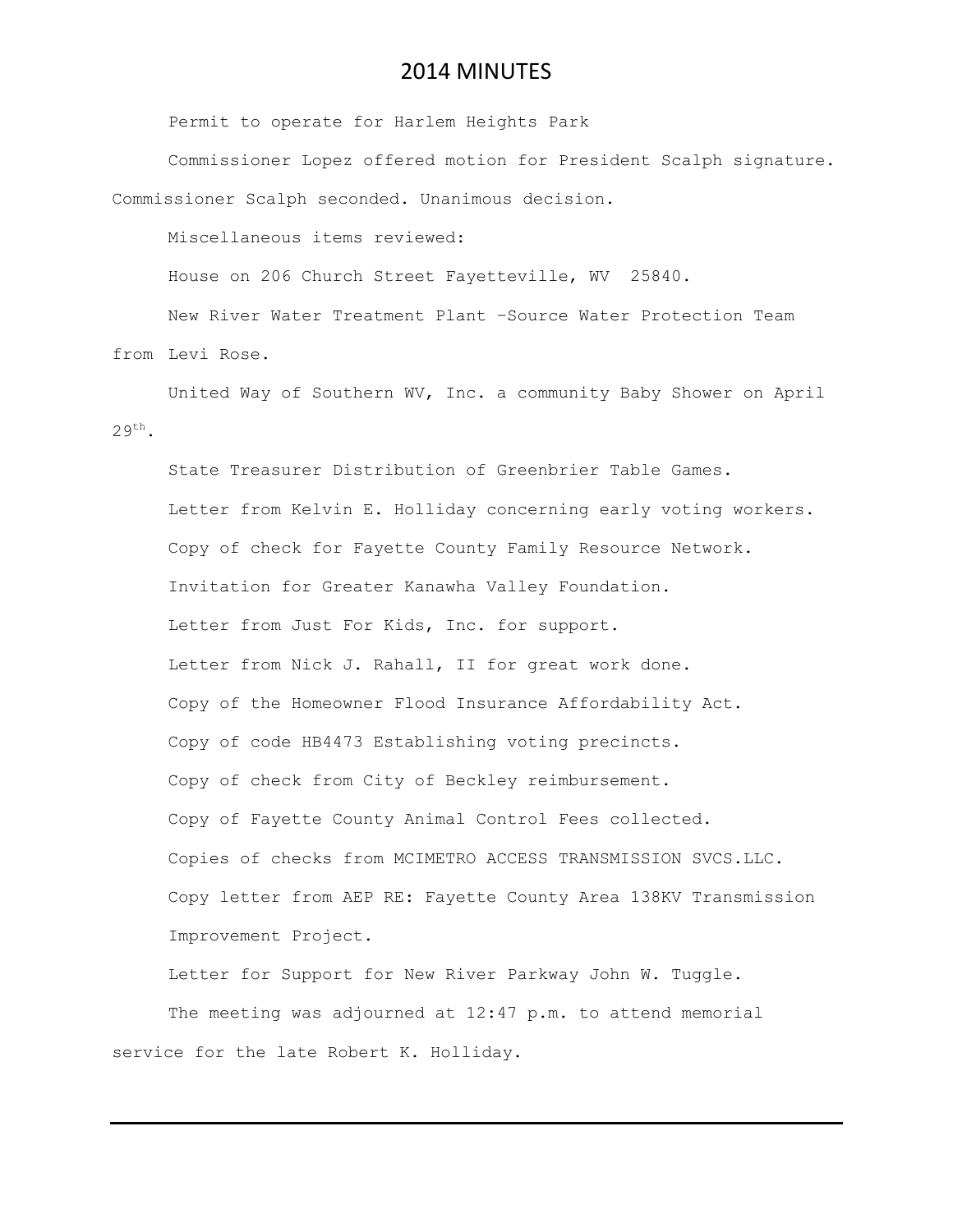FAYETTE COUNTY COMMISSION May 9, 2014 COURTHOUSE FAYETTEVILLE, WV 25840 MEMBERS Present: Denise A. Scalph, John H. Lopez, Matthew D. Wender

The Fayette County Commission met in a regular meeting on this 9<sup>th</sup> day of May, 2014.

Commissioner Scalph called the meeting to order at 9:03 a.m.

Assessor Deputy Steve Fox presented exonerations and one refund. Commissioner Lopez approved seven personal property exonerations. Commissioner Wender seconded. Unanimous decision.

Commissioner Wender motioned to approve real property.

Commissioner Lopez seconded. Unanimous decision.

Commissioner Wender motioned to approve the refund of \$23.00 to James Mooney. Commissioner Lopez offered a motion to approve vouchers and invoices and release checks. Approved  $1<sup>st</sup>$  half payrolls, checks to be released May  $15^{th}$ , 2014. Commissioner Wender seconded. Unanimous decision.

Sheriff Steve Kessler presented the delinquent tax list to the Commission. Any taxes not paid by April 30<sup>th</sup>, 2014 are considered delinquent.

The Commission entered into executive session at 9:10 a.m. The Commission reconvened at 9:45 a.m.

Russell Bennett appeared to request for the Commission to bid on Nuttall Middle School. He presented pictures of the property and stated his desire to keep that property a historic site. Commissioner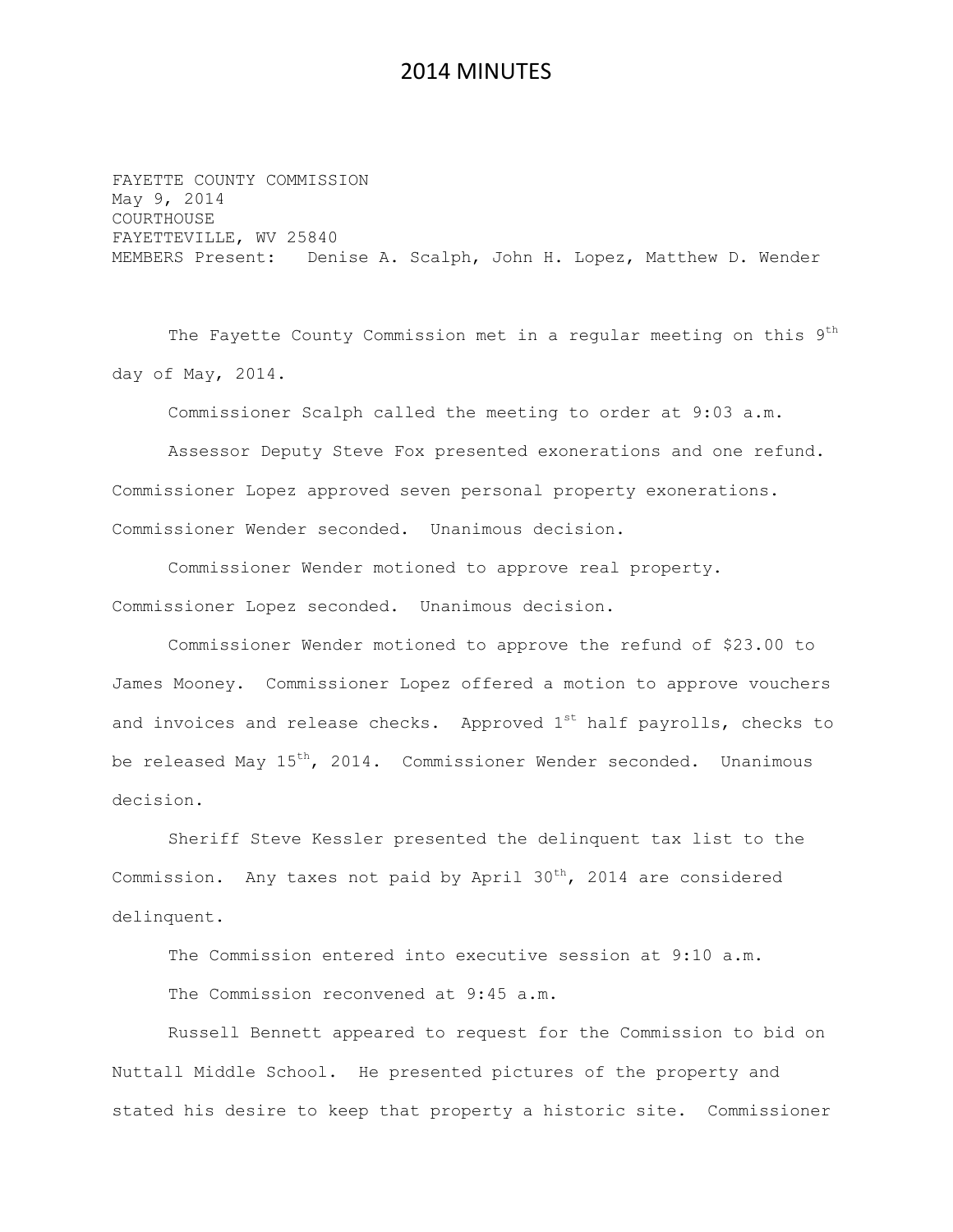Wender stated that the County must have a purpose for the building before purchase. The use of the fire training facility would not work for that building. Commissioner Wender gave some names of different people for Mr. Bennett to contact regarding the use of the Nuttall Middle School Building.

At 10:00 a.m. Alice King from Region IV Planning and Development Council appeared for a public hearing regarding a Small Cities Block Grant for Armstrong Creek Public Service District. The purpose of this hearing was to discuss the application with the WV Development Office for a Small Cities Community Development Block Grant for Armstrong-Deepwater Public Service District's Deepwater and Powellton Water Distribution Upgrade Project. The grant application will request \$1,500,000.00 from Small Cities. No one from the public attended.

Angela Gerald, Building Safety Department, presented the dilapidated and burned property of Charles Basham, Edmond Road. She has not received a response from Mr. Basham. Commissioner Wender motioned to advise the property owner to attend a public hearing but the Commission will move forward. Commissioner Lopez seconded. Unanimous decision.

Ms. Gerald presented the dilapidated and burned property of Jeremy Lowe, Charlton Heights. Commissioner Wender motioned to advise the Lowe family that the Commission is proceeding with a hearing. Commissioner Lopez seconded. Unanimous decision.

Ms. Gerald presented the dilapidated property of Linda Johnson, Minden. Ms. Johnson requested till the end of May to have trucks come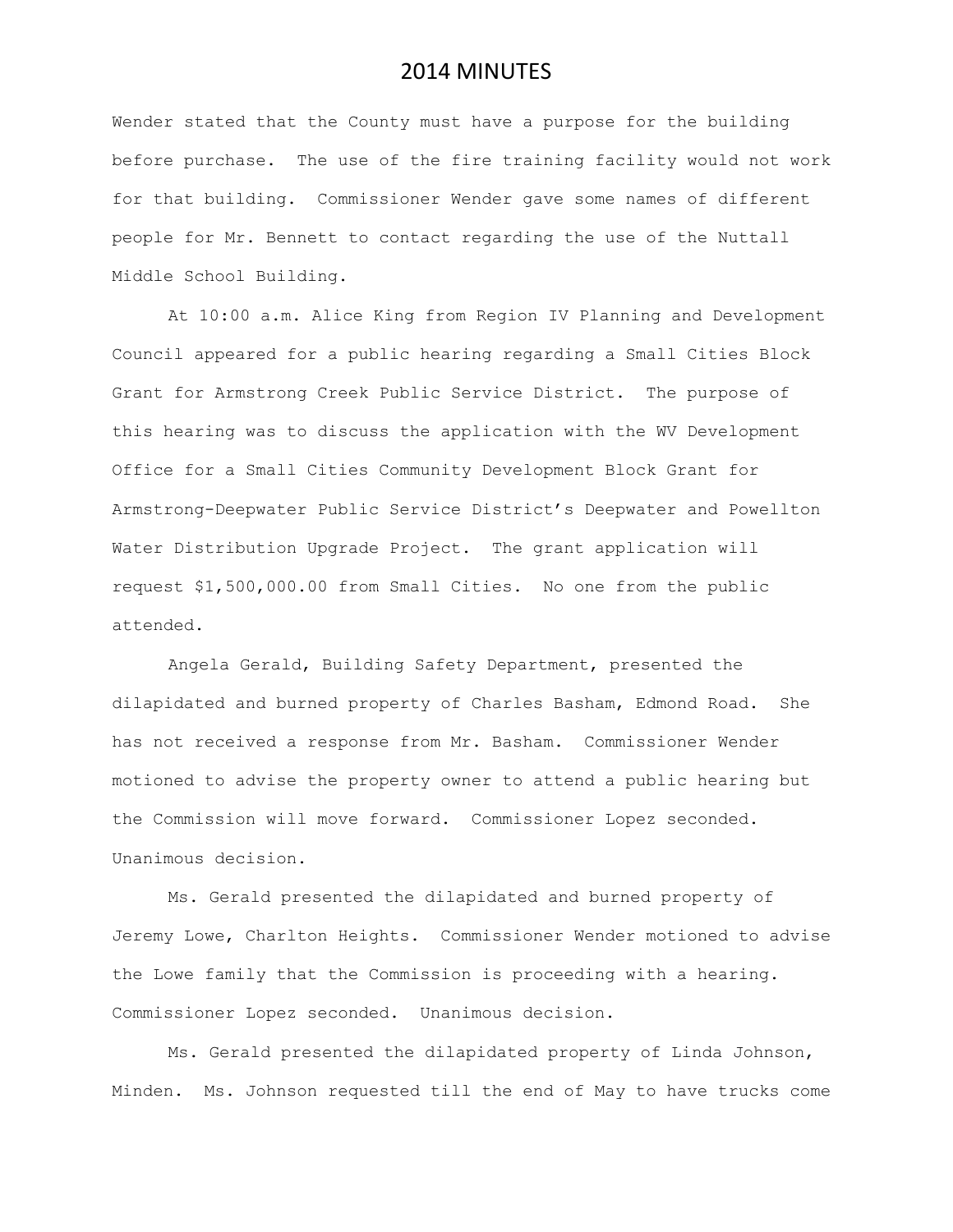in and clean up. If not cleaned by June  $1^{st}$ , Ms. Gerald will request a slot on the agenda to expedite the issue. Commissioner Wender requested that Ms. Gerald post the property. Commissioner Wender requested that Ms. Gerald send an e-mail explaining why the Commission cannot do anything further right now.

Rob Rosiek appeared to request funding to repair the Fayetteville High School and Oak Hill High School tennis courts. Mr. Rosiek gave background as to how the tennis courts originated. Mr. Rosiek told the Commission that the courts have not been regularly maintained and as they further deteriorate, the cost to repair will increase.

Carl Harris, Prosecuting Attorney, asked who is in charge of maintenance. Suggested that someone mismanaged the tennis court maintenance and this issue would need to be addressed before putting money into their repair.

Mr. Rosiek told the Commission that the cost for their suggested repairs to the courts is \$19,700.00 with an additional \$8,000.00 for replacement of nets and such. Commissioner Wender asked if an asphalt company could do this work. Mr. Rosiek said the answer is no because all quotes were from outside our area and due to the lack of maintenance, more work needs to be done than they can provide.

Commissioner Wender suggested an agreement between the Fayette County Commission, the Fayette County Board of Education and the City of Oak Hill, the Town of Fayetteville and the WV legislature to assist with this project.

Mr. Harris suggested looking for a grant. Mr. Rosiek will look toward local business as well because of the tourist centered location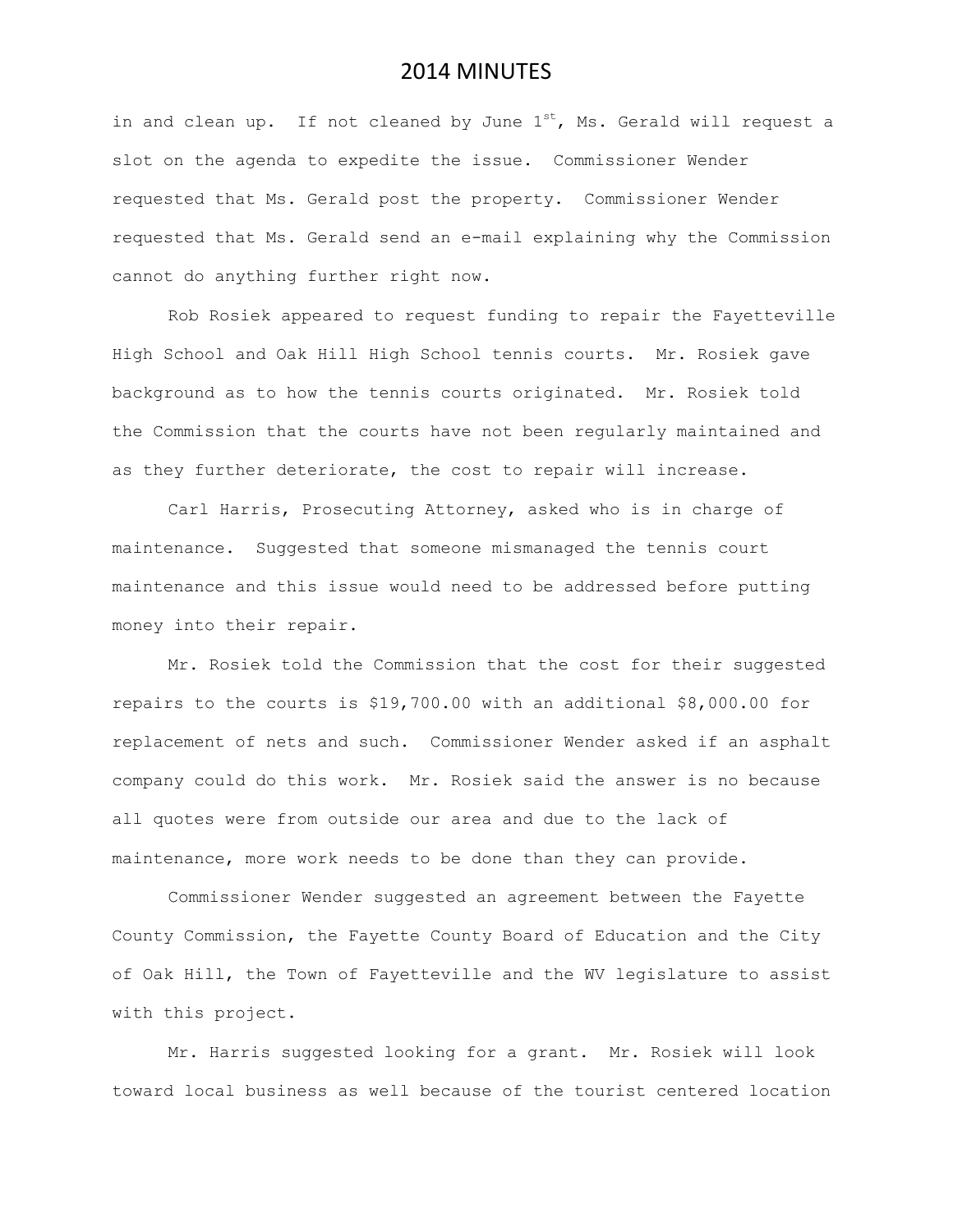of the schools. President Scalph suggested researching for grants and coming to an agreement with the Board of Education and the City of Oak Hill.

Commissioner Wender suggested the Commission take the lead and make a commitment as long as the Board of Education, City of Oak Hill and legislators are on board.

Mr. Harris stated that part of an agreement would have to say that if the money is committed, the tennis courts are to remain public. The first step will need to be written approval from the Board of Education stating that the Commission ahs approval to work on their property.

Commissioner Wender requested that Mr. Rosiek contact Valley, Midland Trail and Meadow Bridge High Schools to get the status of their courts.

Mr. Harris suggested polling the high school principals to see how much public use the facilities receive. Mr. Harris will speak with the Board of Education the week of May  $19^{th}$ . Mr. Rosiek will visit these courts and the group will discuss further on May 23rd regarding this issue.

Michelle Gardner, Vista Worker; David Seay, Child Nutrition Director for the Fayette County Board of Education; Barry Crist, Director of the Fayette Institute of Technology appeared to discuss how to get more locally grown food into the school system. Issues with this will be the growing season of different vegetables.

President Scalph asked for a projection of cost. \$31,500.00 is projected to purchase a freezer, vacuum sealer and other essential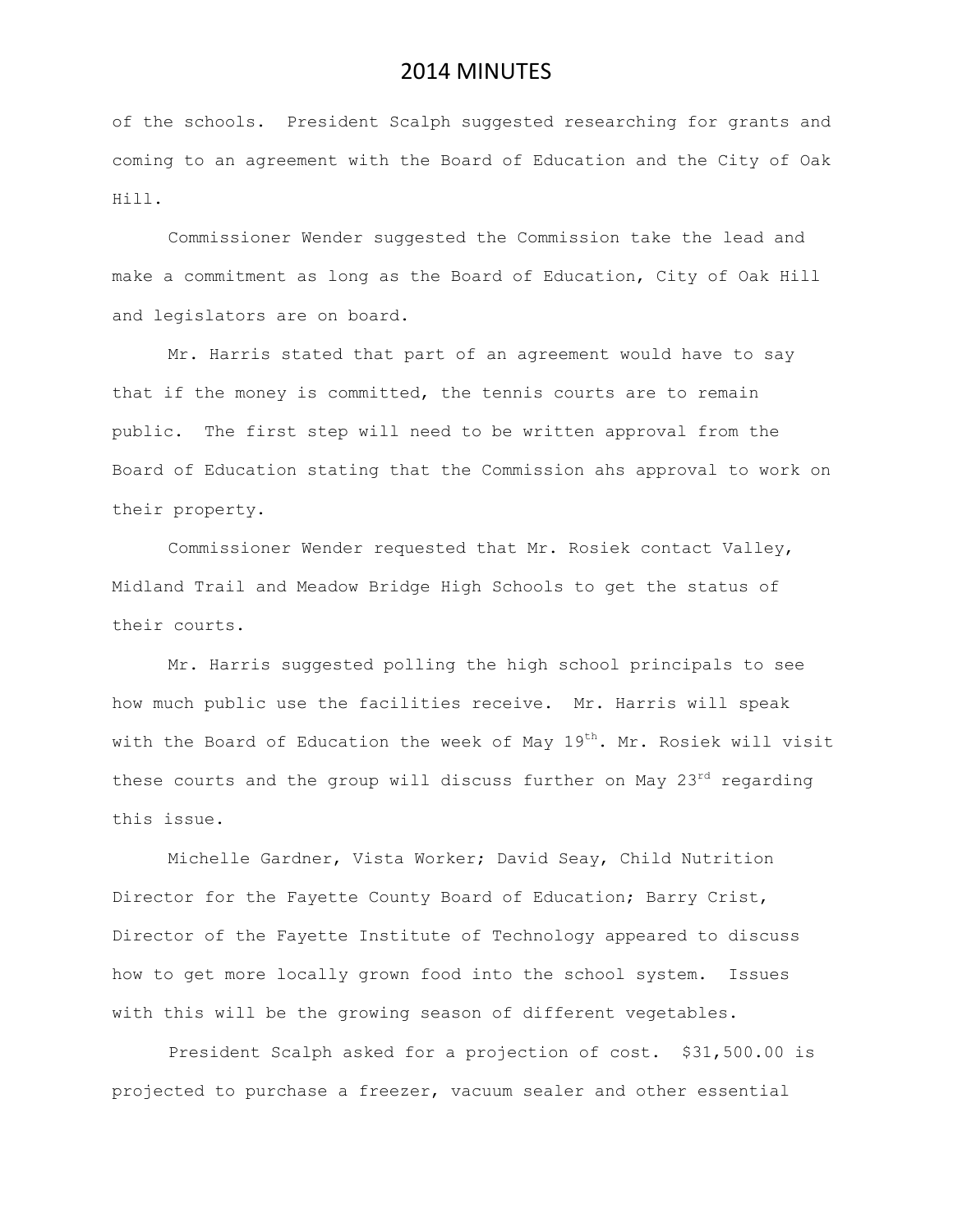items for this project. Mr. Crist told the Commission how the Fayette Institute of Technology is ready for this project.

Commissioner Wender suggested that the Fayette County Commission supports this project up to \$15,000.00 because they need time to plan and organize. Commissioner Wender motioned to participate in the program up to \$15,000.00 pending approval from Mr. Harris about the placement of the freezer. Commissioner Lopez seconded. Unanimous decision. This was not approved by Prosecuting Attorney Carl Harris.

Brenda Ballard appeared before the Commission to discuss the Fayette County Animal Shelter.

Commissioner Wender discussed some issues with the public. The Commission only has a certain extent in the issue of the Animal Warden; he is supervised by the Sheriff. An investigation was completed into the issue and the Sheriff took action. The Commission met with the Sheriff and the Prosecuting Attorney and a decision was made to have a meeting with a smaller group of concerned citizens, the Prosecuting Attorney and the Sheriff. The meeting will not be open to the public and a date will be determined later.

Roger Lambert, Assistant Prosecuting Attorney, made a statement for Mr. Harris. The Prosecuting Attorney is looking into the County Government structure. This is an internal employee matter. From a legal standpoint, this is a jurisdiction of the Sheriff.

Catherine Kutil appeared to handout some literature. Any new issue was invited to be discussed. Discussion was held concerning how future information would be delivered.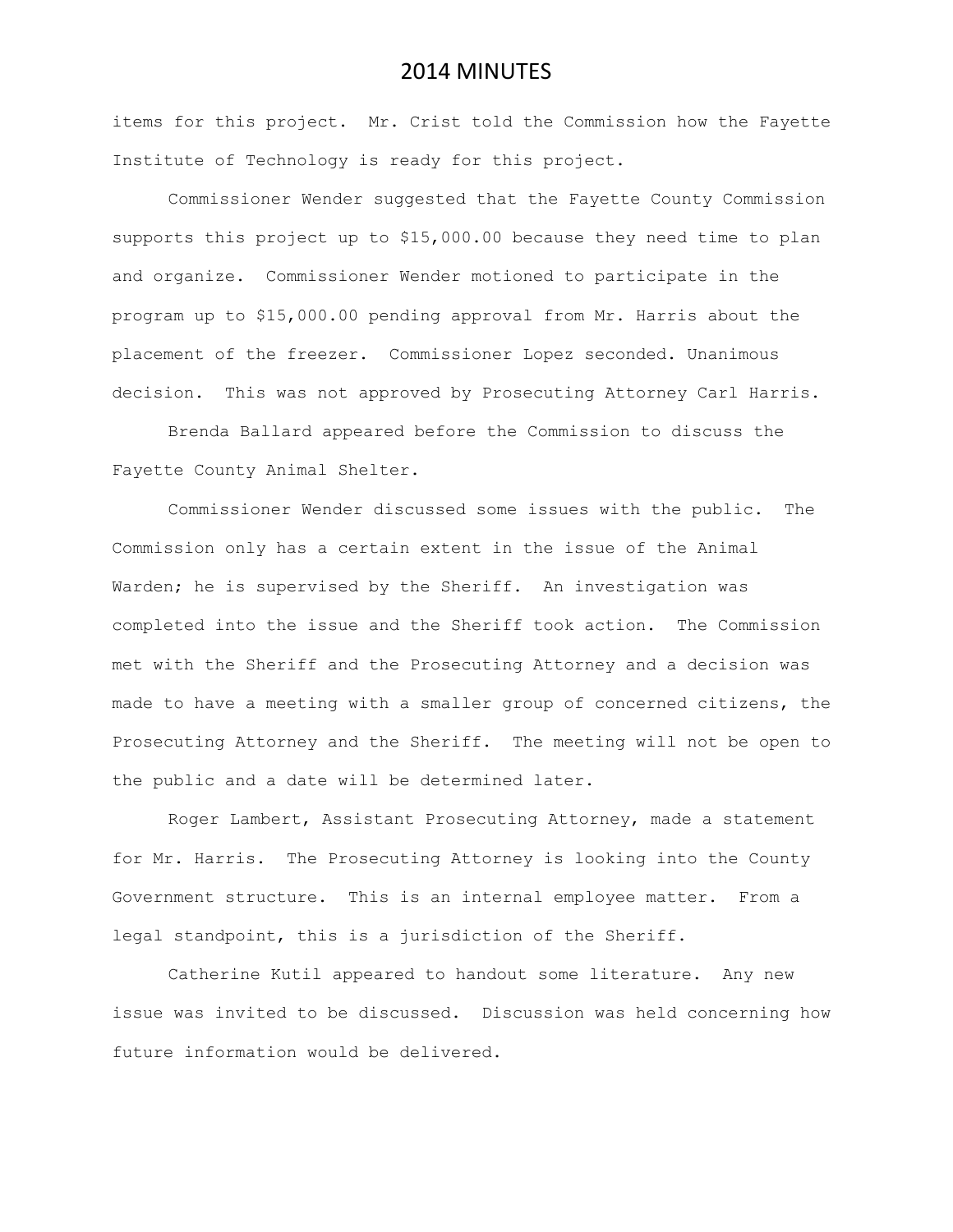Mr. Lambert suggested the Prosecuting Attorney research issues before the meeting to be scheduled for a later date.

The Commission recessed at 12:45 p.m.

The Commission reconvened at 1:30

Ms. Berry presented an addendum to the Rental and Lease Agreement by and between C&J Development Corporation and the Fayette County Commission for lease of the Family Law Judge Office. Commissioner Wender motioned to approve the agreement. Commissioner Lopez seconded. Unanimous decision.

Ms. Berry presented an Agreement for Services with the Fayette County board of Education for a Prevention Officer at Oak Hill High School for President Scalph's signature. Commissioner Wender motioned to approve the agreement and for President Scalph to sign. Commissioner Lopez seconded. Unanimous decision.

Ms. Berry presented paperwork for the State Auditor's Office for "Consideration of Increased Salaries of County Officials" for approval and signatures. Commissioner Lopez motioned to sign the paperwork. Commissioner Wender seconded. Unanimous decision,

Ms. Berry presented letters and orders for the Fayette County Commission to sign designating the following incorporated banking institutions in the County to be named as Depositories of Public Monies:

> Fayette County National Bank Chase Branch Bank and Trust (BB&T) United Bank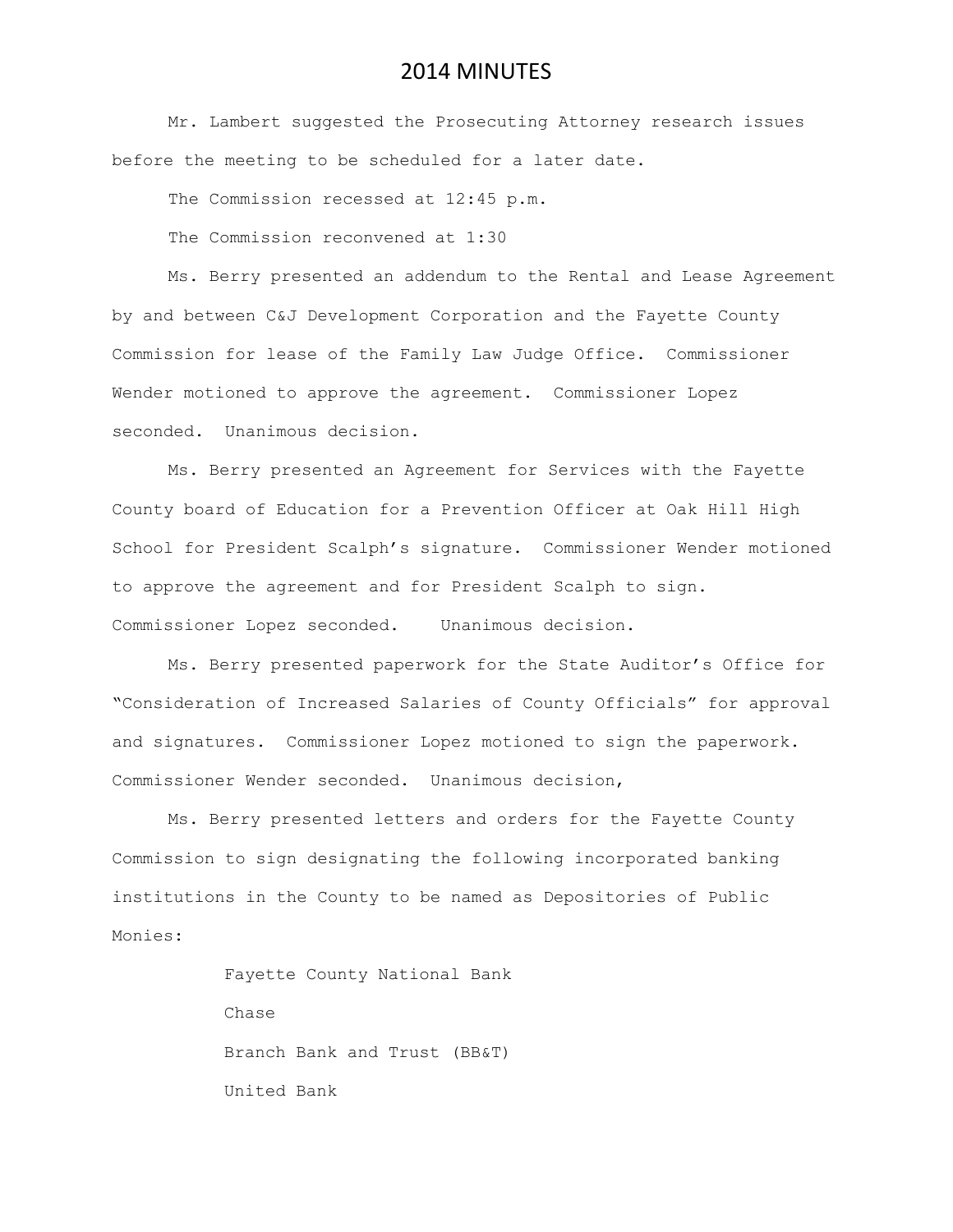City National Bank of WV

Said banks shall file their bonds and/or securities by June 20, 2014 to be approved. Commissioner Wender motioned to sign the letters. Commissioner Lopez seconded. Unanimous decision.

Ms. Berry presented an order and letter to sign appointing Randy Prince to the Fayette County Farmland Protection Board to replace Sid Howard, who has resigned. Commissioner Lopez motioned to sign the order and letter. Commissioner Wender seconded. Unanimous decision.

Ms. Berry presented a quote for outdoor flood lights for the Courthouse for the Commission to review and approve. A decision was not reached. Then discussion was tabled for a later date.

Ms. Berry presented the date and list for advertisement for the Public Auction for the Commission to approve.

Ms. Berry presented a request from The Fayetteville Lions Club to user the parking lot on Wiseman Avenue for a car show on July 4, 2014. Approved.

Ms. Berry presented a request from Eric Hambrick, Fayetteville Elementary School, to use the Fayette County Memorial Building for their Spring Choir Show on May 16, 2014. Approved.

Ms. Berry presented a request from Richard Smith to use the Fayette County Memorial Building for at least two days a week for pick-up basketball games for 10-15 men. Was not approved.

Ms. Berry presented a letter for approval and signature to the Supreme Court requesting approval for reimbursement for rent for Family Law Judge for the month of May, 2014. Commissioner Wender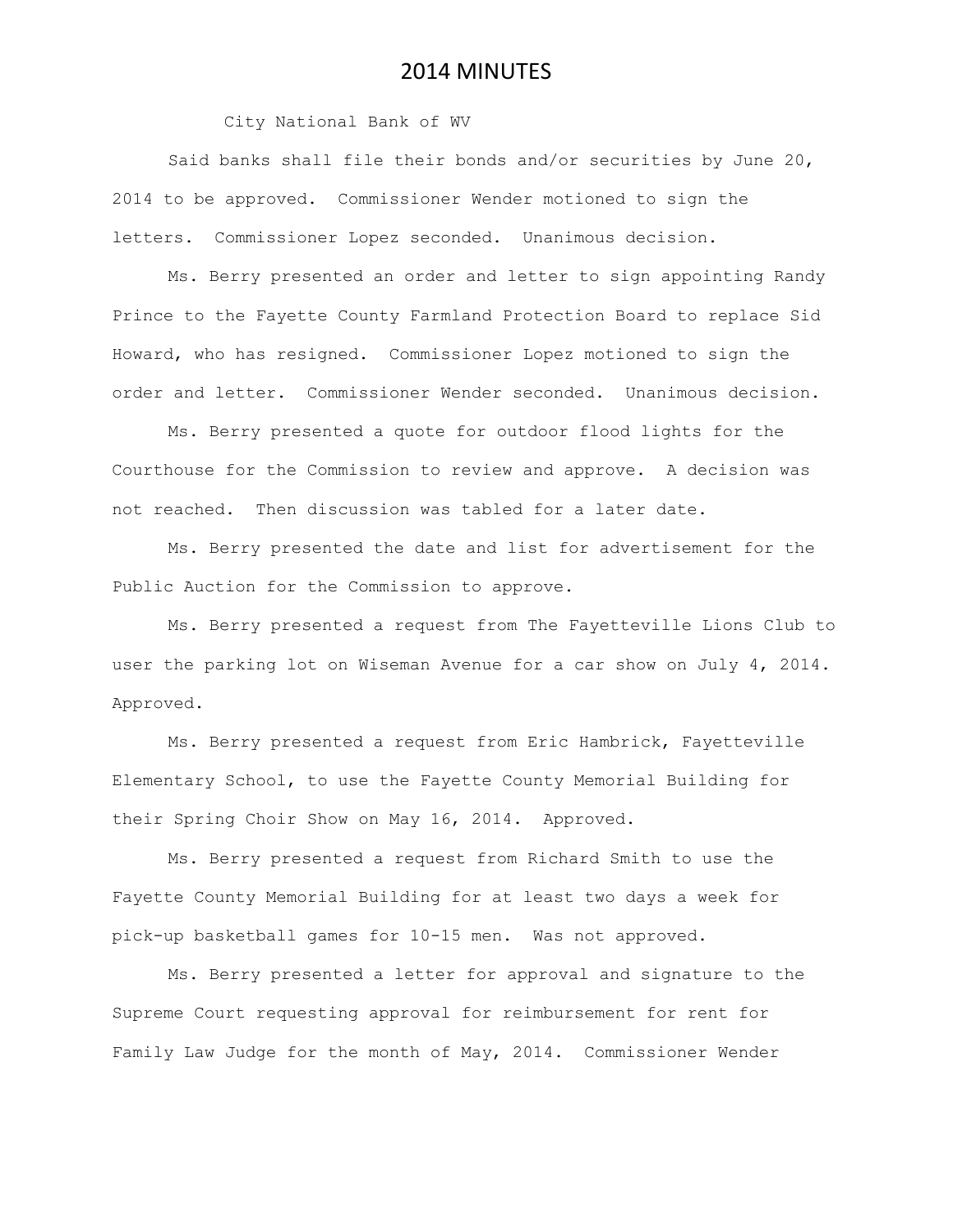motioned to approve. Commissioner Lopez seconded. Unanimous decision.

Ms. Berry presented an order and letter for reappointment of Richard W. Kinder to the Danes Public Service District. Commissioner Lopez motioned to approve. Commissioner Wender seconded. Unanimous decision.

Ms. Berry presented an order and letter for reappointment of Michael S. Groves to the Kanawha Falls Public Service District. Commissioner Lopez motioned to approve. Commissioner Wender seconded. Unanimous decision.

Ms. Berry presented a drawdown request for a Local energy Efficiency Grant Program for a SALS payment requested from April 2014 in the amount of \$2,240.00. Commissioner Wender motioned to approve. Commissioner Lopez seconded. Unanimous decision.

Ms. Berry presented a request from Allen Ballard to attend the managing floodplain development training at Pipestem State Park on July  $28^{th}$ , 2014 from the Department of Homeland Security Federal Emergency Management Agency. There is no cost for the course but he will have expenses for lodging. Commissioner Wender motioned to approve. Commissioner Lopez seconded. Unanimous decision.

Ms. Berry presented an appraisal of parking lots for review and discussion. No decision at this time.

The Commission held a discussion regarding the Belinda Morton property. No decision at this time.

Ms. Berry presented an invoice from Ferrellgas in the amount of \$1,355.11 for the New River Humane Society. In addition to the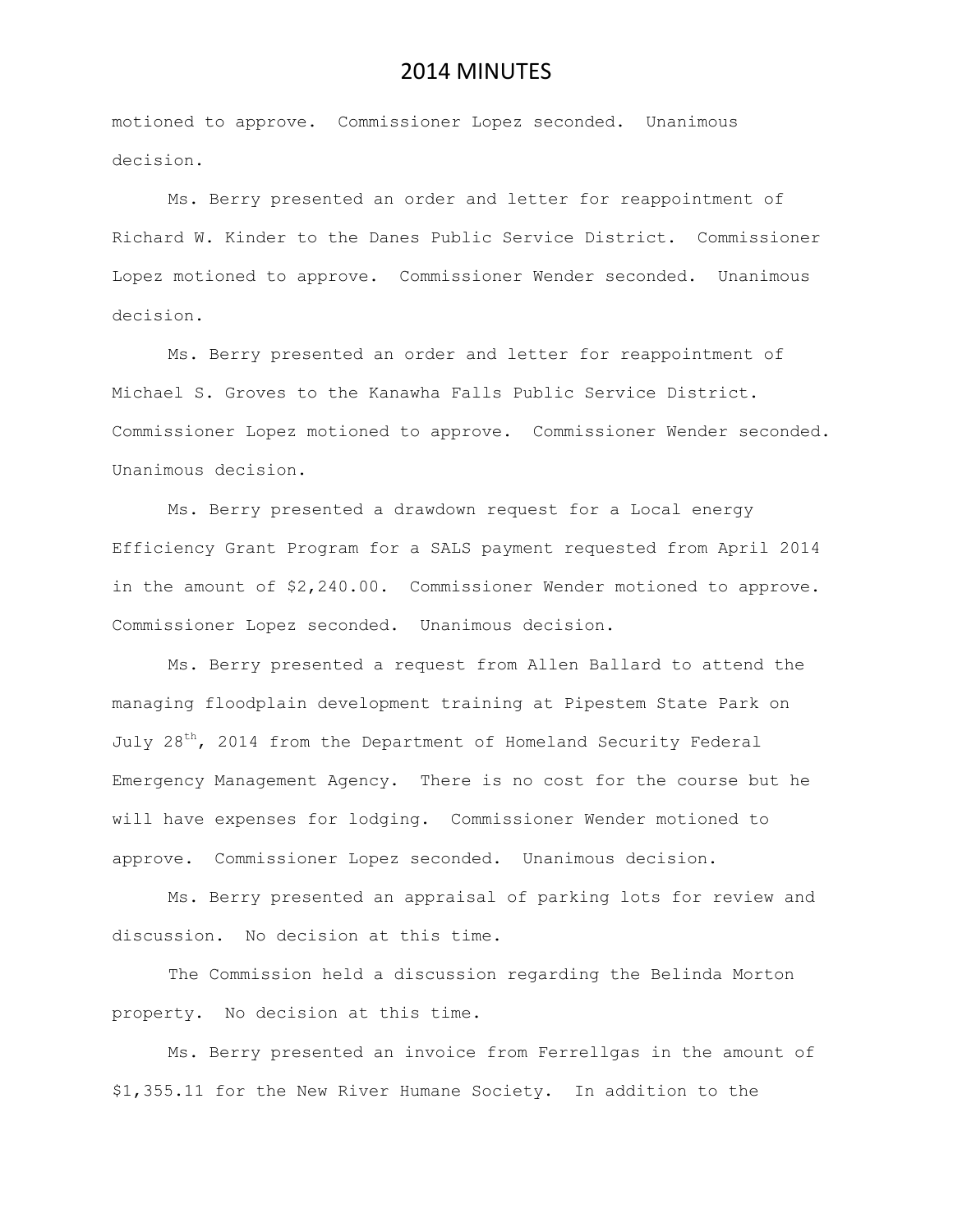\$4,500.00 transferred to the Dog Tax Fund from the General Fund, the Fayette County Commission has had to pay \$8,888.53 from January to March 2014 for heating costs at the Animal Shelter. Approved.

Ms. Berry presented Urban Boundary maps for review and discussion from Fayette/Raleigh MPO Technical Advisory Committee to provide any comments for consideration by the next meeting on Monday, May 12, 2014. No comments.

Ms. Berry presented a request from the New River Campground to increase the rent for Precinct No. 65's polling place. The addition of \$50.00 to the original fee was approved.

Ms. Berry presented a request for an additional \$502.01 to the \$1,520.00 match for the JAG grant for Law Enforcement computers. No decision at this time.

Ms. Berry requested that the Commission schedule a time for the Primary Election Day Test. The decision was for 5:00 p.m. on May 13, 2014.

The meeting was adjourned at 2:33 p.m.

FAYETTE COUNTY COMMISSION May 19, 2014 SPECIAL SESSION COURTHOUSE FAYETTEVILLE, WV 25840 MEMBERS Present: Denise A. Scalph, John H. Lopez, Matthew D. Wender

The Fayette County Commission met in a special meeting on this 19<sup>th</sup> day of May, 2014 for the Primary Election Canvass.

Commissioner Scalph called the meeting to order at 9:00 a.m.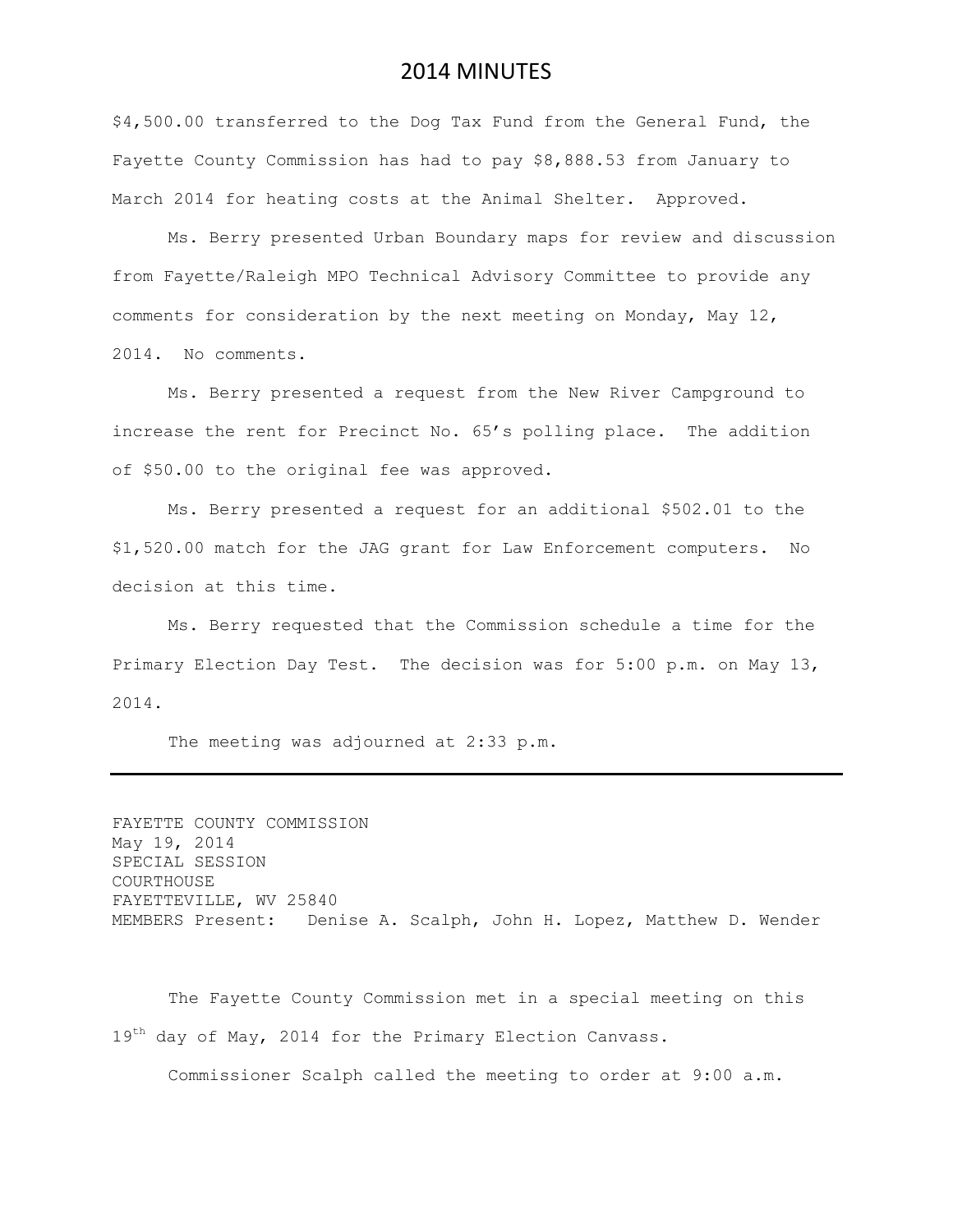The Commission conducted the test at 9:05 a.m. Precincts 24 and 59 were hand counted.

The canvass was adjourned at 12:00 p.m.

FAYETTE COUNTY COMMISSION May 23, 2014 COURTHOUSE FAYETTEVILLE, WV 25840 MEMBERS PRESENT: Denise A. Scalph, John H. Lopez, Matthew D. Wender

The Fayette County Commission met in a regular meeting on this  $23^{rd}$  day of May, 2014.

Commissioner Scalph called the meeting to order at 9:04am.

Assessor Eddie Young presented exonerations. Commissioner Wender approved one real property exoneration. Commissioner Lopez seconded. Unanimous decision.

Commissioner Lopez offered a motion to approve vouchers and invoices. Checks to be released today. Approved 2<sup>nd</sup> half payrolls, checks to be released May 30th, 2014. Commissioner Wender seconded. Unanimous decision.

President Scalph motioned to approve minutes of March 11<sup>th</sup>, March  $21^{st}$ , April  $11^{th}$ , April  $15^{th}$  and April  $25^{th}$ . Commissioner Lopez seconded. Unanimous decision.

Debbie Berry, County Administrator, presented a budget revision for the General County Fund. Commissioner Wender motioned to approve the Budget Revision. Commissioner Lopez seconded. Unanimous decision.

Ms. Berry presented information on the Belinda Morton property that was provided to her by Fayette County National Bank. The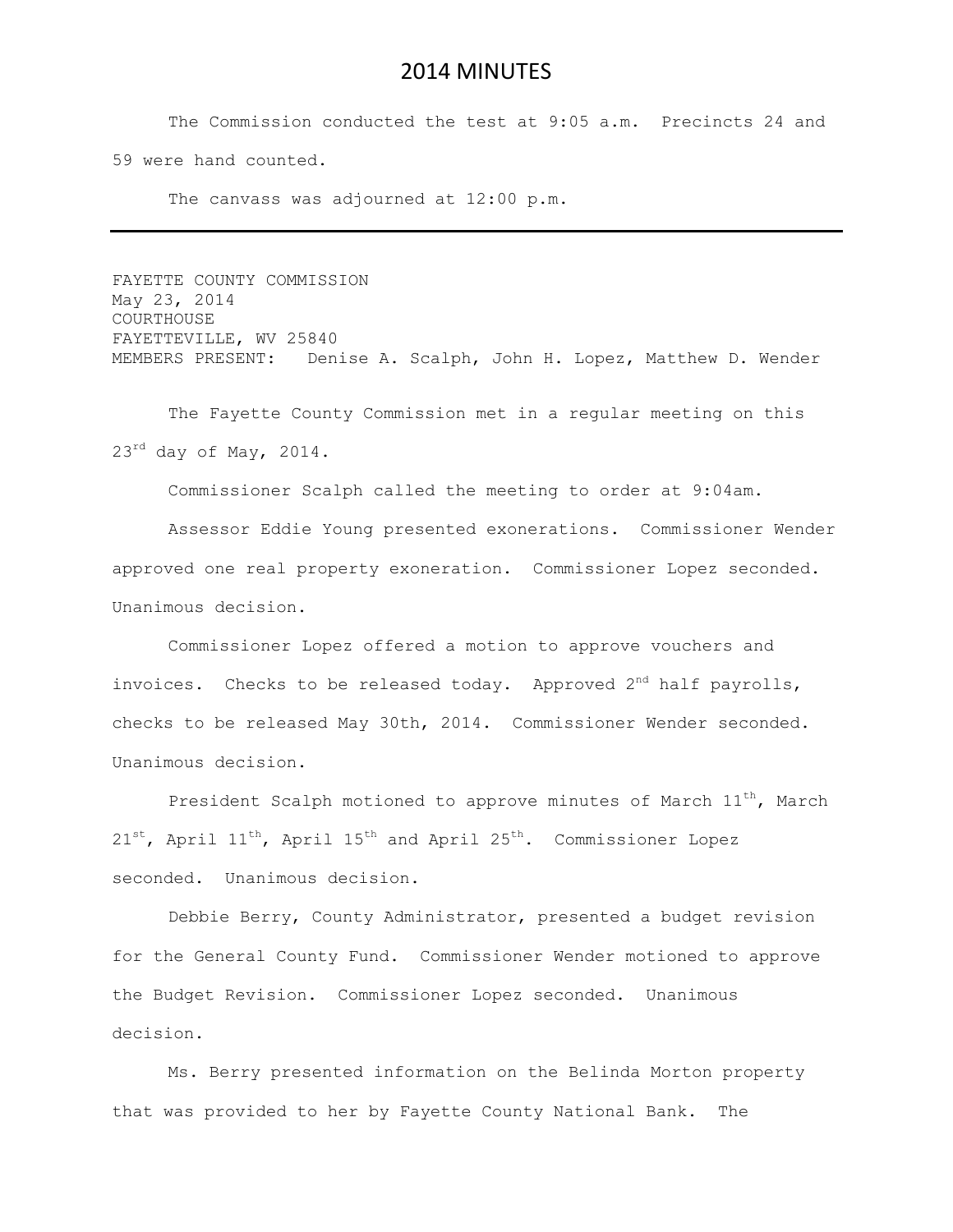Commission authorized Ms. Berry to get an appraisal on that lot and the lot beside for parking. Commissioner Wender motioned approval of obtaining the appraisals. Commissioner Lopez seconded. Unanimous decision.

Rachel Davis appeared to discuss funding for the URA. They are in need of a rough cut gravel road in the amount of \$340,000.00. They requested that the Commission co-sign a loan, then use Reallocated Coal Severance money to pay back the loan for the infrastructure. This road will give access to a proposed distribution center wanting to be placed at Wolf Creek. The Commission can only guarantee for a year. This will need to be reviewed every budget session. Prosecuting Attorney Carl Harris suggested giving the bank a copy of a prior resolution for reallocated money to show the bank the Commission's approval.

Commissioner Wender suggested transferring the Trinity settlement money of \$79,000.00 to the URA. Commissioner Lopez says the money should be used for various Courthouse improvement projects. Commissioner Wender motioned to approve the guarantee allocation from Reallocated Coal Severance for payment on the loan for the road for \$340,000. Commissioner Lopez seconded. Unanimous decision.

Tim Richardson, Zoning, appeared to discuss two amendments to the Unified Development Code. Minutes attached.

Planning Commission unanimously voted to accept these additions and requests that the Commission accept them as well. Commissioner Wender motioned to accept these amendments regulating Class D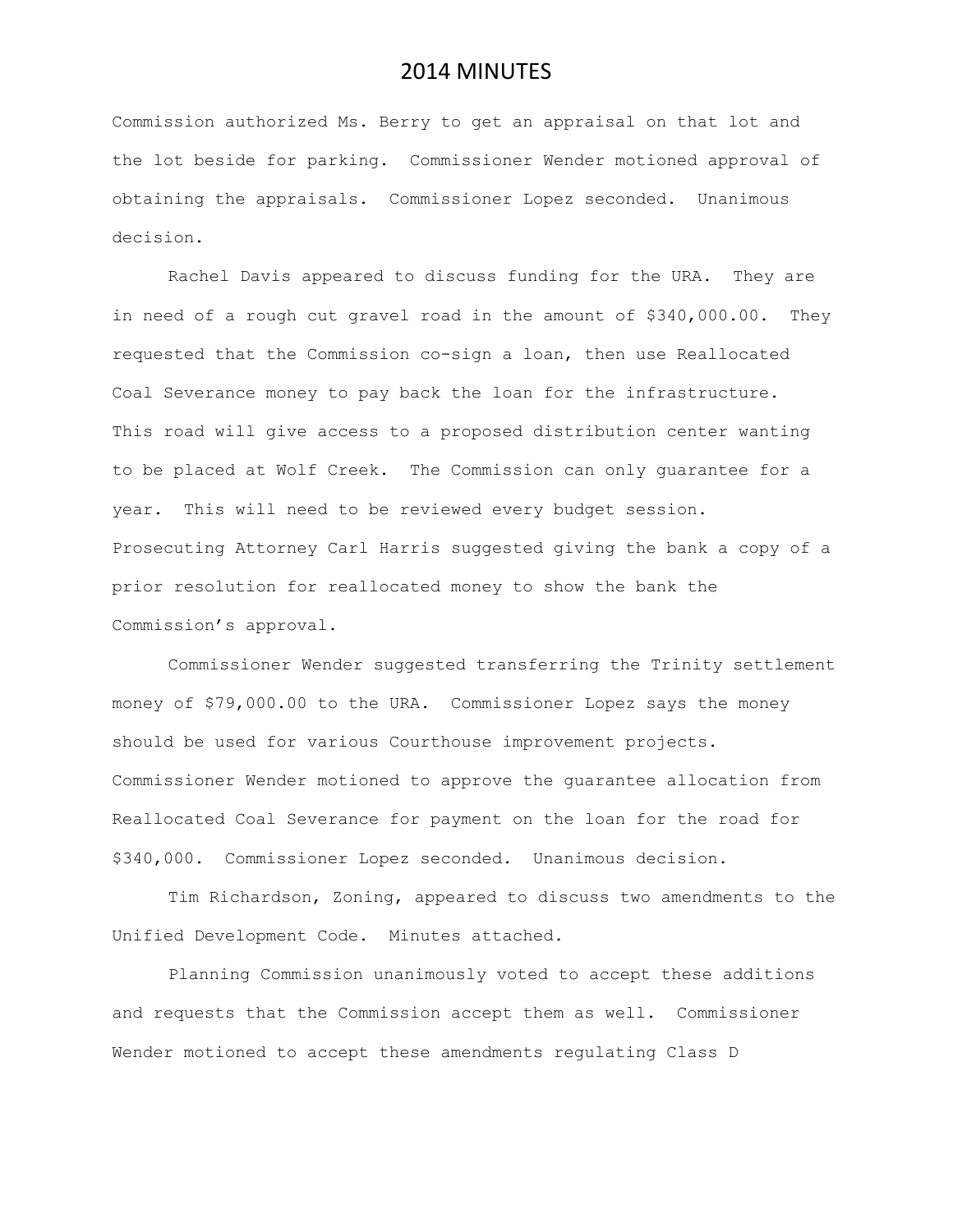landfills as they relate to rezoning application. Commissioner Lopez seconded. Unanimous decision.

Bill Lanham, Town of Fayetteville Superintendant, appeared to update the Commission with the results of the Keep America Beautiful Great American Clean Up held April  $11 - 12^{th}$  and April  $19^{th}$ , 2014. 38.89 tons of trash, appliances and electronics were collected from 501 Fayette County participants. Fayette County Commission's portion of the cost of the clean up was \$850.00.

Shawn Wolford, Director of Emergency Management, appeared to update the Commission on water issues. Mr. Wolford presented new legislation to the Commission.

Joe Crist, Fire Coordinator, Sheriff Steve Kessler, Mark Bass, Fire Association President and Tim Richardson appeared to discuss a project at the Fayette County Park between the Fire Association and the Fayette County Sheriff's Department.

Mr. Bass presented a request to the Commission to use an area (old Horse Creek area) for a fire training site and shooting range. The area is already gated off from the public.

Carl Harris requested that research into whether there are restrictions on the use of the property be conducted. Mr. Harris said he will research whether the County will have to lease the property or if there is another way it should be handled. This proposal is feasible but they need time to determine the best way to proceed. Mr. Harris told the Commission he will have the research completed by the June 6, 2014 meeting and the group will return at 11:00am that day to further discuss the project.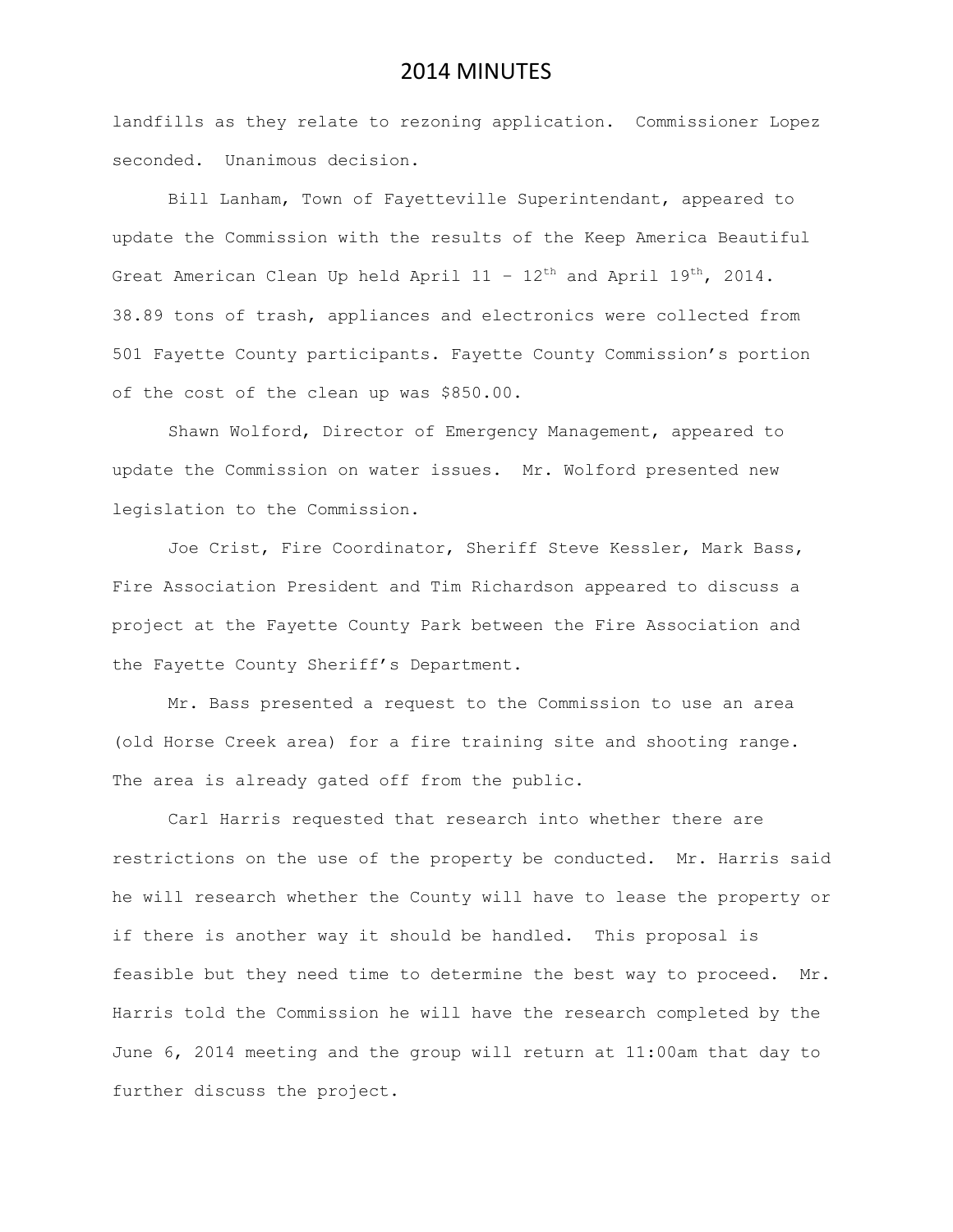Pat Gray, Ansted Volunteer Fire Department, appeared to discuss the department's Substation. They have purchased the old Mid-State building body-shop to renovate into their new substation. Mr. Gray told the Commission they are not requesting an allocation. The State Fire Commission requires approval from the County Commission and a letter stating that they do not object.

Commissioner Wender asked Mr. Gray how the Ansted Volunteer Fire Department can afford two buildings on one budget. Mr. Gray said that the old fire station use will decrease which will decrease expenses overall.

Commissioner Wender offered a motion to draft a letter to be in agreement with Ansted's Substation and authorized President Scalph to sigh on behalf of the Commission. President Scalph seconded. Unanimous decision.

Ms. Berry presented a grant agreement between the Division of Culture and History and on behalf of Records Management and Preservation Board and the Fayette County Commission for signature. The Fayette County Assessor will receive \$9,091.00 to purchase an oversized color scanner that will enhance access to the County's property maps. The County Clerk will receive \$4,539.00 to rebind deed, assignment, birth and death books, and to encapsulate and rebind map books. Commissioner Wender offered a motion to authorize President Scalph to sign on behalf of the Commission. Commissioner Lopez seconded. Unanimous decision.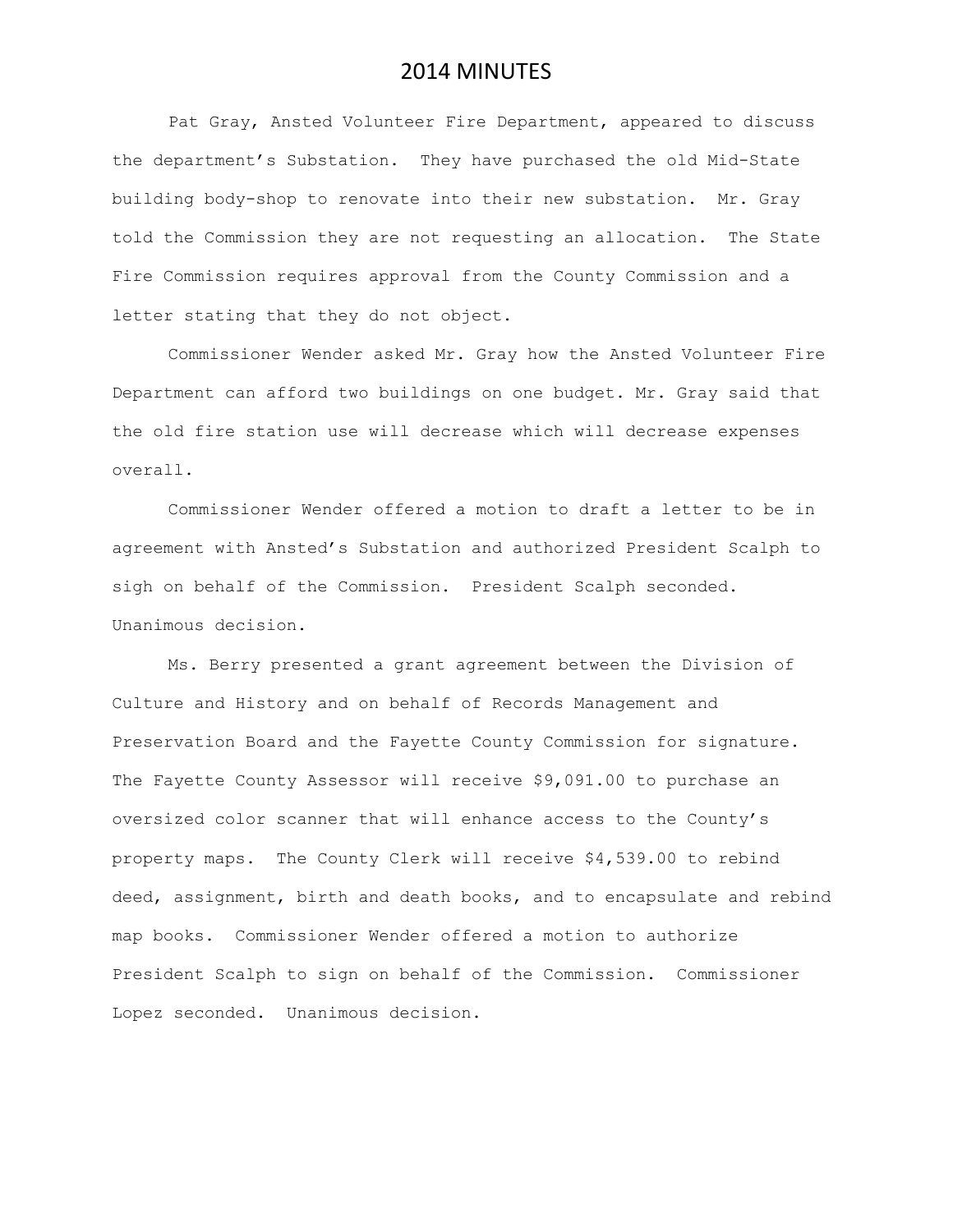Ron Cantley, Director of Operations for Fayette County Schools, appeared to discuss the tennis court repair at Oak Hill, Valley, Midland Trail and Fayetteville High Schools.

Discussion focused on who will maintain the tennis courts. Mr. Cantley said that there are no formal agreements between the Fayette County Board of Education and other separate entities to fix Oak Hill and Fayetteville High Schools' tennis courts, but he foresees this happening. Mr. Cantley mentioned that Valley High School does not use their courts as half the area was used for their new gym. Midland Trail High School is not in playable condition. There are not complaints about these courts; they are not used.

Complaints have been received about Oak Hill High School and Fayetteville High School and the condition of their courts. Oak Hill High School hosts tournaments and the condition of the courts is embarrassing. Mr. Cantley told the Commission that several schools are in need of new roofs and these are considered big needs. Because of this, the condition of the tennis courts is affected. Big needs are crucial and must be addressed and corrected. The Fayette County Board of Education can possibly participate in the tennis court renovation to some degree. Mr. Cantley recommends updating Oak Hill High School and Fayetteville High School because Midland Trail High School and Valley High School are not used.

Commissioner Wender spoke about the Commission's interest in this project due to the public use and he stated that the Commission will participate to the length our budget allows. The project is estimated at \$19,720.00 for crack repair and resurfacing and \$8,000.00 to reset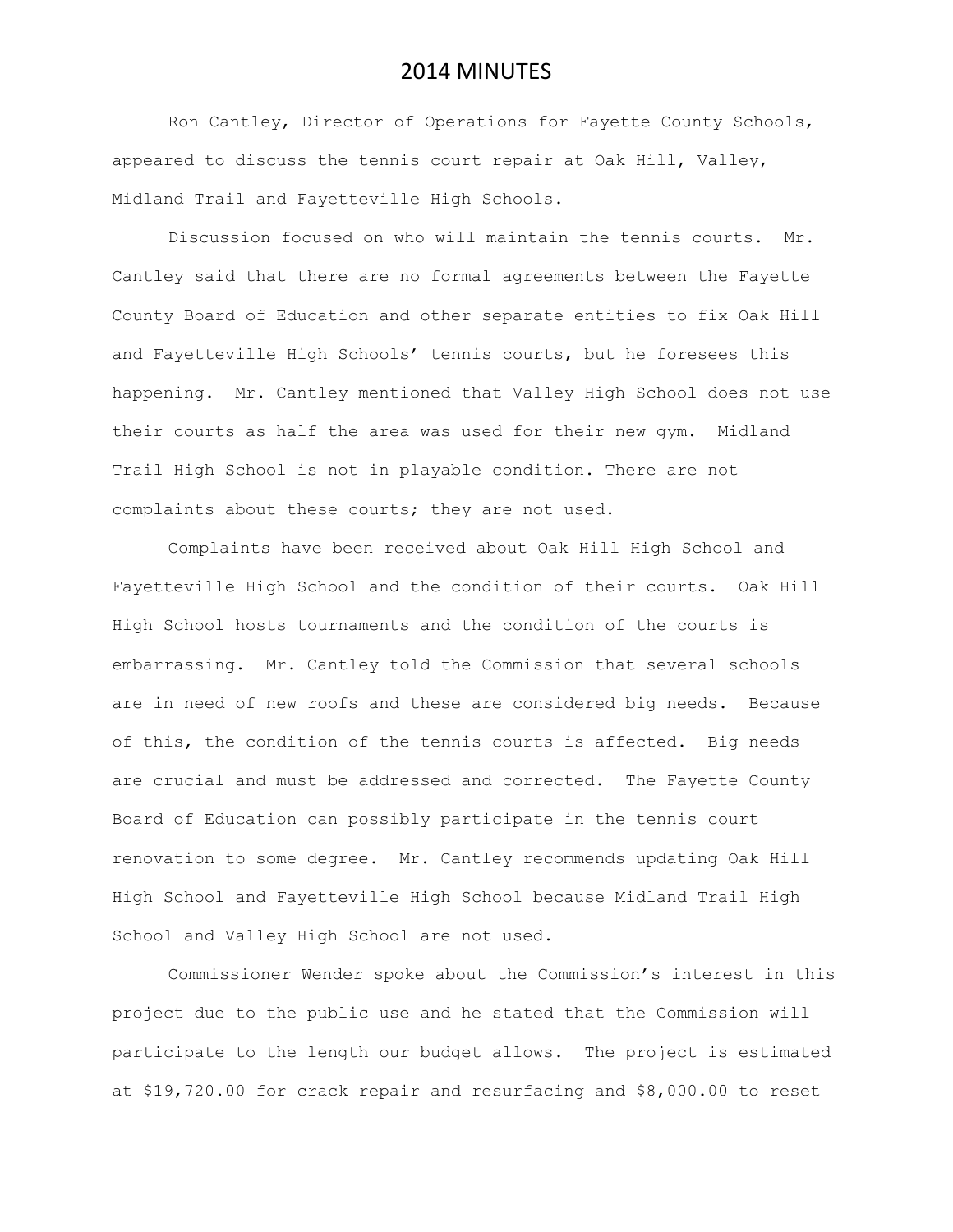net posts and other repairs. It is recommended to do this as one project.

Mr. Harris stated that there has to be assurance that the courts will remain open to the public or the Commission cannot allocate money.

The Fayette County Board of Education, Fayette County Commission, legislators, City of Oak Hill and Town of Fayetteville should be interested in updating these courts.

Commissioner Wender offered a motion to approve the allocation of \$8,000.00 from the Fayette County Commission to improve Oak Hill High School and Fayetteville High School's tennis courts. The Commission's part is contingent on the Fayette County Board of Education and legislators allocating the same amounts, the City of Oak Hill allocating \$6,800.00 and the Town of Fayetteville allocating \$1,200.00. An agreement will be drawn up to ensure availability to the public. Letters will be sent out to each entity. Should the total amount of the project change, the ratio for each entity will hold for the total cost. Commissioner Lopez seconded. Unanimous decision. Carl Harris then suggested that businesses are asked for donations.

John Kuhn with Eastern Electric appeared before the Commission to discuss the outdoor lighting problem at the Courthouse. The fixtures are outdated and Mr. Kuhn is very concerned with the high temperature readings. The frame registered 185˚ and the lens registered between 365˚ and 385˚ and the bulbs were in excess of 600˚. Mr. Kuhn recommends replacing the fixtures with LED fixtures, especially around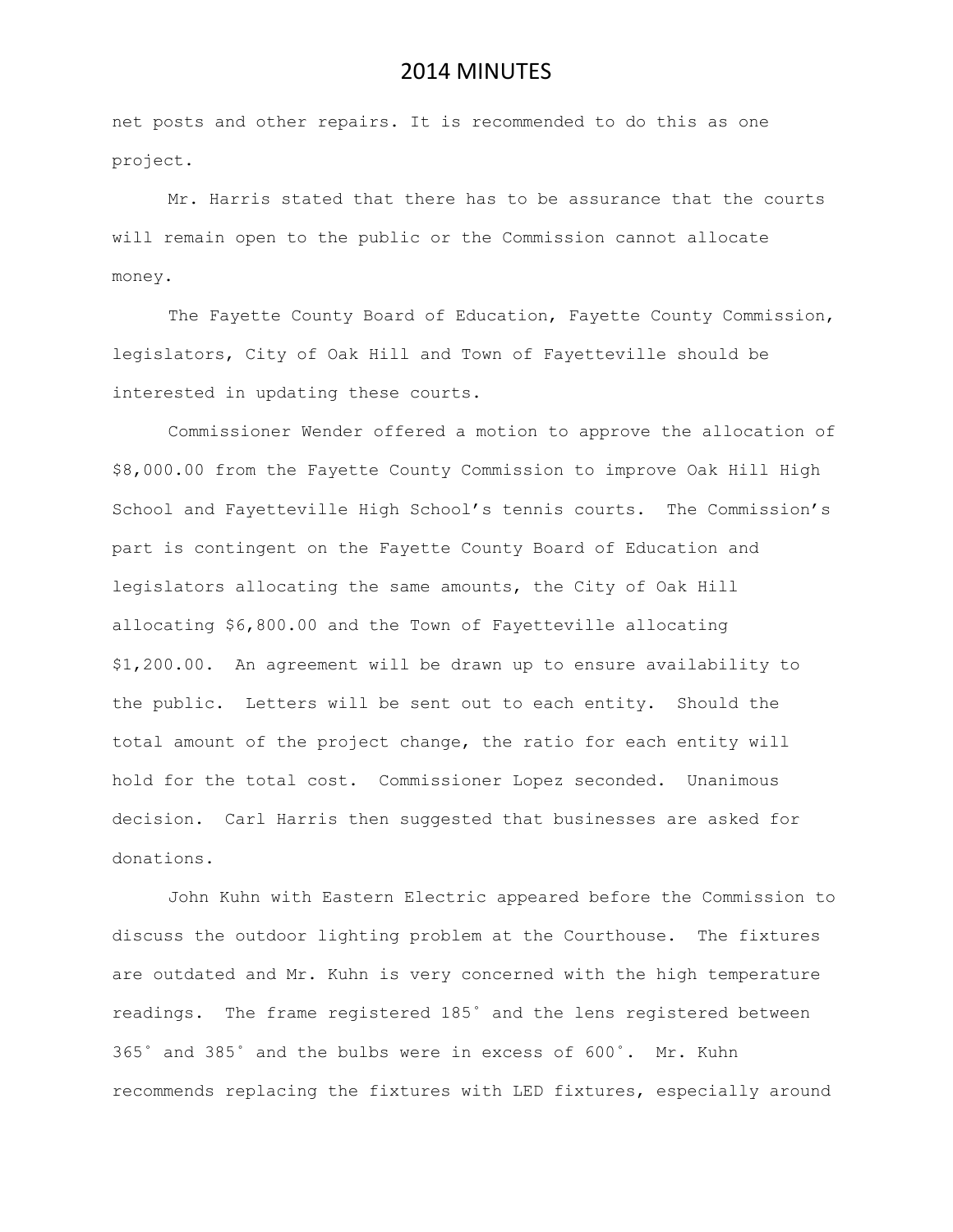an area where lights are on the ground. Mr. Kuhn presented 4 options: 1) ground lights; 2) tower lights; 3) light outside Judge's chambers; 4) all lights. The Commission requested a list concerning this issue to see where we can obtain funding, possible grants. Ms. Berry will research.

Commissioner Wender motioned to approve the repair of the Courthouse light fixture that is not working. This is estimated at \$300-\$400.00. Commissioner Lopez seconded. Unanimous decision.

Commissioner Scalph suggests that a letter be written to the Southern Soil Conservation and copy Mr. Randy Prince to correct the Farmland Protection Agency appointment issue.

The Commission then discussed the Resource Coordinator position. Commissioner Wender presented a draft of the job duties for the Resource Coordinator that will run in the newspaper. They then discussed the interview board. The Commission suggested Margaret Pennington, Guy Dooley, Debbie Berry, Denise Scalph and Alice King.

Ms. Berry presented Change Order No. 005 in the amount of \$1,122.00 for the electrical upgrade. This will provide and install additional wire mold and receptacles in the Circuit Clerk's office as requested by Danny Wright. Commissioner Lopez motioned to approve Change Order No. 005. President Scalph seconded. Unanimous decision.

Ms. Berry presented a Governor's Participation Program Grant application for the Upper Kanawha Valley Community Center for \$10,000.00 to forward to Judson Wallace to compete for consideration of funding. Commissioner Lopez offered a motion to authorize the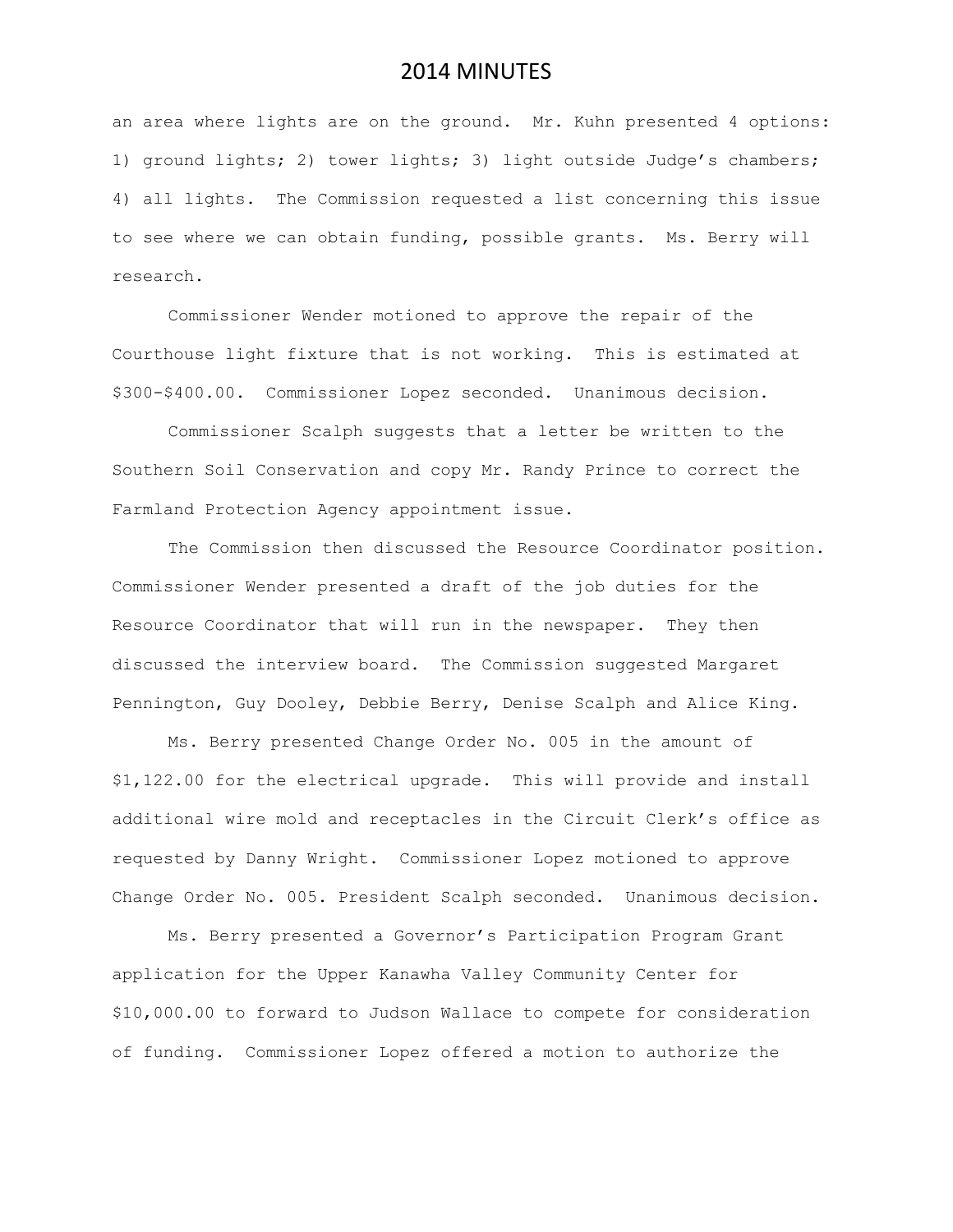Upper Kanawha Valley Grant application. President Scalph seconded. Unanimous decision.

Ms. Berry presented a final drawdown of the Sportsman Recreation grant. Commissioner Lopez motioned to approve the drawdown for \$521.00. President Scalph seconded. Unanimous decision.

Ms. Berry presented a drawdown request for a Governor's Participation Grant for the Fayette Nicholas Chapter of the American Red Cross in the amount of \$2,500.00. Commissioner Lopez motioned to approve the drawdown request for \$2,500.00. Commissioner Scalph seconded. Unanimous decision.

Ms. Berry presented a drawdown request for a Governor's Participation Grant for the Fayette County 911 Center in the amount of \$15,000.00. Commissioner Lopez motioned to approve the drawdown request for \$15,000.00. Commissioner Scalph seconded. Unanimous decision.

Ms. Berry presented a request from Nikki Lucas, Fayetteville Elementary School Principal, asking to use the Fayette County Memorial Building for an awards ceremony on Monday, June 9, 2014. Commissioner Lopez motioned to approve the request of Fayetteville Elementary School to use the Fayette County Memorial Building, Monday, June 9, 2014. Commissioner Scalph seconded. Unanimous decision.

Discussion was held concerning the West Virginia Jail Agency local meeting covering costs and services on Tuesday, June 3, 2014. President Scalph and Ms. Berry will attend.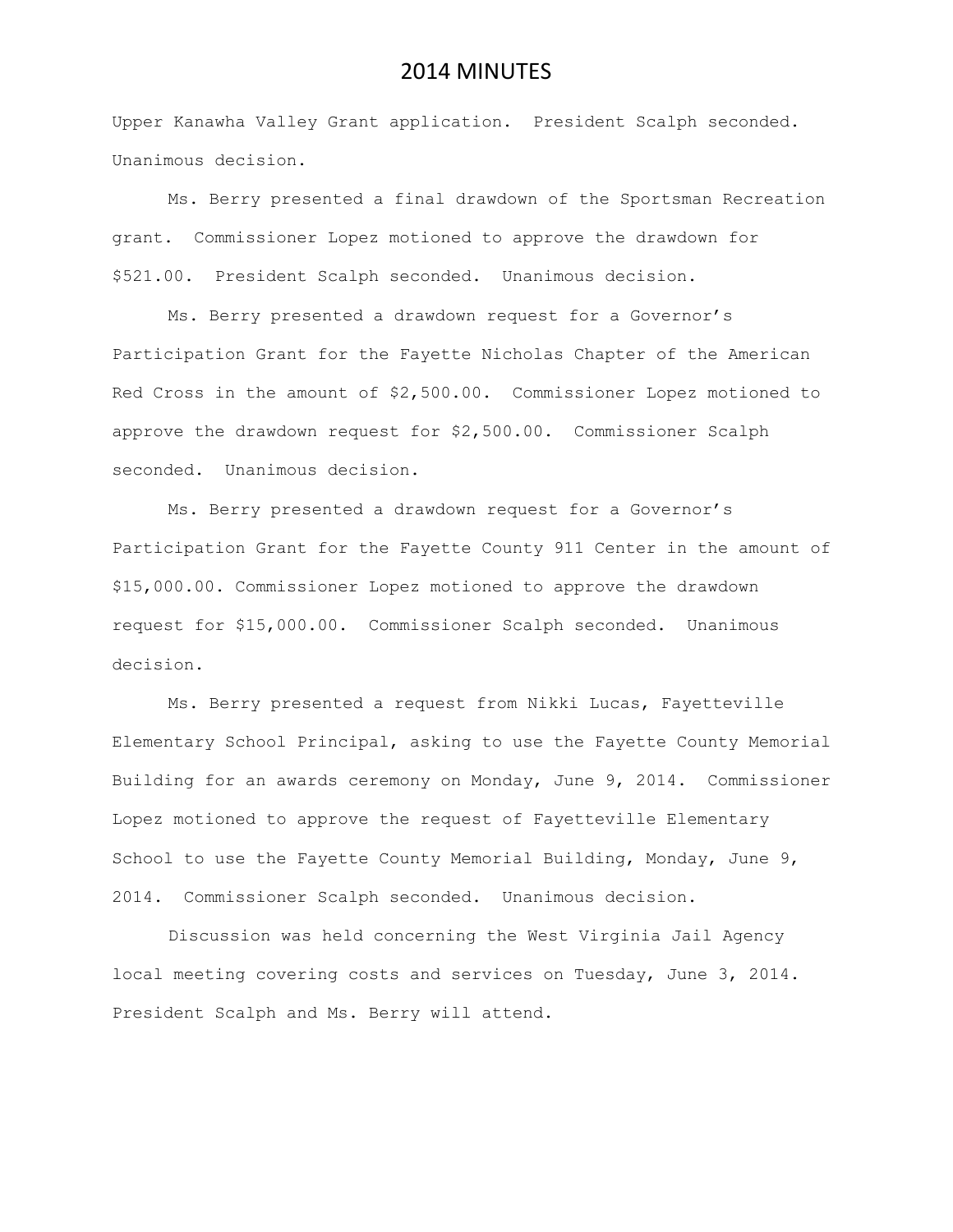The Commission read and reviewed a letter from Michael Baker, Jr., Inc concerning the retaining wall design for the Henry Street parking lot renovation.

The Commission recessed at 1:25pm to wait for the certifying of the Primary Election results.

The Commission reconvened at 2:30pm to certify the Primary Election results, from the Primary Election held on May 13, 2014. The Certificates of Results were signed as well as the overall results.

The meeting was adjourned at 3:00pm.

FAYETTE COUNTY COMMISSION JUNE 6, 2014 COURTHOUSE FAYETTEVILLE, WV 25840 MEMBERS PRESENT: Denise A. Scalph, John H. Lopez, Matthew D. Wender

The Fayette County Commission met in a regular meeting on this  $6^{\text{th}}$ day of June, 2014.

Commissioner Scalph called the meeting to order at 9:08am.

President Scalph informed that in accordance with §7-3-3 of the Code of West Virginia as amended, the Fayette County Commission authorized a Public Auction on the Courthouse steps to begin immediately.

Assessor Eddie Young presented exonerations. Commissioner Lopez motioned to approve personal property exonerations presented by Mr. Young. Commissioner Wender seconded. Unanimous decision.

Commissioner Wender motioned to approve real property exonerations presented by Mr. Young. Commissioner Lopez seconded. Unanimous decision.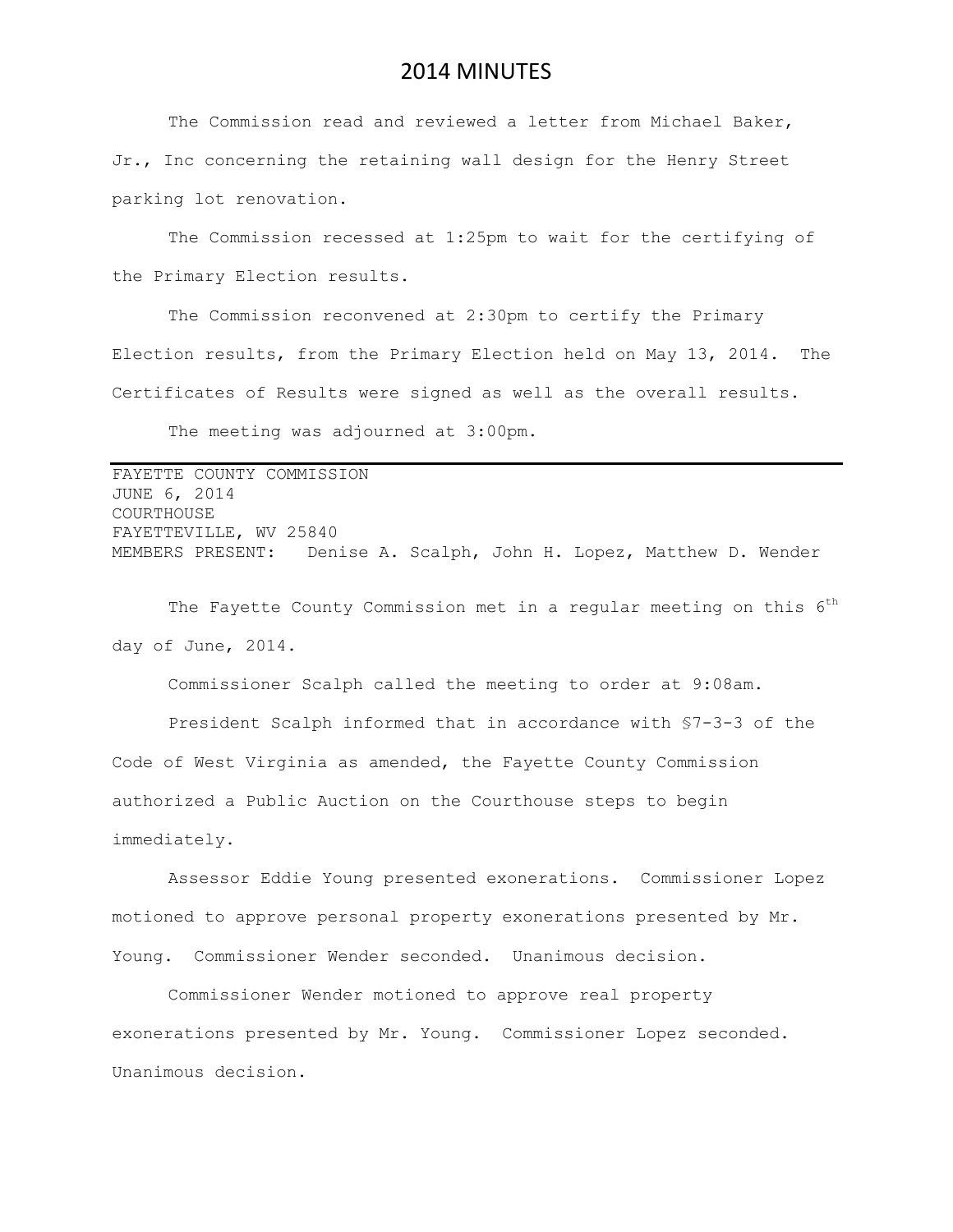Mr. Young presented two refunds. Commissioner Lopez motioned to approve the refunds. Commissioner Wender seconded. Unanimous decision.

Commissioner Lopez offered a motion to approve vouchers and invoices. Checks to be released today. Approved 2<sup>nd</sup> half payrolls, checks to be released June  $13<sup>th</sup>$ , 2014. Commissioner Wender seconded. Unanimous decision.

Carl Harris, Prosecuting Attorney, appeared on behalf of Georgia-Pacific. Commission needs to approve Georgia-Pacific buying their bonds back so they are not paying as much on their lines of credit. Commissioner Wender motioned to authorize President Scalph to sign the Supplement of the Indenture and Resolution. Commissioner Lopez seconded. Unanimous decision.

Alicia Treadway, Voters' Registration, Kelvin Holliday, County Clerk, and Marion Tanner, Fayette County Democratic Executive Committee, appeared to discuss issues with precincts. The Ansted precinct has been brought up three times since redistricting. People show up to vote and they are not in the pollbook, but someone else from their household is in the pollbook and is eligible to vote.

Ms. Treadway called the Secretary of State and this can be fixed with the National Change of Address in November.

Commissioner Wender requested that postcards be mailed to voters whom have post office box addresses, asking for their physical addresses. President Scalph suggests a televised request telling voters the County is trying to fix the issue and we need voters to update their addresses in person at the Courthouse.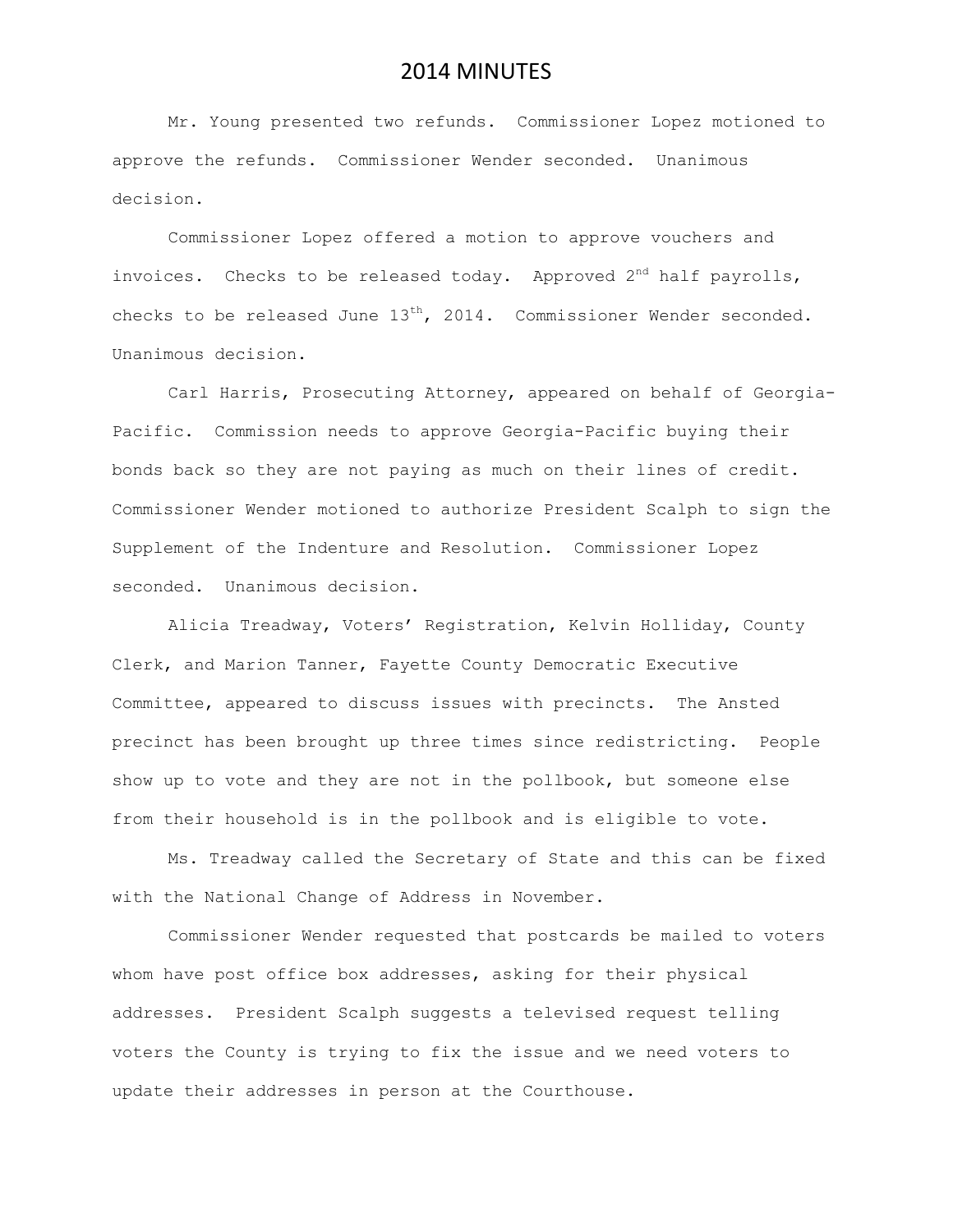Ms. Treadway will send out letters and report updates to the Commissioners.

Ms. Tanner told the Commission that she heard the larger precincts are in need of 2 Ivotronics. Commission agreed to discuss this issue later.

Fred Jesser, attorney and representative of the estate of William B. White, Jr., appeared to discuss said estate. Mr. White named his daughter, Elizabeth Neece, as executrix and has 2 other children named in the will. They requested that Ms. Neece be removed and replaced by Mr. White's other daughter, Alice White. An order needs to be signed by the Commission to complete this transaction.

Commissioner Wender motioned to approve the resignation of Elizabeth Neece as executrix of the estate of William B. White and approve the alternate executrix Alice White and approve the Commission to sign the order. Commissioner Lopez seconded. Unanimous decision.

Ray Crook appeared from the Lord's Blessing Food Pantry with a request to expand the pantry. A discussion was held regarding property owned by a church needing to be deeded to the non-profit organization. The Commission cannot allocate funds to a church property. The issue was tabled until the Prosecuting Attorney can research.

Bids were opened for the Courthouse roof at 10:01 am.

Dan Hill Construction - \$445,800.00 Tri-State Roofing - \$209,943.00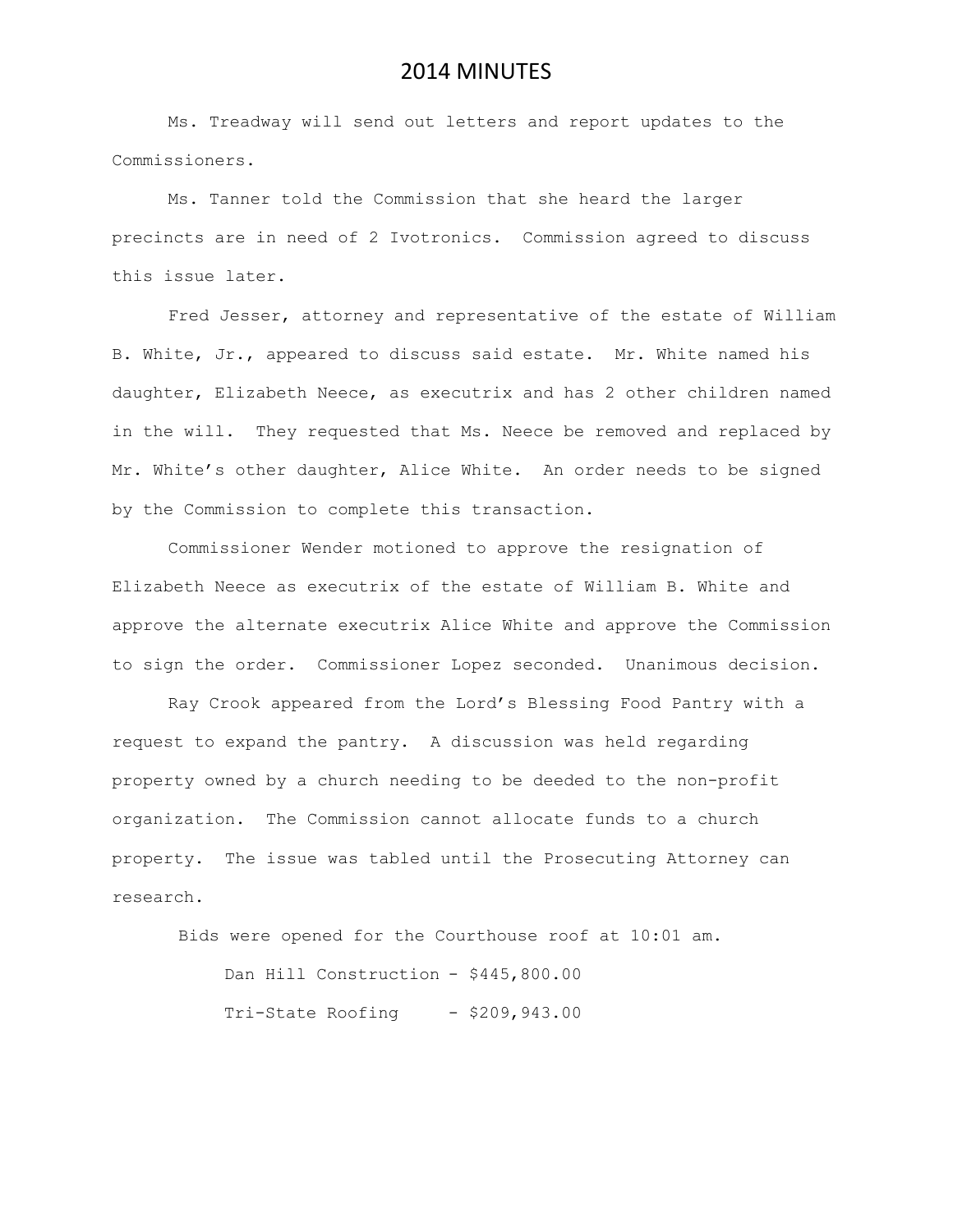Commissioner Wender motioned to approve the low bid as long as the bid specifications are met. Commissioner Lopez seconded. Unanimous decision.

Debbie Berry, County Administrator, presented a Governor's Community Participation Grant drawdown request for the Lewis House in the amount of \$4,000.00 for a new heating and cooling system for President Scalph to sign. Commissioner Wender motioned to authorize President Scalph to sign. Commissioner Lopez seconded. Unanimous decision.

Ms. Berry presented a Governor's Community Participation Grant contract and resolution for Falls View Community Center for \$6,000.00. Commissioner Lopez motioned to approve signing the contract and resolution. Commissioner Wender seconded. Unanimous decision.

Ms. Berry presented a drawdown request for Community Corrections for December 2013 (\$27,725.87), January 2014 (24,542.96), February 2014 (20,593.43), March 2014 (20,721.46), and April 2014 (21,988.14) for approval and signature by President Scalph. Commissioner Wender motioned to approve and authorize President Scalph to sign. Commissioner Lopez seconded. Unanimous decision.

An invitation was brought before the Commission by Stormy Parsons, Director, to visit the Community Corrections Center on June  $27^{th}$  at 9:00am.

Joe Crist, Fire Coordinator and Steve Kessler, Sheriff, appeared to discuss property at the Fayette County Park. Mr. Harris said that restrictions exist but can't hold due to a reversion being filed. Mr.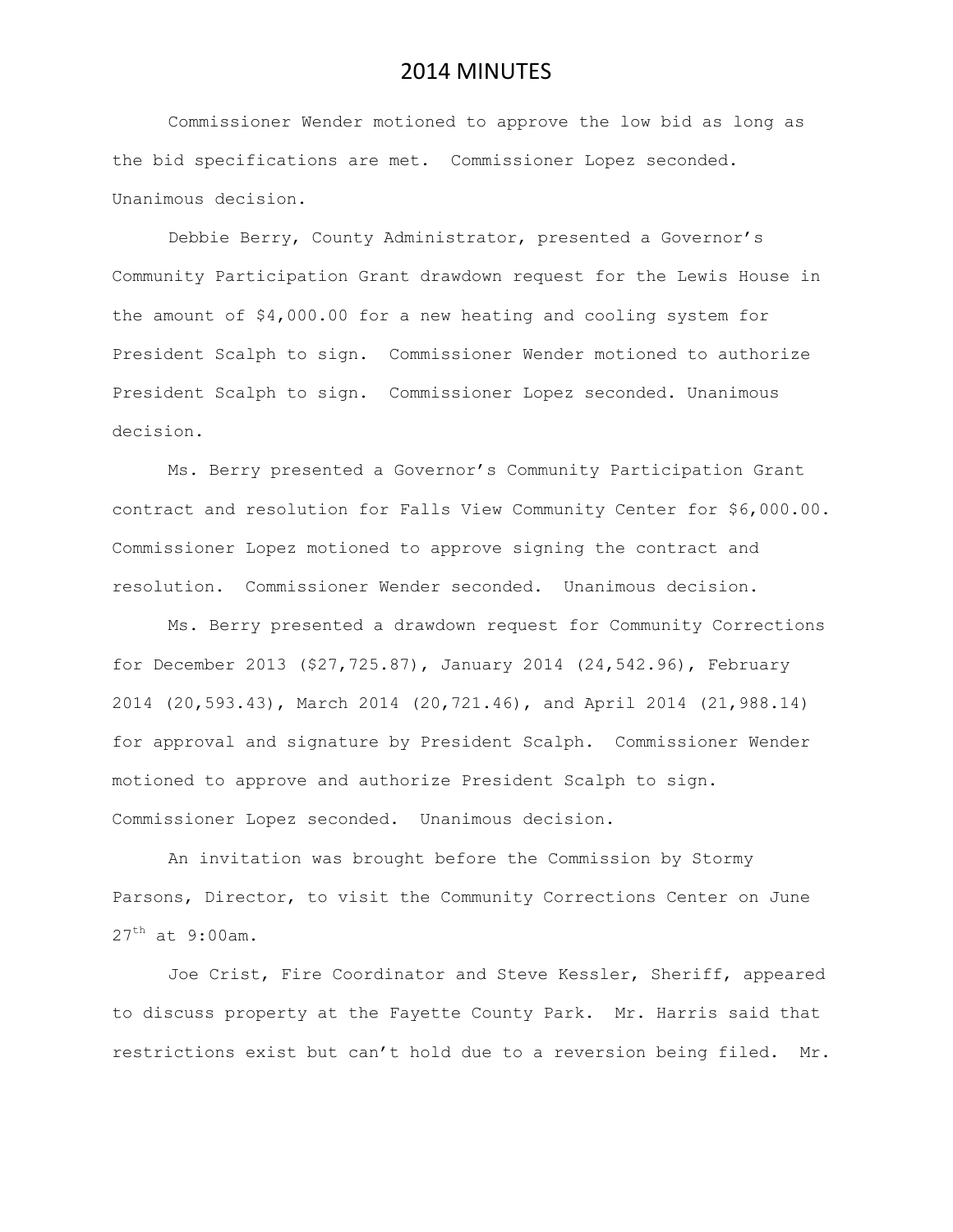Harris said that the property is acceptable for the proposed project. Commissioner Wender suggested that Mr. Harris prepare an agreement.

The shooting range will be restricted to the Sheriff's department or supervised by Sheriff personnel. A warning will be posted when the shooting range is in use.

Commissioner Wender motioned to approve the use of the property at the Fayette County Park by the Sheriff and Fire Services and the Prosecuting Attorney will prepare paperwork stating terms and conditions for the Commission to sign. Commissioner Lopez seconded. Unanimous decision.

Ms. Berry presented letters for signature to the West Virginia Public Service Commission and Secretary of State filing the updated list for Fayette County Public Service Districts as required by WV Code 16-13A-s(h). Commissioner Wender motioned to approve the letters and to sign. Commission Lopez seconded. Unanimous decision.

Ms. Berry presented a request from Dennis Hanson for the Fayetteville Lion's Club requesting \$3,000.00 for their Fourth of July celebration fireworks. Commissioner Wender suggests a letter be sent stating that the Commission has always supported their Fourth of July event with \$500.00 and will continue to support with that amount. Commissioner Wender motioned to decline the request and to contribute the \$500.00 already budgeted. Commissioner Lopez seconded. Unanimous decision.

Ms. Berry presented a request from Louis Tabit for \$5,000.00 for the Montgomery Wayside Park. A letter will be sent stating the budget session is in March and requests can be made then.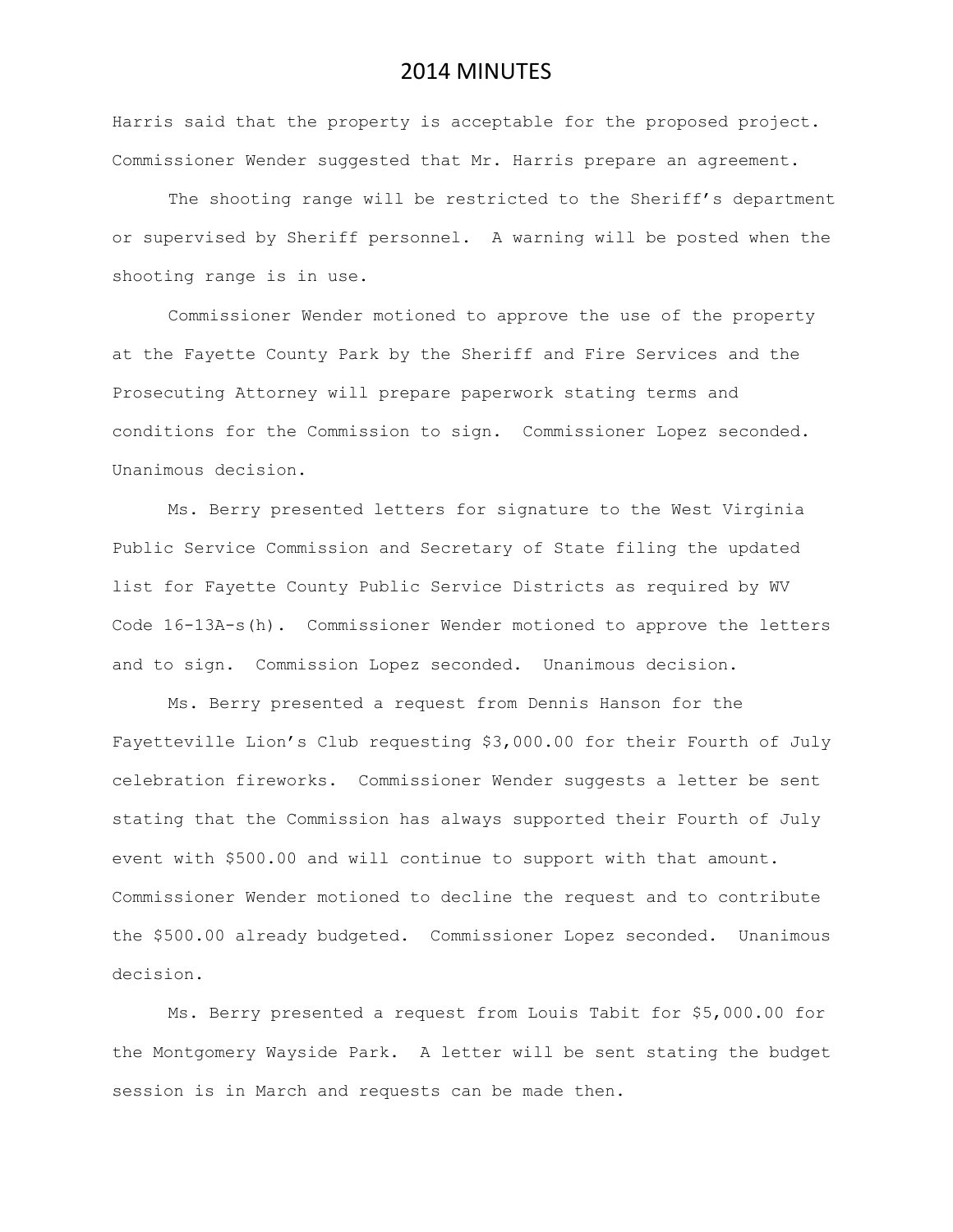Ms. Berry presented a letter from William S. Thornton resigning from the Building Commission. Commissioner Wender motioned to accept Mr. Thornton's resignation. Commissioner Lopez seconded. Unanimous decision.

Discussion held concerning the new personnel manual. Differences, additions and changes are attached. Discussion to be held whether there is cost to the County in converting sick time to retirement years of service.

Ms. Berry presented two Notices of Dilapidated Property Liens for President Scalph to sign for properties owned by ABC Lands and Jesse Wright. Commissioner Lopez motioned to authorize President Scalph to sign the liens. Commissioner Scalph seconded. Unanimous decision.

Ms. Berry told the Commission a discussion needed to be held concerning a Source Water Protection team update of representation. Commission agreed to discuss this at a later time.

Ms. Berry presented appraisals for three separate properties.

- 1. \$2,000.00 for the Belinda Morton Property, E. Maple Ave.
- 2. \$850.00 for the parking lot beside the Prosecuting Attorney's office
- 3. \$650.00 for the grass lot between the Morton property and Marathon Bike Shop

Commissioner Wender motioned to approve entering into a contract to complete appraisals on the listed properties. Commissioner Lopez seconded. Unanimous decision.

Ms. Berry presented the Interagency Agreement between the WV Division of Rehabilitation Services, State Licensing Agency for the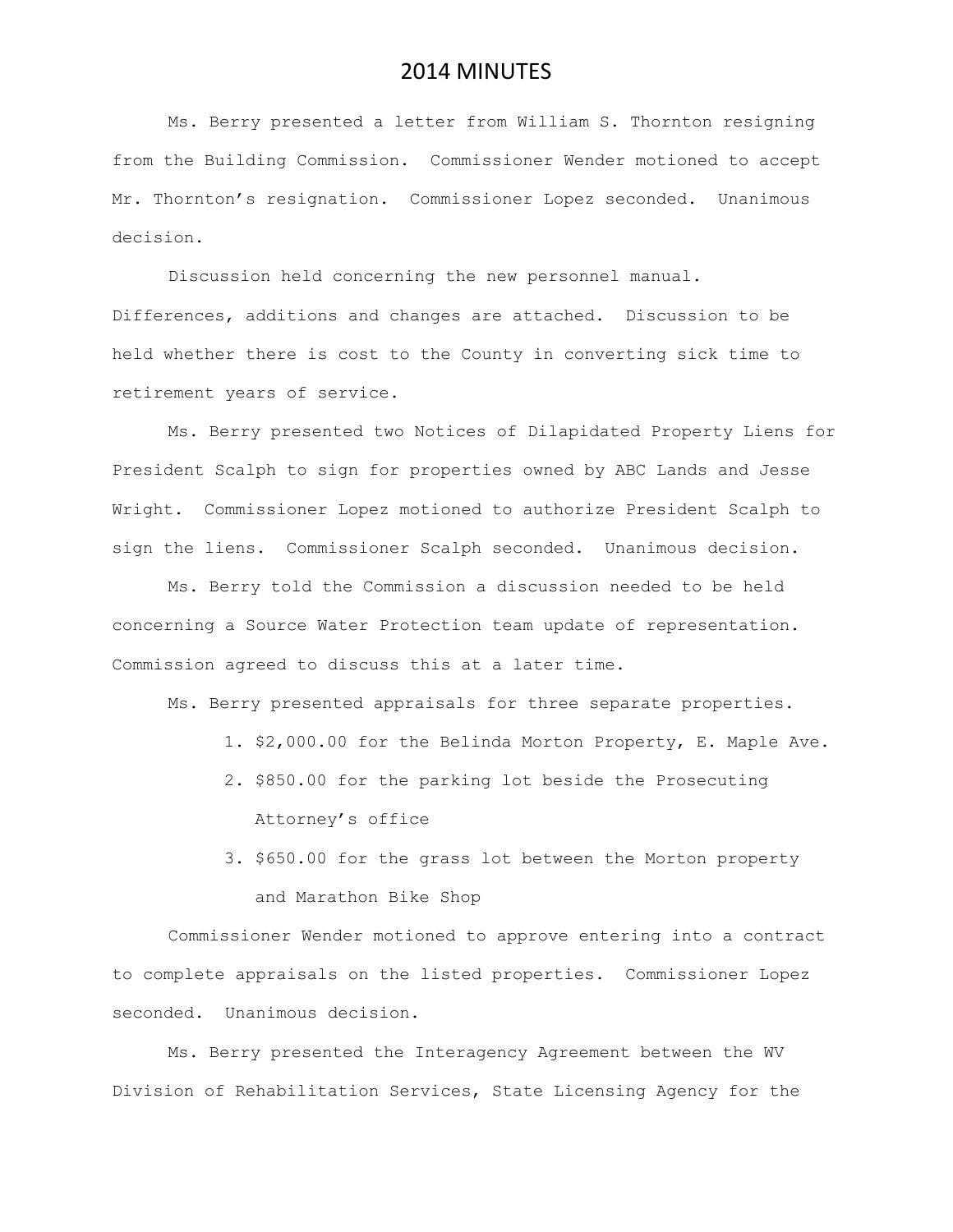Randolph Sheppard Program for further approval and signature for vending machines at the Fayette County Courthouse. The Commission agreed this contract needs further review. The issue was tabled.

Ms. Berry presented a request from the WVU Extension Office for a new copier/printer. Funds will come from transferring balances of Materials, Supplies and Travel into Capital Outlay and Equipment. Commissioner Wender motioned to approve to use unused funds to purchase a new copier/printer. Commissioner Lopez seconded. Unanimous decision.

Ms. Berry presented budget revisions. Commissioner Wender motioned to approve revisions to the 2013-2014 FY Budget. Commissioner Lopez seconded. Unanimous decision.

The meeting was adjourned at 1:20 pm.

FAYETTE COUNTY COMMISSION JUNE 27, 2014 COURTHOUSE FAYETTEVILLE, WV 25840 MEMBERS PRESENT: Denise A. Scalph, John H. Lopez, Matthew D. Wender

The Fayette County Commission met in a regular meeting on this  $27<sup>th</sup>$  day of June 2014.

President Scalph called the meeting to order at 9:08 a.m.

Assessor Eddie Young presented forms from the back of the tax books, certification that books have been delivered and inspected for the Commissioners to sign.

Mr. Young then presented exonerations; 2 sets of 2013 real estate, and 2013 and 2014 tax tickets.

Commissioner Wender motioned to accept the exoneration for the 2013 real estate. Commissioner Lopez seconded. Unanimous decision.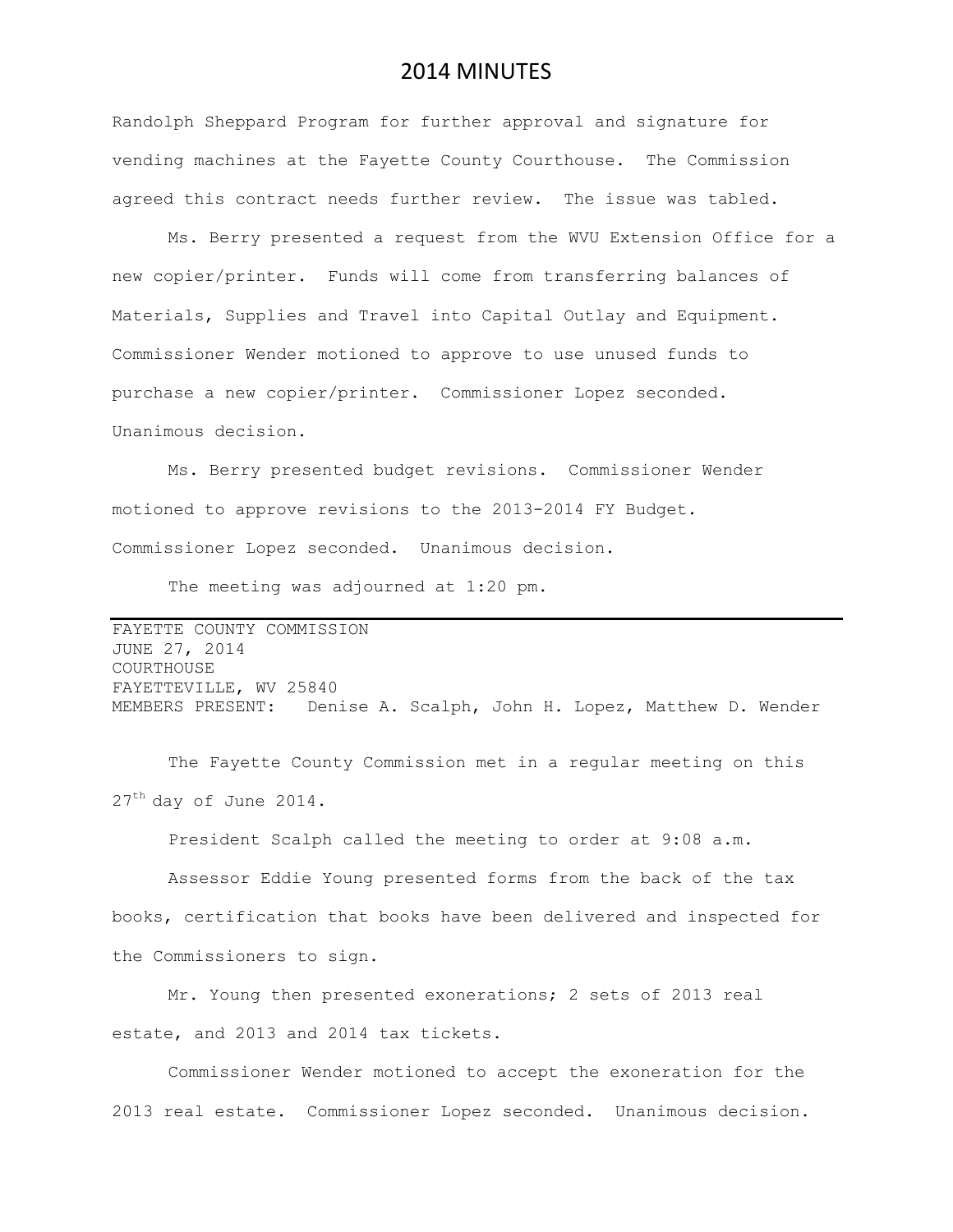Commissioner Lopez motioned to accept the exoneration for the 2013 personal property. Commissioner Wender seconded. Unanimous decision.

Commissioner Wender motioned to accept the exoneration for 2014 real property. Commissioner Lopez seconded. Unanimous decision.

Mr. Young presented two refunds: Frances. L. Foster for \$63.17 and Joann Lewis for \$265.48. Commissioner Wender motioned to approve the refunds. Commissioner Lopez seconded. Unanimous decision.

Commissioner Lopez offered a motion to approve vouchers and invoices. Checks to be released today. Approved 2<sup>nd</sup> half payroll, checks to be released June  $30<sup>th</sup>$ , 2014. Commissioner Wender seconded. Unanimous decision.

President Scalph motioned to approve minutes of May  $19<sup>th</sup>$ , May  $23<sup>rd</sup>$ and June  $6^{th}$ , 2014. Commissioner Lopez seconded. Unanimous decision.

Debbie Berry, County Administrator, presented a quote for the Boomer Ballfield construction. Commissioner Wender motioned to approve. President Scalph seconded. Unanimous decision.

Ms. Berry presented a drawdown for an Energy Efficiency Grant for SALS for signature by President Scalph. Commissioner Wender motioned to authorize President Scalph to sign. Commissioner Lopez seconded. Unanimous decision.

Ms. Berry presented a drawdown for Kanawha Falls PSD for signature by President Scalph. Commissioner Wender motioned to authorize President Scalph to sign. Commissioner Lopez seconded. Unanimous decision.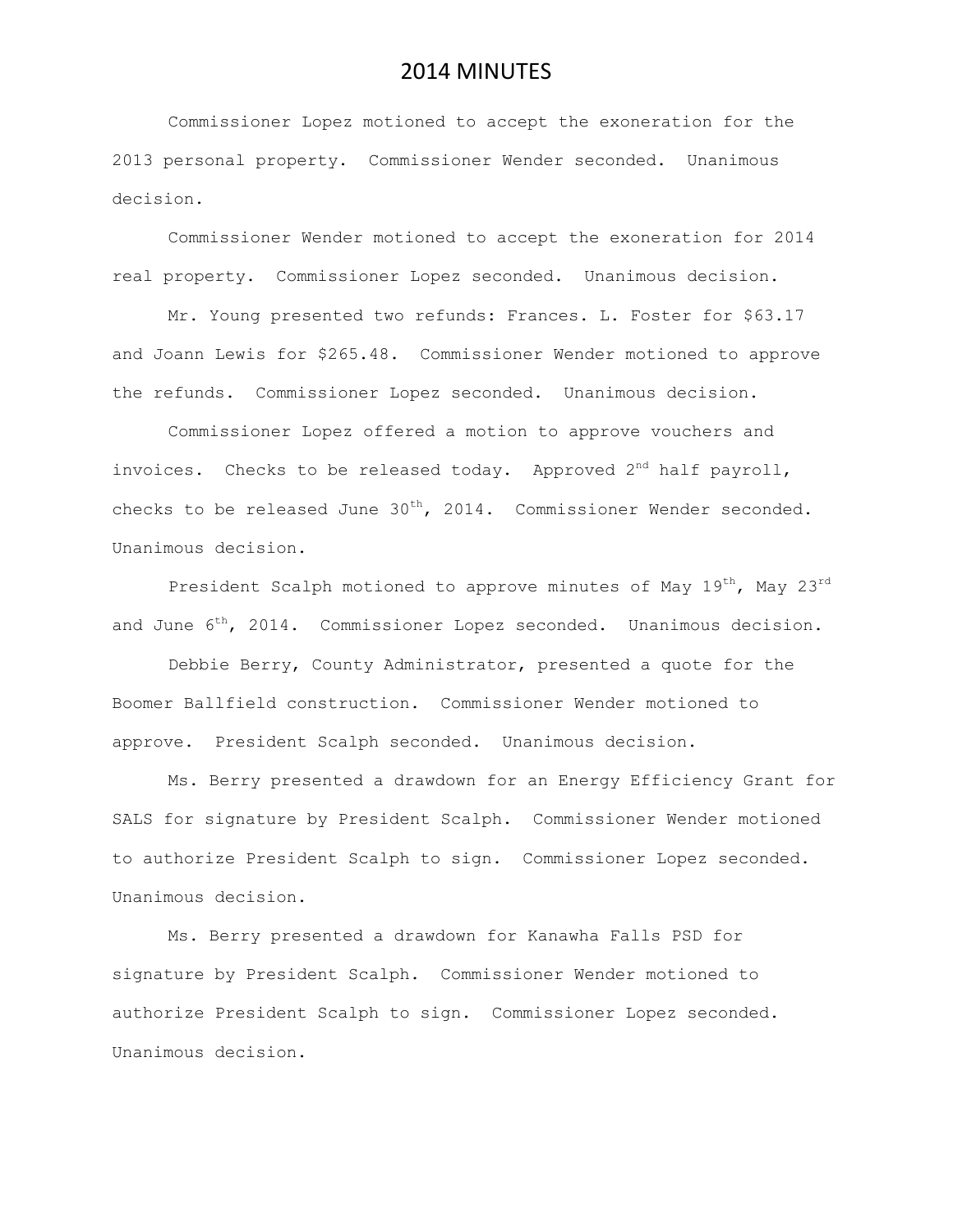The Commission requested to arrange a meeting with Senator William Laird to discuss the Kanawha Falls Scenic Area.

Ms. Berry presented a drawdown for New Haven PSD. No signatures were needed; merely informational.

Ms. Berry presented two grant agreements. Commissioner Wender motioned to authorize President Scalph to sign for the Fayette County Public Library Bookmobile, \$4,000.00. Commissioner Lopez seconded. Unanimous decision.

Commissioner Wender motioned to authorize President Scalph to sign for the Lillian James Learning Center, \$3,000.00. Commissioner Lopez seconded. Unanimous decision.

Ms. Berry presented a Governor's Community Participation Grant drawdown and certificate of grant completion for the Fayette County 4- H Shooting Sports grant for \$5,000.00. Commissioner Lopez motioned to approve. Commissioner Wender seconded. Unanimous decision.

Ms. Berry presented a letter to the Supreme Court of Appeals for reimbursement for rent for the Family Law Judge, in the amount of \$3,375.00 for July 2014. Commissioner Wender motioned approval of letter and signatures. Commissioner Lopez seconded. Unanimous decision.

Ms. Berry presented an order approving Fayette County banking institutions. Commissioner Lopez motioned to approve the institutions BB&T, Fayette County National Bank, Chase and Bank of Mt. Hope. Commissioner Wender seconded. Unanimous decision.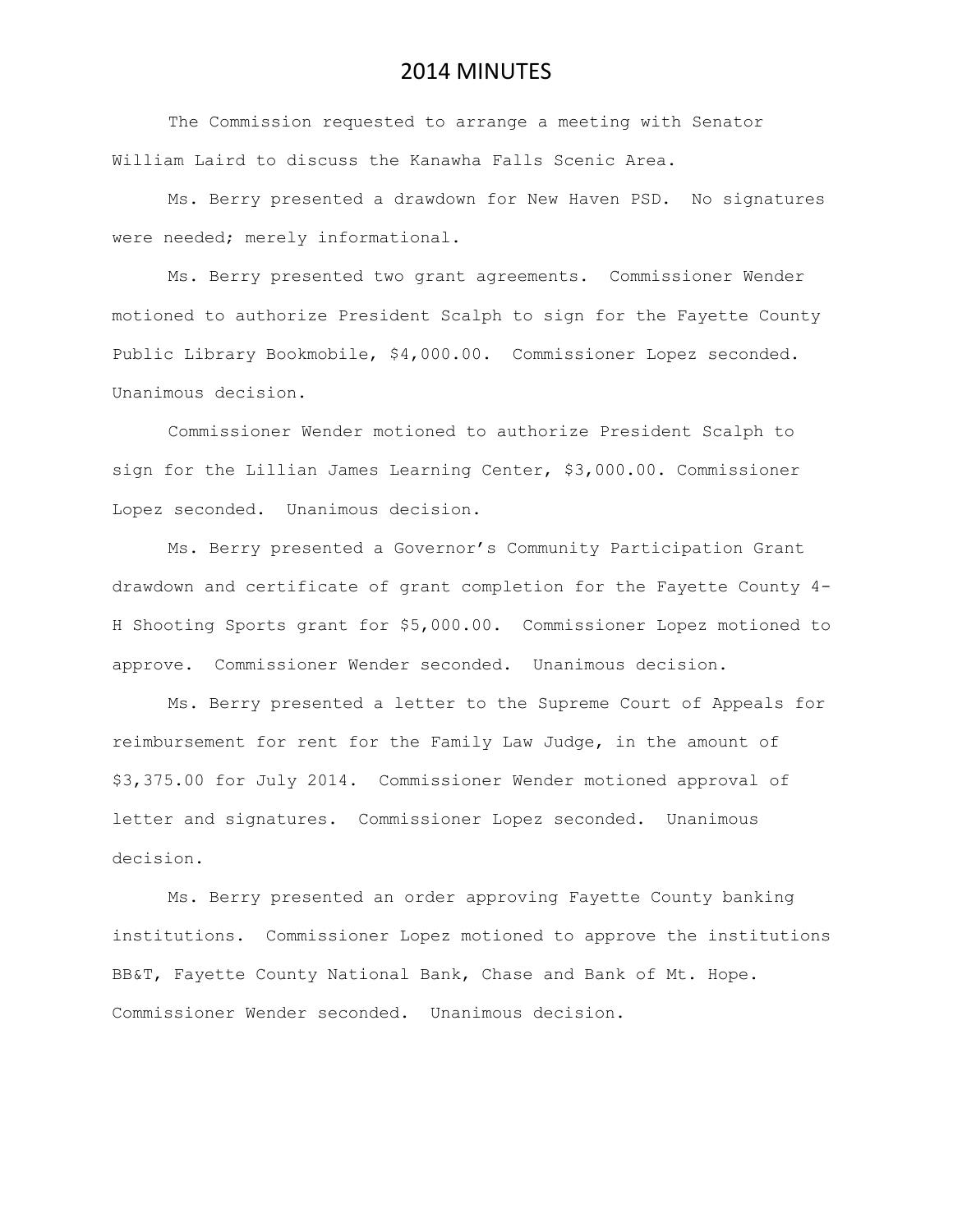Commissioner Lopez motioned to approve the Worthless Check transfer of \$4,513.58. Commissioner Wender seconded. Unanimous decision.

Commissioner Wender motioned to approve the General School transfer of \$120,072.93. Commissioner Lopez seconded. Unanimous decision.

Commissioner Wender motioned to approve the Magistrate Court Fund transfer of \$29,242.11. Commissioner Lopez seconded. Unanimous decision.

Ms. Berry presented the Budget Revision. Commissioner Wender motioned to approve the Budget Revision. Commissioner Lopez seconded. Unanimous decision.

The Commissioners opened bids for the Dunloup Creek Buyout Program for Voluntary Budget Cultural Resources Document and Interpretive Sign Design. Theresa White, Emergency Management Planner, appeared with one bid with a letter from the department of OES stating that the specifications were met and recommended to approve the bid.

CRA, Inc Cultural Resource Analyst

Product 1: \$12,499.49

Product 2: 1,625.50 per sign, 14 signs

Commissioner Wender motioned to accept the bid on behalf of the properties purchased that have a historical presence in the amount per bid. Commissioner Lopez seconded. Unanimous decision.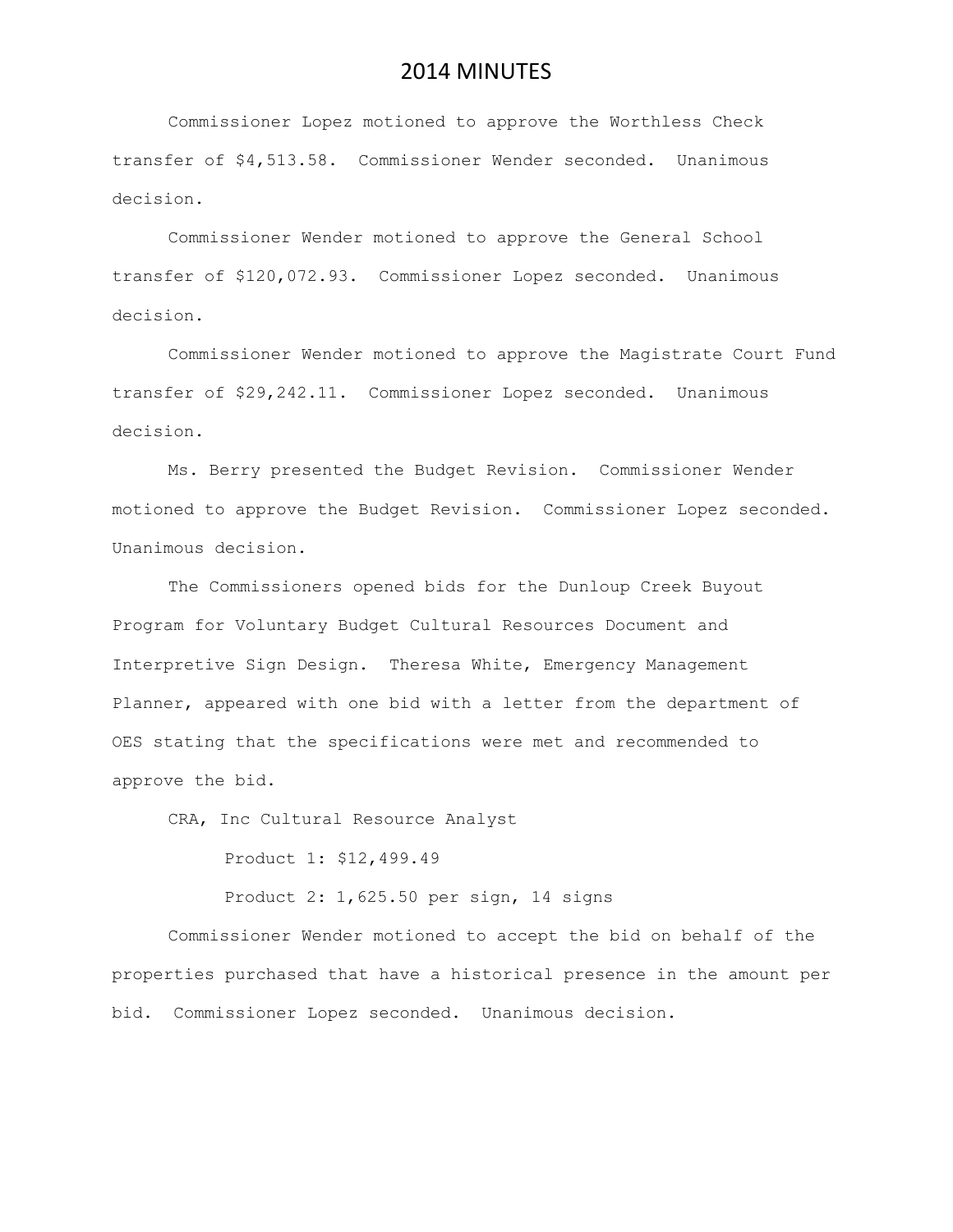Ms. White discussed a training session she attended for natural and hazardous threats in our county. Handout attached. Ms. White reviewed the handout with the Commission.

Joe Crist, Fire Coordinator, appeared to discuss the Fire and 911 budgets for fiscal year 2014-2015. Commissioner Wender motioned to approve the Fire budget of \$578,116.00. Commissioner Lopez seconded. Unanimous decision.

Commissioners requested a meeting with David Neal to discuss the 911 budget on July  $11^{\text{th}}$  at  $10:00$  a.m.

Mike Lively, Jim Lively Insurance, appeared to review the insurance renewal. There will be a \$5,677.00 difference in the Travelers premium which includes the loss experience for the one large claim with Roaring River. A portion of this increase is due to property and equipment values rising from one year to the next. The Commission requested that Mr. Lively reappear with Return to Work specialists and invite Sheriff Kessler, Richard Smith, maintenance, and Debbie Aliff, payroll and benefits, to discuss our Return to Work policy. Commissioner Wender motioned to accept the insurance renewal presented by Jim Lively Insurance. Commissioner Lopez seconded. Unanimous decision.

Commission discussed a letter received from Friends of Lewis House. Commissioner Wender motioned to increase the \$500.00 allocation our of Coal Severance to \$2,500.00. Commissioner Lopez seconded. Unanimous decision. Ms. Berry will send a letter regarding this adjustment.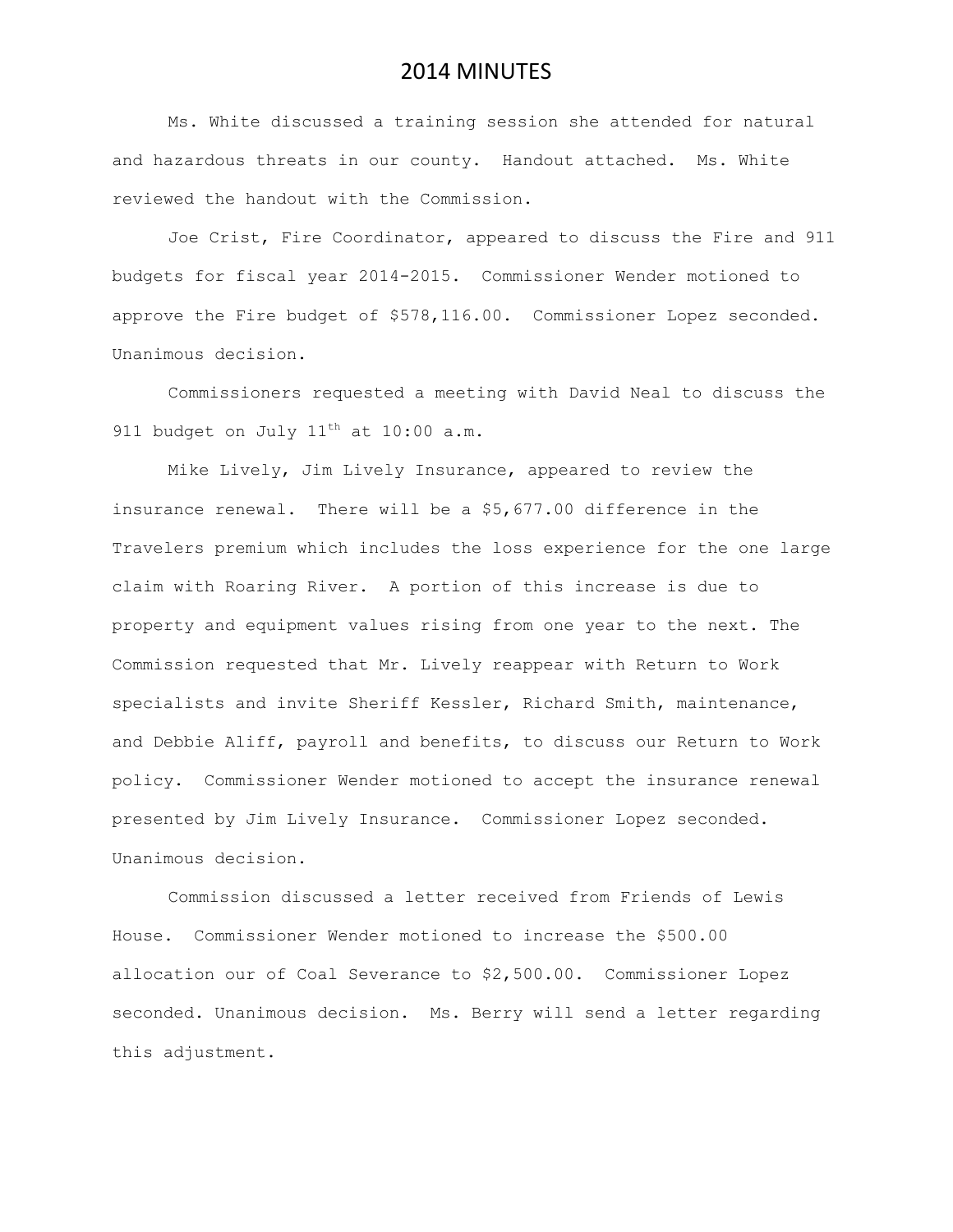Ms. Berry presented two quotes to replace the carpet in the Magistrate office with tile. Quotes with and with assistant offices:

\$4,591.00 just Magistrate office

\$6,390.00 including assistant offices

Commissioner Lopez motioned to approve \$6,390.00 for the Magistrate and assistant offices. Commissioner Wender seconded. Unanimous decision.

Ms. Berry presented a quote from Harper Engineering for the HVAC system at the Annex. Commission requested receiving quotes from independent companies for a new system. Ms. Berry will also send a letter to Casto Technical and inquire about the inefficiency of the current system and what can be done to remedy the problems.

Ms. Berry presented an order and letter to reappoint Adam Hodges to the Solid Waste Authority. Commissioner Lopez motioned to reappoint Adam Hodges to the SWA. Commissioner Wender seconded. Unanimous decision.

Ms. Berry presented budget statements for the 2014-2015 year.

Stephanie Sears, Staff Accountant, appeared to discuss the Financial Stabilization Fund. The Commission agreed not to place any additional money into the fund. Requested that Ms. Sears survey other banks to find the best offer.

Commissioner Wender suggested Dave Barnhart for the vacant position on the Fayette County Building Commission. Commission approved this suggestion. Commissioner Wender will speak with Mr. Barnhart.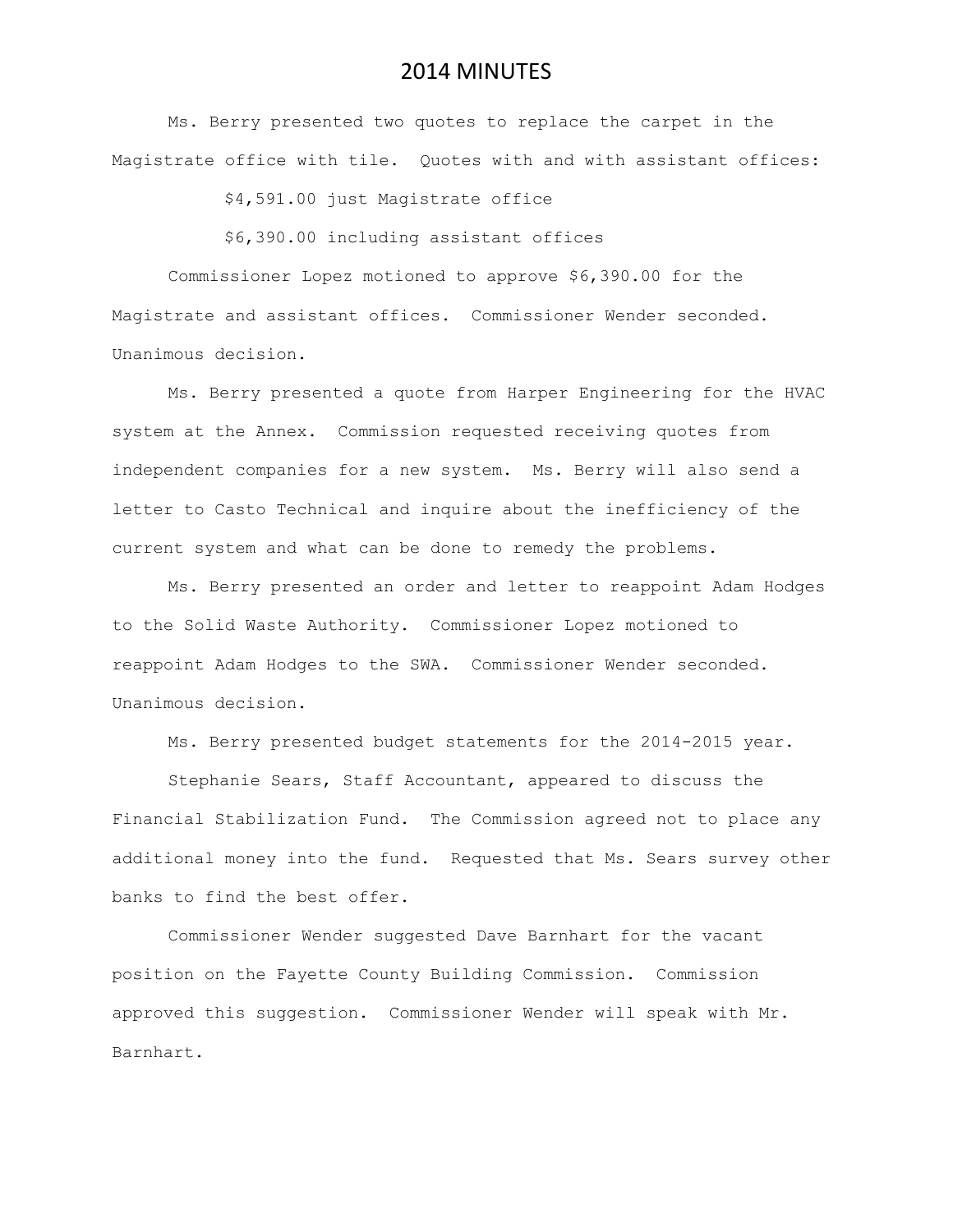Ms. Berry will inquire about the 206 Church Street property for parking matters. Discussion was held about the county owned lot between Water Stone and James Blankenship's law office. Item to be added to the agenda on July  $11^{th}$  at  $10:30$ am.

Commissioner Wender motioned to approve the 2014-2015 budget statement directly under the Fayette County Commission plus the Fire and 911 Fund. Commissioner Lopez seconded. Unanimous decision,

Ms. Berry presented a letter from Kelvin E. Holliday, County Clerk, regarding asking the Ansted precinct 59 for physical addresses. Ms. Berry will rewrite the letter to clarify that we need *physical* addresses.

The meeting was adjourned at 2:06 p.m.

#### FAYETTE COUNTY COMMISSION JULY 11, 2014 COURTHOUSE FAYETTEVILLE, WV 25840 MEMBERS PRESENT: Denise A. Scalph, John H. Lopez, Matthew D. Wender

The Fayette County Commission met in a regular meeting on this 11<sup>th</sup> day of July, 2014.

President Scalph called the meeting to order at 9:05 a.m.

Assessor Eddie Young appeared to present exonerations.

Commissioner Lopez motioned to approve the personal property tickets. Commissioner Wender seconded. Unanimous decision.

Commissioner Wender motioned to approve exonerations for real property. Commissioner Lopez seconded. Unanimous decision.

Commissioner Wender motioned to issue refunds on seven properties. Commissioner Lopez seconded. Unanimous decision.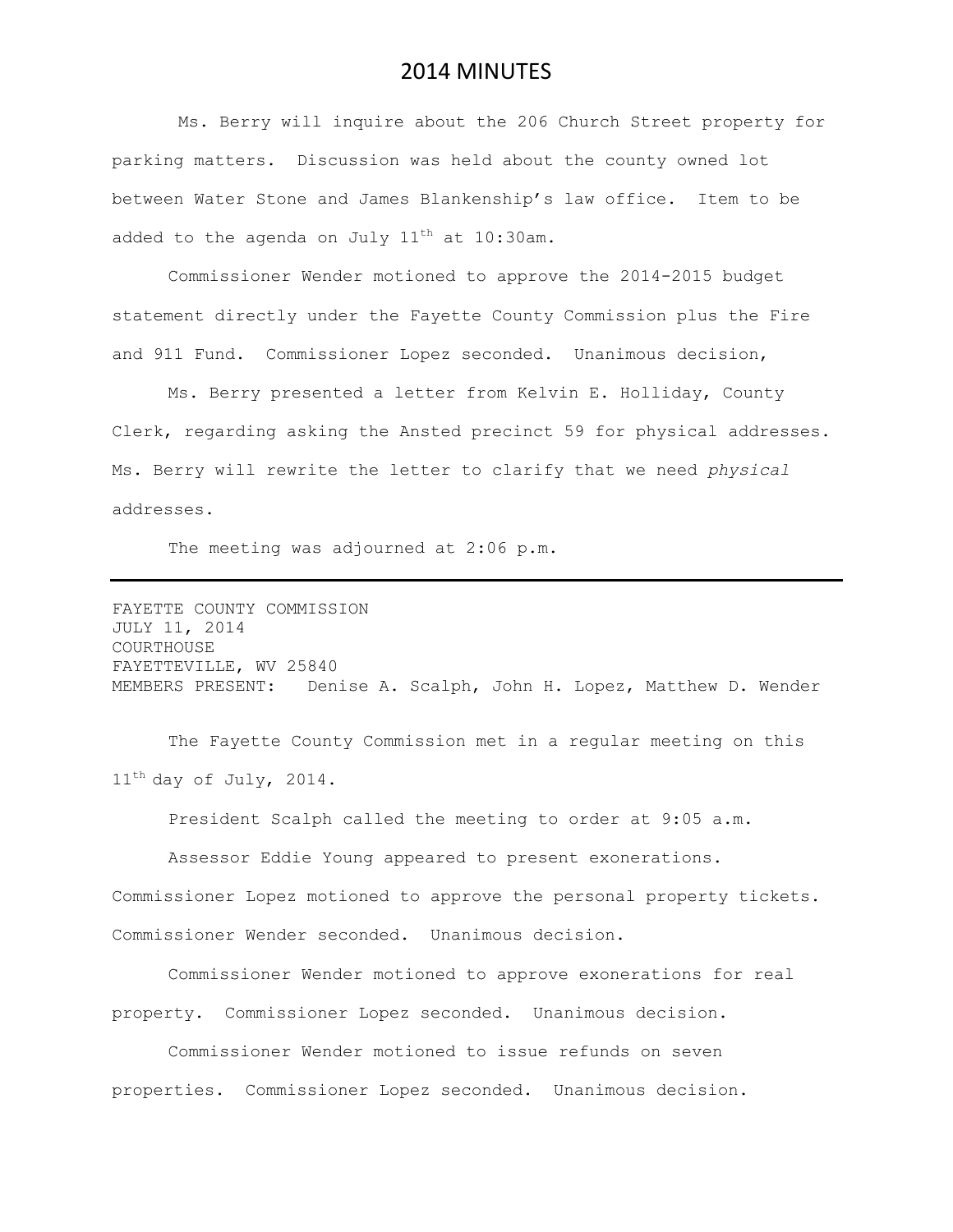Commissioner Lopez offered a motion to approve vouchers and invoices, checks to be released today. Approved  $1^{st}$  half payroll, checks to be released July  $15^{th}$ , 2014. Commissioner Wender seconded. Unanimous decision.

Mike Lively, Jim Lively Insurance, appeared with Tammy Roberts, BrickStreet to discuss the Return to Work Policy. The County has a credit of 1.22 which means our \*Emod number is 22%. The Board of Education receives a debit because they have someone who solely focuses on this policy. The County pays money every year and the Board of Education receives a refund.

If the Return to Work Policy is implemented, we could see improvements in our Emod number. The County must focus on getting the claimant back to work before the fourth day. BrickStreet trained Board of Education employees on their Return to Work Policy. Ms. Roberts suggested the Fayette County Commission do this as well. BrickStreet will also meet with local physicians and supply them with Return to Work informational packets.

Mr. Lively discussed how we can bring employees back sooner by placing them on light duty in other offices that need help. Commissioner Wender asked Carl Harris, Prosecuting Attorney, if the County can place employees in other positions outside of their job classifications. Mr. Harris will research.

Mr. Lively also mentioned that BrickStreet lets their employees work or volunteer with a non-profit organization and this is considered light duty work for their company.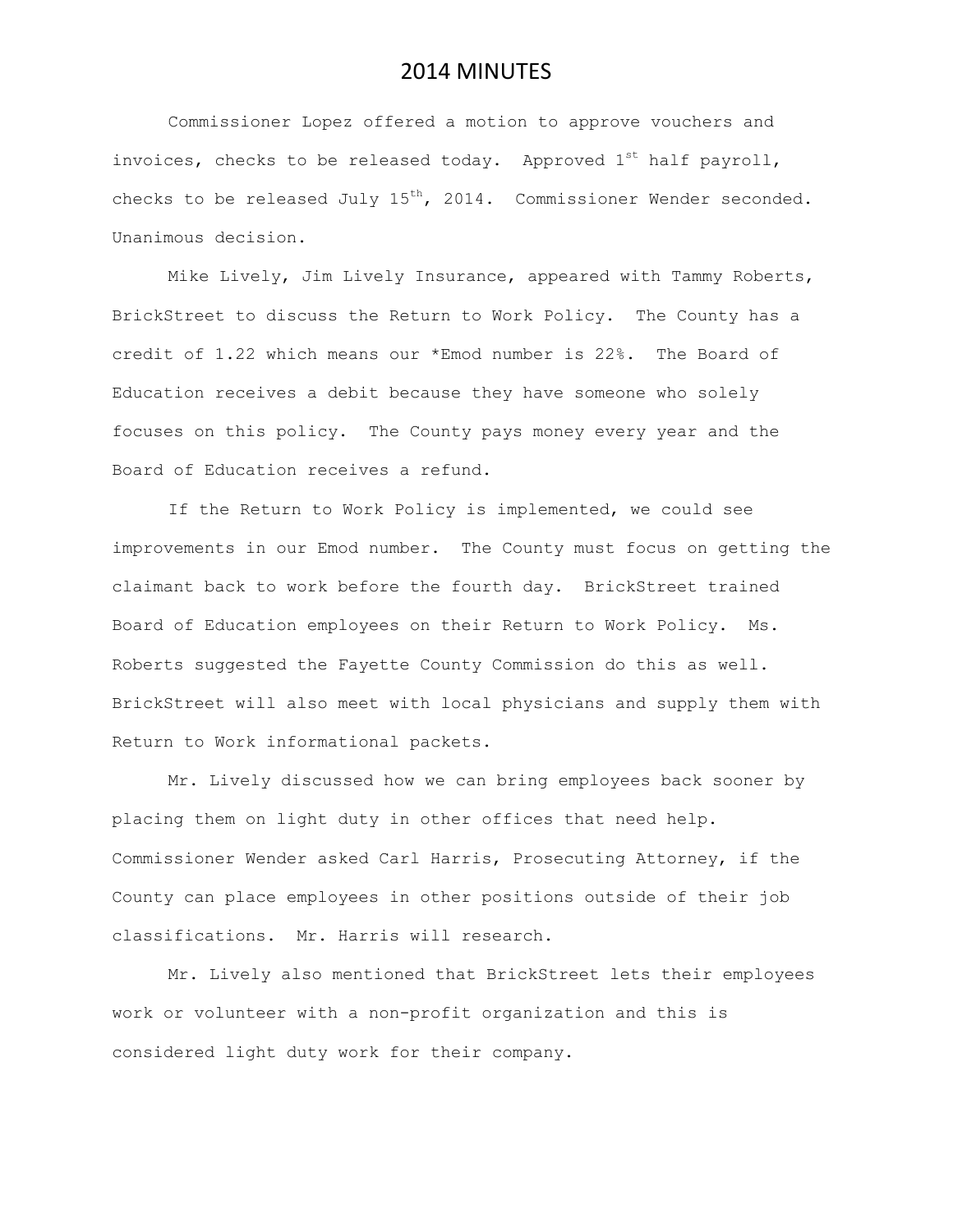Commissioner Wender asked what can be done when an employee refuses to come back to work or to work anywhere besides their hired position. BrickStreet will not pay for those lost wages.

The Commission agrees that training and informational packets are good ideas. Debbie Aliff, Payroll, will run a report the  $1^{st}$  of each quarter.

Deborah Berry, County Administrator, presented a resolution for approval of the Commission and approval for President Scalph to sign authorizing Fayette County Urban Renewal Authority members Michael D. Smith, Dave Pollard and/or Rachel Davis to execute the application for Industrial Access Road funds for the Wolf Creek Park. Commissioner Wender motioned to approve. Commissioner Lopez seconded. Unanimous decision.

The Commission entered into an executive session at 9:40 a.m. The Commission reconvened at 10:35 a.m.

David Neal, 911 Coordinator, appeared before the Commission to discuss the FY 2014-2015 911 budget.

Discussion was held regarding overtime. Mr. Neal handed out a sheet (attached) with a breakdown of why a large increase in overtime is needed. President Scalph asked about a previous discussion regarding hiring more part-time employees to cover vacations and holidays to decrease the amount of overtime.

Commissioner Wender asked why turnover is so great and if there is an exit interview. Mr. Neal said that low pay is to blame for the high turnover and he does conduct exit interviews but only for his benefit. Mr. Neal does not keep documentation of these interviews.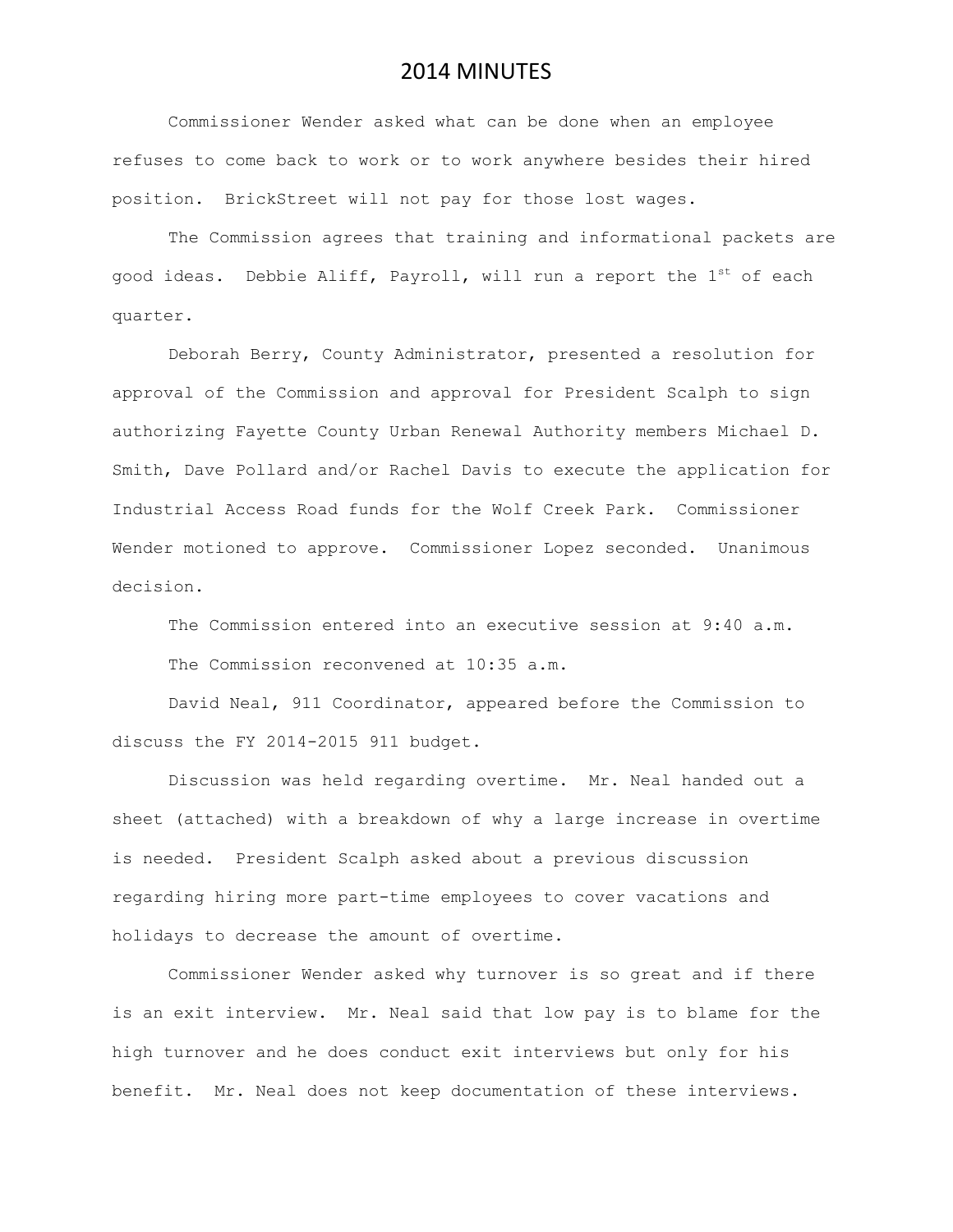President Scalph asked if the high turnover rate is just in Fayette County. Mr. Neal replied that no, all counties experience high turnover.

President Scalph suggests that there must be more to the high turnover than just pay rate. Commissioner Wender asked about the 12 hour work day and if employees enjoy the 12 hour shift. Mr. Neal said that a 12 hour shift is the best for employees and the budget.

Commissioner Wender suggested that maybe we hire two more fulltime or four part-time employees to eliminate overtime and increase salaries for all 911 employees to improve our budget.

Commissioner Wender left the meeting at 11:00 a.m.

Mr. Neal requested increasing part-time staff. Mr. Neal said full-time employees would not help decrease overtime wages. President Scalph asked if more part-time employees were hired, what would be a better figure of needed overtime. Mr. Neal stated \$93,631.00.

Mr. Neal stated that he would like to hire three additional parttime employees.

Contracted Services increased because of contracts for the new equipment. Maintenance and Repair Equipment increased because of the final installation and additional antennas.

Commissioner Lopez asked where the money to cover overtime and part-time employees will come from. Stated that revenues are declining rapidly.

President Scalph asked how Mr. Neal can help to decrease the budget. Mr. Neal said he will run numbers.

The Commission states that they cannot approve deficit budget.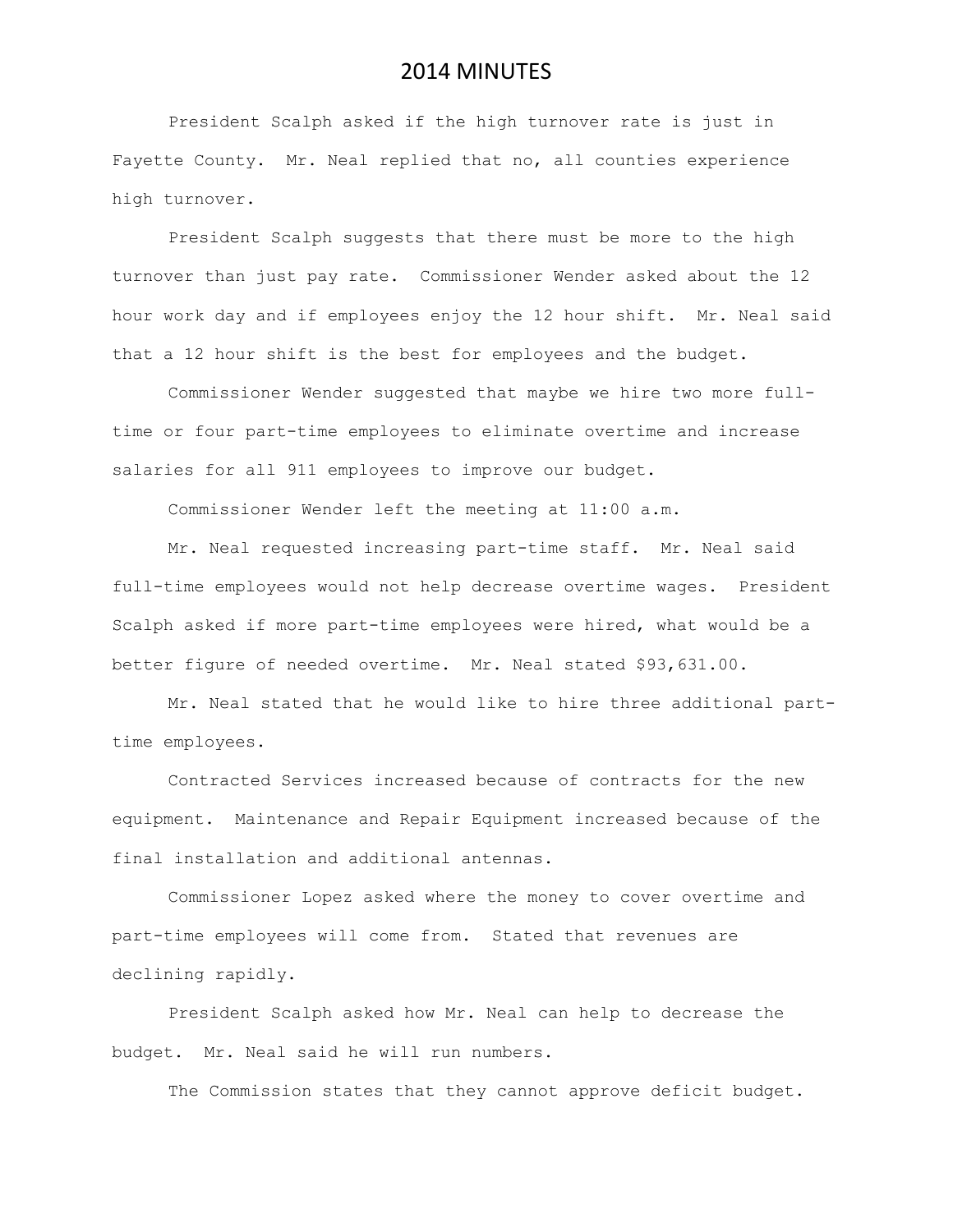Ms. Berry reminded Mr. Neal that gifts cannot be purchased for employees using County funds.

President Scalph asked if any money was budgeted for an IT position. Mr. Neal assured the Commission that there is no extra money budgeted for any IT help.

The Commission asked Stephanie Sears, Staff Accountant, to create a working budget for 911 based on the 10-year budget completed by Ms. Sears and Mr. Neal in 2011.

Ms. Berry presented a letter from Wells Fargo Securities related to Georgia-Pacific Corporation Project Series 1995 for \$11.6 million Solid Waste Disposal Facility Revenue Bonds for President Scalph to sign. Mr. Harris contacted Georgia-Pacific about wording of the document. The way it reads now it that the County is responsible for the bonds. The County should not be responsible and Mr. Harris is waiting for a return call to resolve this issue.

Commissioner Lopez motions that after Mr. Harris receives approval, President Scalph is authorized to sign the reissuance of the Georgia-Pacific bond. President Scalph seconded. Unanimous decision.

Discussion turned to BB&T documents. The statute does not allow the Commission to give standing on the approval. Mr. Harris does not approve of this. Ms. Berry will white out and return to BB&T.

Mr. Harris also advises the Commission that nothing can be posted on walls of the Courthouse in public areas without prior approval of the Commission. Ms. Berry will send a letter to employees stating this. A new Building and Maintenance Policy will be drafted.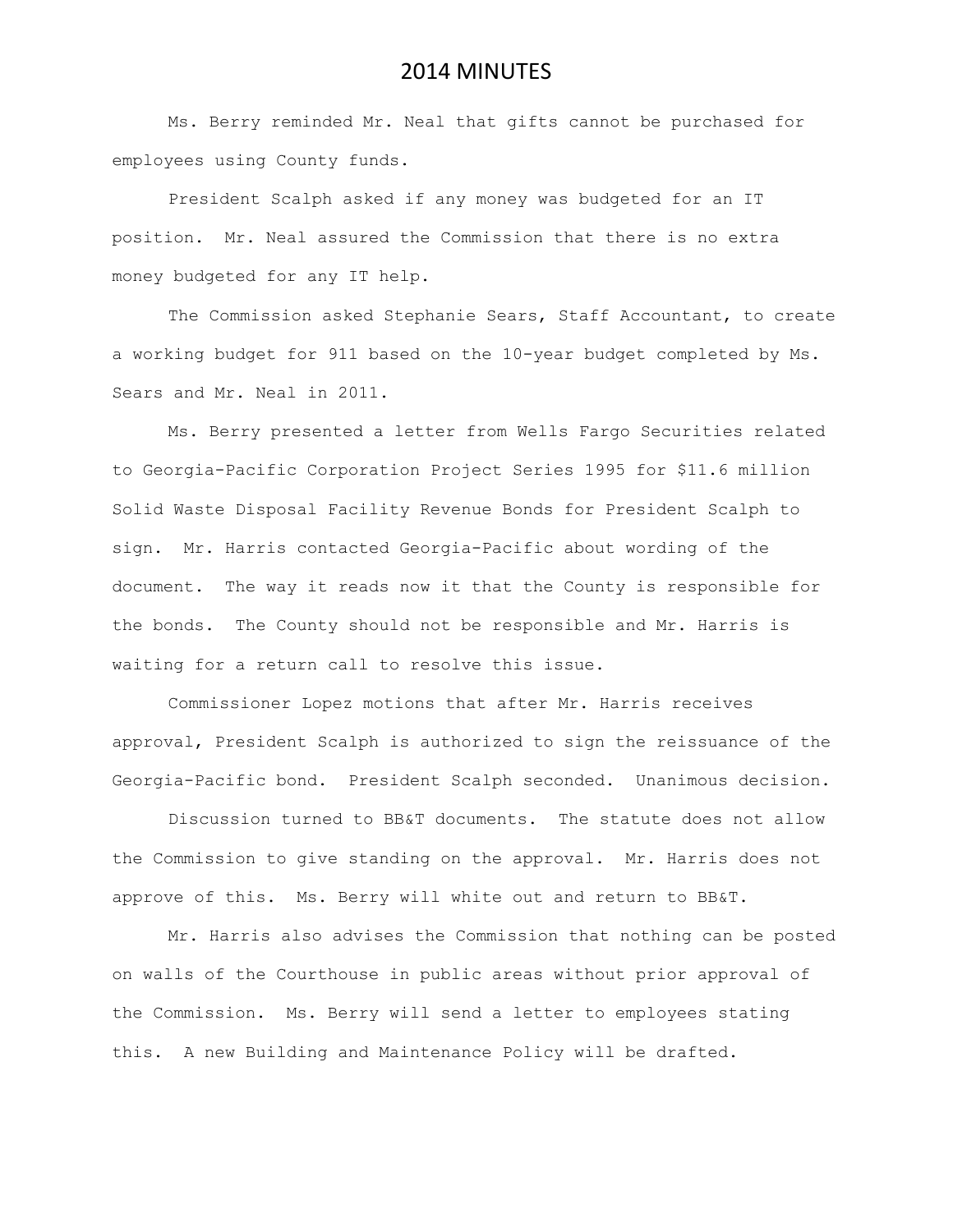Ms. Berry presented a request from the New River Humane Society for the July allotment. President Scalph wants justification of why the payroll expenses were \$25,000.00 which was double June's request. Commissioner Lopez motioned to approve the payment. Commissioner Scalph seconded. Unanimous decision.

A discussion was held concerning the review and approval of the lease agreement between the County Commission and the New River Humane Society. This issue was tabled until the following meeting.

Tim Richardson, Zoning, asked the Commission for advice regarding an independent review for a Board of Zoning and Appeals hearing on August 4, 2014 for the Nuttall School Property. David Pollard, retired Resource Coordinator, used to handle these. Mr. Harris suggested that Mr. Richardson call the Transition Team together to obtain a review.

The Fayette County Fireman's Association, Inc. and the Fayette County Commission's agreement will be presented at the July 25<sup>th</sup> meeting. Early Pauley and other Fayette County Park employees will be invited to a meeting to discuss any concerns.

Ms. Berry presented a Program Income Report for the Kanawha Falls Public Service District Boonesborough Water Extension Small Cities Block Grant for President Scalph to sign. Commissioner Lopez motioned to authorize President Scalph to sign. President Scalph seconded. Unanimous decision.

Ms. Berry presented the Fayette County Fire Levy Protection Agreements for July 1, 2014 – June 30, 2015. Commissioner Lopez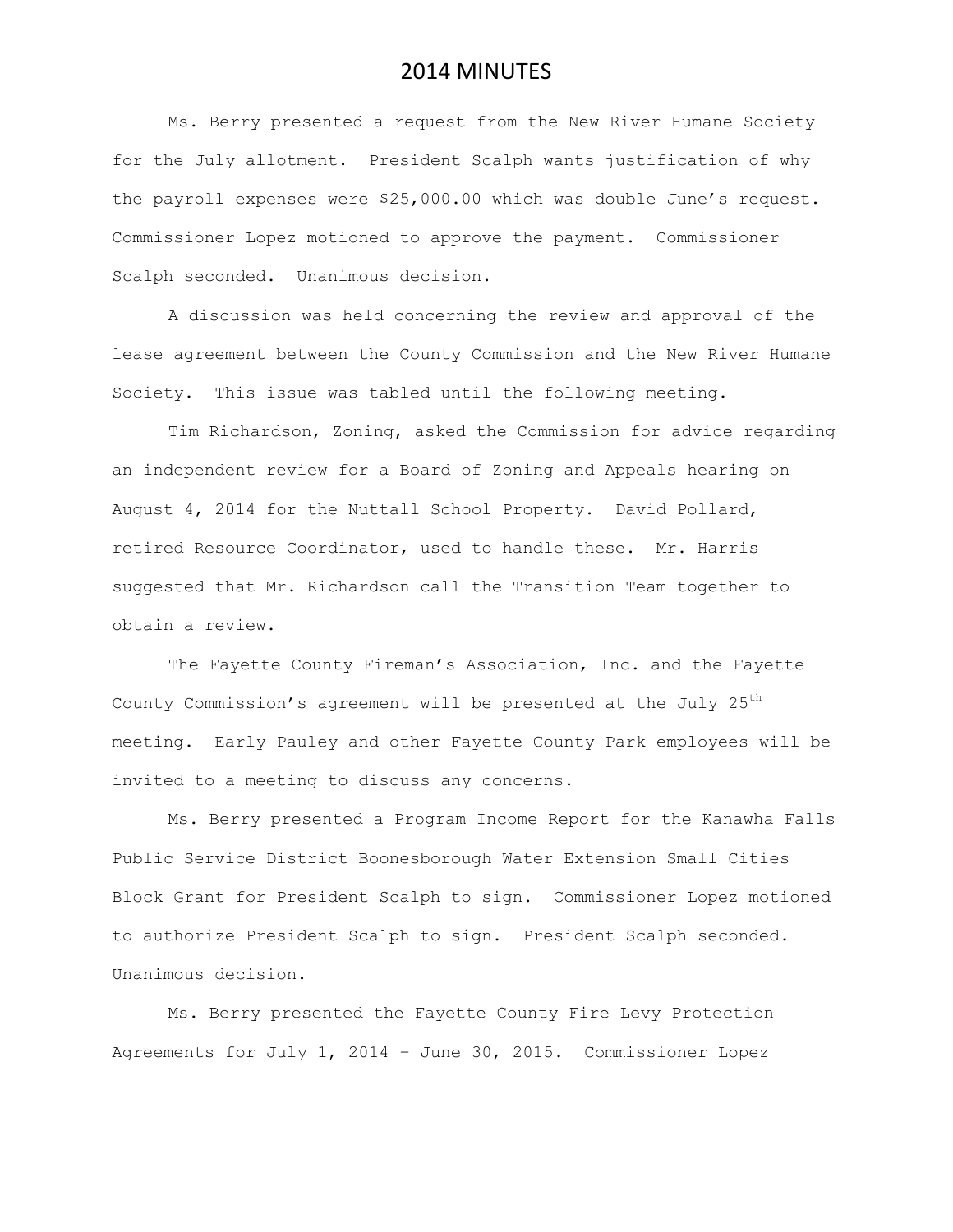motioned to approve the presented agreements for the following

departments:

Ansted Certified Fire Department, Inc. Armstrong Creek Volunteer Fire Department Boomer Volunteer Fire Department Danese Volunteer Fire Department Gauley Bridge Volunteer Fire Department Gauley River Volunteer Fire Department Loup Creek Volunteer Fire Department Meadow Bridge Volunteer Fire Department Montgomery Volunteer Fire Department Mount Hope Volunteer Fire Department Nuttall Volunteer Fire Department Pax Volunteer Fire Department Town of Fayetteville for Fayetteville Fire Department City of Oak Hill for the Oak Hill Fire Department

President Scalph seconded. Unanimous decision.

Ms. Berry presented minutes approved in a prior meeting for President Scalph to sign.

Ms. Berry presented a Local Energy Efficiency Grant Program drawdown for SALS in the amount of \$2,240.00 for the month of June 2014 for President Scalph to sign. Commissioner Lopez motioned to approve. President Scalph seconded. Unanimous decision.

Ms. Berry presented a support letter for the Commission to sign for John David with SALS for a Housing Preservation Grant to assist very low and low income homeowners with repairs and rehabilitation of homes in Fayette County. Commissioner Lopez motioned to approve the letter. President Scalph seconded. Unanimous decision.

Ms. Berry presented agreements for the Electrical Inspectors for the Commissioners to sign.

Ms. Berry presented a letter requesting a refund for a shelter at the park. The current policy states that refunds will be given for a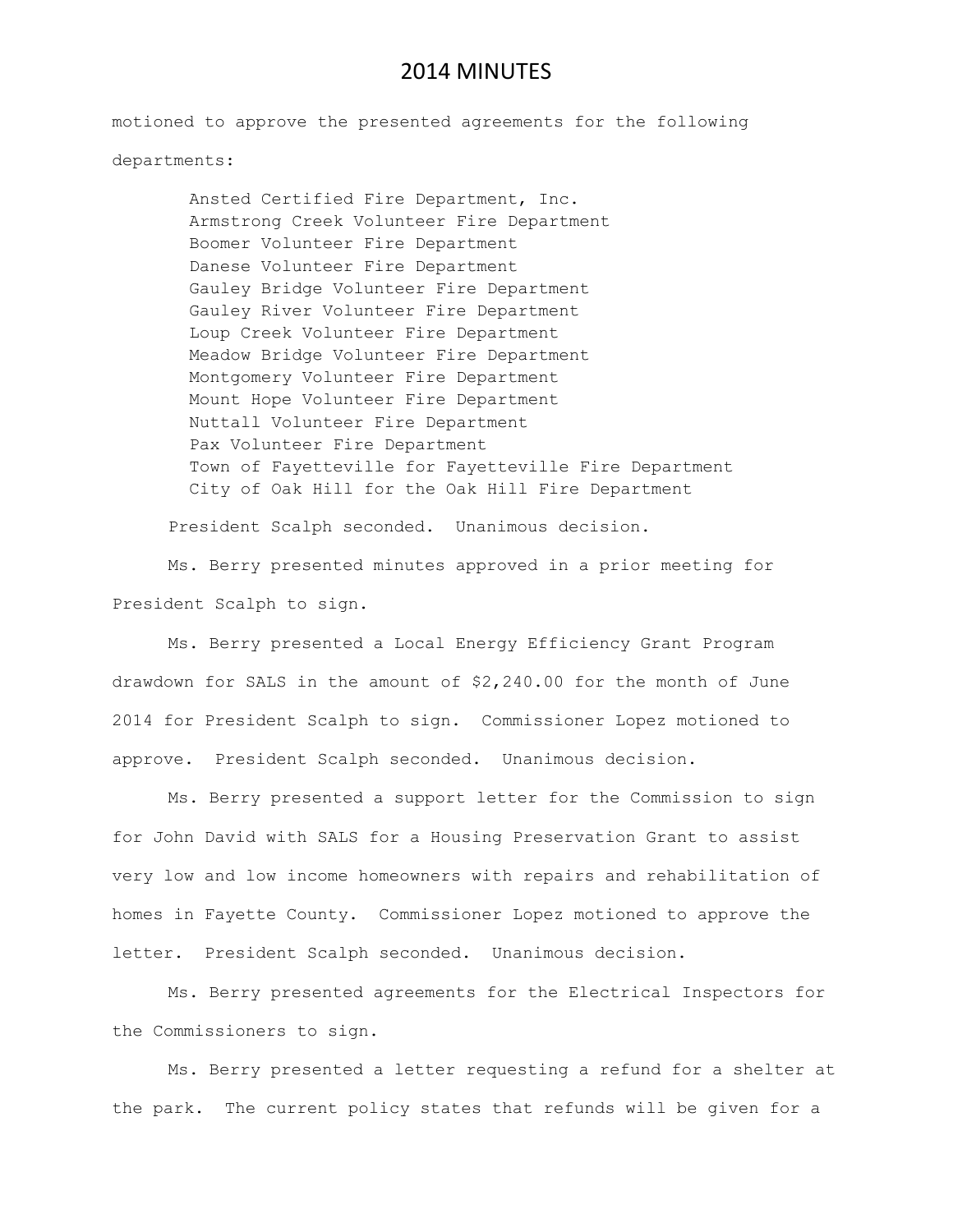cancelation no fewer than 90 days before the scheduled event. This particular event was only booked 45 days prior to the scheduled date. The Commissioners asked that the policy be adjusted to accommodate shorter rental agreements.

The meeting was adjourned at 1:25pm.

FAYETTE COUNTY COMMISSION July 21, 2014 COURTHOUSE FAYETTEVILLE, WV 25840 MEMBERS Present: Denise A. Scalph, Matthew Wender, John H. Lopez

The Fayette County Commission met in a special meeting on this  $21^{st}$  day of July 2014.

President Scalph called the meeting to order at 10:05 a.m. Commissioner Wender offered a motion to go into executive session. Commissioner Lopez seconded. Unanimous decision.

The special session involved developing job descriptions for the New Resource Coordinator, Kelly Jo Drey and Resource Coordinator Assistant, Rachel Davis.

Kelly Jo will be employed as Resource Coordinator effective August 11, 2014 at a salary of \$40,000.00.

Rachel Davis will be Resource Coordinator Assistant; the Commission approved an increase of \$6,000.00 per year for Rachel Davis effective August 1, 2014.

The meeting adjourned at 11:40 a.m.

FAYETTE COUNTY COMMISSION July 25, 2014 COURTHOUSE FAYETTEVILLE, WV 25840 MEMBERS Present: Denise A. Scalph, Matthew Wender, John H. Lopez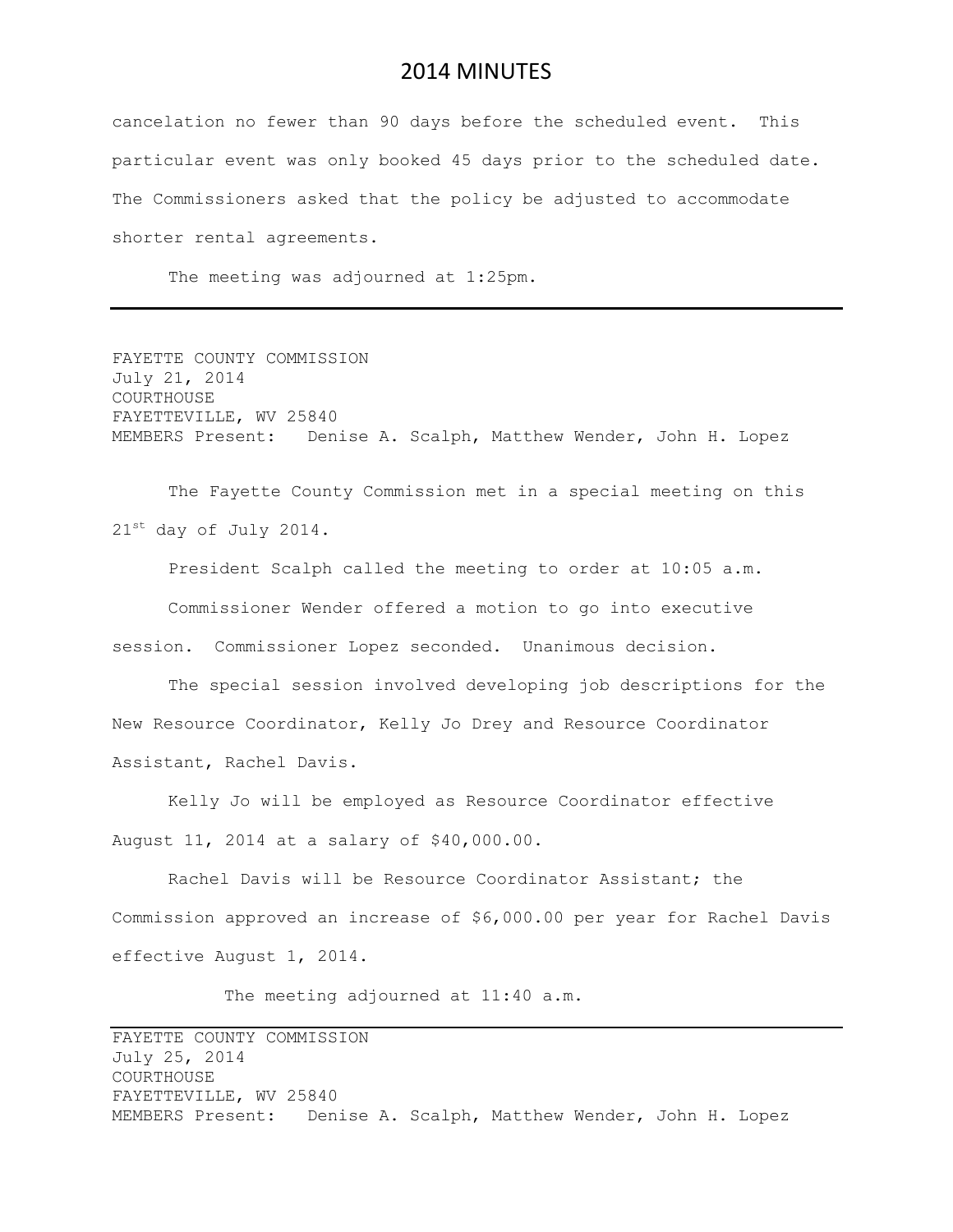The Fayette County Commission met in a regular meeting on this 25th day of July 2014.

President Scalph called the meeting to order at 9:05 a.m.

Eddie Young, Assessor appeared before the Commission to present exonerations for personal property for Thomas E. Akers \$91.50; James T. & Anna Ayers \$415.68; Karen Crist \$21.16; Arrison llc \$18.46; Berton Atkinson \$56.96; Brian Eugene & Elizabeth A Cole \$79.52; Anise G Morris, Jr. \$401.42; Johnny D and Deanna M. Critchley Jr. \$62.16; Eltina C. & Frank W. Arrington; 1,057.74; James D. Bowyer \$917.68; City Wrecker \$469.66; Grayson Willis \$158.02. Commissioner Wender offered a motion to approve exonerations and Commissioner Scalph seconded. Unanimous decision.

Eddie Young, Assessor presented exonerations for real property for Robert Bohn, etux \$128.10; Earl & Connie Wood \$221.36; Lonnie P. & April J. Warwick \$210.58; Mary C. Kincaid \$306.20; Hubert Eugene McKinney, Jr. \$163.72; Shaffer Supply Corp \$2,868.02; Portee Ltd Corp \$295.00; Jim Dangelo etux \$21.00; Robert L. & Frienzella Lewis \$43.00; John M. Gilkerson \$215.20; R.F. Koontz \$108.26; Raymond Koontz \$66.48; Bobby & Alma Knight \$373.60; Kenneth K. Kruger \$444.44; Cora Mitchell \$136.60; Corine Humphrey \$122.86; Thomas K. & Lisa K. Fast \$683.29; Kenneth R. & Sandra Miller \$677.44; Christine Parham \$216.74; Johnny D. Critchley \$266.72; Eric L. Pugh \$83.70; William R. Bennett \$256.20; Artie A. Wriston \$175.16; Beverly Dean-Bowles \$136.82; Brandy Jones \$382.26; Carol Jean Jeffries \$282.70; Charles Ray Johnson \$213.68; Mallie H. Samms \$248.26; Ronald S. Hayslette \$209.06; Kate Richardson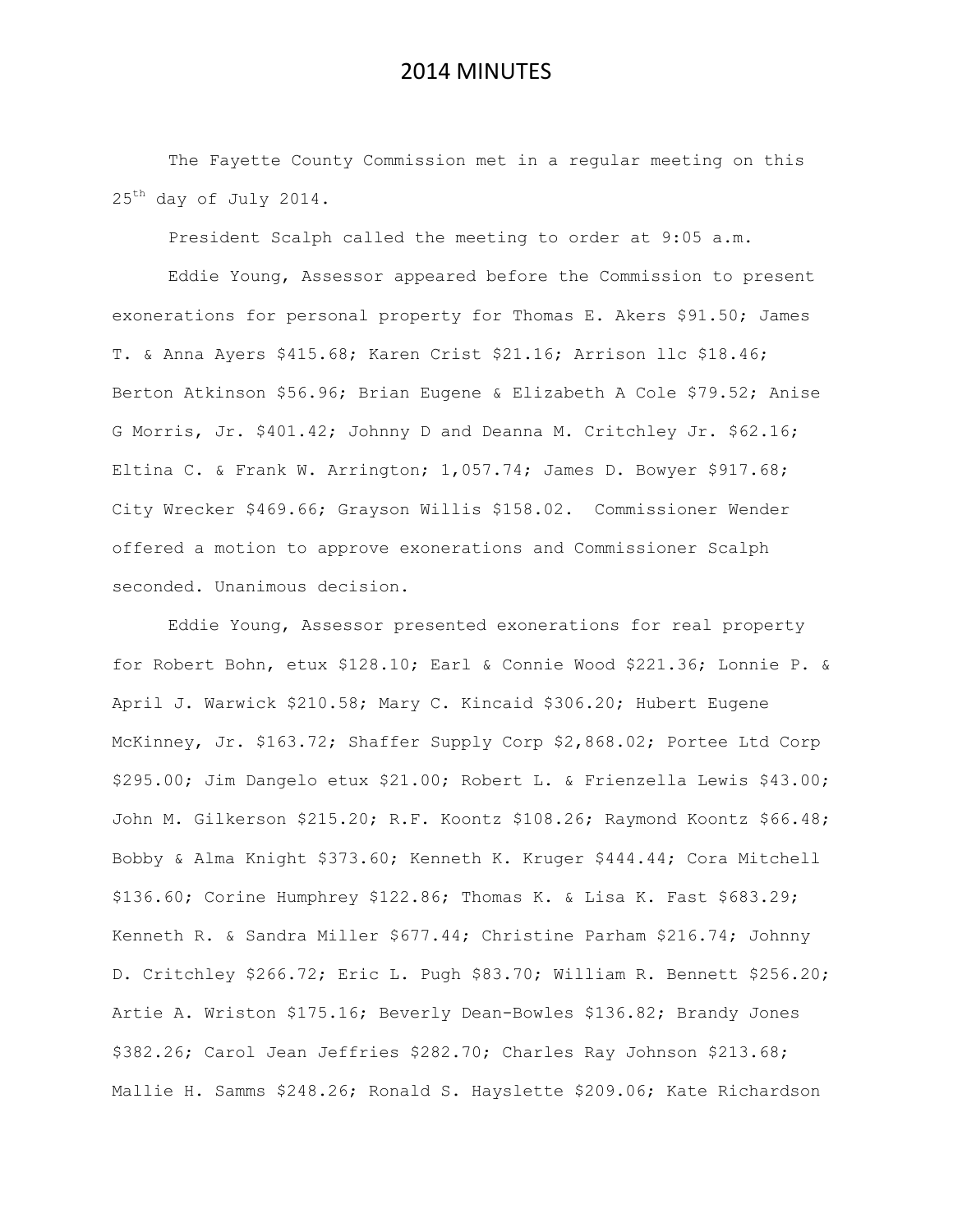Revels \$4.14; Kate Richardson Revels \$595.16; Gordon Barnard, \$237.42; Joseph Cuthbertson \$215.56; Suzanne Hall Pennington \$110.92; David Shaun Coleman \$456.06; Rufus R. Keeney \$505.50; Chris Robinson \$308.20; Corrine Humphrey \$95.32; Ronald Lee Epperly \$305.56; Christopher Franklin \$156.60; Christopher Franklin \$167.56; Norman B. Kelly \$256.20; Mary E. Cole \$198.30; Joan Collins \$118.36; Brenda Sue Smith \$256.20; Ronald Lee Smith \$305.56; County Commission of Fayette \$268.24; Clarence G. Martin \$256.20; Gerald Cornell, Sr. \$385.85; Richard Akers \$127.40; Michael T. Connelly \$60.60; Beneficial West Virginia \$106.32; June G. Dickinson \$256.20; Earl M. Fair Jr. \$88.38; Norman C. Richardson \$188.84; James E. Anderson \$277.46; Bonnie M. Lively \$1,757.78; Allen J. Nelson, Sr. \$668.26; Freddie Wingfield \$256.20. Commissioner Wender offered a motion to approve exonerations and President Scalph seconded. Unanimous decision.

Commissioner Wender offered a motion to approve vouchers and invoices. Checks to be released July  $25<sup>th</sup>$  for invoices and approved 2nd half of payroll, checks to be released July 30, 2014. President Scalph seconded. Unanimous decision.

The Commission discussed the interim Director of the Office of Emergency Management. President Scalph recommended Theresa White for the interim position. Commissioner Wender motioned to authorize Theresa White as interim Director of the Office of Emergency Management. President Scalph seconded. Unanimous decision.

Donald Carte appeared before the Commission to inform the Commission of a problem on Arrowcreek Road in Dodson Ridge. Mr. Carte does not have water service. He was supposed to get water but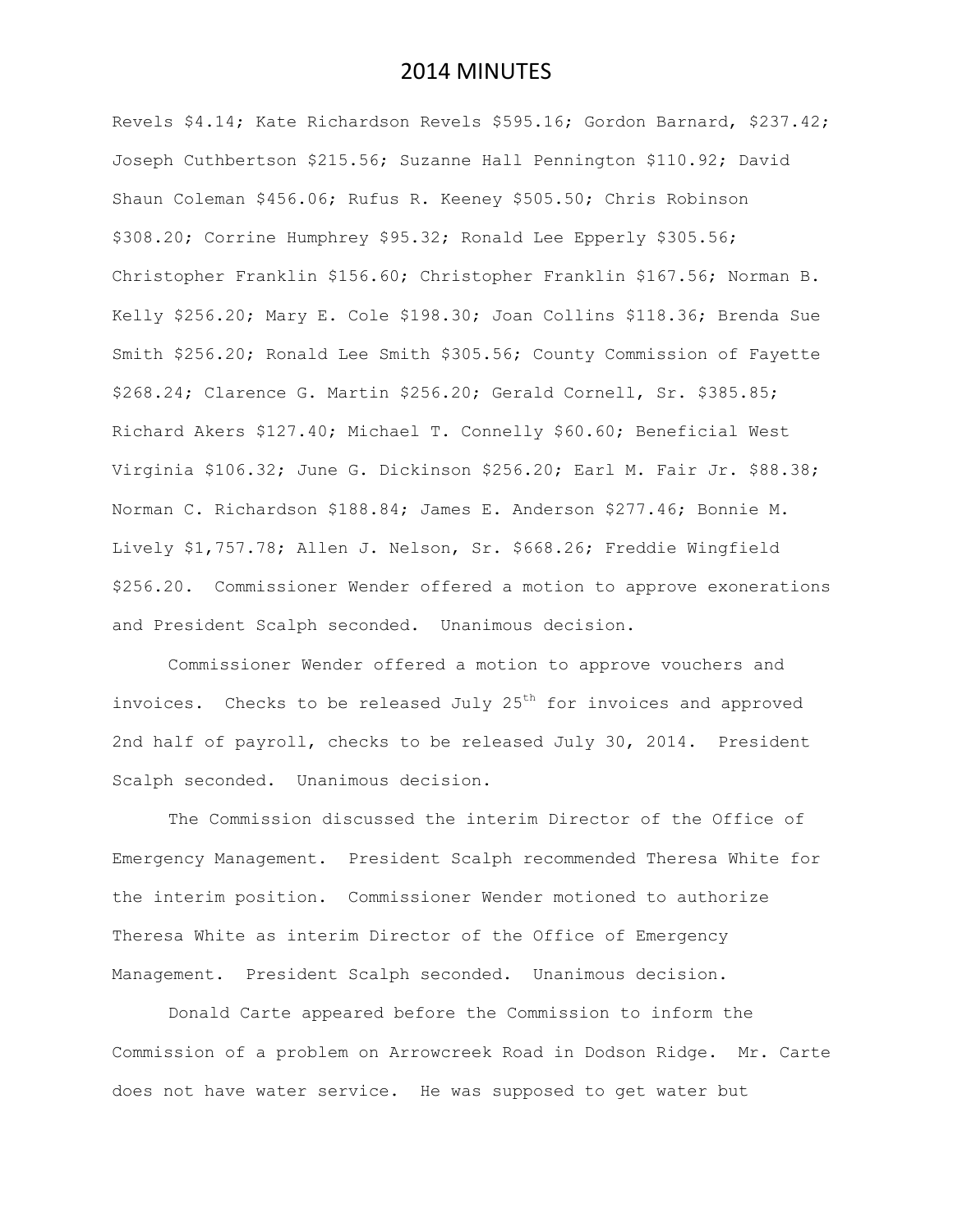something happened and caused a lawsuit with West Virginia American Water and then his water was turned off. Mr. Carte requested the help of the Commission by way of funding or water testing. Commissioner Wender requested to have Kenny Hayes from New Haven PSD and Donald Carte placed on the agenda of a future meeting to further discuss the issue.

Ms. Berry presented an order for the commission to sign to approve a tax credit for Andrew and Amanda Worthington. Commissioner Wender motioned to approve the order authorizing a tax credit for Andrew and Amanda Worthington as requested by Assessor Eddie Young. President Scalph seconded. Unanimous decision.

Ms. Berry presented a letter for the Commission to sign to John David with application for the Governor's Community Participation Grant Program. Commissioner Wender motioned to forward the application to John David. President Scalph seconded. Unanimous decision.

Ms. Berry presented the Budget Revision. Commissioner Wender motioned to approve the revision request to approve the budget to bring our fund balance up to actual with an increase of \$84,000. President Scalph seconded. Unanimous decision.

Greg O'Neal addressed the Commission by way of a conference call to discuss why he requested to be on the agenda for the current meeting. Bill Hannabass, John Tuggle and Lesley Taylor also appeared in person. Mr. O'Neal stated that Arbuckle PSD had previously been in great need of funding however that need has lessened. Triad Engineering Company has agreed to complete work with the understanding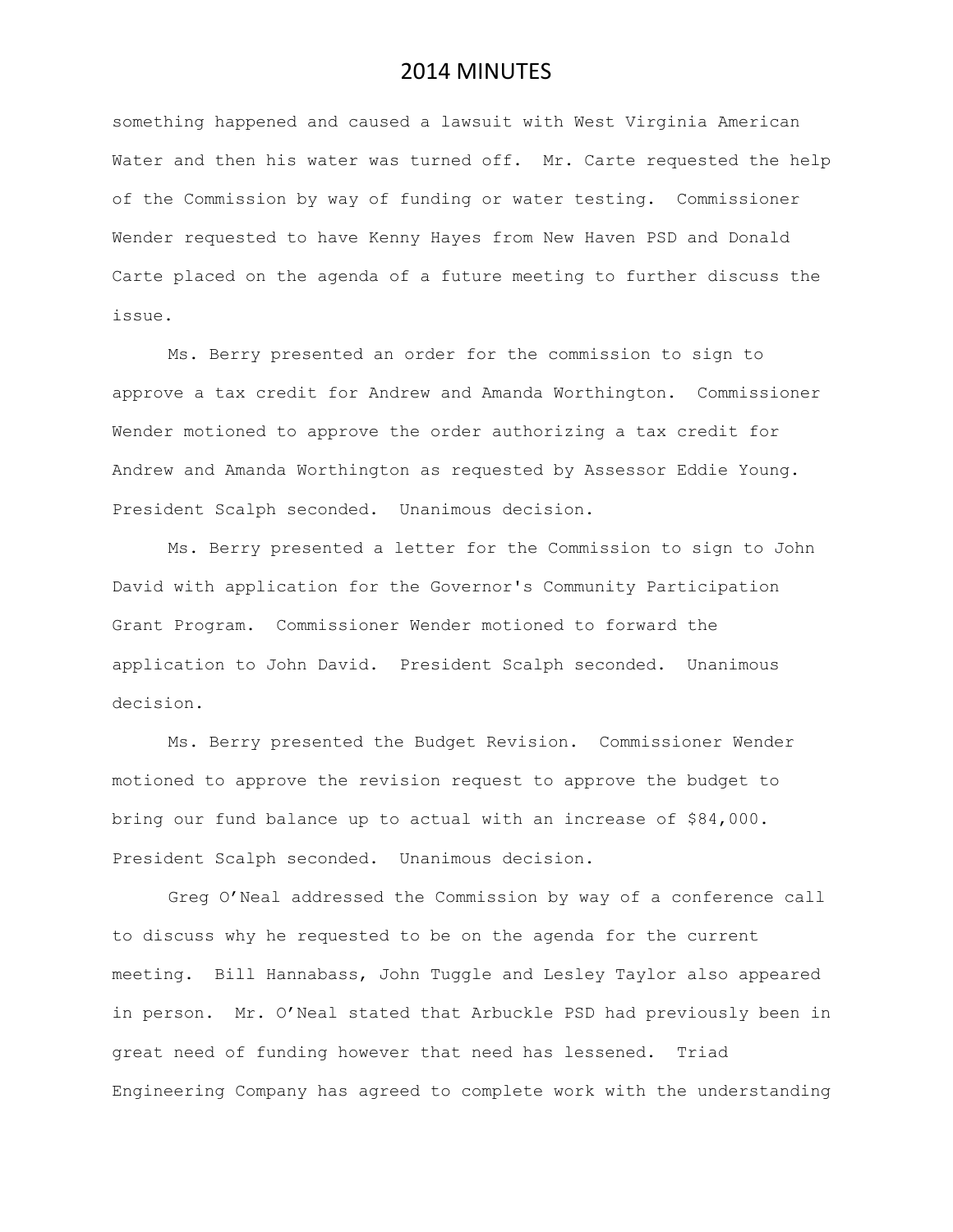that payment will not be received until a grant is approved. John Tuggle and Lesley Taylor appeared before the Commission in light of the financial problems of Arbuckle PSD. They discussed having a letter of intent drafted quickly. Mr. O'Neal stated Mr. Kelish is working on the letter of intent and will send to his attorney to review as soon as possible. Mr. O'Neal inquired about who will be responsible until work is completed. Mr. Hannabass stated the letter of intent will cover all of the information Mr. O'Neal is questioning. Mr. O'Neal reiterated the emergency of this situation. Mr. Tuggle then stated that as long as Arbuckle PSD stays in compliance nothing will happen. Ms. Taylor stated that a preliminary application has been started for the Emergency Funding however nothing can move forward until Triad reports the estimated costs. Commissioner Wender inquired about the situation if emergency funding does not go forward and asked how Triad will be paid. Mr. O'Neal stated that Triad has agreed to continue working in lieu of Emergency Funding. Commissioner Scalph stated this is a time sensitive issue and everyone knows what needs to be done and it has to be done as soon as possible. Commissioner Wender suggested that the Commission consider paying Arbuckle's attorney to help move the project along. The Commission asked Mr. O'Neal to get the estimated figure so that they may hold a discussion to proceed with payment. The Letter of Intent is in draft form and should be completed by Monday, July  $28<sup>th</sup>$ . Ms. Taylor is to be in touch with Arbuckle's attorney regarding an estimated figure from today to Letter of Intent completion. No figures from past work, just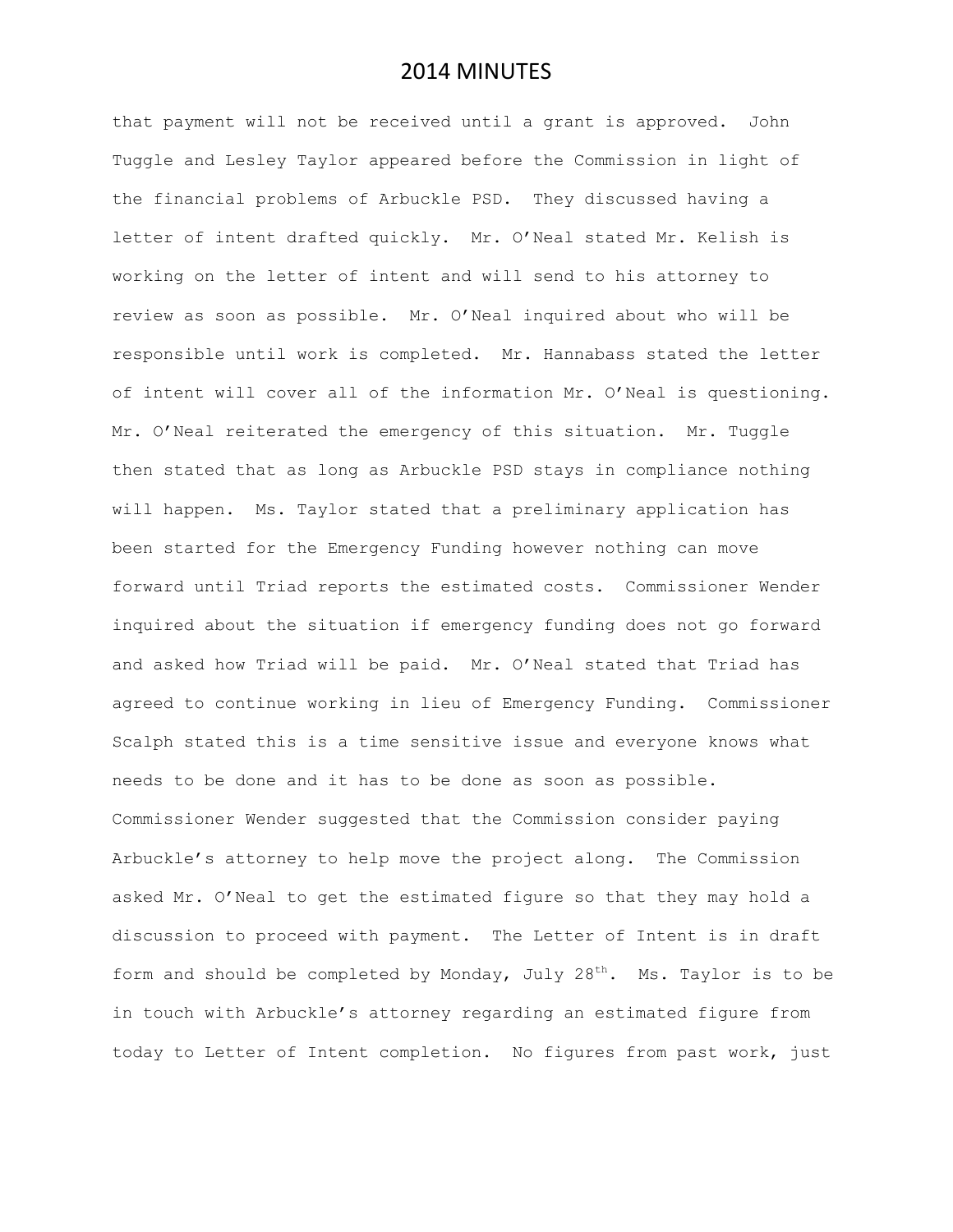forward. The Commission must do something to affirm they are entirely behind this consolidation.

Carl Harris, Prosecuting Attorney, stated the Commission does not have much leverage in regards to Kanawha Falls Public Fishing Area. Ms. Berry will write a letter to Ross Kirk.

Senator William Laird appeared and acknowledged the letter sent to them regarding the Fayette County BOE tennis courts. Senator Laird stated that the legislature will contribute \$8,000.00. The Town of Fayetteville will also contribute, however the City of Oak Hill has not agreed to participate. President Scalph suggested letting Oak Hill know that the other entities have agreed to fund the project. The Commission will invite the tennis court group to another meeting for further discussion.

Senator Laird stated that he received a letter concerning Bridge Walk and he still is in support.

Angela Gerald and Tim Richardson appeared to discuss a 90-day plan for dilapidated property. Ms. Gerald presented a picture of a property that has been cleared. She also presented the 90-day plan. Nine of the properties are due for hearings, four of the properties have had action taken on them and Ms. Gerald is preparing paperwork to start demolition on Monday July  $28<sup>th</sup>$ . Twenty of the properties will receive final notices in the next 90 days and appear before the Commission. First notices will be sent to thirty-eight of the properties in the Valley and thirty in Minden.

The Commission held a discussion about the loan of \$400,000 through the WV housing fund. Mr. Harris suggested making a payment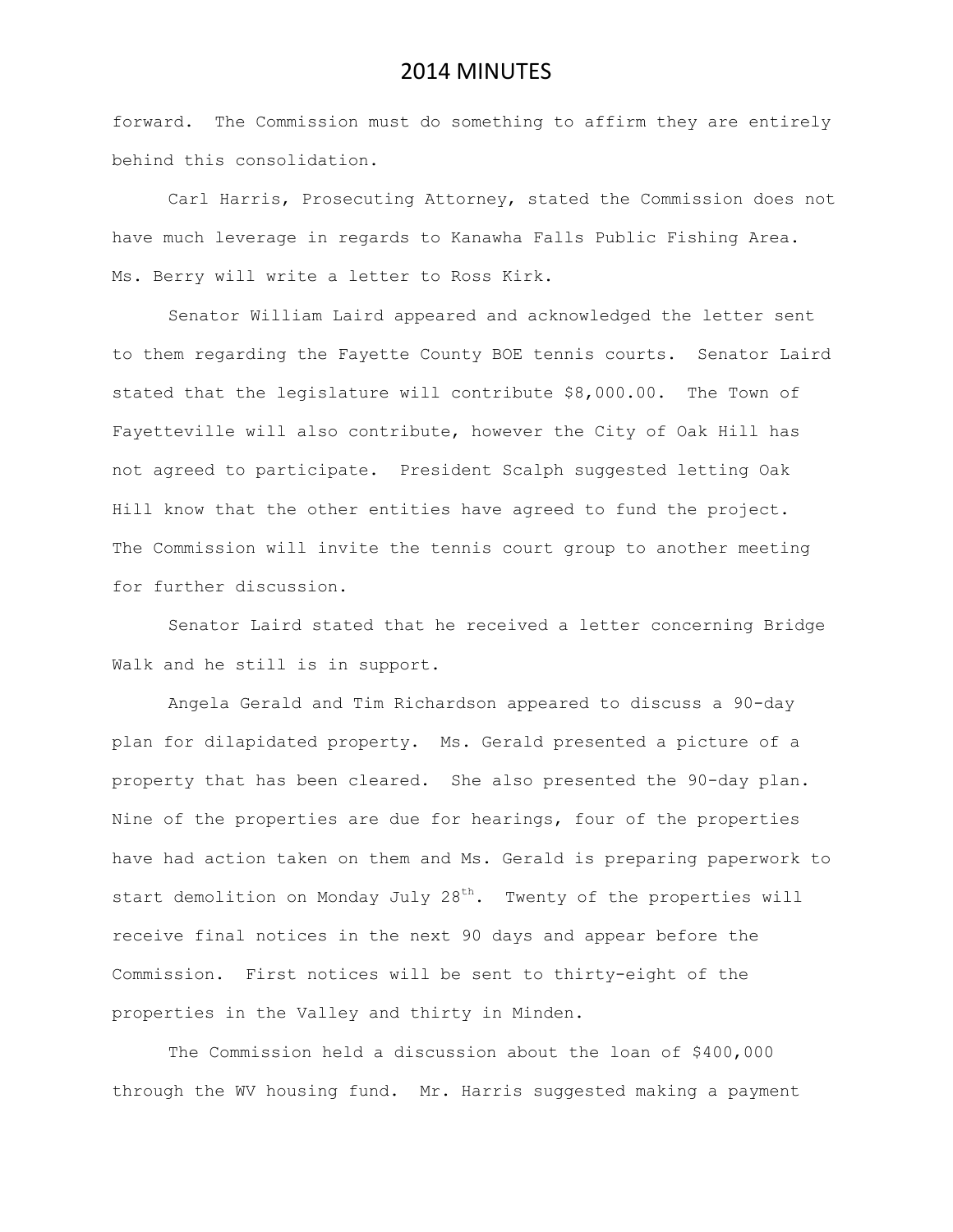because interest is being accrued. Ms. Berry asked for a statement on the interest, Ms. Gerald is to give Ms. Berry contact information for the office in Beckley.

Van M. Burks has contacted Ms. Gerald about purchasing his neighboring property that the Commission owns and has a lien on. Mr. Harris states that the property in question will have to be taken to court with appraisal and then a public auction will be held. Ms. Gerald will discuss with Mr. Burks and inquire about how much he is willing to pay because of what the Commission will go through.

Dickie Smith, Head of Maintenance, appeared to present the Maintenance 90 Day Plan. Commissioner Wender requested filling in the potholes with asphalt in the Sheriff's parking lot. Ms. Berry requested sealing the lot before winter. Commissioner Wender asked for an update on the Fayette County Memorial Building basement and requested that walls be removed to make way for records storage. Load bearing walls will be identified, then all other walls will be removed. The main door needs fixed, either new door or new locks. Mr. Wender suggests asking David Neal to identify all wires and get electricians to come in and remove unnecessary wires. Ms. Berry requested installing a sink on the third floor of the Courthouse. Melvin Withrow will check the walls.

Mr. Wender inquired about the Animal Shelter heating duct in the new building.

Commissioner Lopez arrived to the meeting at 11:20 a.m.

Mr. Withrow is to meet with Bruce and discuss these issues with him and ask for a solution.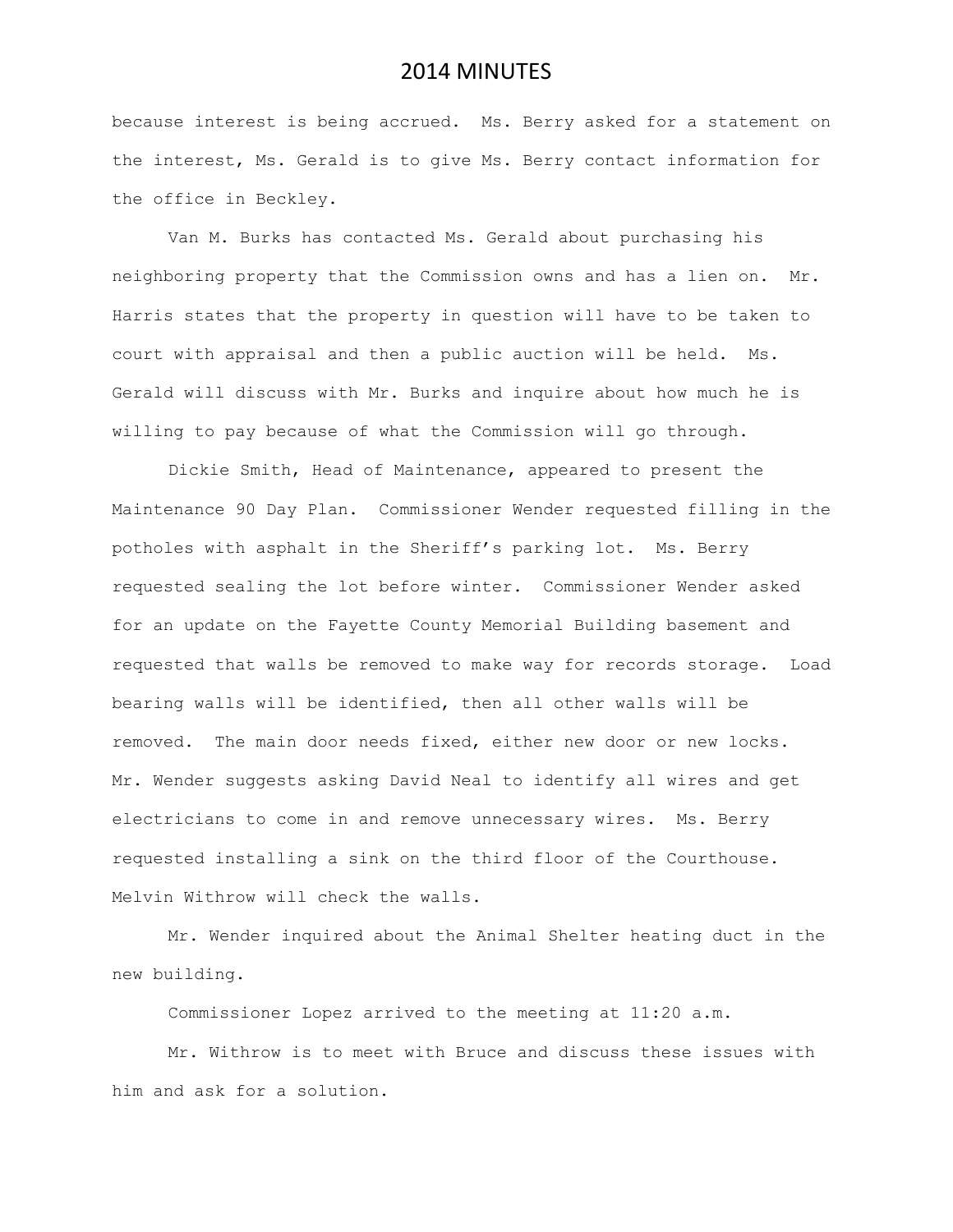Mr. Withrow and Mr. Smith will return August  $8^{th}$  to discuss these issues after more research has been completed.

Paul Clay, Attorney and Matthew Bradford with Lusk & Associates, and Ronda Falk, Tax Office appear to discuss the removal of Sheriff as executor on estate of Phillip Todd Ridenour. Lusk & Associates appointed the Sheriff because of unfairness between Mr. Ridenour's current and ex wives. Mr. Clay represents Tammy Ridenour, widow. Tammy Ridenour wants to be appointed as the executor. Lusk represents Cindy Ridenour, the ex-wife. The statue states that Sheriff can only be appointed if no one else is available. Mr. Harris states since there is someone available now that it should be handed over. Lusk's concern is the trust of Tammy Ridenour versus the trust of Sheriff. Mr. Harris suggests Tammy Ridenour take over the estate because she would know better about the estate than the Sheriff, considering the Sheriff cannot even locate any assets. Commissioner Wender suggests the Sheriff stay the executor. Commissioner Scalph agrees with Mr. Harris. Paul Clay tables the motion until he speaks with his client, they will either withdraw it or reschedule.

The Commission then discussed properties. Pertaining to the parking lot between Water Stone and Blankenship Law if the Commission leases or sales property, it must be advertised. Mr. Wender would like to ask for rent for the parking spots. He also suggests leasing the property and advertise for sale. If there is no interest, then post the property for Courthouse parking only. Ms. Berry will send a letter to Jamie Blankenship and Water Stone notifying them of the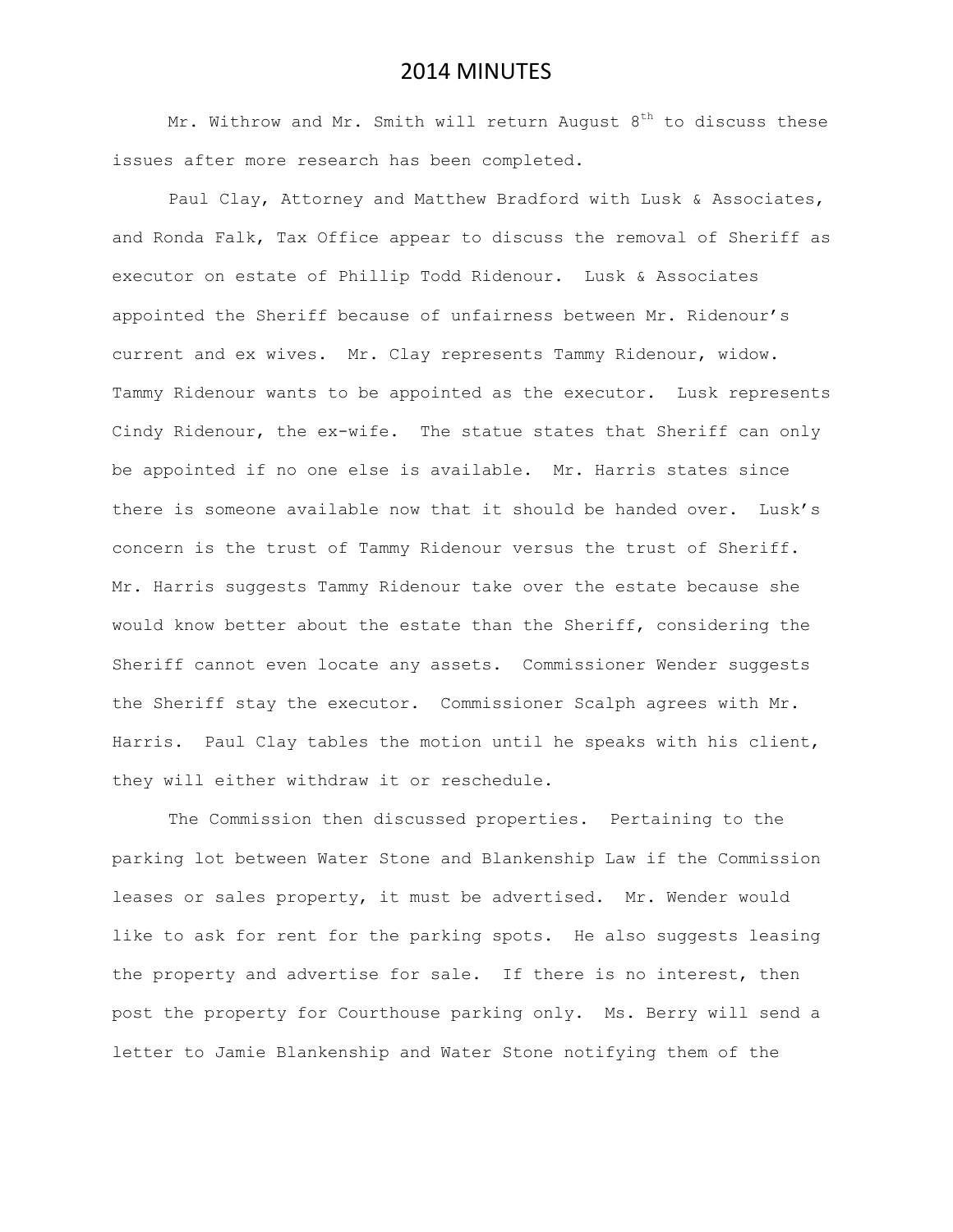Commission's plans. Ms. Berry will count spaces and offer a minimum of \$35 per space and that will be the minimum bid.

Commissioner Wender motioned to offer Fayette County National Bank \$70,000 for the Belinda Morton property and further authorized Ms. Berry to approve future offers if Fayette County National Bank approves. Commissioner Lopez seconded. Unanimous decision.

Ms. Berry presented a funding request from Greg Boggs with Restlawn Memory Gardens for money to erect a giant American Flag at the cemetery. Mr. Harris stated Commission cannot give money to private property.

Ms. Berry presented order approving the total number and type of election boards for the various precincts for the November 4, 2014 General Election for the Commission to sign. Notification of the list will be sent to the Democratic and Republican Executive Committees by August 29, 2014. Commissioner Wender motioned to approve the order to Executive Committees. Commissioner Lopez seconded. Unanimous decision.

Ms. Berry presented and inspection agreement between the Building Code Office and Appalachian Inspection for President Scalph to sign. Commissioner Lopez motioned for authorizing President Scalph to sign agreement. Commissioner Wender seconded. Unanimous decision.

Ms. Berry presented a quote to replace the mats at Fayette County Memorial Building in the amount of \$2,052.83. Commissioner Wender offers motioned to purchase 23 mats from Phillip's Supply. Commissioner Lopez seconded. Unanimous decision.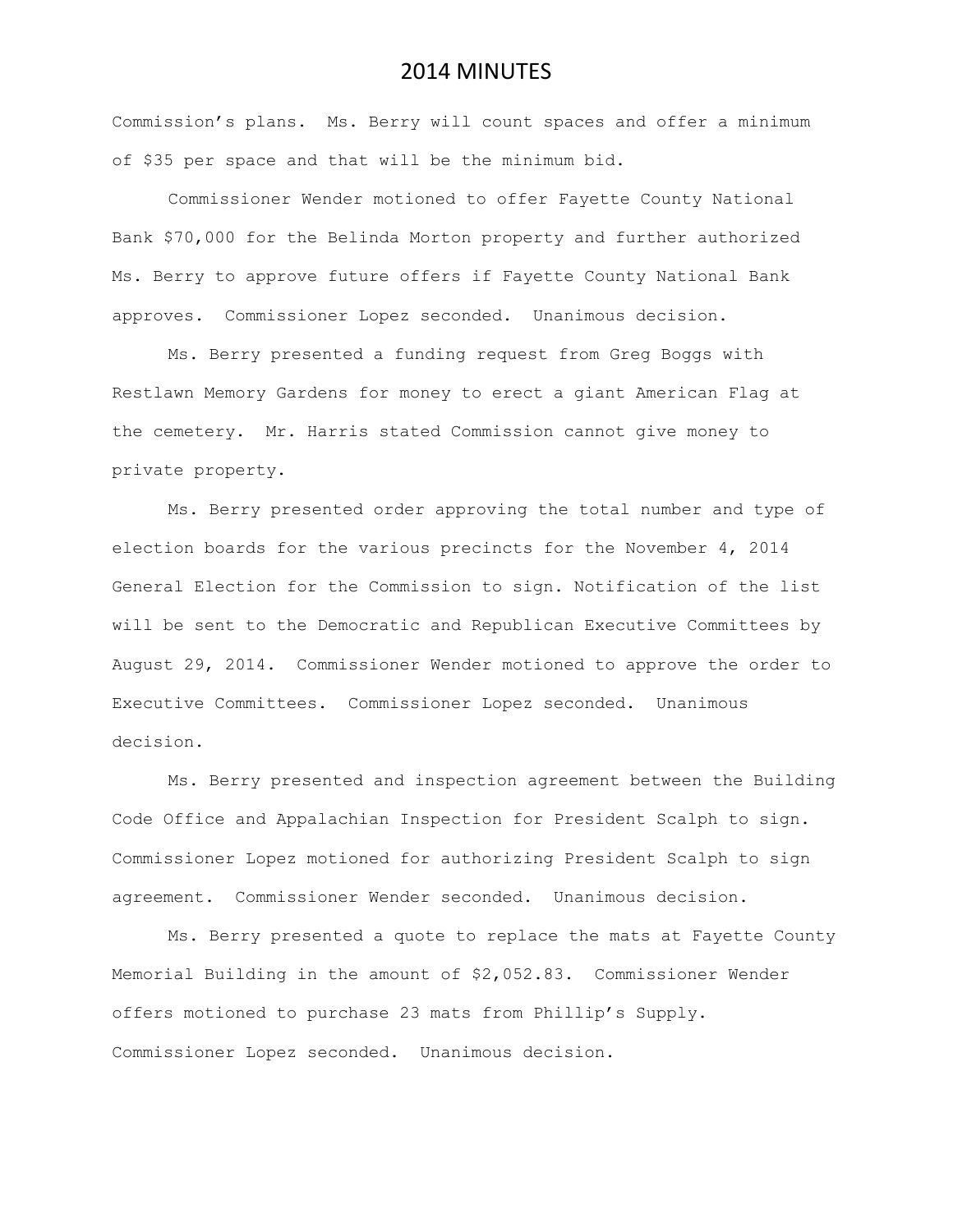Ms. Berry presented a request from Okey for a new push lawn mower for the price of \$199.00. Commissioner Wender motioned to approve. Commissioner Lopez seconded. Unanimous decision.

Ms. Berry presented a Notice to Proceed Letter related to the Dunloup Creek Cultural Resources work from Pam Yost with the NRCS for the Commission to sign. Commissioner Wender motioned to sign the letter of product 1 and product 2 for the bids of the kiosks. Commissioner Lopez seconded. Unanimous decision.

The Commission held a discussion about the Informational Technology position. Ms. Berry will write a letter to David Neal and ask how the trainer is currently being paid. Commissioner Wender suggested putting a message on the list serv asking about other IT positions and rate of pay.

The meeting was adjourned at 1:09 p.m.

FAYETTE COUNTY COMMISSION AUGUST 8, 2014 **COURTHOUSE** FAYETTEVILLE, WV 25840 MEMBERS Present: Denise A. Scalph, Matthew D. Wender, John H. Lopez

The Fayette County Commission met in a regular meeting on this 8<sup>th</sup> day of August, 2014.

President Scalph called the meeting to order at 9:10 a.m.

Steve Fox, Assessor Chief Deputy, appeared before the Commission to present exonerations for personal property for Denver T. Fleming \$1,377.52; Benny & Diane May \$514.26; Tomara L. & David C. Keffer \$912.08; Leslie (Scarborough) Tweedie \$134.76; Carl Arthur & Lisa W. Hansen \$640.24; Kate Marie Flournoy \$165.88; John M. & Donna S. Bowling \$652.84; John Lewis & Ruth O. Nicholas \$287.04; Drema F.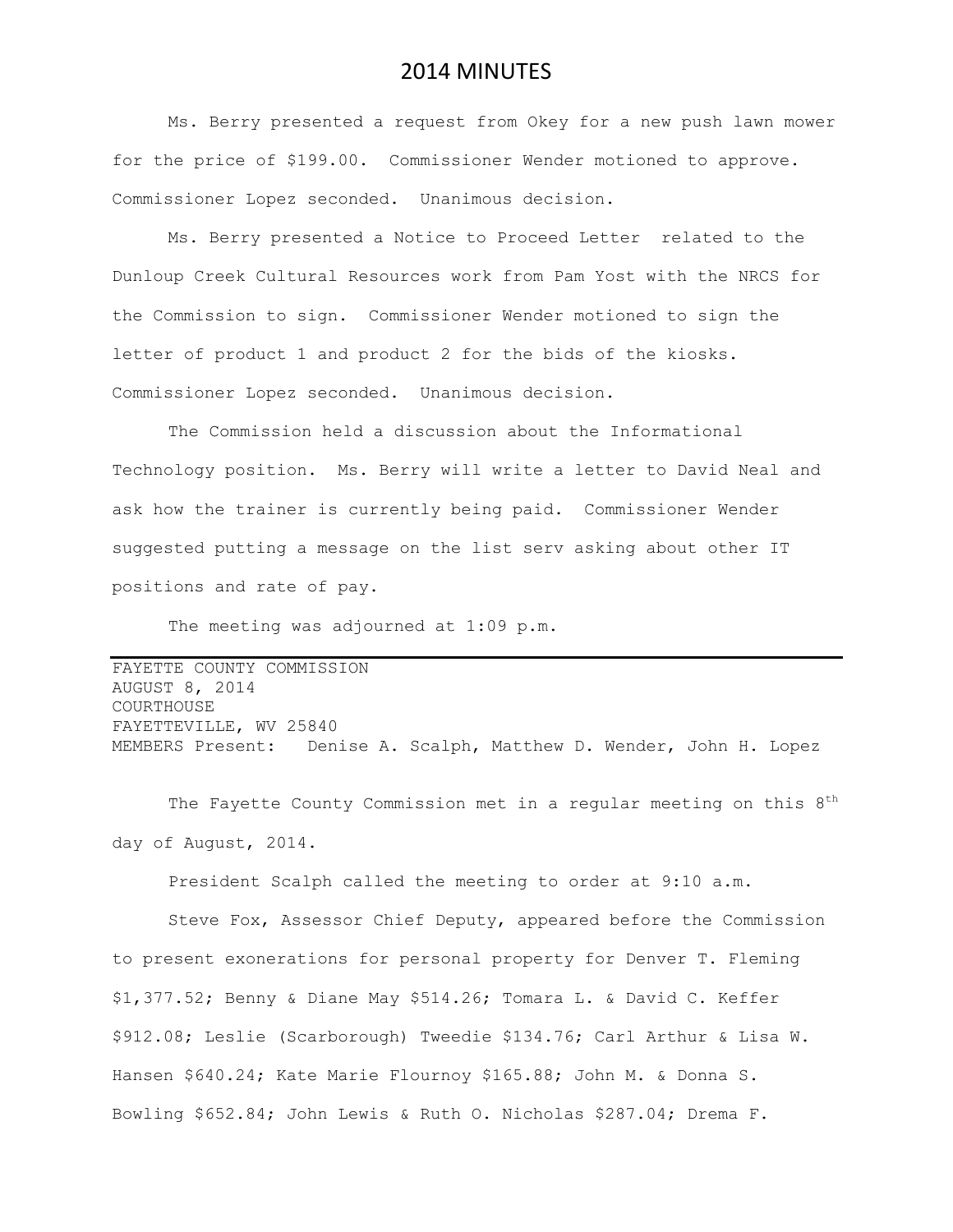Taylor \$146.42; Nathan W. & Anthony Miller \$122.80; Charles & Lita (Mullins) Cozart \$53.04. Commissioner Lopez offered a motion to approve exonerations and Commissioner Wender seconded. Unanimous decision.

Mr. Fox presented exonerations for real property for Heather Stanley \$174.78; Christina & Bowling M. Woolwine \$20.42; Christina & Bowling M. Woolwine \$16.28; Richard & Kimberly Canterbury \$ 205.00; Linda V. Randall \$112.00; Virginia Johnson \$16.56; Pervis C. Major III \$3,056.72; Pervis C. Major III \$1,509.18; Kathie & James Small \$325.88; MWV Community Dev & Land LLC \$331.00; MWV Community Dev & Land LLC \$4,949.88; Susan Kirby \$6.42; James Kirby \$6.42; Gregory & Ava Nuckols \$582.96; Randall & Cathy Stover \$206.76; Bradley S. Kennan \$115.30; Rufus & Marilyn Kenney \$256.20; Sharon & Paula Blackwell \$373.08; Robert & Robin Pauley \$265.18; Robert & Robin Pauley \$235.18; Carol J. Gilliam \$5.38; Carol J. Gilliam \$6.16; Ellen Stover \$305.56; Teddy J. Williams \$296.82; Page Kincaid PSD \$9.22; Billy McCallister \$256.20; Dennis & Evelyn Hazelwood \$459.10. Commissioner Wender offered a motion to approve exonerations and Commissioner Lopez seconded. Unanimous decision.

Commissioner Lopez offered a motion to approve vouchers and invoices. Approved checks for invoices to be released August  $8^{th}$  and approved  $1^{st}$  half payroll checks to be released August  $15^{th}$ . Commissioner Wender seconded. Unanimous decision.

Sheriff Steve Kessler appeared to sign the Community Corrections grant. \$163,762.00 grant was approved. This is considerably lower than the previous year. The County will allocate 30%. Community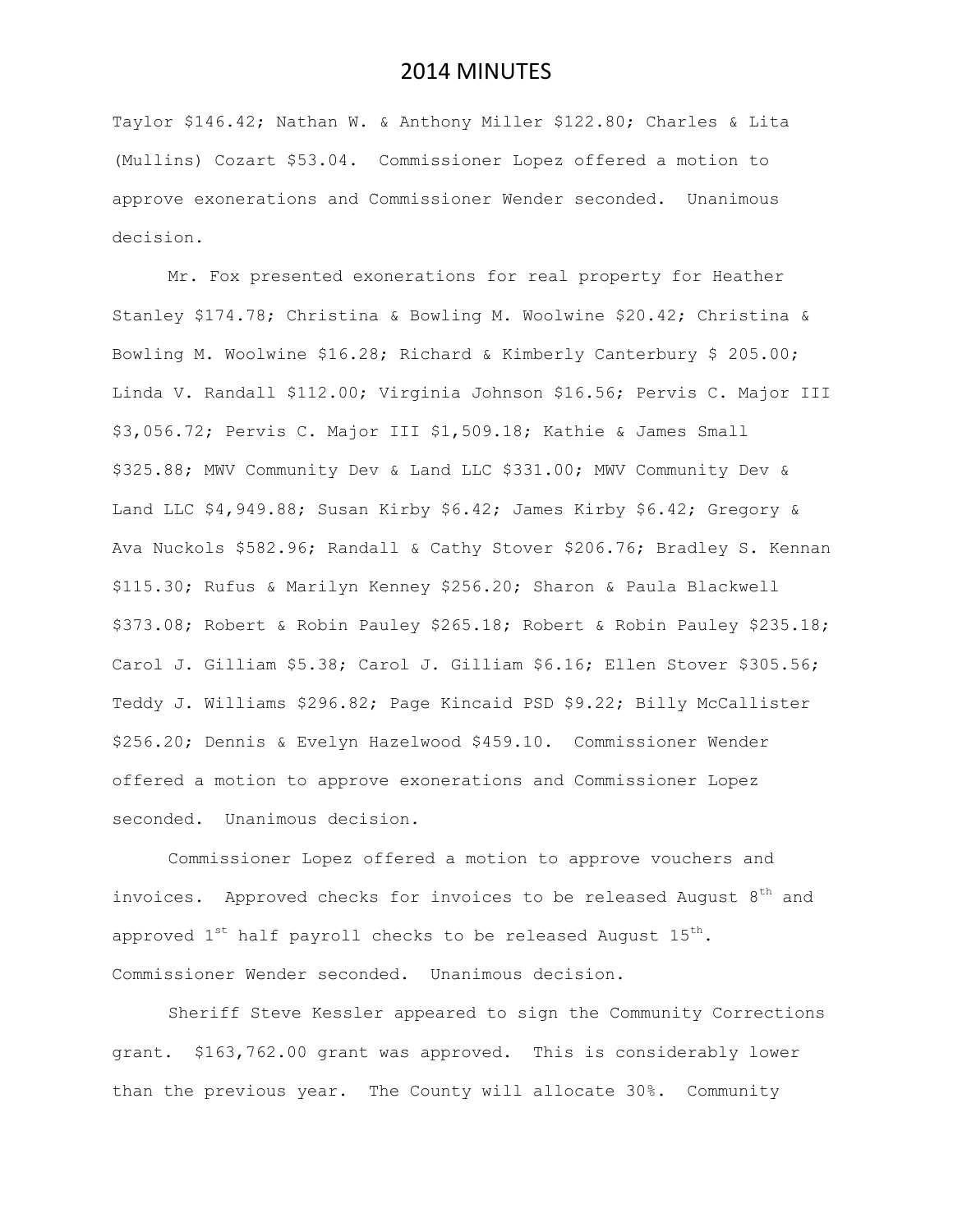Corrections will cut some expenses and the Sheriff will offset any costs to keep the program running. President Scalph mentioned that monies are available to help with costs. Debbie Berry, County Administrator, will meet with the Sheriff about this information. Commissioner Wender motioned to authorize President Scalph to sign the grant agreement. Commissioner Lopez seconded. Unanimous decision.

Discussion was then held regarding the new personnel M=manual. Commissioner Wender motioned to approve the personnel manual with all updates and changes as of today. Commissioner Lopez seconded. Unanimous decision.

David Neal, 911 Coordinator, appeared to discuss some issue with the 911 Center. Discussion was held regarding the HVAC system. Everything is working well. Appalachian Heating and Johnson Controls are covering costs. Ms. Berry will write a letter to Dan Snead about the issue and costs. President Scalph wants to make sure that doors are being closed. She asked Mr. Neal to make sure employees are shutting doors all of the way.

Discussion was then held about the phone system issue. Mr. Neal said that an independent vendor is working to get tower 619 on our radar. Mr. Neal has contacted Wireless Industry and Frontier regarding this issue and he is waiting on a response. 911 calls are being routed to a number that is not monitored 24 hours a day. Commissioner Wender requested that Mr. Neal raise this issue with the Public Service Commission. Mr. Neal will ask his list serv to see if any other county has found a solution.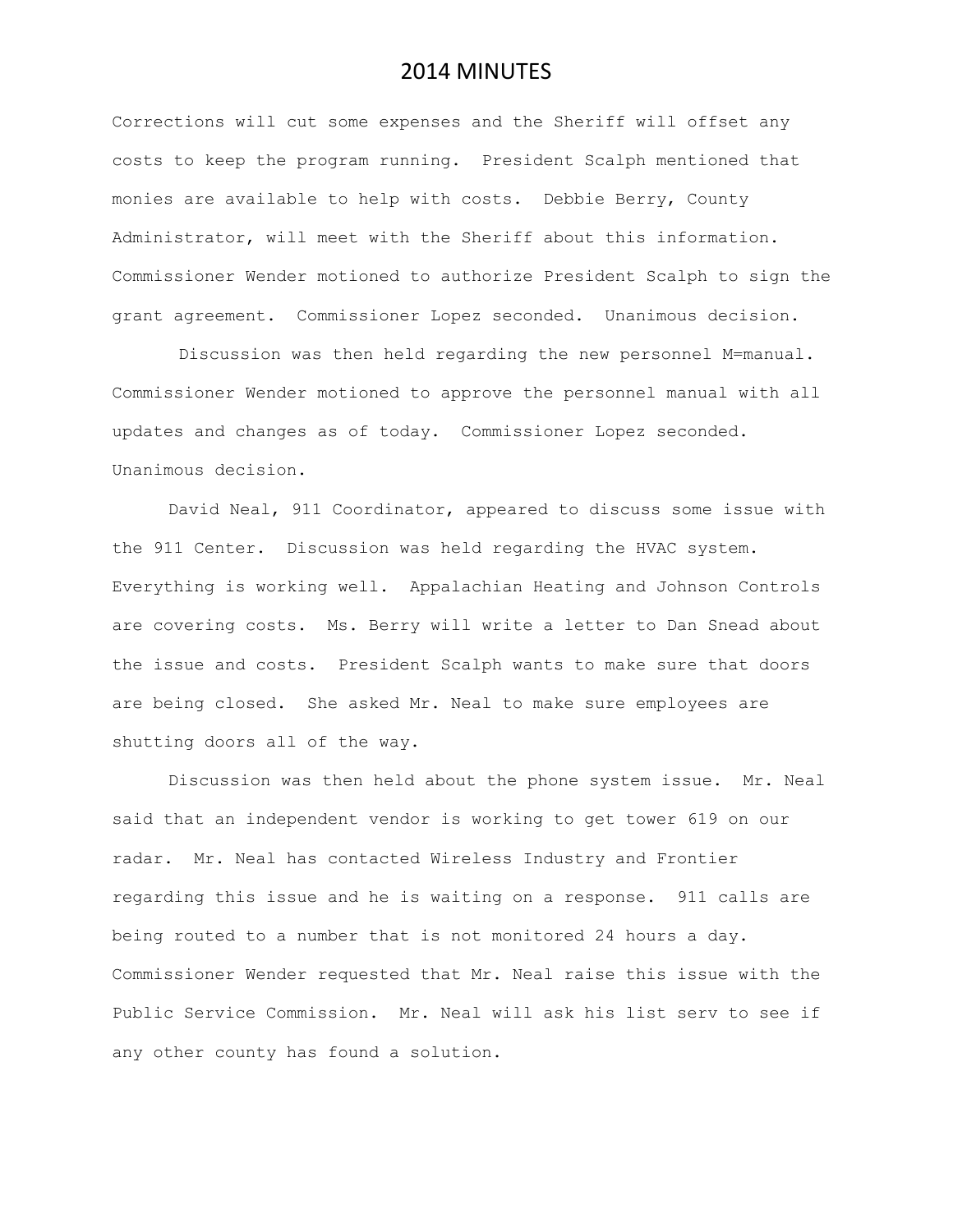Discussion then turned to the 911 budget. Mr. Neal stated that he has been working to decrease overtime. He made adjustments to scheduling and staffing. Mr. Neal has no update on the budget to present. President Scalph will forward to Mr. Neal e-mail discussion she has conducted with other counties. Stephanie Sears, Staff Accountant, will work with Mr. Neal to develop a working budget. Ms. Sears will present this budget on August  $29^{th}$ .

Discussion was held regarding Arbuckle PSD. Arbuckle has an emergency expense of \$150,000.00. West Virginia Infrastructure and Jobs Development Council (IJDC) will pay half and is looking for a partner to pay the other half. County Commission will agree to be the partner as long as we are guaranteed that we will be repaid. The issue is a damaged containment ring. The Fayette County Commission wants a Letter of Intent from Arbuckle PSD and City of Oak Hill stating they are in agreement with consolidation and a guarantee the Commission will be repaid.

President Scalph excused herself at 10:30 a.m. but will return. Arbuckle PSD does not meet again until August  $21^{st}$  for a chance to sign the Letter of Intent. If the Letter of Intent is not signed, the project will not be funded and the Commission and State will lose this money. The DEP has issued an order stating Arbuckle is responsible for fixing the issue.

Commissioner Wender motioned to approve paying half of the expected costs up to a total of \$150,000.00 for Arbuckle PSD to fix the emergency plant issues with the restriction of the Commission receiving the Letter of Intent to Consolidate signed by Oak Hill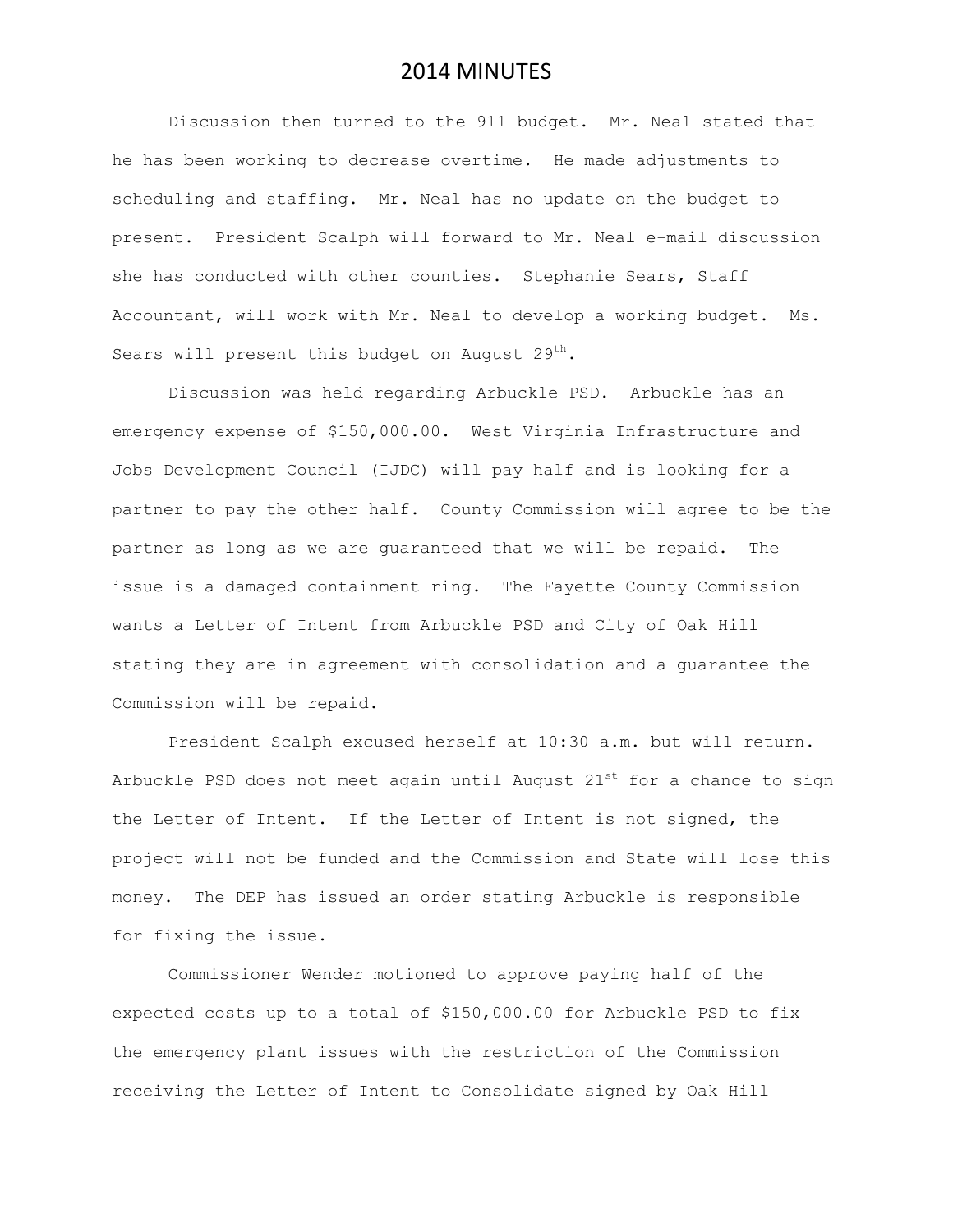Sanitary Board, Oak Hill City Council and Arbuckle PSD. The Fayette County Commission will pay on a dollar by dollar basis along with the Infrastructure Council. The Fayette County Commission understands that we will be reimbursed once permanent money is received for the consolidation. Commissioner Lopez seconded. Unanimous decision.

Ms. Berry presented letters and orders for the Commission to sign reappointing George Becker, Al Gannon, Pat Day and Bobby Kirby to the Fayette County Planning Commission. Commissioner Lopez motioned to approve these reappointments. Commissioner Wender seconded. Unanimous decision.

Ms. Berry presented a letter for the Commission to sign for Charles "Shad" Dummitt thanking him for his service.

Ms. Berry presented a request from Nikki Lucas, Principal of Fayetteville Elementary School, to use the Fayette County Memorial Building on August  $11^{th}$  for Student/Parent Orientation. Commissioner Lopez motioned to approve the use of the Fayette County Memorial Building with the understanding that they have insurance. Commissioner Wender seconded. Unanimous decision.

Ms. Berry presented property clean-up complaints to sign for the following: David M. Bragg, Nannie A. Fruit, and Patricia M. Brown. Commissioner Wender motioned to draft letters to Mr. Brag, Ms. Fruit and Ms. Brown advising them that the Commission will take action to remove the dilapidated structures from their properties. Commissioner Lopez seconded. Unanimous decision.

Ms. Berry presented the Building Code Inspector agreement for President Scalph to sign. Commissioner Wender motioned to authorize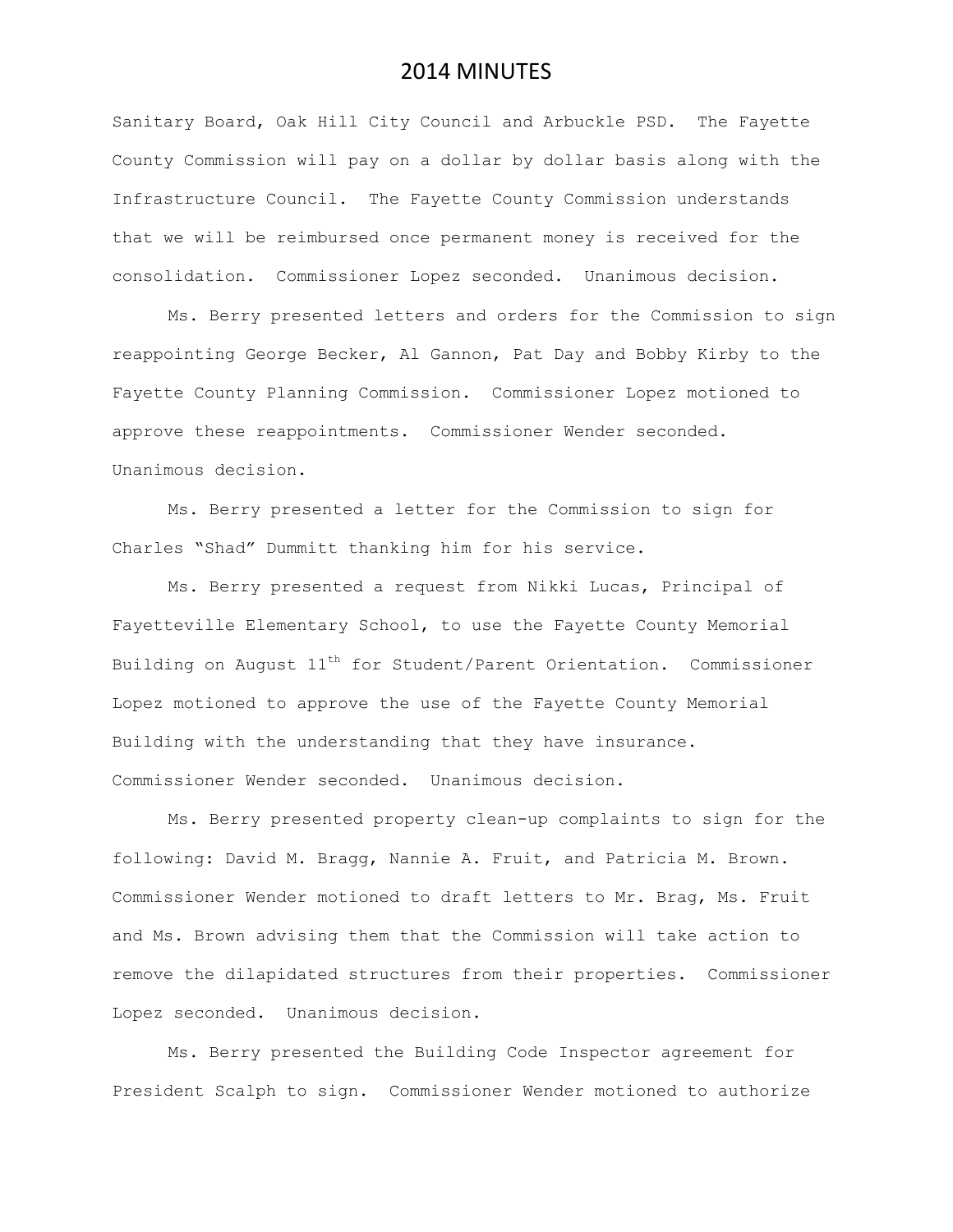President Scalph to sign the agreement for the City of Oak Hill. Commissioner Lopez seconded. Unanimous decision.

Commissioner Wender motioned to authorize President Scalph to sign the agreement for the Town of Fayetteville. Unanimous decision. Commissioner Lopez seconded. Unanimous decision.

Ms. Berry presented a Division of Homeland Security and Emergency Management Sub Grant award document and Billing for Local Expenditures for EMPG grant for President Scalph to sign. Commissioner Wender motioned to authorize President Scalph to sign the document. Commissioner Lopez seconded. Unanimous decision.

Ms. Berry presented a letter of support for John David with SALS for HUD funding for a Fair Housing Initiative Program for the Commission to sign. Commissioner Wender motioned to approve the support letter. Commissioner Lopez seconded. Unanimous decision.

Ms. Berry presented a letter to Gabe Pena appointing him to the Fayette County Solid Waste Authority. Commissioner Lopez motioned to appoint Gabe Pena to the Fayette County Solid Waste Authority. Commissioner Wender seconded. Unanimous decision.

Ms. Berry presented a letter to West Virginia American Water regarding the Rt. 60 fire hydrants, appearance of the hydrants and their responsibility to maintain these hydrants. The Commission signed said letter.

Carl Harris, Prosecuting Attorney appeared regarding the Fiduciary Commission. Commissioner Wender motioned to accept the recommendation from the Fiduciary Commission with one exception. No two parties will be appointed but Lynn Pollard will be assigned and an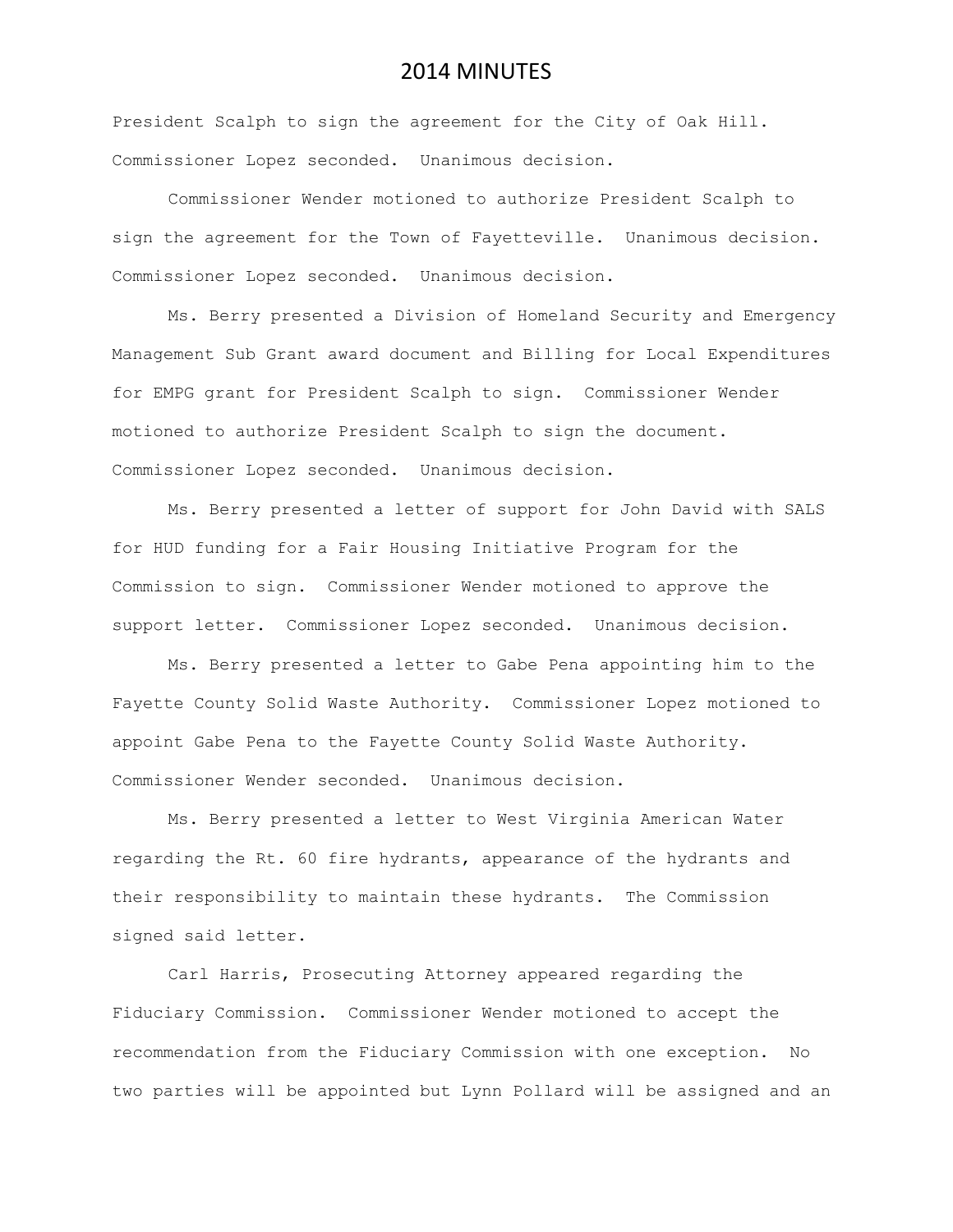order will be prepared jointly and signed by the Commissioner. Commissioner Lopez seconded. Unanimous decision.

Rob Rosiek appeared to discuss the Fayette County tennis courts. The Fayette County Commission sent letters to each involved party requesting help with this issue. The Fayette County Board of Education, State Senate, Town of Fayetteville, and the Fayette County Commission all agreed to their said amounts. Delegate David Perry said he can submit a request but money is tight so it is not guaranteed. Ms. Berry will write a letter to the House of Delegates stating the commitments that have already been made.

Delegate Perry suggested contacting the agencies that originally contributed and ask if any money is available. Ms. Berry will call. Commissioner Wender asked if the Board of Education can bid out the project to get the ball rolling while we wait for responses. Mr. Harris said that the Board of Education could do this as long as the bid request states that we have the right to reject all bids. Delegate Perry will speak with the Board of Education and see if a bid is permissible. Mr. Lopez inquired if Valley High School would be involved in this bid. Commissioner Wender requested that bidding for Valley be a separate bid and to continue with Fayetteville High School and Oak Hill High School. Delegate Perry will report the Board of Education's response by August  $29^{th}$ .

President Scalph returned at 12:10 p.m.

Discussion on the New River Humane Society (NRHS) was held. Bob Korns, a financial donator, feels that what the County wants is reasonable. He feels the Board should be expanded to seven members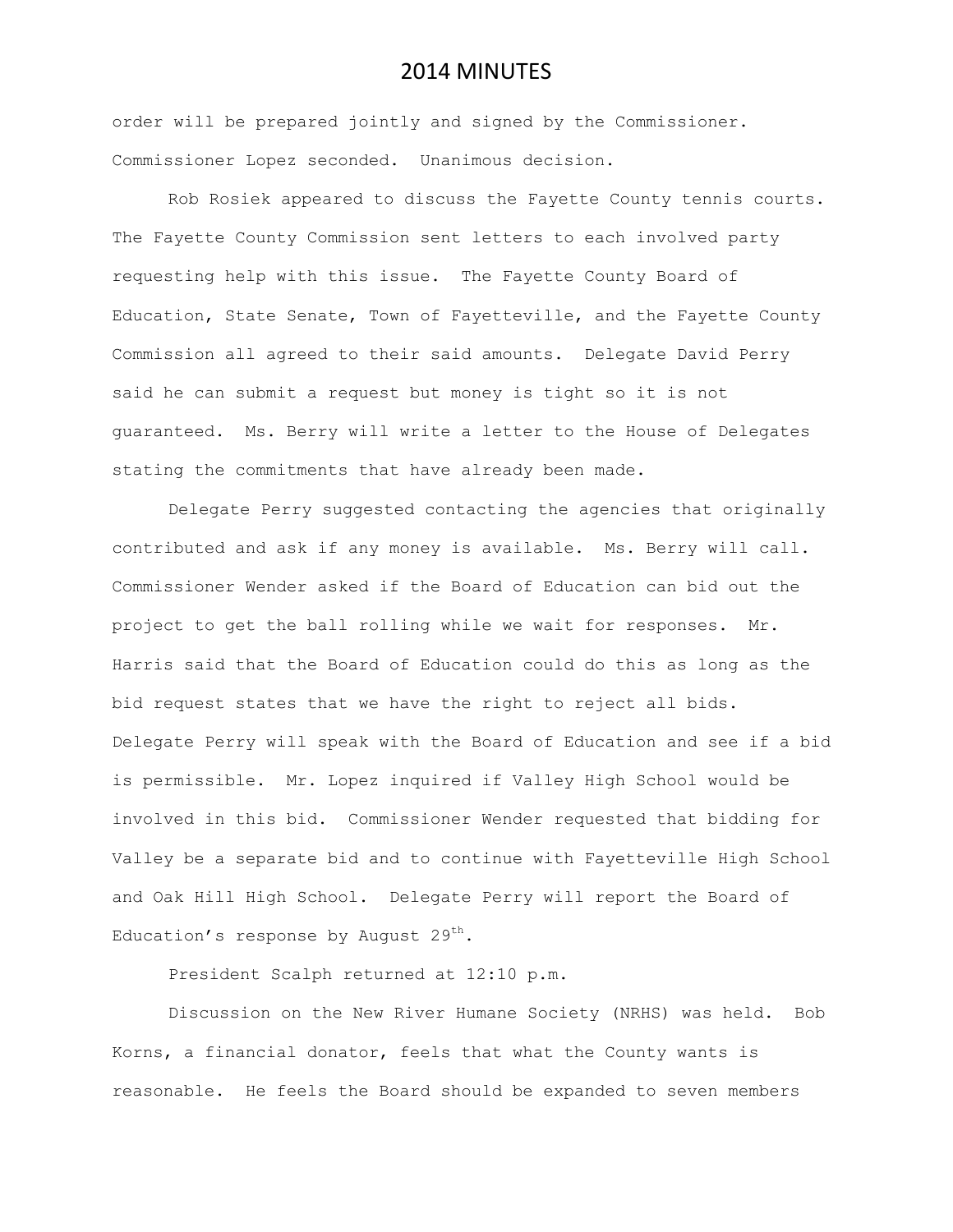but he doesn't think there is enough interest. This has been a family run business. He thinks NRHS pulling out of the shelter would be a mistake. He didn't agree with it to begin with and he hopes a compromise can be reached.

President Scalph mentioned that it was not the Commission's intent to dissolve the agreement with the NRHS. The Commission understands the hard work that the board has put into the shelter. The Commission just wants backup for the budgeted \$225,000.00 for our auditors.

Mr. Korns suggested going to a seven member board and have accountability for the County funds. President Scalph reminds Mr. Korns that the original agreement stated that any monies raised should be reported.

Commissioner Wender agreed with both Mr. Korns and President Scalph that the 5 member board has done a great job with the shelter. Commissioner Wender does not feel that the Commission's requests are unheard of. Internal control needs to be addressed. Four of the five current members will stay on and three new spots will be available. President Scalph stated that the new presented agreement and the original agreement are not very different. The Commission is not asking for anything new. Mr. Korns suggest having an election to get the seven member board with the board only having a vote. The Commission would hire a shelter manager who would also serve as the Commission representative on the Board.

Commissioner Wender stated that the Commission's request does not mean the original four board members will have to run in the election.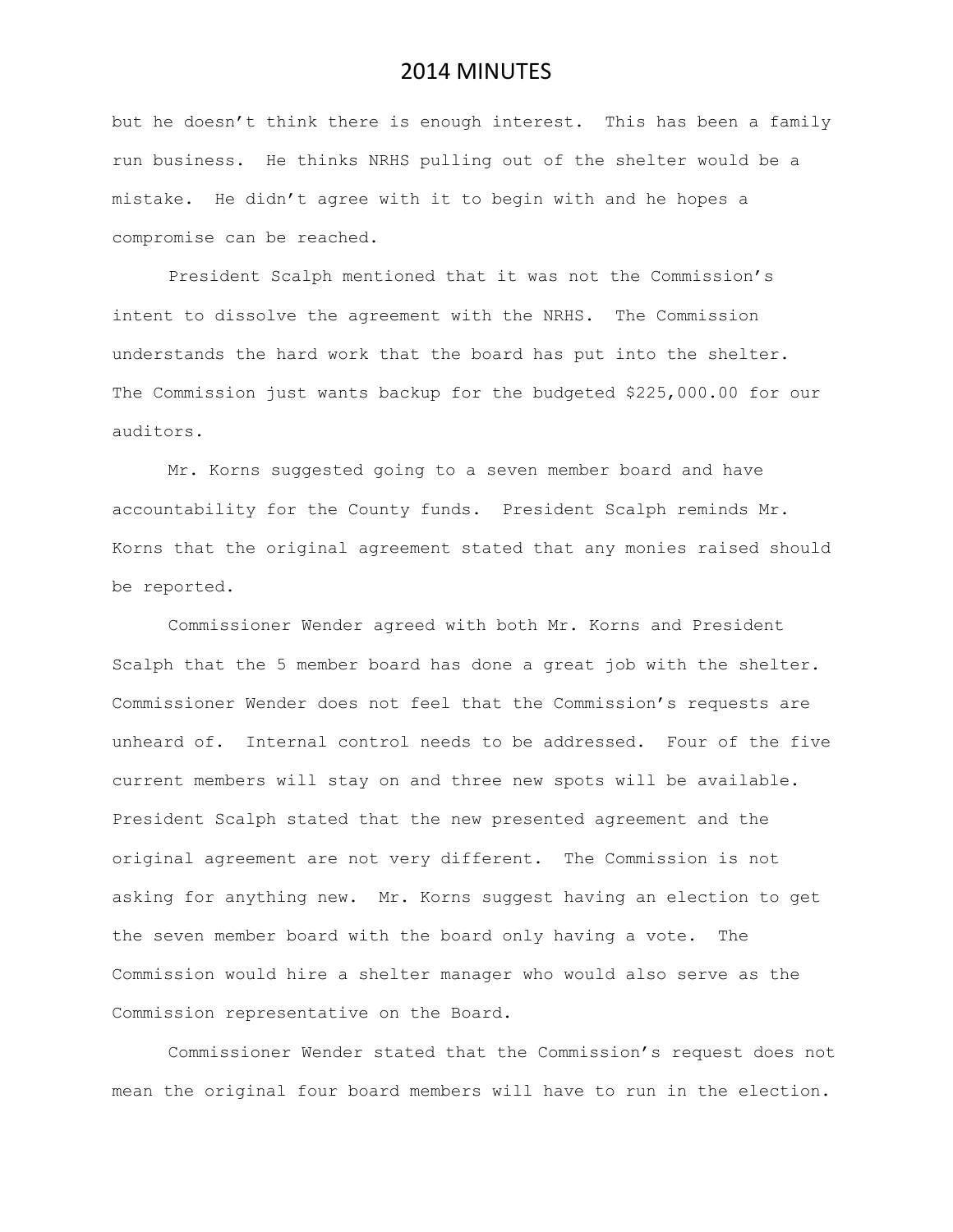Mr. Korns suggested having an election for the other two spots. Gloria King, NRHS, states that they do not want to dissolve the relationship but she feels they didn't have enough time and they have some changes. Ms. King stated they thought they were given an ultimatum of either yes or no and there would not be a discussion.

President Scalph and Commissioner Wender stated that this was not the Commission's intent. President Scalph asked Carl Harris for his input. Mr. Harris stated that delaying the signing of this agreement by 30 days would not hurt the agreement. The agreement is not the issue but the by-laws are and the Commission had suggested some changes.

Ms. King wants some time to review this information with the Board. The Commission agreed to have more discussion regarding the by-laws and subsequently held the discussion.

The Commission suggested following up in two weeks to work with the by-laws and the Board can submit the NRHS suggestions. Further discussion can be held when the NRHS and the Commission are ready within the next two weeks.

The Commission enters into an executive session at 1:45 p.m.

#### I do not have minutes after the executive session

FAYETTE COUNTY COMMISSION August 29, 2014 COURTHOUSE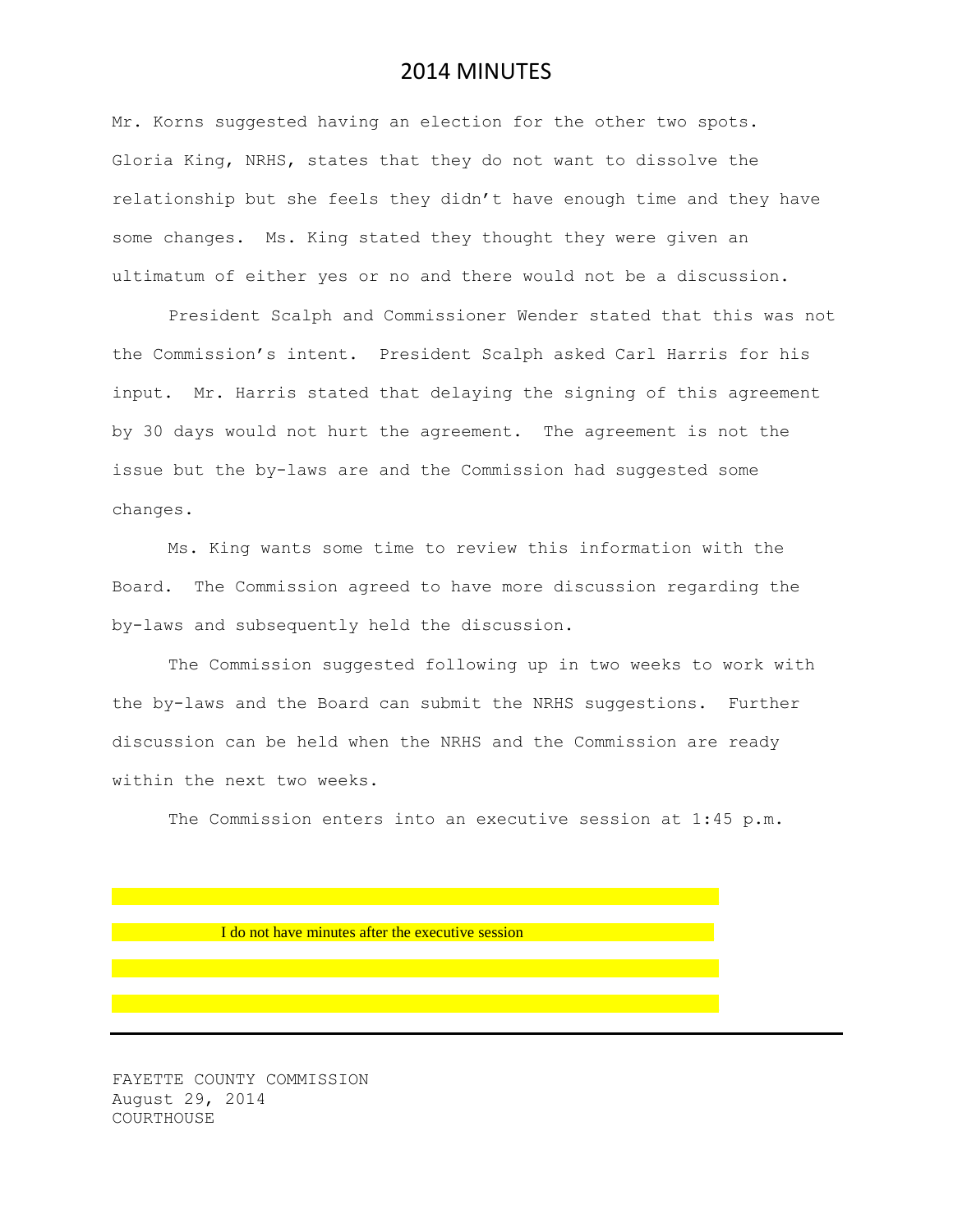FAYETTEVILLE, WV 25840 MEMBERS Present: Denise A. Scalph, Matthew Wender, John H. Lopez

The Fayette County Commission met in a regular meeting on this 29<sup>th</sup> day of August 2014.

President Scalph called the meeting to order at 9:10 a. m.

Eddie Young, Assessor appeared before the Commission to present exonerations for personal property. Commissioner Lopez offered a motion to approve exonerations and Commissioner Wender seconded. Unanimous decision.

Eddie Young, Assessor presented exonerations for real property. Commissioner Wender offered a motion to approve exonerations and Commissioner Lopez seconded. Unanimous decision.

Mr. Young presented a coal valuation on a piece of property with two (2) individual owners to discuss. The Commission needed to decide whether to issue a refund or exoneration. Commissioner Wender motioned to offer one refund and one exoneration. Commissioner Lopez seconded. Unanimous decision.

Commissioner Lopez offered a motion to approve vouchers and invoices. Approved checks for invoices and 2nd half of payroll, all to be released August  $29^{th}$ . Commissioner Wender seconded. Unanimous decision.

President Scalph motioned to approve minutes from June  $27<sup>th</sup>$  and July 11th. Commissioner Wender seconded. Unanimous decision.

Debbie Berry, County Administrator, presented an order appointing election officials and alternates for the November 4, 2014 General Election for the Commissioners to sign. Commissioner Wender motioned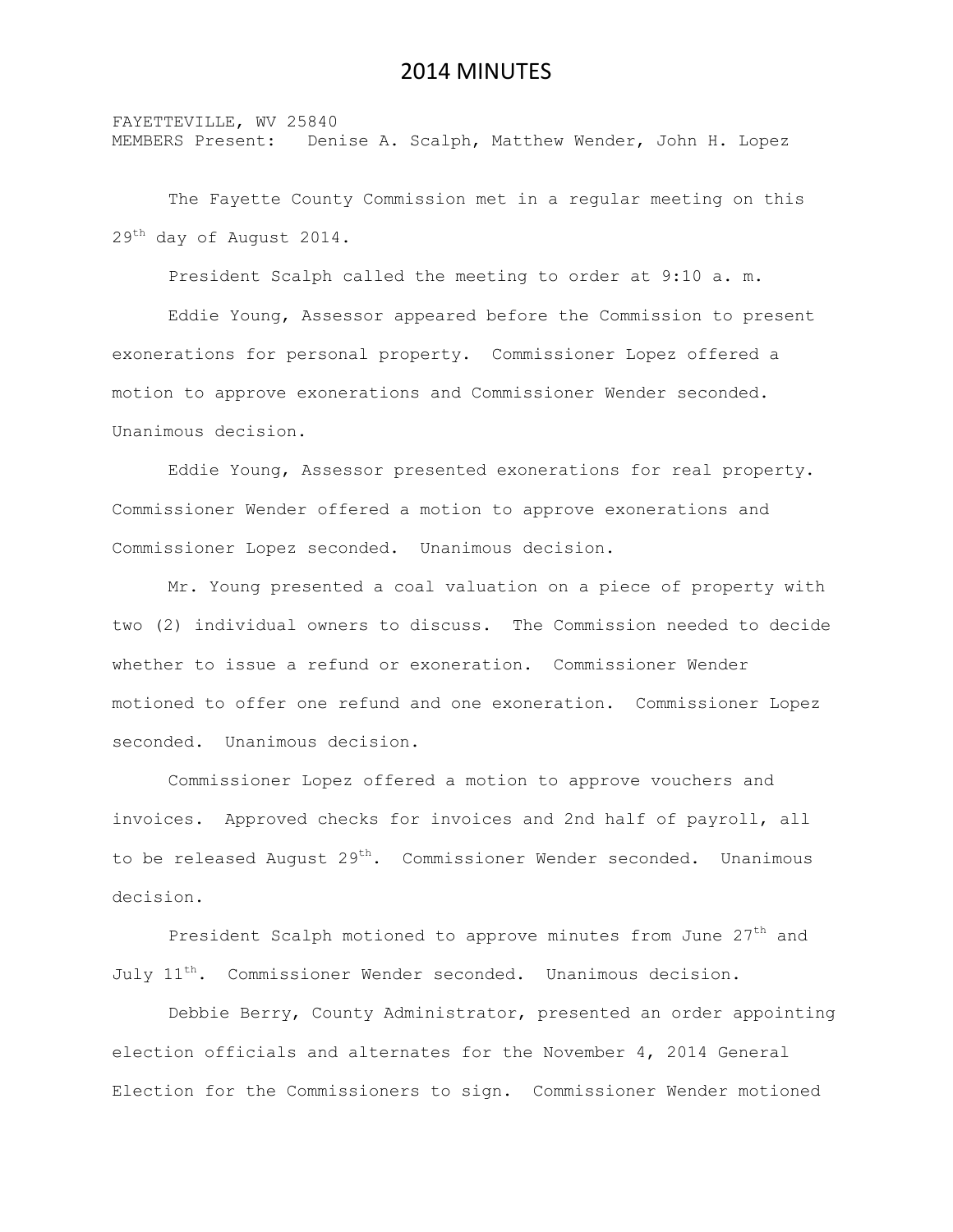to approve the list of election workers. Commissioner Lopez seconded. Unanimous decision.

Ms. Berry presented a Governor's Community participation Grant application for President Scalph to sign with a Resolution for Page Kincaid PSD to purchase a generator in the amount of \$18,000.00. Commissioner Wender motioned to approve the resolution for Page Kincaid PSD. Commissioner Lopez seconded. Unanimous decision.

Ms. Berry presented a drawdown for the County Records Management and Preservation Grant Program and Final Project Report for a grant for the Circuit Clerk's office to recover fourteen (14) immigration and naturalization books in the amount of \$5,250.00. Commissioner Lopez motioned to approve the drawdown. Commissioner Wender seconded. Unanimous decision.

Commissioner Wender motioned to approve a sign stating "Courthouse Parking Only, All Others Will Be Towed", and issuing window hangers for the employees who are going to park in the lot between Waterstone and Blankenship Law Office. Commissioner Lopez seconded. Unanimous decision. Ms. Berry will make courtesy calls to the surrounding property owners regarding this decision.

Ms. Berry presented a drawdown for a West Virginia Division of Energy Local Energy Efficiency Grant Program for John David (SALS) in the amount of \$2,240.00 for the month of July 2014 for President Scalph's signature. Commissioner Lopez motioned to approve President Scalph to sign the drawdown. Commissioner Wender seconded. Unanimous decision.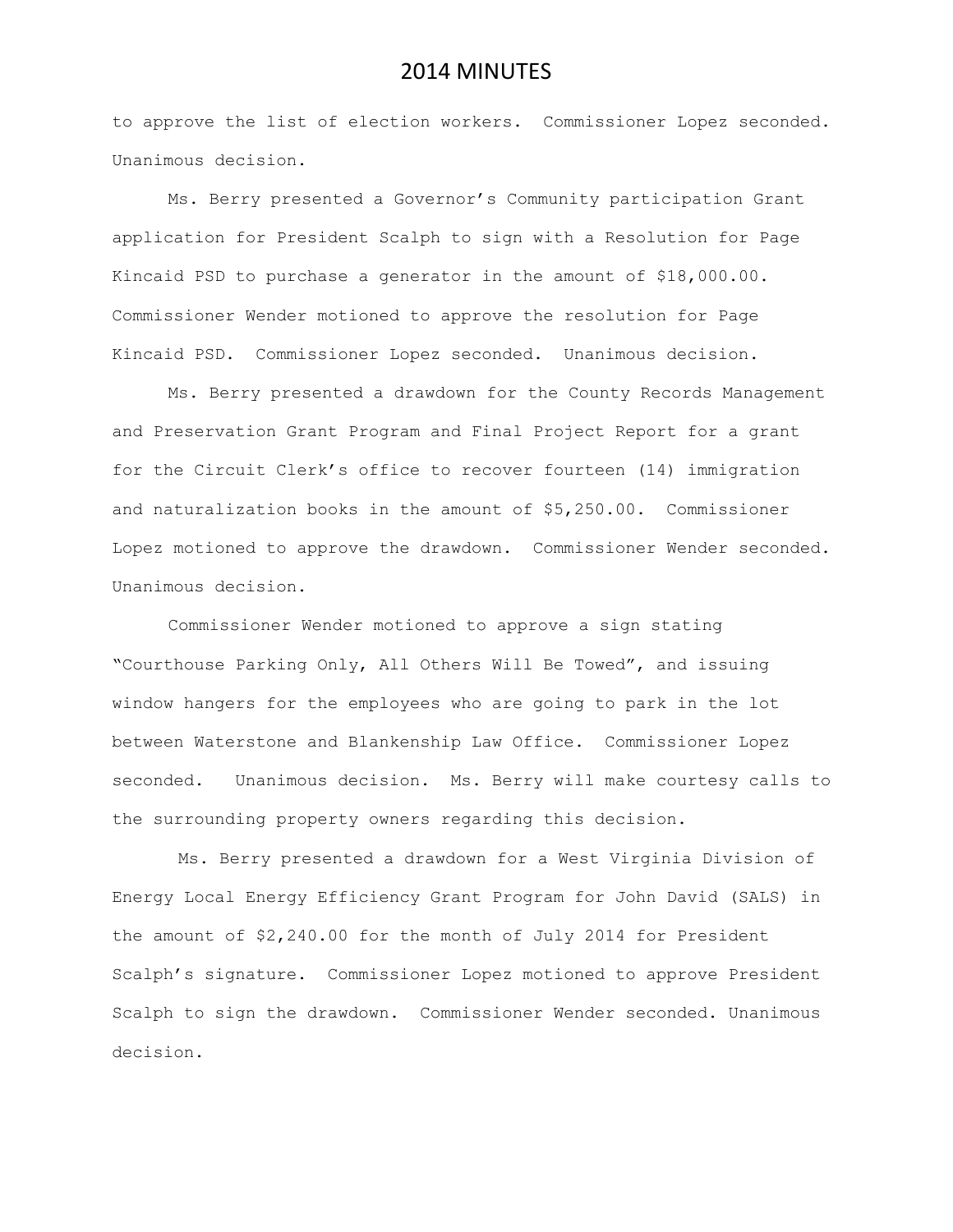Ms. Berry presented a certificate of substantial completion for President Scalph to sign for Phase III Electrical Upgrade. The final drawdown is in the amount of \$34,832 and letter of completion for President Scalph to sign. Commissioner Wender motioned to authorize President Scalph to sign the certificate and approve the final drawdown and sign the letter of completion. Commissioner Lopez seconded. Unanimous decision.

Carl Harris, Prosecuting Attorney, handled the Donna Hudson agenda item, pertaining to the removal of the executor of the estate

```
of \qquad \qquad \bullet
```
Sheriff Steve Kessler and Stormy Parsons, Director of Community Corrections, appeared to discuss the Community Corrections budget. Ms. Parson presented the budget. Commissioner Wender suggested a letter be written to the state asking what the criteria is for the funding received for Community Corrections. Ms. Berry will draft a letter to the chair. Commissioner Wender requested a bullet points list of our success with the Community Corrections program be attached.

A discussion was then held concerning the grant budget. Commissioner Wender requested that Stephanie Sears, Staff Accountant, compile a list of County Commission contributions to the Community Corrections program during Fiscal Years 2014 and 2015.

FAYETTE COUNTY COMMISSION SPECIAL SESSION September 5, 2014 COURTHOUSE FAYETTEVILLE, WV 25840 MEMBERS Present: Denise A. Scalph, Matthew Wender, John H. Lopez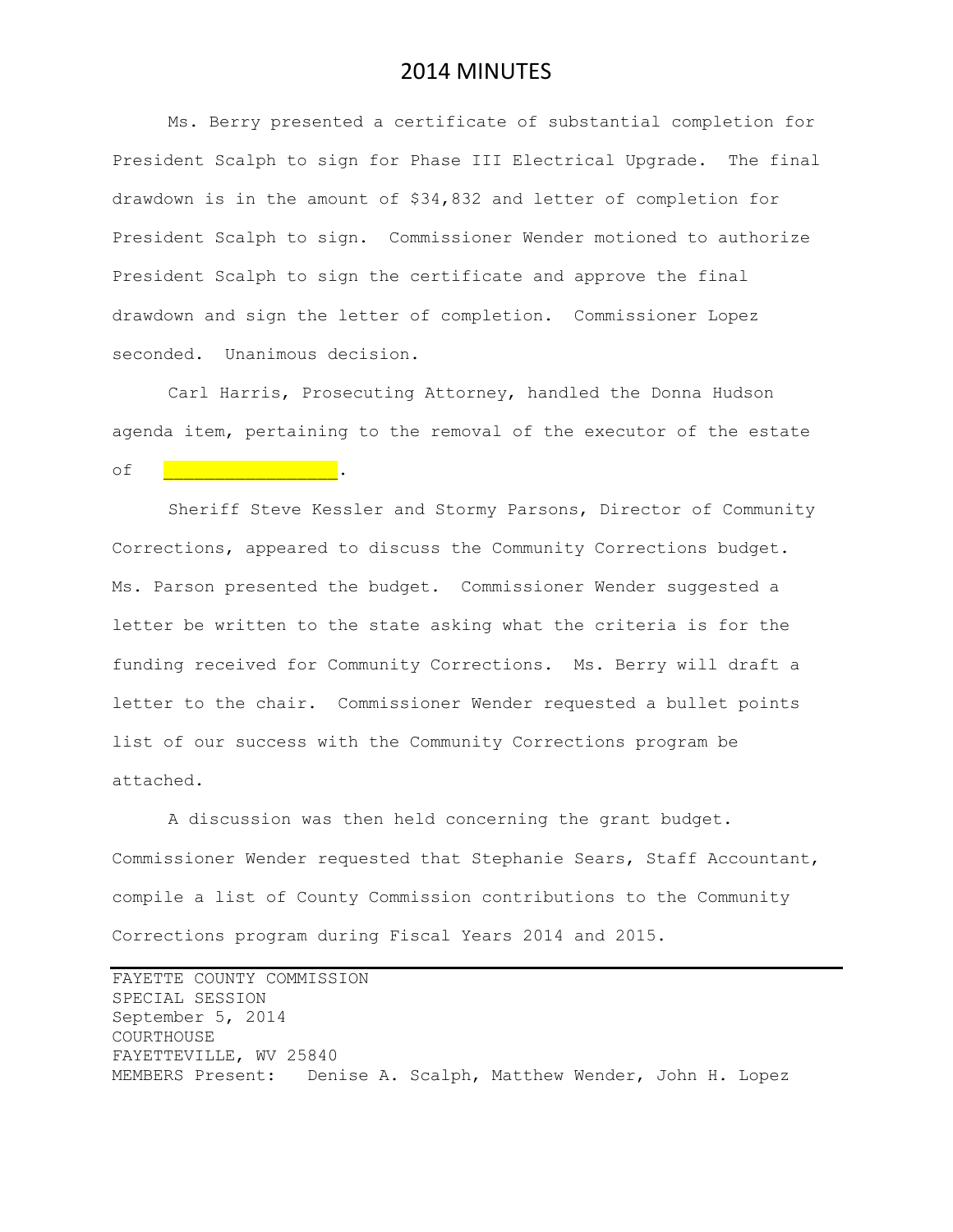The Fayette County Commission met for a special meeting on this 9<sup>th</sup> day of September 2014.

President Scalph called the meeting to order at 9:08 a.m. The Commission discussed the position of 911 Coordinator.

Carl Harris, Prosecuting Attorney, discussed what the Commission needs to do in regard to James Bennett and his brother Charles Bennett. The Commission must put in writing that James Bennett cannot advise or supervise Charles Bennett. Charles Bennett is to report to Theresa White, Interim OEM Director, and the County Commission will resolve any issue that may arise. Scheduling will be closely monitored. Special treatment shall not be given.

It is understood that scheduling of work is a matter that cannot be delegated to another individual, and with that recognition James Bennett agrees that there will not be any favoritism shown for Charles Bennett's work or vacation schedule. In the event there are any conflicts which arise as a result of scheduling, the same shall be resolved by the Commission.

Commissioner Wender offered a motion to hire James Bennett as the 911 Coordinator on a six month probationary period with a review of the progress at three months. It is understood that Mr. Bennett will sign an agreement in regards to his brother. Starting pay is \$38,000 then increases to \$39,000 after probationary period. This is effective immediately. Commissioner Scalph seconded. Unanimous decision.

Debbie Berry presented letters for the Commission to sign that were approved in previous meetings.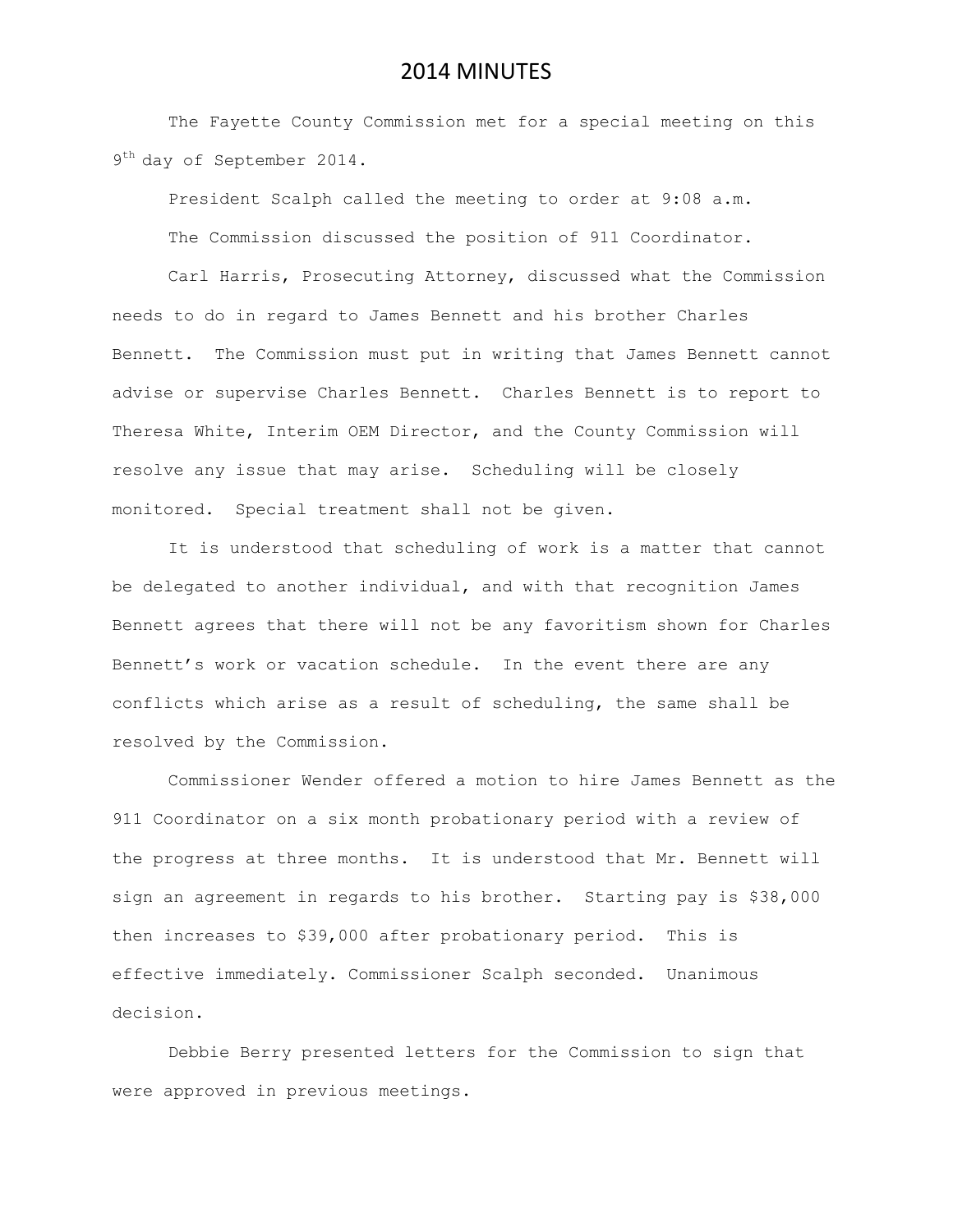The meeting was adjourned at 9:30 a.m.

FAYETTE COUNTY COMMISSION REGULAR SESSION September 12, 2014 COURTHOUSE FAYETTEVILLE, WV 25840 MEMBERS Present: Denise A. Scalph, Matthew Wender, John H. Lopez Others attending: Donald Carte, C. George Kenney, Maureen Clemons, Mike Pauley, Darrell Tomas

The Fayette County Commission met for a regular meeting on this 12<sup>th</sup> day of September, 2014.

President Scalph called the meeting to order at 9:04 a.m.

Eddie Young, Assessor appeared before the Commission to present a refund and exonerations for personal and real property. Mr. Young presented one refund for William E. Comer, Sr. \$979.34. Commissioner Wender offered a motion to approve the refund and Commissioner Lopez seconded. Unanimous decision.

Mr. Young presented exonerations for personal property for Three JS DBA Coffee Club \$505.54; Linda J. Puckett \$571.70; John D. & Sheila L. Lesher \$410.28; Carol Thompson \$180.78; Carol Thompson \$151.42; Daniel Ray & Deloris Lyons \$46.10; Angela Patterson \$314.82; Crystal Ball \$174.48; Mickey S. & Melinda S. Burdette \$468.52; Steve Bird \$430.44; Steven M. & Teresa D. Bird \$201.94. Commissioner Lopez offered a motion to approve exonerations and Commissioner Wender seconded. Unanimous decision.

Mr. Young presented exonerations for real property for Johnny R. Jane Keith \$129.90; David K. & Sandra Scarborough Jr. \$166.02; John P. Casto \$316.56; Gregory L. & Janna L. Fetz \$132.98; Richard E. Eads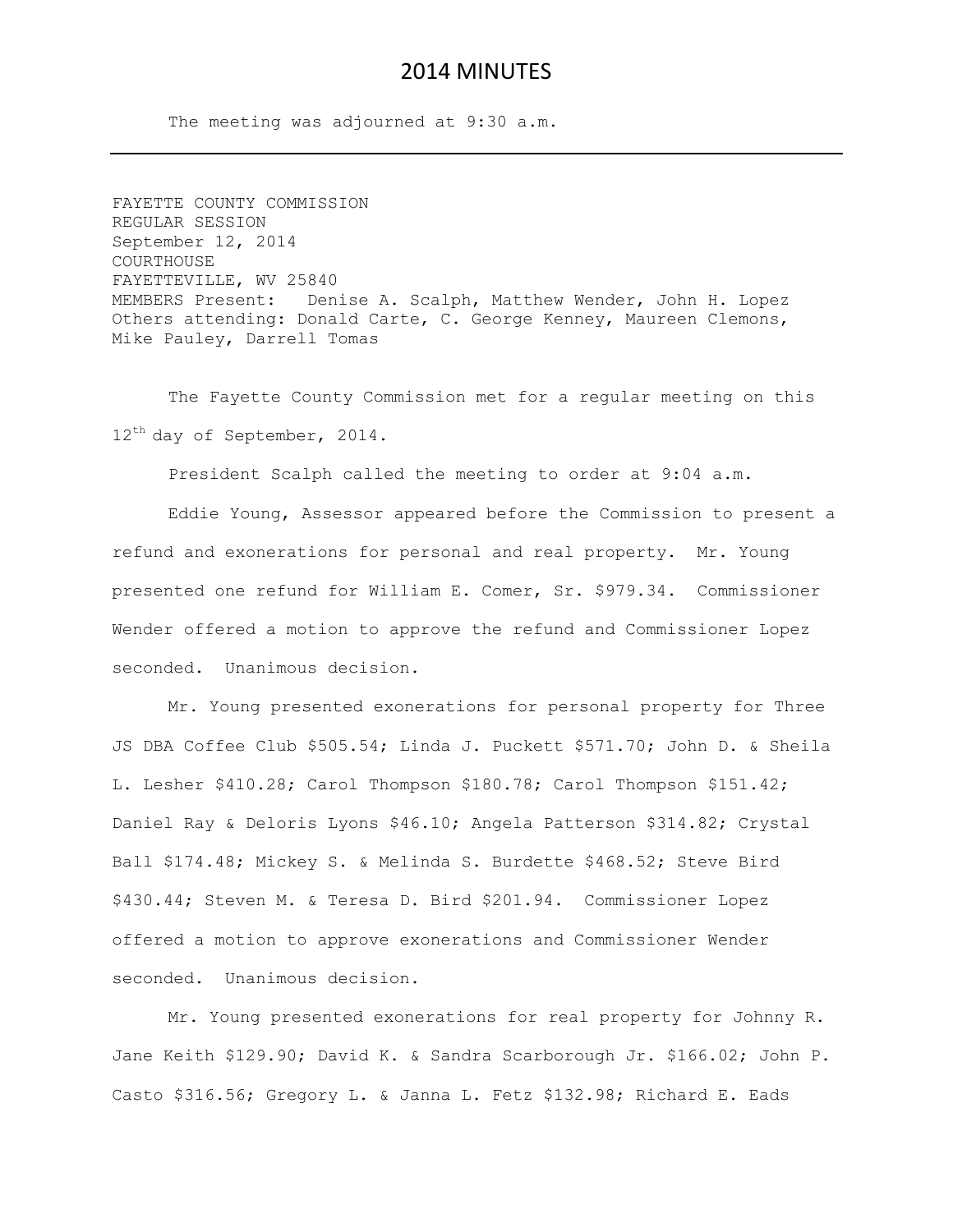Etux \$311.28. Commissioner Wender offered a motion to approve exonerations and Commissioner Lopez seconded. Unanimous decision.

Commissioner Lopez offered a motion to approve vouchers and invoices. Approved checks for invoices to be released September  $12<sup>th</sup>$ and approved  $1^{st}$  half payroll checks to be released September  $15^{th}$ . Commissioner Wender seconded. Unanimous decision.

Mike Bone appeared to give a review of Camp Kismet. He said that 90 kids attended and that camp went well. Mr. Bone presented the Commission with cards and photos.

Maureen Clemons appeared regarding her dilapidated property in Boomer. Ms. Clemons said the property is being taken care of. She turned the property over to SALS.

A Public Hearing was held regarding Early Voting sites for the General Election. Commissioner Wender motioned to approve three Early Voting sites: The Fayette County Memorial Building, Danese Community Center and Montgomery City Hall. Commissioner Lopez seconded. Unanimous decision.

Commissioner Wender motioned to approve the employment of Early Voting poll workers. Commissioner Lopez seconded. Unanimous decision.

Attorneys Lynn Pollard and Erwin Conrad appeared to discuss the estate of Mark Pino. The attorneys requested to first speak privately with Larry Harrah, Assistant Prosecuting Attorney.

Stephanie Sears, Staff Accountant, presented the delinquent property tax list from the Sheriff.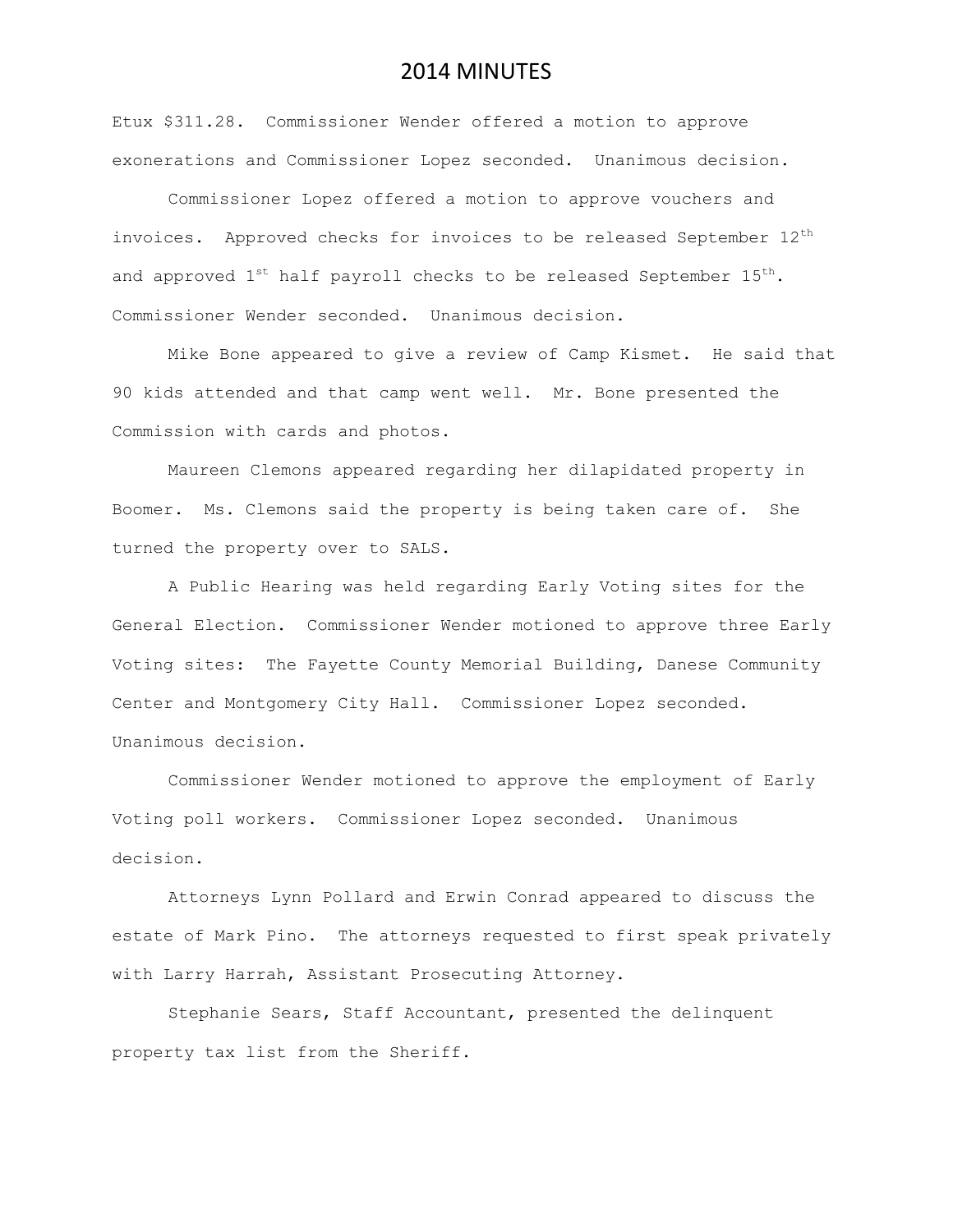Ms. Sears presented a Financial Statement for approval and for President Scalph to sign. Commissioner Wender made a motion to authorize President Scalph to sign the statement. Commissioner Lopez seconded. Commissioner Lopez offered a motion to approve vouchers and invoices. Approved checks for invoices to be released August  $8^{th}$  and approved  $1^{st}$  half payroll checks to be released August  $15^{th}$ . Commissioner Wender seconded. Unanimous decision.

Ms. Sears presented a letter from Angela M. Henson, Executive Director of [Region 1 Workforce Investment Board](https://www.google.com/url?sa=t&rct=j&q=&esrc=s&source=web&cd=1&cad=rja&uact=8&ved=0CB4QFjAA&url=http%3A%2F%2Fr1wib.org%2Fboard-members%2F&ei=UT1FVLCrJ6jksASd4oDgCA&usg=AFQjCNEKd6aizuRhYLkLal1pGqLM_QGJpg&sig2=vtavx-Ve1r5qlpnVHCetdw&bvm=bv.77648437,d.cWc) recommending the appointment of Kelly Jo Drey to the [Region 1 Workforce Investment](https://www.google.com/url?sa=t&rct=j&q=&esrc=s&source=web&cd=1&cad=rja&uact=8&ved=0CB4QFjAA&url=http%3A%2F%2Fr1wib.org%2Fboard-members%2F&ei=UT1FVLCrJ6jksASd4oDgCA&usg=AFQjCNEKd6aizuRhYLkLal1pGqLM_QGJpg&sig2=vtavx-Ve1r5qlpnVHCetdw&bvm=bv.77648437,d.cWc)  [Board.](https://www.google.com/url?sa=t&rct=j&q=&esrc=s&source=web&cd=1&cad=rja&uact=8&ved=0CB4QFjAA&url=http%3A%2F%2Fr1wib.org%2Fboard-members%2F&ei=UT1FVLCrJ6jksASd4oDgCA&usg=AFQjCNEKd6aizuRhYLkLal1pGqLM_QGJpg&sig2=vtavx-Ve1r5qlpnVHCetdw&bvm=bv.77648437,d.cWc) Commissioner Wender motioned to approve the recommendation. Commissioner Lopez seconded. Unanimous decision.

Ms. Sears presented a letter to Ray Crook, President of the Layland Miner's Memorial with a Governor's Community Participation Grant application to be considered for funding in the amount of \$2,500.00 for the Commission to sign. Commissioner Wender motioned to sign the letter. Commissioner Lopez seconded. Unanimous decision.

Ms. Sears presented a letter for the Commission to sign to the Supreme Court of Appeals requesting reimbursement for rent for the Family Law Judge for the months of August and September, 2014. Commissioner Wender motioned to sign the letter. Commissioner Lopez seconded. Unanimous decision.

Ms. Sears presented a proposal from Cincinnati Floors to screen the existing wood gymnasium floor then tack the area to remove all dust and grit at a quote of \$2,985.00 from Okey Skidmore for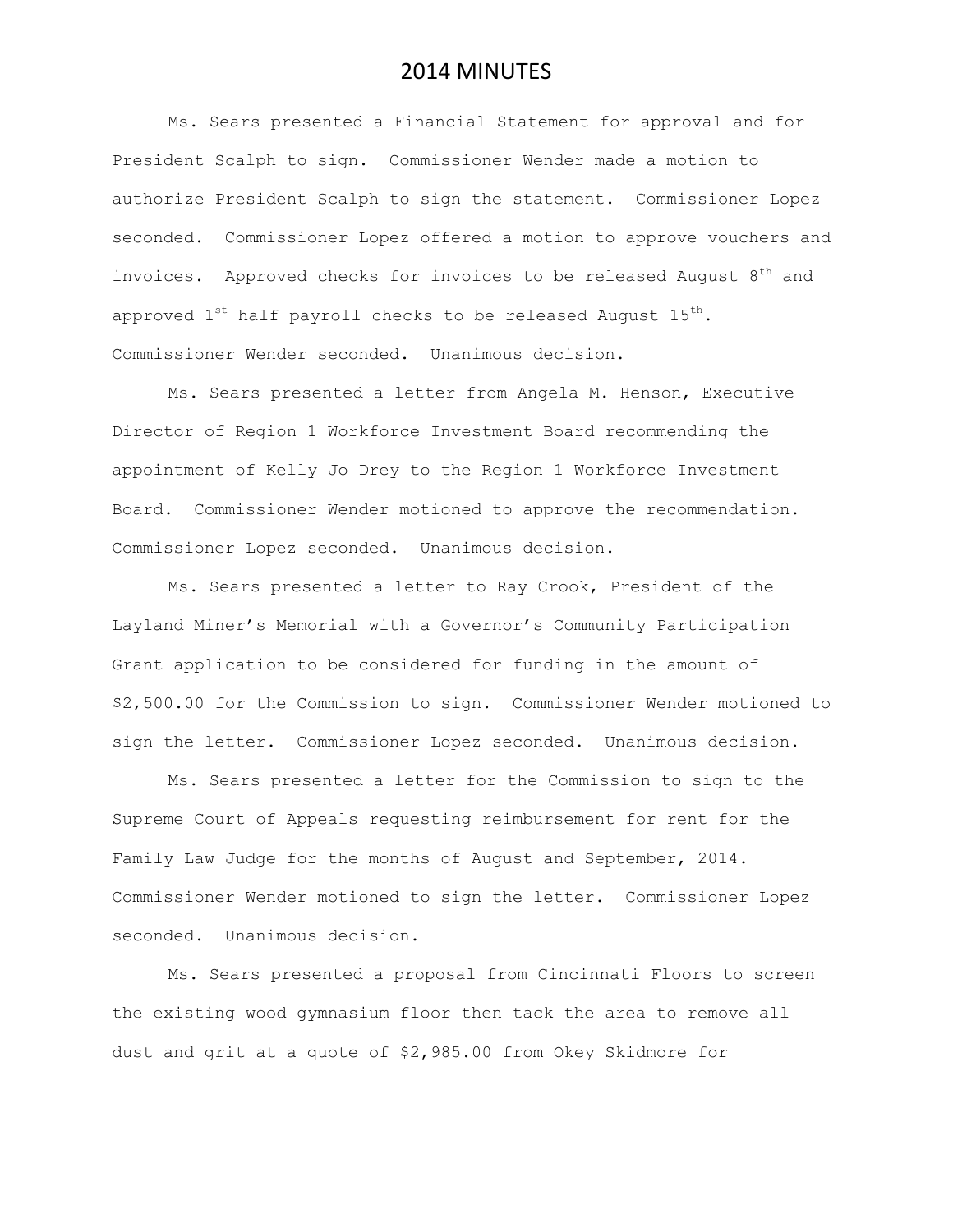discussion and approval. The Commission tabled this till the next meeting so that the original contract can be reviewed.

The Commission decided a Special Meeting will need to be added on October 17, 2014 at 9:00 a.m. to conduct an Election Test of equipment for Early Voting.

Discussion was held to change the September 26, 2014 Commission meeting so that President Scalph may attend the Building Preservation Training Conference in Huntington. President Scalph motioned to move the meeting from September  $26<sup>th</sup>$  to September  $24<sup>th</sup>$ . Commissioner Wender seconded. Unanimous decision.

Ms. Sears presented orders giving credit on future taxes for Kenneth K. Kruger \$1,832.51 and Steven White \$1,581.51 for the Commission to sign due to errors made in the Assessor's office. Commissioner Wender motioned to allow future credit for Mr. Kruger and Mr. White. Commissioner Lopez seconded. Unanimous decision.

Ms. Sears presented an order giving a refund for Beverly Dean-Bowles \$560.88 due to an error in the Assessor's office. Commissioner Wender motioned to approve the refund. Commissioner Lopez seconded. Unanimous decision.

Ms. Sears presented a memorandum of understanding for James J. Bennett, 911 Coordinator for the Commissioners to sign. Commissioner Wender motioned to accept and sign the agreement. Commissioner Lopez seconded. Unanimous decision.

Ms. Sears presented a drawdown for the West Virginia Division of Energy Local Energy Efficiency Grant Program Grant for President Scalph to sign. Commissioner Wender motioned to authorize President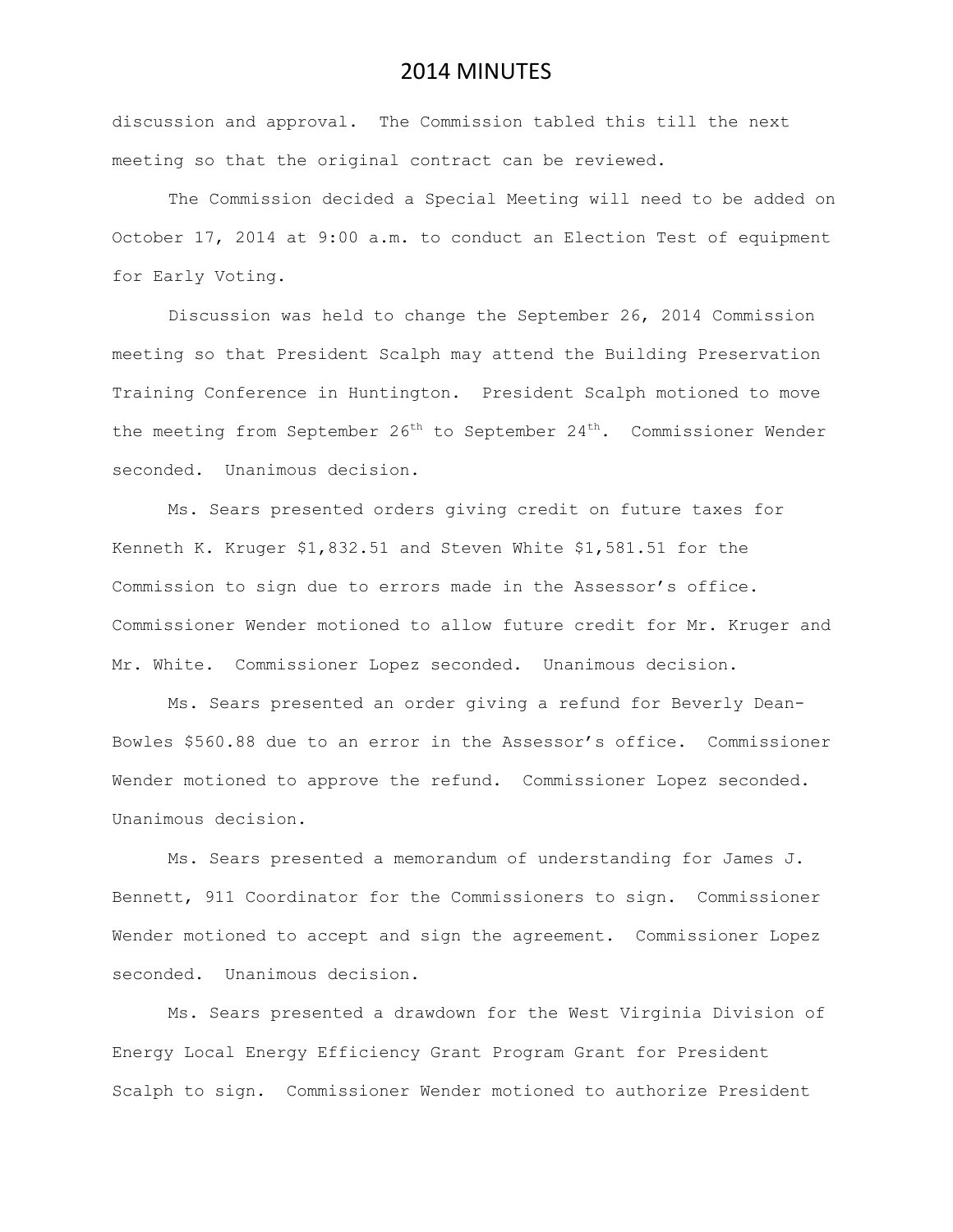Scalph to sign to drawdown. Commissioner Lopez seconded. Unanimous decision.

Ms. Sears presented a drawdown for Community Corrections for the month of August 2014 for President Scalph to sign. Commissioner Lopez motioned to authorize President Scalph to sign the drawdown. Commissioner Wender seconded. Unanimous decision.

Ms. Sears then presented the 911 budget. The budget was discussed and then tabled for approval.

At 10:41 a.m. Commissioner Lopez made a motion to go into an executive session with legal counsel. Commissioner Wender seconded. Unanimous decision.

The Commission reconvened at 10:52 a.m. to revisit the estate of Mark Pino. The Commission was to consider the report of claims by Fiduciary Blankenship. The Commission cannot receive evidence. Commissioner Wender motioned to approve fiduciary back to James Blankenship for additional findings. Report will be made available in 30 days. Commissioner Lopez seconded. Unanimous decision.

Darrell Thomas appeared before the Commission in opposition of the annexation of Minden. The Commission explained that the issue had not been brought before them; therefore they could not take any action.

Theresa White, Interim Emergency Management Director, presented a disaster plan proposal. Everbridge has the most features for \$13,000.00 per year. The Commission suggested trying to get municipalities and utilities to also sign the contract and asked that Ms. White and James Bennett see if they can get partners.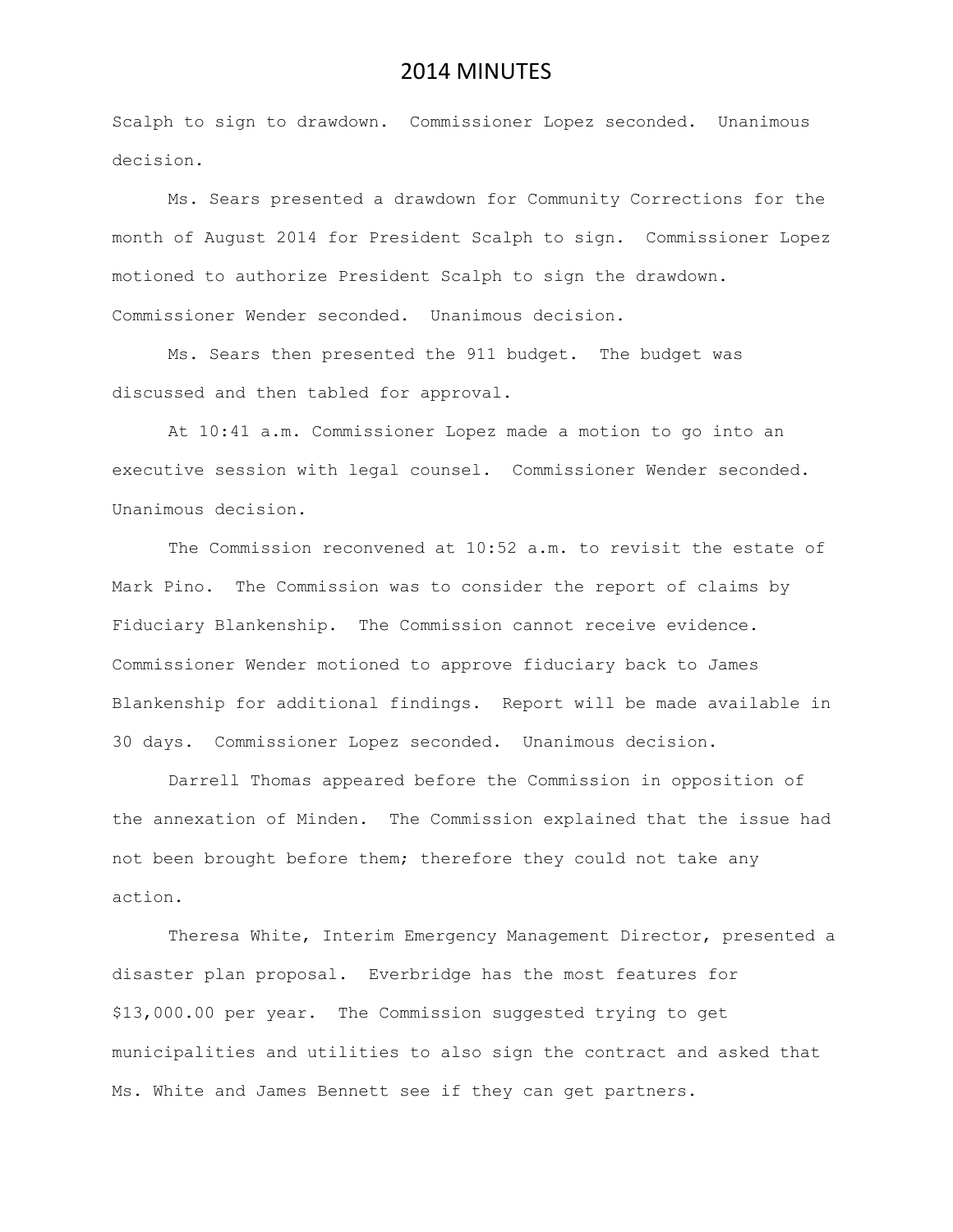Kevin White, 911 Addressing, went to a tower site but could not get through due to the road being washed out. The Department of Highways can scrape the roads until a long term fix can be estimated. Ms. White will send a letter to the state to see if they will fix the road.

Ms. Sears then presented the Commission with a title search on the Belinda Morton property, 106 E. Maple Avenue, for approval. Commissioner Wender motioned to hire an attorney for the title search. James Blankenship will provide title insurance. Commissioner Lopez seconded. Unanimous decision.

Ms. Sears presented a letter from the Department of Highways concerning Bridgewalk. Commissioner Wender motioned to send a letter to the Department of Highways stating that we cannot participate. Commissioner Lopez seconded. Unanimous decision.

Ms. Sears presented a joint funding request for Thurmond Gage. This was tabled until the September  $24<sup>th</sup>$  meeting.

Ms. Sears presented orders to Combine or Divide and Segregate Land for President Scalph to sign. Commissioner Wender motioned to sign the orders. Commissioner Lopez seconded. Unanimous decision.

The Commissioners held a discussion about the walkway dedication for Richard Treadway. This will take place on October 10<sup>th</sup> at noon and will be placed on the agenda for that day.

The Commissioners asked that Tom Rist, Attorney, attend the October  $10^{th}$  meeting to discuss the DEP challenge to the Danny Webb permit.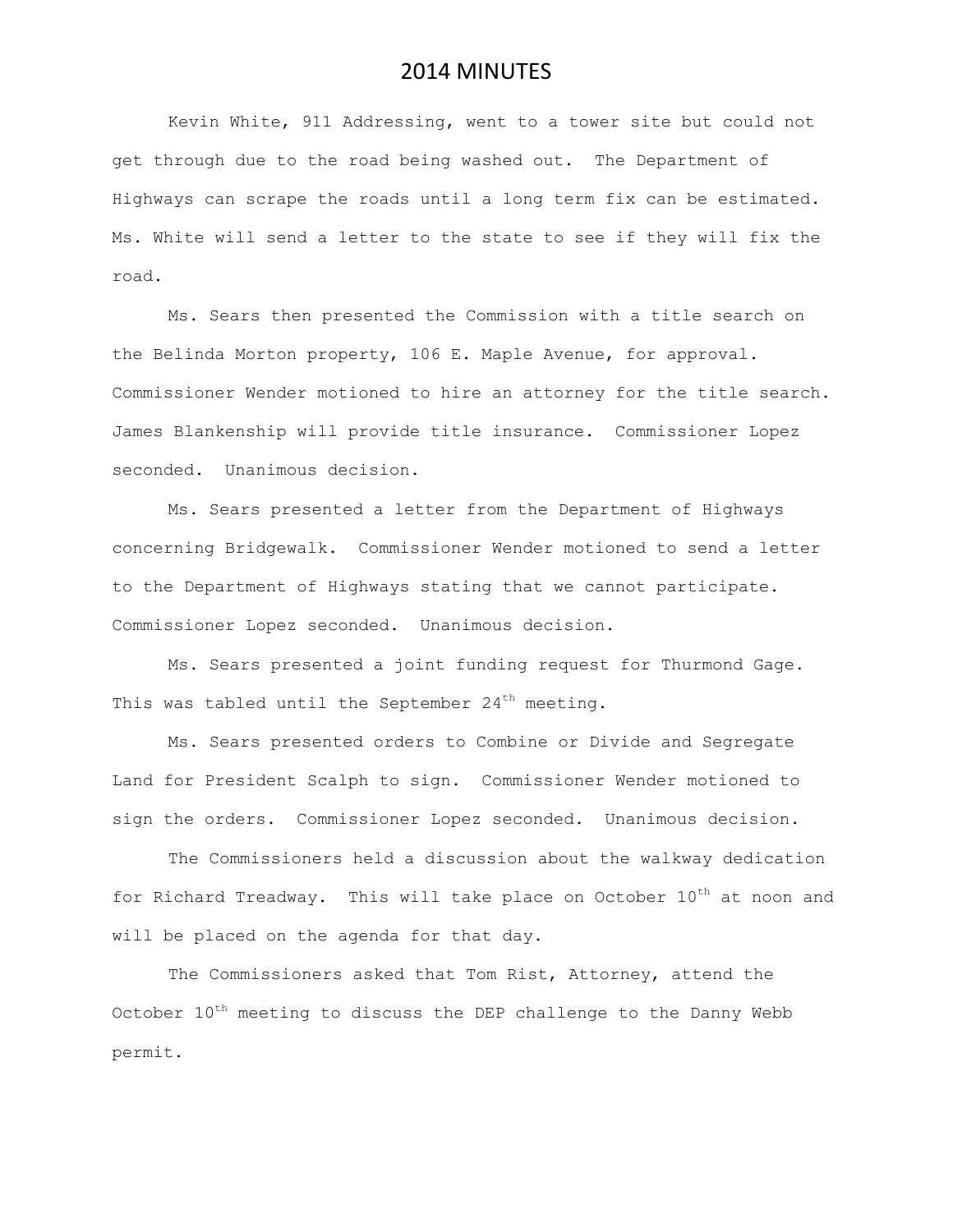The Commission discussed bids for the Fayette County Pool. Debbie Berry, County Administrator, will prepare bids for the pool.

The Commissioner asked that new outdoor lighting be put a future agenda.

The Commissioners inquired about the rotation list for the county's wrecker service. They would like to know if Hutch's is still on the list.

The Commission discussed the Page-Kincaid dedication event on September  $16<sup>th</sup>$ . It was decided that Kelly Jo Drey, Resource Coordinator, would attend the event.

Ms. Sears stated to the Commission that the budget had been finalized.

The Commission agreed to visit Community Corrections on September 24<sup>th</sup> at 8:30 a.m.

The IWJW Wrestling event approved to be held at the Fayette County Memorial Building was canceled due to lack of funding.

The Commission discussed getting new quotes for a door for the Building Safety Department.

Magistrate Sam Parsons has requested new tile. Ms. Berry will ask Lee's Carpet for a quote.

The Commission called an executive session for a personnel issue at 12:59 p.m.

The meeting was adjourned at 1:10 p.m.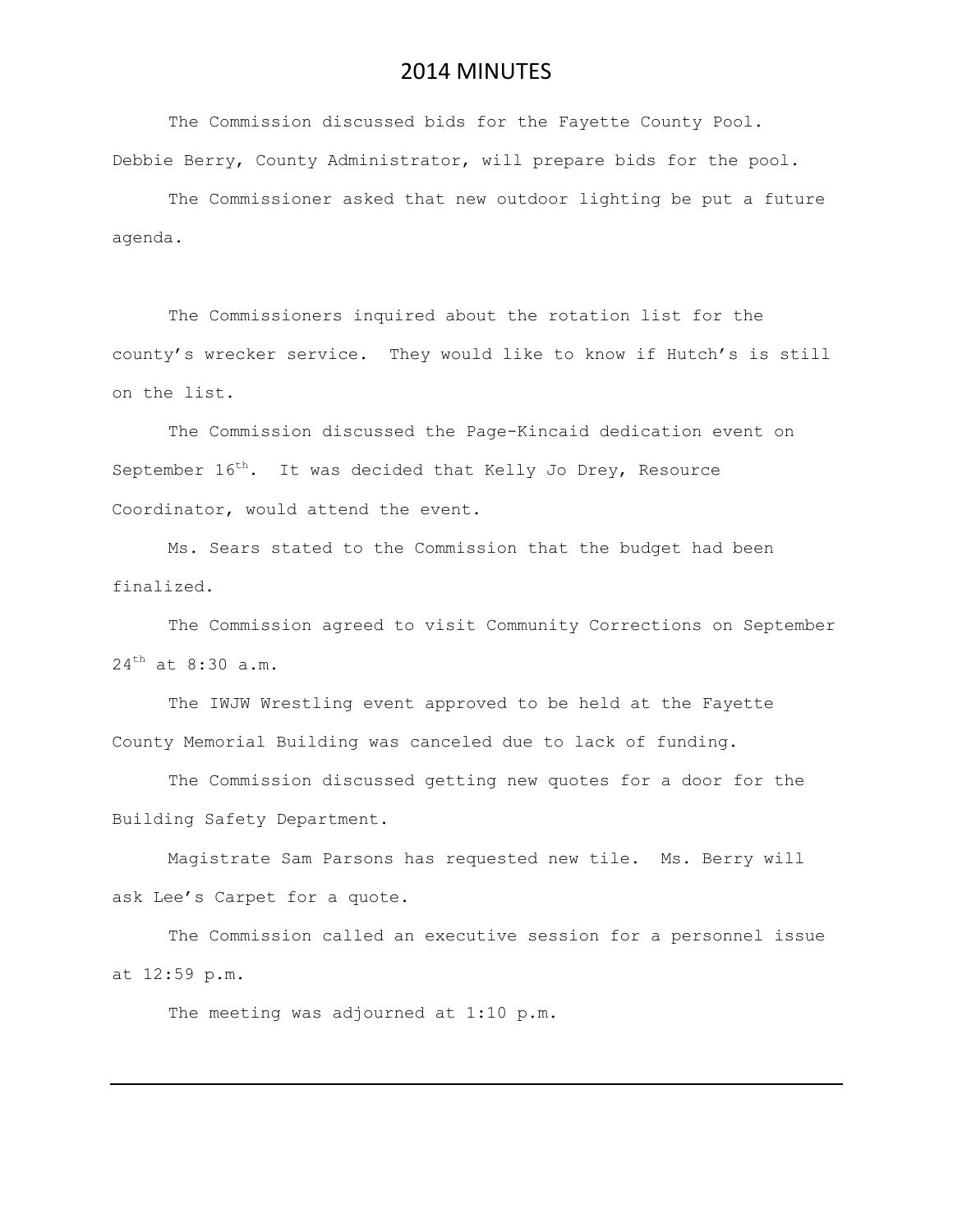FAYETTE COUNTY COMMISSION REGULAR SESSION September 24, 2014 COURTHOUSE FAYETTEVILLE, WV 25840 MEMBERS Present: Denise A. Scalph, Matthew Wender, John H. Lopez

The Fayette County Commission met for a regular meeting on this 24<sup>th</sup> day of September, 2014.

President Scalph called the meeting to order at 9:08 a.m.

Cindy Hysell from the Assessor's office presented exonerations. Commissioner Lopez motioned to approve the personal property for Alma Jane & James W Haynes, \$454.18; NCR Corporation, \$364.96; Marissa M. Law, \$72.14; Elenore & Gerald Perry, \$220.56; Ezra Lee Jr. & Angela Halstead, \$1,109.42; David Duncan, \$450.66; Manderville Jr. & Sherry Cabell, \$328.18. Commissioner Wender seconded. Unanimous decision.

Commissioner Wender motioned to approve the real property for Nancy and Quinten G. Bragg, \$195.42; David J. Rogers Sr., \$510.34; Geneva L. Smith & Melvin Dove, \$305.56; Sylvester O'Boyle, \$38.42; Kenneth K. Kruger, \$888.90; John Amelio White, \$1,581.56. Commissioner Lopez seconded. Unanimous decision.

Commissioner Wender motioned to approve a refund to John Amelio White, \$771.01. Commissioner Lopez seconded. Unanimous decision.

Commissioner Lopez motioned to approve vouchers and invoices to be released today and approved 2<sup>nd</sup> half payroll to be released on September 30<sup>th</sup>. Commissioner Wender seconded. Unanimous decision.

Kenny Parker, Water Stone Outdoors, appeared to discuss the parking issues near the Courthouse. Mr. Parker wanted to make the Commission aware he has a new policy that his employees will not park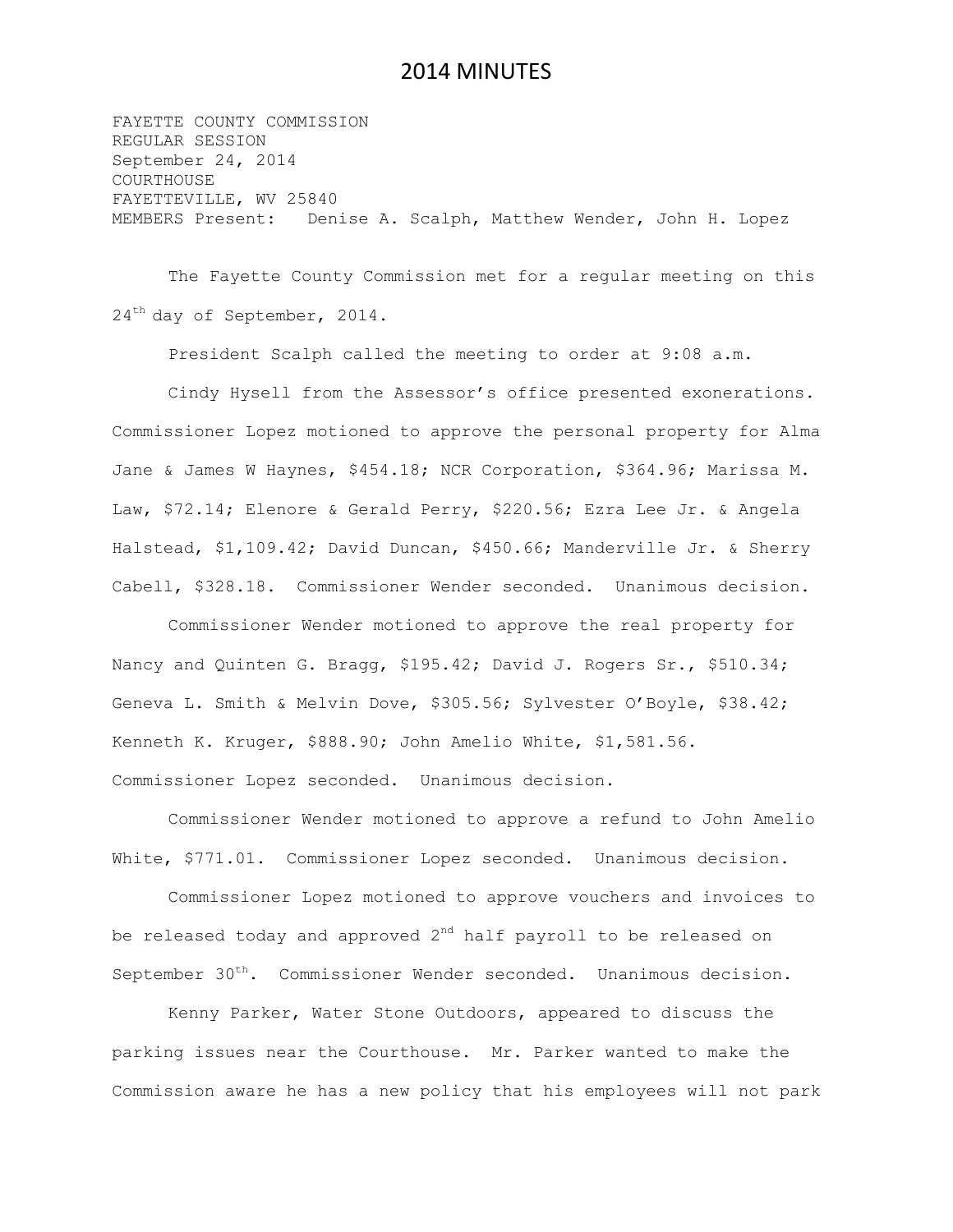in the Courthouse lot by his business. Mr. Parker suggests a discussion be held to find a space to purchase that could be used for County/Municipal parking. He also suggested finding a lot for employee parking. Further discussion was held about the lot between Blankenship Law Office and Water Stone.

The Commission then discussed the Courthouse roof. Tri-State Roofing cannot continue waiting for approved funding. The first part of the \$175,697 will start soon. The second phase will be an additional \$38,700.00 if completed at the same time. If completed separately, it would increase the cost to \$80,000.

Commissioner Wender motioned to authorize President Scalph to sign the contract with Tri-State to complete both sections of the roof at the cost of \$209,000.00. Commissioner Lopez seconded. Unanimous decision.

Debbie Berry, County Administrator, presented a letter to Jim Ellars the IJDC indicating the Commission will commit the \$75,000.00 for the emergency repairs for Arbuckle PSD for signatures. Commissioner Wender motioned to approve signing the letter. Commissioner Lopez seconded. Unanimous decision.

Ms. Berry presented the Courthouse Facilities Improvement Authority  $12<sup>th</sup>$  Cycle Grant application. Commissioner Wender motioned to authorize all of the commissioners to sign the grant application for Phase II of the Courthouse Roof Project. Commissioner Lopez seconded. Unanimous decision.

Ms. Berry presented a drawdown for Kanawha Falls PSD approving invoices relating to Kanawha Falls/Boonesborough Water Line Extension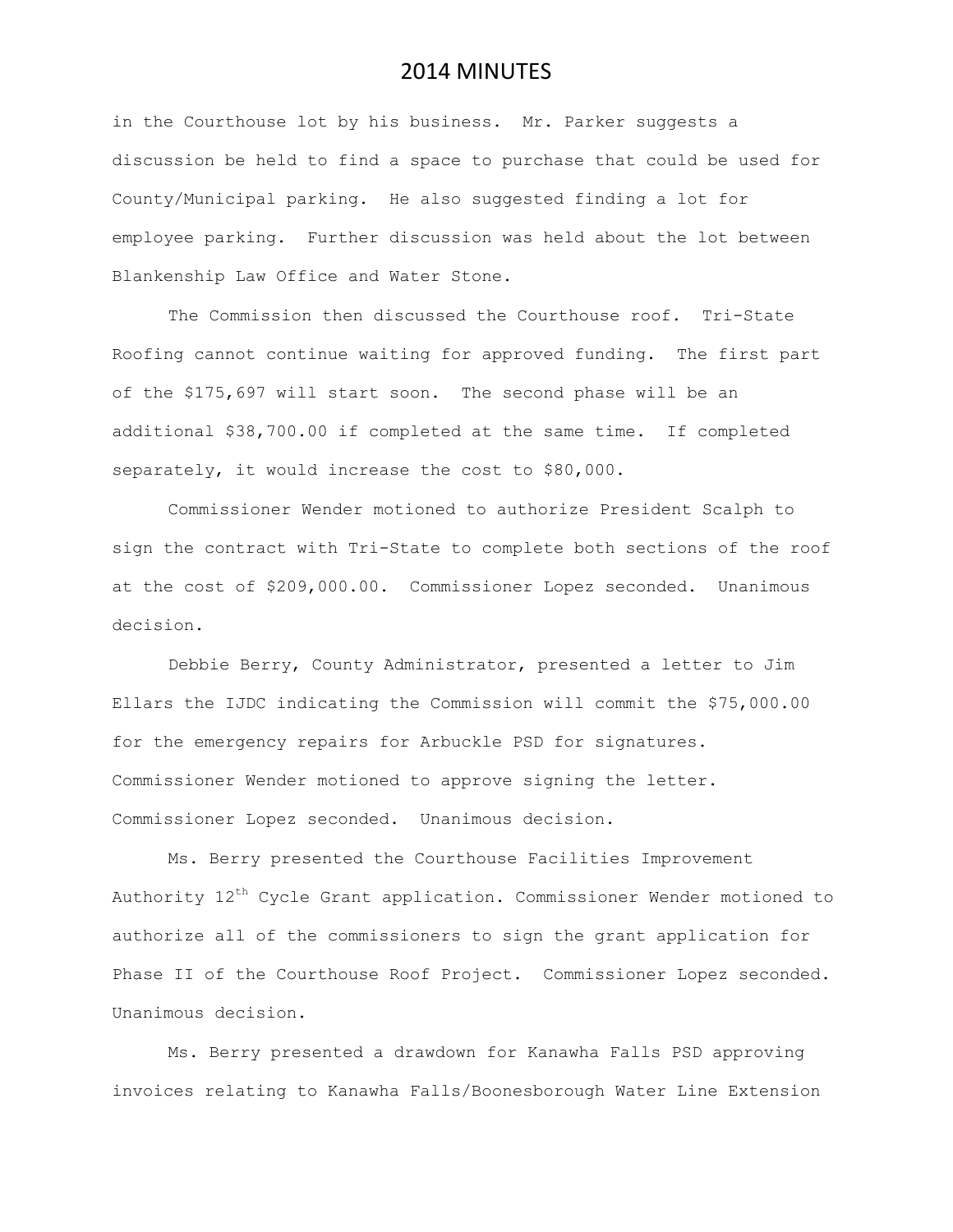Project in the amount of \$9,036.58. Commissioner Wender motioned to approve and sign the drawdown. Commissioner Lopez seconded. Unanimous decision.

Ms. Berry presented a request from WVPRO for a Joint Funding application. Commissioner Wender motioned to assist WVPRO in keeping Thurmond Gage open and authorized President Scalph to sign the Joint Funding application. Commissioner Lopez seconded. Unanimous decision.

Ms. Berry presented a funding request of \$125,000.00 from Page-Kincaid PSD to assist with the design cost for a reliable and sound sanitary sewer system to more than one-thousand customers in the stretch of Loop Creek from Oak Hill to Deepwater. Commissioner Wender motioned to turn down the funding request. Commissioner Lopez seconded. Unanimous decision.

Commissioner Wender motioned to table the reappointment of Bruce Carson to Arbuckle PSD. Commissioner Lopez seconded. Unanimous decision.

Ms. Berry presented two appointments to the Planning and Zoning Commission. Commissioner Wender motioned to sign the letters and orders appointing Neal Sears and Richard Keith Forren to the Fayette County Planning and Zoning Commission to replace Shad Dummitt and Miles Dean, respectively, both of whom resigned. Commissioner Lopez seconded. Unanimous decision.

Ms. Berry presented a request from Judy Gunsaulis to reappoint Susan Woods to the Library Board. Commissioner Wender motioned to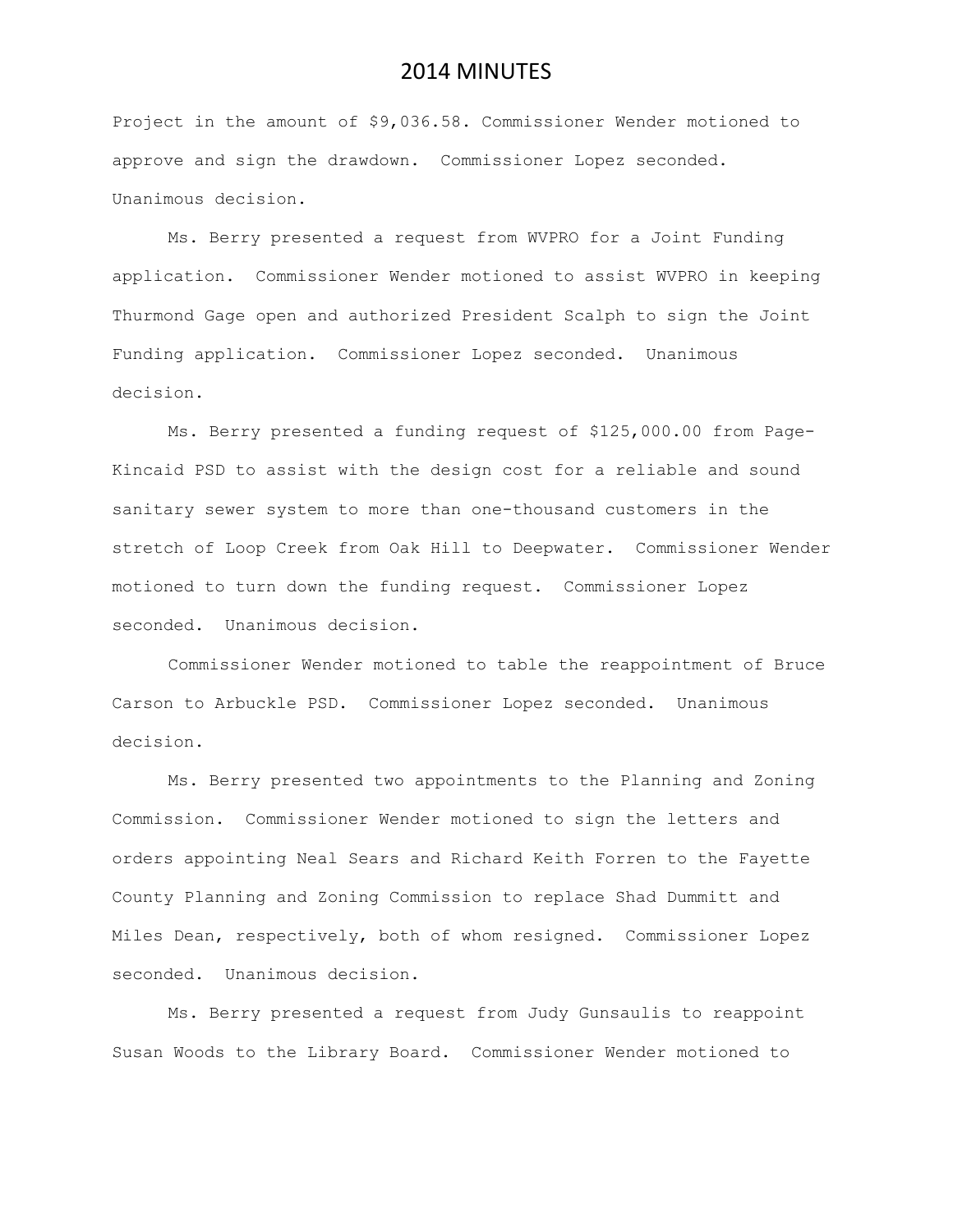reappoint Susan Woods as a member of the Fayette County Library Board. Commissioner Lopez seconded. Unanimous decision.

Ms. Berry presented a letter from Phil Samples requesting to use the Soldiers and Sailors Memorial Building for AAU teams and individual workouts for the next 6 months. Commissioner Wender motioned to approve the request. Commissioner Lopez seconded. Unanimous decision.

Commissioner Wender motioned to send a letter to Twila Cooper thanking her for her donation of a drawing of the Fayette County Courthouse. Commissioner Lopez seconded. Unanimous decision.

The meeting adjourned at 10:34 a.m. so that the Commission could attend a ground breaking event for the Meadow River Rail Trail in Nallen.

FAYETTE COUNTY COMMISSION REGULAR SESSION October 10, 2014 COURTHOUSE FAYETTEVILLE, WV 25840 MEMBERS Present: Denise A. Scalph, Matthew Wender, John H. Lopez OTHER PRESENT: John Tuggle, Tom Oxley, Anthony Brown Mary Jane Kincaid, James Kincaid, Carton Jackson

The Fayette County Commission met for a regular meeting on this 10<sup>th</sup> day of October, 2014.

President Scalph called the meeting to order at 9:04 a.m.

Eddie Young, Assessor appeared before the Commission to present refunds and exonerations for personal and real property.

Mr. Young presented exonerations for personal property for Associates Equipment Funding \$394.44; Dawn Farley \$120.04; Leslie J. Perry \$17.26; George David Bumgarner \$45.96; John P. & Rosemary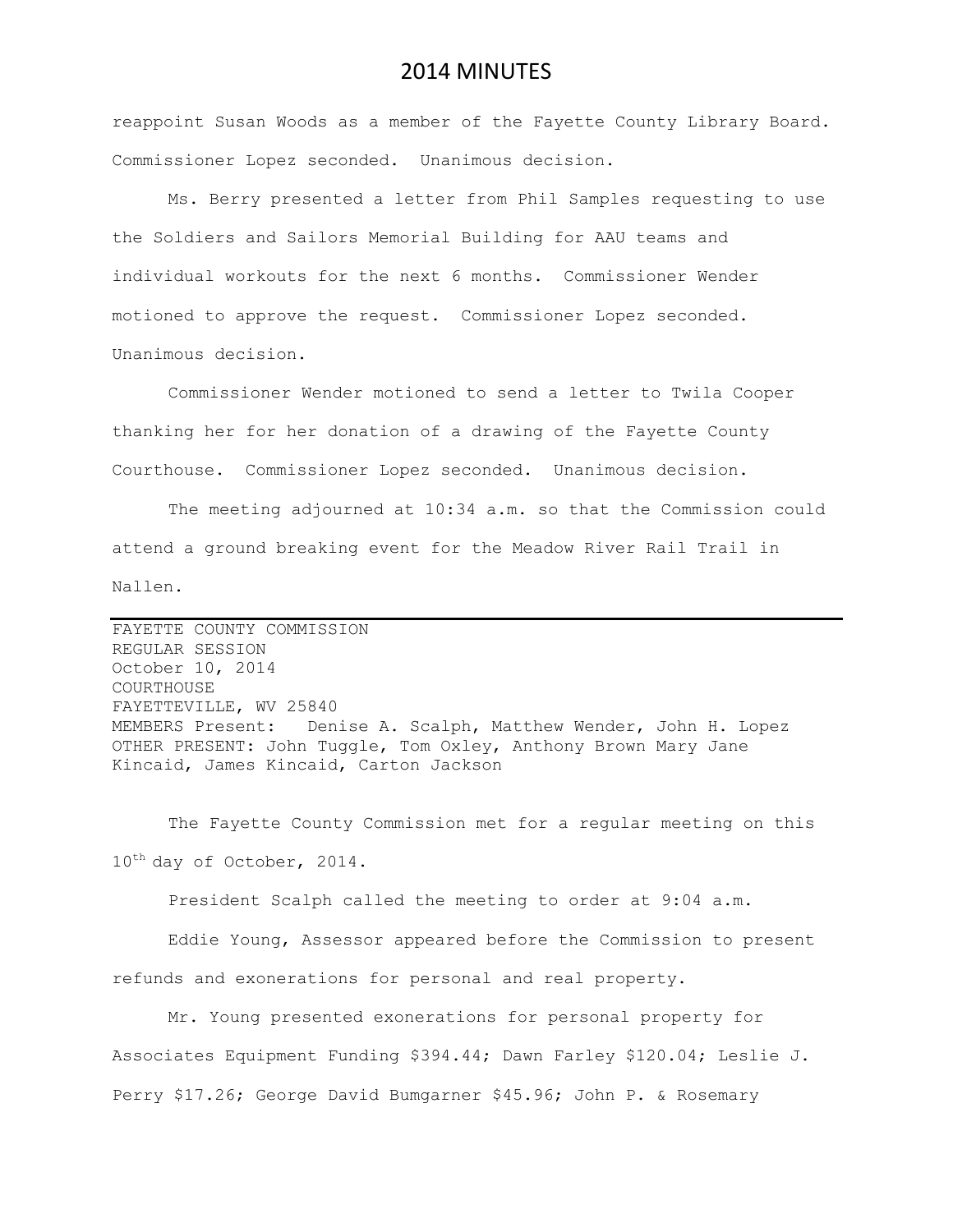Saddler 436.56; David Eels \$134.34, \$165.40. Commissioner Lopez offered a motion to approve personal property exonerations and Commissioner Wender seconded. Unanimous decision.

Mr. Young presented exonerations for real property for David J. Rogers, Sr. Etal \$489.00; Joshua Daniel Towner \$145.26; Gary H. & Melissa Campbell \$738.48; Paul E. Dehart \$95.52; Leonard B. & Jerry L. Critchley \$284.38; Susan Robinson \$182.00; Charles E. Jones \$270.56; Marilene D. & Earl K. Bibb \$88.00; Richard W. & Irene Barker \$59.18; Iris Williams 232.12; Carl & Sylvia Hopkins \$315.96, \$309.54, \$345.78, \$510.72; Charlotte Ridolfo & Carlos McGraw \$141.42; Robin Y. & Kevin Lucas \$522.50; Paul Shaw \$661.50, \$23.06. Commissioner Wender offered a motion to approve real property exonerations and Commissioner Lopez seconded. Unanimous decision.

Mr. Young presented refunds for Charlotte Ridolfo & Carlos McGraw \$139.65 and Leonard B. & Jerry Critchley \$277.26. Commissioner Wender offered a motion to approve the refunds and Commissioner Lopez seconded. Unanimous decision.

Commissioner Lopez offered a motion to approve vouchers and invoices. Approved checks for invoices to be released October 10<sup>th</sup> and approved  $1^{st}$  half payroll checks to be released October  $15^{th}$ . Commissioner Wender seconded. Unanimous decision.

Norma Williams & Deloris Nelson appeared to present the keys for the Fayetteville Early Voting site.

Debbie Berry, County Administrator, presented a drawdown request for Community Corrections for the month of September 2014 in the amount of \$13,759.96 for President Scalph to sign. Commissioner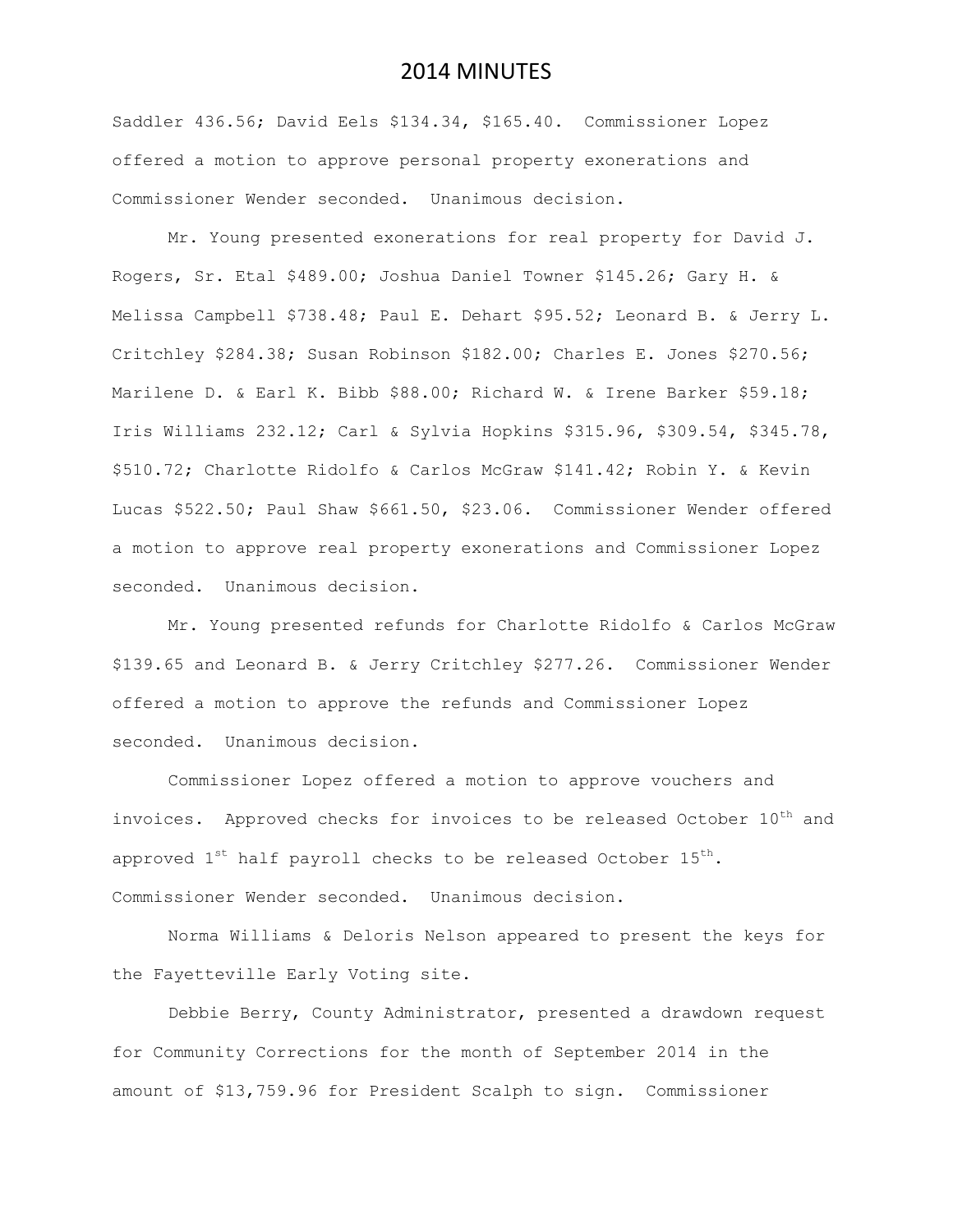Wender motioned to authorize President Scalph to sign the drawdown. Commissioner Lopez seconded. Unanimous decision.

Ms. Berry presented a Community Participation Grant application and Resolution for President Scalph to sign for Layland Miners Memorial requesting \$2,500.00 to help with a retainer wall at the Memorial. Commissioner Wender motioned to authorize President Scalph to sign the application and Resolution. Commissioner Lopez seconded. Unanimous decision.

Ms. Berry presented a grant agreement with the Coal Heritage Highway Authority for President Scalph to sign for Layland Miner's Memorial Group in the amount of \$9,465.00 for additional work on the Layland Miner's Memorial. Commissioner Wender motioned to authorize President Scalph to sign the agreement. Commissioner Lopez seconded. Unanimous decision.

Ms. Berry presented a Progress Report and Grant Closeout Form for the Local Energy Efficiency Grant Program for President Scalph to sign. Commissioner Wender motioned to authorize President Scalph to sign the Closeout Form. Commissioner Lopez seconded. Unanimous decision.

Discussion was held concerning a proposal via Okey Skidmore from Cincinnati Floor to screen the existing wood gymnasium floor and then tack the area to remove all dust and grit at a quote of \$2,985.00. The Commission did not approve.

Kenny Parker, Water Stone Outdoors, appeared to discuss the parking lot beside his business. Mr. Parker is an interested bidder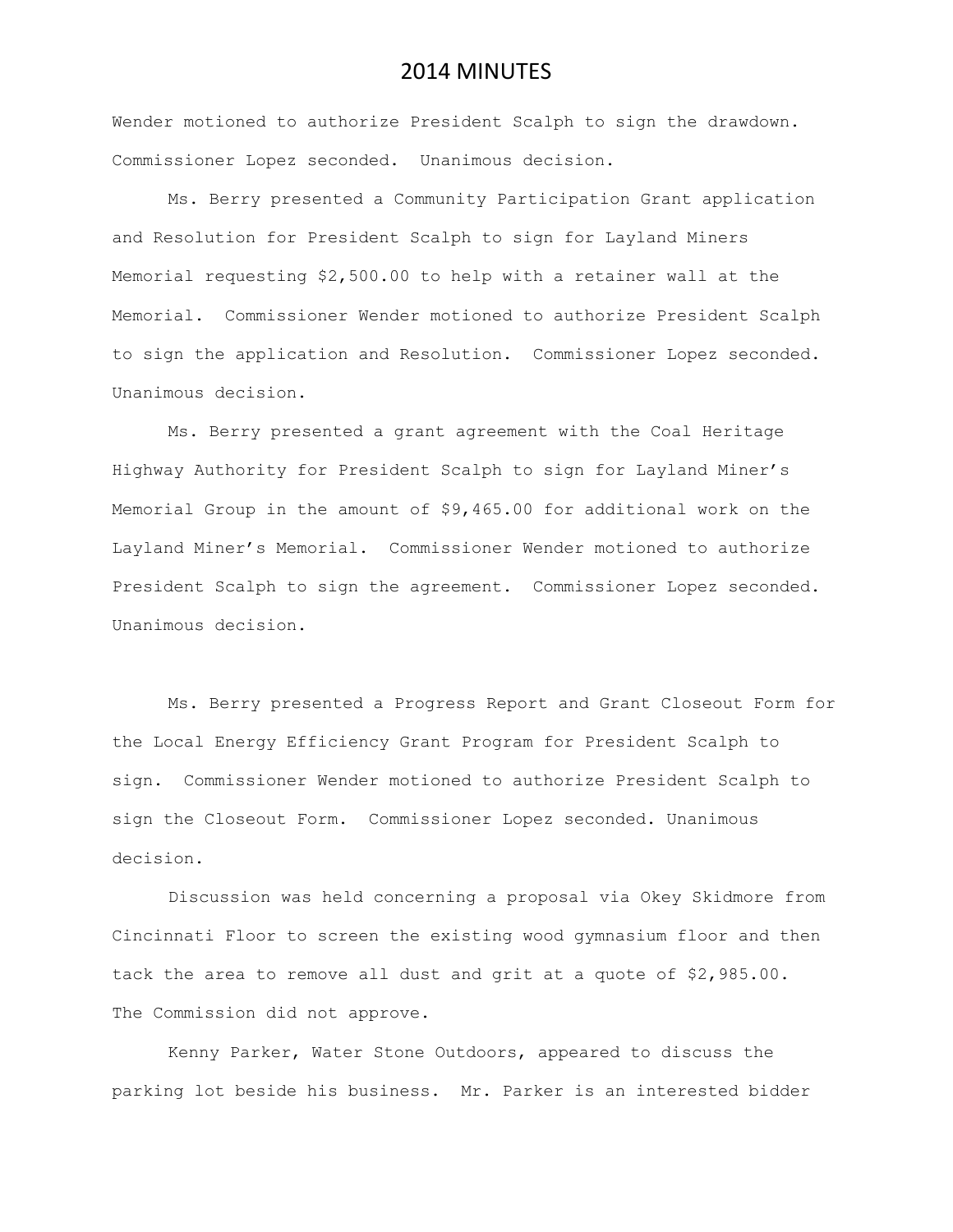for the parking lot. Discussion was held on other parking areas in the town of Fayetteville.

Commissioner Wender motioned to enter into a public auction for the property, which lies between Water Stone and Blankenship Law Office, at a date to be determined by the County Administrator. Commissioner Lopez seconded. Unanimous decision.

John David and James Kincaid appeared to discuss the Page Kincaid PSD. Mr. Kincaid gave a history of events for the Page Kincaid PSD. They are seeking grants that are currently available. Page Kincaid PSD needs help paying for engineers to have a study completed before they can acquire funds.

Mr. David presented a handout to the Commission. More discussion was held regarding why Page Kincaid needs this completed. The DEP has green money available. Page Kincaid PSD would like a plan similar to Winona's.

Anthony Brown with Thrasher Engineering Group appeared to explain the new green technology system.

John Tuggle, Region IV Planning & Development, appeared to talk about the Commission's funding of the Winona project with intentions of being refunded. There was no mention of the Commission being repaid in the paperwork. Mr. Tuggle will research this issue. The Page Kincaid PSD engineering project would cost roughly \$200,000.00.

Tom Oxley, Thrasher Group, appeared concerning discussion with New Haven PSD regarding their rates being increased to pay back the County. Kelly Jo Drey, Resource Coordinator, will follow up with the discussion and report to the Commission during their next meeting.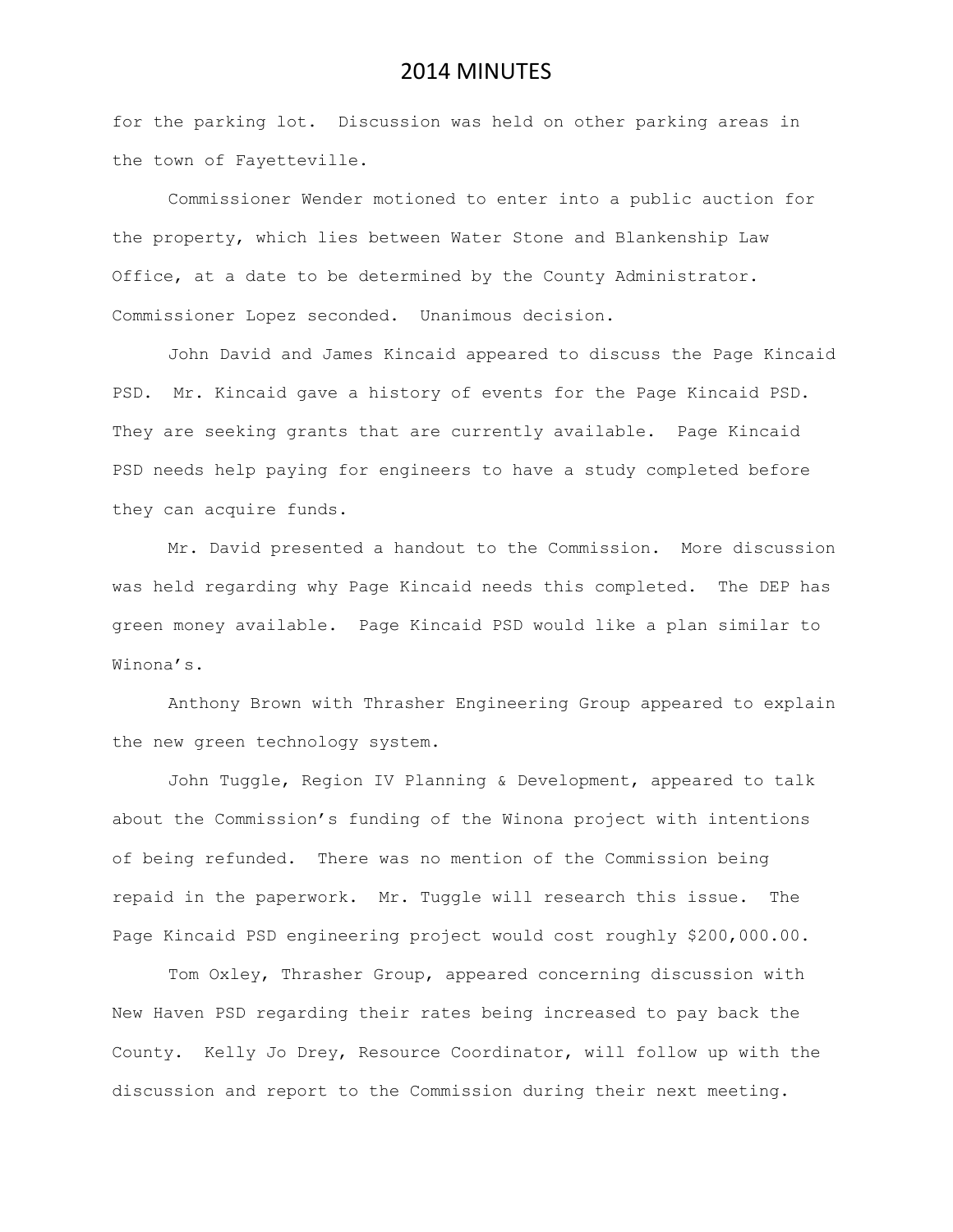Libby Campbell appeared to discuss the Gauley Bridge Pier and the elevation certificate needed. Allen Ballard, Building Code Official, stated that a Hydraulic and Hydrology study in flood plain areas needs to be completed. Mr. Ballard recommends going to the Corps of Engineers to ask them for information. Commissioner Wender suggests Mr. Ballard attend the next Gauley Bridge town council meeting and explain this to the council.

Carl Harris, Prosecuting Attorney, appeared to discuss the Lois Bowyer Estate. Mr. Harris read a letter from Fiduciary Commissioner James Blankenship. Commissioner Wender motioned to accept the report as presented by Mr. Blankenship. Commissioner Lopez seconded. Unanimous decision.

Angela Gerald, Building Safety Department, appeared to give an update on dilapidated properties. Jerome Fruit and David Bragg took care of their buildings.

Ms. Gerald presented properties owned by Heather Jones, John Sink, Jr. and Richard & Kimberly Canterbury, respectively. Commissioner Wender motioned to advise these property owners to come before the Commission to convey their plans to remove dilapidated structures, otherwise the Commission reserves the right to remove said structures. Commissioner Lopez seconded. Unanimous decision.

Ms. Berry presented a request to appoint David Barnhart to the Fayette County Building Commission. Commissioner Wender motioned to approve the request. Commissioner Lopez seconded. Unanimous decision.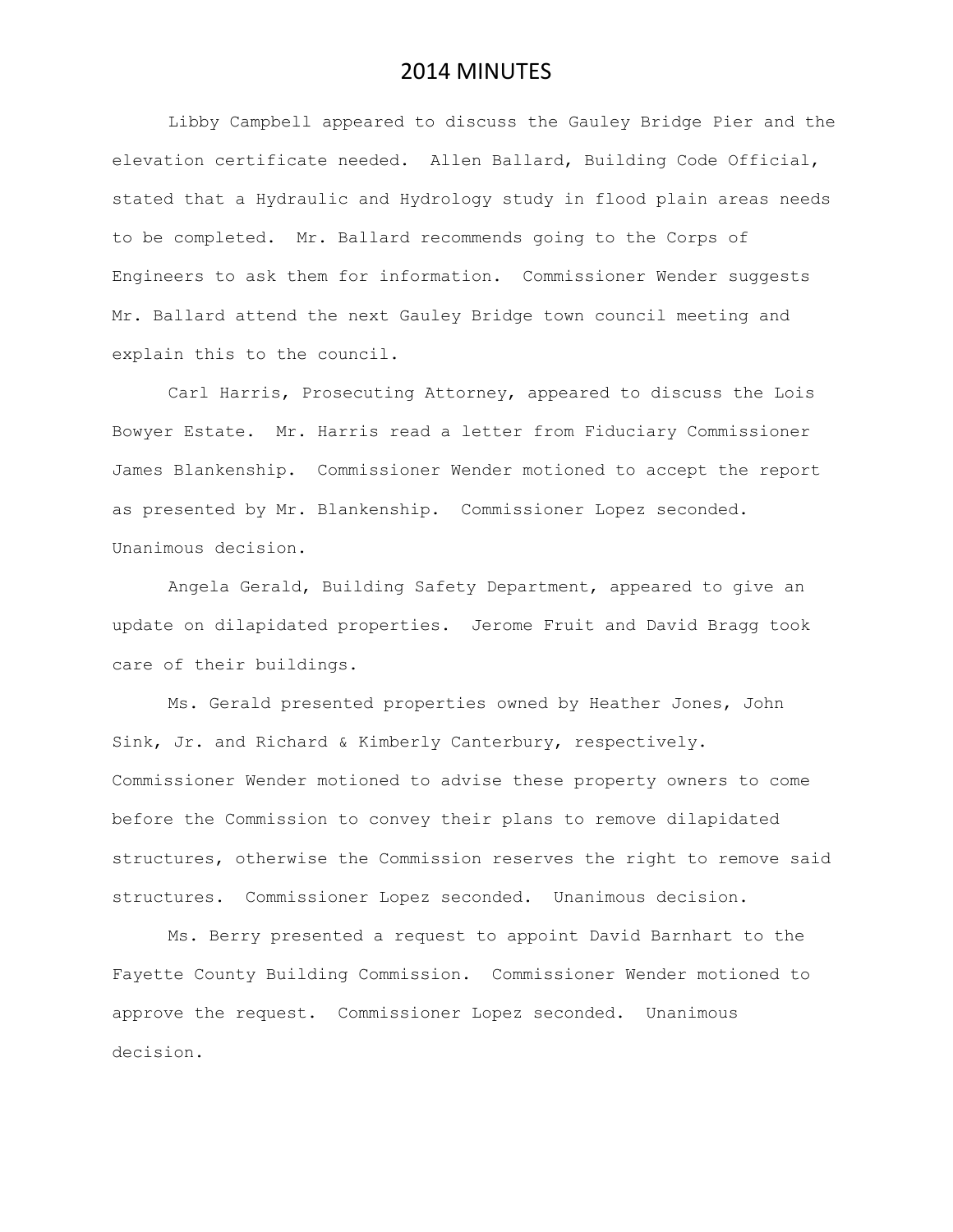Donald Carte appeared to discuss water service in the Hico area. He is requesting that the County Commission subsidize the project so he can receive water. He asked the Commission for advice about what can be done.

Patty Giles with the Fayette County Health Department spoke on behalf of Arrowwood Creek residents. Their wells are drying up due to mines and the ease of hauling water no longer exists. Commissioner Wender suggested that Kelly Jo Drey look into this situation. John Tuggle, Region IV and Kenneth Hayes, New Haven PSD, need to be present for further discussion.

Ms. Berry presented an order for the Special Election for February 7, 2015. Commissioner Wender motioned to schedule the Special Election for Law Enforcement, Library and Fire Levies. Commissioner Lopez seconded. Unanimous decision.

The Commission recessed at 11:45 a.m. to attend a ceremony dedicating the Deputy Roger Lee Treadway Memorial Bridge.

The Commission reconvened at 1:00 p.m.

Ms. Berry presented an order to Divide & Segregate or Combine Land. Commissioner Wender motioned to approve the order. Commissioner Lopez seconded. Unanimous decision.

Ms. Berry presented an order and letter for the Commission to sign reappointing Aletha Stolar to the Beautification and Dilapidated Buildings Committee. Commissioner Wender motioned to approve reappointing Ms. Stolar. Commissioner Lopez seconded. Unanimous decision.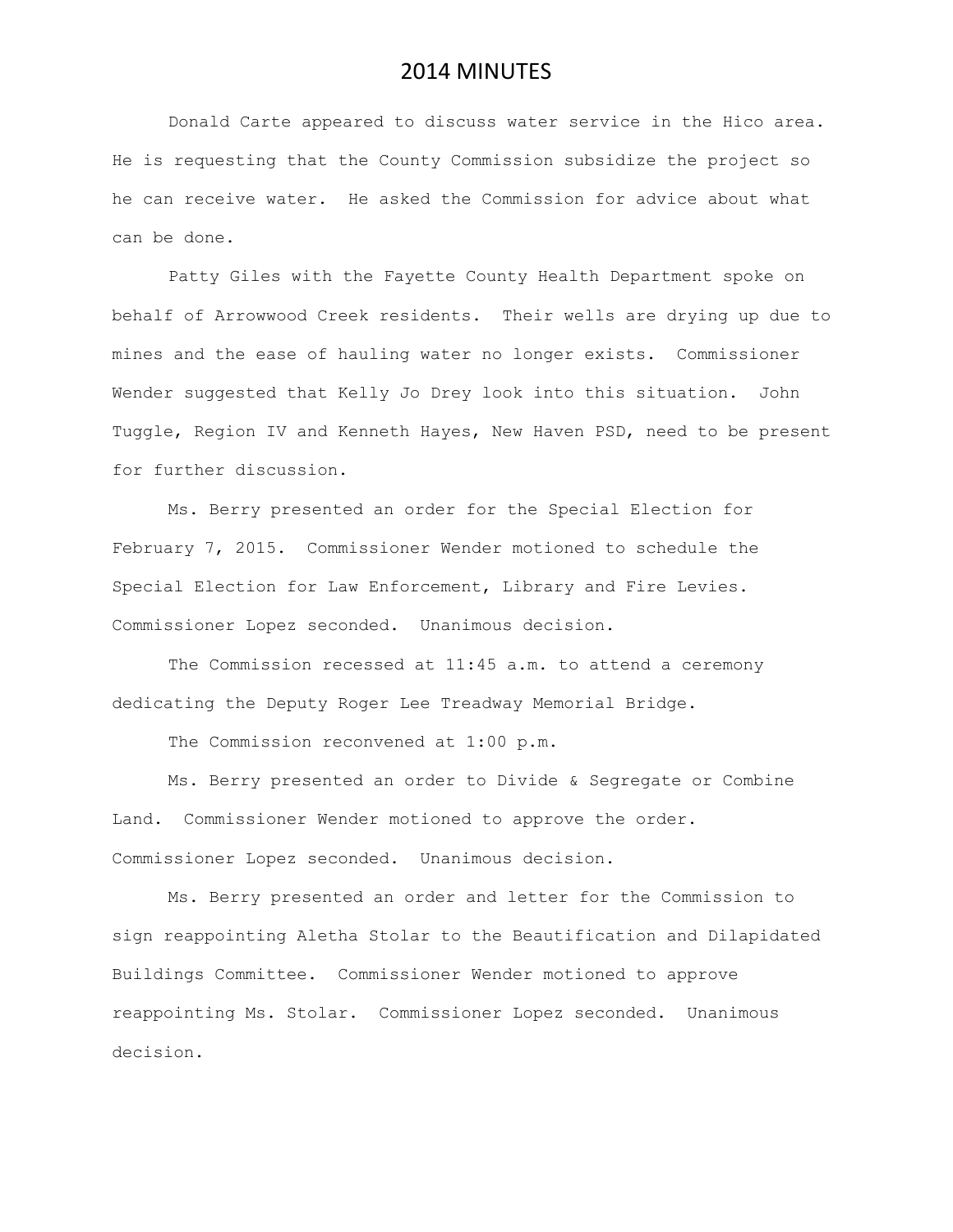Ms. Berry presented a lease agreement with the Fayette County Board of Education to use the Fayette County Memorial Building. Commissioner Wender motioned to approve the lease agreement for the purpose of using the Fayette County Memorial Building with the same terms and conditions as the previous year. Commissioner Lopez seconded. Unanimous decision.

Ms. Berry presented a letter and order to reappoint Bruce Carson to the Arbuckle PSD. Commissioner Wender motioned to reappoint Mr. Carson. Commissioner Lopez seconded. Unanimous decision.

Ms. Berry presented a request from Nikki Lucas, Principal of Fayetteville Elementary School to use the Fayette County Memorial Building on October 30<sup>th</sup> to hold their Halloween Costume Parade. Commissioner Wender motioned to approve. Commissioner Lopez seconded. Unanimous decision.

Ms. Berry presented a request from Susan Hanson of the Fayetteville Women's Club to use the Fayette County Memorial Building for their Annual Craft Show on December 6, 2014. Commissioner Wender motioned to approve. Commissioner Lopez seconded. Unanimous decision.

Ms. Berry presented one quote for the waterline break repair. Pannell & Son's for \$15,863.48. Commissioner Wender motioned that the Fayette County Commission will accept the quote from Pannell & Son's, and will proceed with this repair seeing as the Commission deems this an emergency and several contractors reviewed the situation yet only one gave a quote. Commissioner Lopez seconded. Unanimous decision.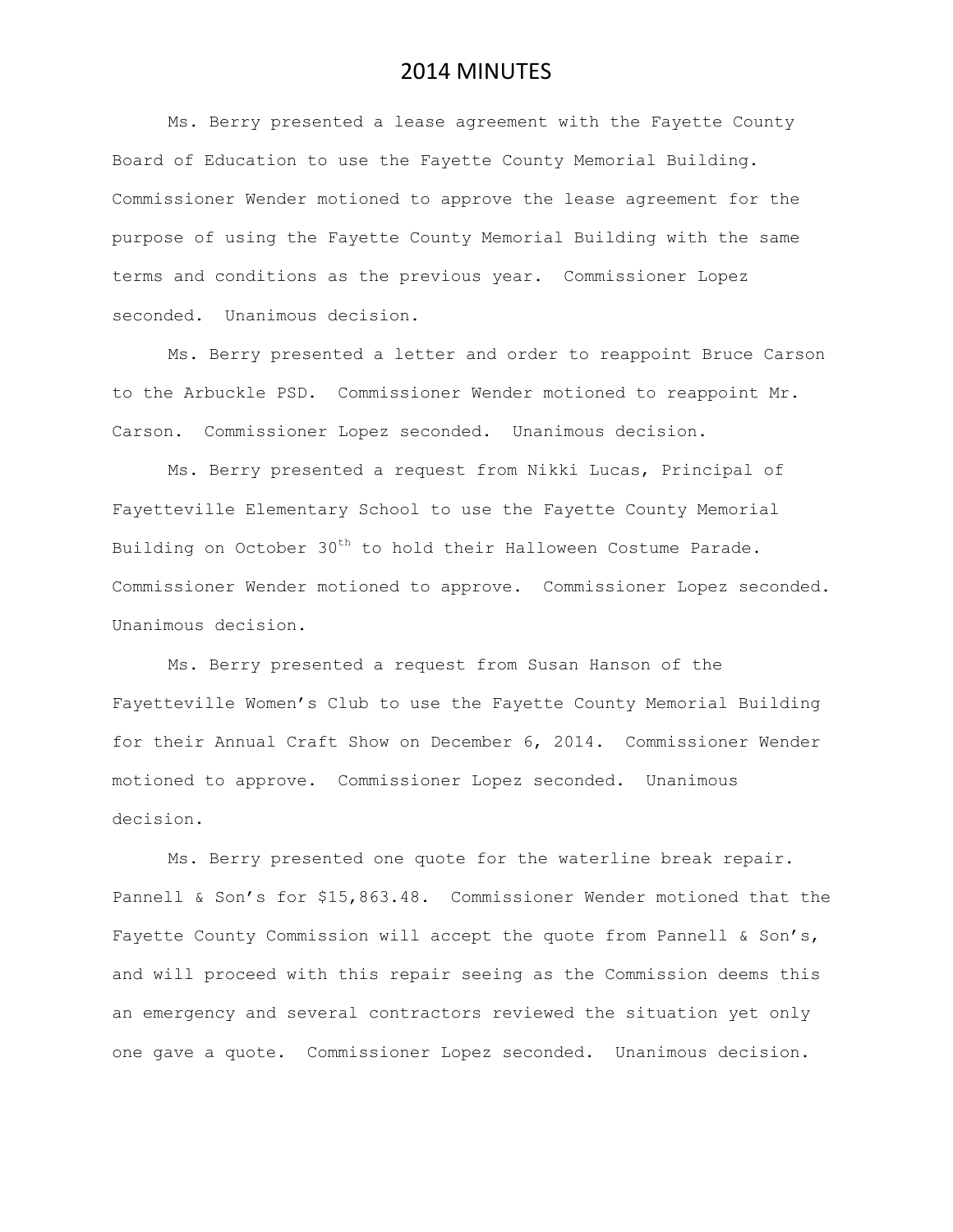Ms. Berry presented a quote for a new door for the Prosecuting Attorney's office. Commissioner Wender motioned to accept the quote for \$3,992.65 to replace the door. Commissioner Lopez seconded. Unanimous decision.

Ms. Berry presented a quote for a door for the Building Code Enforcement Office for \$1,965.83. This quote was tabled.

Discussion was then held regarding new Vision & Dental Insurance. Debbie Aliff, Payroll and Benefits, will research about in-network doctors.

Commissioner Wender motioned to approve new carpet for the Payroll office at a cost of \$643.00 and President Scalph will approve the color. Commissioner Lopez seconded. Unanimous decision.

Ms. Berry presented a West Virginia EMPG Division of Homeland Security and Emergency Management grant from Theresa White, OEM Interim Director, for signature. Commissioner Wender motioned to sign the application. Commissioner Lopez seconded. Unanimous decision.

The Commission entered into an executive session at 2:16 p.m. The Commission reconvened at 3:20 p.m.

Kelly Jo Drey, Resource Coordinator, appeared to update the Commission on the Fayette County Pool grant. Ms. Drey submitted the grant application to the WV Development Office. However, a detailed price quote is still needed. The grant may not be approved in time for work to be completed by early spring. It takes the Parks Service several months to review all submissions.

Commissioner Wender suggested stating in the advertisement that the contractor must hold the quoted price for 5 months. Commissioner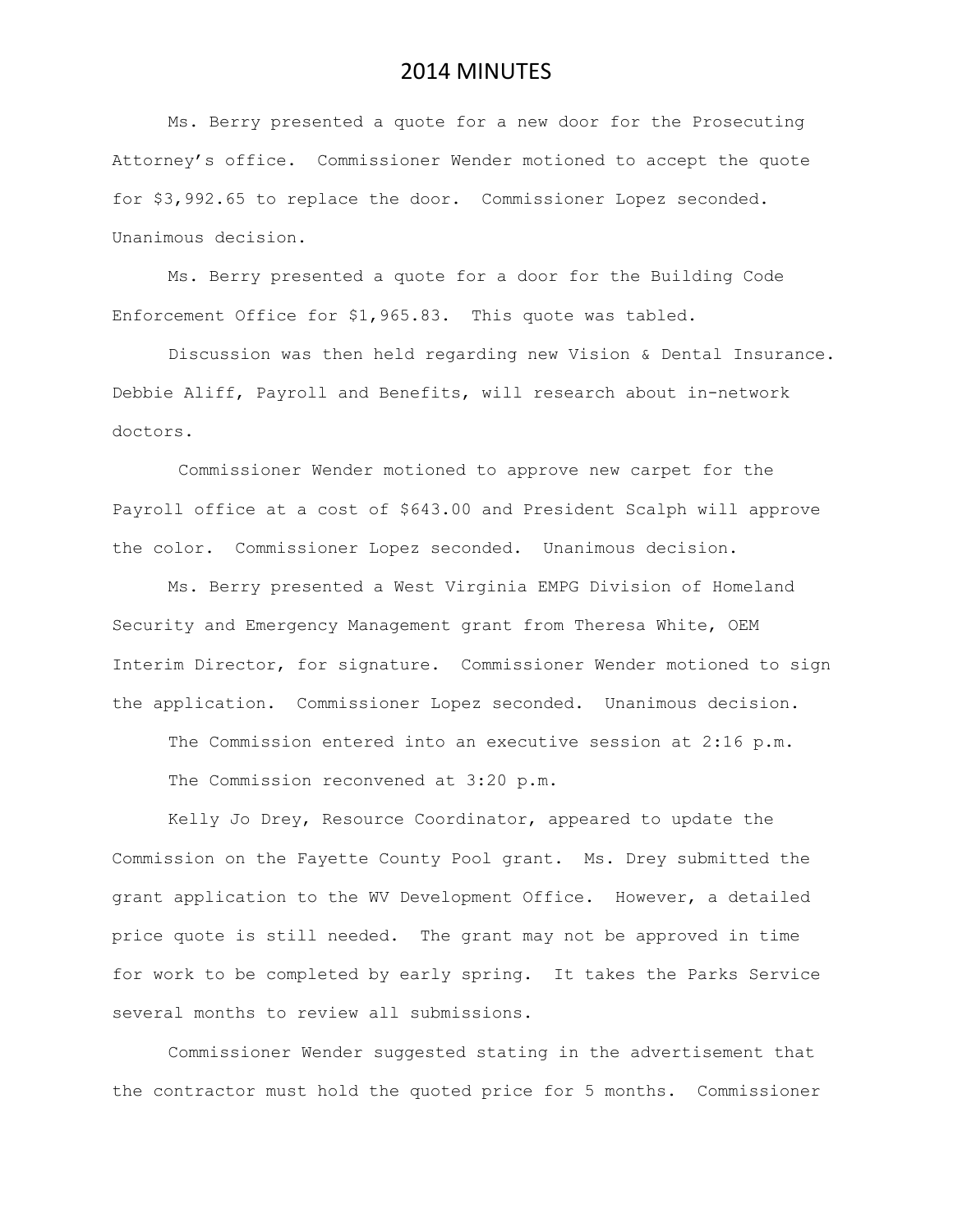Wender suggested writing to Congressman Rahall, making him aware this is a time sensitive situation.

Discussion was held concerning the Commission choosing a spot for the signs at Dunloup Creek. Ms. Drey will ask a consultant for a compelling story with ethnic history to present on the signs. Commissioner Wender suggested the old Mount Hope High School as a possibility.

Ms. Drey then updated the Commission on county fire hydrants. The meeting was adjourned at 4:10 p.m.

FAYETTE COUNTY COMMISSION **October 17, 2014** SPECIAL SESSION COURTHOUSE FAYETTEVILLE, WV 25840 MEMBERS Present: Denise A. Scalph and Matthew D. Wender

The Fayette County Commission met in a special meeting on this 17<sup>th</sup> day of October, 2014.

President Scalph called the meeting to order at 9:07 a.m.

The Early Voting and Election Day Test was performed on the IVotronics. The Commissioners and Ballot Commissioners signed the results.

Rachel Davis, Assistant Resource Coordinator, appeared to discuss the Records Management Grants that are being submitted for offices in the Courthouse. Offices were ranked Fayette County Commission, Prosecuting Attorney and the Assessor.

The meeting was adjourned at 11:00 a.m.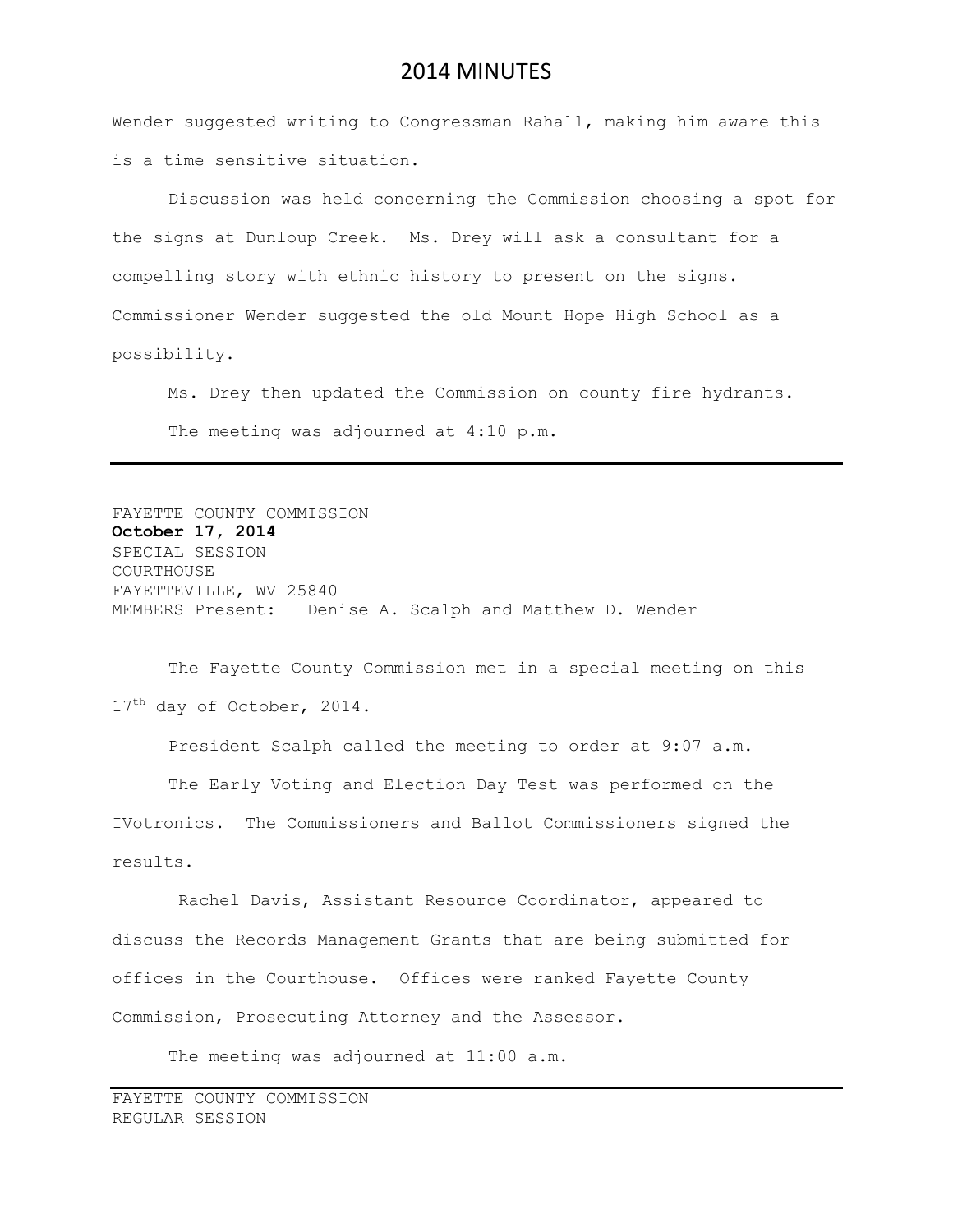#### **October 28, 2014**

**COURTHOUSE** FAYETTEVILLE, WV 25840 MEMBERS Present: Denise A. Scalph, Matthew Wender, John H. Lopez OTHER PRESENT: John Tuggle, Tom Oxley, Anthony Brown, Mary Jane Kincaid, James Kincaid, Carton Jackson

The Fayette County Commission met for a regular meeting on this 28<sup>th</sup> day of October, 2014.

The Commission convened at 8:30 a.m. at the Day Report Center for a visit.

The Commission recessed at 9:25 a.m. to travel to the Courthouse for their regular meeting.

The Commissioner reconvened at 9:45 a.m.

Steve Fox, Assessor Chief Deputy, appeared before the Commission to present a refund and exonerations for real property.

Mr. Fox presented exonerations for real property for Wilga Stover \$170.12; Mariah Hibarger \$1,063.64; Norman K. Breckenridge, Jr. \$59.94; Edwards C. Longstreth \$6.40, \$6.42; Carl & Sylvia Hopkins, Jr. \$304.54, \$315.96; Neil J. Pleasants, Jr. \$316.56; Jesse Braenovich \$222.90; Dock & Robin Holbrook \$256.20; Irene Gill \$167.56; Reva Blevins \$35.12; Nannie Alice Fruit \$22.04; Johnny Hawkins \$446.06; William C. Wolfe \$256.20; Terry & Luanne Stanley \$312.06; Elizabeth Carol Legg \$348.18; Fred H. Phyllis A. Wright \$256.20; Melissa & Charles Dunn \$170.62; James A. & Connie Ruff \$331.20; Patricia S. & David McClintic \$390.06, \$271.32; Brandy Jones \$347.78; Carol & James Sullivan \$163.36. Commissioner Wender offered a motion to approve exonerations and Commissioner Lopez seconded. Unanimous decision.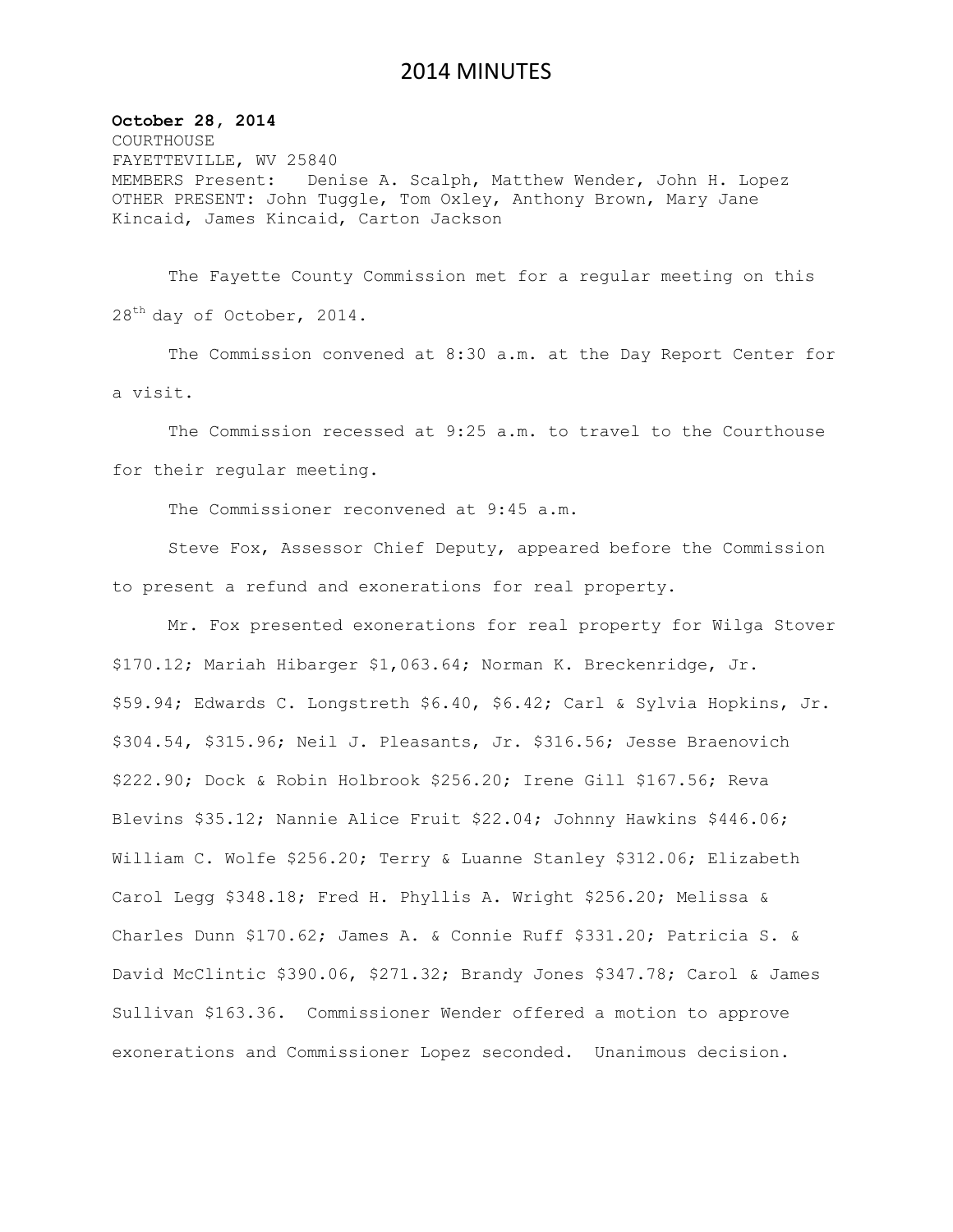Mr. Fox presented 6 refunds: Mariah Hibarger \$518.82; Mildred A. Ellison \$3.77; Carl and Sylvia Hopkins, Jr. \$309.54, \$172.89, \$157.98; Carl Hopkins, Jr. \$255.36. Commissioner Lopez motioned to approve refunds. Commissioner Wender seconded. Unanimous decision.

President Scalph approved minutes of prior meetings from July  $25<sup>th</sup>$ , August  $29<sup>th</sup>$  September  $5<sup>th</sup>$  and October  $17<sup>th</sup>$ . Commissioner Lopez seconded. Unanimous decision.

Page Kincaid PSD received a Community Participation grant with efforts from our delegates for a generator, Page Kincaid PSD Board Members and Delegates David Perry, John Pino and Margaret Staggers were present in recognition of this grant and for a photo opportunity.

Debbie Berry, County Administrator, presented the Fayette County Pool grant. Kelly Jo Drey, Resource Coordinator was unavailable for the Commission Meeting but requested to be contacted to discuss the grant. The Commission decided that it wasn't necessary to contact Ms. Drey. Carl Harris, Prosecuting Attorney, has an acknowledgement that the park is used for recreational purposes for the Commission to sign to be presented with the grant. The Commission is to match \$10,000.00 in kind services and a \$62,500.00 money match. The total grant amount is \$72,500.00. Commissioner Wender motioned to sign the grant request. Commissioner Lopez seconded. Unanimous decision.

Ronn Robinson, Scott Markwell and Jeff Maynor appeared before the Commission to discuss current line situations. Commissioner Wender suggested Mr. Robinson come back to discuss preparedness and reliability of power across the county. Mr. Markwell and Mr. Maynor will also appear.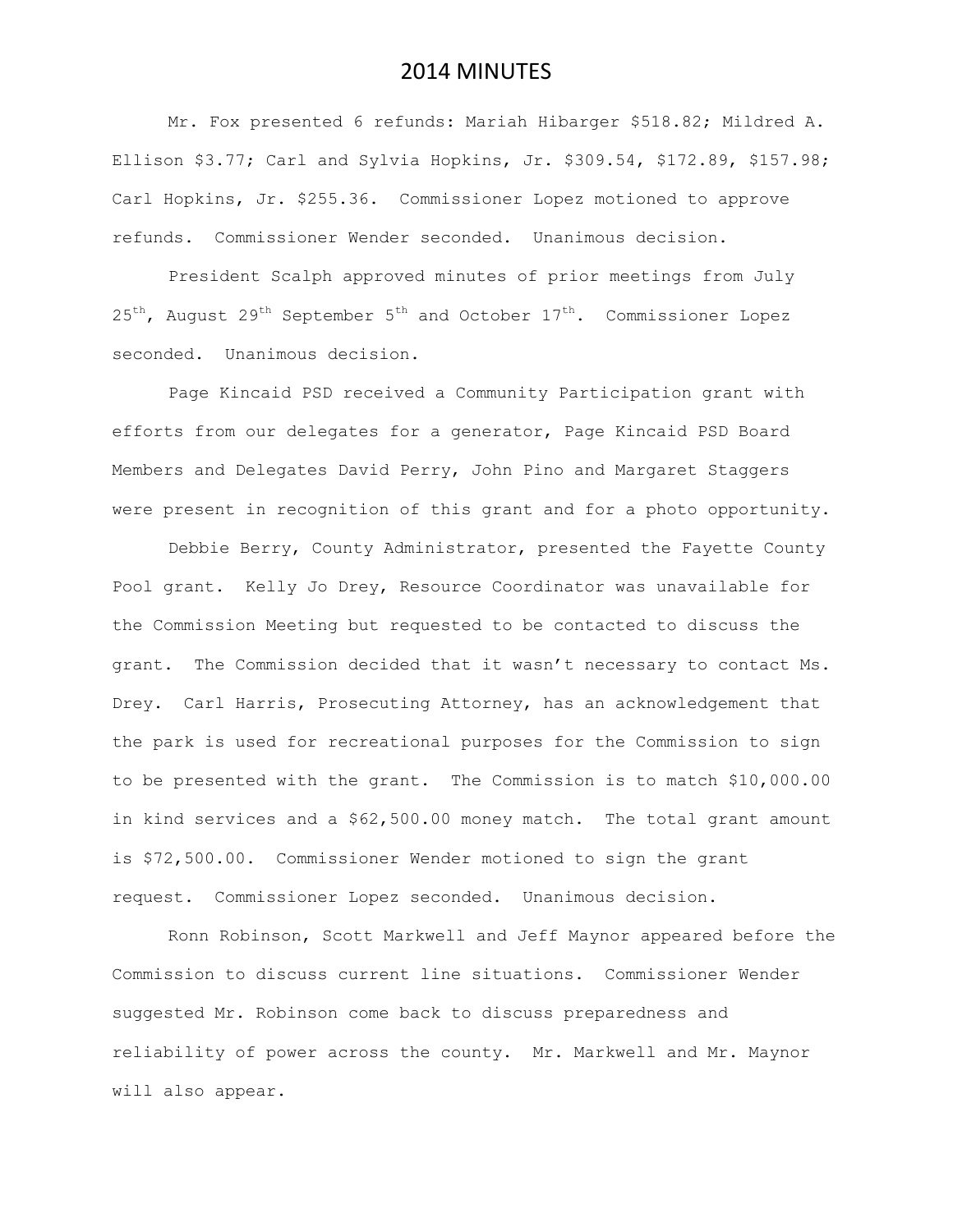Ms. Berry resented Budget Revision Number 2 for the Fayette County General Fund for the Commission to approve and sign. Commissioner Wender motioned to approve the Budge Revision in the amount of \$86,921.00. Commissioner Lopez seconded. Unanimous decision.

Ms. Berry presented a letter to Joel Ferris who requested to use the parking lot adjacent to Water Stone Outdoors to discuss public policy on the upcoming election. Discussion was held regarding insurance. Ms. Berry will contact Mr. Ferris. Commissioner Wender suggests having a conversation with our insurance company about the county purchasing coverage for these types of events. Commissioner Wender motioned to approve the use of the parking lot provided the group can supply liability insurance. President Scalph seconded. Unanimous decision.

Ms. Berry presented a GIS software quote for ESRI for Fayette County Health Department Septic Tank Data Base in the amount of \$1,800.00 (approved at a prior meeting) for signature.

Discussion was then held concerning Courthouse handicap parking space located behind the main courthouse near the handicapped ramp. Carl Harris, Prosecuting Attorney, suggested setting a time limit on the handicap parking space. Commission approved a new sign stating 1 hour parking only. Commissioner Wender suggested putting a sign over their spots stating they are handicapped parking, and then remove the sign when the Commission meets. All approved.

The Belinda Morton property is ready to close. Discussion was held about what the building would be used for. The State did not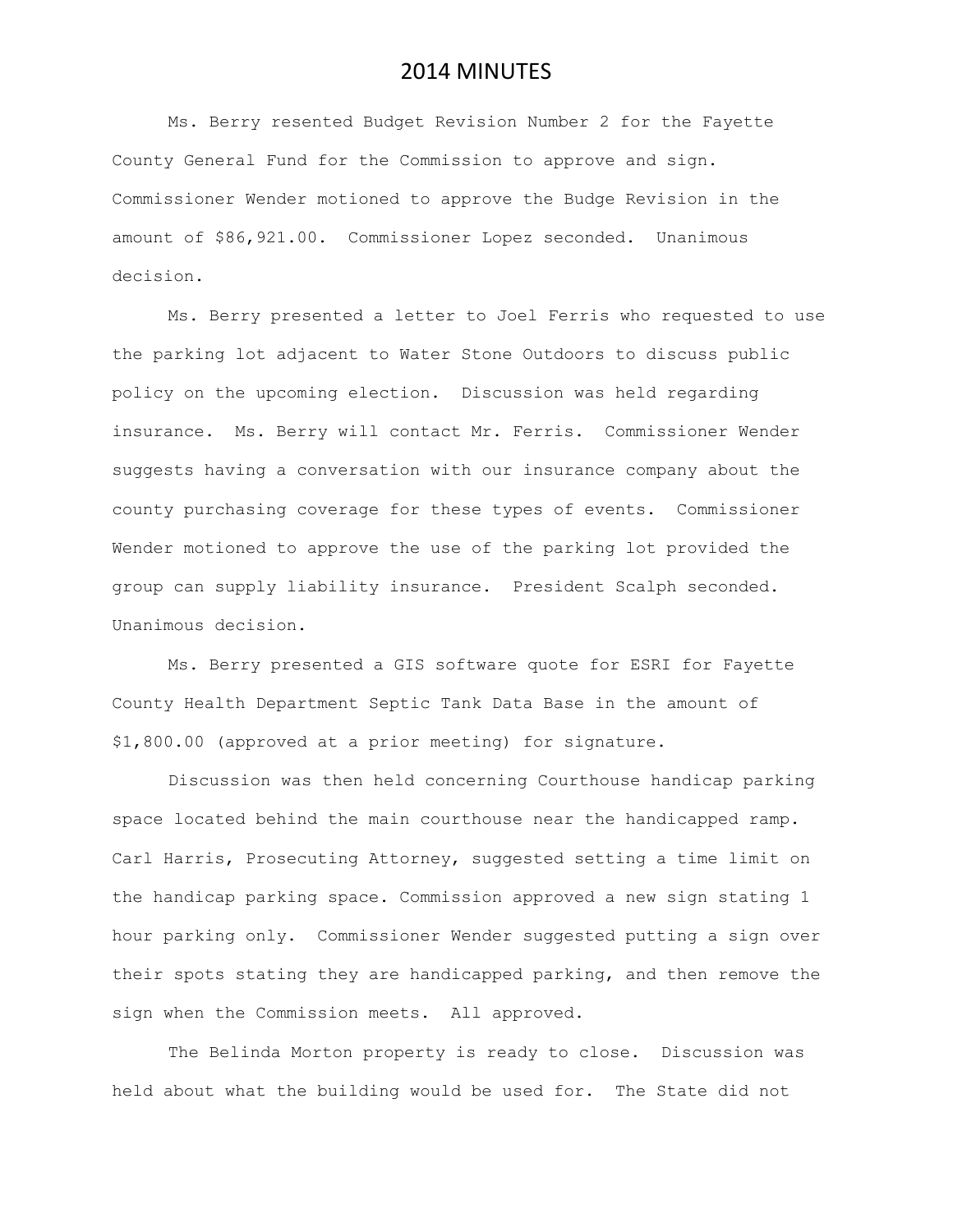approve using the property for the Family Law Magistrate. Commissioner Wender suggested using it as the WVU Extension Services office and use the existing WVU Extension Services property as additional parking. Commissioner Scalph suggested that Ms. Berry send a letter to the state letting them know about the reason we are looking for a new space is due to the noise issue above the current law office. Commissioner Wender suggested continuing with the purchase of the property even though the state may not approve moving the family law magistrate and devise a plan at a later date. Commissioner Wender motioned to authorize payment for the formally called Belinda Morton Property, 106 E. Maple Ave, at a set closing. Commissioner Lopez seconded. Unanimous decision.

Ms. Berry presented for discussion the box trailer on the Meadow River Rail Trail property. It is on County property. It was suggested to remove the trailer. A notice was posted for 2 weeks and Mr. Harris noted that is a significant amount of time. The County would be responsible to move the trailer. Mr. Harris said to place a notice stating that if the trailer isn't moved in one week, the County Commission will remove it.

Discussion was then held on the Mt. Hope water service issue. Patricia Connelly appeared to start the discussion. Ms. Connelly presented the Commission with a handout regarding the increases in water and sewer rates. Mayor Michael Martin and town council stated that revenues have declined due to the Dunloup Creek buyout. Onehundred four businesses and homes were lost in Mt. Hope due to the buyout. By 2016, Mt. Hope will have the highest rates in West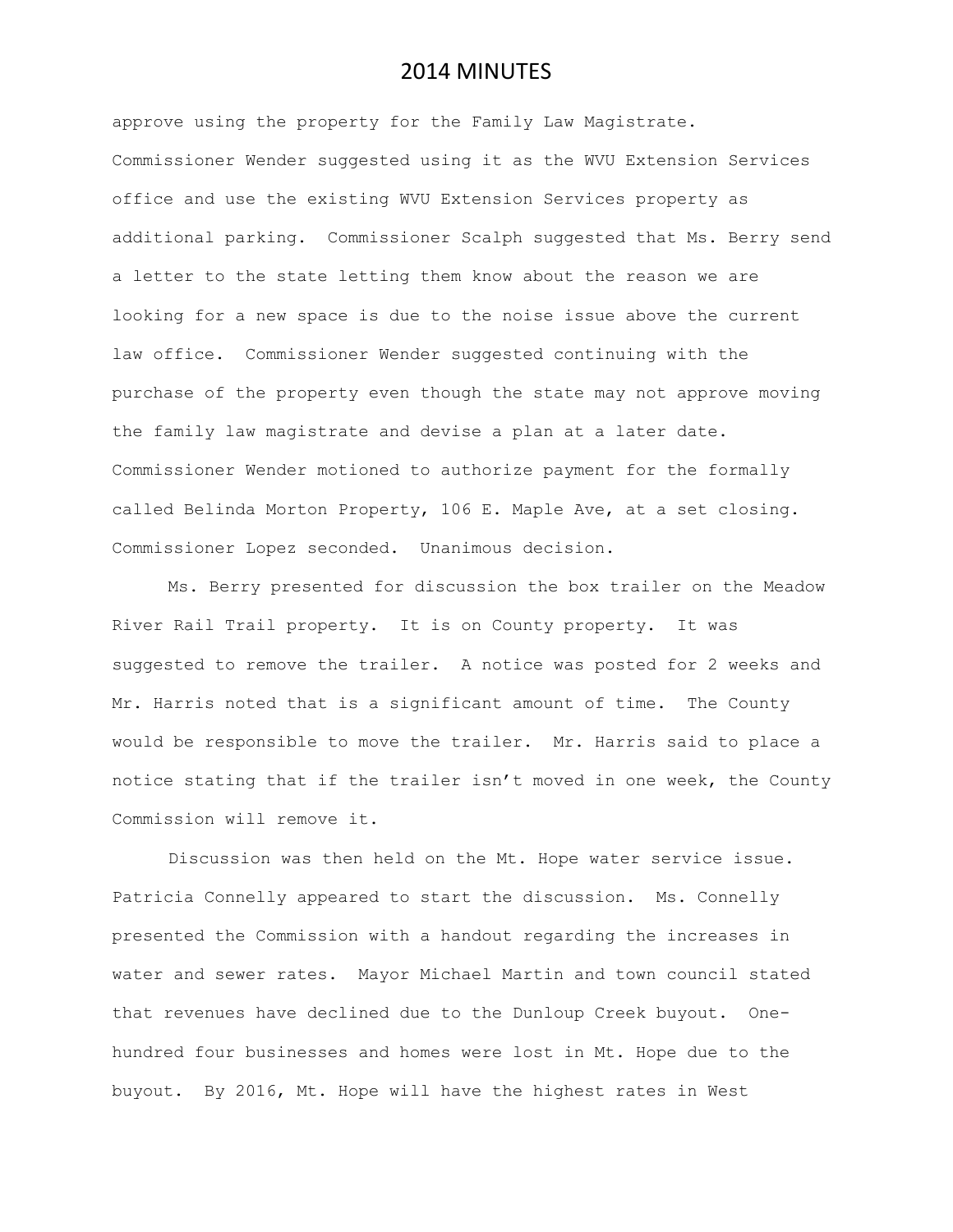Virginia. The residents want the Commission to reconsider the request from the City of Mt. Hope to receive compensation for utilities.

George Smith appeared to speak on behalf of the City of Mt. Hope to request the Commission to approve this compensation.

Commissioner Wender spoke on this issue. Nothing was done by Mt. Hope in the beginning stages of the buyout to secure this funding. Mr. Wender feels this request is coming in late. Funds have already been depleted.

Ms. Connelly feels the residents are being punished because Mayor Martin didn't put in a request because he didn't know the exact number of homes being purchased through the buyout.

Mr. Harris feels that if this wasn't discussed at the public meeting and ear marked from the beginning then the money cannot be given.

Mr. Smith said that no blame is given to the Commission. He states this is a failure on the city government. He said trust was put in the government on behalf of the citizens and the government did not follow through. Numerous attempts were made for a meeting with Mayor Martin but nothing has happened yet. Mr. States that the NRCS says that this is not a closed door issue. Mr. Smith asks that the Commission work with the NRCS as they devise a solution. Commissioner Wender suggest contacting Kevin Wickey, State Conservationist with the NRCS, Congressman Rahall's office, Mayor Martin's office Pam Yost with the NRCS, and Region IV and inviting them all to a meeting to decide what the amount would be and how to correct this. The Commission will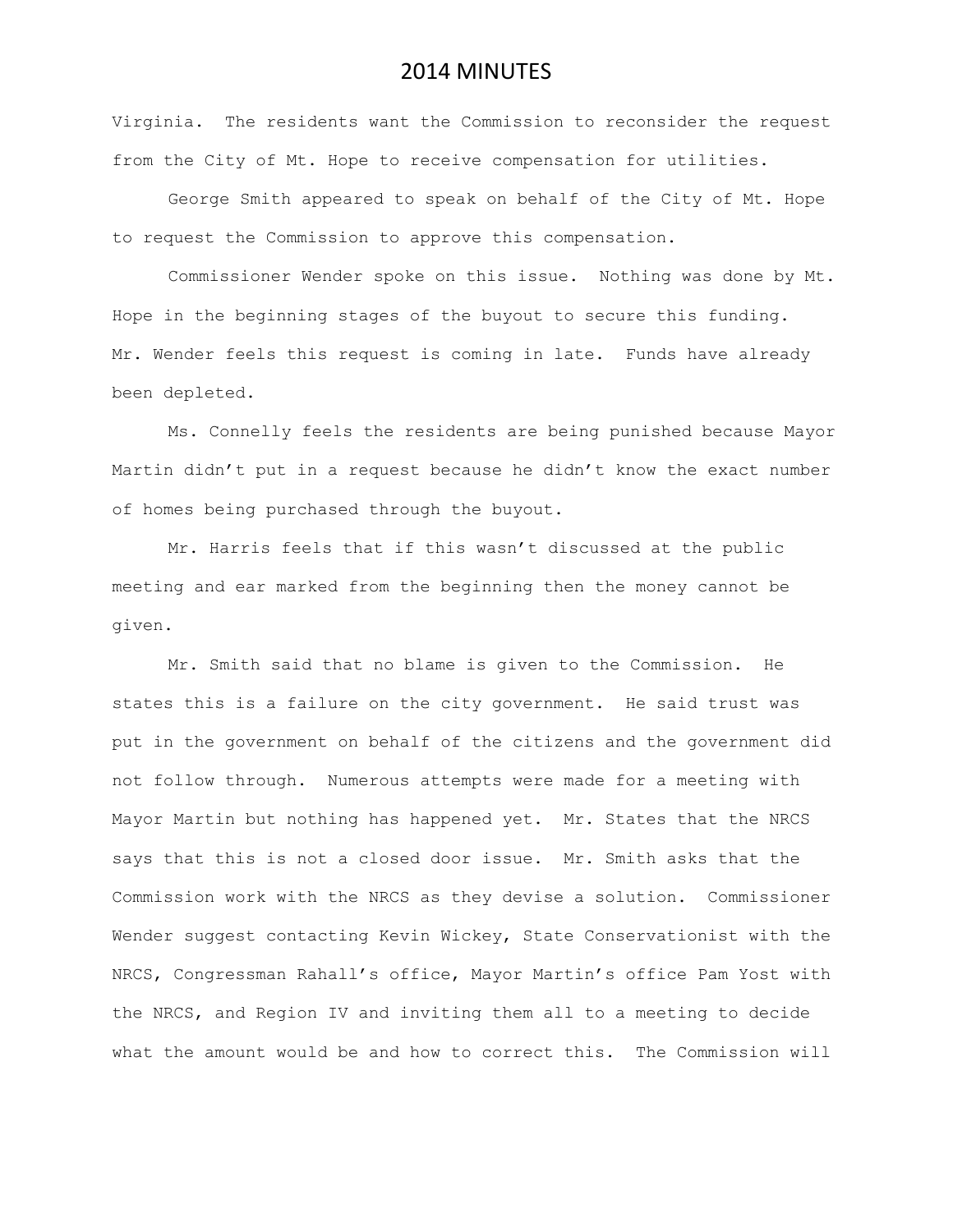also advise the state legislators and Patricia Connelly about this meeting.

Ms. Connelly read a letter she received from Kevin Wickey. The letter stated a rundown of how everything started. A formula was sent to Mayor Martin twice to help come up with an amount to request for a refund. No feedback was ever received from the Mayor's office until 2014. They are still working on this issue. Copy of the letter was given to the Commission.

Ms. Berry presented a letter from Stuart T. Stickel, CPA with the West Virginia State Auditor's office with suggestions for improving our Purchasing Card Operations and the recent P-Card audit for the Commission to review.

Ms. Berry presented National Association of Counties (NACo) Financial Service information for the Commission to review. The Commission will decide whether to schedule a future meeting to discuss future investment opportunities after reviewing the presented materials.

Ms. Berry presented for final decision the dental and vision insurance company change from VSP to Guardian to the Commission. Discussion was held concerning benefits and changes for the new plan. Commissioner Wender motioned to approve changing to Guardian Dental and Vision Insurance as of January 1, 2015. Current plan will end December 31, 2014. Commissioner Lopez seconded. Unanimous decision.

Ms. Berry presented the West Virginia Housing Development Fund Grant. Grant money is with the Fayette County Urban Renewal Authority and discussion is held regarding repayment of the loan. The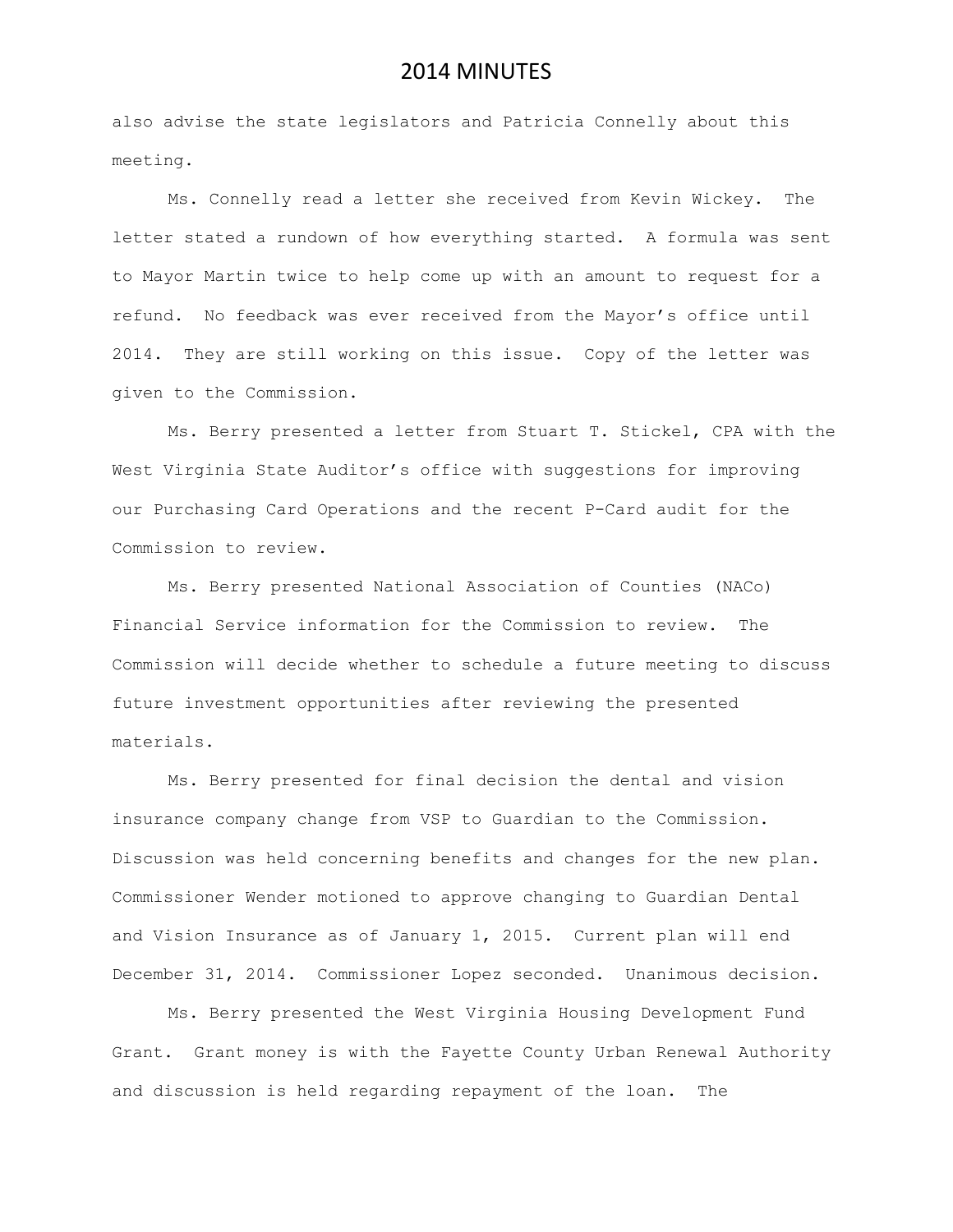Commission will pay the earmarked \$200,000.00 out of Coal Severance and a letter will be sent to the URA requesting the remaining amount to pay off the loan.

Ms. Berry presented a Hazardous Mitigation Property Leases Agreement for: Mike Fisher, Joseph Criss, Ronald Campbell, Kenneth Cottle, Eddie Bragg, Juddie Buckley and James & Patsy Wills for President Scalph to sign. Commissioner Lopez motioned to approve and authorize President Scalph to sign the property lease agreements. Commissioner Wender seconded. Unanimous decision.

Ms. Berry presented the West Virginia Homeland Security Grant Program application for President Scalph to sign. Commissioner Wender motioned to approve the grant application for the purpose of a generator. Commissioner Lopez seconded. Unanimous decision.

Ms. Berry presented a letter of support for the 2015 Promise Zone application for the Commission to sign. Commissioner Wender motioned to send a letter of support for 2015 Promise Zone. Commissioner Lopez seconded. Unanimous decision.

Discussion was held on the 2013 Tahoe designated for the OEM director. Theresa White, Interim OEM Director and James Bennett, 911 Coordinator suggest using the Tahoe for training and conference travel between Ms. White and Mr. Bennett and would be in charge of scheduling its use. Commissioner Wender suggests agreeing to leave the Tahoe at the 911 center but only for use to travel to conferences and training. Mr. Wender also suggested not hiring a full time replacement for the OEM Director until the budget is reviewed.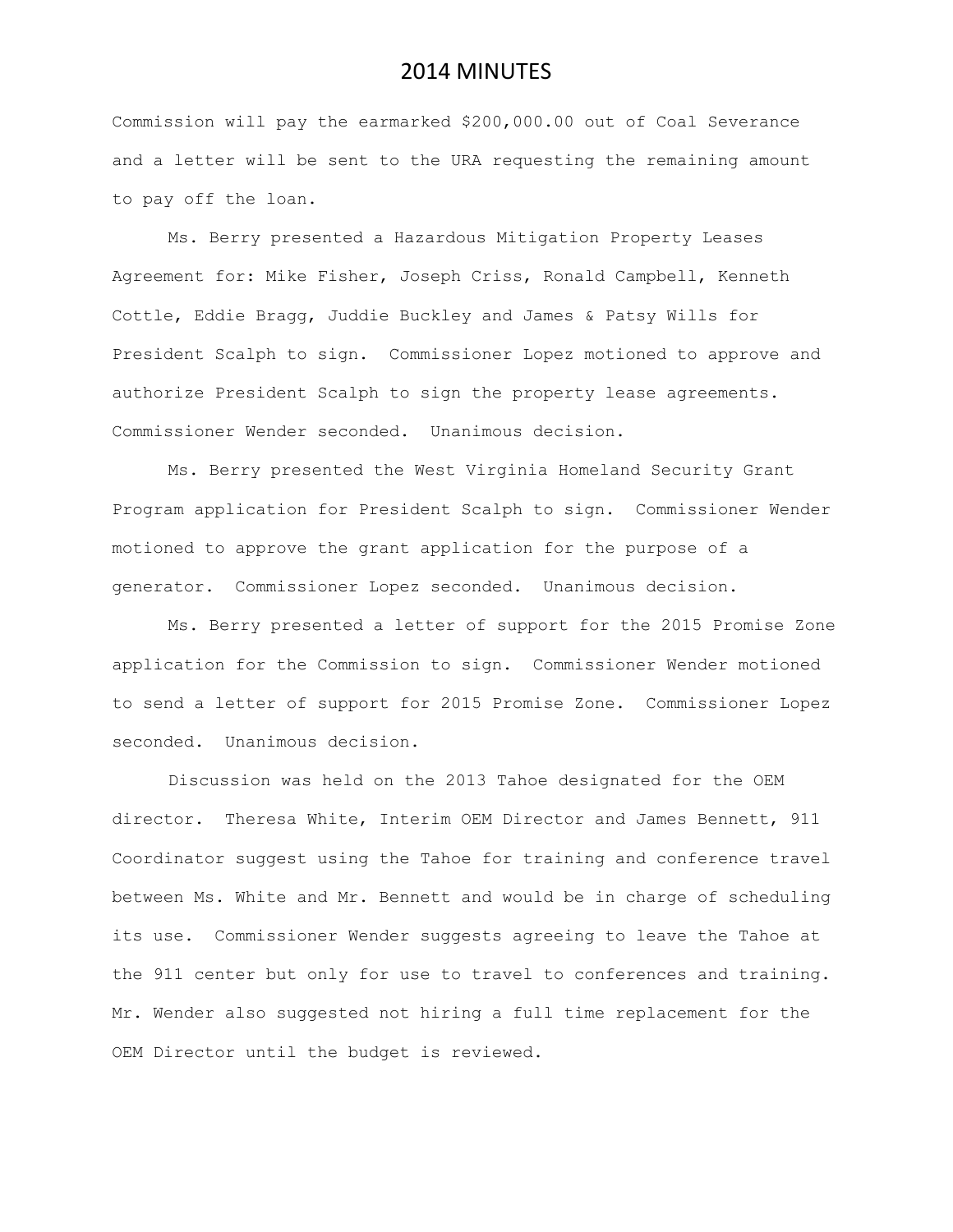The Commission entered into an executive session at 1:15 p.m. to

discuss 911 and OEM personnel.

The Commission reconvened at 1:45 p.m. The Commission added December 19<sup>th</sup> to their meeting dates.

The meeting was adjourned at 2:00 p.m.

FAYETTE COUNTY COMMISSION REGULAR SESSION November 7, 2014 COURTHOUSE FAYETTEVILLE, WV 25840 MEMBERS Present: Denise A. Scalph, Matthew Wender, John H. Lopez OTHER PRESENT: Bradley Kennan, Tom Oxley, Tom Rist, Adam Hodges, Gene Kistler, Jeff Prior, Heidi Prior, John Stewart, Donald Carte, Carolyn J. Amick, Pat McKinney, Joy McKinney, C. George Kenney, Eric Jarrell, Garnet Simms.

The Fayette County Commission met for a regular meeting on this 7<sup>th</sup> day of November, 2014.

President Scalph called the meeting to order at 9:05 a.m.

Eddie Young, Assessor, appeared before the Commission to present 2 refunds and exonerations for real and personal property.

Mr. Young presented exonerations for personal property for Keith H., Donna K. & Ryan K. Campbell \$826.36; Debra Sue or Clyde Richmond \$453.46; Sara A. Gilkey \$40.80; David W. & Tina Thomas \$6.40; Patricia L. Armstrong \$147.58, \$30.72; Joseph D. Kelly \$342.38. Commissioner Lopez motioned to approve refunds for personal property. Commissioner Wender seconded. Unanimous decision.

Mr. Young presented exonerations for real property for Ira Jess Martin \$34.60; Onnie & Jennifer Morgan \$256.20; Mildred A. Ellison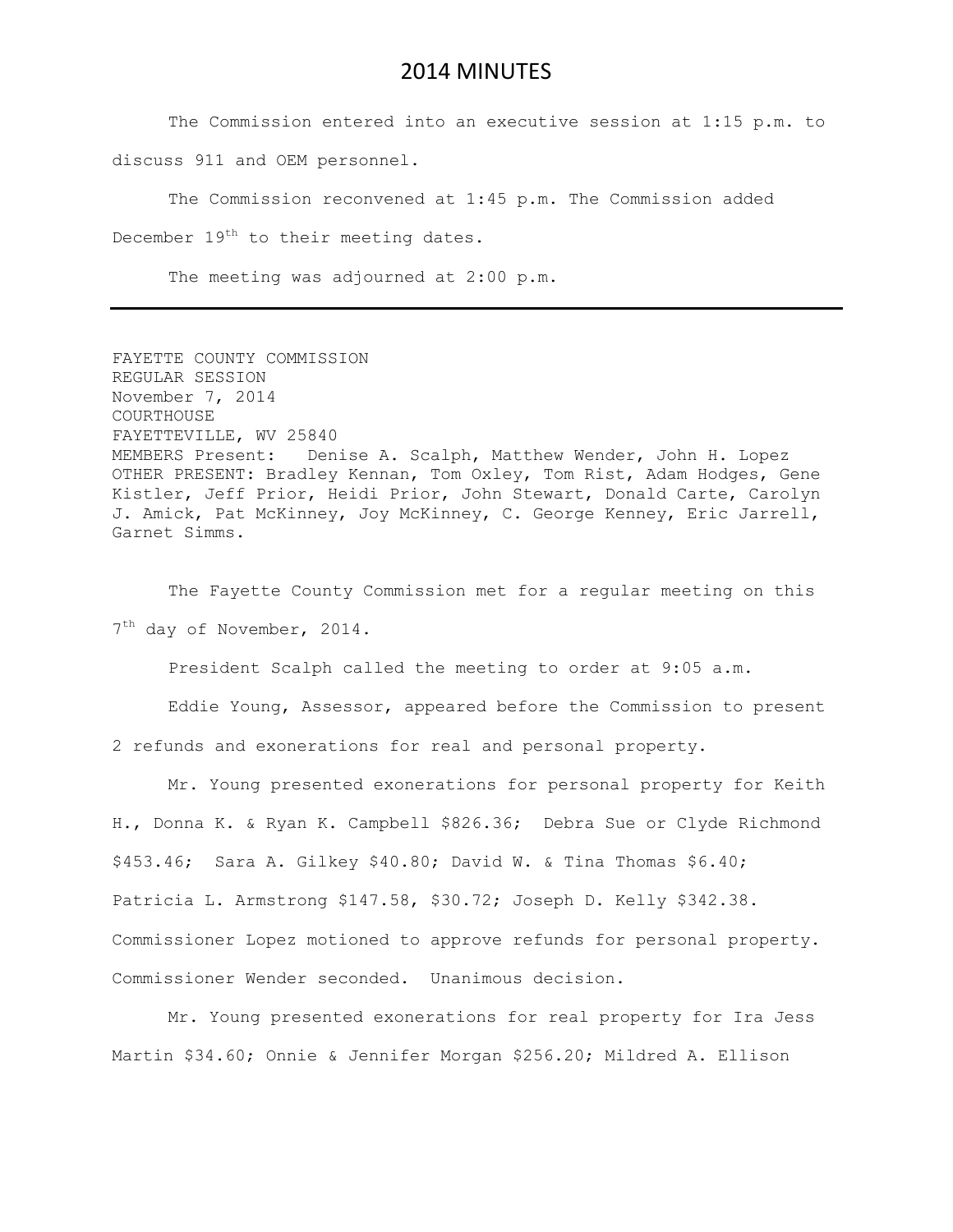\$3.82. Commissioner Wender offered a motion to approve exonerations and Commissioner Lopez seconded. Unanimous decision.

Mr. Young present refunds for William C. Wolfe \$253.96; Elizabeth Carol & Steve Legg \$169.74. Commissioner Wender motioned to approve refunds. Commissioner Lopez seconded. Unanimous decision.

Commissioner Lopez motioned to approve vouchers and invoice and release checks today and approve  $1^{st}$  half payroll to be released on November 15th. Commissioner Wender seconded. Unanimous decision.

President Scalph returned from the public auction at 9:15 a.m. There was one bid from the owners of Water Stone Outdoors for \$24,000.00. The bid is under advisement and discussion will be held.

Debbie Berry, County Administrator, presented a list of legal holidays for 2015 for the Commission to sign. Commissioner Wender motioned to approve the 2015 holiday list. Commissioner Lopez seconded. Unanimous decision.

The Commission approved February  $3^{rd}$ , 2015 for the Board of Equalization and Review mineral hearings. The Commission will hold a regular meeting on January 23rd and the first Board of Equalization and Review hearing will be on January  $30<sup>th</sup>$ .

Ms. Berry presents a grant application and resolution for the Commission to sign for a Community Participation Grant for Page Kincaid PSD to purchase a generator to operate the water plant during power outages. Commissioner Wender motioned to approve the resolution and authorize President Scalph to sign. Commissioner Lopez seconded. Unanimous decision.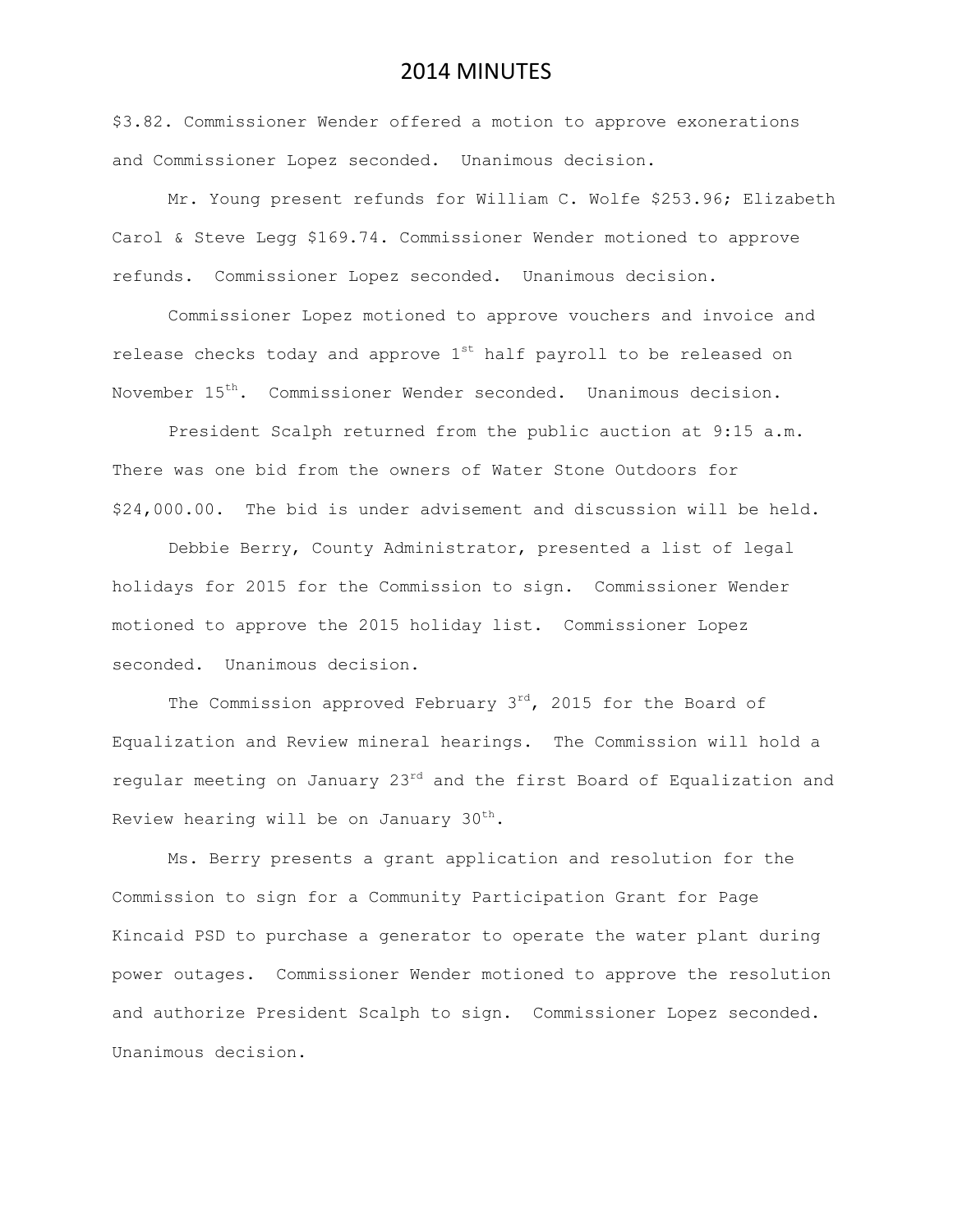Kelly Jo Drey, Resource Coordinator, appeared to discuss the pool grant. The grant was submitted for \$73,000.00 with a match of \$62,500.00 and committed park staff for an additional \$10,500.00 match. This includes an ADA lift, chlorine system and liners Commissioner Wender suggests hiring a hydrological engineer to review to ensure everything will function correctly.

Carl Harris, Prosecuting Attorney, suggested talking to West Virginia Tech to ask if there would be a class that could accomplish that task.

Ms. Berry will call WV Tech and if that is not possible, will contact other engineering firms for proposals.

According to the West Virginia Development Office, if the grant is selected, funds will not be available until Labor Day 2015. The Commission requests finding out how many gallons of water are lost while the pool is full and operating.

Tim Richardson, Zoning, appeared to discuss the Fayette County Land Use Master Plan for 2014. A public hearing was held.

There are five (5) coal properties that will be released for commercial use. The Planning Commission recommends that the Commission adopt this plan and attach it to the Unified Development Code. Commissioner Lopez motioned to approve the Planning Commission's recommendation. Commissioner Lopez seconded. Unanimous decision.

Ms. Berry presented an order to divide and segregate land for Wilga Stover, Valley district. Commissioner Lopez motioned to approve the order. Commissioner Wender seconded. Unanimous decision.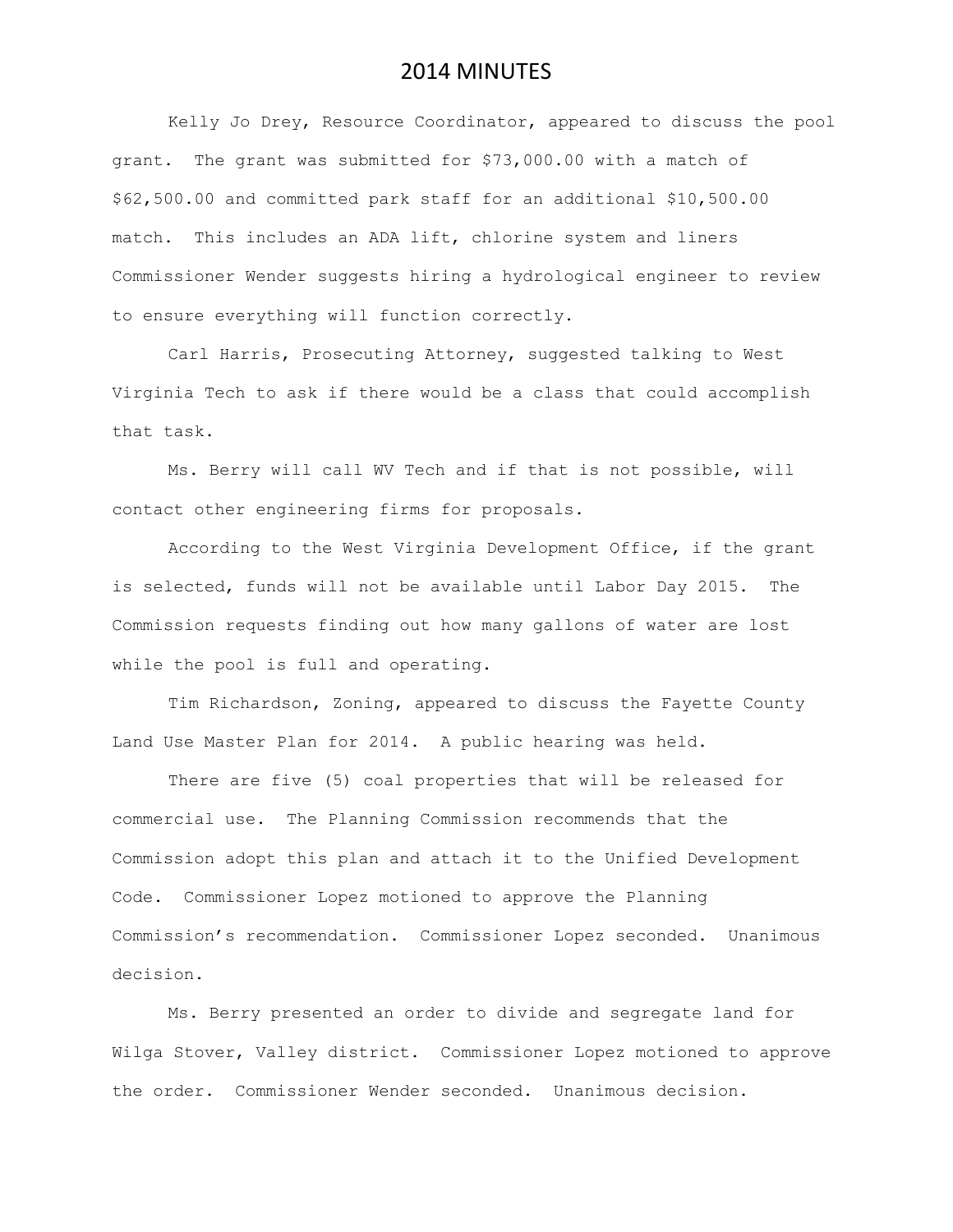Ms. Berry presented a request from Richard A. Smith, Jr., President of the Ben Argento Basketball League to use the Fayette County Soldiers and Sailors Memorial Building for the upcoming basketball season from December, 2014 to March 2015. Commissioner Lopez motioned to approve the used of the Memorial Building. Commissioner Wender seconded. Unanimous decision.

Ms. Berry presented a request from Suzette Hardy to have a rally in front of the courthouse to object to homosexual marriage. The Commission agreed that she must have proof of liability insurance. President Scalph inquired about the exact time of use. The issue was tabled until Mr. Harris could return to the meeting.

Tom Rist, Attorney, appeared to discuss an update on the fracking injections at a well operated by Danny Webb near Lochgelly and what he is doing on behalf of Fayette County citizens. 1.6 billion barrels have been injected. Mr. Rist thinks they are leaking. Mr. Webb has the permit from the WVDEP to perform the injections.

Mary Rahall, Fayetteville, appeared to discuss the health matters that come from fracking. Air pollution is a concern along with water contamination. Ms. Rahall tells the Commission that WVDEP finally shut down the Lochgelly injections in June 2014 but for several years we have been drinking and breathing this pollution. Ms. Rahall is making the public aware. She hopes that the Commission will enforce the ordinance: §7-1-3kk Authority to provide for the elimination of hazards to public health and safety; penalty. Mr. Harris informed he has researched and the County has no authority with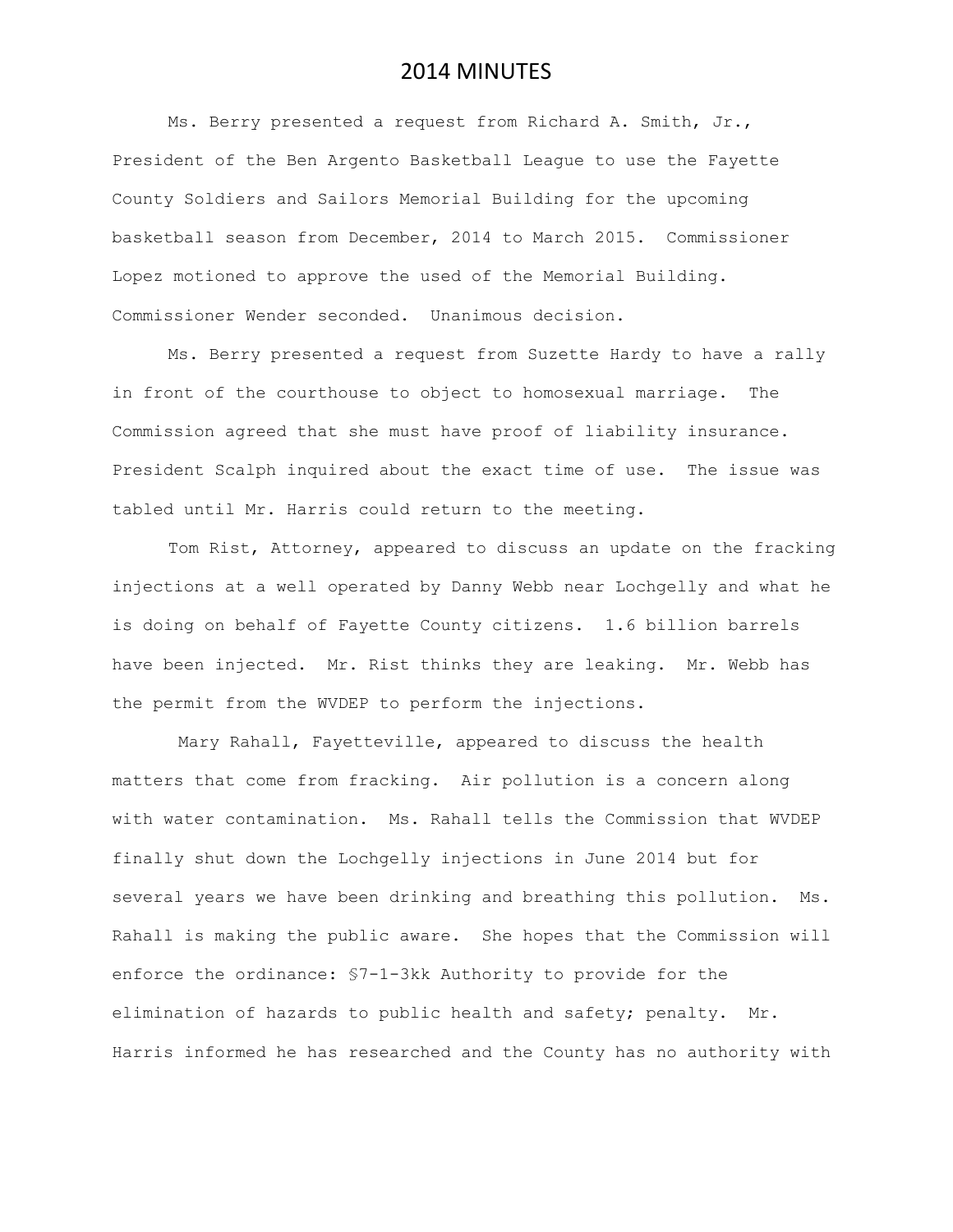this matter. The permits and authority lie with the DEP at the state level.

President Scalph states that the Commission is aware of this issue and that no job is worth a person's life. The Commission will take action and make every effort to right this wrong.

Discussion then returns to Ms. Hardy's request to use the courthouse lawn. Mr. Harris stated that she needs to be more specific about what will take place on the property. President Scalph states that it is allowed as long as she provides liability insurance and definitive time. She cannot interfere with courthouse business. Volume must be kept down due to court being held. The Commission limits the time to 30 minutes  $12:00$  to  $12:30$  p.m. on November  $18<sup>th</sup>$ . Commissioner Wender motioned to approve the request with the stated limitations. Commissioner Lopez seconded. Unanimous decision.

Ms. Berry read a letter from Kelvin Holliday, County Clerk, regarding pay for workers who carry out supplies on the Saturday before the election. He requested Saturday workers be paid for a full day at the rate of \$65.00. The Commission tabled this issue until Mr. Holliday can be present to discuss.

Ms. Berry presented a contract with the State Auditor's office to conduct the 2013-2014 Audit for the Commission to sign. Commissioner Wender motioned to sign the agreement. Commissioner Lopez seconded. Unanimous decision.

Ms. Berry presented an order to the County Executive Committees to submit a list of poll clerks, elections committees, alternates and emergency absentee ballot committee for the Special Levy Election in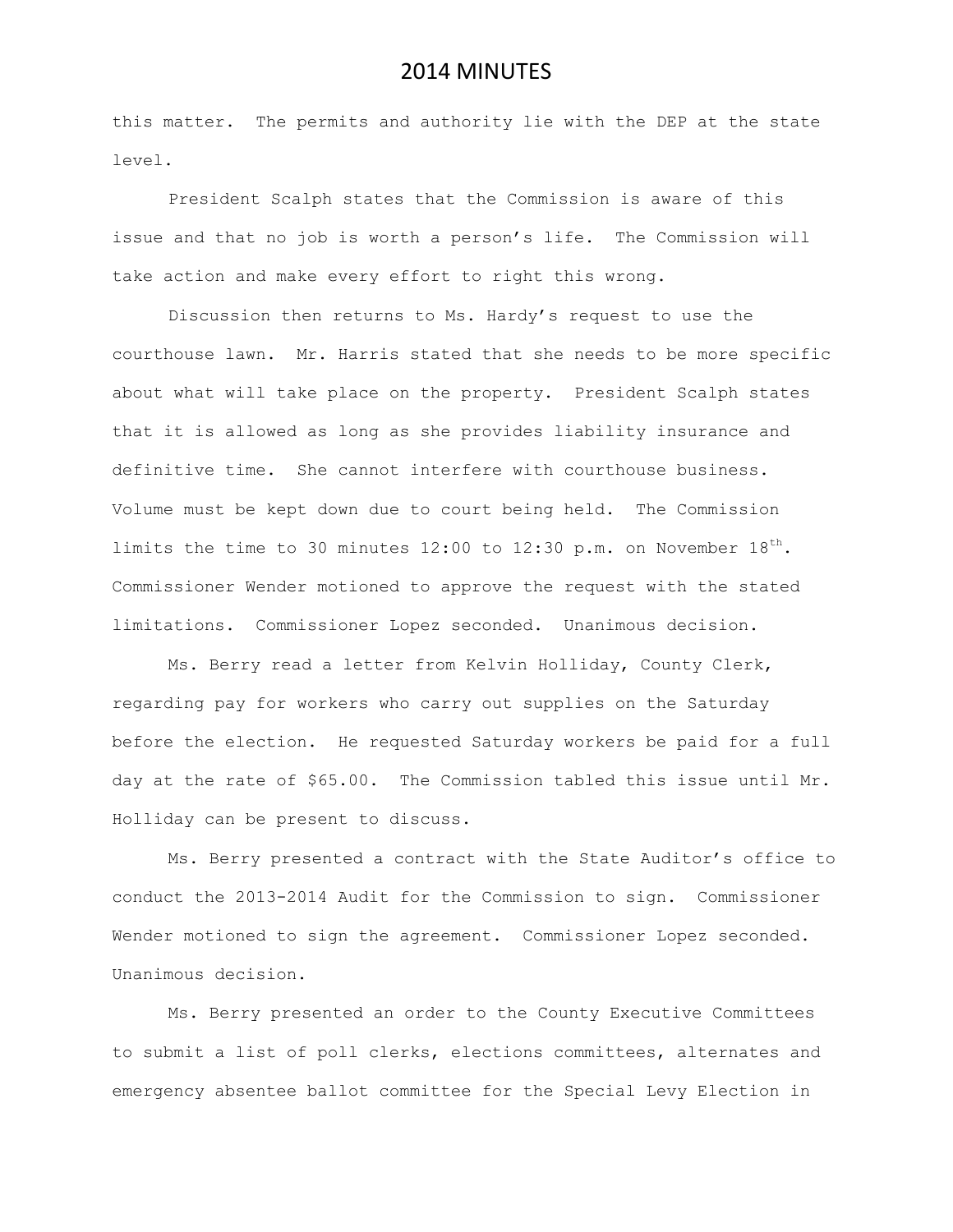February 2015. Commissioner Wender motioned for the Fayette County Commission to hire thirty-nine teams that will be a standard board and the Commission will notify the Democratic and Republican executive Committee. Commissioner Lopez seconded. Unanimous decision.

Ms. Berry presented an order and letter to Sharon Cruikshank appointing her to serve as the Fayette County Chamber representative to the Fayette County Bridge Day Committee. Commissioner Wender motioned to approve and sign the letter. Commissioner Lopez seconded. Unanimous decision.

Commissioner Wender requested an accounting of the incoming revenue for all sources to cover Bridge Day.

Kenny Hayes, New Haven PSD (NHPSD) and John Tuggle, Region IV Planning & Development, appeared to discuss water services in Hico. Water sampling has been completed in the Arrowwood Creek Road/Dotson Ridge area.

Not all of the top 4 areas have been sampled. NHPSD is working with Stafford Consultants to update all information. The top 4 areas are ranked by the number of customers and cost per customer. Mr. Hayes is to contact people to take charge in the other three areas where water was tested. Mr. Hayes will then give a list of these individuals to Patty Giles at the Fayette County Health Department to move this along.

\$4,200.00 per customer approved by West Virginia American Water (WVAW) to be given in grants. Anything above that is probably going to have to be some kind of loan money which will lead to a surcharge to the customers. The lowest cost per customer is \$31,514.00 in the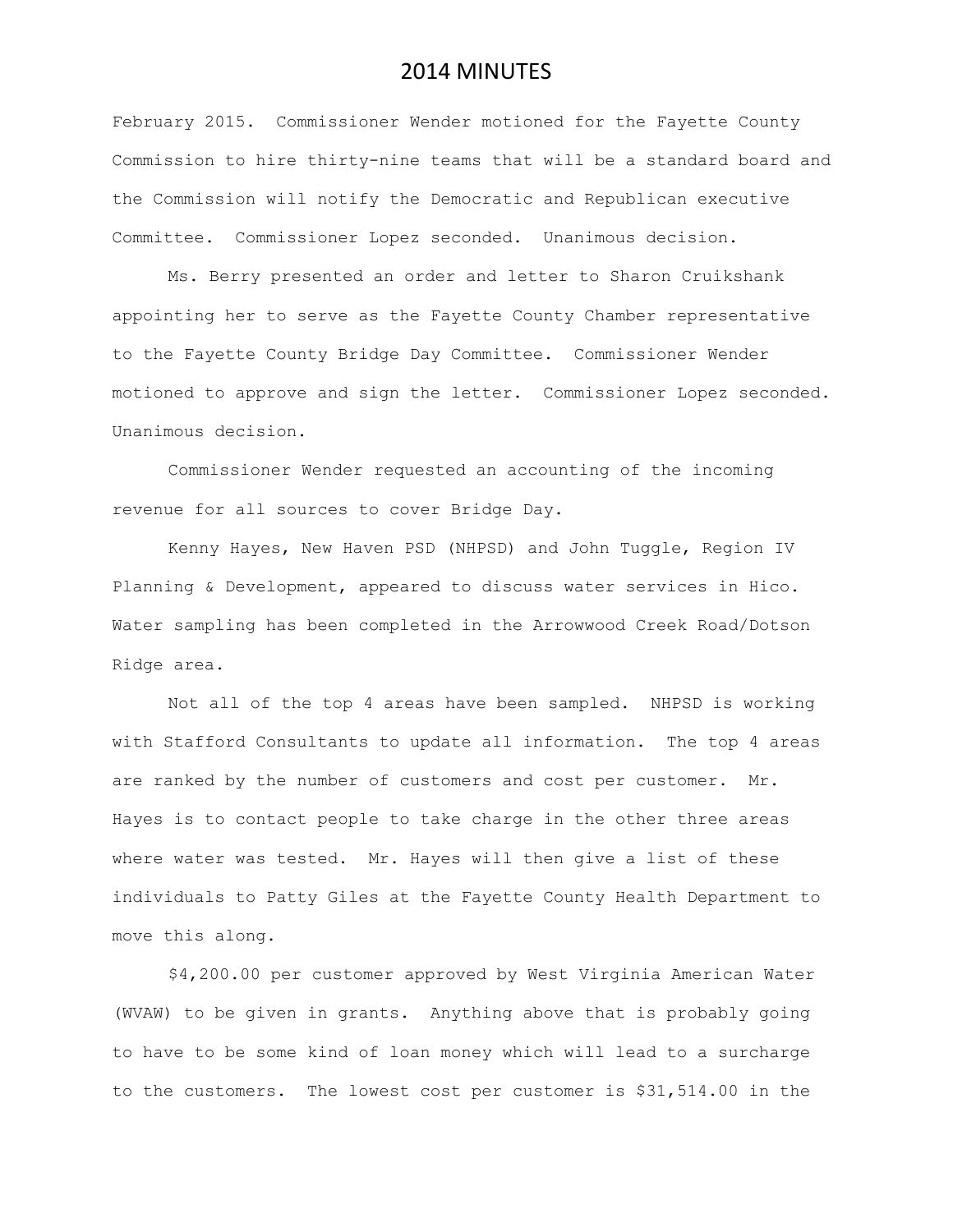Saturday Road area. Mr. Hayes suggested a Small Cities Block Grant (SCBG).

Donald Carte, Hico, appeared with some results of the water testing for Arrowwood Creek/Dotson Ridge area. Mr. Hayes suggested that the NHPSD pay for the water testing then the Commission will reimburse the PSD. Bills come from the State Health Department. New income surveys need to be done in the area. NH PSD is waiting on the mapping before an income survey can be completed.

Commissioner Wender suggested Kelly Jo Drey and Mr. Hayes to have Ms. Giles perform the testing. Then have Mr. Tuggle come to the Commission and speak about the SCBG. President Scalph suggested asking Ms. Giles to inform the Commission of the water test results and explain said results.

President Scalph then opened the floor. Joy McKinney said that five people in her area haul water and wondered if that is taken into consideration. Mr. Tuggle stated that it does make the application stronger. Ms. Drey stated that the community representative could tell how many people in each area do not actually have water.

Carolyn Amick stated she hauls water and occasionally has a little water. On the day water testing was done she had a little water but has not had a drop since.

Mr. Harris then reappeared to present the estate of Harry Cleatis Coleman. Commissioner Wender motioned to remove Pamela Coleman as executrix. Ms. Coleman is ordered to file a partial settlement within 30 days. Commissioner Lopez seconded. Unanimous decision.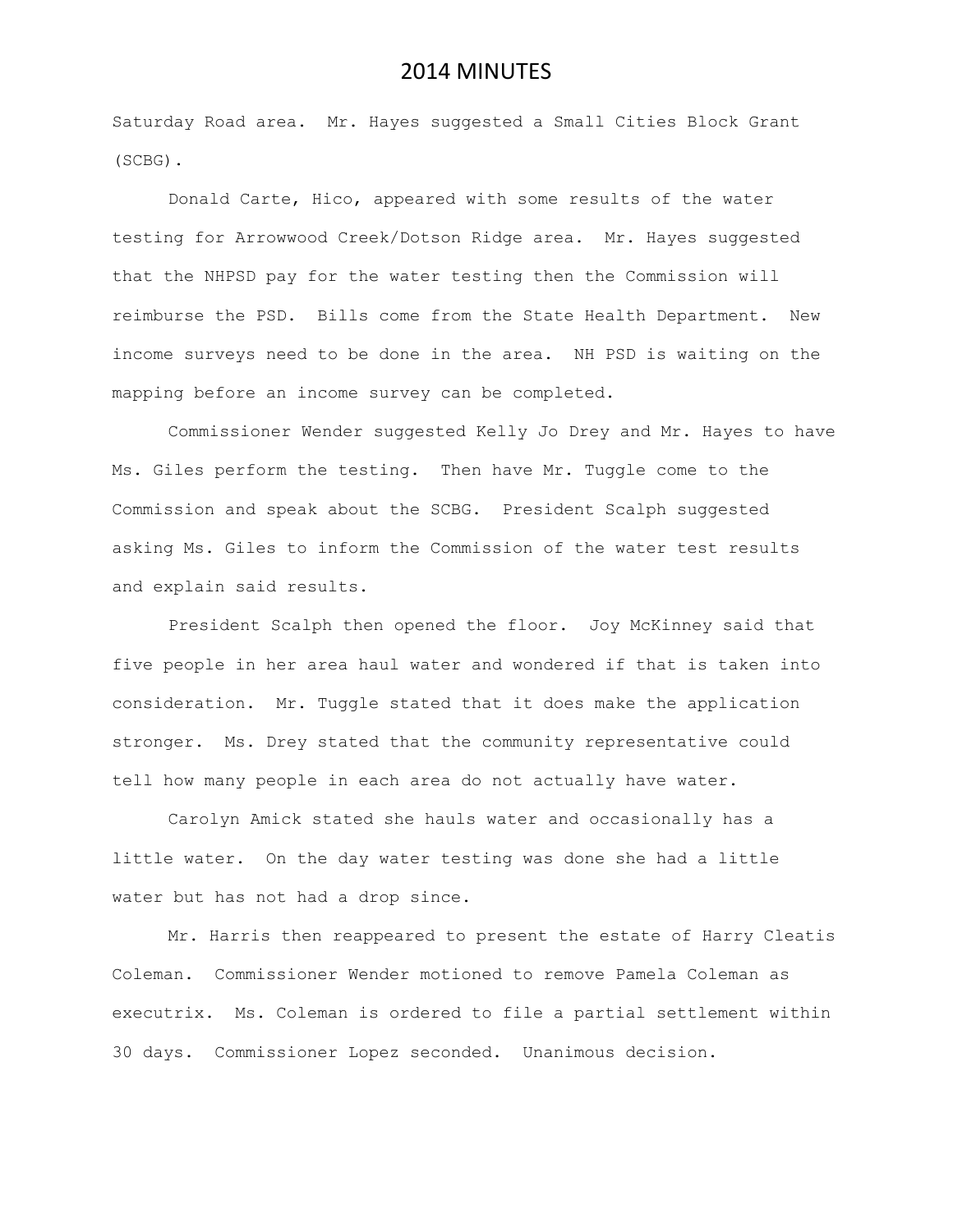Mr. Harris then presented the Mark Pino estate. Commissioner Wender moved to adopt the report of the Fiduciary Commissioner and deny the exceptions to the report. Commissioner Lopez seconded. Unanimous decision.

Ms. Berry presented an invoice from Pannell and Sons for \$15,863.28 for payment for the waterline work. Commissioner Wender motioned to approve payment; it was an emergency situation and was not advertised. Commissioner Lopez seconded. Unanimous decision.

Commissioner Wender motioned to accept Dave Pollard's letter of resignation from his consulting position with the County. Commissioner Lopez seconded. Unanimous decision.

The meeting was adjourned at 12:22 p.m. to hold a County Commissioner's Association of West Virginia Roundtable Session.

FAYETTE COUNTY COMMISSION SPECIAL SESSION November 10, 2014 COURTHOUSE FAYETTEVILLE, WV 25840 MEMBERS Present: Denise A. Scalph, Matthew Wender, John H. Lopez

The Fayette County Commission met for a special meeting to canvass the general election on this  $10^{th}$  day of November, 2014.

Commissioner Wender called the meeting to order at 9:05 a.m. Commissioner Lopez and Wender unlocked the voting room on the third floor of the courthouse.

President Scalph arrived at 9:10 a.m.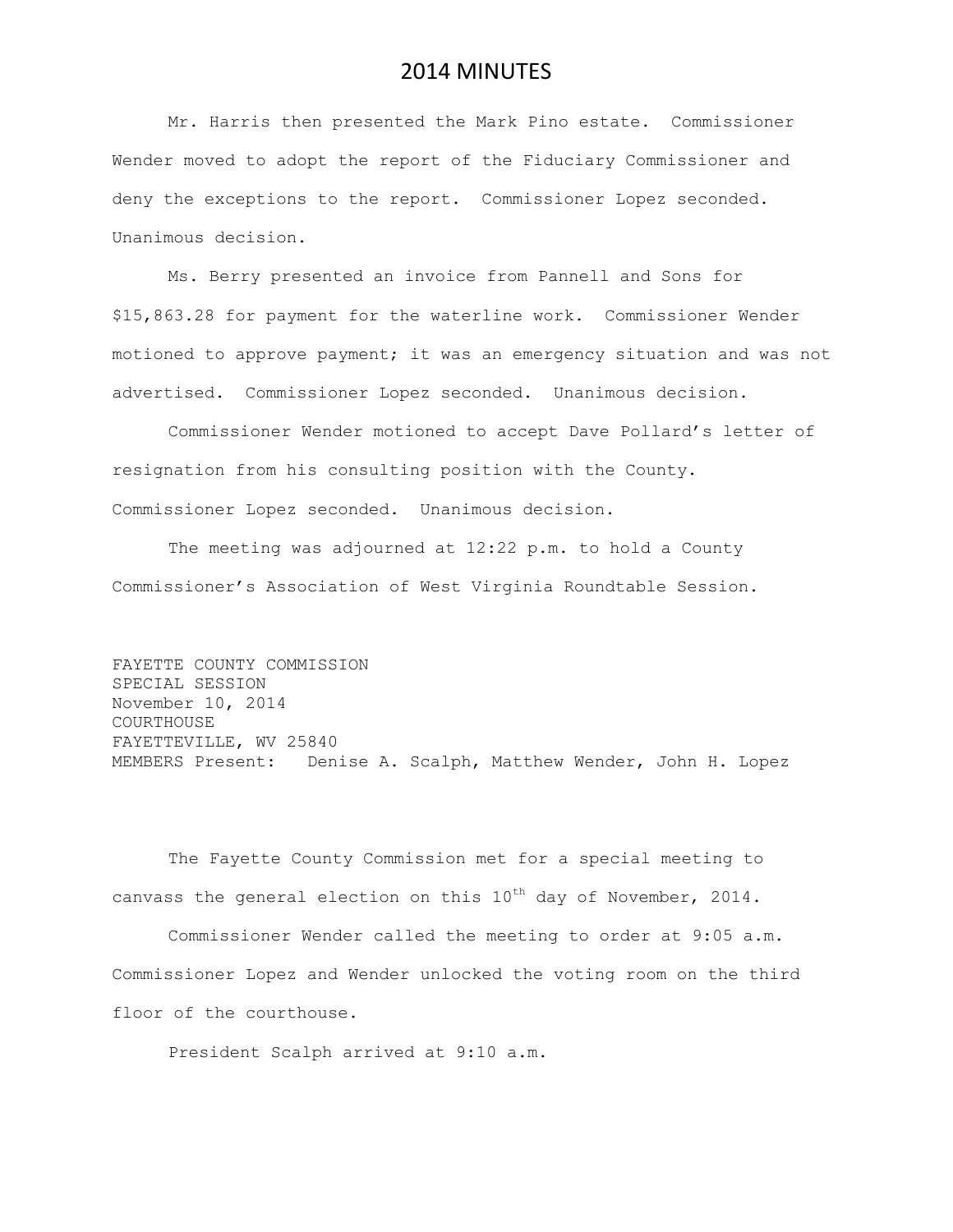Precincts 31 and 42 were randomly drawn to be counted by hand. The canvass ended at 12:37 p.m.

The Commission then met to discuss other business.

Discussion was held concerning the County Clerk's request for equal pay for Saturday workers for carry out day and carry down day. Commissioner Wender offered a motion to equalize pay this year for the half day workers that carried supplies out to match that of the workers that carried supplies down. All will be paid \$65.00 each this year. Commissioner Lopes seconded. Unanimous decision. Commissioner Wender suggested that in the future, the carry down of supplies be performed by maintenance workers and paid overtime if needed.

Discussion was then held on the parking lot by Water Stone Outdoors. Commissioner Wender motioned to sell the parking lot property, which secured the amount equal to the appraisal (\$24,000.00) to the only bidder, Kenny Parker, owner of Water Stone Outdoors. Commissioner Lopez seconded. Unanimous decision.

The meeting adjourned at 1:05 p.m.

FAYETTE COUNTY COMMISSION REGULAR SESSION November 21, 2014 COURTHOUSE FAYETTEVILLE, WV 25840 MEMBERS Present: Matthew Wender, John H. Lopez

The Fayette County Commission met for a regular meeting on this 21<sup>st</sup> day of November, 2014.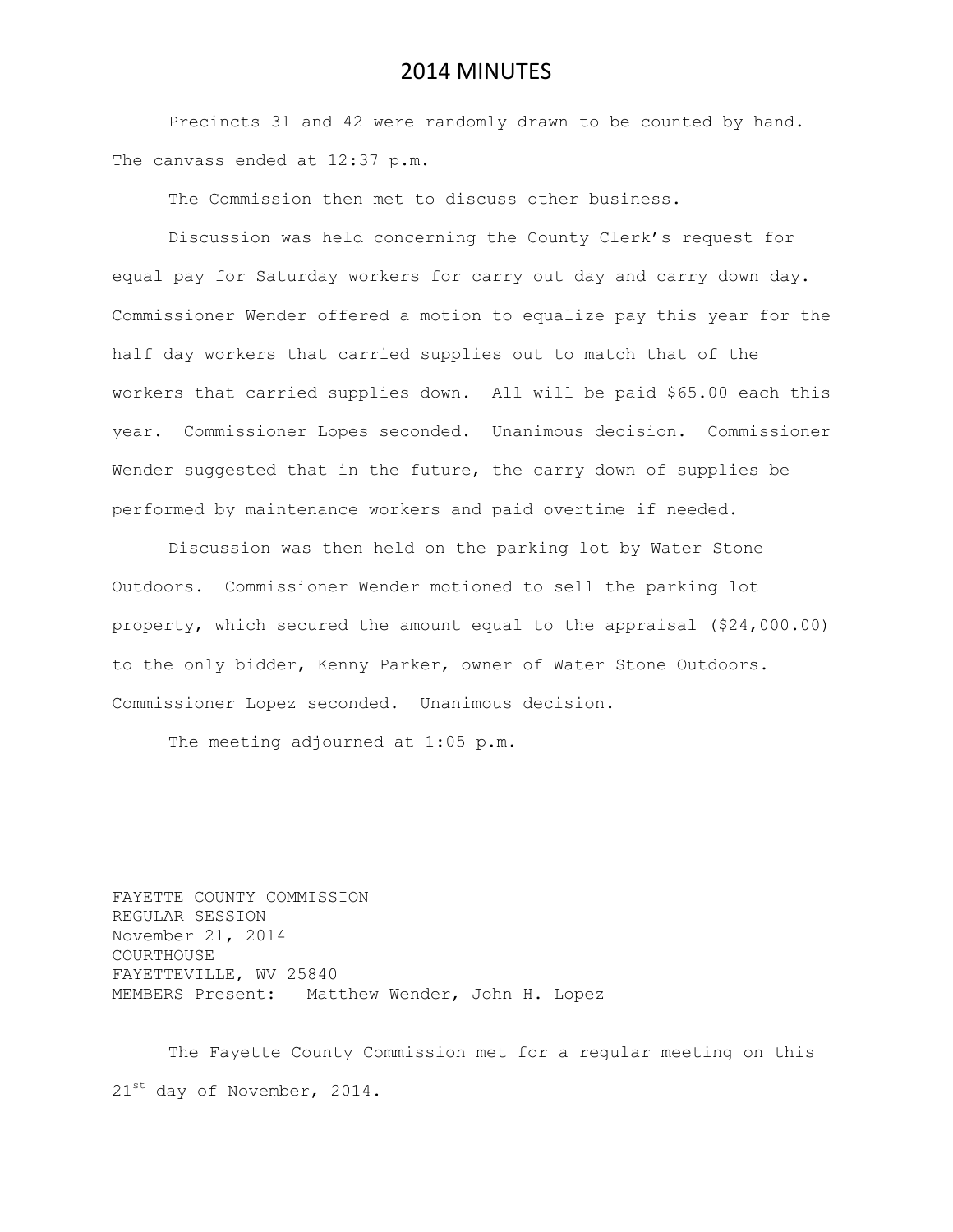Commissioner Wender called the meeting to order at 9:08 a.m. Eddie Young, Assessor, appeared before the Commission to present exonerations for real property.

Mr. Young presented exonerations for real property for Donald R. & Laura Lilly \$176.78; Charles Darrell Meadows \$38.20 & \$769.32; Donna Sue Sayre \$910.78; John R. & Yulonda L. Chambers \$485.38; Louise Mary Thompson \$550.32; Melissa & Sadie Ritter \$290.54; Michael Todd Payne \$284.16; Blake & Mary Snodgrass \$370.46 & \$336.24; North by Northwest VI LLC \$131.82. Commissioner Wender motioned to approve the real property exonerations. Commissioner Lopez seconded. Unanimous decision.

Commissioner Lopez motioned to approve vouchers and invoice and release checks today and approve  $2^{nd}$  half payroll to be released on November 26<sup>th</sup>. Commissioner Wender seconded. Unanimous decision.

Debbie Berry, County Administrator, presented a letter for signatures to the Supreme Court of Appeals requesting reimbursement for Family Law Judge rent for the months of October and November 2014.

Ms. Berry presented a drawdown for Community Corrections grant in the amount of \$13,644.25 for the month of October 2014 for President Scalph to sign. Commissioner Lopez motioned to authorize President Scalph to sign. Commissioner Wender seconded. Unanimous decision.

Ms. Berry presented a request for a vehicle quote for Allen Ballard, Building Code Inspector, from Surplus Property. The request is for a 2007 Jeep Grand Cherokee for \$7,895.00. Commissioner Lopez motioned to approve the purchase of the vehicle. Commissioner Wender seconded. Unanimous decision.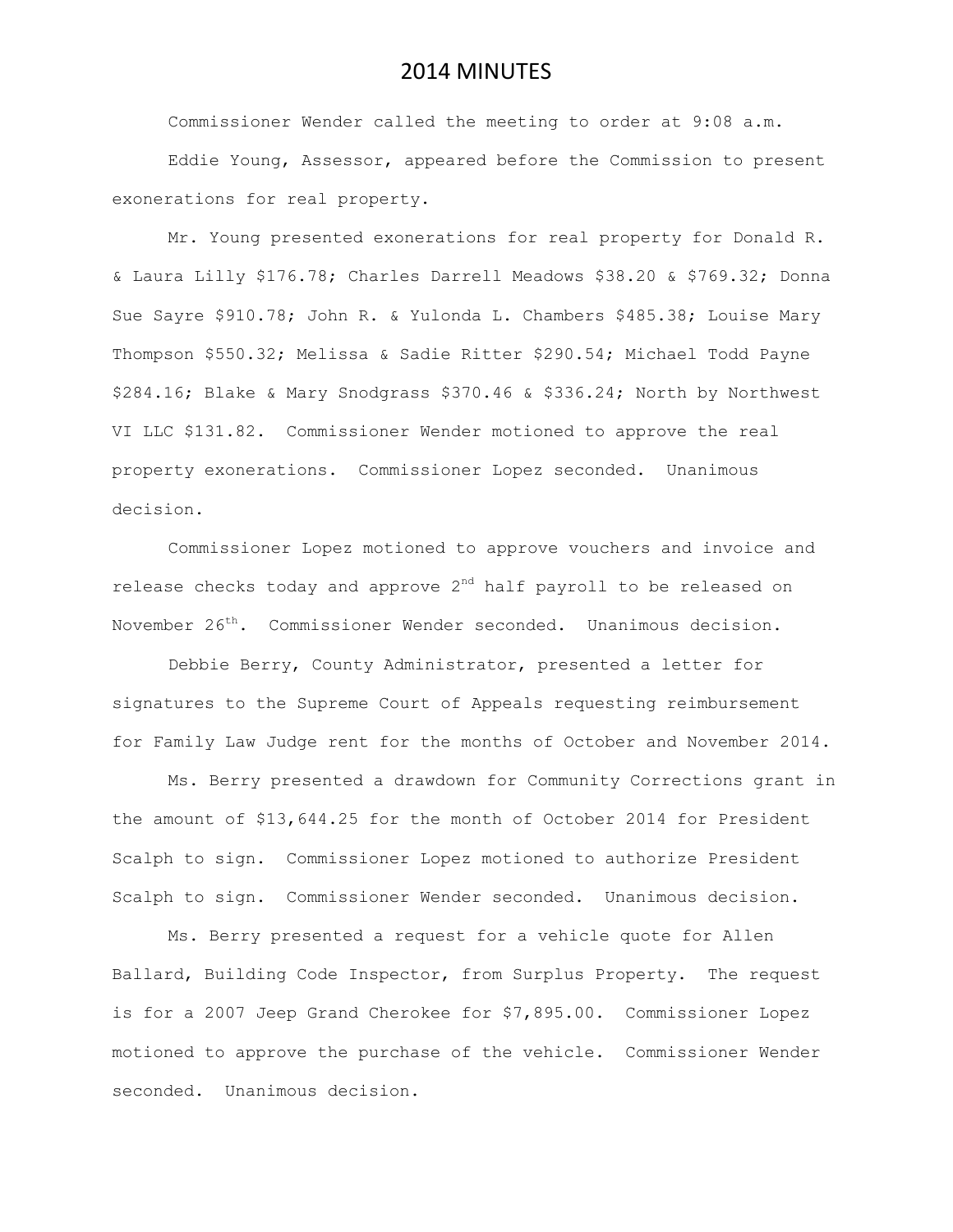Ms. Berry presented a request from the Ansted Improvement Motivators (AIM) Group requesting funds to help with the renovation of property the group has purchased on Main Street. Commissioner Wender suggests that Ms. Berry ask what the critical needs are, who is working on the project and what the reasonable request is. If it is a large amount, it needs to be a budget item.

Ms. Berry presented items to certify the election. Commissioner Lopez motioned to approve and sign the order certifying the election. Commissioner Wender seconded. Unanimous decision.

The Commissioners signed all forms for the Secretary of State and County Clerk's offices and each individual on the ballot.

James Bennett, 911 Coordinator, appeared to discuss a Mass Notification System for the County. Mr. Bennett informed the Commission about the different kinds of systems available. Mr. Bennett told the Commission that Theresa White, Interim OEM Director, is also researching different grants available for these systems.

John David, SALS appeared before the Commission to request funding for a boiler for the Historic Oak Hill School. The current heater/boiler blew up. Mr. David presented a summary and a quote for \$36,000.00. Commissioner Wender suggested Ms. Berry speak with Region IV's John Tuggle to see what money is available. Commissioner Lopez motioned to approve the allocation of \$5,000.00 for the Historic Oak Hill School provided that Prosecuting Attorney Carl Harris can find legal authorization to make that allocation. Commissioner Wender seconded. Unanimous decision.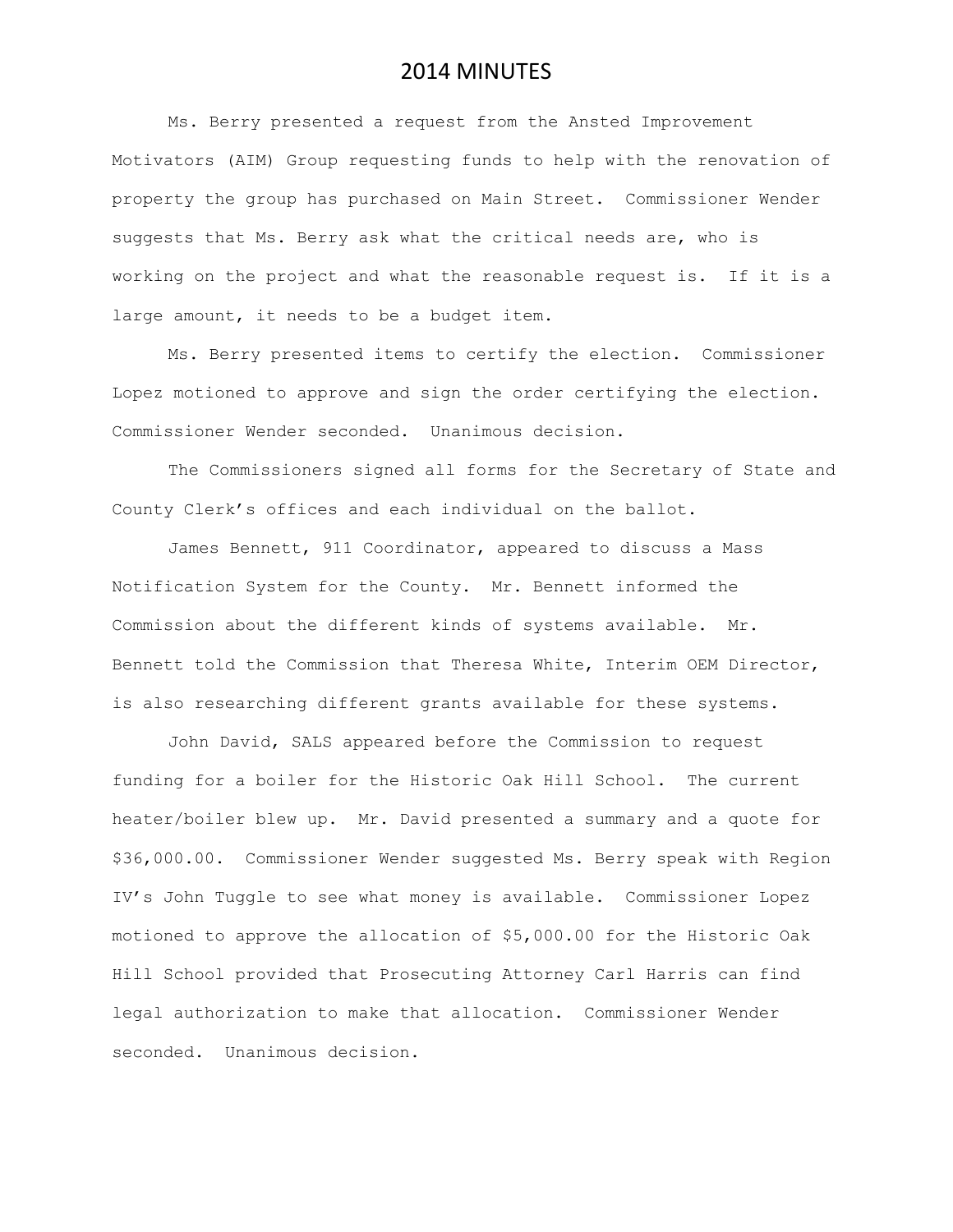Discussion was held regarding a survey being completed for the parking lot between Blankenship Law Office and Water Stone Outdoors. Commissioner Wender motioned to approve paying up to \$1,200.00 for a survey on the property sold to PKI, LLC. Commissioner Lopez seconded. Unanimous decision.

Ms. Berry presented an order for the Commission to sign approving lists of poll workers for the Special Levy Election to be held February 7, 2015. Commissioner Lopez motioned to approve the poll workers for the Special Levy Election. Commissioner Wender seconded. Unanimous decision.

Ms. Berry presented a Petition for Consolidation of Real Estate for Assessment Purpose. Commissioner Lopez motioned to approve the petitions. Commissioner Wender seconded. Unanimous decision.

Commissioner Wender suggested Ms. Berry draft a letter to West Virginia American Water telling them the Commission's desire to keep the Fayette County Pool open to the public and to request them to assist with our cost.

Ms. Berry presented documents for the Kanawha Falls Boonesborough water Line Extension Small Cities Block Grant for President Scalph to sign. The Commission authorized President Scalph to sign the Environmental Assessment Determinations and Compliance Findings for HUD-assisted projects.

Commissioner Wender called the meeting into an executive session at 11:05 a.m. because of a personnel matter and the meeting will adjourn following.

The meeting adjourned at 11:15 a.m.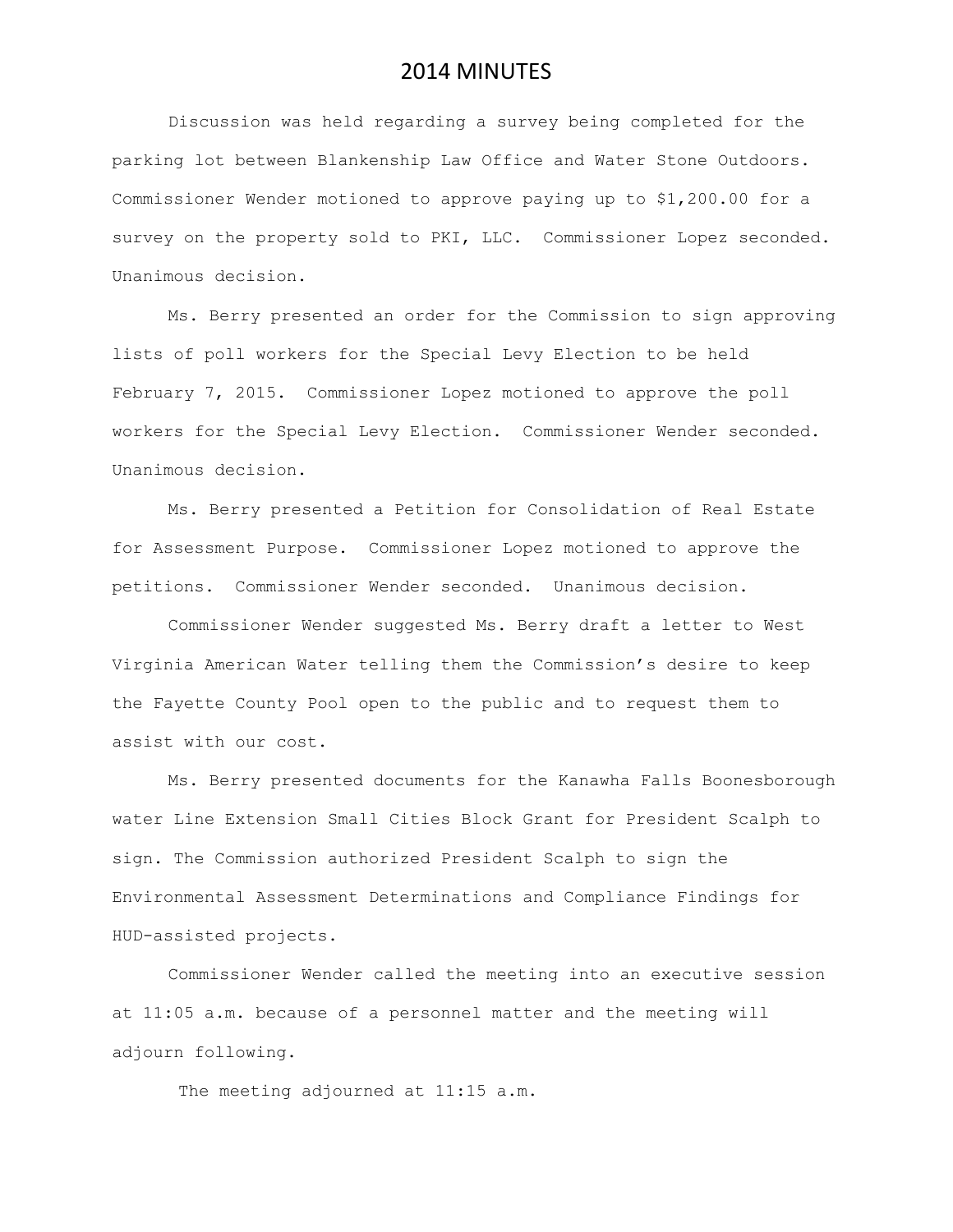FAYETTE COUNTY COMMISSION REGULAR SESSION December 12, 2014 COURTHOUSE FAYETTEVILLE, WV 25840 MEMBERS Present: Denise A. Scalph, Matthew Wender, John H. Lopez

The Fayette County Commission met for a regular meeting on this 12<sup>th</sup> day of December, 2014.

President Scalph called the meeting to order at 9:07 a.m.

Eddie Young, Assessor, appeared before the Commission to present exonerations for real property.

Mr. Young presented exonerations for personal property for Susan C. England \$159.28; Petra Industrial Services Inc \$11,973.08; Michelle F. Laird \$502.46; Billy J. Butler \$3.20; Damon Rodger & Ruby Runyon \$390.66; Erin M. Beal \$217.00; Shanon Dixon \$368.44.

Mr. Young presented exonerations for real property for Timothy Holcomb \$21.52; H3LLC \$9.98; Kimberlee Crist \$119.14; John W. & Sandra L. Pyatt \$463.48; Samuel M. Jasper \$415.26. Commissioner Lopez motioned to approver personal and real property. President Scalph seconded. Unanimous decision.

Commissioner Lopez motioned to approve vouchers and invoices and release checks and approved  $1^{st}$  half payroll to be released on the  $15^{th}$ . President Scalph seconded. Unanimous decision.

President Scalph motioned to approve minutes for July 21, July 25, August 8, August 29, September 5, September 12, September 24,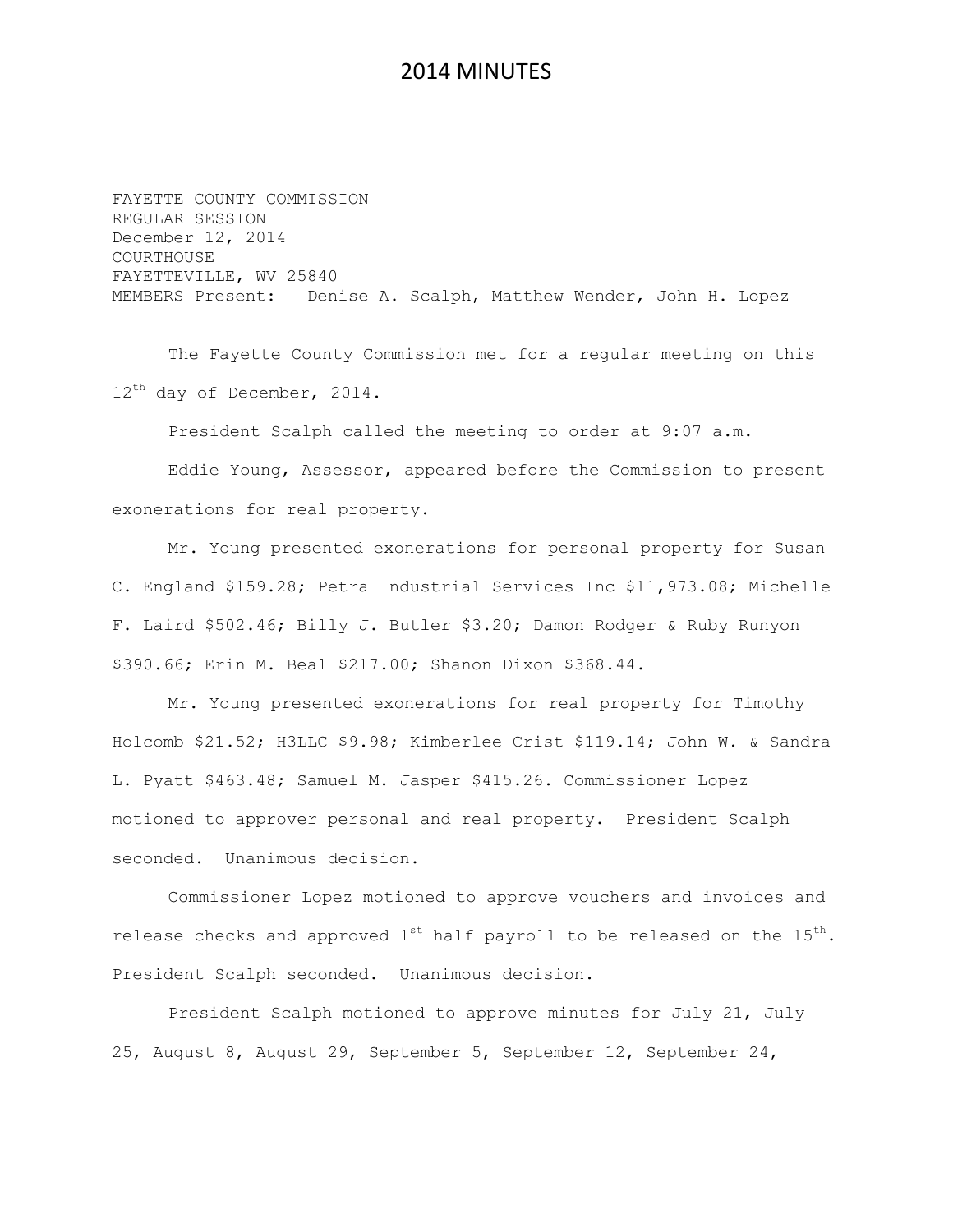October 10, October 17, October 28, and November 7. Commissioner Lopez seconded. Unanimous decision.

Kelvin Holliday, County Clerk, appeared to introduce a new employee, Angel Williams.

President Scalph presented a check for \$5,619.05 for reimbursement on the design for the Winona water project.

Sheriff Steve Kessler appeared to present a final disposition on the land sale.

Debbie Berry, County Administrator, presented a Courthouse Facilities Improvement Authority grant cycle contract for President Scalph to sign. Commissioner Lopez motioned to authorize President Scalph to sign the  $2<sup>nd</sup>$  phase of our Courthouse Roof project for \$96,000.00. President Scalph seconded. Unanimous decision.

Ms. Berry presented a Small Cities Block Grant project documents for the Kanawha Falls/Boonesborough water project for President Scalph to sign. Commissioner Lopez motioned to approve. President Scalph seconded. Unanimous decision.

Ms. Berry presented a letter for signatures to the Supreme Court of Appeals requesting reimbursement for rent for the Family Law Judge for the month of December, 2014. Commissioner Lopez motioned to approve signing for the reimbursement. President Scalph seconded. Unanimous decision.

Mike Moore with Silling Architects appeared to discuss the Belinda Morton property. The existing structure is not large enough to hold the Family Law Magistrate Office. Mr. Moore will visit the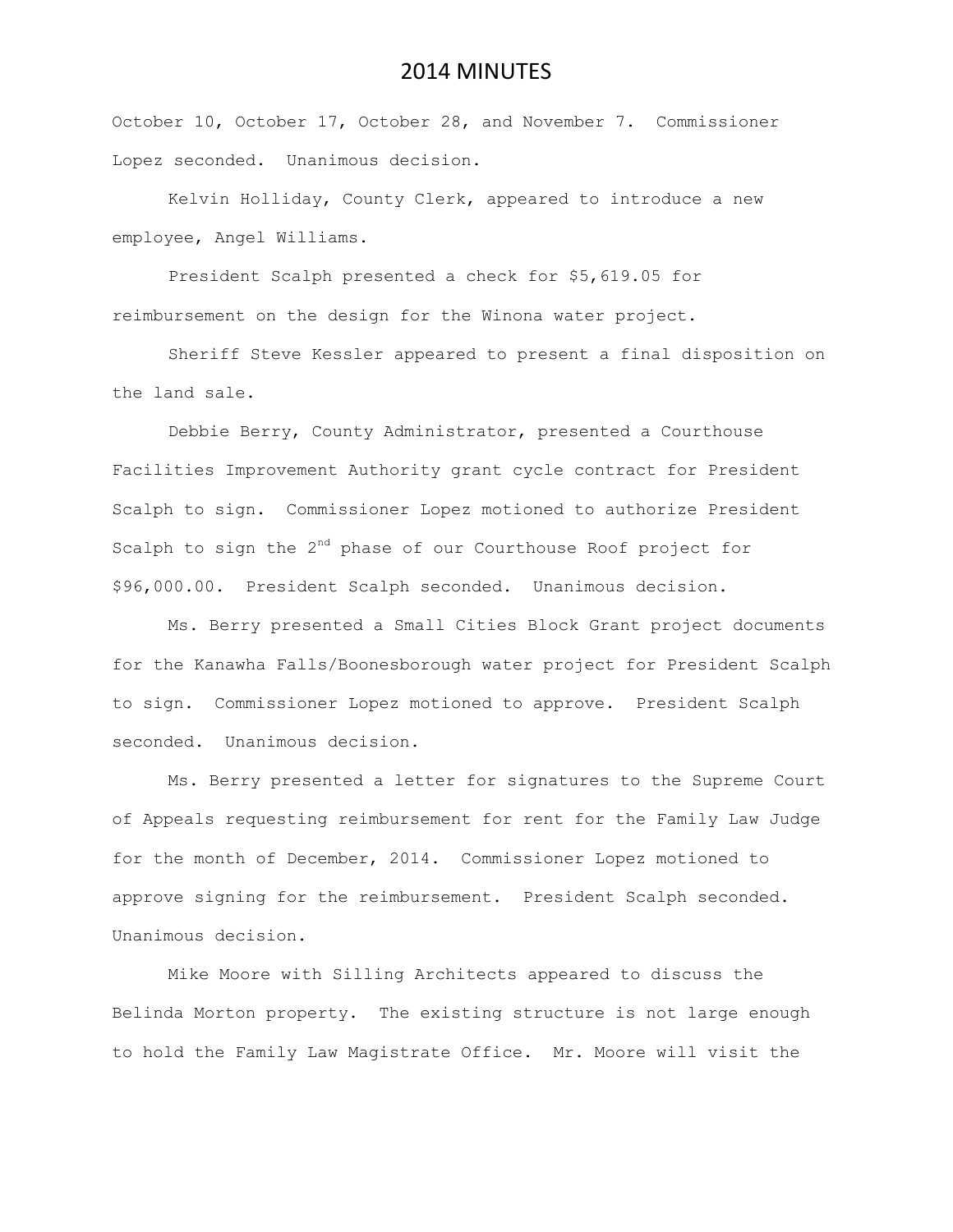property. There are a few options for moving forward. Maintenance employees can assist with some of the work to save costs.

Commissioner Wender entered the meeting at 9:45 a.m.

The lot next to the property may need to be purchased to have enough room to build a new one story structure. The USDA loan program is the most used funding source acorns the state for judicial annex buildings. It would need to be 2,500 to 3,000 square feet. The Supreme Court will reimburse for Magistrate Court. Ms. Berry will check with Fletcher Adkins and Cindy Wysell.

Commissioner Wender suggests a feasibility study to be completed by Silling.

The Commission entered into an executive session for legal counsel at 10:14 a.m. Commissioner Lopez motioned the executive session. President Scalph seconded. Lopez motioned to approve. President Scalph seconded. Unanimous decision.

The Commission reconvened at 10:30 a.m.

Carl Harris appeared to inform the Commission of his retirement on December 31, 2014. Commissioner Wender motioned to appoint Assistant Prosecuting Attorney Larry Harrah to complete the remainder of Mr. Harris' term. Commissioner Lopez seconded. Unanimous Decision.

Angela Gerald, Building Safety Department, appeared to present dilapidated properties. Commissioner Wender motioned to authorize the demolition of the Mayard Nichols property at 366 Logan Rd, Page and to advertise for the demolition. Commissioner Lopez seconded. Unanimous decision.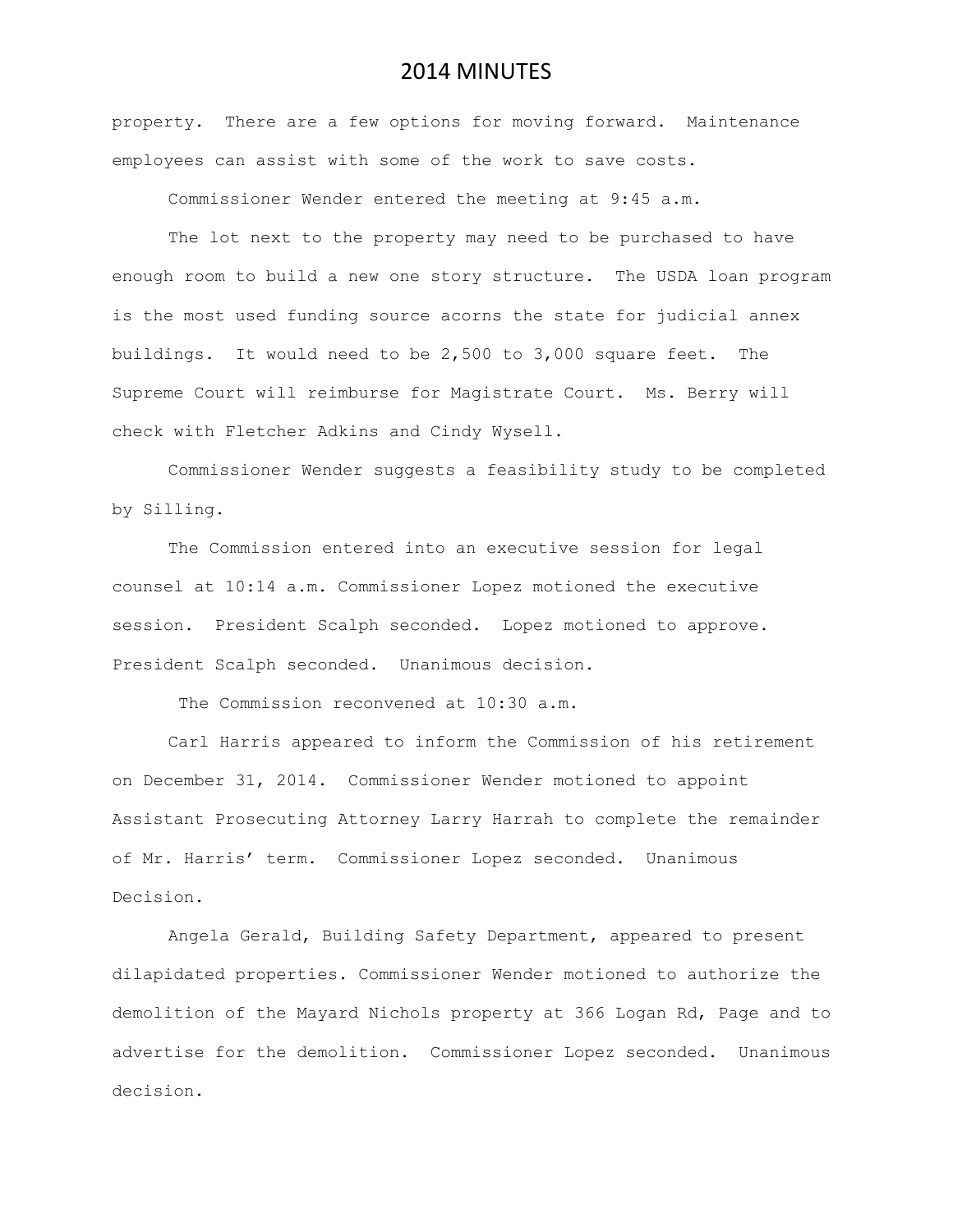Ms. Gerald presented the Virginia Massey property, 22674 Midland Trail, Victor. Notices have been sent to Ms. Massey. Commissioner Wender motioned to accept the complaint and ask Ms. Massey to a future meeting regarding her plans for the building. Commissioner Lopez seconded. Unanimous decision.

Ms. Gerald presented the Tom Neal property, 51 Nancy Jane Drive, Oak Hill. Mr. Neal purchased the home then it burned with previous owner, Mike Allen, still residing in it. There are two insurance companies involved due to the house was sold as a foreclosure. Commissioner Wender motioned to accept the complaint and notify both Mr. Neal and Mr. Allen to come before the commission and relay their plans for removal of the structure. Commissioner Lopez seconded. Unanimous decision.

Bill Hannabass appeared to submit an application for annexation for minor boundary adjustments, West Virginia Code 8-6-5. Carl Harris, Prosecuting Attorney reported what will happen next. The Commission will review the submission and then determine if it meets the guidelines to move forward. By December 19<sup>th</sup>, if reviewed and found satisfactory, the Commission will accept then determine a hearing date. The Commission will accept or reject the application on December 19<sup>th</sup> at 10:30 a.m.

Lynn Pollard appeared regarding the estate of Charles E. Dixon. Attorney Robert Dunlap from Beckley, who represents Mr. Dixon, also appeared. Commissioner Wender motioned that since it is consistent with all parties that Theodore J. Dixon be appointed executor of the estate. Commissioner Wender motioned that Mrs. Pollard be excused as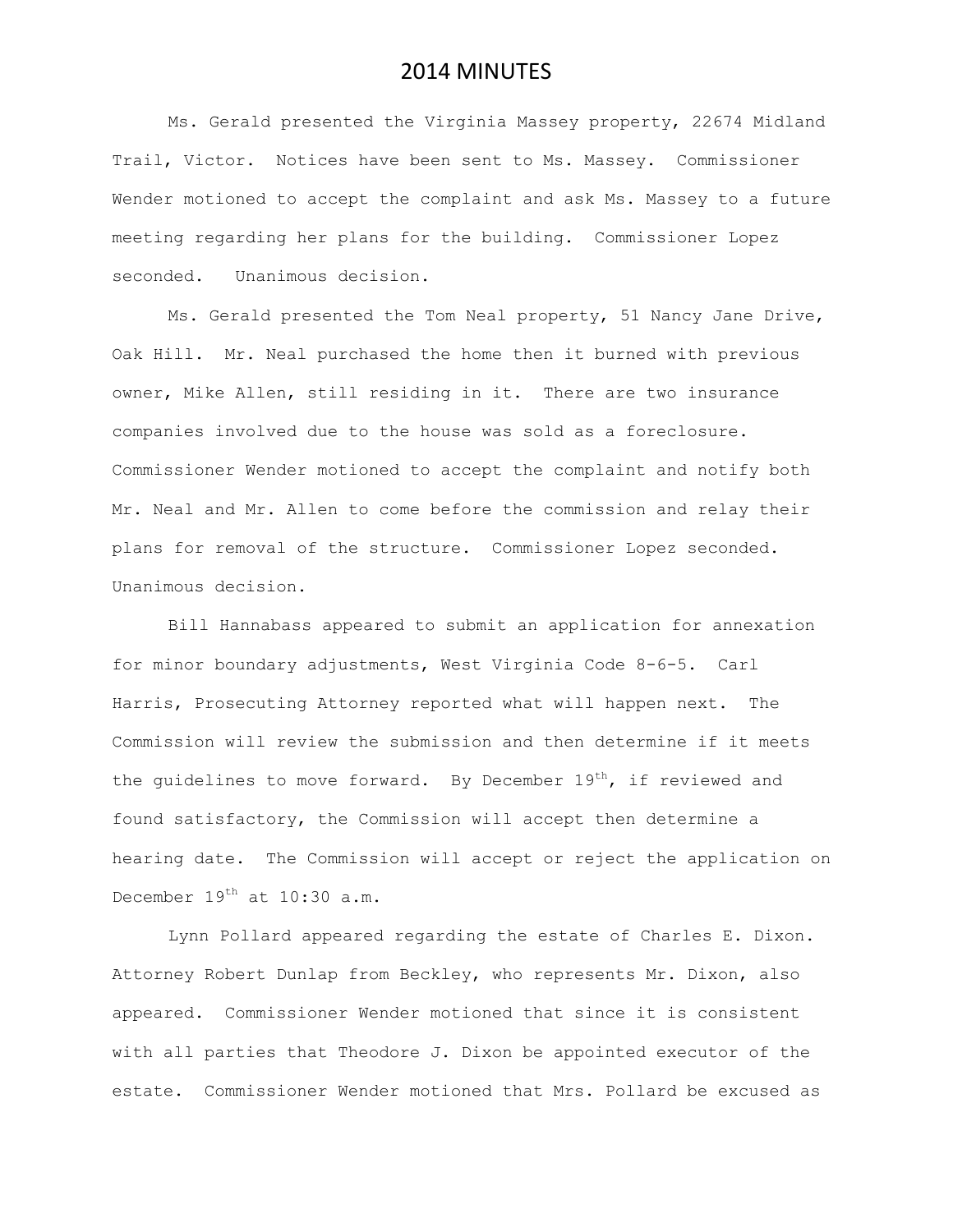curator because her work in that position is complete. Commissioner Lopez seconded. Unanimous decision.

Ms. Berry presented a request from April Newell Storm, Fayette County Green Advisory Team, for the use of the Courthouse grounds for vendors and other activities, especially children's activities on Saturday, April 25, 2015 from 12:00 noon 5:00 pm for Earth Day. Commissioner Wender motioned to approve and make available the courthouse grounds with restrictions set forth. President Scalph seconded. Unanimous decision.

Ms. Berry presented two forms to add to the personnel manual regarding donated leave. Commissioner Wender motioned to add these two forms into the personnel manual. Commissioner Lopez seconded. Unanimous decision.

Ms. Berry presented a request for a new door for the Building Code Enforcement office in the amount of \$1,965.83. Commissioner Wender suggests obtaining more quotes, possibly five or six. Mr. Harris believes all requests need to be submitted during budget session unless it is an emergency. It will need to be determined if the amount is within the County's money limits.

Commissioner Wender suggested tabling this request and during the next budget session, we make an allocation called Unencumbered Emergency Funding. President Scalph suggested having a rate sheet set up for our budget session.

Adam Hodges suggests that the Commission request a final funding report be submitted by people who receive allocations.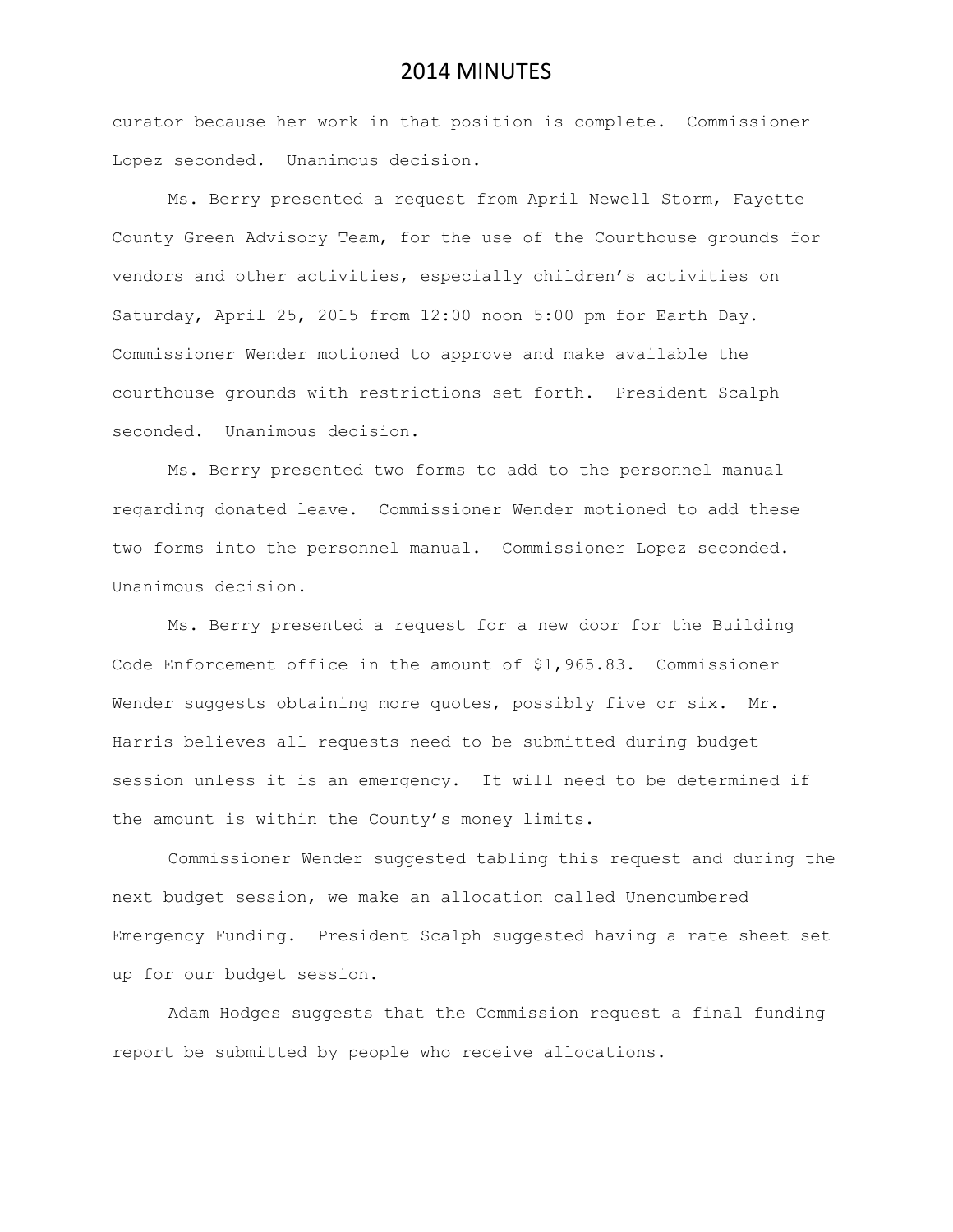Mr. Ray Crook appeared to request funding for their food pantry. The program increased from 20 to 1,200 participants. He presented a budget statement. He asked to be considered for funding in March. Lord's Blessing has a recycling program where people receiving donations bring recycling back as payment for the food and Lord's Blessing recycles the materials for cash. Discussion is held as to if they are considered a non-profit or a church. The IRS said that they are a separate entity from the church but the Commission has requested this in writing from the IRS.

Discussion is held on the Coalbed methane fund. Commissioner Wender motioned to approve the use of the Coalbed Methane Fund of \$15,000.00 to be written to the FCURA to pay down their line of credit. Commissioner Lopez seconded. Unanimous decision.

The Commission reviewed the dates for upcoming meetings:

January -Wednesday 7<sup>th</sup>, Friday 23<sup>rd</sup> Board of Equalization and Review January - Friday 30th February - Tuesday 3rd, Monday 9th, *Friday 13th - 1:00 pm*, Friday 20th Special Levy Election Canvass February - Friday  $13^{th}$ Budget Sessions March - Wednesday 4<sup>th</sup>, Tuesday 10<sup>th</sup>, Friday 13<sup>th</sup>, Wednesday 18<sup>th</sup>, Wednesday 25<sup>th</sup> April - Wednesday  $8^{th}$ , Tuesday  $14^{th}$ , Wednesday  $29^{th}$ 

Commissioner Wender requested having AT&T and Frontier representatives come to an upcoming meeting to give updates.

The Commission approved  $2^{nd}$  half payroll to be paid on December  $23^{rd}$ .

Kelly Jo Drey appeared to give updates on her projects. Commissioner Wender suggested the Ms. Drey write the responsibilities for an assistant and set up a meeting with Allen Ballard about cross training Angela Gerald. Mr. Wender also asked that Teresa White be included to discuss her needs and an IT position for the county.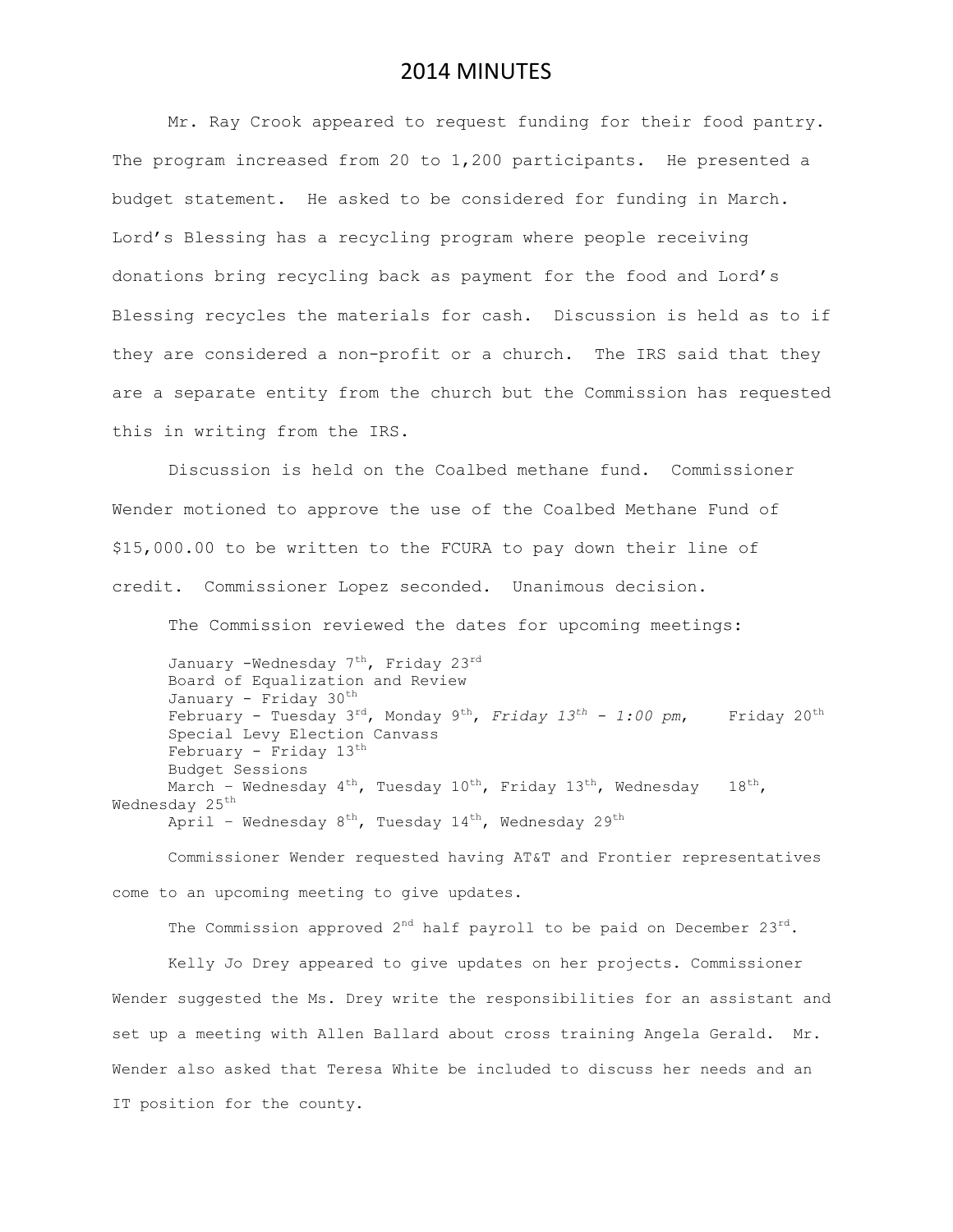The Commission asked for James Bennett, 911 Coordinator, be placed on an upcoming agenda to discuss the response time for JanCare.

Discussion was held on the Land Trust property purchase. The decision lies with the state and they will let Eddie Young, Assessor, know whether it is taxable or non-taxable on or before February 28<sup>th</sup>, 2015.

President Scalph presented a request for pay increase for an employee at the 911 center. Discussion was held. It was tabled until discussion on January 7<sup>th</sup>.

The meeting adjourned at 1:45 p.m.

FAYETTE COUNTY COMMISSION REGULAR SESSION December 19, 2014 COURTHOUSE FAYETTEVILLE, WV 25840 MEMBERS Present: Denise A. Scalph, Matthew Wender, John H. Lopez

The Fayette County Commission met for a regular meeting on this 19<sup>th</sup> day of December, 2014.

President Scalph called the meeting to order at 9:21 a.m.

Commissioner Lopez motioned to approve vouchers and invoices to be released today and approve  $2<sup>nd</sup>$  half payroll to be released December 23<sup>rd</sup>. Commissioner Wender seconded. Unanimous decision.

Debbie Berry, County Administrator, presented the General School Fund transfer of \$108,958.90 to the General County Fund. Commissioner Wender motioned to approve the transfer. Commissioner Lopez seconded. Unanimous decision.

Ms. Berry presented a request from Judge Hatcher to complete renovations to probation.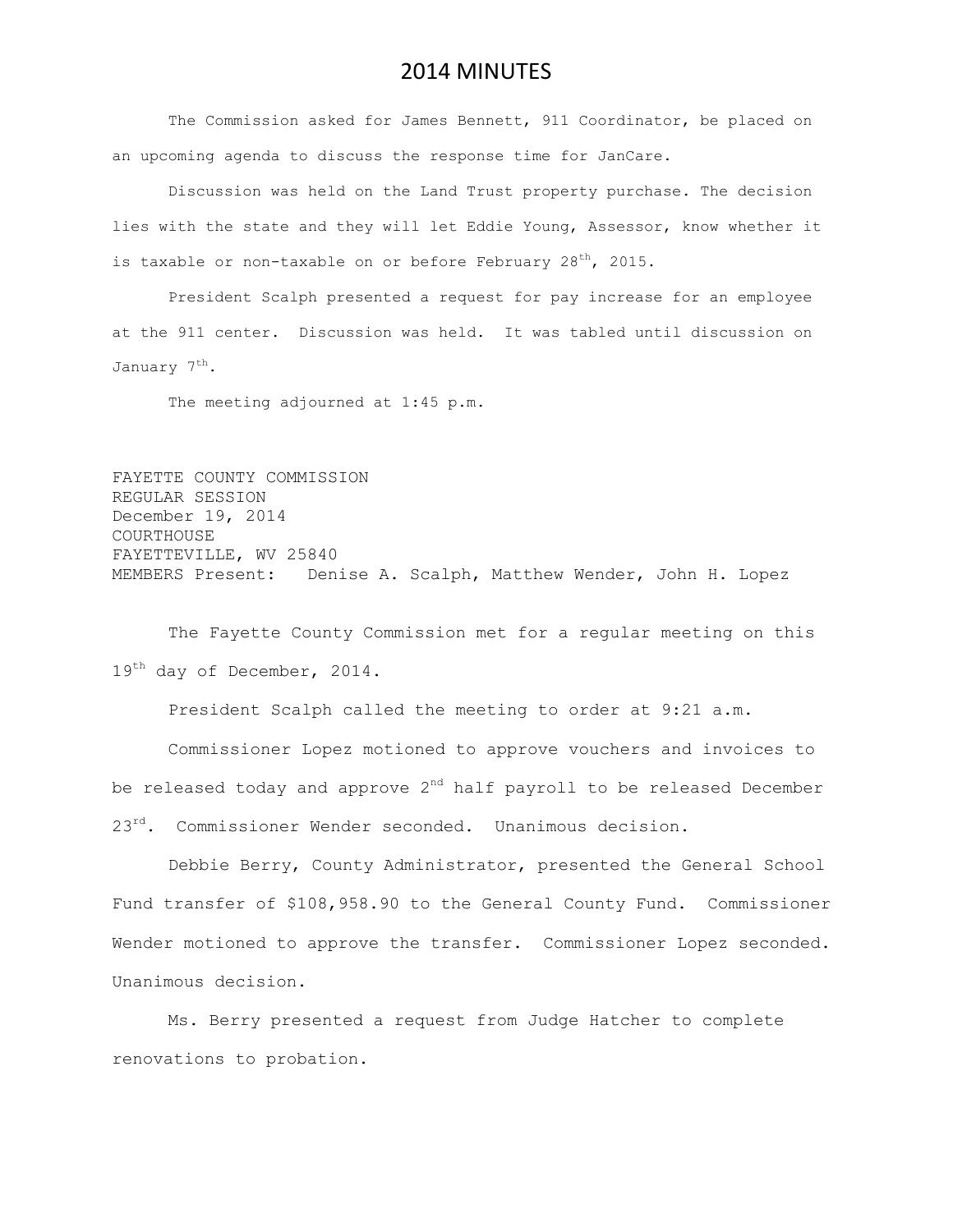Jerry Willoughby appeared to discuss the situation. Commissioner Wender motioned that the Fayette County Commission agree to pay its portion of the renovations. Commissioner Lopez seconded. Unanimous decision.

Ms. Berry presented letters to Eddie Young and Carl Harris approving Board of Equalization and Review dates for the Commission to sign.

Kellie Lilly appeared to discuss giving up her executrix duties of Mary Margaret Tincher estate. Carl Harris, Prosecuting Attorney, reviewed her paperwork. Mr. Harris advised Ms. Lilly to file a document with the County Clerk's stating what was in her possession and what left. Then she can be removed as executrix and the estate will remain open until someone steps forward as executor. Mr. Harris will further discuss this with Ms. Lilly.

A Public Hearing was held for the Early Voting sites for the Special Levy Election, to be held in February 2015. Locations were Danese Community Center, Montgomery City Hall and the Fayette County Memorial Building. Kelvin Holliday, County Clerk, requested only opening the Memorial Building as an Early Voting site. Commissioner Wender motioned for the Fayette County Commission to designate the Fayette County Memorial Building as the Early Voting site for the Special Levy Election. Commissioner Lopez seconded. Unanimous decision.

James Bennett, Director of 911, appeared to discuss the EMS agreement with wrecker services. Mr. Bennett presented information from A & Towing requesting to be added to the rotation list. All